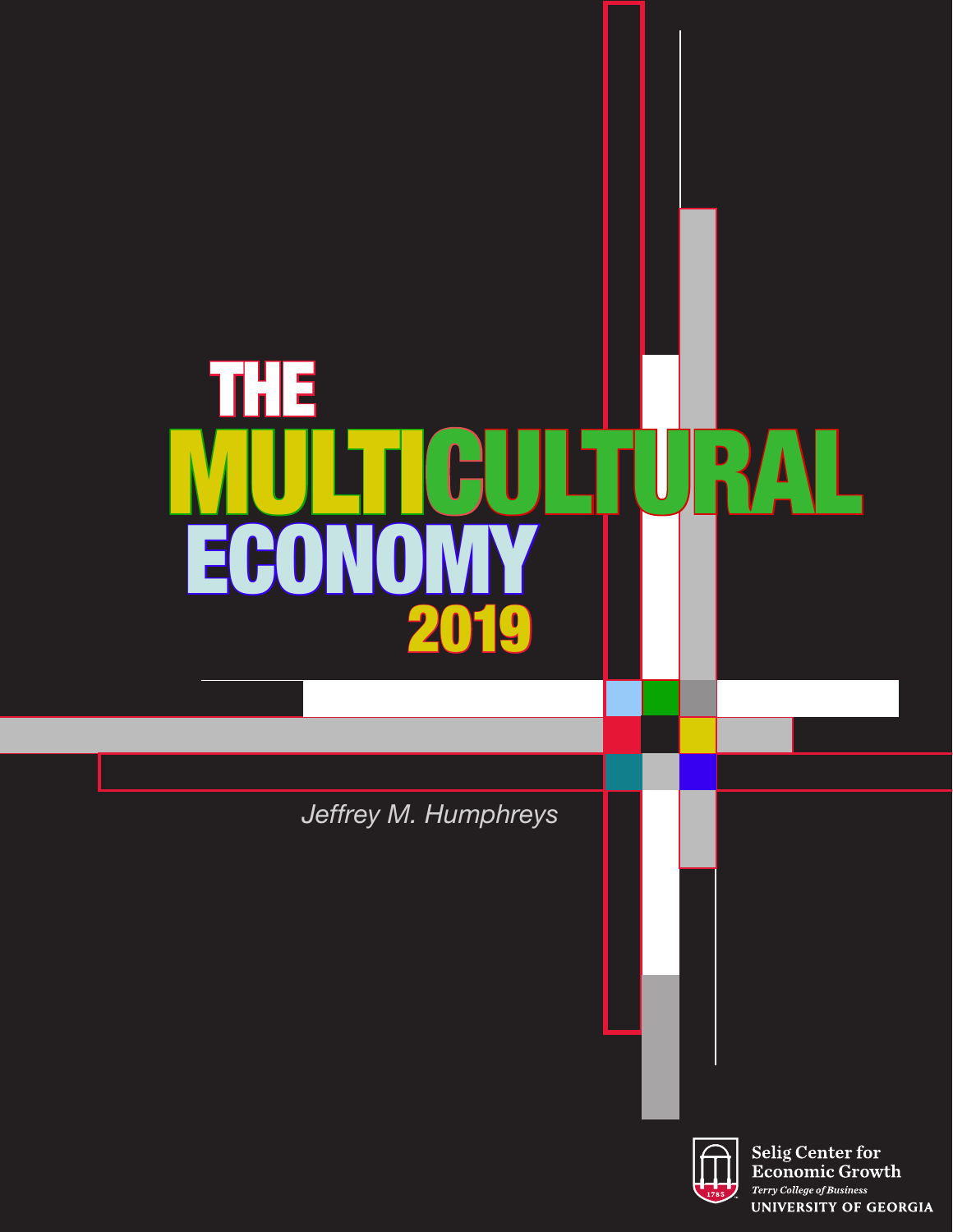**Selig Center for Economic Growth Terry College of Business The University of Georgia**

**Benjamin C. Ayers,** Dean Terry College of Business

**Jeffrey M. Humphreys**, Director Selig Center

**Lorena M. Akioka**, Managing Editor **Beata D. Kochut**, Senior Research Analyst **Alexandra P. Hill**, Research Analyst **Seamus Murrock**, Student Assistant

**The Multicultural Economy Copyright 2019 by the Selig Center for Economic Growth. All rights reserved.**

**No part of this publication may be reproduced, stored in a retrieval system, or transmitted, in any form or by any means, electronic, mechanical, photocopying, recording, or otherwise, without the express permission of the Selig Center for Economic Growth at the University of Georgia.**

For more information on the Selig Center, visit our Website at www.selig.uga.edu

## **CONTENTS**

The Multicultural Economy 2014 (2015). The Multicultural Economy 2014 (2015) 2014 (2015) 2014 (2016) 2014 (201

#### **Part 1**

| The Multicultural Economy, 1990-2024 |  |
|--------------------------------------|--|
|                                      |  |

| Part 2                         |    |
|--------------------------------|----|
| <b>Buying Power Statistics</b> |    |
| By State for All 50 States     | 61 |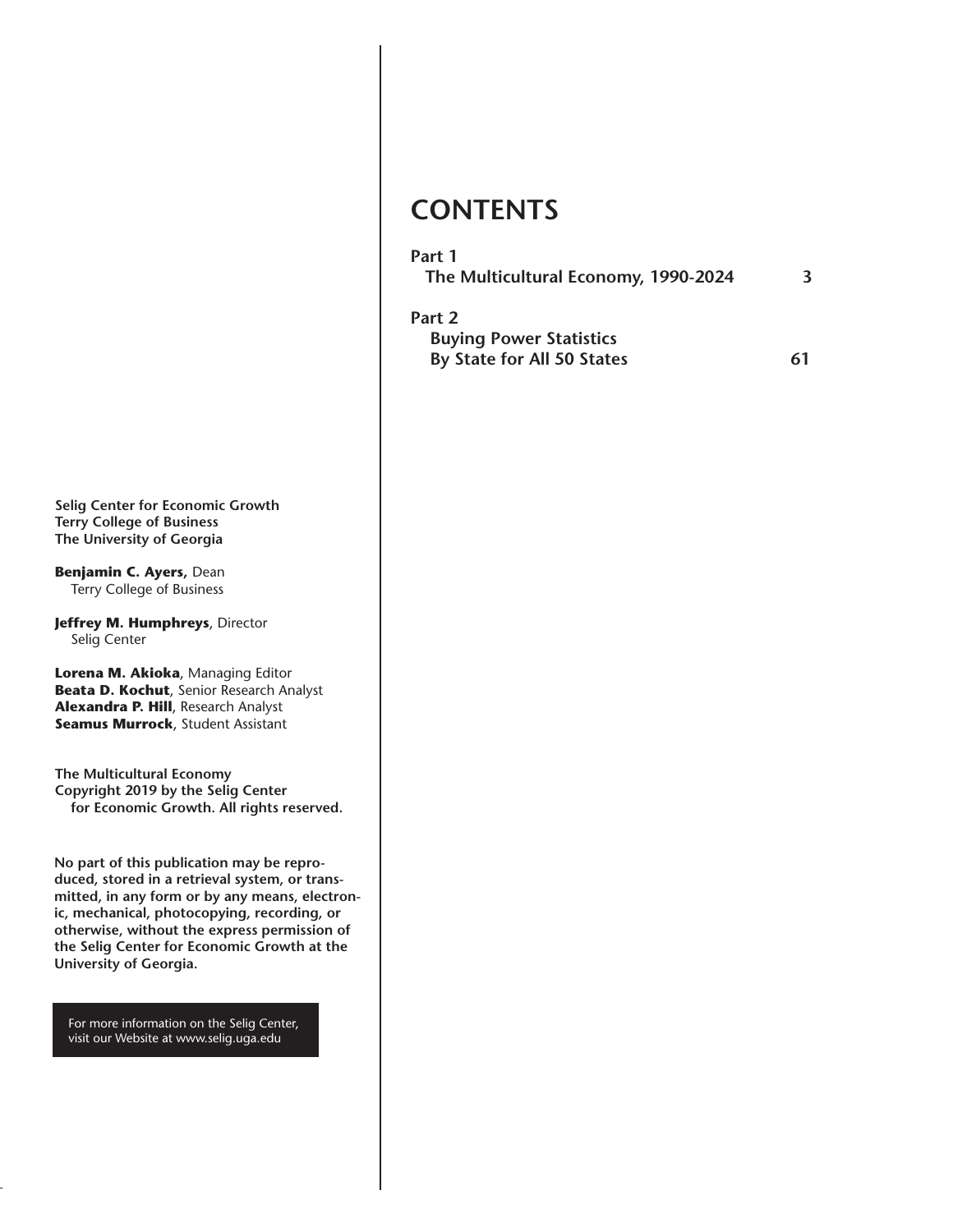## Part 1 ECONOMY MULTICULTURAL 1990-2024

The Multicultural Economy<br>Copyright 2019 by the Selig Center for Economic Growth.<br>All rights reserved.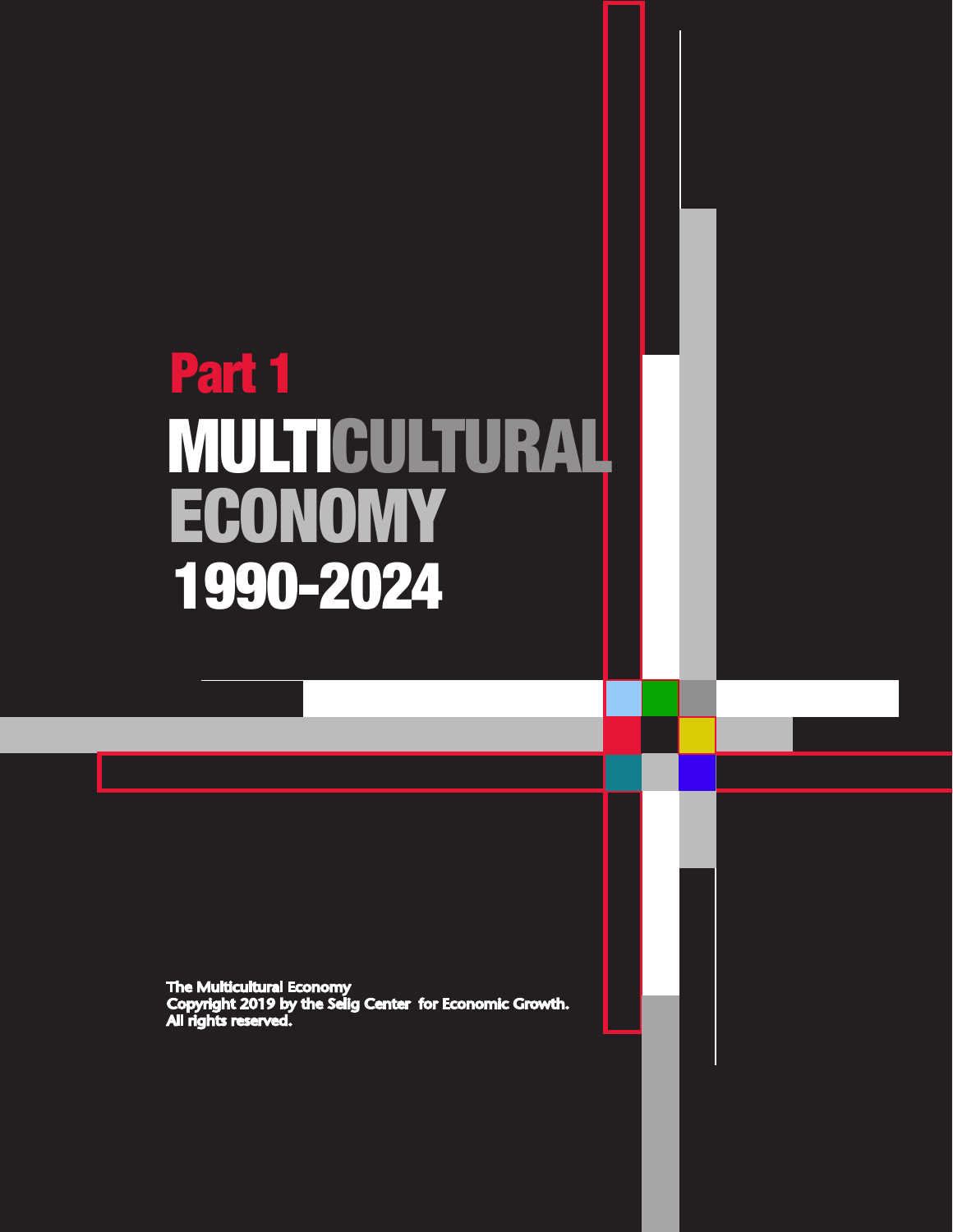## **The Multicultural Economy**



he Selig Center's estimates and projections of buying power show that minorities—African Americans, Asians, Native Americans, and Hispanics—wield formidable economic clout. The numbers are impressive. For example, in 2019, the \$1.7 trillion Hispanic market is larger than

the entire economies (2018 GDP measured in U.S. dollars) of all but nine countries in the world—smaller than the GDP of Brazil and larger than the GDP of Canada.

The buying power data presented here and differences in spending by race and/or ethnicity suggest that as the U.S. consumer market becomes more diverse, advertising, products, and media must be tailored to each market segment. With this in mind, entrepreneurs, established businesses, marketing specialists, economic development organizations, and chambers of commerce now seek estimates of the buying power of the nation's major racial and ethnic minority groups. This study provides a comprehensive statistical overview of the buying power of African Americans, Asians, Native Americans, and Hispanics for the U.S. and all the states. Estimates are provided for 1990, 2000, 2010, 2019, and 2024. Majority—or white—buying power, multiracial buying power, and non-Hispanic buying power are also reported, but the estimates for these groups are not discussed.

Simply defined, buying power is the total personal income of residents that is available, after taxes, for spending on virtually everything that they buy, but it does not include dollars that are borrowed or that were saved in previous years. It is not a measure of wealth, and it does not include what tourists spend during their visits. Unfortunately, there are no geographically precise surveys of annual expenditures and income of all the nation's major racial and ethnic groups. Even estimates of expenditures by race or ethnicity are difficult to find, especially for individual states.

The Selig Center addresses this problem by providing estimates of black, Native American, Asian, white, Hispanic, and non-Hispanic buying power for the nation, the fifty states, and the District of Columbia. These current dollar (unadjusted for inflation) estimates and projections indicate the growing economic power of various racial or ethnic groups; measure the vitality of geographic markets; help to judge business opportunities for start-ups or expansions; gauge a business's annual sales growth against potential market increases; indicate the market potential of new and existing products; and guide targeted advertising campaigns.

The estimates supersede those previously published by the Selig Center. The buying power estimates should be considered only as the first step toward a more comprehensive analysis of the market. Anyone

considering the investment of substantial capital in a new enterprise, a new product line, or a new advertising campaign will need extensive feasibility analysis to determine market opportunities more precisely.

#### **Total Buying Power Statistics**

The Selig Center projects that the nation's total buying power will rise from \$4.3 trillion in 1990 to \$7.4 trillion in 2000, to \$11.3 trillion in 2010, to \$16.2 trillion in 2019, and to \$20.2 trillion in 2024. The percentage increase for 1990-2019 is 277 percent. From 2000-2019, total buying power will more than double. The percentage gain in total buying power far outstrips cumulative inflation. For example, the U.S. Consumer Price Index for All Urban Consumers (CPI-U) increased by approximately 98 percent during 1990-2019, or about one third of the 277 percent increase in total buying power. From 2000 to 2019, the U.S. CPI-U increased by 48 percent whereas total buying power rose by 119 percent. Total buying power expanded by 43 percent from 2010 through 2019, and will expand by 25 percent from 2019 through 2024.

Diverse forces support this substantial growth. The 35-year span encompasses a mild recession in 1990-91, the longest economic expansion in the nation's history from 1991-2000, another mild recession in 2001, a modest expansion from 2002-2007, and a severe recession that began late in 2007 and continued through mid-2009. As this is written, U.S economic conditions are expansionary, and the assumptions underlying the baseline forecast call for modest growth in 2019-2024.

Ranked by percentage change in total buying power between 2010 and 2019, the top ten states are Utah (66 percent), Washington (64 percent), Colorado (63 percent), Idaho (55 percent), California (55 percent), Oregon (55percent), District of Columbia (53 percent), Florida (51 percent), Texas (50 percent), and Arizona (50 percent). From 2010 through 2019, the five slowest growing states are Connecticut (21 percent), West Virginia (24 percent), Mississippi (26 percent), Louisiana (26 percent), and New Mexico (27 percent).

That the state estimates show differing outcomes is not surprising, given the differences in labor market performance, industrial bases, the importance of exports, dependence on federal spending, real estate markets, labor markets, immigration rates, domestic migration rates, and natural resources. As always, states with low costs of doing business, favorable regulatory environments, updated transportation infrastructure, educated workforces, and abundant natural resources will continue to attract businesses.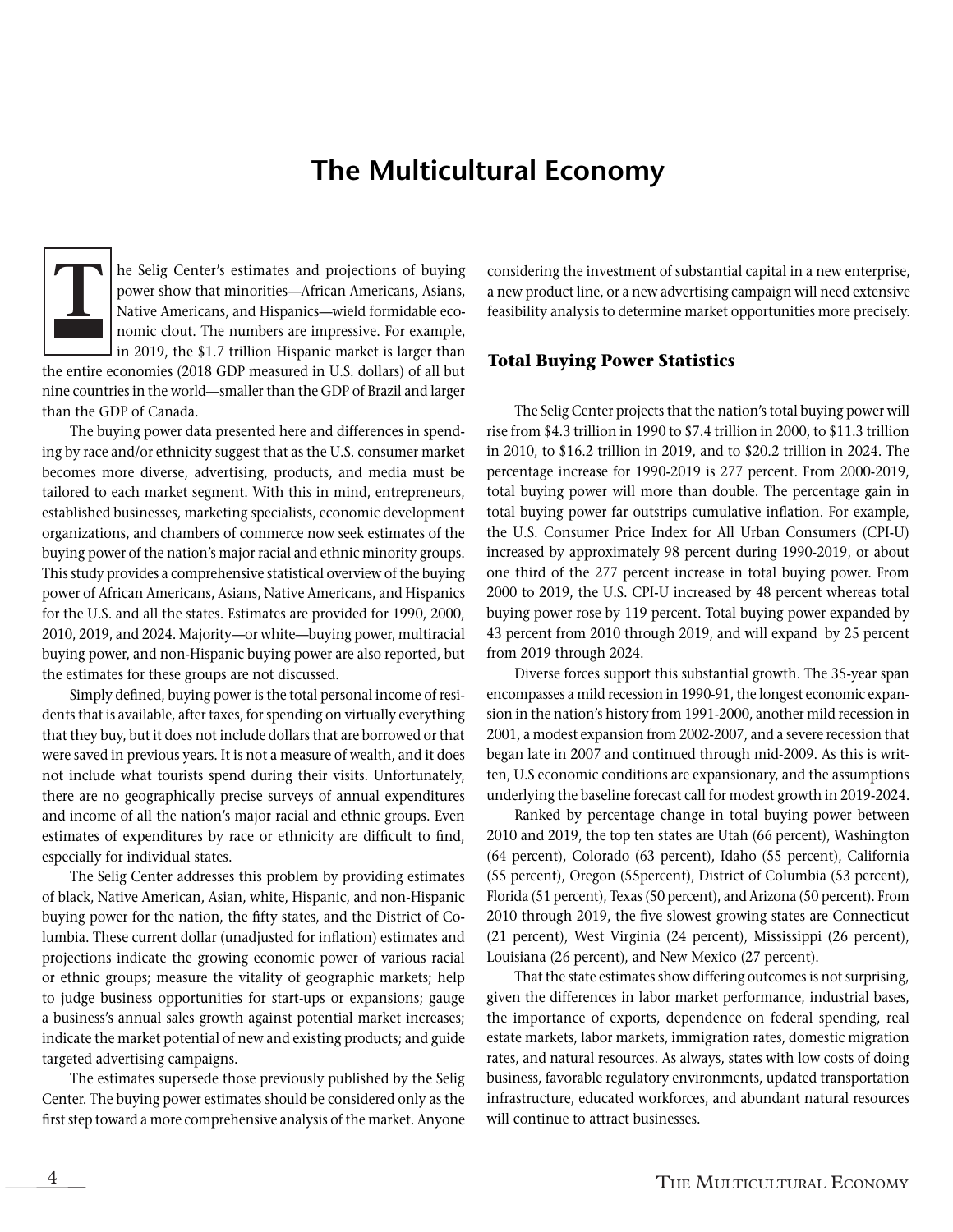#### **Buying Power Statistics by Race**

In 2019, the combined buying power of blacks, Asians, and Native Americans will be \$2.7 trillion—63 percent higher than its 2010 level of \$1.7 trillion—which amounts to a gain of \$1.1 trillion. In 2019, African Americans will account for 53 percent of combined spending, or \$1.4 trillion. From 2010 through 2019, the percentage gains in buying power vary considerably by race, from a gain of 90 percent for Asians to 52 percent for Native Americans to 48 percent for blacks. All of these target markets will grow much faster than the white market, where buying power will increase by 40 percent.

The combined buying power of African Americans, Asians, and Native Americans will account for 16.8 percent of the nation's total buying power in 2019, up from 14.7 percent in 2010 and from 12.5 percent in 2000. The 2010-to-2019 gain in combined market share of 2.1 percent amounts to an additional \$332 billion in buying power in 2019. The market share claimed by a targeted group of consumers is important because the higher their market share, the lower the average cost of reaching a potential buyer in the group. The combined buying power of these three racial groups will rise to \$3.6 trillion in 2024, accounting for 17.7 percent of the nation's total buying power.

#### $\blacksquare$  **Black Buying Power**  $\blacksquare$

**I** n 2019, African Americans will constitute the nation's largest racial minority market, but the buying power of Hispanics—an ethnic group—is larger. Despite the severe impact of the Great Recession, blacks' economic clout continues to energize the U.S. consumer market. The Selig Center estimates that the nation's black buying power will rise from \$321 billion in 1990 to \$611 billion in 2000, to \$971 billion in 2010, to \$1.4 trillion in 2019, and to \$1.8 trillion in 2024.

The 48 percent increase between 2010 and 2019 outstrips the 40 percent rise in white buying power and the 43 percent increase in total buying power (all races combined). Cumulative inflation over this same period was only 17 percent. In 2019, the nation's share of total buying power that is black will be 8.9 percent, up from 8.6 percent in 2010 and from 7.5 percent in 1990. African-American consumers' share of the nation's total buying power will rise to 9 percent in 2024, accounting for nine cents out of every dollar that is spent.

 The gains in black buying power reflect much more than just population growth and inflation. Of the many diverse supporting forces, one of the most important and enduring is the increasing number of blacks who are starting and expanding their own businesses. The *2012 Survey of Business Owners* (released by the U.S. Census Bureau) shows that the number of black-owned firms was 34 percent higher in 2012 than in 2007, which is more than eleven times the 3 percent gain in the number of all U.S. firms.

Still another positive factor underpinning the group's buying power is that African Americans continue to become more highly educated, which should allow proportionally more blacks to enter occupations with higher average salaries. Census data show that in 2018, 88 percent of blacks over 25 years of age had completed high school or college, far better than the 66 percent reported in 1990 and the 79 percent recorded in 2000. Despite this, the percentage of African Americans who are high school graduates or better was still lower than the percentage of whites (90 percent) and Asians (91 percent). Also, the *Current Population Survey* indicates that 25 percent of blacks had a bachelor's, graduate, or professional degree compared to 35 percent of whites and 57 percent of Asians. Nonetheless, the percentage of blacks who had completed college in 2018 (25 percent) was higher than in either 2010 (20 percent) or in 1990 (11 percent).

Favorable demographic trends help, too, since the black population continues to grow more rapidly than the total population. From 2010 to 2019, the nation's black population grew by 10.2 percent compared to 4 percent for the white population and 6.9 percent for the total population. From 2019 to 2024, the nation's black population is projected to grow by 5.8 percent, which exceeds the 4.1 percent growth estimated for the total U.S. population. Also, the black population is younger: the *2017 Current Population Survey* indicates that the median age of blacks is only 34.2 years compared to 38.1 years for the for the total population. Compared to the older total population, larger proportions of blacks will enter the workforce for the first time or will



move up from entry-level jobs. This will provide an extra push to the group's overall buying power. Conversely, smaller proportions of blacks have reached their career pinnacles or are of traditional retirement age. In 2017, only 11.2 percent of blacks were over 65, compared to 15.6 percent of the total population. So, black buying power may be slightly more resistant to reforms of popular government entitlement programs for retirees (e.g., Social Security and Medicare), especially if those reforms focus benefit reductions on higher income households.

Because they are younger, African-American consumers set trends for teens (and young adults) of every race and ethnic background. This isn't surprising given that 24.9 percent of the black population is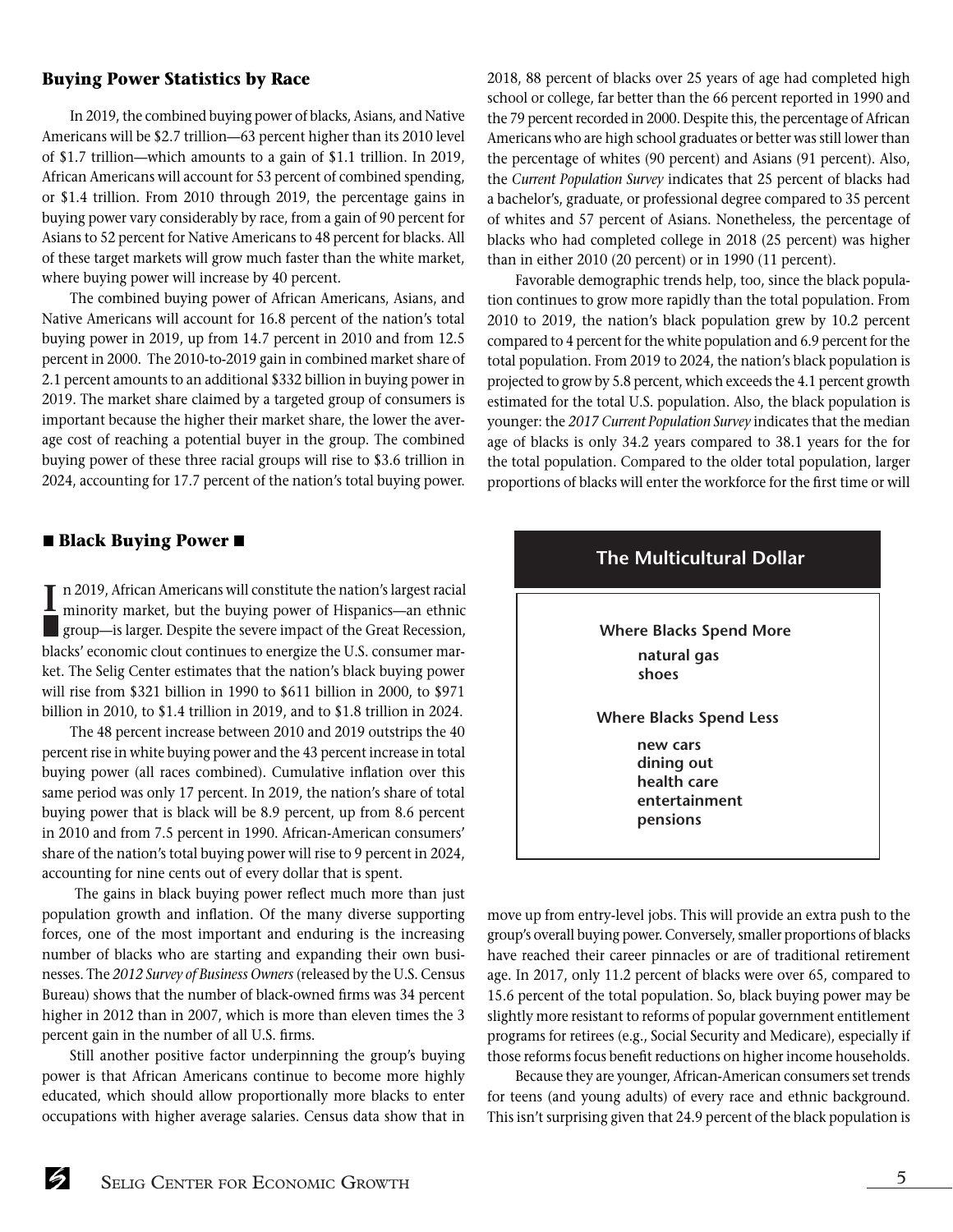under 18 years old compared to 22.6 percent of the total population.

The youthful profile of the black population has its downside, however. Compared to people who are either more established in their careers or retired, young adults, regardless of their race or ethnicity, are more exposed to job losses in economic downturns. So, in this regard, black buying power is vulnerable to the effects of economic recessions, but over time the above-average growth of black buying power has more than compensated for that high cyclical exposure.

Despite the severity of the Great Recession, employment growth can be cited as one of the main forces behind the above-average gains in black buying power. From January 2000 through April 2019 (the most recent data available as this is written), the number of jobs held by blacks had increased by 4.1 million, or 1.3 percent per year. In contrast, the number of jobs held by whites increased by only 0.4 percent per year.

In 2019, the ten states with the largest African-American markets, in order, are New York (\$134 billion), Texas (\$131 billion), Georgia

(\$106 billion), California (\$106 billion), Florida (\$106 billion), Maryland (\$82 billion), North Carolina (\$69 billion), Virginia (\$61 billion), Illinois (\$58 billion), and New Jersey (\$52 billion). Of these, however, Maryland and Virginia are the only ones that did not rank among the top ten markets for all consumers.

One characteristic that sets the

African-American consumer market apart from the Hispanic and Asian markets is that this vibrant consumer market is very widespread, and therefore is an attractive customer segment in many of the states. In 2019, the five largest African-American markets account for 41 percent of black buying power. The five states with the largest total consumer markets account for 40 percent of total buying power. Similarly, the ten largest black markets account for 63 percent of the African-American market and the ten largest total consumer markets account for 56 percent of total buying power.

In order, the top ten states ranked by the rate of growth of black buying power between 2010 and 2019 are North Dakota (331 percent), South Dakota (117 percent), Idaho (102 percent), Hawaii (101 percent), Wyoming (98 percent), Washington (84 percent), Utah (79 percent), Arizona (79 percent), Nevada (78 percent), and Montana (77 percent). All have flourishing African-American consumer markets, but none is among the nation's ten largest black consumer markets.

In 2019, the ten states with the largest share of total buying power that is black are Mississippi (25.5 percent), Maryland (23.7 percent), Georgia (23.5 percent), District of Columbia (23.2 percent), Louisiana (20.6 percent), Alabama (18.7 percent), South Carolina (17.9 percent), Delaware (17.3 percent), North Carolina (15.3 percent), and Virginia (13.8 percent).

The 1.8 percent, 1.6 percent, and 1.4 percent increases in African Americans' share of the consumer markets in Georgia, North Dakota, and Delaware were the three biggest share shifts in the nation from 2010 to 2019, respectively. There also was a 1.2 percent advance in Nevada. The District of Columbia saw African Americans' share drop by 4.3 percent between 2010 and 2019, however.

Due to differences in per capita income, wealth, demographics, educational attainment, occupational distribution, geographic distribution, and culture, the spending habits of blacks as a group are not the same as those of non-black consumers. Thus, as African Americans' share of the nation's total buying power expands, business-to-consumer firms can be expected to devote more resources to developing and marketing products that meet the needs and match the preferences of black consumers.

Data from the 2018 *Consumer Expenditure Survey* indicate that the average black household spent in total only 70 percent as much as the average non-black household, reflecting blacks' lower mean household incomes. The values are for money income, which differs somewhat from buying power, but nonetheless offers some insights into spending by black consumers.

Despite lower average household income levels, African Americans

lead in some categories. For example, on average, black households spent more than non-black households on natural gas and footwear. Also, blacks spent a significantly higher proportion of their money on housing, electricity, cell phones, gasoline, and clothes. Blacks and non-blacks spent about the same proportion of their income for groceries,

housekeeping supplies, appliances, furniture, public transportation, and life insurance. Compared to non-blacks, however, blacks spent much less of their total outlays on restaurants, alcoholic beverages, new cars, health care, entertainment, and pensions and Social Security.

The same survey indicates that black households are slightly less likely to have older people (over 65 years of age). Blacks have only 1.3 vehicles per household compared to two vehicles for white and other households; and they are more likely to be renters rather than homeowners.

#### $\blacksquare$  **Native American Buying Power**

The Selig Center projects that the nation's Native American buy-<br>
ing power will rise from \$20 billion in 1990, to \$40 billion in ing power will rise from \$20 billion in 1990, to \$40 billion in 2000, to \$84 billion in 2010, to \$127 billion in 2019, and to \$161 billion in 2024. Native American buying power in 2019 will be 52 percent greater than in 2010. The 2010-2019 gain is larger than the increases in buying power estimated for whites (40 percent), for the U.S. population as a whole (43 percent), and for blacks (48 percent). It is smaller than those estimated for Asians (90 percent) and Hispanics (69 percent), however. Despite this fast-paced growth, Native Americans will account for only 0.8 percent of all U.S. buying power in 2019, up only slightly from their 0.7 percent share in 2010, when they accounted for \$84 billion in buying power.

## **With a sizable population under 18, it is not surprising that blacks are consumer trendsetters.**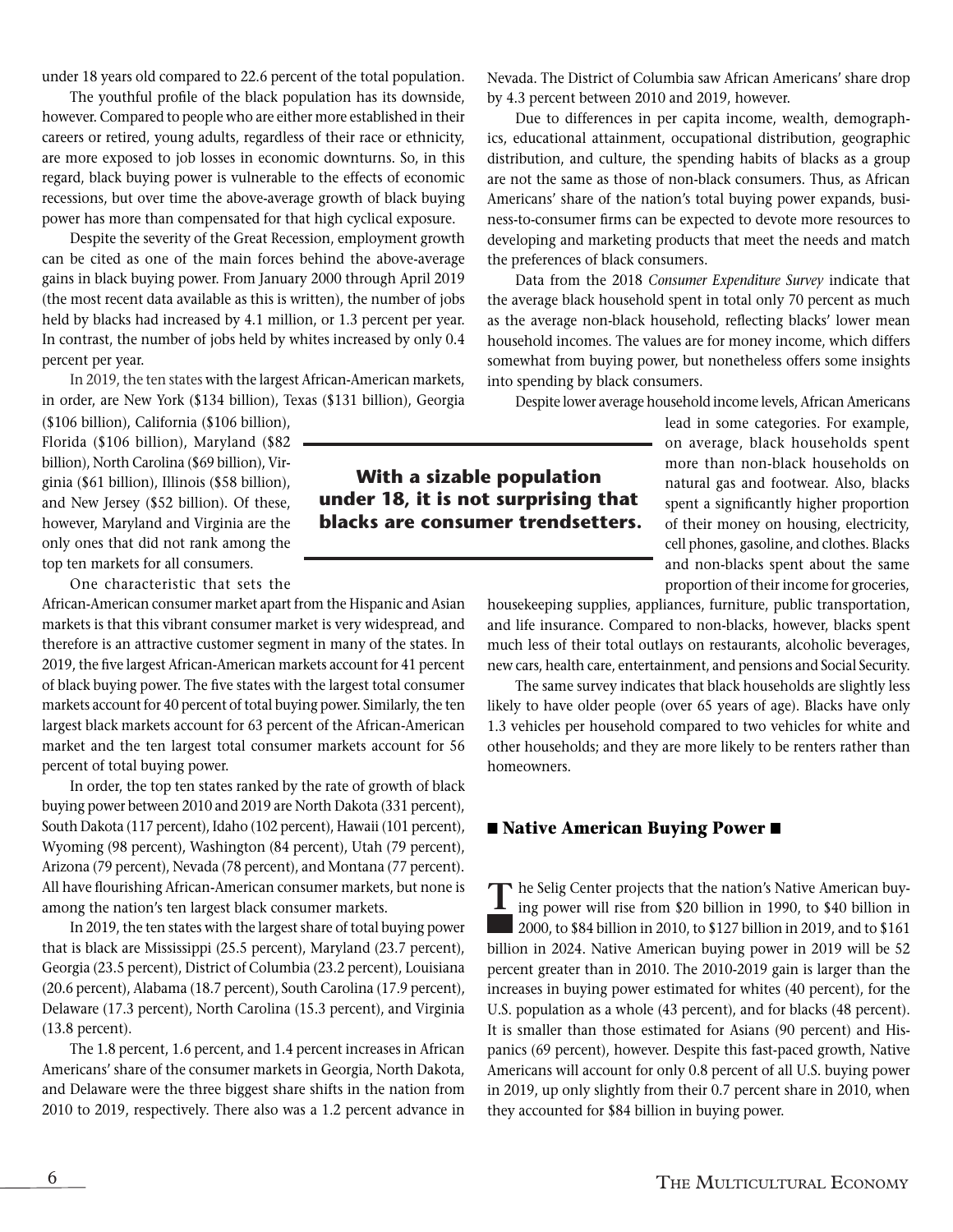Many forces support this continued growth, but one of the most important is that, between 2010 and 2019, the Native American population grew by 12 percent, outpacing the projected gains of 10 percent for the black population, 7 percent for the total U.S. population, and 4 percent for the white population. From 2019 to 2024, the nation's Native American population is projected to grow by 7 percent, which exceeds both the 4 percent gain projected for the total population and the 3 percent gain projected for the white population.

Historically, entrepreneurial activity has been a force powering the growth of Native American buying power. The 2012 *Survey of Business Owners*, released by the U.S. Census Bureau in December 2015 shows that the number of American Indian- and Alaska native-owned firms increased by 15 percent from 2007 to 2012, which is five times greater than the 3 percent increase in the number of all U.S. firms.

Although comprising only 1.3 percent of the country's population in 2019, Native Americans control \$127 billion in disposable income, which makes this diverse group economically attractive to businesses. In 2019, the ten states with the largest Native American markets are California (\$23 billion), Oklahoma (\$11 billion), Texas (\$11 billion), Arizona (\$8 billion), New York (\$7 billion), New Mexico (\$5 billion), Washington (\$5 billion), North Carolina (\$4 billion), Florida (\$4 billion), and Alaska (\$3 billion). This market is slightly more focused on a few states than is the total U.S. consumer market. In 2019, the five largest American Indian markets account for 47 percent of Native American buying power, whereas the five largest total consumer markets account for 40 percent of U.S. buying power. Similarly, the ten largest Native American markets account for 64 percent of Native American buying power and the top ten total consumer markets account for 56 percent of total U.S. buying power.

Ranked by the rate of growth of Native American buying power over 2010-2019, the top ten states are Utah (81 percent), Washington (70 percent), Idaho (69 percent), Colorado (65 percent), Tennessee (64 percent), Arizona (64 percent), Florida (63 percent), Oregon (62 percent), Nebraska (62 percent), and Rhode Island (61 percent). Many of these states have relatively small, flourishing markets, but Arizona, Washington, and Florida stand out from the other leading states as the fourth, seventh, and ninth largest Native American consumer markets in the nation, respectively.

In 2019, the ten states with the largest Native American shares of total buying power include Alaska (8.3 percent), Oklahoma (6.6 percent), New Mexico (6.2 percent), South Dakota (3.2 percent), Montana (3.2 percent), Arizona (2.6 percent), North Dakota (2.5 percent), Wyoming (1.5 percent), Nevada (1.1 percent), and Oregon (1.1 percent). From 2010 to 2019, Native Americans' share of the market will increase the most in New Mexico and Oklahoma. South Dakota is the only state where Native Americans' market share declined, dropping from 3.3 percent in 2010 to 3.2 percent in 2019.

#### **n** Asian Buying Power

In 2019, 21 million Americans—6.3 percent of the country's popu-<br>Lation—claim Asian ancestry, which makes the group a powerful lation—claim Asian ancestry, which makes the group a powerful force in the U.S. consumer market. This racial group's shares of the population were 3 percent, 4 percent, 5.2 percent, and 6.3 percent in 1990, 2000, 2010, and 2019, respectively; and their enormous economic clout continues to attract more attention from businesses and advertisers. The Selig Center's data for Asians combines two race categories, including those who identified themselves as Asian or as Native Hawaiian and other Pacific Islander.

We project that the nation's Asian buying power will climb from \$117 billion in 1990, to \$278 billion in 2000, to \$607 billion in 2010, to \$1.2 trillion in 2019, and to \$1.6 trillion in 2024. The 90 percent gain from 2010 through 2019 exceeds the increases in buying power projected for whites (40 percent), the U.S. as a whole (43 percent), blacks (48 percent), Native Americans (52 percent), and Hispanics (69 percent). At \$1.2 trillion in 2019, the U.S. Asian market already outshines the entire economies of all but 15 countries—it is slightly smaller than the GDP of Mexico and slightly larger than the GDP of Indonesia.

The group's fast-paced growth in buying power demonstrates the increasing importance of Asian consumers and should create opportunities for businesses that pay attention to their needs. Because the group includes consumers of many national ancestries, languages, and diverse cultures, firms that target specific subgroups—Chinese or Filipino, for example —may find niche markets particularly rewarding. Accordingly, the Selig Center provides 2019 buying power estimates for 17 selected groups of Asian consumers for which sufficient demographic data were available at the national level. These groups collectively account for 96 percent of the U.S. Asian population.

In terms of buying power, Asian Indians comprise the largest group and account for \$329 billion in buying power, or 29 percent of U.S. Asian buying power. The Chinese (except Taiwanese) are second, accounting for \$266 billion, or 23 percent of Asian buying power. They constitute the largest sub-group in population, however. Filipinos constitute the third largest group in terms of both population and buying power, accounting for \$162 billion in buying power or 14 percent of Asian buying power. Koreans are the fifth largest group in terms of population, but rank fourth in terms of buying power, accounting for \$90 billion, or 8 percent of the U.S. Asian market. Vietnamese rank fifth in terms of buying power (\$83 billion), but fourth in terms of population. Due to data limitations estimates could not be provided for several groups with relatively small populations (e.g., Bhutanese, Malaysian, Mongolian, Okinawan, and Sri Lankan), for persons who did not specify a category, or for those who specified two or more categories. The statistics for these groups are reported as "other," and represent only 4 percent of Asian buying power in 2019.

Employment gains are one of the forces supporting the growth of Asian buying power. From January 2000 through April 2019 (the most recent data available at the time of this writing), the number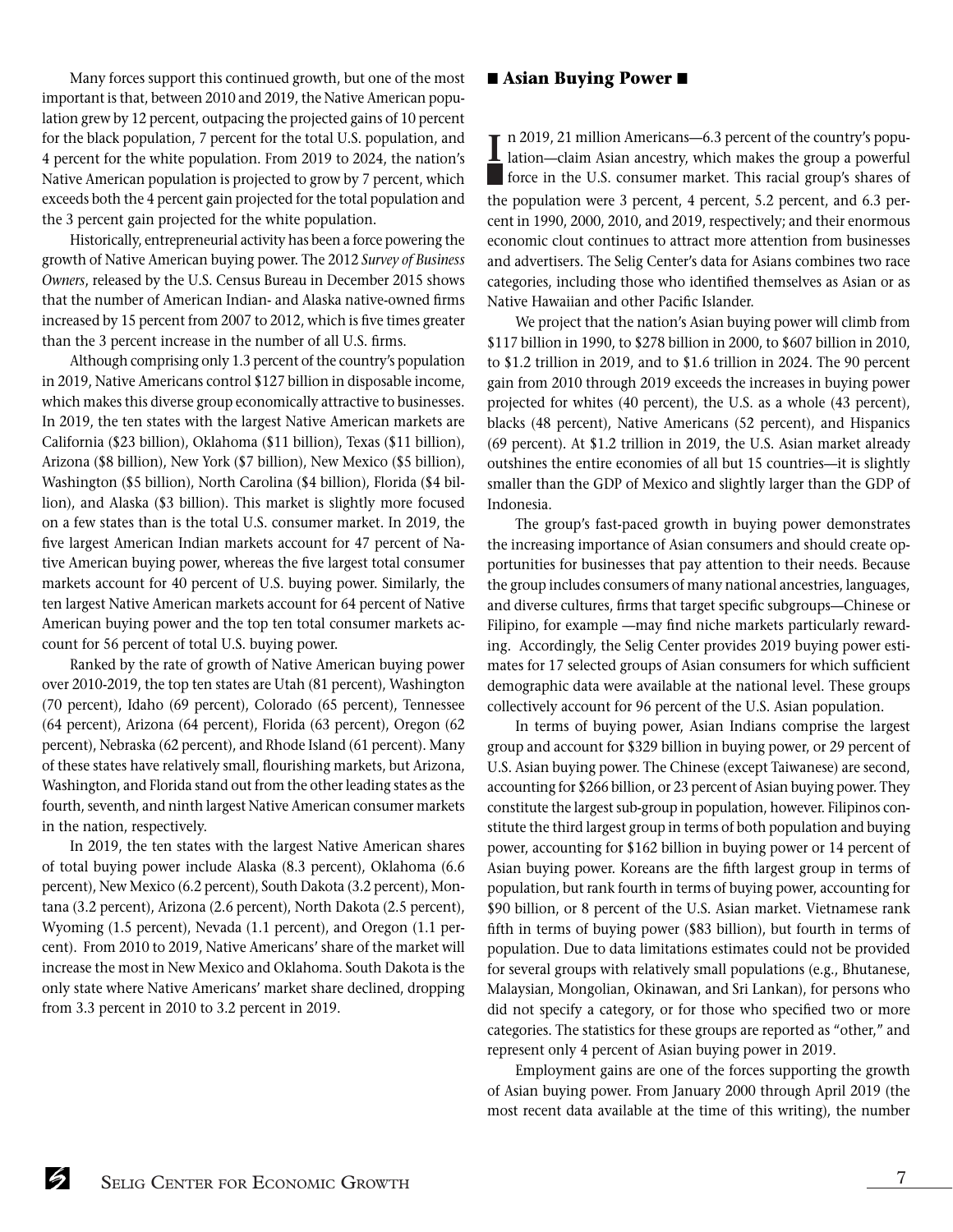of jobs held by Asians increased by 4.2 million, or 74 percent. While the percentage gain is very impressive, it falls short of the 86 percent increase in the U.S. Asian population over the same period.

Demographics are a key, too. The Asian population is growing more rapidly than the total population, mostly because of strong immigration, a trend that is expected to continue. In 2019, the Asian population is 21 million, or 30 percent higher than its 2010 base of 16 million. This gain in population exceeds that projected for any other racial group as well as Hispanics. From 2019 to 2024, the U.S. Asian population will grow by 14 percent, which is the highest of any group.

The Asian population of the U.S. is younger than the overall U.S. population. Compared to whites, more Asians are either entering the workforce for the first time or are moving up their career ladders. Also, fewer of them are of traditional retirement age. Another factor contributing to Asian buying power is that nearly all Asians are urbanites.

## **The Multicultural Dollar**

**Where Asians Spend Less Where Asians Spend More dining out housing new cars education clothing utilities used cars cash contributions health care alcoholic beverages**

The economic rewards of education also provide a big boost. Asians are much better educated than is the average American, and therefore hold many top-level jobs in management, professional, and scientific specialties. Compared to the overall population, Asians are much less likely to hold jobs in agriculture, forestry, construction, and government. According to recent data, 56.5 percent of Asians over 25 had a bachelor's degree or higher compared to 35.2 percent of whites.

The increasing number of successful Asian entrepreneurs also helps to increase the group's buying power. The 2012 *Survey of Business Owners* shows that the number of Asian owned firms increased by 24 percent from 2007 to 2012, which is eight times greater than the 3 percent increase in the number of all U.S. firms.

In 2019, the ten states with the largest Asian consumer markets, in order, are California (\$383 billion), New York (\$105 billion), Texas (\$88 billion), New Jersey (\$65 billion), Washington (\$46 billion), Illinois (\$44 billion), Virginia (\$35 billion), Florida (\$34 billion), Hawaii (\$34 billion), and Massachusetts (\$31 billion).

Compared to the overall consumer market, the group's spending is much more focused geographically. In 2019, the five and the ten states with the largest Asian consumer markets account for 60 percent and 75 percent of Asian buying power, respectively. In contrast, the five and the ten largest total consumer markets account for 40 percent and 56 percent of U.S. buying power, respectively.

In 2019, California stands out as the largest Asian consumer market (\$383 billion), but Asian buying power is attaining critical mass in a growing number of states. In 2000, only six states had over \$10 billion in Asian buying power. In 2019, twenty-one states have over \$10 billion in Asian buying power.

Ranked by the rate of growth of Asian buying power over 2010- 2019, the top ten states are Vermont (129 percent), Washington (126 percent), Indiana (119 percent), South Dakota (118 percent), Utah (116 percent), North Carolina (116 percent), Texas (113 percent), Oregon (110 percent), Georgia (110 percent), and North Dakota (108 percent). Texas (ranks 3) and Washington (ranks 5) are among the nation's ten largest Asian consumer markets. Georgia (ranks 13) and North Carolina (ranks 15) are among the nation's rapidly emerging Asian markets, however.

Nationally, Asian consumers' share of the nation's total buying power will increase from 2.7 percent in 1990, to 3.7 percent in 2000, to 5.4 percent in 2010, to 7.1 percent in 2019, and to 7.9 percent in 2024. In order, the ten states with the largest shares of total buying power that is Asian in 2019 are Hawaii, where Asians account for 46.7 percent of the state's buying power, California (17 percent), New Jersey (11.9 percent), Washington (10.7 percent), Nevada (9.4 percent), New York (8.8 percent), Virginia (8 percent), Maryland (7.4 percent), Massachusetts (7.1 percent), and Illinois (6.7 percent). Except for Hawaii, where Asians' market shares dropped by 1.6 percent, the share of buying power controlled by Asian consumers rose in every state from 2010 to 2019. The 3.3 percent gain in Asians' share of California's consumer market is the largest share increase in the nation, followed by the 2.9 percent increase in market share in Washington.

The *2017-18 Consumer Expenditure Survey* indicates that Asian households spent 23 percent more than the average U.S. household, reflecting their higher mean household incomes. Asian households spent far more than the average U.S. household on groceries, restaurants, housing, household operations, public transportation, education, and pensions and Social Security. They spent less than average on alcoholic beverages, utilities, vehicle purchases, tobacco products, and cash contributions. Compared to the average household, Asian households are much more likely to be renters than homeowners.

The same survey indicates that there are 2.8 persons per Asian household compared to 2.5 persons for the average household. Asians have only 1.7 vehicles per household compared to 1.9 vehicles for the average household.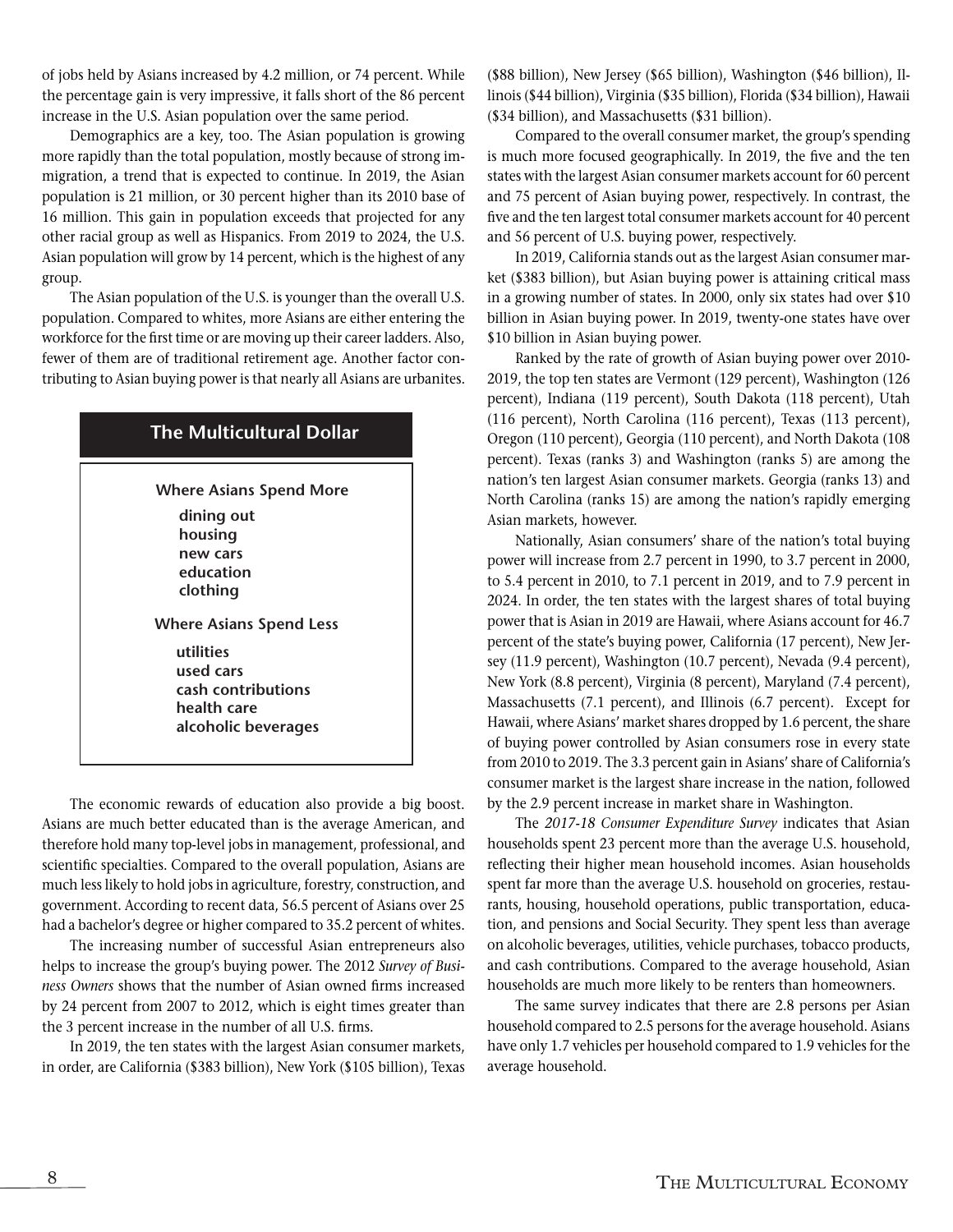#### ■ **Hispanic Buying Power** ■

**T** he immense buying power of the nation's Hispanic consumers continues to energize the nation's consumer market, and Selig Center projections reveal that Hispanics will control \$1.7 trillion in spending power in 2019. More than one person in six who lives in the U.S. is of Hispanic origin, and the U.S. Hispanic population continues to grow much more rapidly that the non-Hispanic population.

Over the period, 1990-2024, the nation's Hispanic buying power will grow dramatically. In sheer dollar power, Hispanics' economic clout will rise from \$213 billion in 1990, to \$495 billion in 2000, to \$1 trillion in 2010, to \$1.7 trillion in 2019, and to \$2.3 trillion in 2024. The 2019 value exceeds the 2010 value by 69 percent—a percentage gain that is far greater than either the 41 percent increase in non-Hispanic buying power. U.S. Hispanic buying power will grow faster than black buying power (48 percent) and Native American buying power (52 percent), but more slowly than Asian buying power (90 percent). In 2019, Hispanics account for 10.8 percent of all U.S. buying power, up from 9.1 percent in 2010, from 6.7 percent in 2000, and from 5 percent in 1990. In 2024, Hispanics will account for 11.6 percent of total U.S. buying power.

The Selig Center provides 2019 buying power national-level estimates for seven selected groups of Hispanic consumers for which sufficient demographic data are available. These seven groups collectively account for 94 percent of the Hispanic population. Mexicans comprise the largest of the groups, and account for \$986 billion in buying power, or 57 percent of U.S. Hispanic buying power. Puerto Ricans are second largest group in terms of buying power, accounting for \$182 billion, or 10 percent of Hispanic buying power. Central Americans are the third largest, accounting for \$157 billion in buying power, or 9 percent of Hispanic buying power. South Americans rank fourth, accounting for \$156 billion, or 9 percent of the U.S. Hispanic market. Cubans rank fifth, accounting for \$93 billion.

Of the myriad forces supporting this substantial and continued growth, by far the most important is favorable demographics. Because of both higher rates of natural increase and strong immigration, the Hispanic population is growing much more rapidly than the total population, a trend that is projected to continue. Between 2010 and 2019, the Hispanic population increased by 21 percent compared to 4 percent for the non-Hispanic population and 7 percent for the total population.

The relatively young Hispanic population, with proportionally more Hispanics either entering the workforce for the first time or moving up their career ladders, also argues for additional gains in buying power. Hispanics' spending patterns already help to determine the success or failure of many youth-oriented products and services. .

The increasing number of Hispanic business owners is another potent force powering this consumer market. Estimates from the 2012 *Survey of Business Owners* show that the number of Hispanic-owned firms increased by 46 percent from 2007 to 2012, which is fifteen times greater than the 3 percent increase in the number of all U.S. firms.

Increased entrepreneurial activity and a rising level of educational

attainment help Hispanics' upward mobility, too. The 2018 *Current Population Survey* indicates that 72 percent of Hispanics over 25 were high school graduates. (That compares to only 57 percent in 2000 and to 51 percent in 1990.) The proportion with four or more years of college increased from 9.2 percent in 1990 to 10.6 percent in 2000, and to 18.3 percent in 2018. The Census Bureau cautions, however, that levels of educational attainment for Hispanics are lower than those for non-Hispanic whites, blacks, and Asians largely because of the vast number of less educated foreign-born Hispanics.

Employment gains strongly support the growth of Hispanic buying power. From January 2000 through April 2018, the number of jobs held by Hispanics increased by 11.7 million jobs, or 75 percent. That cumulative gain is very impressive and it exceeds the 68 percent increase in the Hispanic population that occurred over the same time period.

Hispanic refers to a person of Mexican, Puerto Rican, Cuban or other Spanish/Hispanic/Latino culture or origin, and is considered an ethnic category rather than a racial group. Persons of Hispanic origin therefore may be of any race, and since their culture varies with the country of origin, the Spanish language often is the uniting factor. Three out of every five Hispanics living in the U.S. are born here, and among the foreign born the vast majority are Mexican, which suggests that many Hispanics share similar backgrounds and cultural



experiences. Nonetheless, spending patterns differ significantly based on country of origin, and the composition of the nation's Hispanic population is changing.

Hispanics will comprise 18.6 percent of the country's population in 2019, and will have disposable income of \$1.7 trillion. In 2019, the ten states with the largest Hispanic markets, in order, are California (\$453 billion), Texas (\$316 billion), Florida (\$191 billion), New York (\$130 billion), Illinois (\$63 billion), New Jersey (\$63 billion), Arizona (\$54 billion), Colorado (\$34 billion), New Mexico (\$29 billion), and Washington (\$28 billion). Hispanics and their buying power are much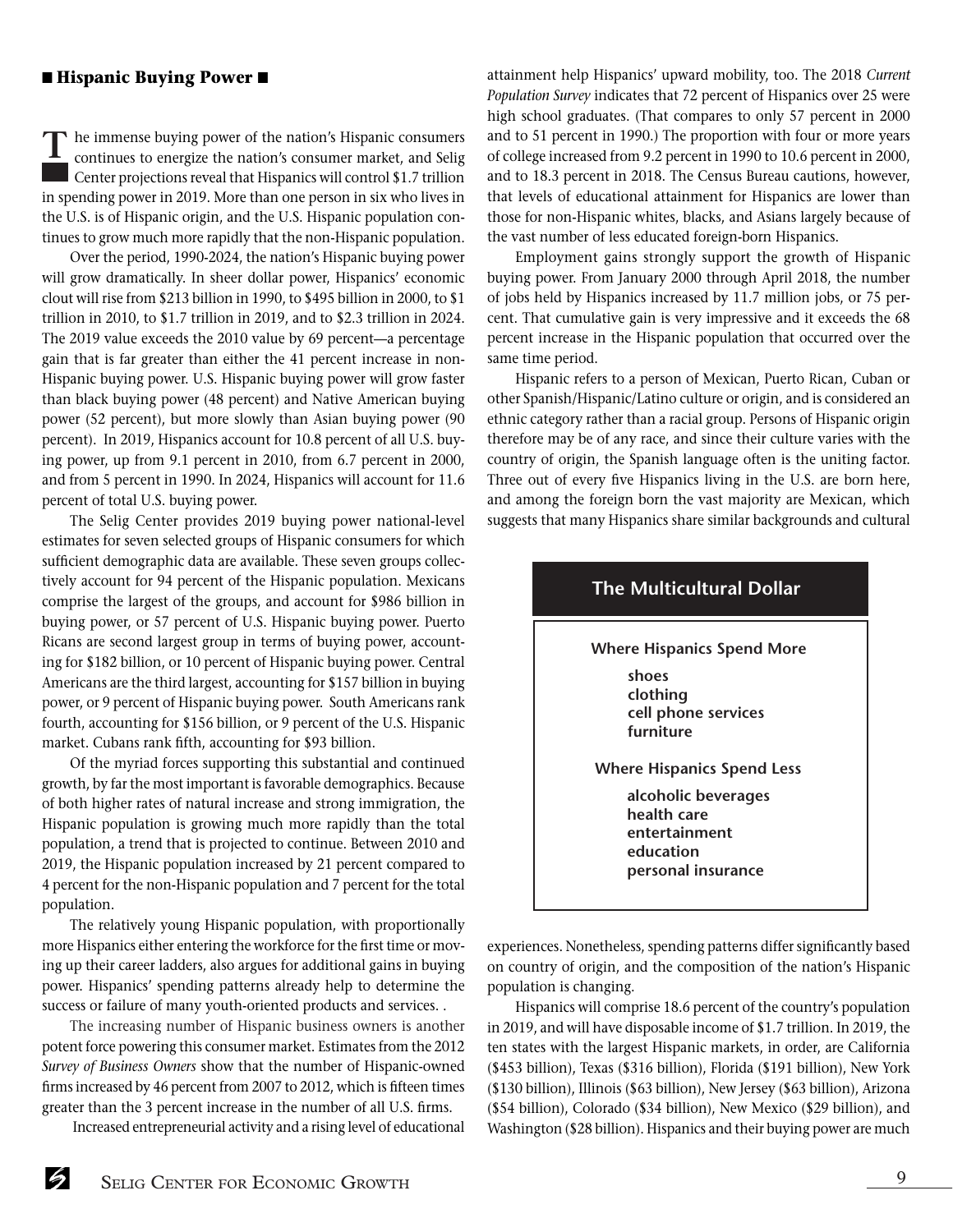more geographically concentrated than non-Hispanics. California alone accounts for 26 percent of Hispanic buying power. In 2019, the five states and the ten states with the largest Hispanic markets account for 66 percent and 78 percent of Hispanic buying power, respectively. In contrast, the five states with the largest non-Hispanic markets account for only 37 percent of total buying power and the ten largest non-Hispanic markets account for only 54 percent of total buying power.

The top ten states, as ranked by the rate of growth of Hispanic buying power over 2010-2019, are North Dakota (179 percent), District of Columbia (105 percent), Montana (97 percent), Washington (94 percent), South Dakota (93 percent), New Hampshire (93 percent), Massachusetts (88 percent), Pennsylvania (87 percent), Idaho (86 percent), and Oregon (85 percent). Only Washington (ranks 10) is among the nation's ten largest Hispanic consumer markets in 2019, however.

The share of buying power controlled by Hispanic consumers will rise from 5 percent in 1990 to 6.7 percent in 2000, to 9.1 percent in 2010, to 10.8 percent in 2019, and to 11.6 percent in 2024. The group's share will rise in every state. In 2019, the ten states with the largest Hispanic market shares will be New Mexico (35.5 percent), Texas (23 .6 percent), California (20.1 percent), Florida (19 percent), Arizona (18.1 percent), Nevada (17.1 percent), New Jersey (11.5 percent), Colorado (11.5 percent), New York (10.9 percent), and Illinois (9.5 percent).

From 2010 to 2019, New Mexico's, Florida's, and Texas' respective 3.8 percent , 3 percent, and 2.5 percent shifts in Hispanic market share are the nation's largest. Rhode Island will see a 2.2 percent advance in Hispanic market share, while Hispanics' share of Arizona's consumer market also will rise by 2.2 percent. Hispanics' share of California's market will rise by 1.7 percent, which is remarkable for a state with such a large, established market.

Because of differences in per capita income, wealth, demographics, and culture, the spending habits of Hispanics as a group are not the same as those of the average U.S. consumer. The *Consumer Expenditure Survey* indicates that the average Hispanic household spends in total only about 82 percent as much as the average non-Hispanic household.

Despite markedly lower average income levels, Hispanic households spent more on cell phone services, furniture, apparel, footwear, and gasoline. Also, they spent a higher proportion of their income (though less money) on groceries, housing, electricity, and used cars. Hispanics spent about the same proportion of their total outlays (but less money) as non-Hispanics on housekeeping supplies, appliances, public transportation, car insurance, personal care products, and reading materials.

Compared to non-Hispanics, Hispanics spent substantially smaller proportions of total outlays (and substantially less money) on health care, alcoholic beverages, entertainment, education, tobacco products, cash contributions, life insurance, and pensions and Social Security. The same survey found that Hispanic households are substantially larger than non-Hispanic households (3.1 persons per household versus 2.4 persons for non-Hispanics), and have twice as many children under 18. On average, there are 1.6 vehicles per Hispanic household compared to two vehicles per non-Hispanic household. Hispanics also are much more likely to be renters instead of homeowners.  $\blacksquare$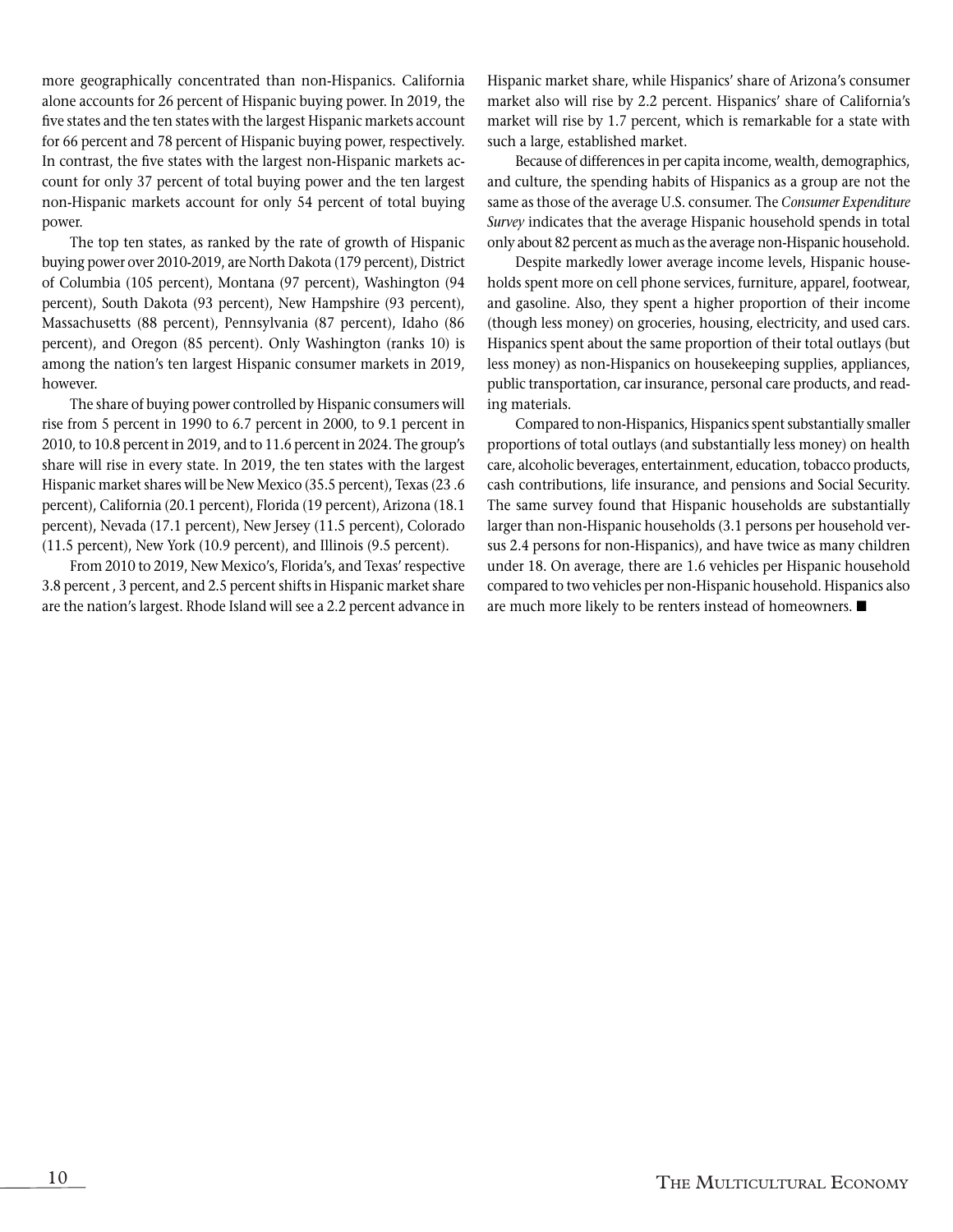#### **METHODOLOGY**

Because there are no direct measures of the buying power of African Americans, Native Americans, Asians, Whites, and Hispanics, these estimates were calculated using national and regional economic models, univariate forecasting techniques, and data from various U.S. government sources. The model developed by the Selig Center integrates statistical methods used in regional economics with those of market research. In general, the estimation process has two parts: estimating disposable personal income and allocating that estimate by race or ethnicity based on both population estimates and variances in per capita income.

The Selig Center's estimates of disposable personal income (the total buying power of all groups, regardless of race or ethnicity) are reported in Table 7. Total buying power for 1990-2018 equals disposable personal income as reported in the National Income and Product Accounts tables by the U.S. Department of Commerce, Bureau of Economic Analysis in March 2019. Based on the data provided by the Commerce Department, the Selig Center prepared projections of total buying power for 2019-2024.

Defined as the share of total personal income that is available for spending on personal consumption, personal interest payments, and savings, disposable personal income measures the total buying power held by residents of an area. In 2018, 90 percent of disposable personal income was used to purchase goods and services (personal consumption expenditures); the remaining 10 percent represents personal savings, non-mortgage interest paid by persons, or personal transfer payments to either government or to persons living abroad.

The Selig Center's estimates are consistent with the concepts and definitions used in the National Income and Product Accounts (NIPA). Readers should note that buying power is not the equivalent of aggregate money income as defined by the Census Bureau. Because the Selig Center's estimates are based on disposable personal income data obtained from the BEA, rather than money income values issued by the Census Bureau, the result is significantly higher estimates of buying power. There are several reasons for this lack of correspondence. First, the income definition used by the BEA is not the same as the definition used by the Census Bureau. Second, Census income data are gathered through a nationwide survey sample of households, and respondents tend to underreport their income, which accounts for much of the discrepancy. Finally, the population universe for the Census money income estimates differs from the universe used by the BEA. It should also be emphasized that the Selig Center's estimates are not equivalent to aggregate consumer expenditures as reported in the *Consumer Expenditure Survey* that is conducted each year by the U.S. Bureau of Labor Statistics.

The Selig Center's estimates of total buying power were allocated to each racial group and Hispanics based on population estimates and variances in per capita personal income by race or ethnicity. For 2010-2017, the Selig Center relied upon annual estimates of the resident population provided by the U.S. Census Bureau that were released in June 2018. For 2000 through 2009, the Selig Center relied upon the population distributions provided by the U.S. Census Bureau's intercensal estimates of the resident population by race, sex, and Hispanic origin for the states and the United States. For 1990 through 1999, the Selig Center used the U. S. Census Bureau's time series of intercensal population estimates that were revised in August 2004. The Census Bureau indicates that these estimates were developed to take into account differences between the postcensal time series population estimates for the 1990s and Census 2000 results. Because there are differences between the data series, there is a series break, which limits the comparability of the race-based estimates for 1990 to those for 2000 and 2010. The main difference is that the multiracial category first appears in 2000. There is no corresponding series break for Hispanics, however. Based on trends in the historical data, the Selig Center prepared independent population projections for 2018-2024, using Census Bureau projections (2017 to 2060), released in September 2018, but the Selig Center did not control total to these estimates.

A relative income adjustment factor was estimated for each group for each geographic area to compensate for the variation in per capita personal income (and by extension, in per capita disposable personal income) that is accounted for by race or ethnicity. These factors were calculated on an annual basis using Summary File 3 (SF 3) data regarding income by race and Hispanic origin from Census 2000 and per capita money income data by race for local areas that were gathered during the *1990 Census of Population and Housing*. For more recent years, the Selig Center relied on data obtained from the Census Bureau's *2013-2017 American Community Survey* 5-year estimates.

The expenditures data by item for African Americans, Hispanics, Asians, and the comparison groups were obtained directly from the third quarter 2017 through second quarter 2018 *Consumer Expenditure Survey* that was released by the Bureau of Labor Statistics in April 2019. The amounts are direct out-of-pocket expenditures, and do not include reimbursements, such as for medical care or car repairs covered by insurance.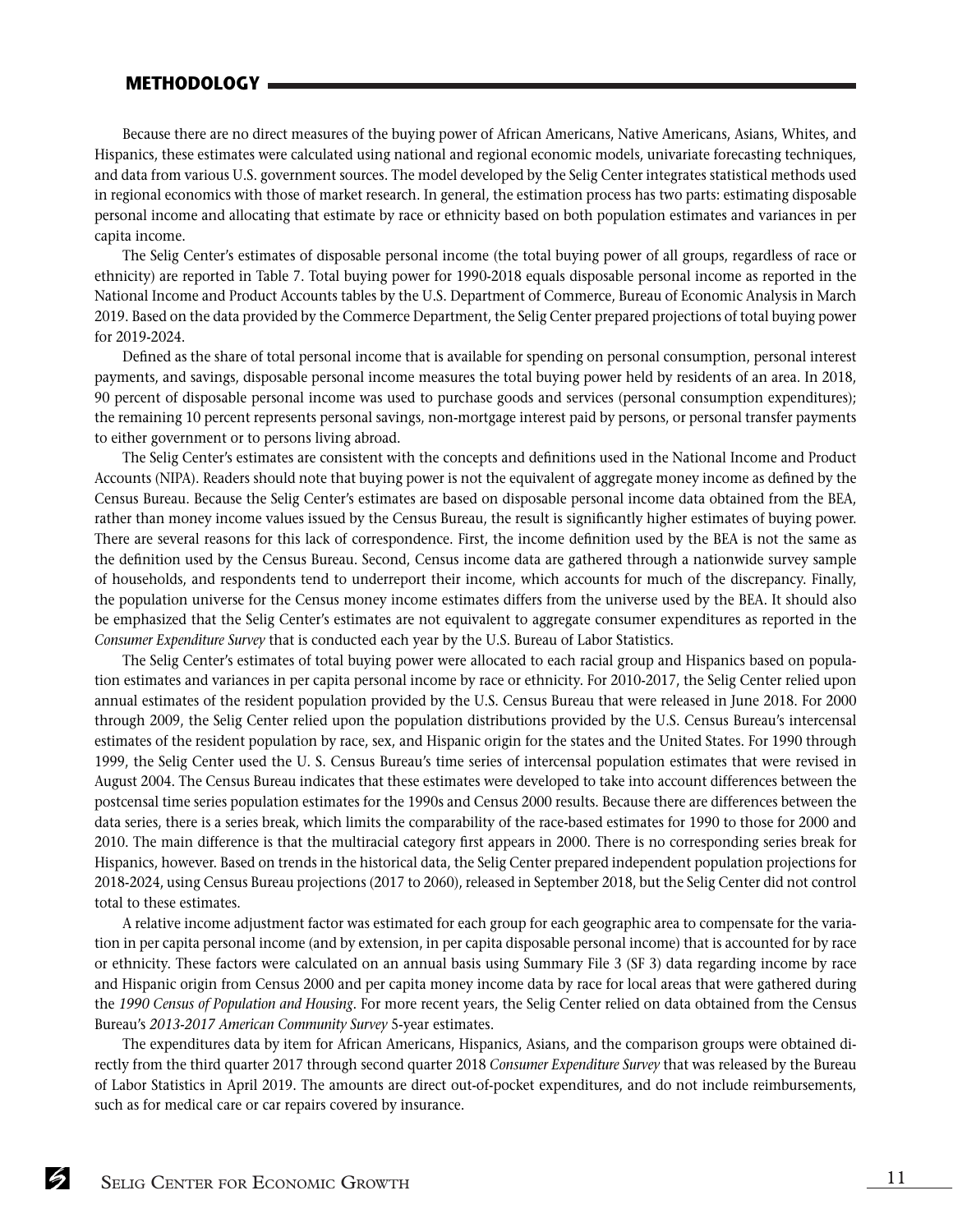#### **U.S. Buying Power Statistics by Race, 1990, 2000, 2010, 2019, and 2024**

|                 | <b>Buying Power</b><br>(billions of dollars) |         |          |          |          |
|-----------------|----------------------------------------------|---------|----------|----------|----------|
|                 | 1990                                         | 2000    | 2010     | 2019     | 2024     |
| Total           | 4,304.5                                      | 7.415.1 | 11,306.0 | 16,215.9 | 20,190.7 |
| White           | 3,846.6                                      | 6,425.9 | 9.497.5  | 13,245.8 | 16,264.8 |
| <b>Black</b>    | 321.0                                        | 610.6   | 971.5    | 1,438.8  | 1,820.6  |
| American Indian | 19.9                                         | 40.4    | 83.6     | 126.8    | 160.9    |
| Asian           | 117.0                                        | 277.6   | 607.2    | 1,150.5  | 1,588.6  |
| Multiracial     | 0.0                                          | 60.5    | 146.3    | 253.9    | 355.8    |

|                 | Percentage Change in Buying Power |           |           |           |  |  |
|-----------------|-----------------------------------|-----------|-----------|-----------|--|--|
|                 | 1990-2000                         | 2000-2010 | 2010-2019 | 2019-2024 |  |  |
| Total           | 72.3                              | 52.5      | 43.4      | 24.5      |  |  |
| White           | 67.1                              | 47.8      | 39.5      | 22.8      |  |  |
| <b>Black</b>    | 90.2                              | 59.1      | 48.1      | 26.5      |  |  |
| American Indian | 103.1                             | 106.7     | 51.8      | 26.9      |  |  |
| Asian           | 137.3                             | 118.7     | 89.5      | 38.1      |  |  |
| Multiracial     | 0.0                               | 141.5     | 73.6      | 40.1      |  |  |

|                 | <b>Share of Market</b><br>(percent) |       |       |       |       |
|-----------------|-------------------------------------|-------|-------|-------|-------|
|                 | 1990                                | 2000  | 2010  | 2019  | 2024  |
| Total           | 100.0                               | 100.0 | 100.0 | 100.0 | 100.0 |
| White           | 89.4                                | 86.7  | 84.0  | 81.7  | 80.6  |
| <b>Black</b>    | 7.5                                 | 8.2   | 8.6   | 8.9   | 9.0   |
| American Indian | 0.5                                 | 0.5   | 0.7   | 0.8   | 0.8   |
| Asian           | 2.7                                 | 3.7   | 5.4   | 7.1   | 7.9   |
| Multiracial     | 0.0                                 | 0.8   | 1.3   | 1.6   | 1.8   |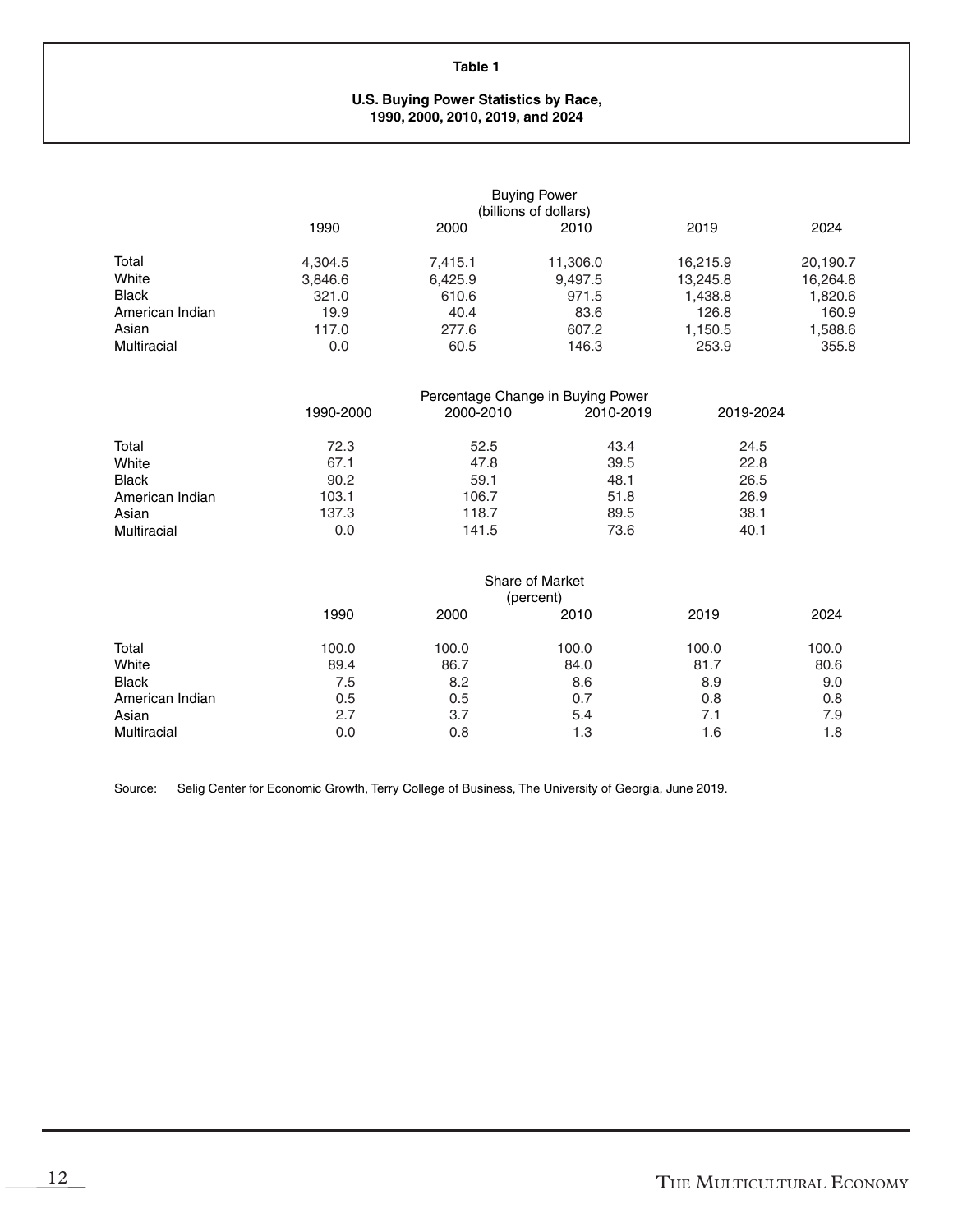#### **U.S. Population Statistics by Race, 1990, 2000, 2010, 2019, and 2024**

|                 | Population  |             |                                 |             |             |
|-----------------|-------------|-------------|---------------------------------|-------------|-------------|
|                 | 1990        | 2000        | 2010                            | 2019        | 2024        |
| Total           | 249,622,814 | 282,162,411 | 309,338,421                     | 330,729,343 | 344,165,773 |
| White           | 209,366,661 | 228,530,479 | 242,243,906                     | 252,002,713 | 258,254,622 |
| <b>Black</b>    | 30,648,345  | 35,814,706  | 40,357,609                      | 44,458,185  | 47,023,973  |
| American Indian | 2,058,726   | 2,684,491   | 3,752,358                       | 4,209,675   | 4,487,447   |
| Asian           | 7,549,082   | 11,173,178  | 15,944,839                      | 20,791,586  | 23,599,061  |
| Multiracial     | NA          | 3,959,557   | 7,039,709                       | 9,267,184   | 10,800,670  |
|                 |             |             | Percentage Change in Population |             |             |
|                 | 1990-2000   | 2000-2010   | 2010-2019                       | 2019-2024   |             |
| Total           | 13.0        | 9.6         | 6.9                             | 4.1         |             |
| White           | 9.2         | 6.0         | 4.0                             | 2.5         |             |
| <b>Black</b>    | 16.9        | 12.7        | 10.2                            | 5.8         |             |
| American Indian | 30.4        | 39.8        | 12.2                            | 6.6         |             |
| Asian           | 48.0        | 42.7        | 30.4                            | 13.5        |             |
| Multiracial     | NA          | 77.8        | 31.6                            | 16.5        |             |
|                 |             |             | Share of Population             |             |             |
|                 |             |             |                                 |             |             |

|                 | Stiare of Population<br>(percent) |       |       |       |       |  |
|-----------------|-----------------------------------|-------|-------|-------|-------|--|
|                 | 1990                              | 2000  | 2010  | 2019  | 2024  |  |
| Total           | 100.0                             | 100.0 | 100.0 | 100.0 | 100.0 |  |
| White           | 83.9                              | 81.0  | 78.3  | 76.2  | 75.0  |  |
| <b>Black</b>    | 12.3                              | 12.7  | 13.0  | 13.4  | 13.7  |  |
| American Indian | 0.8                               | 1.0   | 1.2   | 1.3   | 1.3   |  |
| Asian           | 3.0                               | 4.0   | 5.2   | 6.3   | 6.9   |  |
| Multiracial     | ΝA                                | 1.4   | 2.3   | 2.8   | 3.1   |  |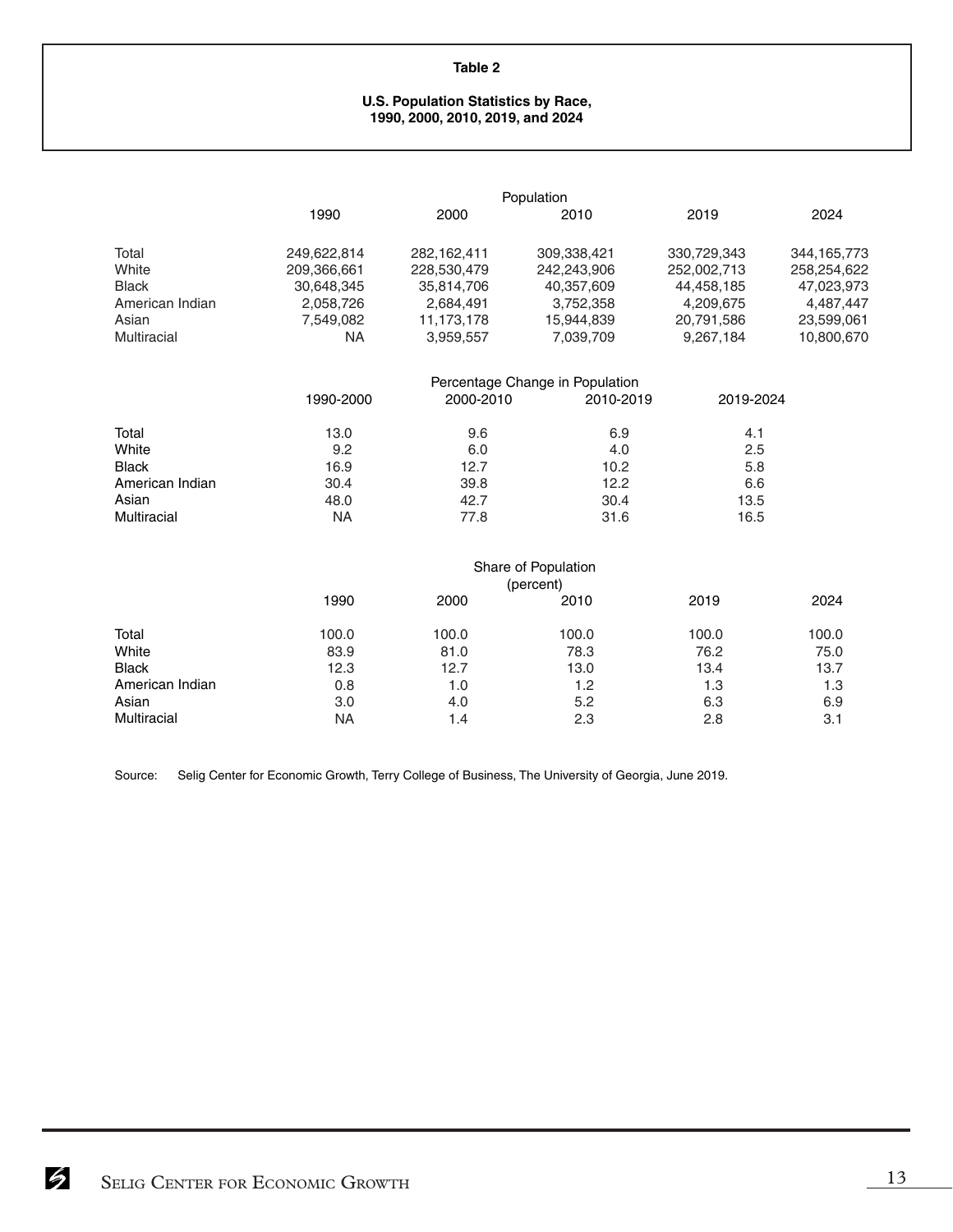#### **U.S. Hispanic Market Statistics, 1990, 2000, 2010, 2019, and 2024**

|                                   |                       |                       | <b>Buying Power</b><br>(billions of dollars)   |                           |                           |
|-----------------------------------|-----------------------|-----------------------|------------------------------------------------|---------------------------|---------------------------|
|                                   | 1990                  | 2000                  | 2010                                           | 2019                      | 2024                      |
| Total<br>Hispanic<br>Non-Hispanic | 4,305<br>213<br>4,092 | 7,415<br>495<br>6,920 | 11,306<br>1,031<br>10,275                      | 16,216<br>1,743<br>14,473 | 20,191<br>2,344<br>17,847 |
|                                   | 1990-2000             | 2000-2010             | Percentage Change in Buying Power<br>2010-2019 | 2019-2024                 |                           |
| Total<br>Hispanic<br>Non-Hispanic | 72.3<br>132.7<br>69.1 | 52.5<br>108.2<br>48.5 | 43.4<br>69.1<br>40.9                           | 24.5<br>34.4<br>23.3      |                           |
|                                   |                       |                       | Share of Market<br>(percent)                   |                           |                           |
|                                   | 1990                  | 2000                  | 2010                                           | 2019                      | 2024                      |
| Total<br>Hispanic<br>Non-Hispanic | 100.0<br>4.9<br>95.1  | 100.0<br>6.7<br>93.3  | 100.0<br>9.1<br>90.9                           | 100.0<br>10.7<br>89.3     | 100.0<br>11.6<br>88.4     |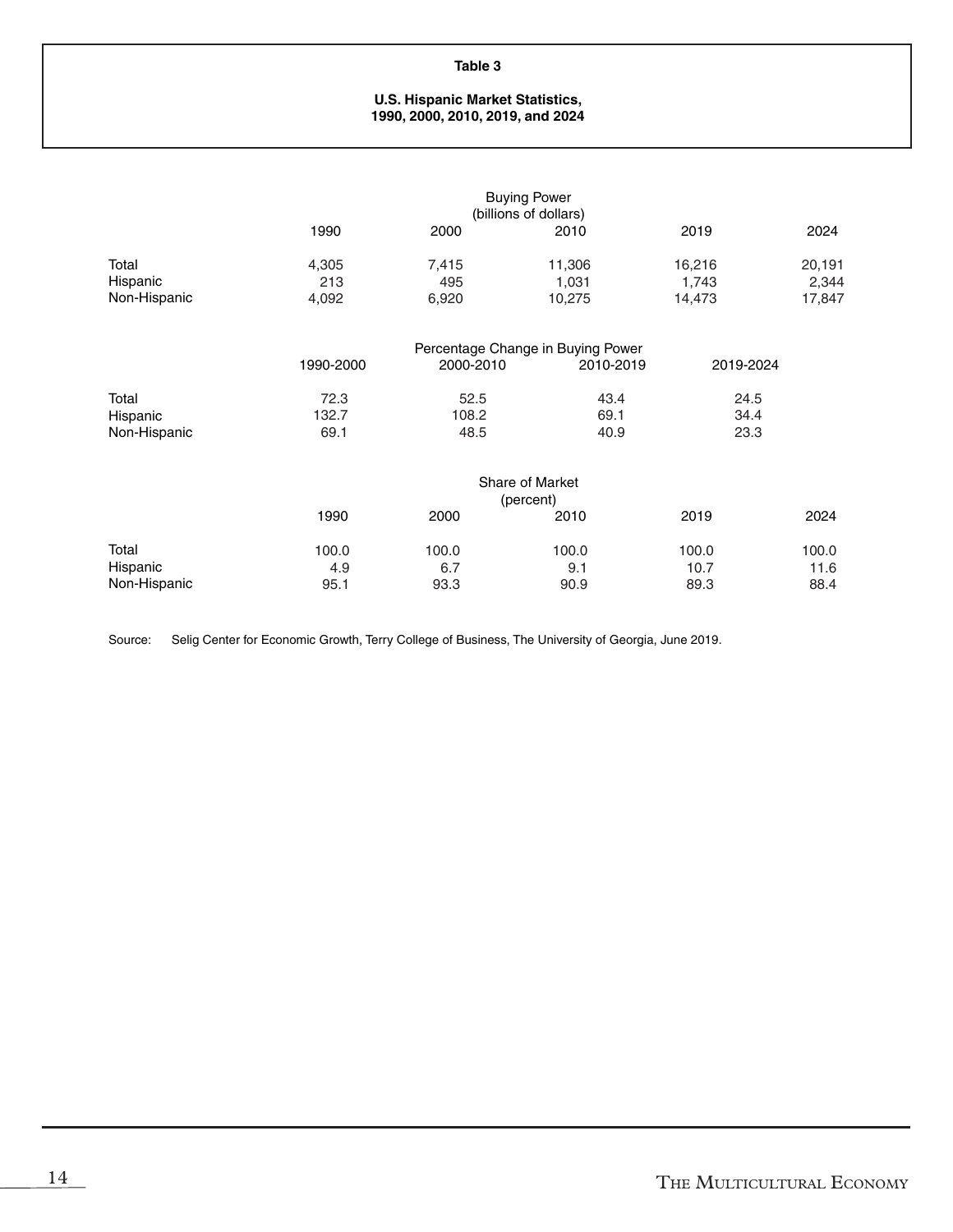#### **U.S. Hispanic Population Statistics, 1990, 2000, 2010, 2019, and 2024**

|              | Population  |             |                                 |             |               |  |
|--------------|-------------|-------------|---------------------------------|-------------|---------------|--|
|              | 1990        | 2000        | 2010                            | 2019        | 2024          |  |
|              |             |             |                                 |             |               |  |
| Total        | 249,622,814 | 282,162,411 | 309,338,421                     | 330,729,343 | 344, 165, 773 |  |
| Hispanic     | 22,572,838  | 35,661,885  | 50,752,801                      | 61,524,300  | 68,556,173    |  |
| Non-Hispanic | 227,049,976 | 246,500,526 | 258,585,620                     | 269,205,044 | 275,609,600   |  |
|              |             |             |                                 |             |               |  |
|              |             |             | Percentage Change in Population |             |               |  |
|              | 1990-2000   | 2000-2010   | 2010-2019                       | 2019-2024   |               |  |
| Total        | 13.0        | 9.6         | 6.9                             | 4.1         |               |  |
| Hispanic     | 58.0        | 42.3        | 21.2                            | 11.4        |               |  |
| Non-Hispanic | 8.6         | 4.9         | 4.1                             | 2.4         |               |  |
|              |             |             |                                 |             |               |  |
|              |             |             | Share of Population             |             |               |  |
|              |             |             | (percent)                       |             |               |  |
|              | 1990        | 2000        | 2010                            | 2019        | 2024          |  |
| Total        | 100.0       | 100.0       | 100.0                           | 100.0       | 100.0         |  |
| Hispanic     | 9.0         | 12.6        | 16.4                            | 18.6        | 19.9          |  |
| Non-Hispanic | 91.0        | 87.4        | 83.6                            | 81.4        | 80.1          |  |
|              |             |             |                                 |             |               |  |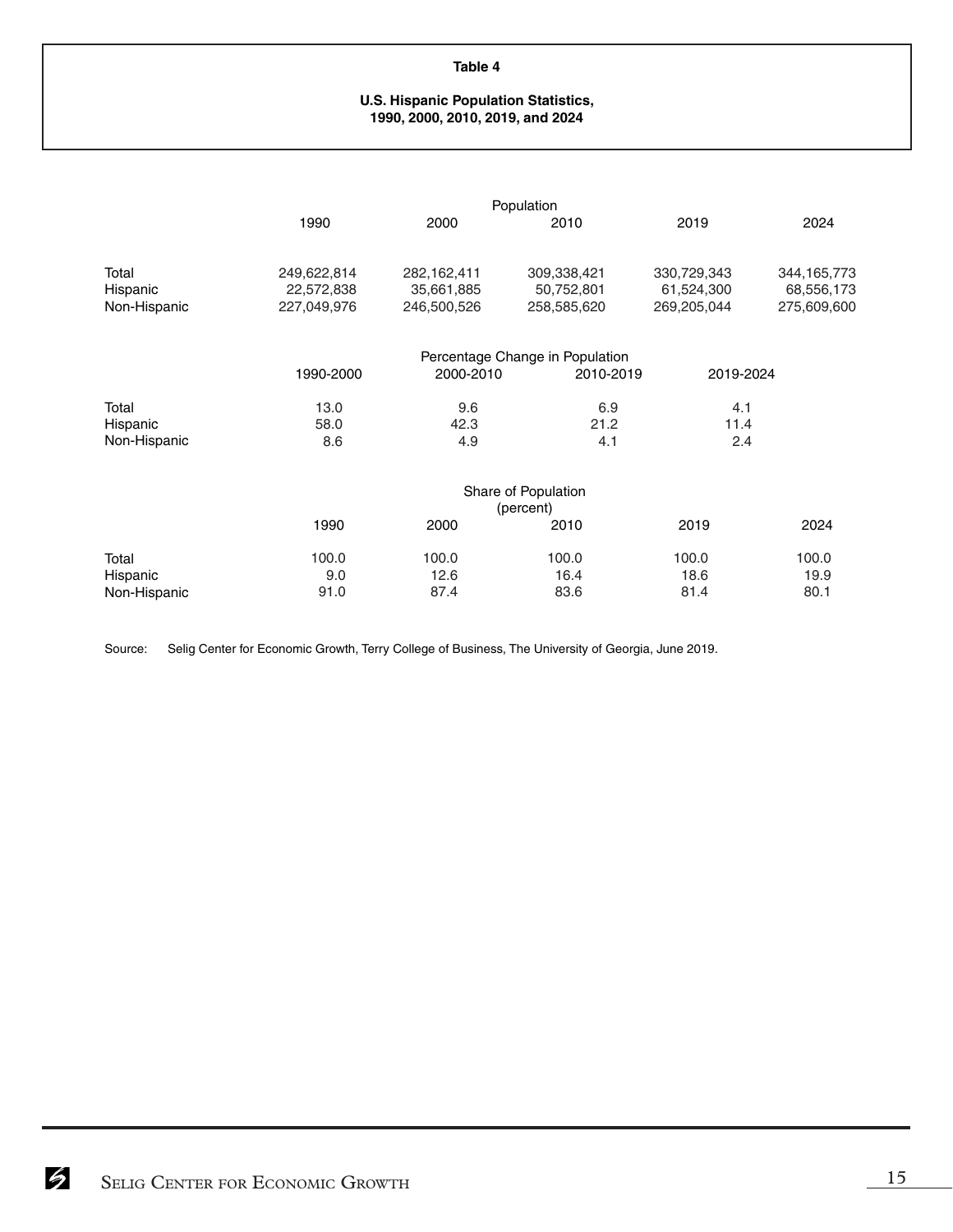|   | ×. |  |
|---|----|--|
| × | ٠  |  |
|   |    |  |

#### **U.S. Hispanic Market Statistics, By Subgroup, 2019**

| Subgroup                 | Population<br>(number) | <b>Buying Power</b><br>(thousands of dollars) | Percentage of<br><b>Total Hispanic</b><br><b>Buying Power</b> | Per Capita<br><b>Buying Power</b><br>(thousands of dollars) |
|--------------------------|------------------------|-----------------------------------------------|---------------------------------------------------------------|-------------------------------------------------------------|
| Mexican                  | 38,336,828             | 985, 557, 283                                 | 56.5                                                          | 25.7                                                        |
| Puerto Rican             | 5.843.012              | 181.544.791                                   | 10.4                                                          | 31.1                                                        |
| Central American         | 5,815,476              | 156,553,496                                   | 9.0                                                           | 26.9                                                        |
| South American           | 3,890,516              | 155,982,858                                   | 8.9                                                           | 40.1                                                        |
| Cuban                    | 2,421,261              | 93.325.974                                    | 5.4                                                           | 38.5                                                        |
| Other Hispanic or Latino | 2,202,940              | 67.529.440                                    | 3.9                                                           | 30.7                                                        |
| Dominican                | 2,176,147              | 60,380,955                                    | 3.5                                                           | 27.7                                                        |
| Spaniard                 | 838,120                | 42.223.499                                    | 2.4                                                           | 50.4                                                        |
| Total                    | 61,524,300             | 1,743,098,296                                 | 100.0                                                         | 28.3                                                        |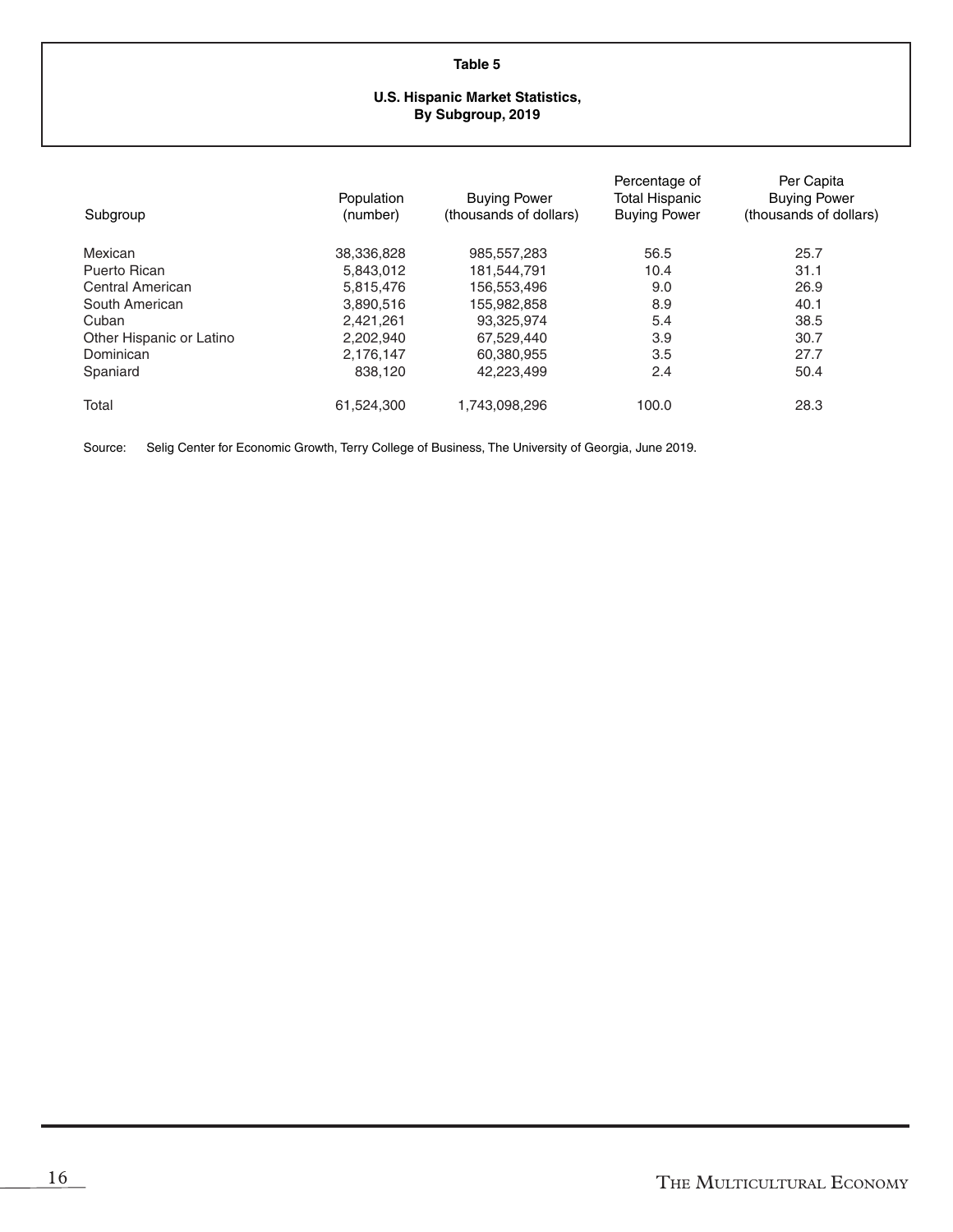#### **U.S. Asian Market Statistics, By Subgroup, 2019**

| Subgroup                            | Population<br>(number) | <b>Buying Power</b><br>(thousands of dollars) | Percentage of<br><b>Total Asian</b><br><b>Buying Power</b> | Per Capita<br><b>Buying Power</b><br>(thousands of dollars) |
|-------------------------------------|------------------------|-----------------------------------------------|------------------------------------------------------------|-------------------------------------------------------------|
| Chinese (except Taiwanese)          | 4,617,233              | 266,181,829                                   | 23.1                                                       | 57.6                                                        |
| Asian Indian                        | 4,522,631              | 328,919,927                                   | 28.6                                                       | 72.7                                                        |
| Filipino                            | 3,216,089              | 162,241,146                                   | 14.1                                                       | 50.4                                                        |
| Vietnamese                          | 2,018,014              | 82,846,977                                    | 7.2                                                        | 41.1                                                        |
| Korean                              | 1,631,735              | 90,116,214                                    | 7.8                                                        | 55.2                                                        |
| Japanese                            | 851,108                | 58,434,621                                    | 5.1                                                        | 68.7                                                        |
| <b>Others</b>                       | 769,124                | 42,722,685                                    | 3.7                                                        | 55.5                                                        |
| Native Hawaiian / Pacific Islanders | 671,810                | 22,266,220                                    | 1.9                                                        | 33.1                                                        |
| Pakistani                           | 551,281                | 25,691,998                                    | 2.2                                                        | 46.6                                                        |
| Hmong                               | 327,024                | 8,600,769                                     | 0.7                                                        | 26.3                                                        |
| Cambodian                           | 297,762                | 10,247,835                                    | 0.9                                                        | 34.4                                                        |
| Laotian                             | 234,504                | 8,442,486                                     | 0.7                                                        | 36.0                                                        |
| Thai                                | 233,485                | 9,652,272                                     | 0.8                                                        | 41.3                                                        |
| <b>Burmese</b>                      | 199,343                | 4,449,681                                     | 0.4                                                        | 22.3                                                        |
| Bangladeshi                         | 194,654                | 5,921,431                                     | 0.5                                                        | 30.4                                                        |
| Nepalese                            | 189,662                | 5,818,049                                     | 0.5                                                        | 30.7                                                        |
| <b>Taiwanese</b>                    | 182,025                | 14,045,351                                    | 1.2                                                        | 77.2                                                        |
| Indonesian                          | 84,105                 | 3,921,981                                     | 0.3                                                        | 46.6                                                        |
| Total                               | 20,791,586             | 1,150,521,472                                 | 100.0                                                      | 55.3                                                        |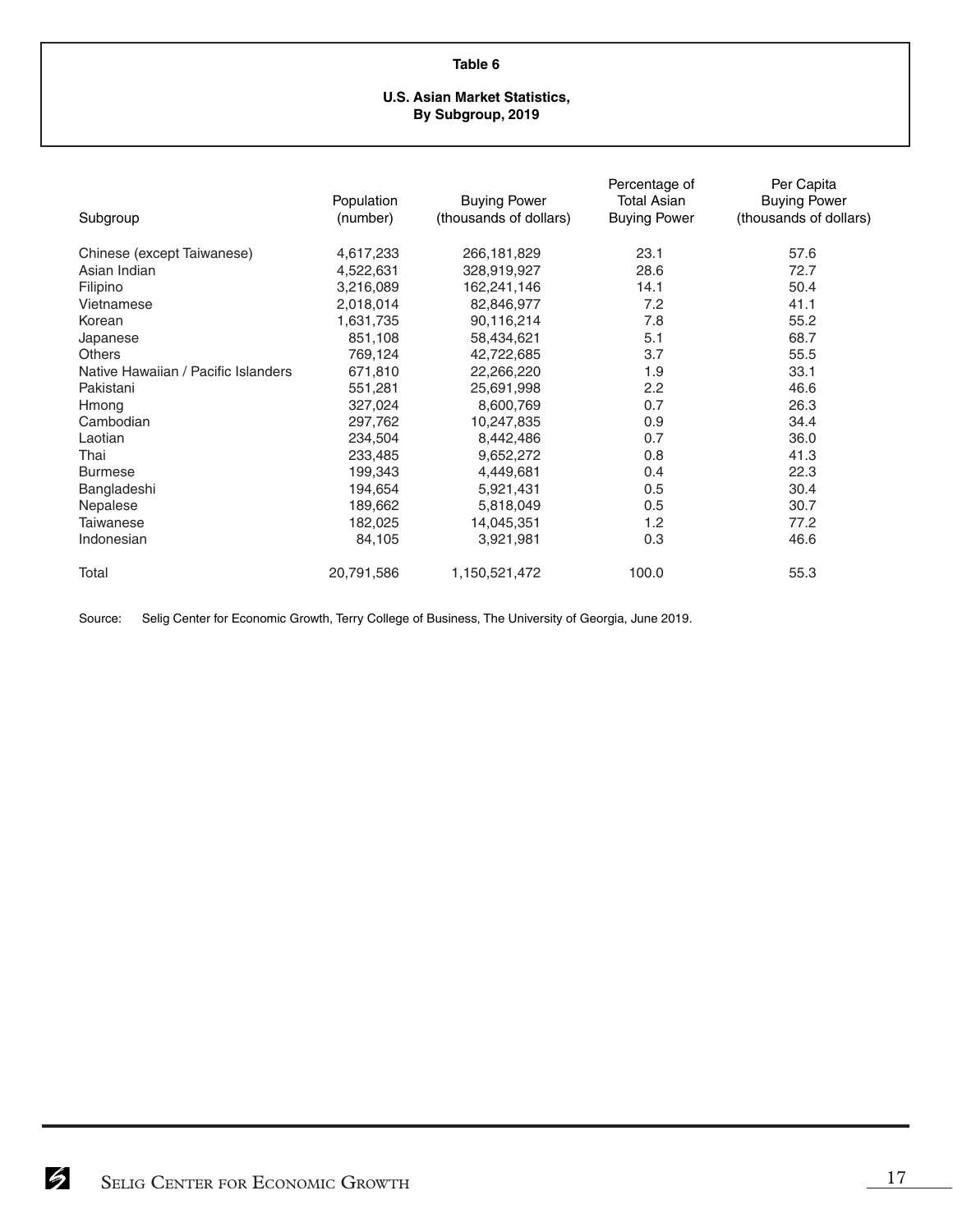#### **Total Buying Power by Place of Residence for U.S. and the States, 1990, 2000, 2010, 2019, and 2024 (millions of dollars)**

| Area                 | 1990      | 2000      | 2010       | 2019       | 2024       |
|----------------------|-----------|-----------|------------|------------|------------|
| <b>United States</b> | 4,304,512 | 7,415,075 | 11,305,991 | 16,215,910 | 20,190,650 |
| Alabama              | 57,410    | 96,343    | 148,759    | 194,085    | 230,381    |
| Alaska               | 11,370    | 17,861    | 32,492     | 41,698     | 48,104     |
| Arizona              | 56,884    | 117,716   | 197,604    | 296,923    | 383,093    |
| Arkansas             | 30,959    | 54,271    | 85,363     | 120,637    | 145,787    |
| California           | 560,583   | 939,865   | 1,449,667  | 2,251,398  | 2,943,678  |
| Colorado             | 57,787    | 125,026   | 182,962    | 298,758    | 387,278    |
| Connecticut          | 75,738    | 119,413   | 194,779    | 236,158    | 279,899    |
| Delaware             | 12,389    | 23,017    | 33,149     | 46,073     | 56,175     |
| District of Columbia | 13,625    | 20,761    | 33,830     | 51,855     | 67,417     |
| Florida              | 230,870   | 411,595   | 667,273    | 1,006,365  | 1,341,556  |
| Georgia              | 102,155   | 204,357   | 304,196    | 452,540    | 584,757    |
| Hawaii               | 21,724    | 31,507    | 52,332     | 72,276     | 88,105     |
| Idaho                | 14,586    | 28,542    | 46,146     | 71,679     | 92,545     |
| Illinois             | 210,318   | 354,101   | 485,351    | 663,323    | 799,237    |
| Indiana              | 86,911    | 150,166   | 208,948    | 290,989    | 349,696    |
| Iowa                 | 43,388    | 71,372    | 106,042    | 141,982    | 162,823    |
| Kansas               | 40,489    | 66,420    | 102,143    | 134,196    | 148,440    |
| Kentucky             | 50,933    | 88,439    | 131,051    | 172,920    | 203,982    |
| Louisiana            | 58,575    | 95,824    | 157,086    | 198,241    | 224,743    |
| Maine                | 19,411    | 30,605    | 45,893     | 60,188     | 72,806     |
| Maryland             | 95,206    | 159,923   | 255,694    | 344,337    | 419,407    |
| Massachusetts        | 119,641   | 198,099   | 305,748    | 431,252    | 542,344    |
| Michigan             | 155,453   | 260,669   | 317,679    | 438,818    | 534,445    |
| Minnesota            | 76,131    | 135,301   | 200,876    | 285,446    | 349,313    |
| Mississippi          | 31,373    | 55,853    | 85,063     | 106,820    | 119,930    |
| Missouri             | 81,147    | 137,150   | 200,974    | 263,112    | 308,955    |
| Montana              | 11,048    | 18,518    | 32,533     | 46,921     | 57,966     |
| Nebraska             | 26,139    | 43,832    | 68,262     | 93,201     | 108,317    |
| Nevada               | 22,005    | 56,270    | 92,844     | 138,411    | 183,737    |
| New Hampshire        | 20,530    | 38,089    | 57,244     | 77,808     | 94,578     |
| New Jersey           | 167,342   | 277,826   | 400,627    | 544,668    | 664,282    |
| <b>New Mexico</b>    | 20,987    | 37,688    | 64,048     | 81,579     | 96,385     |
| New York             | 372,019   | 570,412   | 823,955    | 1,191,104  | 1,493,271  |
| North Carolina       | 102,790   | 192,161   | 309,770    | 443,818    | 561,474    |
| North Dakota         | 9,304     | 15,191    | 26,867     | 37,919     | 41,251     |
| Ohio                 | 177,952   | 281,072   | 382,224    | 521,379    | 619,323    |
| Oklahoma             | 45,087    | 73,346    | 126,250    | 168,923    | 186,264    |
| Oregon               | 45,665    | 83,381    | 124,172    | 192,748    | 255,883    |
| Pennsylvania         | 204,949   | 323,762   | 480,638    | 651,103    | 779,521    |
| Rhode Island         | 18,051    | 27,587    | 40,956     | 53,140     | 63,002     |
| South Carolina       | 50,063    | 89,358    | 138,326    | 205,407    | 261,851    |
| South Dakota         | 10,537    | 18,390    | 31,275     | 41,572     | 48,288     |
| <b>Tennessee</b>     | 74,049    | 140,180   | 212,807    | 305,361    | 378,089    |
| <b>Texas</b>         | 266,875   | 519,270   | 889,145    | 1,337,437  | 1,642,841  |
| Utah                 | 23,002    | 48,162    | 81,522     | 134,954    | 180,258    |
| Vermont              | 9,098     | 15,386    | 23,627     | 31,152     | 36,434     |
| Virginia             | 113,490   | 197,419   | 325,201    | 441,095    | 531,723    |
| Washington           | 88,389    | 167,809   | 263,530    | 432,798    | 583,495    |
| West Virginia        | 23,434    | 36,165    | 54,960     | 68,154     | 77,272     |
| Wisconsin            | 79,267    | 137,047   | 200,482    | 270,724    | 322,967    |
| Wyoming              | 7,389     | 12,556    | 23,630     | 32,464     | 37,282     |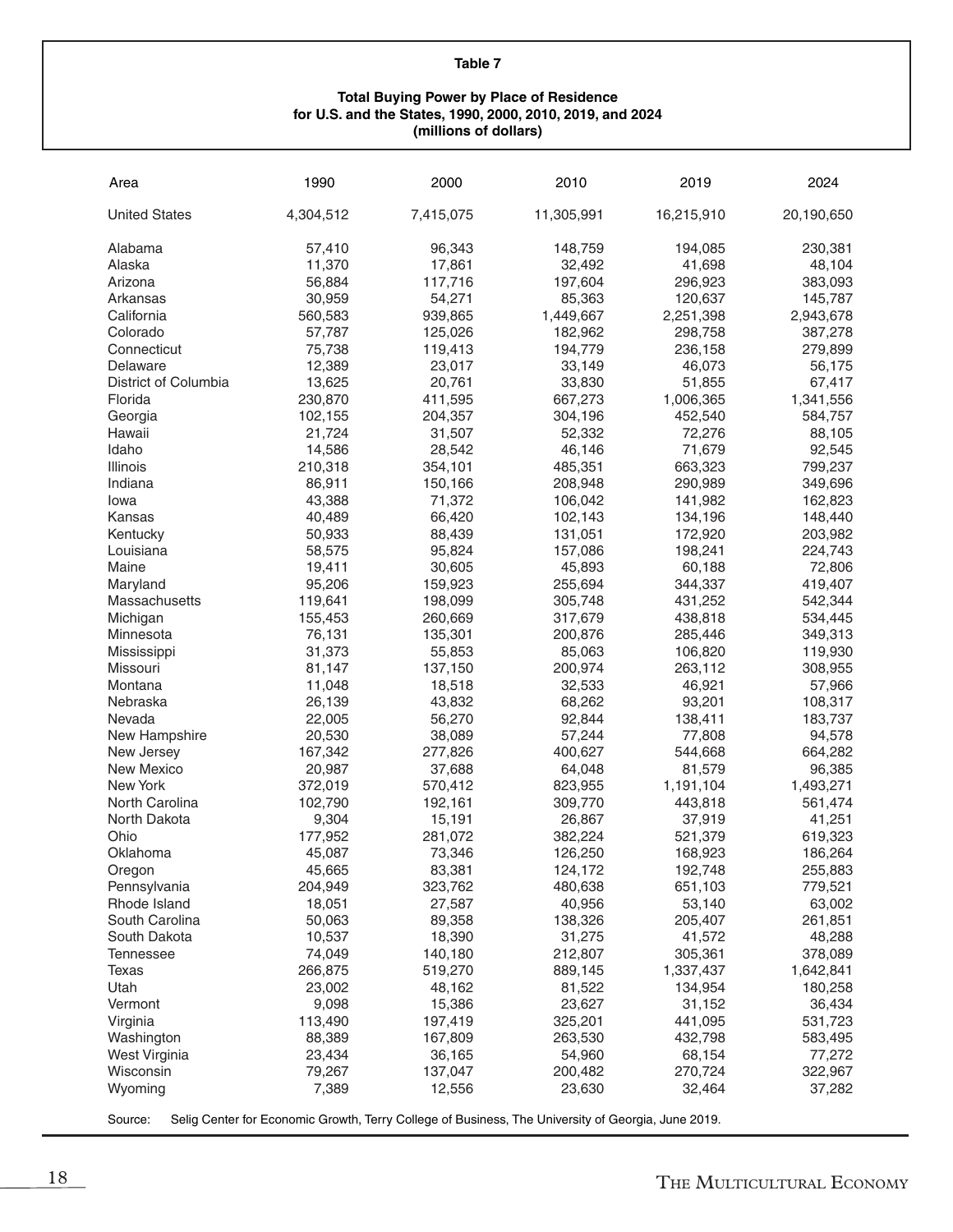#### **White Buying Power by Place of Residence for U.S. and the States, 1990, 2000, 2010, 2019, and 2024 (millions of dollars)**

| Area                 | 1990      | 2000      | 2010      | 2019       | 2024       |
|----------------------|-----------|-----------|-----------|------------|------------|
| <b>United States</b> | 3,846,599 | 6,425,870 | 9,497,487 | 13,245,785 | 16,264,765 |
| Alabama              | 48,670    | 78,489    | 118,212   | 150,882    | 177,482    |
| Alaska               | 9,793     | 14,672    | 26,048    | 32,570     | 36,960     |
| Arizona              | 53,717    | 109,110   | 176,989   | 259,453    | 331,183    |
| Arkansas             | 27,959    | 47,805    | 73,947    | 102,885    | 123,391    |
| California           | 485,351   | 781,765   | 1,137,699 | 1,686,461  | 2,171,400  |
| Colorado             | 54,996    | 116,929   | 168,243   | 271,303    | 349,472    |
| Connecticut          | 70,862    | 108,964   | 172,640   | 204,191    | 238,397    |
| Delaware             | 10,880    | 19,104    | 26,000    | 34,781     | 41,626     |
| District of Columbia | 7,710     | 12,491    | 22,483    | 35,860     | 47,801     |
| Florida              | 211,619   | 364,828   | 573,947   | 849,459    | 1,125,713  |
| Georgia              | 84,478    | 158,608   | 223,010   | 315,827    | 398,384    |
| Hawaii               | 8,679     | 10,925    | 17,840    | 24,291     | 29,636     |
| Idaho                | 14,309    | 27,650    | 44,235    | 68,162     | 87,557     |
| Illinois             | 186,725   | 305,383   | 410,630   | 551,081    | 657,323    |
| Indiana              | 81,502    | 138,081   | 189,386   | 259,823    | 308,583    |
| Iowa                 | 42,581    | 69,124    | 101,520   | 133,664    |            |
| Kansas               |           |           |           |            | 151,297    |
|                      | 38,340    | 61,760    | 93,479    | 121,267    | 133,172    |
| Kentucky             | 48,128    | 82,131    | 120,166   | 156,612    | 183,174    |
| Louisiana            | 48,167    | 74,869    | 120,948   | 149,938    | 168,750    |
| Maine                | 19,208    | 30,025    | 44,607    | 58,182     | 70,076     |
| Maryland             | 75,789    | 118,637   | 178,400   | 229,861    | 273,359    |
| Massachusetts        | 113,292   | 182,519   | 272,550   | 370,959    | 457,248    |
| Michigan             | 138,761   | 226,087   | 273,231   | 373,281    | 450,665    |
| Minnesota            | 73,928    | 128,012   | 185,564   | 257,495    | 310,403    |
| Mississippi          | 25,079    | 42,125    | 62,597    | 77,030     | 85,645     |
| Missouri             | 74,480    | 123,114   | 178,090   | 230,771    | 269,115    |
| Montana              | 10,667    | 17,632    | 30,814    | 44,184     | 54,373     |
| Nebraska             | 25,305    | 41,758    | 64,120    | 86,282     | 99,278     |
| Nevada               | 20,293    | 49,619    | 77,086    | 109,873    | 142,237    |
| New Hampshire        | 20,245    | 37,147    | 55,008    | 73,898     | 89,176     |
| New Jersey           | 147,270   | 234,253   | 321,648   | 419,544    | 501,489    |
| New Mexico           | 19,654    | 34,474    | 57,146    | 71,155     | 83,289     |
| New York             | 319,360   | 472,261   | 662,108   | 928,169    | 1,143,876  |
| North Carolina       | 87,266    | 159,193   | 249,874   | 349,060    | 436,592    |
| North Dakota         | 9,068     | 14,579    | 25,445    | 34,982     | 36,825     |
| Ohio                 | 163,485   | 252,545   | 339,151   | 455,626    | 534,550    |
| Oklahoma             | 40,307    | 62,677    | 105,036   | 137,522    | 149,800    |
| Oregon               | 43,863    | 78,117    | 113,687   | 172,503    | 226,414    |
| Pennsylvania         | 190,114   | 294,295   | 427,484   | 568,255    | 671,757    |
| Rhode Island         | 17,331    | 25,951    | 37,572    | 47,546     | 55,599     |
| South Carolina       | 41,023    | 71,161    | 109,516   | 162,188    | 207,169    |
| South Dakota         | 10,183    | 17,521    | 29,448    | 38,655     | 44,489     |
| <b>Tennessee</b>     | 66,207    | 121,637   | 181,522   | 256,860    | 315,996    |
| Texas                | 242,207   | 457,071   | 753,094   | 1,090,602  | 1,319,404  |
| Utah                 | 22,379    | 46,160    | 76,986    | 125,792    | 166,962    |
| Vermont              | 9,026     | 15,104    | 22,968    | 29,931     | 34,740     |
| Virginia             | 97,674    | 162,365   | 256,150   | 334,917    | 396,961    |
| Washington           | 82,468    | 150,818   | 227,159   | 357,050    | 471,856    |
| West Virginia        | 22,695    | 34,707    | 52,440    | 64,738     | 73,104     |
| Wisconsin            | 76,258    | 129,467   | 186,879   | 249,479    | 295,662    |
| Wyoming              | 7,250     | 12,153    | 22,686    | 30,885     | 35,356     |
|                      |           |           |           |            |            |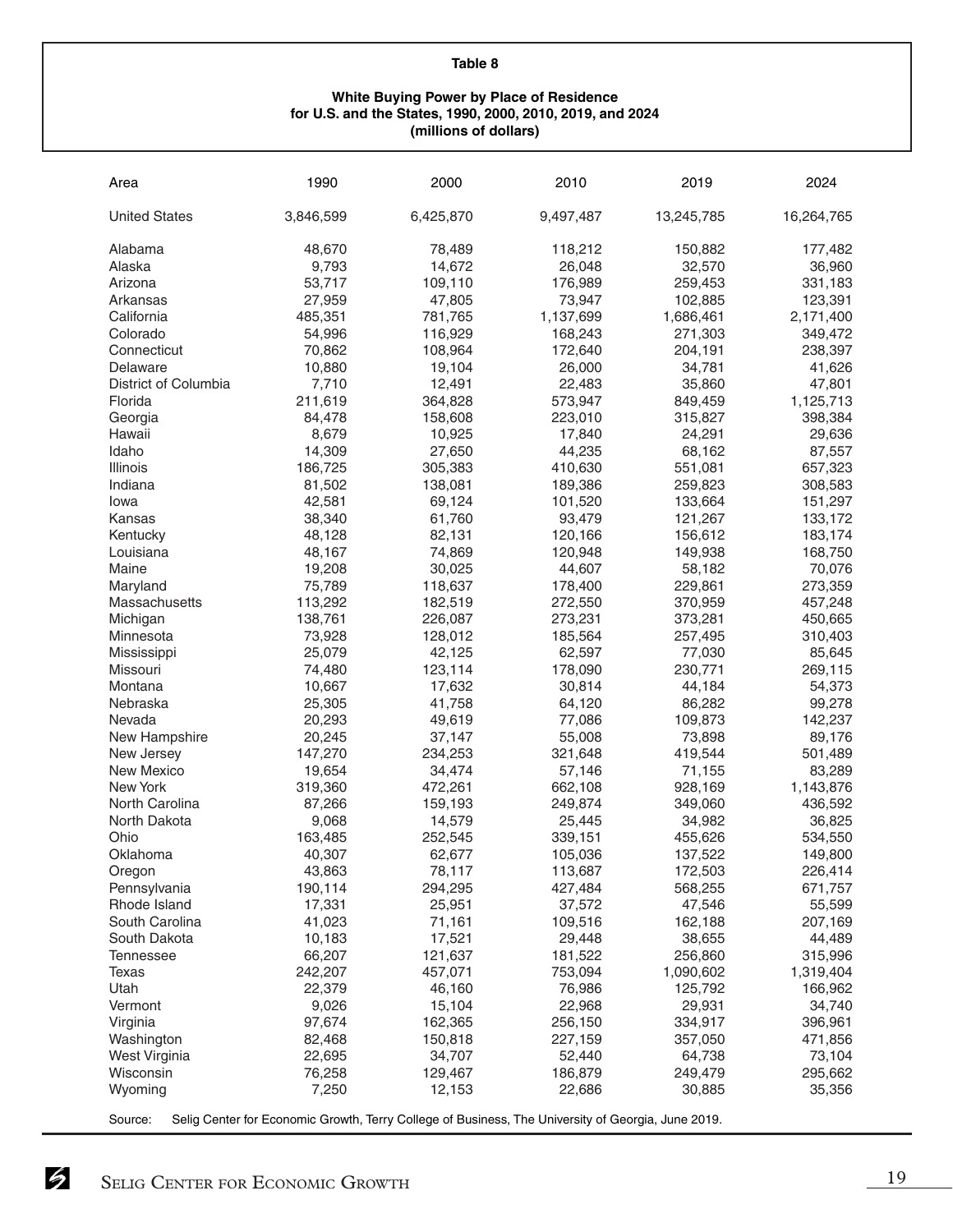#### **Black Buying Power by Place of Residence for U.S. and the States, 1990, 2000, 2010, 2019, and 2024 (millions of dollars)**

| Area                 | 1990                                                                                               | 2000    | 2010    | 2019      | 2024      |
|----------------------|----------------------------------------------------------------------------------------------------|---------|---------|-----------|-----------|
| <b>United States</b> | 321,021                                                                                            | 610,586 | 971,494 | 1,438,827 | 1,820,611 |
| Alabama              | 8,274                                                                                              | 16,110  | 26,282  | 36,264    | 43,699    |
| Alaska               | 341                                                                                                | 527     | 946     | 1,370     | 1,640     |
| Arizona              | 1,232                                                                                              | 2,845   | 6,524   | 11,650    | 16,462    |
| Arkansas             | 2,716                                                                                              | 5,316   | 8,570   | 12,547    | 15,284    |
| California           | 28,258                                                                                             | 44,713  | 68,948  | 105,918   | 135,912   |
| Colorado             | 1,681                                                                                              | 3,562   | 5,428   | 9,381     | 12,667    |
| Connecticut          | 3,700                                                                                              | 6,592   | 12,114  | 16,407    | 20,800    |
| Delaware             | 1,297                                                                                              | 3,107   | 5,267   | 7,966     | 10,026    |
| District of Columbia | 5,664                                                                                              | 7,467   | 9,314   | 12,041    | 14,233    |
| Florida              | 16,361                                                                                             | 35,933  | 65,805  | 105,602   | 142,150   |
| Georgia              | 16,375                                                                                             | 39,705  | 65,853  | 106,169   | 141,908   |
| Hawaii               | 370                                                                                                | 526     | 837     | 1,683     | 2,355     |
| Idaho                | 36                                                                                                 | 100     | 237     | 480       | 729       |
| Illinois             | 18,124                                                                                             | 33,240  | 43,612  | 58,061    | 69,455    |
| Indiana              | 4,554                                                                                              | 9,283   | 13,377  | 18,962    | 23,575    |
| lowa                 | 474                                                                                                | 960     | 1,815   | 3,112     | 4,328     |
| Kansas               | 1,496                                                                                              | 2,636   | 4,186   | 5,544     | 6,155     |
| Kentucky             | 2,458                                                                                              | 4,775   | 7,599   | 10,798    | 13,249    |
| Louisiana            | 9,753                                                                                              | 18,794  | 31,241  | 40,784    | 46,645    |
| Maine                | 62                                                                                                 | 127     | 326     | 490       | 699       |
| Maryland             | 16,614                                                                                             | 33,378  | 57,912  | 81,775    | 102,196   |
| Massachusetts        | 4,039                                                                                              | 7,634   | 14,087  | 23,359    | 32,344    |
| Michigan             | 14,177                                                                                             | 26,171  | 30,284  | 39,646    | 47,727    |
| Minnesota            | 1,011                                                                                              | 2,886   | 5,655   | 9,890     | 14,265    |
| Mississippi          | 6,102                                                                                              | 12,887  | 20,739  | 27,229    | 31,038    |
| Missouri             | 5,785                                                                                              | 10,876  | 16,034  | 20,953    | 24,810    |
| Montana              | 21                                                                                                 | 50      | 101     | 178       | 236       |
| Nebraska             | 603                                                                                                | 1,173   | 2,053   | 3,018     | 3,702     |
| Nevada               | 901                                                                                                | 2,851   | 5,737   | 10,185    | 15,009    |
| New Hampshire        | 106                                                                                                | 217     | 474     | 826       | 1,176     |
| New Jersey           | 14,116                                                                                             | 24,867  | 36,774  | 52,073    | 64,970    |
| New Mexico           | 316                                                                                                | 628     | 1,360   | 2,022     | 2,513     |
| New York             | 39,440                                                                                             | 63,541  | 90,757  | 133,825   | 170,424   |
| North Carolina       | 14,025                                                                                             | 27,572  | 46,097  | 68,517    | 87,302    |
| North Dakota         | 35                                                                                                 | 68      | 209     | 900       | 1,944     |
| Ohio                 | 12,355                                                                                             | 22,345  | 31,049  | 43,510    | 53,507    |
| Oklahoma             | 2,102                                                                                              | 3,897   | 6,697   | 9,296     | 10,494    |
| Oregon               | 466                                                                                                | 980     | 1,606   | 2,825     | 4,111     |
| Pennsylvania         | 12,364                                                                                             | 21,830  | 34,488  | 48,710    | 60,569    |
| Rhode Island         | 464                                                                                                | 895     | 1,700   | 2,690     | 3,558     |
| South Carolina       | 8,625                                                                                              | 16,570  | 25,157  | 36,693    | 45,358    |
| South Dakota         | 35                                                                                                 | 85      | 253     | 547       | 819       |
| <b>Tennessee</b>     | 7,244                                                                                              | 15,795  | 24,862  | 36,688    | 45,652    |
| <b>Texas</b>         | 19,163                                                                                             | 41,394  | 79,109  | 130,969   | 165,298   |
| Utah                 | 123                                                                                                | 366     | 775     | 1,386     | 2,027     |
| Vermont              | 20                                                                                                 | 51      | 139     | 244       | 348       |
| Virginia             | 12,924                                                                                             | 25,596  | 43,315  | 60,727    | 74,022    |
| Washington           | 1,936                                                                                              | 4,245   | 7,256   | 13,366    | 19,302    |
| West Virginia        | 520                                                                                                | 868     | 1,418   | 1,839     | 2,146     |
| Wisconsin            | 2,125                                                                                              | 4,466   | 6,927   | 9,327     | 11,348    |
| Wyoming              | 41                                                                                                 | 84      | 193     | 383       | 427       |
| Source:              | Selig Center for Economic Growth, Terry College of Business, The University of Georgia, June 2019. |         |         |           |           |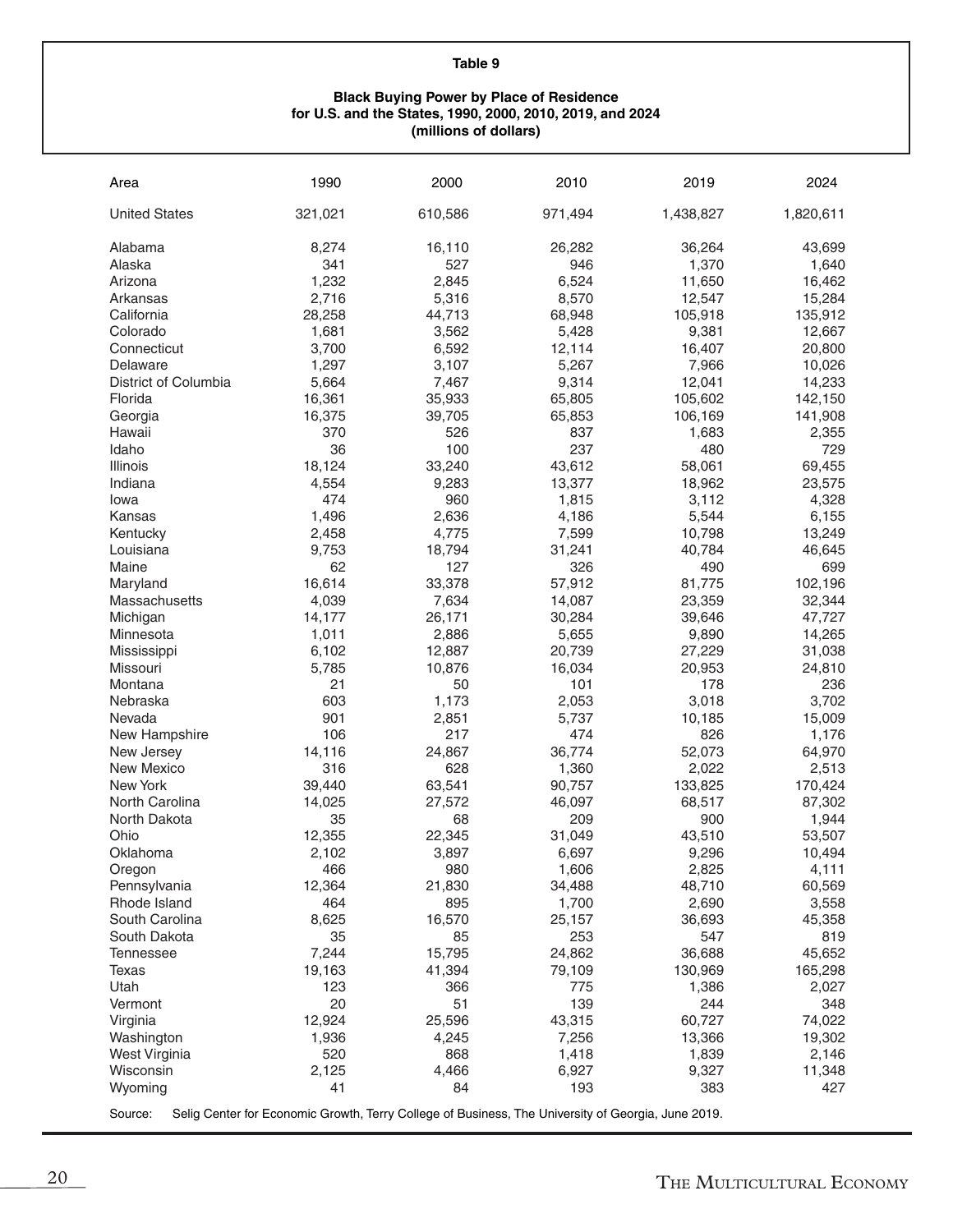#### **American Indian Buying Power by Place of Residence for U.S. and the States, 1990, 2000, 2010, 2019, and 2024 (millions of dollars)**

| Area                 | 1990   | 2000   | 2010                                                                                               | 2019    | 2024    |
|----------------------|--------|--------|----------------------------------------------------------------------------------------------------|---------|---------|
| <b>United States</b> | 19,901 | 40,427 | 83,557                                                                                             | 126,834 | 160,942 |
| Alabama              | 169    | 395    | 882                                                                                                | 1,268   | 1,546   |
| Alaska               | 931    | 1,564  | 2,639                                                                                              | 3,453   | 4,110   |
| Arizona              | 1,167  | 2,489  | 4,705                                                                                              | 7,698   | 9,925   |
| Arkansas             | 134    | 315    | 627                                                                                                | 977     | 1,266   |
| California           | 3,552  | 6,646  | 14,695                                                                                             | 22,677  | 29,476  |
| Colorado             | 326    | 899    | 1,728                                                                                              | 2,856   | 3,765   |
| Connecticut          | 106    | 231    | 506                                                                                                | 692     | 906     |
| Delaware             | 34     | 64     | 165                                                                                                | 235     | 288     |
| District of Columbia | 26     | 57     | 112                                                                                                | 163     | 221     |
| Florida              | 493    | 1,158  | 2,465                                                                                              | 4,018   | 5,506   |
| Georgia              | 171    | 484    | 1,072                                                                                              | 1,512   | 2,012   |
| Hawaii               | 83     | 86     | 168                                                                                                | 241     | 305     |
| Idaho                | 124    | 253    | 482                                                                                                | 813     | 1,079   |
| Illinois             | 314    | 727    | 1,936                                                                                              | 2,778   | 3,448   |
| Indiana              | 144    | 333    | 616                                                                                                | 932     | 1,192   |
| Iowa                 | 59     | 150    | 296                                                                                                | 462     | 584     |
| Kansas               | 240    | 428    | 811                                                                                                | 1,126   | 1,272   |
| Kentucky             | 50     | 154    | 279                                                                                                | 393     | 488     |
| Louisiana            | 171    | 429    | 896                                                                                                | 1,255   | 1,490   |
| Maine                | 57     | 112    | 182                                                                                                | 250     | 321     |
| Maryland             | 206    | 444    | 1,096                                                                                              | 1,578   | 2,086   |
| Massachusetts        | 163    | 330    | 798                                                                                                | 1,187   | 1,563   |
| Michigan             | 629    | 1,118  | 1,565                                                                                              | 2,332   | 2,955   |
| Minnesota            | 414    | 857    | 1,378                                                                                              | 2,062   | 2,620   |
| Mississippi          | 59     | 171    | 325                                                                                                | 424     | 507     |
| Missouri             | 237    | 459    | 774                                                                                                | 1,183   | 1,496   |
| Montana              | 320    | 594    | 1,023                                                                                              | 1,485   | 1,859   |
| Nebraska             | 89     | 190    | 426                                                                                                | 688     | 869     |
| Nevada               | 243    | 531    | 999                                                                                                | 1,585   | 2,177   |
| New Hampshire        | 28     | 67     | 110                                                                                                | 171     | 223     |
| New Jersey           | 256    | 533    | 1,375                                                                                              | 1,910   | 2,455   |
| New Mexico           | 827    | 1,713  | 3,354                                                                                              | 5,048   | 6,301   |
| New York             | 814    | 1,644  | 4,347                                                                                              | 6,777   | 8,720   |
| North Carolina       | 783    | 1,602  | 3,034                                                                                              | 4,329   | 5,510   |
| North Dakota         | 161    | 350    | 679                                                                                                | 946     | 1,013   |
| Ohio                 | 247    | 455    | 718                                                                                                | 1,118   | 1,425   |
| Oklahoma             | 2,248  | 3,848  | 7,788                                                                                              | 11,183  | 12,600  |
| Oregon               | 424    | 727    | 1,364                                                                                              | 2,203   | 2,970   |
| Pennsylvania         | 191    | 385    | 975                                                                                                | 1,517   | 2,056   |
| Rhode Island         | 44     | 75     | 175                                                                                                | 280     | 370     |
| South Carolina       | 100    | 262    | 576                                                                                                | 859     | 1,107   |
| South Dakota         | 290    | 586    | 1,031                                                                                              | 1,343   | 1,560   |
| <b>Tennessee</b>     | 123    | 376    | 838                                                                                                | 1,371   | 1,823   |
| <b>Texas</b>         | 889    | 2,617  | 6,927                                                                                              | 10,872  | 13,521  |
| Utah                 | 158    | 373    | 709                                                                                                | 1,284   | 1,750   |
| Vermont              | 15     | 42     | 57                                                                                                 | 77      | 94      |
| Virginia             | 239    | 533    | 1,382                                                                                              | 1,969   | 2,470   |
| Washington           | 927    | 1,589  | 2,730                                                                                              | 4,643   | 6,387   |
| West Virginia        | 16     | 63     | 91                                                                                                 | 124     | 153     |
| Wisconsin            | 342    | 780    | 1,334                                                                                              | 1,989   | 2,511   |
| Wyoming              | 69     | 143    | 320                                                                                                | 497     | 592     |
| Source:              |        |        | Selig Center for Economic Growth, Terry College of Business, The University of Georgia, June 2019. |         |         |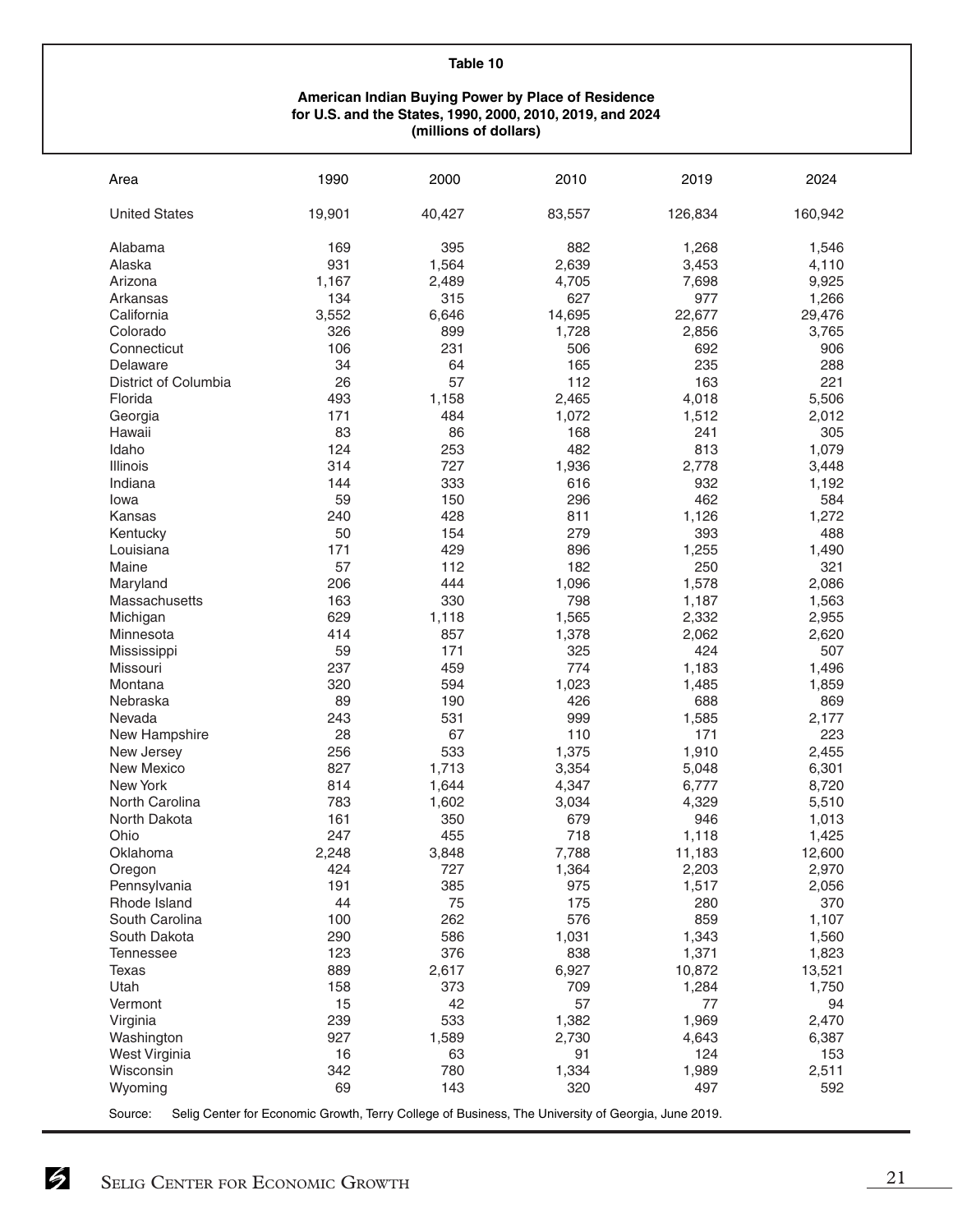#### **Asian Buying Power by Place of Residence for U.S. and the States, 1990, 2000, 2010, 2019, and 2024 (millions of dollars)**

| Area                                                                                                          | 1990    | 2000    | 2010    | 2019      | 2024      |  |  |
|---------------------------------------------------------------------------------------------------------------|---------|---------|---------|-----------|-----------|--|--|
| <b>United States</b>                                                                                          | 116,991 | 277,644 | 607,202 | 1,150,521 | 1,588,579 |  |  |
| Alabama                                                                                                       | 296     | 819     | 2,150   | 3,702     | 4,964     |  |  |
| Alaska                                                                                                        | 305     | 598     | 1,527   | 2,416     | 3,072     |  |  |
| Arizona                                                                                                       | 768     | 2,428   | 6,831   | 13,280    | 18,564    |  |  |
| Arkansas                                                                                                      | 151     | 438     | 1,320   | 2,658     | 3,649     |  |  |
| California                                                                                                    | 43,421  | 94,539  | 198,788 | 382,822   | 531,349   |  |  |
| Colorado                                                                                                      | 784     | 2,530   | 4,889   | 9,857     | 13,709    |  |  |
| Connecticut                                                                                                   | 1,070   | 2,929   | 7,821   | 12,518    | 16,621    |  |  |
| Delaware                                                                                                      | 179     | 605     | 1,384   | 2,579     | 3,540     |  |  |
| District of Columbia                                                                                          | 226     | 540     | 1,309   | 2,682     | 3,647     |  |  |
| Florida                                                                                                       | 2,397   | 6,999   | 17,927  | 33,979    | 48,191    |  |  |
| Georgia                                                                                                       | 1,131   | 4,365   | 11,125  | 23,376    | 34,066    |  |  |
| Hawaii                                                                                                        | 12,592  | 15,957  | 25,299  | 33,789    | 40,517    |  |  |
| Idaho                                                                                                         | 116     | 324     | 657     | 1,201     | 1,690     |  |  |
| Illinois                                                                                                      | 5,155   | 12,833  | 24,880  | 44,429    | 59,540    |  |  |
| Indiana                                                                                                       | 710     | 1,707   | 3,914   | 8,551     | 12,570    |  |  |
| Iowa                                                                                                          | 273     | 880     | 1,762   | 3,650     | 5,144     |  |  |
| Kansas                                                                                                        | 414     | 1,085   | 2,438   | 4,421     | 5,588     |  |  |
| Kentucky                                                                                                      | 298     | 923     | 1,967   | 3,504     | 4,861     |  |  |
| Louisiana                                                                                                     | 484     | 1,202   | 2,703   | 4,335     | 5,311     |  |  |
| Maine                                                                                                         | 84      | 178     | 410     | 717       | 956       |  |  |
| Maryland                                                                                                      | 2,596   | 6,204   | 14,814  | 25,625    | 34,216    |  |  |
| Massachusetts                                                                                                 | 2,147   | 6,410   | 15,452  | 30,586    | 43,492    |  |  |
| Michigan                                                                                                      | 1,886   | 5,354   | 9,229   | 18,164    | 25,707    |  |  |
| Minnesota                                                                                                     | 779     | 2,731   | 6,287   | 12,525    | 17,204    |  |  |
| Mississippi                                                                                                   | 133     | 434     | 904     | 1,436     | 1,814     |  |  |
| Missouri                                                                                                      | 645     | 1,729   | 4,009   | 6,978     | 9,173     |  |  |
| Montana                                                                                                       | 40      | 91      | 195     | 377       | 525       |  |  |
| Nebraska                                                                                                      | 143     | 508     | 1,113   | 2,274     | 3,200     |  |  |
| Nevada                                                                                                        | 568     | 2,528   | 7,046   | 13,002    | 18,563    |  |  |
| New Hampshire                                                                                                 | 152     | 467     | 1,201   | 2,201     | 3,019     |  |  |
| New Jersey                                                                                                    | 5,700   | 16,488  | 36,950  | 64,713    | 86,469    |  |  |
| <b>New Mexico</b>                                                                                             | 190     | 543     | 1,261   | 1,927     | 2,434     |  |  |
| New York                                                                                                      | 12,405  | 28,613  | 56,835  | 104,671   | 145,094   |  |  |
| North Carolina                                                                                                | 717     | 2,846   | 7,799   | 16,804    | 24,730    |  |  |
| North Dakota                                                                                                  | 40      | 118     | 306     | 638       | 869       |  |  |
| Ohio                                                                                                          | 1,864   | 4,055   | 7,886   | 15,643    | 22,335    |  |  |
| Oklahoma                                                                                                      | 429     | 947     | 2,281   | 4,345     | 5,521     |  |  |
| Oregon                                                                                                        | 913     | 2,525   | 5,249   | 11,033    | 16,206    |  |  |
| Pennsylvania                                                                                                  | 2,279   | 5,842   | 13,965  | 26,369    | 36,342    |  |  |
| Rhode Island                                                                                                  | 212     | 475     | 1,039   | 1,910     | 2,514     |  |  |
| South Carolina                                                                                                | 315     | 949     | 2,009   | 3,809     | 5,460     |  |  |
| South Dakota                                                                                                  | 29      | 95      | 262     | 571       | 806       |  |  |
| <b>Tennessee</b>                                                                                              | 475     | 1,569   | 3,672   | 7,104     | 9,796     |  |  |
| Texas                                                                                                         | 4,616   | 15,175  | 41,277  | 87,760    | 120,293   |  |  |
| Utah                                                                                                          | 342     | 938     | 2,153   | 4,641     | 6,704     |  |  |
| Vermont                                                                                                       | 36      | 95      | 253     | 580       | 831       |  |  |
| Virginia                                                                                                      | 2,653   | 7,262   | 19,577  | 35,433    | 47,131    |  |  |
| Washington                                                                                                    | 3,058   | 8,669   | 20,437  | 46,266    | 68,991    |  |  |
| West Virginia                                                                                                 | 202     | 339     | 589     | 848       | 1,063     |  |  |
| Wisconsin                                                                                                     | 542     | 1,693   | 3,875   | 7,541     | 10,172    |  |  |
| Wyoming                                                                                                       | 29      | 76      | 178     | 284       | 356       |  |  |
| Source:<br>Selig Center for Economic Growth, Terry College of Business, The University of Georgia, June 2019. |         |         |         |           |           |  |  |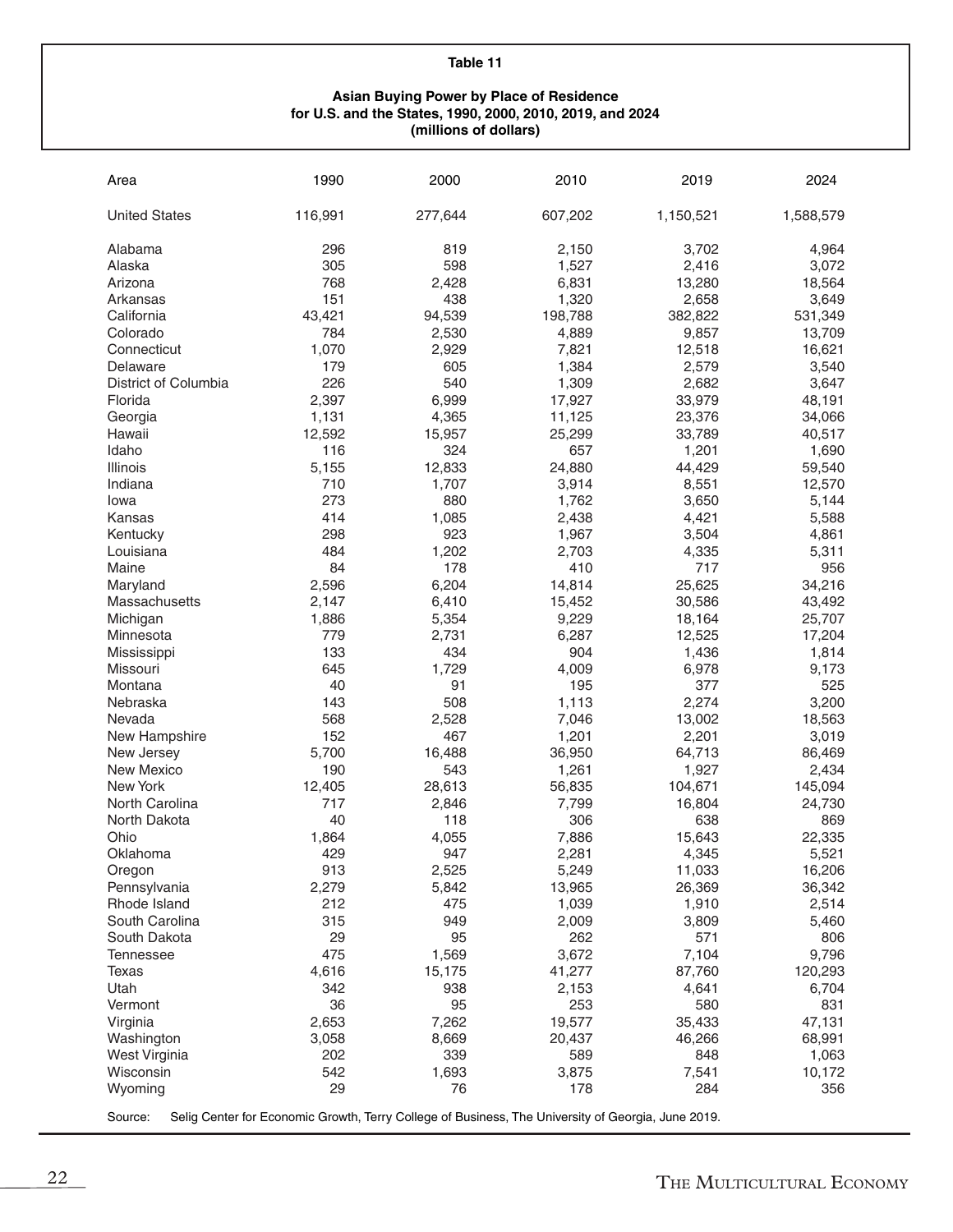#### **Multiracial Buying Power by Place of Residence for U.S. and the States, 2000, 2010, 2019, and 2024 (millions of dollars)**

| Area                 | 2000   | 2010                                                                                               | 2019    | 2024    |
|----------------------|--------|----------------------------------------------------------------------------------------------------|---------|---------|
| <b>United States</b> | 60,549 | 146,251                                                                                            | 253,943 | 355,753 |
| Alabama              | 530    | 1,233                                                                                              | 1,969   | 2,690   |
| Alaska               | 501    | 1,334                                                                                              | 1,888   | 2,322   |
| Arizona              | 844    | 2,554                                                                                              | 4,842   | 6,959   |
| Arkansas             | 397    | 900                                                                                                | 1,569   | 2,197   |
| California           | 12,202 | 29,538                                                                                             | 53,520  | 75,541  |
| Colorado             | 1,107  | 2,674                                                                                              | 5,361   | 7,665   |
| Connecticut          | 698    | 1,698                                                                                              | 2,350   | 3,175   |
| Delaware             | 138    | 333                                                                                                | 512     | 696     |
| District of Columbia | 206    | 612                                                                                                | 1,108   | 1,516   |
| Florida              | 2,677  | 7,128                                                                                              | 13,307  | 19,996  |
| Georgia              | 1,196  | 3,136                                                                                              | 5,656   | 8,387   |
| Hawaii               | 4,013  | 8,188                                                                                              | 12,272  | 15,294  |
| Idaho                | 214    | 534                                                                                                | 1,024   | 1,491   |
| <b>Illinois</b>      | 1,918  | 4,293                                                                                              | 6,974   | 9,470   |
| Indiana              | 761    | 1,655                                                                                              | 2,720   | 3,776   |
| lowa                 | 258    | 649                                                                                                | 1,093   | 1,471   |
| Kansas               | 509    | 1,230                                                                                              | 1,839   | 2,254   |
|                      | 456    |                                                                                                    | 1,614   |         |
| Kentucky             |        | 1,041                                                                                              |         | 2,211   |
| Louisiana            | 530    | 1,298                                                                                              | 1,929   | 2,546   |
| Maine                | 162    | 368                                                                                                | 549     | 754     |
| Maryland             | 1,260  | 3,473                                                                                              | 5,499   | 7,550   |
| Massachusetts        | 1,206  | 2,860                                                                                              | 5,161   | 7,697   |
| Michigan             | 1,939  | 3,371                                                                                              | 5,395   | 7,390   |
| Minnesota            | 815    | 1,992                                                                                              | 3,474   | 4,822   |
| Mississippi          | 237    | 498                                                                                                | 700     | 926     |
| Missouri             | 974    | 2,067                                                                                              | 3,226   | 4,361   |
| Montana              | 151    | 400                                                                                                | 697     | 973     |
| Nebraska             | 204    | 550                                                                                                | 939     | 1,268   |
| Nevada               | 741    | 1,978                                                                                              | 3,767   | 5,750   |
| New Hampshire        | 192    | 451                                                                                                | 711     | 983     |
| New Jersey           | 1,684  | 3,880                                                                                              | 6,428   | 8,899   |
| New Mexico           | 330    | 927                                                                                                | 1,427   | 1,849   |
| New York             | 4,353  | 9,907                                                                                              | 17,661  | 25,157  |
| North Carolina       | 948    | 2,966                                                                                              | 5,108   | 7,341   |
| North Dakota         | 77     | 228                                                                                                | 454     | 600     |
| Ohio                 | 1,673  | 3,421                                                                                              | 5,482   | 7,506   |
| Oklahoma             | 1,977  | 4,448                                                                                              | 6,577   | 7,848   |
| Oregon               | 1,034  | 2,265                                                                                              | 4,183   | 6,183   |
| Pennsylvania         | 1,410  | 3,726                                                                                              | 6,252   | 8,796   |
| Rhode Island         | 191    | 471                                                                                                | 714     | 960     |
| South Carolina       | 416    | 1,068                                                                                              | 1,859   | 2,756   |
| South Dakota         | 104    | 281                                                                                                | 456     | 614     |
| <b>Tennessee</b>     | 802    | 1,914                                                                                              | 3,339   | 4,823   |
| Texas                | 3,014  | 8,738                                                                                              | 17,235  | 24,325  |
| Utah                 | 324    | 900                                                                                                | 1,852   | 2,815   |
| Vermont              | 94     | 210                                                                                                | 320     | 421     |
| Virginia             | 1,664  | 4,777                                                                                              | 8,049   | 11,140  |
| Washington           | 2,489  | 5,947                                                                                              | 11,472  | 16,959  |
| West Virginia        | 188    | 421                                                                                                | 605     | 806     |
| Wisconsin            | 642    | 1,466                                                                                              | 2,388   | 3,274   |
| Wyoming              | 100    | 253                                                                                                | 414     | 551     |
| Source:              |        | Selig Center for Economic Growth, Terry College of Business, The University of Georgia, June 2019. |         |         |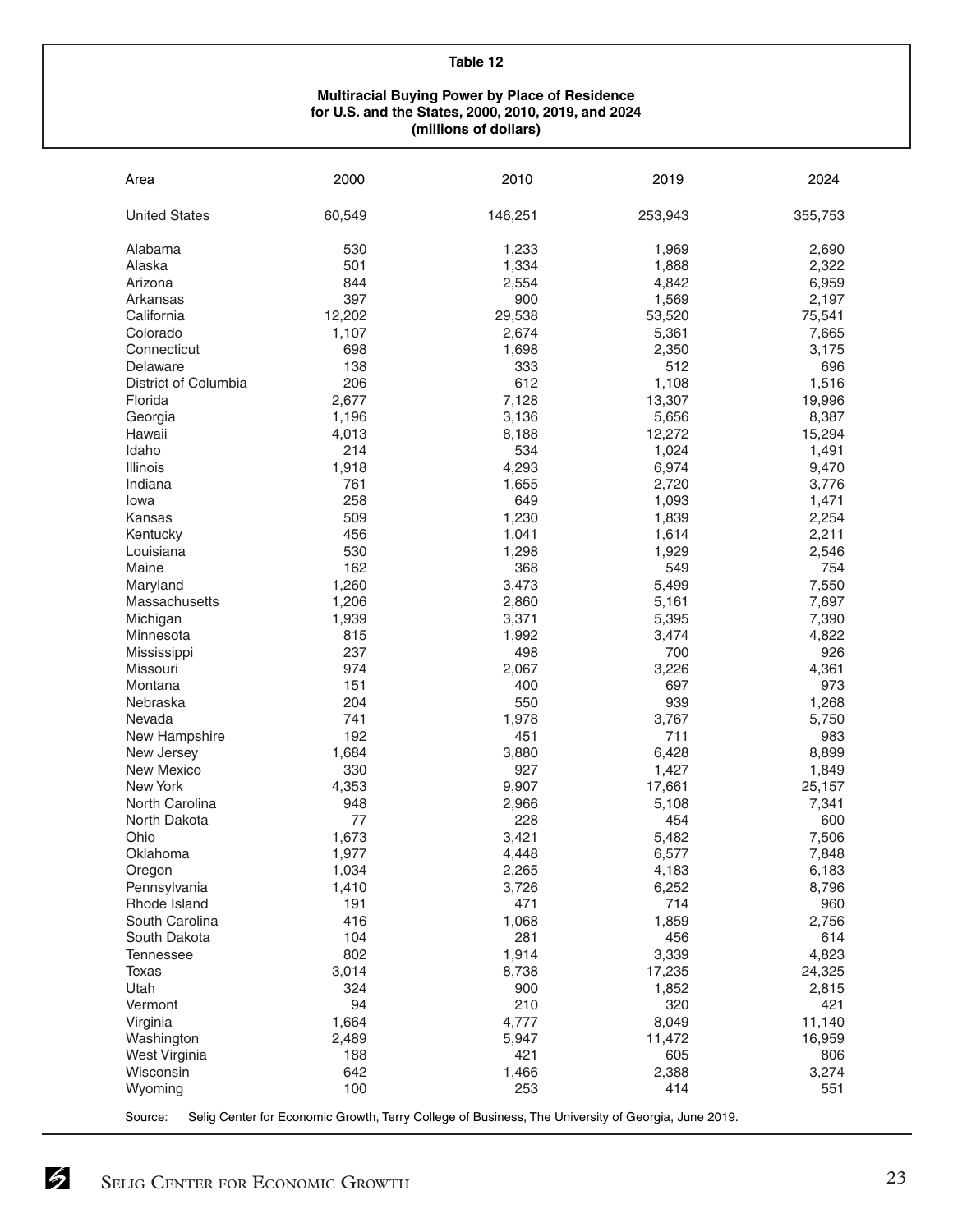#### **Hispanic Buying Power by Place of Residence for U.S. and the States, 1990, 2000, 2010, 2019, and 2024 (millions of dollars)**

| <b>United States</b><br>212,874<br>495,269<br>1,031,019<br>1,743,098<br>2,343,566<br>Alabama<br>281<br>1,119<br>3,535<br>4,970<br>6,454<br>237<br>484<br>1,255<br>2,227<br>2,960<br>Alaska<br>5,570<br>14,603<br>31,365<br>71,880<br>Arizona<br>53,613<br>Arkansas<br>166<br>992<br>3,037<br>5,307<br>7,233<br>California<br>68,883<br>138,942<br>266,527<br>607,701<br>452,644<br>4,044<br>11,155<br>45,534<br>Colorado<br>19,861<br>34,275<br>2,332<br>5,026<br>12,282<br>26,321<br>Connecticut<br>19,472<br>600<br>1,508<br>Delaware<br>184<br>2,491<br>3,307<br>District of Columbia<br>474<br>966<br>2,010<br>4,116<br>5,715<br>20,105<br>48,215<br>106,431<br>277,534<br>Florida<br>190,729<br>1,348<br>6,400<br>15,525<br>25,659<br>35,596<br>Georgia<br>981<br>1,353<br>2,881<br>4,955<br>6,651<br>Hawaii<br>Idaho<br>410<br>1,133<br>2,768<br>7,155<br>5,147<br>8,919<br>23,058<br>80,487<br>Illinois<br>40,825<br>62,738<br>Indiana<br>3,351<br>7,654<br>16,982<br>1,066<br>12,649<br>316<br>2,844<br>6,272<br>1,109<br>4,785<br>Iowa<br>898<br>2,508<br>5,772<br>10,642<br>8,839<br>Kansas<br>232<br>872<br>2,598<br>5,744<br>Kentucky<br>4,253<br>Louisiana<br>1,211<br>2,059<br>5,359<br>8,218<br>10,785<br>Maine<br>80<br>170<br>406<br>696<br>1,012<br>1,823<br>4,323<br>12,493<br>21,411<br>30,563<br>Maryland<br>2,574<br>6,078<br>13,651<br>37,423<br>Massachusetts<br>25,609<br>2,196<br>18,216<br>Michigan<br>5,302<br>8,481<br>13,619<br>Minnesota<br>513<br>2,068<br>4,747<br>7,797<br>10,583<br>159<br>613<br>1,666<br>2,356<br>2,988<br>Mississippi<br>741<br>4,587<br>9,911<br>Missouri<br>1,906<br>7,424<br>86<br>224<br>560<br>1,614<br>Montana<br>1,106<br>348<br>1,311<br>3,250<br>Nebraska<br>5,380<br>7,067<br>Nevada<br>1,369<br>6,004<br>13,891<br>23,680<br>33,416<br>384<br>New Hampshire<br>149<br>964<br>1,858<br>2,751<br>9,101<br>19,658<br>38,275<br>84,374<br>New Jersey<br>62,724<br>New Mexico<br>5,110<br>35,593<br>10,197<br>20,341<br>28,987<br>New York<br>24,076<br>45,416<br>78,824<br>129,659<br>172,598<br>North Carolina<br>852<br>4,904<br>13,469<br>21,831<br>30,153<br>33<br>332<br>North Dakota<br>125<br>924<br>1,470<br>Ohio<br>7,364<br>1,554<br>3,472<br>12,811<br>17,655<br>724<br>Oklahoma<br>2,116<br>6,153<br>10,360<br>13,001<br>7,357<br>13,585<br>19,433<br>Oregon<br>932<br>3,192<br>2,126<br>5,478<br>14,279<br>26,628<br>38,130<br>Pennsylvania<br>Rhode Island<br>410<br>1,027<br>2,345<br>4,205<br>5,840<br>4,285<br>South Carolina<br>378<br>1,368<br>7,095<br>9,827<br>45<br>492<br>951<br>1,316<br>155<br>South Dakota<br>397<br>1,898<br>5,606<br>9,598<br>13,482<br><b>Tennessee</b><br>85,755<br>187,506<br>398,452<br>Texas<br>33,169<br>315,519<br>Utah<br>15,416<br>748<br>2,593<br>6,123<br>10,959<br>47<br>106<br>247<br>437<br>622<br>Vermont<br>16,652<br>Virginia<br>2,231<br>6,027<br>27,697<br>37,463<br>2,090<br>6,076<br>14,665<br>41,590<br>Washington<br>28,413<br>205<br>494<br>813<br>West Virginia<br>94<br>1,119<br>Wisconsin<br>800<br>2,656<br>6,120<br>9,726<br>12,897<br>Wyoming<br>266<br>518<br>1,357<br>2,635<br>2,153<br>Selig Center for Economic Growth, Terry College of Business, The University of Georgia, June 2019. | Area    | 1990 | 2000 | 2010 | 2019 | 2024 |
|-------------------------------------------------------------------------------------------------------------------------------------------------------------------------------------------------------------------------------------------------------------------------------------------------------------------------------------------------------------------------------------------------------------------------------------------------------------------------------------------------------------------------------------------------------------------------------------------------------------------------------------------------------------------------------------------------------------------------------------------------------------------------------------------------------------------------------------------------------------------------------------------------------------------------------------------------------------------------------------------------------------------------------------------------------------------------------------------------------------------------------------------------------------------------------------------------------------------------------------------------------------------------------------------------------------------------------------------------------------------------------------------------------------------------------------------------------------------------------------------------------------------------------------------------------------------------------------------------------------------------------------------------------------------------------------------------------------------------------------------------------------------------------------------------------------------------------------------------------------------------------------------------------------------------------------------------------------------------------------------------------------------------------------------------------------------------------------------------------------------------------------------------------------------------------------------------------------------------------------------------------------------------------------------------------------------------------------------------------------------------------------------------------------------------------------------------------------------------------------------------------------------------------------------------------------------------------------------------------------------------------------------------------------------------------------------------------------------------------------------------------------------------------------------------------------------------------------------------------------------------------------------------------------------------------------------------------------------------------------------------------------------------------------------------------------------------------------------------------------------------------------------------------------------------------------------------------------------------------------|---------|------|------|------|------|------|
|                                                                                                                                                                                                                                                                                                                                                                                                                                                                                                                                                                                                                                                                                                                                                                                                                                                                                                                                                                                                                                                                                                                                                                                                                                                                                                                                                                                                                                                                                                                                                                                                                                                                                                                                                                                                                                                                                                                                                                                                                                                                                                                                                                                                                                                                                                                                                                                                                                                                                                                                                                                                                                                                                                                                                                                                                                                                                                                                                                                                                                                                                                                                                                                                                                     |         |      |      |      |      |      |
|                                                                                                                                                                                                                                                                                                                                                                                                                                                                                                                                                                                                                                                                                                                                                                                                                                                                                                                                                                                                                                                                                                                                                                                                                                                                                                                                                                                                                                                                                                                                                                                                                                                                                                                                                                                                                                                                                                                                                                                                                                                                                                                                                                                                                                                                                                                                                                                                                                                                                                                                                                                                                                                                                                                                                                                                                                                                                                                                                                                                                                                                                                                                                                                                                                     |         |      |      |      |      |      |
|                                                                                                                                                                                                                                                                                                                                                                                                                                                                                                                                                                                                                                                                                                                                                                                                                                                                                                                                                                                                                                                                                                                                                                                                                                                                                                                                                                                                                                                                                                                                                                                                                                                                                                                                                                                                                                                                                                                                                                                                                                                                                                                                                                                                                                                                                                                                                                                                                                                                                                                                                                                                                                                                                                                                                                                                                                                                                                                                                                                                                                                                                                                                                                                                                                     |         |      |      |      |      |      |
|                                                                                                                                                                                                                                                                                                                                                                                                                                                                                                                                                                                                                                                                                                                                                                                                                                                                                                                                                                                                                                                                                                                                                                                                                                                                                                                                                                                                                                                                                                                                                                                                                                                                                                                                                                                                                                                                                                                                                                                                                                                                                                                                                                                                                                                                                                                                                                                                                                                                                                                                                                                                                                                                                                                                                                                                                                                                                                                                                                                                                                                                                                                                                                                                                                     |         |      |      |      |      |      |
|                                                                                                                                                                                                                                                                                                                                                                                                                                                                                                                                                                                                                                                                                                                                                                                                                                                                                                                                                                                                                                                                                                                                                                                                                                                                                                                                                                                                                                                                                                                                                                                                                                                                                                                                                                                                                                                                                                                                                                                                                                                                                                                                                                                                                                                                                                                                                                                                                                                                                                                                                                                                                                                                                                                                                                                                                                                                                                                                                                                                                                                                                                                                                                                                                                     |         |      |      |      |      |      |
|                                                                                                                                                                                                                                                                                                                                                                                                                                                                                                                                                                                                                                                                                                                                                                                                                                                                                                                                                                                                                                                                                                                                                                                                                                                                                                                                                                                                                                                                                                                                                                                                                                                                                                                                                                                                                                                                                                                                                                                                                                                                                                                                                                                                                                                                                                                                                                                                                                                                                                                                                                                                                                                                                                                                                                                                                                                                                                                                                                                                                                                                                                                                                                                                                                     |         |      |      |      |      |      |
|                                                                                                                                                                                                                                                                                                                                                                                                                                                                                                                                                                                                                                                                                                                                                                                                                                                                                                                                                                                                                                                                                                                                                                                                                                                                                                                                                                                                                                                                                                                                                                                                                                                                                                                                                                                                                                                                                                                                                                                                                                                                                                                                                                                                                                                                                                                                                                                                                                                                                                                                                                                                                                                                                                                                                                                                                                                                                                                                                                                                                                                                                                                                                                                                                                     |         |      |      |      |      |      |
|                                                                                                                                                                                                                                                                                                                                                                                                                                                                                                                                                                                                                                                                                                                                                                                                                                                                                                                                                                                                                                                                                                                                                                                                                                                                                                                                                                                                                                                                                                                                                                                                                                                                                                                                                                                                                                                                                                                                                                                                                                                                                                                                                                                                                                                                                                                                                                                                                                                                                                                                                                                                                                                                                                                                                                                                                                                                                                                                                                                                                                                                                                                                                                                                                                     |         |      |      |      |      |      |
|                                                                                                                                                                                                                                                                                                                                                                                                                                                                                                                                                                                                                                                                                                                                                                                                                                                                                                                                                                                                                                                                                                                                                                                                                                                                                                                                                                                                                                                                                                                                                                                                                                                                                                                                                                                                                                                                                                                                                                                                                                                                                                                                                                                                                                                                                                                                                                                                                                                                                                                                                                                                                                                                                                                                                                                                                                                                                                                                                                                                                                                                                                                                                                                                                                     |         |      |      |      |      |      |
|                                                                                                                                                                                                                                                                                                                                                                                                                                                                                                                                                                                                                                                                                                                                                                                                                                                                                                                                                                                                                                                                                                                                                                                                                                                                                                                                                                                                                                                                                                                                                                                                                                                                                                                                                                                                                                                                                                                                                                                                                                                                                                                                                                                                                                                                                                                                                                                                                                                                                                                                                                                                                                                                                                                                                                                                                                                                                                                                                                                                                                                                                                                                                                                                                                     |         |      |      |      |      |      |
|                                                                                                                                                                                                                                                                                                                                                                                                                                                                                                                                                                                                                                                                                                                                                                                                                                                                                                                                                                                                                                                                                                                                                                                                                                                                                                                                                                                                                                                                                                                                                                                                                                                                                                                                                                                                                                                                                                                                                                                                                                                                                                                                                                                                                                                                                                                                                                                                                                                                                                                                                                                                                                                                                                                                                                                                                                                                                                                                                                                                                                                                                                                                                                                                                                     |         |      |      |      |      |      |
|                                                                                                                                                                                                                                                                                                                                                                                                                                                                                                                                                                                                                                                                                                                                                                                                                                                                                                                                                                                                                                                                                                                                                                                                                                                                                                                                                                                                                                                                                                                                                                                                                                                                                                                                                                                                                                                                                                                                                                                                                                                                                                                                                                                                                                                                                                                                                                                                                                                                                                                                                                                                                                                                                                                                                                                                                                                                                                                                                                                                                                                                                                                                                                                                                                     |         |      |      |      |      |      |
|                                                                                                                                                                                                                                                                                                                                                                                                                                                                                                                                                                                                                                                                                                                                                                                                                                                                                                                                                                                                                                                                                                                                                                                                                                                                                                                                                                                                                                                                                                                                                                                                                                                                                                                                                                                                                                                                                                                                                                                                                                                                                                                                                                                                                                                                                                                                                                                                                                                                                                                                                                                                                                                                                                                                                                                                                                                                                                                                                                                                                                                                                                                                                                                                                                     |         |      |      |      |      |      |
|                                                                                                                                                                                                                                                                                                                                                                                                                                                                                                                                                                                                                                                                                                                                                                                                                                                                                                                                                                                                                                                                                                                                                                                                                                                                                                                                                                                                                                                                                                                                                                                                                                                                                                                                                                                                                                                                                                                                                                                                                                                                                                                                                                                                                                                                                                                                                                                                                                                                                                                                                                                                                                                                                                                                                                                                                                                                                                                                                                                                                                                                                                                                                                                                                                     |         |      |      |      |      |      |
|                                                                                                                                                                                                                                                                                                                                                                                                                                                                                                                                                                                                                                                                                                                                                                                                                                                                                                                                                                                                                                                                                                                                                                                                                                                                                                                                                                                                                                                                                                                                                                                                                                                                                                                                                                                                                                                                                                                                                                                                                                                                                                                                                                                                                                                                                                                                                                                                                                                                                                                                                                                                                                                                                                                                                                                                                                                                                                                                                                                                                                                                                                                                                                                                                                     |         |      |      |      |      |      |
|                                                                                                                                                                                                                                                                                                                                                                                                                                                                                                                                                                                                                                                                                                                                                                                                                                                                                                                                                                                                                                                                                                                                                                                                                                                                                                                                                                                                                                                                                                                                                                                                                                                                                                                                                                                                                                                                                                                                                                                                                                                                                                                                                                                                                                                                                                                                                                                                                                                                                                                                                                                                                                                                                                                                                                                                                                                                                                                                                                                                                                                                                                                                                                                                                                     |         |      |      |      |      |      |
|                                                                                                                                                                                                                                                                                                                                                                                                                                                                                                                                                                                                                                                                                                                                                                                                                                                                                                                                                                                                                                                                                                                                                                                                                                                                                                                                                                                                                                                                                                                                                                                                                                                                                                                                                                                                                                                                                                                                                                                                                                                                                                                                                                                                                                                                                                                                                                                                                                                                                                                                                                                                                                                                                                                                                                                                                                                                                                                                                                                                                                                                                                                                                                                                                                     |         |      |      |      |      |      |
|                                                                                                                                                                                                                                                                                                                                                                                                                                                                                                                                                                                                                                                                                                                                                                                                                                                                                                                                                                                                                                                                                                                                                                                                                                                                                                                                                                                                                                                                                                                                                                                                                                                                                                                                                                                                                                                                                                                                                                                                                                                                                                                                                                                                                                                                                                                                                                                                                                                                                                                                                                                                                                                                                                                                                                                                                                                                                                                                                                                                                                                                                                                                                                                                                                     |         |      |      |      |      |      |
|                                                                                                                                                                                                                                                                                                                                                                                                                                                                                                                                                                                                                                                                                                                                                                                                                                                                                                                                                                                                                                                                                                                                                                                                                                                                                                                                                                                                                                                                                                                                                                                                                                                                                                                                                                                                                                                                                                                                                                                                                                                                                                                                                                                                                                                                                                                                                                                                                                                                                                                                                                                                                                                                                                                                                                                                                                                                                                                                                                                                                                                                                                                                                                                                                                     |         |      |      |      |      |      |
|                                                                                                                                                                                                                                                                                                                                                                                                                                                                                                                                                                                                                                                                                                                                                                                                                                                                                                                                                                                                                                                                                                                                                                                                                                                                                                                                                                                                                                                                                                                                                                                                                                                                                                                                                                                                                                                                                                                                                                                                                                                                                                                                                                                                                                                                                                                                                                                                                                                                                                                                                                                                                                                                                                                                                                                                                                                                                                                                                                                                                                                                                                                                                                                                                                     |         |      |      |      |      |      |
|                                                                                                                                                                                                                                                                                                                                                                                                                                                                                                                                                                                                                                                                                                                                                                                                                                                                                                                                                                                                                                                                                                                                                                                                                                                                                                                                                                                                                                                                                                                                                                                                                                                                                                                                                                                                                                                                                                                                                                                                                                                                                                                                                                                                                                                                                                                                                                                                                                                                                                                                                                                                                                                                                                                                                                                                                                                                                                                                                                                                                                                                                                                                                                                                                                     |         |      |      |      |      |      |
|                                                                                                                                                                                                                                                                                                                                                                                                                                                                                                                                                                                                                                                                                                                                                                                                                                                                                                                                                                                                                                                                                                                                                                                                                                                                                                                                                                                                                                                                                                                                                                                                                                                                                                                                                                                                                                                                                                                                                                                                                                                                                                                                                                                                                                                                                                                                                                                                                                                                                                                                                                                                                                                                                                                                                                                                                                                                                                                                                                                                                                                                                                                                                                                                                                     |         |      |      |      |      |      |
|                                                                                                                                                                                                                                                                                                                                                                                                                                                                                                                                                                                                                                                                                                                                                                                                                                                                                                                                                                                                                                                                                                                                                                                                                                                                                                                                                                                                                                                                                                                                                                                                                                                                                                                                                                                                                                                                                                                                                                                                                                                                                                                                                                                                                                                                                                                                                                                                                                                                                                                                                                                                                                                                                                                                                                                                                                                                                                                                                                                                                                                                                                                                                                                                                                     |         |      |      |      |      |      |
|                                                                                                                                                                                                                                                                                                                                                                                                                                                                                                                                                                                                                                                                                                                                                                                                                                                                                                                                                                                                                                                                                                                                                                                                                                                                                                                                                                                                                                                                                                                                                                                                                                                                                                                                                                                                                                                                                                                                                                                                                                                                                                                                                                                                                                                                                                                                                                                                                                                                                                                                                                                                                                                                                                                                                                                                                                                                                                                                                                                                                                                                                                                                                                                                                                     |         |      |      |      |      |      |
|                                                                                                                                                                                                                                                                                                                                                                                                                                                                                                                                                                                                                                                                                                                                                                                                                                                                                                                                                                                                                                                                                                                                                                                                                                                                                                                                                                                                                                                                                                                                                                                                                                                                                                                                                                                                                                                                                                                                                                                                                                                                                                                                                                                                                                                                                                                                                                                                                                                                                                                                                                                                                                                                                                                                                                                                                                                                                                                                                                                                                                                                                                                                                                                                                                     |         |      |      |      |      |      |
|                                                                                                                                                                                                                                                                                                                                                                                                                                                                                                                                                                                                                                                                                                                                                                                                                                                                                                                                                                                                                                                                                                                                                                                                                                                                                                                                                                                                                                                                                                                                                                                                                                                                                                                                                                                                                                                                                                                                                                                                                                                                                                                                                                                                                                                                                                                                                                                                                                                                                                                                                                                                                                                                                                                                                                                                                                                                                                                                                                                                                                                                                                                                                                                                                                     |         |      |      |      |      |      |
|                                                                                                                                                                                                                                                                                                                                                                                                                                                                                                                                                                                                                                                                                                                                                                                                                                                                                                                                                                                                                                                                                                                                                                                                                                                                                                                                                                                                                                                                                                                                                                                                                                                                                                                                                                                                                                                                                                                                                                                                                                                                                                                                                                                                                                                                                                                                                                                                                                                                                                                                                                                                                                                                                                                                                                                                                                                                                                                                                                                                                                                                                                                                                                                                                                     |         |      |      |      |      |      |
|                                                                                                                                                                                                                                                                                                                                                                                                                                                                                                                                                                                                                                                                                                                                                                                                                                                                                                                                                                                                                                                                                                                                                                                                                                                                                                                                                                                                                                                                                                                                                                                                                                                                                                                                                                                                                                                                                                                                                                                                                                                                                                                                                                                                                                                                                                                                                                                                                                                                                                                                                                                                                                                                                                                                                                                                                                                                                                                                                                                                                                                                                                                                                                                                                                     |         |      |      |      |      |      |
|                                                                                                                                                                                                                                                                                                                                                                                                                                                                                                                                                                                                                                                                                                                                                                                                                                                                                                                                                                                                                                                                                                                                                                                                                                                                                                                                                                                                                                                                                                                                                                                                                                                                                                                                                                                                                                                                                                                                                                                                                                                                                                                                                                                                                                                                                                                                                                                                                                                                                                                                                                                                                                                                                                                                                                                                                                                                                                                                                                                                                                                                                                                                                                                                                                     |         |      |      |      |      |      |
|                                                                                                                                                                                                                                                                                                                                                                                                                                                                                                                                                                                                                                                                                                                                                                                                                                                                                                                                                                                                                                                                                                                                                                                                                                                                                                                                                                                                                                                                                                                                                                                                                                                                                                                                                                                                                                                                                                                                                                                                                                                                                                                                                                                                                                                                                                                                                                                                                                                                                                                                                                                                                                                                                                                                                                                                                                                                                                                                                                                                                                                                                                                                                                                                                                     |         |      |      |      |      |      |
|                                                                                                                                                                                                                                                                                                                                                                                                                                                                                                                                                                                                                                                                                                                                                                                                                                                                                                                                                                                                                                                                                                                                                                                                                                                                                                                                                                                                                                                                                                                                                                                                                                                                                                                                                                                                                                                                                                                                                                                                                                                                                                                                                                                                                                                                                                                                                                                                                                                                                                                                                                                                                                                                                                                                                                                                                                                                                                                                                                                                                                                                                                                                                                                                                                     |         |      |      |      |      |      |
|                                                                                                                                                                                                                                                                                                                                                                                                                                                                                                                                                                                                                                                                                                                                                                                                                                                                                                                                                                                                                                                                                                                                                                                                                                                                                                                                                                                                                                                                                                                                                                                                                                                                                                                                                                                                                                                                                                                                                                                                                                                                                                                                                                                                                                                                                                                                                                                                                                                                                                                                                                                                                                                                                                                                                                                                                                                                                                                                                                                                                                                                                                                                                                                                                                     |         |      |      |      |      |      |
|                                                                                                                                                                                                                                                                                                                                                                                                                                                                                                                                                                                                                                                                                                                                                                                                                                                                                                                                                                                                                                                                                                                                                                                                                                                                                                                                                                                                                                                                                                                                                                                                                                                                                                                                                                                                                                                                                                                                                                                                                                                                                                                                                                                                                                                                                                                                                                                                                                                                                                                                                                                                                                                                                                                                                                                                                                                                                                                                                                                                                                                                                                                                                                                                                                     |         |      |      |      |      |      |
|                                                                                                                                                                                                                                                                                                                                                                                                                                                                                                                                                                                                                                                                                                                                                                                                                                                                                                                                                                                                                                                                                                                                                                                                                                                                                                                                                                                                                                                                                                                                                                                                                                                                                                                                                                                                                                                                                                                                                                                                                                                                                                                                                                                                                                                                                                                                                                                                                                                                                                                                                                                                                                                                                                                                                                                                                                                                                                                                                                                                                                                                                                                                                                                                                                     |         |      |      |      |      |      |
|                                                                                                                                                                                                                                                                                                                                                                                                                                                                                                                                                                                                                                                                                                                                                                                                                                                                                                                                                                                                                                                                                                                                                                                                                                                                                                                                                                                                                                                                                                                                                                                                                                                                                                                                                                                                                                                                                                                                                                                                                                                                                                                                                                                                                                                                                                                                                                                                                                                                                                                                                                                                                                                                                                                                                                                                                                                                                                                                                                                                                                                                                                                                                                                                                                     |         |      |      |      |      |      |
|                                                                                                                                                                                                                                                                                                                                                                                                                                                                                                                                                                                                                                                                                                                                                                                                                                                                                                                                                                                                                                                                                                                                                                                                                                                                                                                                                                                                                                                                                                                                                                                                                                                                                                                                                                                                                                                                                                                                                                                                                                                                                                                                                                                                                                                                                                                                                                                                                                                                                                                                                                                                                                                                                                                                                                                                                                                                                                                                                                                                                                                                                                                                                                                                                                     |         |      |      |      |      |      |
|                                                                                                                                                                                                                                                                                                                                                                                                                                                                                                                                                                                                                                                                                                                                                                                                                                                                                                                                                                                                                                                                                                                                                                                                                                                                                                                                                                                                                                                                                                                                                                                                                                                                                                                                                                                                                                                                                                                                                                                                                                                                                                                                                                                                                                                                                                                                                                                                                                                                                                                                                                                                                                                                                                                                                                                                                                                                                                                                                                                                                                                                                                                                                                                                                                     |         |      |      |      |      |      |
|                                                                                                                                                                                                                                                                                                                                                                                                                                                                                                                                                                                                                                                                                                                                                                                                                                                                                                                                                                                                                                                                                                                                                                                                                                                                                                                                                                                                                                                                                                                                                                                                                                                                                                                                                                                                                                                                                                                                                                                                                                                                                                                                                                                                                                                                                                                                                                                                                                                                                                                                                                                                                                                                                                                                                                                                                                                                                                                                                                                                                                                                                                                                                                                                                                     |         |      |      |      |      |      |
|                                                                                                                                                                                                                                                                                                                                                                                                                                                                                                                                                                                                                                                                                                                                                                                                                                                                                                                                                                                                                                                                                                                                                                                                                                                                                                                                                                                                                                                                                                                                                                                                                                                                                                                                                                                                                                                                                                                                                                                                                                                                                                                                                                                                                                                                                                                                                                                                                                                                                                                                                                                                                                                                                                                                                                                                                                                                                                                                                                                                                                                                                                                                                                                                                                     |         |      |      |      |      |      |
|                                                                                                                                                                                                                                                                                                                                                                                                                                                                                                                                                                                                                                                                                                                                                                                                                                                                                                                                                                                                                                                                                                                                                                                                                                                                                                                                                                                                                                                                                                                                                                                                                                                                                                                                                                                                                                                                                                                                                                                                                                                                                                                                                                                                                                                                                                                                                                                                                                                                                                                                                                                                                                                                                                                                                                                                                                                                                                                                                                                                                                                                                                                                                                                                                                     |         |      |      |      |      |      |
|                                                                                                                                                                                                                                                                                                                                                                                                                                                                                                                                                                                                                                                                                                                                                                                                                                                                                                                                                                                                                                                                                                                                                                                                                                                                                                                                                                                                                                                                                                                                                                                                                                                                                                                                                                                                                                                                                                                                                                                                                                                                                                                                                                                                                                                                                                                                                                                                                                                                                                                                                                                                                                                                                                                                                                                                                                                                                                                                                                                                                                                                                                                                                                                                                                     |         |      |      |      |      |      |
|                                                                                                                                                                                                                                                                                                                                                                                                                                                                                                                                                                                                                                                                                                                                                                                                                                                                                                                                                                                                                                                                                                                                                                                                                                                                                                                                                                                                                                                                                                                                                                                                                                                                                                                                                                                                                                                                                                                                                                                                                                                                                                                                                                                                                                                                                                                                                                                                                                                                                                                                                                                                                                                                                                                                                                                                                                                                                                                                                                                                                                                                                                                                                                                                                                     |         |      |      |      |      |      |
|                                                                                                                                                                                                                                                                                                                                                                                                                                                                                                                                                                                                                                                                                                                                                                                                                                                                                                                                                                                                                                                                                                                                                                                                                                                                                                                                                                                                                                                                                                                                                                                                                                                                                                                                                                                                                                                                                                                                                                                                                                                                                                                                                                                                                                                                                                                                                                                                                                                                                                                                                                                                                                                                                                                                                                                                                                                                                                                                                                                                                                                                                                                                                                                                                                     |         |      |      |      |      |      |
|                                                                                                                                                                                                                                                                                                                                                                                                                                                                                                                                                                                                                                                                                                                                                                                                                                                                                                                                                                                                                                                                                                                                                                                                                                                                                                                                                                                                                                                                                                                                                                                                                                                                                                                                                                                                                                                                                                                                                                                                                                                                                                                                                                                                                                                                                                                                                                                                                                                                                                                                                                                                                                                                                                                                                                                                                                                                                                                                                                                                                                                                                                                                                                                                                                     |         |      |      |      |      |      |
|                                                                                                                                                                                                                                                                                                                                                                                                                                                                                                                                                                                                                                                                                                                                                                                                                                                                                                                                                                                                                                                                                                                                                                                                                                                                                                                                                                                                                                                                                                                                                                                                                                                                                                                                                                                                                                                                                                                                                                                                                                                                                                                                                                                                                                                                                                                                                                                                                                                                                                                                                                                                                                                                                                                                                                                                                                                                                                                                                                                                                                                                                                                                                                                                                                     |         |      |      |      |      |      |
|                                                                                                                                                                                                                                                                                                                                                                                                                                                                                                                                                                                                                                                                                                                                                                                                                                                                                                                                                                                                                                                                                                                                                                                                                                                                                                                                                                                                                                                                                                                                                                                                                                                                                                                                                                                                                                                                                                                                                                                                                                                                                                                                                                                                                                                                                                                                                                                                                                                                                                                                                                                                                                                                                                                                                                                                                                                                                                                                                                                                                                                                                                                                                                                                                                     |         |      |      |      |      |      |
|                                                                                                                                                                                                                                                                                                                                                                                                                                                                                                                                                                                                                                                                                                                                                                                                                                                                                                                                                                                                                                                                                                                                                                                                                                                                                                                                                                                                                                                                                                                                                                                                                                                                                                                                                                                                                                                                                                                                                                                                                                                                                                                                                                                                                                                                                                                                                                                                                                                                                                                                                                                                                                                                                                                                                                                                                                                                                                                                                                                                                                                                                                                                                                                                                                     |         |      |      |      |      |      |
|                                                                                                                                                                                                                                                                                                                                                                                                                                                                                                                                                                                                                                                                                                                                                                                                                                                                                                                                                                                                                                                                                                                                                                                                                                                                                                                                                                                                                                                                                                                                                                                                                                                                                                                                                                                                                                                                                                                                                                                                                                                                                                                                                                                                                                                                                                                                                                                                                                                                                                                                                                                                                                                                                                                                                                                                                                                                                                                                                                                                                                                                                                                                                                                                                                     |         |      |      |      |      |      |
|                                                                                                                                                                                                                                                                                                                                                                                                                                                                                                                                                                                                                                                                                                                                                                                                                                                                                                                                                                                                                                                                                                                                                                                                                                                                                                                                                                                                                                                                                                                                                                                                                                                                                                                                                                                                                                                                                                                                                                                                                                                                                                                                                                                                                                                                                                                                                                                                                                                                                                                                                                                                                                                                                                                                                                                                                                                                                                                                                                                                                                                                                                                                                                                                                                     |         |      |      |      |      |      |
|                                                                                                                                                                                                                                                                                                                                                                                                                                                                                                                                                                                                                                                                                                                                                                                                                                                                                                                                                                                                                                                                                                                                                                                                                                                                                                                                                                                                                                                                                                                                                                                                                                                                                                                                                                                                                                                                                                                                                                                                                                                                                                                                                                                                                                                                                                                                                                                                                                                                                                                                                                                                                                                                                                                                                                                                                                                                                                                                                                                                                                                                                                                                                                                                                                     |         |      |      |      |      |      |
|                                                                                                                                                                                                                                                                                                                                                                                                                                                                                                                                                                                                                                                                                                                                                                                                                                                                                                                                                                                                                                                                                                                                                                                                                                                                                                                                                                                                                                                                                                                                                                                                                                                                                                                                                                                                                                                                                                                                                                                                                                                                                                                                                                                                                                                                                                                                                                                                                                                                                                                                                                                                                                                                                                                                                                                                                                                                                                                                                                                                                                                                                                                                                                                                                                     |         |      |      |      |      |      |
|                                                                                                                                                                                                                                                                                                                                                                                                                                                                                                                                                                                                                                                                                                                                                                                                                                                                                                                                                                                                                                                                                                                                                                                                                                                                                                                                                                                                                                                                                                                                                                                                                                                                                                                                                                                                                                                                                                                                                                                                                                                                                                                                                                                                                                                                                                                                                                                                                                                                                                                                                                                                                                                                                                                                                                                                                                                                                                                                                                                                                                                                                                                                                                                                                                     |         |      |      |      |      |      |
|                                                                                                                                                                                                                                                                                                                                                                                                                                                                                                                                                                                                                                                                                                                                                                                                                                                                                                                                                                                                                                                                                                                                                                                                                                                                                                                                                                                                                                                                                                                                                                                                                                                                                                                                                                                                                                                                                                                                                                                                                                                                                                                                                                                                                                                                                                                                                                                                                                                                                                                                                                                                                                                                                                                                                                                                                                                                                                                                                                                                                                                                                                                                                                                                                                     | Source: |      |      |      |      |      |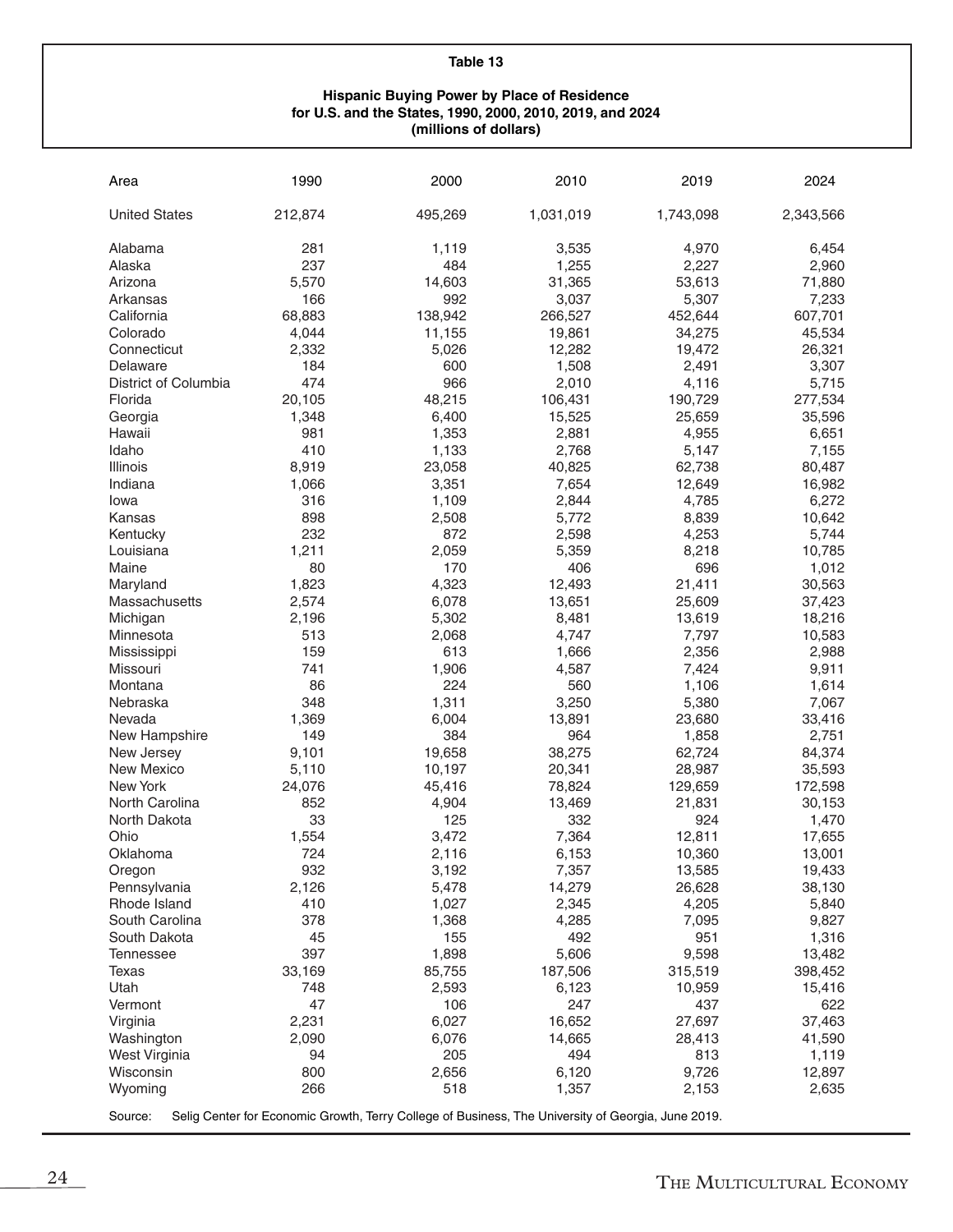#### **Non-Hispanic Buying Power by Place of Residence for U.S. and the States, 1990, 2000, 2010, 2019, and 2024 (millions of dollars)**

| Area                 | 1990      | 2000      | 2010       | 2019       | 2024       |
|----------------------|-----------|-----------|------------|------------|------------|
| <b>United States</b> | 4,091,637 | 6,919,806 | 10,274,972 | 14,472,812 | 17,847,084 |
| Alabama              | 57,129    | 95,224    | 145,224    | 189,115    | 223,927    |
| Alaska               | 11,133    | 17,378    | 31,237     | 39,471     | 45,144     |
| Arizona              | 51,314    | 103,113   | 166,239    | 243,310    | 311,213    |
| Arkansas             | 30,793    | 53,279    | 82,326     | 115,330    | 138,554    |
| California           | 491,700   | 800,923   | 1,183,141  | 1,798,754  | 2,335,977  |
| Colorado             | 53,743    | 113,871   | 163,101    | 264,483    | 341,744    |
| Connecticut          | 73,406    | 114,388   | 182,497    | 216,685    | 253,577    |
| Delaware             | 12,205    | 22,417    | 31,641     | 43,582     | 52,869     |
| District of Columbia | 13,150    | 19,795    | 31,819     | 47,738     | 61,702     |
| Florida              | 210,765   | 363,379   | 560,842    | 815,636    | 1,064,022  |
|                      | 100,807   | 197,957   | 288,671    | 426,882    | 549,161    |
| Georgia              |           |           |            |            |            |
| Hawaii<br>Idaho      | 20,743    | 30,153    | 49,450     | 67,321     | 81,455     |
|                      | 14,176    | 27,409    | 43,378     | 66,532     | 85,391     |
| Illinois             | 201,399   | 331,043   | 444,526    | 600,585    | 718,750    |
| Indiana              | 85,844    | 146,815   | 201,294    | 278,340    | 332,714    |
| lowa                 | 43,072    | 70,263    | 103,198    | 137,198    | 156,551    |
| Kansas               | 39,591    | 63,912    | 96,371     | 125,358    | 137,798    |
| Kentucky             | 50,701    | 87,567    | 128,453    | 168,667    | 198,238    |
| Louisiana            | 57,364    | 93,765    | 151,727    | 190,023    | 213,958    |
| Maine                | 19,331    | 30,435    | 45,487     | 59,492     | 71,794     |
| Maryland             | 93,383    | 155,600   | 243,201    | 322,926    | 388,844    |
| Massachusetts        | 117,067   | 192,021   | 292,096    | 405,643    | 504,920    |
| Michigan             | 153,257   | 255,367   | 309,198    | 425,199    | 516,229    |
| Minnesota            | 75,618    | 133,233   | 196,129    | 277,650    | 338,730    |
| Mississippi          | 31,214    | 55,240    | 83,397     | 104,464    | 116,942    |
| Missouri             | 80,405    | 135,245   | 196,387    | 255,687    | 299,043    |
| Montana              | 10,962    | 18,294    | 31,973     | 45,815     | 56,352     |
| Nebraska             | 25,792    | 42,522    | 65,012     | 87,821     | 101,249    |
| Nevada               | 20,636    | 50,266    | 78,953     | 114,731    | 150,320    |
| New Hampshire        | 20,381    | 37,705    | 56,280     | 75,950     | 91,827     |
| New Jersey           | 158,241   | 258,168   | 362,351    | 481,944    | 579,908    |
| <b>New Mexico</b>    | 15,876    | 27,491    | 43,707     | 52,592     | 60,792     |
| New York             | 347,943   | 524,996   | 745,131    | 1,061,444  | 1,320,672  |
| North Carolina       | 101,939   | 187,257   | 296,300    | 421,988    | 531,322    |
| North Dakota         | 9,271     | 15,066    | 26,535     | 36,996     | 39,781     |
| Ohio                 | 176,398   | 277,600   | 374,861    | 508,568    | 601,668    |
| Oklahoma             | 44,362    | 71,230    | 120,097    | 158,563    | 173,262    |
| Oregon               | 44,733    | 80,190    | 116,814    | 179,163    | 236,450    |
| Pennsylvania         | 202,823   | 318,285   | 466,359    | 624,475    | 741,391    |
| Rhode Island         | 17,641    | 26,561    | 38,611     | 48,936     | 57,162     |
| South Carolina       | 49,685    | 87,989    | 134,041    | 198,313    | 252,024    |
| South Dakota         | 10,492    | 18,235    | 30,783     | 40,621     | 46,972     |
| Tennessee            | 73,652    | 138,282   | 207,201    | 295,763    | 364,607    |
| <b>Texas</b>         | 233,706   | 433,516   | 701,639    | 1,021,918  | 1,244,389  |
| Utah                 | 22,254    | 45,568    | 75,400     | 123,996    | 164,842    |
| Vermont              |           |           | 23,380     |            | 35,812     |
|                      | 9,050     | 15,280    |            | 30,715     |            |
| Virginia             | 111,259   | 191,392   | 308,549    | 413,397    | 494,261    |
| Washington           | 86,300    | 161,733   | 248,865    | 404,385    | 541,904    |
| West Virginia        | 23,340    | 35,960    | 54,466     | 67,341     | 76,154     |
| Wisconsin            | 78,468    | 134,391   | 194,362    | 260,999    | 310,070    |
| Wyoming              | 7,122     | 12,038    | 22,273     | 30,311     | 34,646     |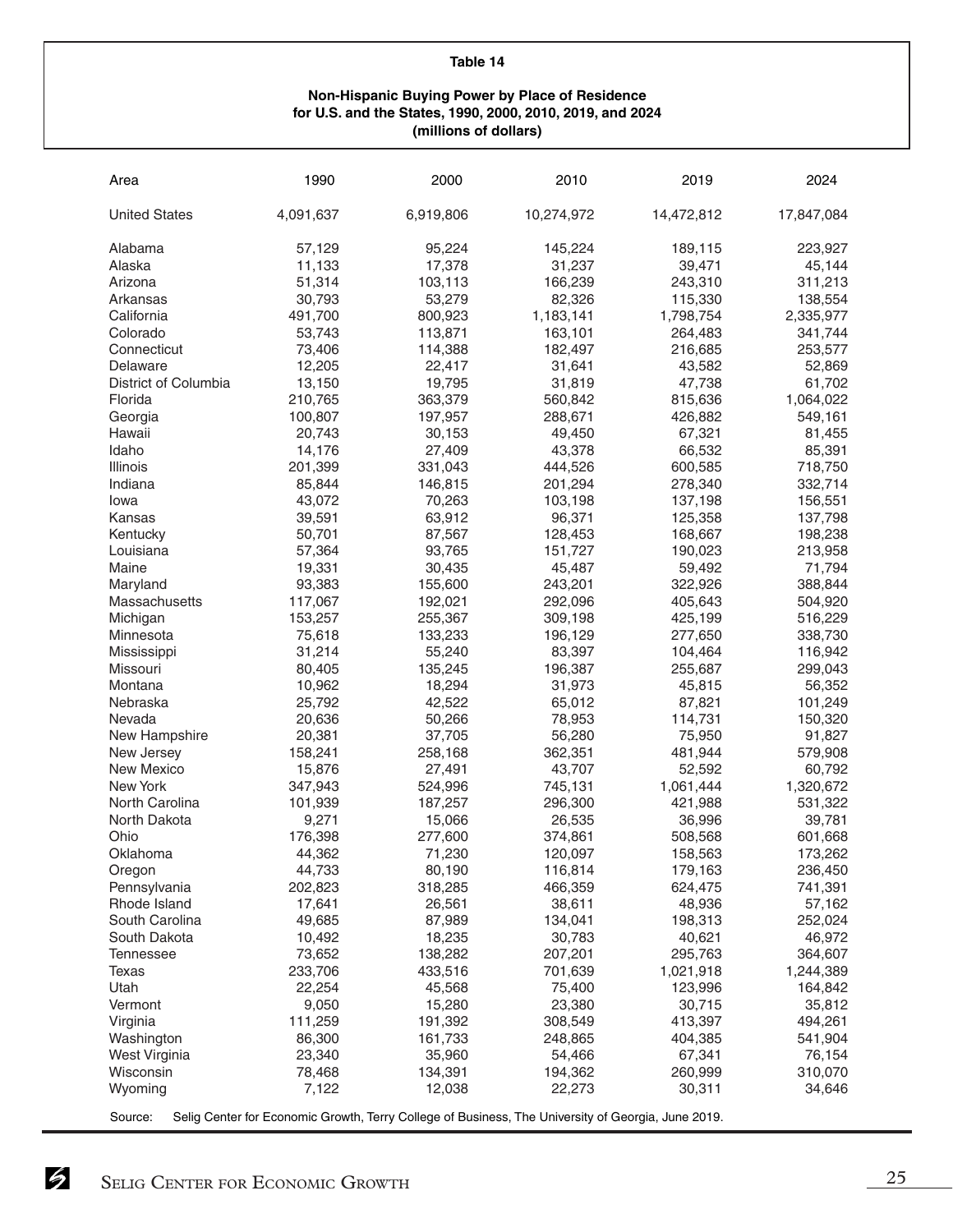#### **Percentage Change in Buying Power by Race, 1990-2000**

|                            |              |              |                | American                                                                                           |                |
|----------------------------|--------------|--------------|----------------|----------------------------------------------------------------------------------------------------|----------------|
| Area                       | Total        | White        | <b>Black</b>   | Indian                                                                                             | Asian          |
| <b>United States</b>       | 72.3         | 67.1         | 90.2           | 103.1                                                                                              | 137.3          |
| Alabama                    | 67.8         | 61.3         | 94.7           | 133.8                                                                                              | 176.5          |
| Alaska                     | 57.1         | 49.8         | 54.8           | 67.9                                                                                               | 96.1           |
| Arizona                    | 106.9        | 103.1        | 131.0          | 113.3                                                                                              | 215.9          |
| Arkansas                   | 75.3         | 71.0         | 95.7           | 135.9                                                                                              | 190.8          |
| California                 | 67.7         | 61.1         | 58.2           | 87.1                                                                                               | 117.7          |
| Colorado                   | 116.4        | 112.6        | 111.9          | 175.8                                                                                              | 222.6          |
| Connecticut                | 57.7         | 53.8         | 78.2           | 118.0                                                                                              | 173.7          |
| Delaware                   | 85.8         | 75.6         | 139.6          | 89.9                                                                                               | 238.2          |
| District of Columbia       | 52.4         | 62.0         | 31.8           | 121.1                                                                                              | 139.2          |
| Florida                    | 78.3         | 72.4         | 119.6          | 135.0                                                                                              | 191.9          |
| Georgia                    | 100.0        | 87.8         | 142.5          | 182.5                                                                                              | 286.1          |
| Hawaii                     | 45.0         | 25.9         | 42.3           | 3.6                                                                                                | 26.7           |
| Idaho                      | 95.7         | 93.2         | 175.1          | 104.0                                                                                              | 179.4          |
| Illinois                   | 68.4         | 63.5         | 83.4           | 131.4                                                                                              | 149.0          |
| Indiana                    | 72.8         | 69.4         | 103.8          | 131.2                                                                                              | 140.4          |
| lowa                       | 64.5         | 62.3         | 102.6          | 152.7                                                                                              | 221.8          |
| Kansas                     | 64.0         | 61.1         | 76.2           | 78.8                                                                                               | 162.4          |
| Kentucky                   | 73.6         | 70.7         | 94.3           | 206.8                                                                                              | 210.2          |
| Louisiana                  | 63.6         | 55.4         | 92.7           | 151.4                                                                                              | 148.1          |
| Maine                      | 57.7         | 56.3         | 104.1          | 95.5                                                                                               | 113.6          |
| Maryland                   | 68.0         | 56.5         | 100.9          | 114.9                                                                                              | 138.9          |
| Massachusetts              | 65.6         | 61.1         | 89.0           | 101.9                                                                                              | 198.6          |
| Michigan                   | 67.7         | 62.9         | 84.6           | 77.8                                                                                               | 183.9          |
| Minnesota                  | 77.7         | 73.2         | 185.6          | 107.1                                                                                              | 250.6          |
| Mississippi                | 78.0         | 68.0         | 111.2          | 189.0                                                                                              | 227.2          |
| Missouri                   | 69.0         | 65.3         | 88.0           | 93.9                                                                                               | 168.1          |
| Montana                    | 67.6         | 65.3         | 135.1          | 85.6                                                                                               | 126.0          |
| Nebraska                   | 67.7         | 65.0         | 94.7           | 113.2                                                                                              | 255.0          |
| Nevada                     | 155.7        | 144.5        | 216.5          | 117.9                                                                                              | 345.3          |
| New Hampshire              | 85.5         | 83.5         | 105.1          | 134.2                                                                                              | 207.7          |
| New Jersey                 | 66.0         | 59.1         | 76.2           | 108.6                                                                                              | 189.3          |
| <b>New Mexico</b>          | 79.6         | 75.4         | 98.5           | 107.2                                                                                              | 186.0          |
| New York                   | 53.3         | 47.9         | 61.1           | 101.9                                                                                              | 130.7          |
| North Carolina             | 86.9         | 82.4         | 96.6           | 104.6                                                                                              | 297.0          |
| North Dakota               | 63.3         | 60.8         | 95.6           | 117.0                                                                                              | 193.0          |
| Ohio                       | 57.9         | 54.5         | 80.9           | 84.1                                                                                               | 117.5          |
| Oklahoma                   | 62.7         | 55.5         | 85.4           | 71.2                                                                                               | 120.6          |
| Oregon                     | 82.6         | 78.1         | 110.4          | 71.2                                                                                               | 176.6          |
| Pennsylvania               | 58.0         | 54.8         | 76.6           | 101.2                                                                                              | 156.4          |
| Rhode Island               | 52.8         | 49.7         | 92.9           | 71.0                                                                                               | 123.6          |
| South Carolina             | 78.5         | 73.5         | 92.1           | 160.4                                                                                              | 201.4          |
| South Dakota               | 74.5         | 72.1         | 140.9          | 102.5                                                                                              | 222.5          |
| <b>Tennessee</b>           | 89.3         | 83.7         | 118.0          | 207.0                                                                                              | 230.6          |
| Texas                      | 94.6         | 88.7         | 116.0          | 194.5                                                                                              | 228.7          |
| Utah                       | 109.4        | 106.3        | 197.2          | 136.4                                                                                              | 174.3          |
| Vermont                    | 69.1         | 67.3         | 152.5          | 173.8                                                                                              | 162.2          |
| Virginia                   | 74.0         | 66.2         | 98.1           | 122.8                                                                                              | 173.7          |
| Washington                 | 89.9         | 82.9         | 119.2          | 71.4                                                                                               | 183.5          |
| West Virginia<br>Wisconsin | 54.3         | 52.9         | 67.0           | 289.6                                                                                              | 67.8           |
| Wyoming                    | 72.9<br>69.9 | 69.8<br>67.6 | 110.2<br>106.8 | 127.9<br>108.3                                                                                     | 212.1<br>158.5 |
|                            |              |              |                |                                                                                                    |                |
| Source:                    |              |              |                | Selig Center for Economic Growth, Terry College of Business, The University of Georgia, June 2019. |                |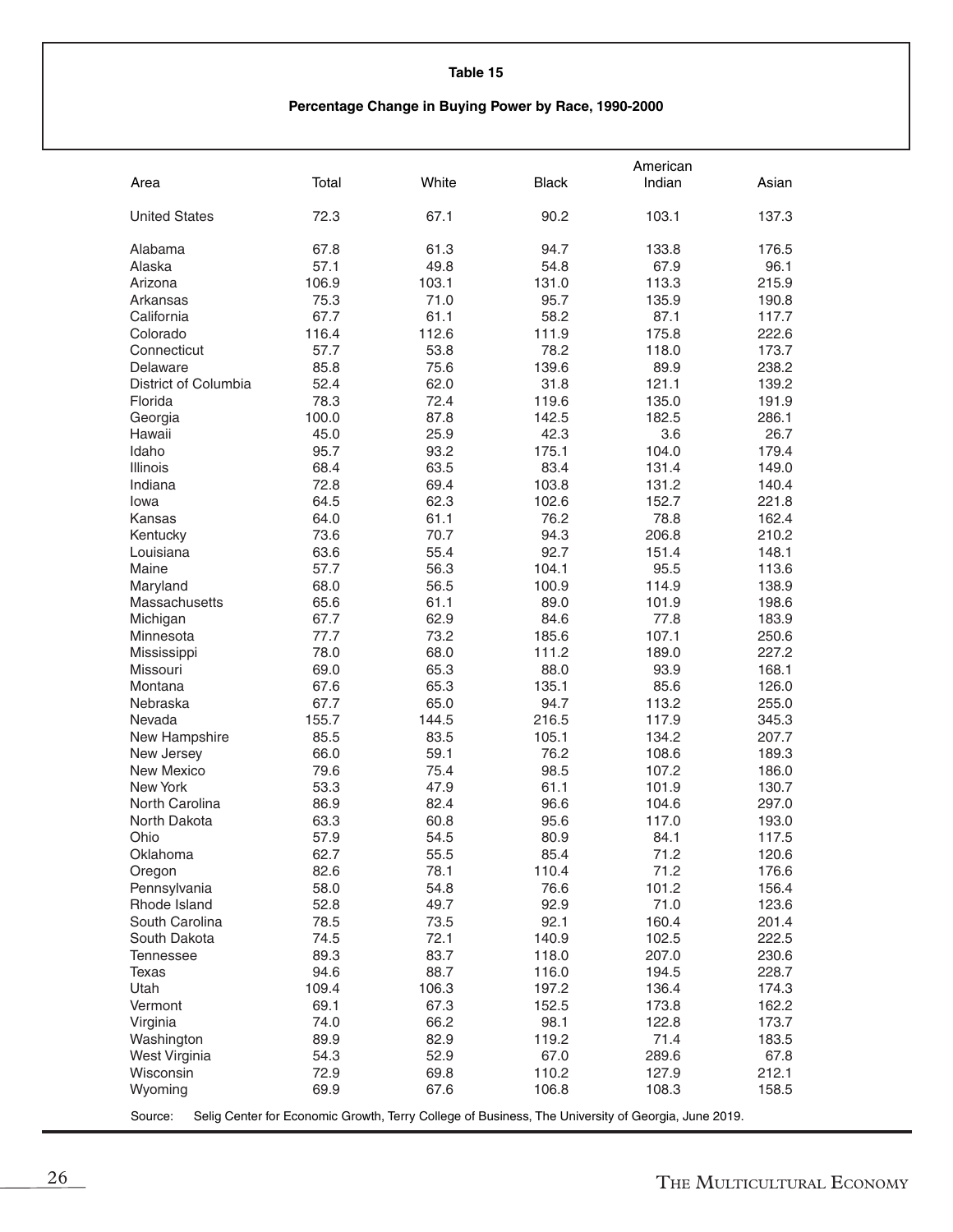#### **Percentage Change in Buying Power by Race, 2000-2010**

|                      |              |              |               | American                                                                                           |                |                |
|----------------------|--------------|--------------|---------------|----------------------------------------------------------------------------------------------------|----------------|----------------|
| Area                 | Total        | White        | <b>Black</b>  | Indian                                                                                             | Asian          | Multiracial    |
| <b>United States</b> | 52.5         | 47.8         | 59.1          | 106.7                                                                                              | 118.7          | 141.5          |
| Alabama              | 54.4         | 50.6         | 63.1          | 123.5                                                                                              | 162.4          | 132.4          |
| Alaska               | 81.9         | 77.5         | 79.5          | 68.8                                                                                               | 155.3          | 166.3          |
| Arizona              | 67.9         | 62.2         | 129.3         | 89.1                                                                                               | 181.4          | 202.8          |
| Arkansas             | 57.3         | 54.7         | 61.2          | 98.9                                                                                               | 201.3          | 126.6          |
| California           | 54.2         | 45.5         | 54.2          | 121.1                                                                                              | 110.3          | 142.1          |
| Colorado             | 46.3         | 43.9         | 52.4          | 92.2                                                                                               | 93.3           | 141.6          |
| Connecticut          | 63.1         | 58.4         | 83.8          | 119.4                                                                                              | 167.0          | 143.4          |
| Delaware             | 44.0         | 36.1         | 69.5          | 158.5                                                                                              | 128.9          | 141.4          |
| District of Columbia | 62.9         | 80.0         | 24.7          | 96.8                                                                                               | 142.4          | 197.1          |
| Florida              | 62.1         | 57.3         | 83.1          | 112.9                                                                                              | 156.1          | 166.3          |
| Georgia              | 48.9         | 40.6         | 65.9          | 121.3                                                                                              | 154.9          | 162.3          |
| Hawaii               | 66.1         | 63.3         | 58.9          | 95.2                                                                                               | 58.5           | 104.1          |
| Idaho                | 61.7         | 60.0         | 137.7         | 90.5                                                                                               | 102.5          | 149.2          |
| Illinois             | 37.1         | 34.5         | 31.2          | 166.2                                                                                              | 93.9           | 123.8          |
| Indiana              | 39.1         | 37.2         | 44.1          | 84.7                                                                                               | 129.3          | 117.4          |
| lowa                 | 48.6         | 46.9         | 88.9          | 97.8                                                                                               | 100.3          | 152.0          |
| Kansas               | 53.8         | 51.4         | 58.8          | 89.5                                                                                               | 124.6          | 141.4          |
| Kentucky             | 48.2         | 46.3         | 59.1          | 81.5                                                                                               | 113.0          | 128.3          |
| Louisiana            | 63.9         | 61.5         | 66.2          | 109.0                                                                                              | 125.0          | 144.8          |
| Maine                | 50.0         | 48.6         | 155.6         | 63.1                                                                                               | 130.0          | 126.9          |
| Maryland             | 59.9         | 50.4         | 73.5          | 146.9                                                                                              | 138.8          | 175.5          |
| Massachusetts        | 54.3         | 49.3         | 84.5          | 142.2                                                                                              | 141.1          | 137.1          |
| Michigan             | 21.9         | 20.9         | 15.7          | 40.0                                                                                               | 72.4           | 73.8           |
| Minnesota            | 48.5         | 45.0         | 96.0          | 60.8                                                                                               | 130.2          | 144.4          |
| Mississippi          | 52.3         | 48.6         | 60.9          | 89.4                                                                                               | 108.5          | 110.7          |
| Missouri             | 46.5         | 44.7         | 47.4          | 68.7                                                                                               | 131.9          | 112.3          |
| Montana              | 75.7         | 74.8         | 101.5         | 72.3                                                                                               | 115.0          | 164.5          |
| Nebraska             | 55.7         | 53.6         | 75.0          | 124.4                                                                                              | 119.2          | 169.9          |
| Nevada               | 65.0         | 55.4         | 101.2         | 88.2                                                                                               | 178.7          | 166.7          |
| New Hampshire        | 50.3         | 48.1         | 118.7         | 64.8                                                                                               | 157.4          | 134.4          |
| New Jersey           | 44.2         | 37.3         | 47.9          | 157.8                                                                                              | 124.1          | 130.4          |
| <b>New Mexico</b>    | 69.9         | 65.8         | 116.7         | 95.8                                                                                               | 132.2          | 181.2          |
| New York             | 44.4         | 40.2         | 42.8          | 164.4                                                                                              | 98.6           | 127.6          |
| North Carolina       | 61.2         | 57.0         | 67.2          | 89.4                                                                                               | 174.0          | 212.9          |
| North Dakota         | 76.9         | 74.5         | 206.1         | 94.0                                                                                               | 159.5          | 197.5          |
| Ohio                 | 36.0         | 34.3         | 38.9          | 58.0                                                                                               | 94.5           | 104.5          |
| Oklahoma             | 72.1         | 67.6         | 71.8          | 102.4                                                                                              | 140.7          | 125.0          |
| Oregon               | 48.9         | 45.5         | 63.9          | 87.7                                                                                               | 107.9          | 119.2          |
| Pennsylvania         | 48.5         | 45.3         | 58.0          | 153.4                                                                                              | 139.0          | 164.3          |
| Rhode Island         | 48.5         | 44.8         | 89.9          | 132.7                                                                                              | 118.9          | 145.9          |
| South Carolina       | 54.8         | 53.9         | 51.8          | 120.0                                                                                              | 111.8          | 156.9          |
| South Dakota         | 70.1         | 68.1         | 197.8         | 75.8                                                                                               | 177.4          | 170.9          |
| <b>Tennessee</b>     | 51.8         | 49.2         | 57.4          | 122.6                                                                                              | 134.0          | 138.7          |
| <b>Texas</b>         | 71.2         | 64.8         | 91.1          | 164.7                                                                                              | 172.0          | 189.9          |
| Utah                 | 69.3         | 66.8         | 111.7         | 89.9                                                                                               | 129.5          | 177.5          |
| Vermont              | 53.6         | 52.1         | 174.8         | 33.7                                                                                               | 166.2          | 123.5          |
| Virginia             | 64.7         | 57.8         | 69.2          | 159.3                                                                                              | 169.6          | 187.2          |
| Washington           | 57.0         | 50.6         | 70.9          | 71.8                                                                                               | 135.8          | 139.0          |
| West Virginia        | 52.0         | 51.1         | 63.4          | 44.3                                                                                               | 73.5           | 124.3          |
| Wisconsin<br>Wyoming | 46.3<br>88.2 | 44.3<br>86.7 | 55.1<br>129.5 | 71.1<br>124.1                                                                                      | 128.9<br>133.6 | 128.5<br>151.8 |
|                      |              |              |               |                                                                                                    |                |                |
| Source:              |              |              |               | Selig Center for Economic Growth, Terry College of Business, The University of Georgia, June 2019. |                |                |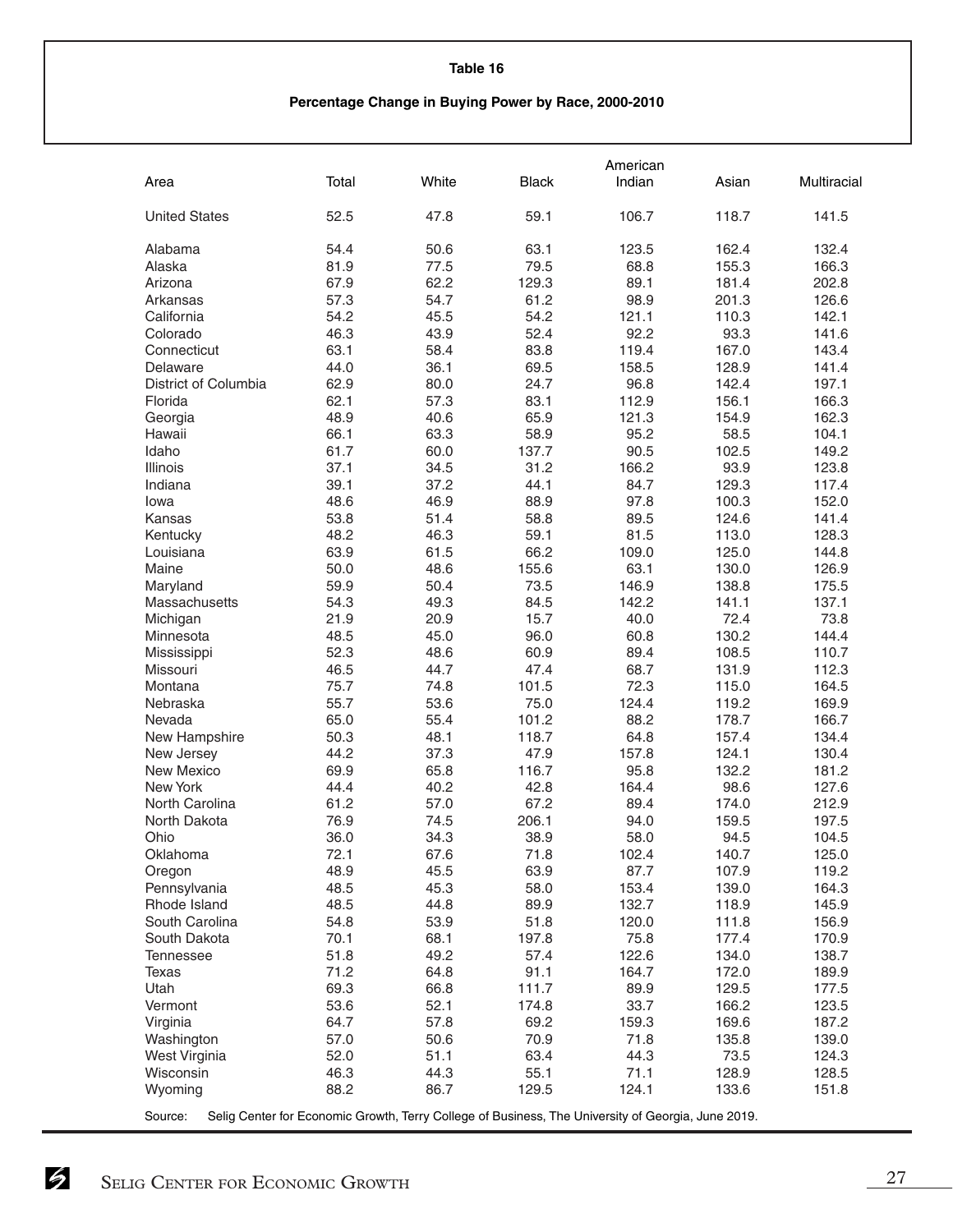#### **Percentage Change in Buying Power by Race, 2010-2019**

|                                                                                                        |       |       |              | American |       |             |
|--------------------------------------------------------------------------------------------------------|-------|-------|--------------|----------|-------|-------------|
| Area                                                                                                   | Total | White | <b>Black</b> | Indian   | Asian | Multiracial |
| <b>United States</b>                                                                                   | 43.4  | 39.5  | 48.1         | 51.8     | 89.5  | 73.6        |
| Alabama                                                                                                | 30.5  | 27.6  | 38.0         | 43.7     | 72.2  | 59.7        |
| Alaska                                                                                                 | 28.3  | 25.0  | 44.9         | 30.9     | 58.2  | 41.6        |
| Arizona                                                                                                | 50.3  | 46.6  | 78.6         | 63.6     | 94.4  | 89.6        |
| Arkansas                                                                                               | 41.3  | 39.1  | 46.4         | 55.8     | 101.3 | 74.4        |
| California                                                                                             | 55.3  | 48.2  | 53.6         | 54.3     | 92.6  | 81.2        |
| Colorado                                                                                               | 63.3  | 61.3  | 72.8         | 65.3     | 101.6 | 100.5       |
| Connecticut                                                                                            | 21.2  | 18.3  | 35.4         | 36.5     | 60.1  | 38.4        |
| Delaware                                                                                               |       |       | 51.2         |          | 86.4  |             |
|                                                                                                        | 39.0  | 33.8  |              | 42.4     |       | 54.0        |
| District of Columbia                                                                                   | 53.3  | 59.5  | 29.3         | 46.0     | 105.0 | 81.0        |
| Florida                                                                                                | 50.8  | 48.0  | 60.5         | 63.0     | 89.5  | 86.7        |
| Georgia                                                                                                | 48.8  | 41.6  | 61.2         | 41.1     | 110.1 | 80.4        |
| Hawaii                                                                                                 | 38.1  | 36.2  | 101.2        | 43.8     | 33.6  | 49.9        |
| Idaho                                                                                                  | 55.3  | 54.1  | 101.9        | 68.6     | 82.9  | 91.7        |
| Illinois                                                                                               | 36.7  | 34.2  | 33.1         | 43.5     | 78.6  | 62.5        |
| Indiana                                                                                                | 39.3  | 37.2  | 41.8         | 51.4     | 118.5 | 64.3        |
| lowa                                                                                                   | 33.9  | 31.7  | 71.5         | 56.1     | 107.2 | 68.3        |
| Kansas                                                                                                 | 31.4  | 29.7  | 32.4         | 38.8     | 81.4  | 49.5        |
| Kentucky                                                                                               | 31.9  | 30.3  | 42.1         | 40.8     | 78.1  | 55.1        |
| Louisiana                                                                                              | 26.2  | 24.0  | 30.5         | 40.1     | 60.4  | 48.6        |
| Maine                                                                                                  | 31.1  | 30.4  | 50.4         | 37.5     | 74.7  | 49.1        |
| Maryland                                                                                               | 34.7  | 28.8  | 41.2         | 44.0     | 73.0  | 58.3        |
| Massachusetts                                                                                          | 41.0  | 36.1  | 65.8         | 48.6     | 97.9  | 80.4        |
| Michigan                                                                                               | 38.1  | 36.6  | 30.9         | 49.0     | 96.8  | 60.0        |
| Minnesota                                                                                              | 42.1  | 38.8  | 74.9         | 49.6     | 99.2  | 74.4        |
| Mississippi                                                                                            | 25.6  | 23.1  | 31.3         | 30.6     | 58.8  | 40.5        |
| Missouri                                                                                               | 30.9  | 29.6  | 30.7         | 52.8     | 74.1  | 56.1        |
| Montana                                                                                                | 44.2  | 43.4  | 77.3         | 45.2     | 93.3  | 74.4        |
| Nebraska                                                                                               | 36.5  | 34.6  | 47.0         | 61.6     | 104.4 | 70.9        |
| Nevada                                                                                                 | 49.1  | 42.5  | 77.5         | 58.7     | 84.5  | 90.5        |
| New Hampshire                                                                                          | 35.9  | 34.3  | 74.2         | 55.9     | 83.3  | 57.8        |
| New Jersey                                                                                             | 36.0  | 30.4  | 41.6         | 39.0     | 75.1  | 65.7        |
| New Mexico                                                                                             | 27.4  | 24.5  | 48.7         | 50.5     | 52.9  | 53.9        |
| <b>New York</b>                                                                                        | 44.6  | 40.2  | 47.5         | 55.9     | 84.2  | 78.3        |
| North Carolina                                                                                         | 43.3  | 39.7  | 48.6         | 42.7     | 115.5 | 72.2        |
| North Dakota                                                                                           | 41.1  | 37.5  | 331.1        | 39.3     | 108.3 | 99.3        |
| Ohio                                                                                                   | 36.4  | 34.3  | 40.1         | 55.6     | 98.4  | 60.3        |
| Oklahoma                                                                                               | 33.8  | 30.9  | 38.8         | 43.6     | 90.5  | 47.9        |
| Oregon                                                                                                 | 55.2  | 51.7  | 75.9         | 61.6     | 110.2 | 84.7        |
| Pennsylvania                                                                                           | 35.5  | 32.9  | 41.2         | 55.6     | 88.8  | 67.8        |
| Rhode Island                                                                                           | 29.8  | 26.5  | 58.3         | 60.5     | 83.8  | 51.6        |
| South Carolina                                                                                         | 48.5  | 48.1  | 45.9         | 49.2     | 89.6  | 74.0        |
| South Dakota                                                                                           | 32.9  | 31.3  | 116.5        | 30.3     | 117.6 | 62.1        |
| <b>Tennessee</b>                                                                                       | 43.5  | 41.5  | 47.6         | 63.6     | 93.5  | 74.4        |
| Texas                                                                                                  | 50.4  | 44.8  | 65.6         | 57.0     | 112.6 | 97.2        |
| Utah                                                                                                   | 65.5  | 63.4  | 78.9         | 81.2     | 115.6 | 105.7       |
| Vermont                                                                                                | 31.8  | 30.3  | 75.3         | 36.1     | 128.7 | 52.7        |
| Virginia                                                                                               | 35.6  | 30.8  | 40.2         | 42.5     | 81.0  | 68.5        |
| Washington                                                                                             | 64.2  | 57.2  | 84.2         | 70.1     | 126.4 | 92.9        |
| West Virginia                                                                                          | 24.0  | 23.5  | 29.7         | 35.4     | 44.1  | 43.7        |
| Wisconsin                                                                                              | 35.0  | 33.5  | 34.6         | 49.1     | 94.6  | 62.9        |
| Wyoming                                                                                                | 37.4  | 36.1  | 98.3         | 55.5     | 59.3  | 63.9        |
| Source: Selig Center for Economic Growth Terry College of Business The University of Georgia June 2010 |       |       |              |          |       |             |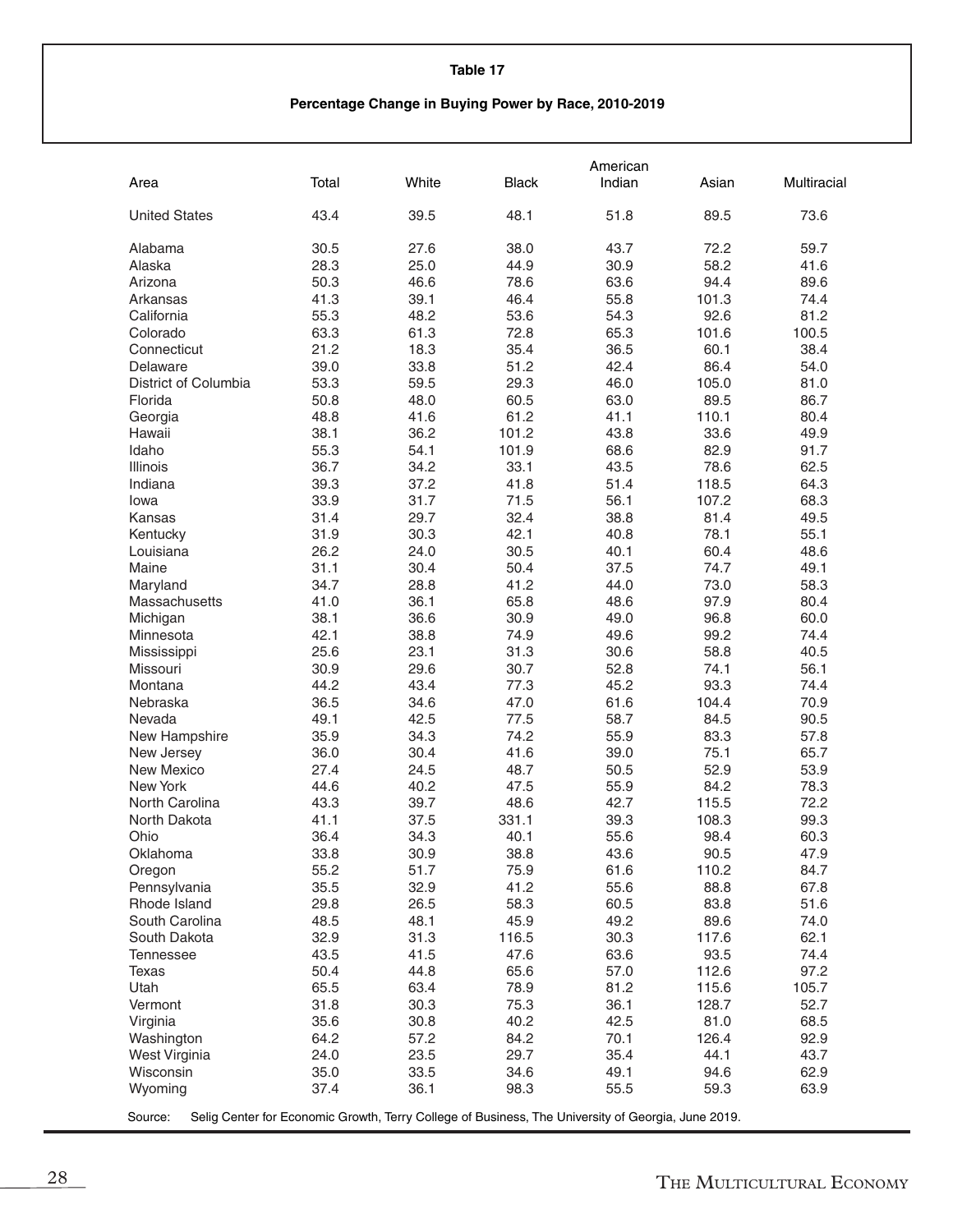#### **Percentage Change in Buying Power by Race, 2019-2024**

|                      |       |       |              | American                                                                                           |       |             |
|----------------------|-------|-------|--------------|----------------------------------------------------------------------------------------------------|-------|-------------|
| Area                 | Total | White | <b>Black</b> | Indian                                                                                             | Asian | Multiracial |
| <b>United States</b> | 24.5  | 22.8  | 26.5         | 26.9                                                                                               | 38.1  | 40.1        |
| Alabama              | 18.7  | 17.6  | 20.5         | 22.0                                                                                               | 34.1  | 36.6        |
| Alaska               | 15.4  | 13.5  | 19.7         | 19.0                                                                                               | 27.2  | 23.0        |
| Arizona              | 29.0  | 27.6  | 41.3         | 28.9                                                                                               | 39.8  | 43.7        |
| Arkansas             | 20.8  | 19.9  | 21.8         | 29.5                                                                                               | 37.3  | 40.1        |
| California           | 30.7  | 28.8  | 28.3         | 30.0                                                                                               | 38.8  | 41.1        |
|                      | 29.6  | 28.8  | 35.0         | 31.9                                                                                               | 39.1  | 43.0        |
| Colorado             |       |       |              |                                                                                                    |       |             |
| Connecticut          | 18.5  | 16.8  | 26.8         | 31.1                                                                                               | 32.8  | 35.1        |
| Delaware             | 21.9  | 19.7  | 25.9         | 22.8                                                                                               | 37.3  | 35.8        |
| District of Columbia | 30.0  | 33.3  | 18.2         | 35.5                                                                                               | 36.0  | 36.8        |
| Florida              | 33.3  | 32.5  | 34.6         | 37.0                                                                                               | 41.8  | 50.3        |
| Georgia              | 29.2  | 26.1  | 33.7         | 33.0                                                                                               | 45.7  | 48.3        |
| Hawaii               | 21.9  | 22.0  | 39.9         | 26.3                                                                                               | 19.9  | 24.6        |
| Idaho                | 29.1  | 28.5  | 52.0         | 32.7                                                                                               | 40.7  | 45.6        |
| Illinois             | 20.5  | 19.3  | 19.6         | 24.1                                                                                               | 34.0  | 35.8        |
| Indiana              | 20.2  | 18.8  | 24.3         | 27.8                                                                                               | 47.0  | 38.8        |
| lowa                 | 14.7  | 13.2  | 39.1         | 26.3                                                                                               | 40.9  | 34.6        |
| Kansas               | 10.6  | 9.8   | 11.0         | 12.9                                                                                               | 26.4  | 22.6        |
| Kentucky             | 18.0  | 17.0  | 22.7         | 24.3                                                                                               | 38.7  | 37.0        |
| Louisiana            | 13.4  | 12.5  | 14.4         | 18.8                                                                                               | 22.5  | 32.0        |
| Maine                | 21.0  | 20.4  | 42.7         | 28.4                                                                                               | 33.4  | 37.4        |
| Maryland             | 21.8  | 18.9  | 25.0         | 32.2                                                                                               | 33.5  | 37.3        |
| Massachusetts        | 25.8  | 23.3  | 38.5         | 31.7                                                                                               | 42.2  | 49.1        |
| Michigan             | 21.8  | 20.7  | 20.4         | 26.7                                                                                               | 41.5  | 37.0        |
| Minnesota            | 22.4  | 20.5  | 44.2         | 27.1                                                                                               | 37.4  | 38.8        |
| Mississippi          | 12.3  | 11.2  | 14.0         | 19.3                                                                                               | 26.3  | 32.2        |
| Missouri             | 17.4  | 16.6  | 18.4         | 26.5                                                                                               | 31.4  | 35.2        |
| Montana              | 23.5  | 23.1  | 32.5         | 25.2                                                                                               | 39.3  | 39.4        |
| Nebraska             | 16.2  | 15.1  | 22.6         | 26.2                                                                                               | 40.7  | 35.0        |
| Nevada               | 32.7  | 29.5  | 47.4         | 37.4                                                                                               | 42.8  | 52.7        |
| New Hampshire        | 21.6  | 20.7  | 42.4         | 30.7                                                                                               | 37.1  | 38.2        |
| New Jersey           | 22.0  | 19.5  | 24.8         | 28.5                                                                                               | 33.6  | 38.4        |
| New Mexico           | 18.1  | 17.1  | 24.2         | 24.8                                                                                               | 26.3  | 29.6        |
| New York             | 25.4  | 23.2  | 27.3         | 28.7                                                                                               | 38.6  | 42.4        |
| North Carolina       | 26.5  | 25.1  | 27.4         | 27.3                                                                                               | 47.2  | 43.7        |
| North Dakota         | 8.8   | 5.3   | 116.1        | 7.1                                                                                                | 36.3  | 32.1        |
| Ohio                 | 18.8  | 17.3  | 23.0         | 27.5                                                                                               | 42.8  | 36.9        |
| Oklahoma             | 10.3  | 8.9   | 12.9         | 12.7                                                                                               | 27.0  | 19.3        |
| Oregon               | 32.8  | 31.3  | 45.5         | 34.8                                                                                               | 46.9  | 47.8        |
| Pennsylvania         | 19.7  | 18.2  | 24.3         | 35.5                                                                                               | 37.8  | 40.7        |
| Rhode Island         | 18.6  | 16.9  | 32.3         | 32.1                                                                                               | 31.6  | 34.5        |
| South Carolina       | 27.5  | 27.7  | 23.6         | 28.9                                                                                               | 43.3  | 48.3        |
| South Dakota         | 16.2  | 15.1  | 49.6         | 16.2                                                                                               | 41.2  | 34.7        |
| <b>Tennessee</b>     | 23.8  | 23.0  | 24.4         | 33.0                                                                                               | 37.9  | 44.5        |
| Texas                | 22.8  | 21.0  | 26.2         | 24.4                                                                                               | 37.1  | 41.1        |
| Utah                 | 33.6  | 32.7  | 46.2         | 36.3                                                                                               | 44.5  | 52.0        |
| Vermont              | 17.0  | 16.1  | 42.4         | 22.2                                                                                               | 43.3  | 31.5        |
| Virginia             | 20.5  | 18.5  | 21.9         | 25.5                                                                                               | 33.0  | 38.4        |
| Washington           | 34.8  | 32.2  | 44.4         | 37.6                                                                                               | 49.1  | 47.8        |
| West Virginia        | 13.4  | 12.9  | 16.7         | 23.2                                                                                               | 25.4  | 33.2        |
| Wisconsin            | 19.3  | 18.5  | 21.7         | 26.2                                                                                               | 34.9  | 37.1        |
| Wyoming              | 14.8  | 14.5  | 11.4         | 19.0                                                                                               | 25.5  | 33.0        |
| Source:              |       |       |              | Selig Center for Economic Growth, Terry College of Business, The University of Georgia, June 2019. |       |             |
|                      |       |       |              |                                                                                                    |       |             |

SELIG CENTER FOR ECONOMIC GROWTH 29

 $\overline{a}$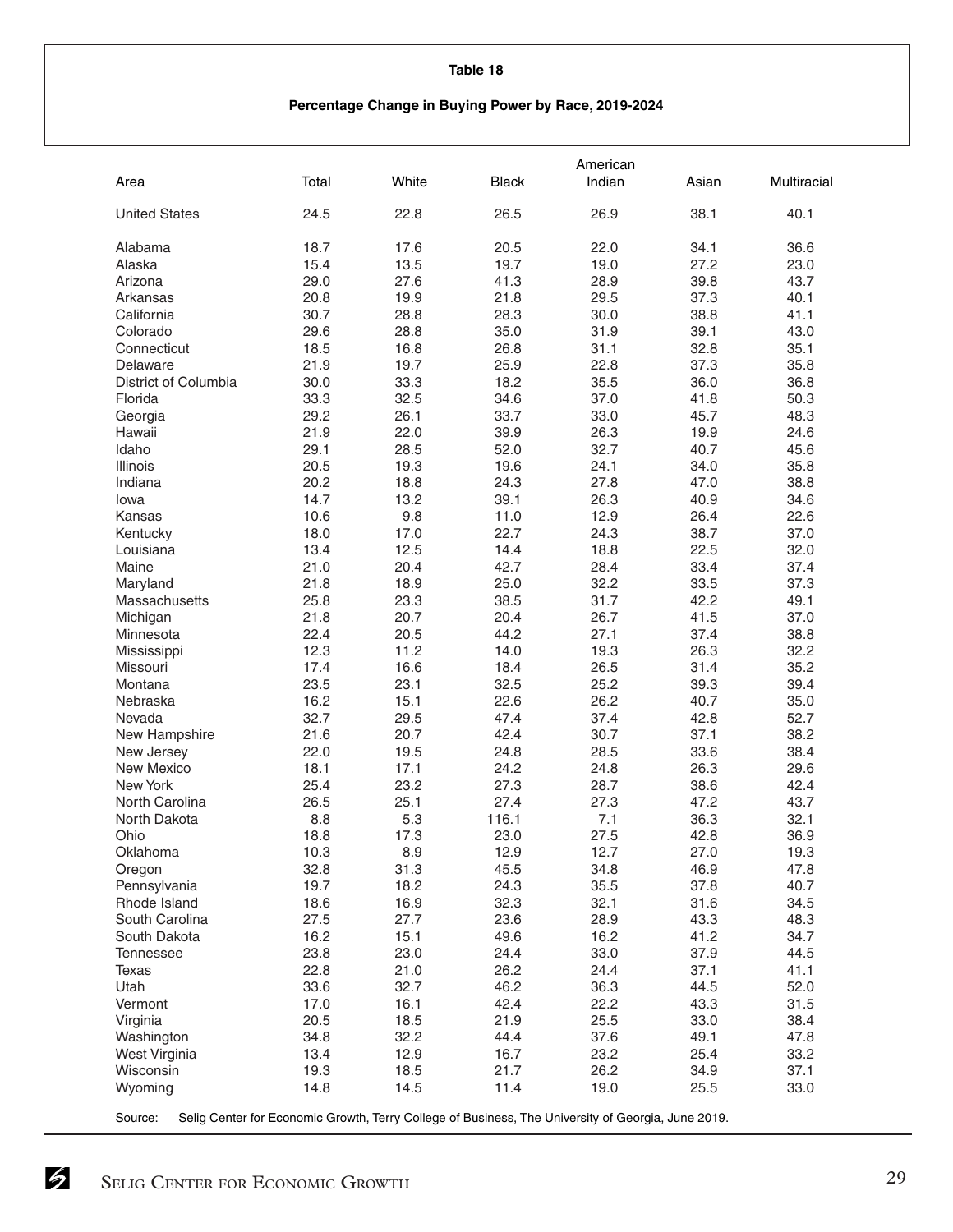#### **White Share of Buying Power, for U.S. and the States, 1990, 2000, 2010, 2019, and 2024 (percent)**

| Area                                                                                                          | 1990 | 2000 | 2010 | 2019 | 2024 |
|---------------------------------------------------------------------------------------------------------------|------|------|------|------|------|
| <b>United States</b>                                                                                          | 89.4 | 86.7 | 84.0 | 81.7 | 80.6 |
| Alabama                                                                                                       | 84.8 | 81.5 | 79.5 | 77.7 | 77.0 |
| Alaska                                                                                                        | 86.1 | 82.1 | 80.2 | 78.1 | 76.8 |
| Arizona                                                                                                       | 94.4 | 92.7 | 89.6 | 87.4 | 86.4 |
| Arkansas                                                                                                      | 90.3 | 88.1 | 86.6 | 85.3 | 84.6 |
|                                                                                                               |      |      |      |      |      |
| California                                                                                                    | 86.6 | 83.2 | 78.5 | 74.9 | 73.8 |
| Colorado                                                                                                      | 95.2 | 93.5 | 92.0 | 90.8 | 90.2 |
| Connecticut                                                                                                   | 93.6 | 91.2 | 88.6 | 86.5 | 85.2 |
| Delaware                                                                                                      | 87.8 | 83.0 | 78.4 | 75.5 | 74.1 |
| District of Columbia                                                                                          | 56.6 | 60.2 | 66.5 | 69.2 | 70.9 |
| Florida                                                                                                       | 91.7 | 88.6 | 86.0 | 84.4 | 83.9 |
| Georgia                                                                                                       | 82.7 | 77.6 | 73.3 | 69.8 | 68.1 |
| Hawaii                                                                                                        | 40.0 | 34.7 | 34.1 | 33.6 | 33.6 |
| Idaho                                                                                                         | 98.1 | 96.9 | 95.9 | 95.1 | 94.6 |
| Illinois                                                                                                      | 88.8 | 86.2 | 84.6 | 83.1 | 82.2 |
| Indiana                                                                                                       | 93.8 | 92.0 | 90.6 | 89.3 | 88.2 |
| lowa                                                                                                          | 98.1 | 96.9 | 95.7 | 94.1 | 92.9 |
| Kansas                                                                                                        | 94.7 | 93.0 | 91.5 | 90.4 | 89.7 |
| Kentucky                                                                                                      | 94.5 | 92.9 | 91.7 | 90.6 | 89.8 |
| Louisiana                                                                                                     | 82.2 | 78.1 | 77.0 | 75.6 | 75.1 |
| Maine                                                                                                         | 99.0 | 98.1 | 97.2 | 96.7 | 96.2 |
| Maryland                                                                                                      | 79.6 | 74.2 | 69.8 | 66.8 | 65.2 |
| Massachusetts                                                                                                 | 94.7 | 92.1 | 89.1 | 86.0 | 84.3 |
| Michigan                                                                                                      | 89.3 | 86.7 | 86.0 | 85.1 | 84.3 |
| Minnesota                                                                                                     | 97.1 | 94.6 | 92.4 | 90.2 | 88.9 |
| Mississippi                                                                                                   | 79.9 | 75.4 | 73.6 | 72.1 | 71.4 |
| Missouri                                                                                                      | 91.8 | 89.8 | 88.6 | 87.7 | 87.1 |
| Montana                                                                                                       | 96.5 | 95.2 | 94.7 | 94.2 | 93.8 |
| Nebraska                                                                                                      | 96.8 | 95.3 | 93.9 | 92.6 | 91.7 |
|                                                                                                               |      | 88.2 |      | 79.4 | 77.4 |
| Nevada                                                                                                        | 92.2 |      | 83.0 |      |      |
| New Hampshire                                                                                                 | 98.6 | 97.5 | 96.1 | 95.0 | 94.3 |
| New Jersey                                                                                                    | 88.0 | 84.3 | 80.3 | 77.0 | 75.5 |
| <b>New Mexico</b>                                                                                             | 93.6 | 91.5 | 89.2 | 87.2 | 86.4 |
| New York                                                                                                      | 85.8 | 82.8 | 80.4 | 77.9 | 76.6 |
| North Carolina                                                                                                | 84.9 | 82.8 | 80.7 | 78.6 | 77.8 |
| North Dakota                                                                                                  | 97.5 | 96.0 | 94.7 | 92.3 | 89.3 |
| Ohio                                                                                                          | 91.9 | 89.9 | 88.7 | 87.4 | 86.3 |
| Oklahoma                                                                                                      | 89.4 | 85.5 | 83.2 | 81.4 | 80.4 |
| Oregon                                                                                                        | 96.1 | 93.7 | 91.6 | 89.5 | 88.5 |
| Pennsylvania                                                                                                  | 92.8 | 90.9 | 88.9 | 87.3 | 86.2 |
| Rhode Island                                                                                                  | 96.0 | 94.1 | 91.7 | 89.5 | 88.3 |
| South Carolina                                                                                                | 81.9 | 79.6 | 79.2 | 79.0 | 79.1 |
| South Dakota                                                                                                  | 96.6 | 95.3 | 94.2 | 93.0 | 92.1 |
| <b>Tennessee</b>                                                                                              | 89.4 | 86.8 | 85.3 | 84.1 | 83.6 |
| Texas                                                                                                         | 90.8 | 88.0 | 84.7 | 81.5 | 80.3 |
| Utah                                                                                                          | 97.3 | 95.8 | 94.4 | 93.2 | 92.6 |
| Vermont                                                                                                       | 99.2 | 98.2 | 97.2 | 96.1 | 95.4 |
| Virginia                                                                                                      | 86.1 | 82.2 | 78.8 | 75.9 | 74.7 |
| Washington                                                                                                    | 93.3 | 89.9 | 86.2 | 82.5 | 80.9 |
| West Virginia                                                                                                 | 96.8 | 96.0 | 95.4 | 95.0 | 94.6 |
| Wisconsin                                                                                                     | 96.2 | 94.5 | 93.2 | 92.2 | 91.5 |
| Wyoming                                                                                                       | 98.1 | 96.8 | 96.0 | 95.1 | 94.8 |
| Selig Center for Economic Growth, Terry College of Business, The University of Georgia, June 2019.<br>Source: |      |      |      |      |      |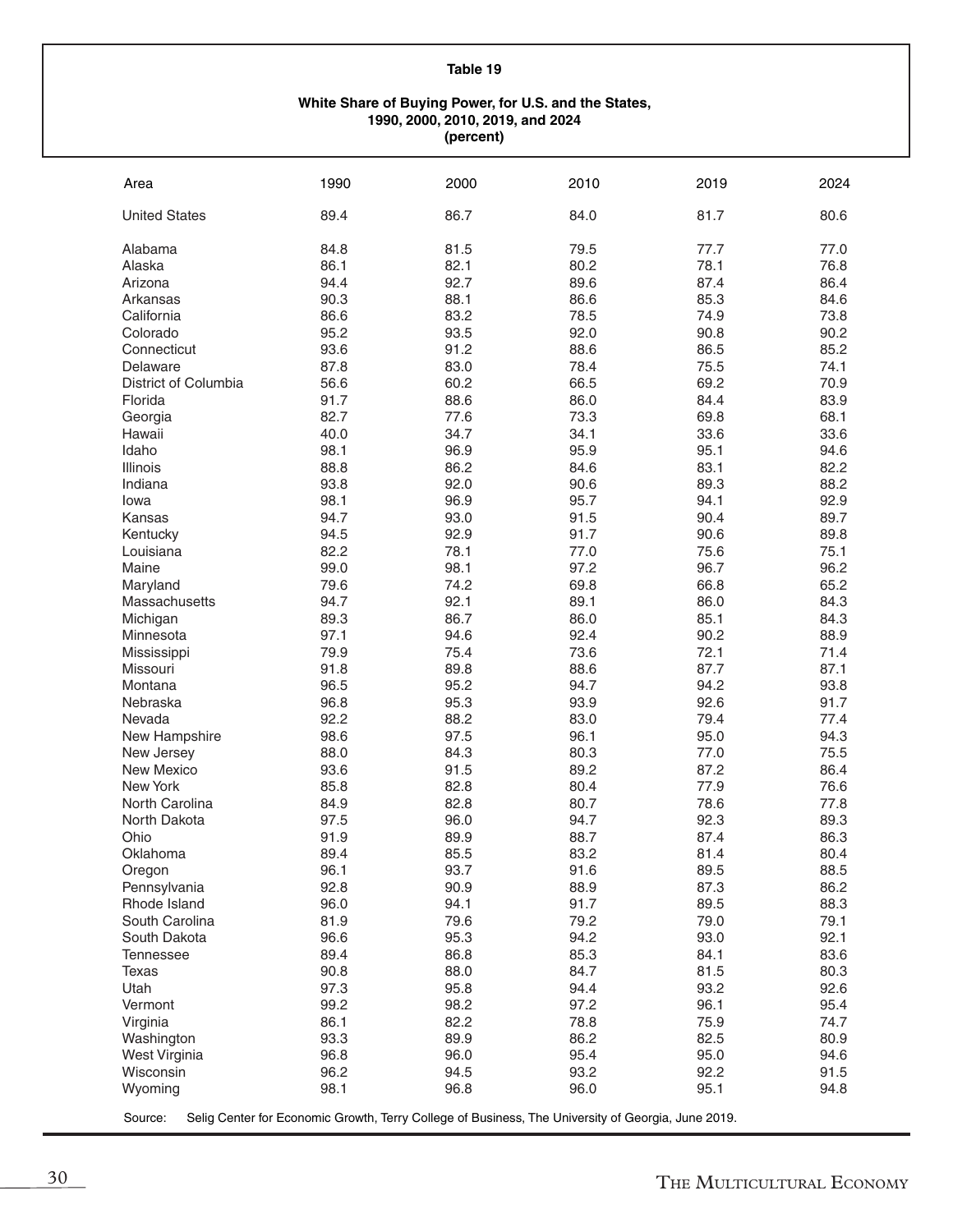#### **Black Share of Buying Power, for U.S. and the States, 1990, 2000, 2010, 2019, and 2024 (percent)**

| Area                 | 1990 | 2000 | 2010 | 2019 | 2024 |
|----------------------|------|------|------|------|------|
| <b>United States</b> | 7.5  | 8.2  | 8.6  | 8.9  | 9.0  |
| Alabama              | 14.4 | 16.7 | 17.7 | 18.7 | 19.0 |
| Alaska               | 3.0  | 3.0  | 2.9  | 3.3  | 3.4  |
| Arizona              | 2.2  | 2.4  | 3.3  | 3.9  | 4.3  |
| Arkansas             | 8.8  | 9.8  | 10.0 | 10.4 | 10.5 |
| California           | 5.0  | 4.8  | 4.8  | 4.7  | 4.6  |
| Colorado             | 2.9  | 2.8  | 3.0  | 3.1  | 3.3  |
| Connecticut          | 4.9  | 5.5  | 6.2  | 6.9  | 7.4  |
| Delaware             | 10.5 | 13.5 | 15.9 | 17.3 | 17.8 |
| District of Columbia | 41.6 | 36.0 | 27.5 | 23.2 | 21.1 |
| Florida              | 7.1  | 8.7  | 9.9  | 10.5 | 10.6 |
| Georgia              | 16.0 | 19.4 | 21.6 | 23.5 | 24.3 |
| Hawaii               | 1.7  | 1.7  | 1.6  | 2.3  | 2.7  |
| Idaho                | 0.2  | 0.3  | 0.5  | 0.7  | 0.8  |
| Illinois             | 8.6  | 9.4  | 9.0  | 8.8  | 8.7  |
| Indiana              | 5.2  | 6.2  | 6.4  | 6.5  | 6.7  |
| lowa                 | 1.1  | 1.3  | 1.7  | 2.2  | 2.7  |
| Kansas               | 3.7  | 4.0  | 4.1  | 4.1  | 4.1  |
| Kentucky             | 4.8  | 5.4  | 5.8  | 6.2  | 6.5  |
| Louisiana            | 16.7 | 19.6 | 19.9 | 20.6 | 20.8 |
| Maine                | 0.3  | 0.4  | 0.7  | 0.8  | 1.0  |
| Maryland             | 17.5 | 20.9 | 22.6 | 23.7 | 24.4 |
| Massachusetts        | 3.4  | 3.9  | 4.6  | 5.4  | 6.0  |
| Michigan             | 9.1  | 10.0 | 9.5  | 9.0  | 8.9  |
| Minnesota            | 1.3  | 2.1  | 2.8  | 3.5  | 4.1  |
| Mississippi          | 19.5 | 23.1 | 24.4 | 25.5 | 25.9 |
| Missouri             | 7.1  | 7.9  | 8.0  | 8.0  | 8.0  |
| Montana              | 0.2  | 0.3  | 0.3  | 0.4  | 0.4  |
| Nebraska             | 2.3  | 2.7  | 3.0  | 3.2  | 3.4  |
| Nevada               | 4.1  | 5.1  | 6.2  | 7.4  | 8.2  |
| New Hampshire        | 0.5  | 0.6  | 0.8  | 1.1  | 1.2  |
| New Jersey           | 8.4  | 9.0  | 9.2  | 9.6  | 9.8  |
| New Mexico           | 1.5  | 1.7  | 2.1  | 2.5  | 2.6  |
| <b>New York</b>      | 10.6 | 11.1 | 11.0 | 11.2 | 11.4 |
| North Carolina       | 13.6 | 14.3 | 14.9 | 15.4 | 15.5 |
| North Dakota         | 0.4  | 0.4  | 0.8  | 2.4  | 4.7  |
| Ohio                 | 6.9  | 8.0  | 8.1  | 8.3  | 8.6  |
| Oklahoma             | 4.7  | 5.3  | 5.3  | 5.5  | 5.6  |
| Oregon               | 1.0  | 1.2  | 1.3  | 1.5  | 1.6  |
| Pennsylvania         | 6.0  | 6.7  | 7.2  | 7.5  | 7.8  |
| Rhode Island         | 2.6  | 3.2  | 4.1  | 5.1  | 5.6  |
| South Carolina       | 17.2 | 18.5 | 18.2 | 17.9 | 17.3 |
| South Dakota         | 0.3  | 0.5  | 0.8  | 1.3  | 1.7  |
| <b>Tennessee</b>     | 9.8  | 11.3 | 11.7 | 12.0 | 12.1 |
| <b>Texas</b>         | 7.2  | 8.0  | 8.9  | 9.8  | 10.1 |
| Utah                 | 0.5  | 0.8  | 1.0  | 1.0  | 1.1  |
| Vermont              | 0.2  | 0.3  | 0.6  | 0.8  | 1.0  |
| Virginia             | 11.4 | 13.0 | 13.3 | 13.8 | 13.9 |
| Washington           | 2.2  | 2.5  | 2.8  | 3.1  | 3.3  |
| West Virginia        | 2.2  | 2.4  | 2.6  | 2.7  | 2.8  |
| Wisconsin            | 2.7  | 3.3  | 3.5  | 3.4  | 3.5  |
| Wyoming              | 0.6  | 0.7  | 0.8  | 1.2  | 1.1  |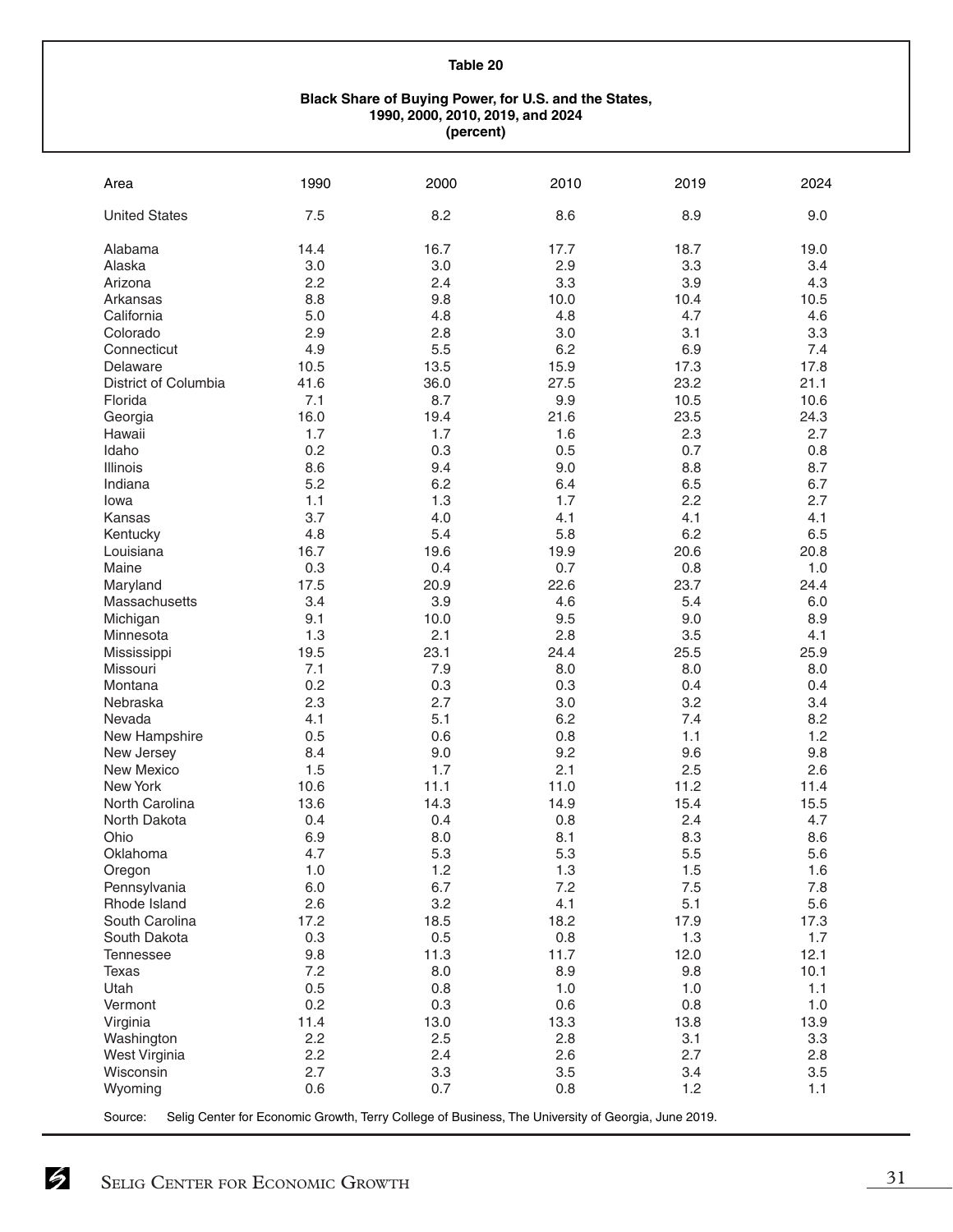#### **American Indian Share of Buying Power, for U.S. and the States, 1990, 2000, 2010, 2019, and 2024 (percent)**

| Area                                                                                                          | 1990       | 2000       | 2010       | 2019 | 2024 |  |
|---------------------------------------------------------------------------------------------------------------|------------|------------|------------|------|------|--|
| <b>United States</b>                                                                                          | 0.5        | 0.5        | 0.7        | 0.8  | 0.8  |  |
| Alabama                                                                                                       | 0.3        | 0.4        | 0.6        | 0.7  | 0.7  |  |
| Alaska                                                                                                        | 8.2        | 8.8        | 8.1        | 8.3  | 8.5  |  |
| Arizona                                                                                                       | 2.1        | 2.1        | 2.4        | 2.6  | 2.6  |  |
| Arkansas                                                                                                      | 0.4        | 0.6        | 0.7        | 0.8  | 0.9  |  |
| California                                                                                                    | 0.6        | 0.7        | 1.0        | 1.0  | 1.0  |  |
| Colorado                                                                                                      | 0.6        | 0.7        | 0.9        | 1.0  | 1.0  |  |
| Connecticut                                                                                                   | 0.1        | 0.2        | 0.3        | 0.3  | 0.3  |  |
| Delaware                                                                                                      | 0.3        | 0.3        | 0.5        | 0.5  | 0.5  |  |
| District of Columbia                                                                                          | 0.2        | 0.3        | 0.3        | 0.3  | 0.3  |  |
| Florida                                                                                                       | 0.2        | 0.3        | 0.4        | 0.4  | 0.4  |  |
| Georgia                                                                                                       | 0.2        | 0.2        | 0.4        | 0.3  | 0.3  |  |
| Hawaii                                                                                                        | 0.4        | 0.3        | 0.3        | 0.3  | 0.3  |  |
| Idaho                                                                                                         | 0.9        | 0.9        | 1.0        | 1.1  | 1.2  |  |
| Illinois                                                                                                      | 0.1        | 0.2        | 0.4        | 0.4  | 0.4  |  |
| Indiana                                                                                                       | 0.2        | 0.2        | 0.3        | 0.3  | 0.3  |  |
| lowa                                                                                                          | 0.1        | 0.2        | 0.3        | 0.3  | 0.4  |  |
| Kansas                                                                                                        | 0.6        | 0.6        | 0.8        | 0.8  | 0.9  |  |
| Kentucky                                                                                                      | 0.1        | 0.2        | 0.2        | 0.2  | 0.2  |  |
| Louisiana                                                                                                     | 0.3        | 0.4        | 0.6        | 0.6  | 0.7  |  |
| Maine                                                                                                         | 0.3        | 0.4        | 0.4        | 0.4  | 0.4  |  |
| Maryland                                                                                                      | 0.2        | 0.3        | 0.4        | 0.5  | 0.5  |  |
| Massachusetts                                                                                                 | 0.1        | 0.2        | 0.3        | 0.3  | 0.3  |  |
| Michigan                                                                                                      | 0.4        | 0.4        | 0.5        | 0.5  | 0.6  |  |
| Minnesota                                                                                                     | 0.5        | 0.6        | 0.7        | 0.7  | 0.7  |  |
| Mississippi                                                                                                   | 0.2        | 0.3        | 0.4        | 0.4  | 0.4  |  |
| Missouri                                                                                                      | 0.3        | 0.3        | 0.4        | 0.4  | 0.5  |  |
| Montana                                                                                                       | 2.9        | 3.2        | 3.1        | 3.2  | 3.2  |  |
| Nebraska                                                                                                      | 0.3        | 0.4        | 0.6        | 0.7  | 0.8  |  |
| Nevada                                                                                                        | 1.1        | 0.9        | 1.1        | 1.1  | 1.2  |  |
| New Hampshire                                                                                                 | 0.1        | 0.2        | 0.2        | 0.2  | 0.2  |  |
| New Jersey                                                                                                    | 0.2        | 0.2        | 0.3        | 0.4  | 0.4  |  |
| New Mexico                                                                                                    | 3.9        | 4.5        | 5.2        | 6.2  | 6.5  |  |
| New York                                                                                                      | 0.2        | 0.3        | 0.5        | 0.6  | 0.6  |  |
| North Carolina                                                                                                | 0.8        | 0.8        | 1.0        | 1.0  | 1.0  |  |
| North Dakota                                                                                                  | 1.7        | 2.3        | 2.5        | 2.5  | 2.5  |  |
| Ohio                                                                                                          | 0.1        | 0.2        | 0.2        | 0.2  | 0.2  |  |
| Oklahoma                                                                                                      | $5.0$      | 5.2        | 6.2        | 6.6  | 6.8  |  |
| Oregon                                                                                                        | 0.9        | 0.9        | 1.1        | 1.1  | 1.2  |  |
| Pennsylvania                                                                                                  | 0.1        | 0.1        | 0.2        | 0.2  | 0.3  |  |
| Rhode Island                                                                                                  | 0.2        | 0.3        | 0.4        | 0.5  | 0.6  |  |
| South Carolina                                                                                                | 0.2        | 0.3        | 0.4        | 0.4  | 0.4  |  |
| South Dakota                                                                                                  | 2.7        | 3.2        | 3.3        | 3.2  | 3.2  |  |
| <b>Tennessee</b>                                                                                              | 0.2        | 0.3        | 0.4        | 0.4  | 0.5  |  |
| Texas                                                                                                         | 0.3        | 0.5        | 0.8        | 0.8  | 0.8  |  |
| Utah                                                                                                          | 0.7        | 0.8        | 0.9        | 1.0  | 1.0  |  |
| Vermont                                                                                                       | 0.2        | 0.3        | 0.2        | 0.2  | 0.3  |  |
| Virginia                                                                                                      | 0.2        | 0.3        | 0.4        | 0.4  | 0.5  |  |
| Washington                                                                                                    | 1.0        | 0.9        | 1.0        | 1.1  | 1.1  |  |
| West Virginia                                                                                                 | 0.1        | 0.2        | 0.2        | 0.2  | 0.2  |  |
| Wisconsin                                                                                                     | 0.4<br>0.9 | 0.6<br>1.1 | 0.7<br>1.4 | 0.7  | 0.8  |  |
| Wyoming                                                                                                       |            |            |            | 1.5  | 1.6  |  |
| Selig Center for Economic Growth, Terry College of Business, The University of Georgia, June 2019.<br>Source: |            |            |            |      |      |  |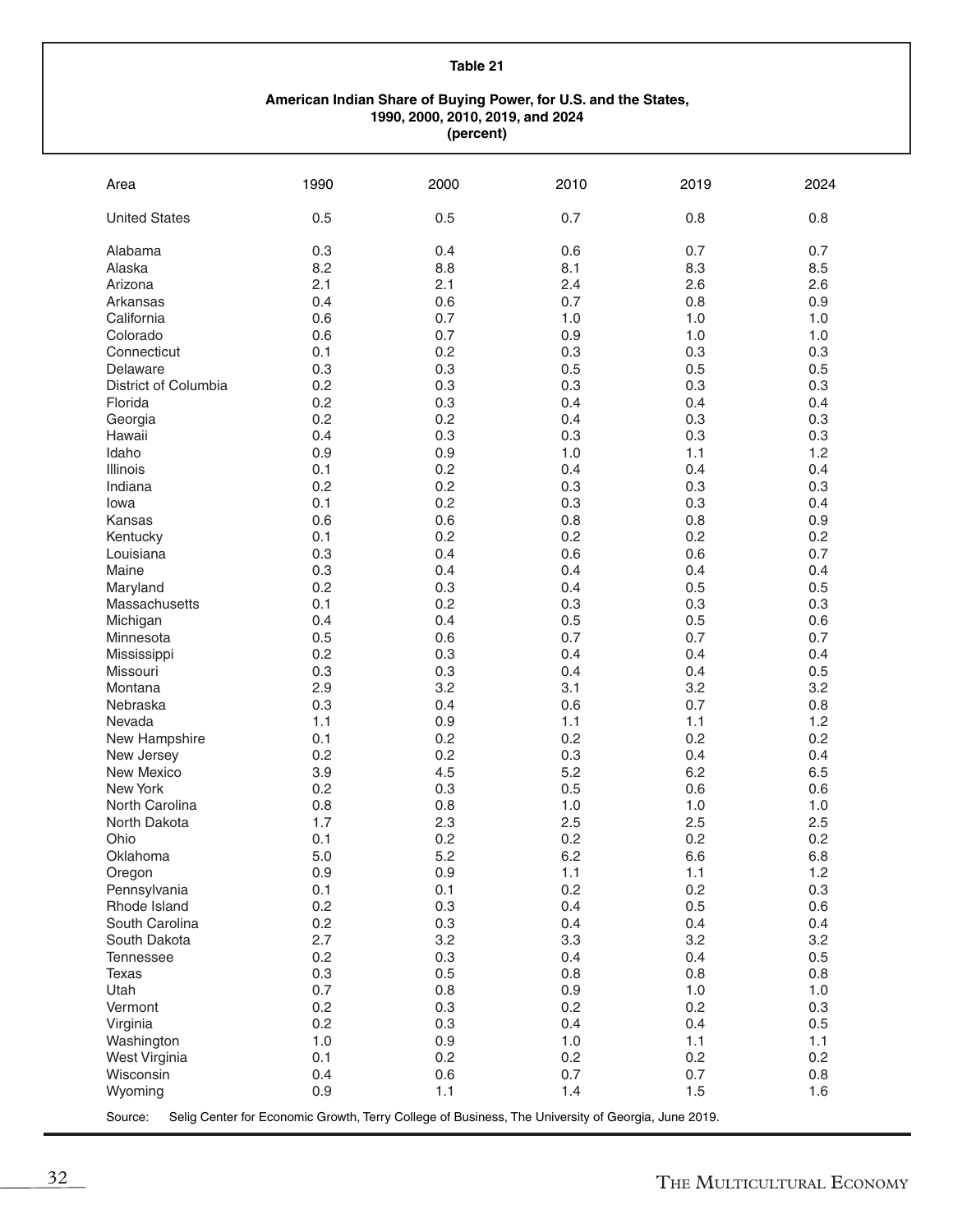#### **Asian Share of Buying Power, for U.S. and the States, 1990, 2000, 2010, 2019, and 2024 (percent)**

| Area                 | 1990 | 2000 | 2010                                                                                               | 2019 | 2024 |
|----------------------|------|------|----------------------------------------------------------------------------------------------------|------|------|
| <b>United States</b> | 2.7  | 3.7  | 5.4                                                                                                | 7.1  | 7.9  |
| Alabama              | 0.5  | 0.9  | 1.4                                                                                                | 1.9  | 2.2  |
| Alaska               | 2.7  | 3.3  | 4.7                                                                                                | 5.8  | 6.4  |
| Arizona              | 1.4  | 2.1  | 3.5                                                                                                | 4.5  | 4.8  |
| Arkansas             | 0.5  | 0.8  | 1.5                                                                                                | 2.2  | 2.5  |
| California           | 7.7  | 10.1 | 13.7                                                                                               | 17.0 | 18.1 |
| Colorado             | 1.4  | 2.0  | 2.7                                                                                                | 3.3  | 3.5  |
| Connecticut          | 1.4  | 2.5  | 4.0                                                                                                | 5.3  | 5.9  |
| Delaware             | 1.4  | 2.6  | 4.2                                                                                                | 5.6  | 6.3  |
| District of Columbia | 1.7  | 2.6  | 3.9                                                                                                | 5.2  | 5.4  |
| Florida              | 1.0  | 1.7  | 2.7                                                                                                | 3.4  | 3.6  |
| Georgia              | 1.1  | 2.1  | 3.7                                                                                                | 5.2  | 5.8  |
| Hawaii               | 58.0 | 50.6 | 48.3                                                                                               | 46.7 | 46.0 |
| Idaho                | 0.8  | 1.1  | 1.4                                                                                                | 1.7  | 1.8  |
| Illinois             | 2.5  | 3.6  | 5.1                                                                                                | 6.7  | 7.4  |
| Indiana              | 0.8  | 1.1  | 1.9                                                                                                | 2.9  | 3.6  |
| lowa                 | 0.6  | 1.2  | 1.7                                                                                                | 2.6  | 3.2  |
| Kansas               | 1.0  | 1.6  | 2.4                                                                                                | 3.3  | 3.8  |
| Kentucky             | 0.6  | 1.0  | 1.5                                                                                                | 2.0  | 2.4  |
| Louisiana            | 0.8  | 1.3  | 1.7                                                                                                | 2.2  | 2.4  |
| Maine                | 0.4  | 0.6  | 0.9                                                                                                | 1.2  | 1.3  |
| Maryland             | 2.7  | 3.9  | 5.8                                                                                                | 7.4  | 8.2  |
| Massachusetts        | 1.8  | 3.2  | 5.1                                                                                                | 7.1  | 8.0  |
| Michigan             | 1.2  | 2.1  | 2.9                                                                                                | 4.1  | 4.8  |
| Minnesota            | 1.0  | 2.0  | 3.1                                                                                                | 4.4  | 4.9  |
| Mississippi          | 0.4  | 0.8  | 1.1                                                                                                | 1.3  | 1.5  |
| Missouri             | 0.8  | 1.3  | 2.0                                                                                                | 2.7  | 3.0  |
| Montana              | 0.4  | 0.5  | 0.6                                                                                                | 0.8  | 0.9  |
| Nebraska             | 0.5  | 1.2  | 1.6                                                                                                | 2.4  | 3.0  |
| Nevada               | 2.6  | 4.5  | 7.6                                                                                                | 9.4  | 10.1 |
| New Hampshire        | 0.7  | 1.2  | 2.1                                                                                                | 2.8  | 3.2  |
| New Jersey           | 3.4  | 5.9  | 9.2                                                                                                | 11.9 | 13.0 |
| New Mexico           | 0.9  | 1.4  | 2.0                                                                                                | 2.4  | 2.5  |
| New York             | 3.3  | 5.0  | 6.9                                                                                                | 8.8  | 9.7  |
| North Carolina       | 0.7  | 1.5  | 2.5                                                                                                | 3.8  | 4.4  |
| North Dakota         | 0.4  | 0.8  | 1.1                                                                                                | 1.7  | 2.1  |
| Ohio                 | 1.0  | 1.4  | 2.1                                                                                                | 3.0  | 3.6  |
| Oklahoma             | 1.0  | 1.3  | 1.8                                                                                                | 2.6  | 3.0  |
| Oregon               | 2.0  | 3.0  | 4.2                                                                                                | 5.7  | 6.3  |
| Pennsylvania         | 1.1  | 1.8  | 2.9                                                                                                | 4.0  | 4.7  |
| Rhode Island         | 1.2  | 1.7  | 2.5                                                                                                | 3.6  | 4.0  |
| South Carolina       | 0.6  | 1.1  | 1.5                                                                                                | 1.9  | 2.1  |
| South Dakota         | 0.3  | 0.5  | 0.8                                                                                                | 1.4  | 1.7  |
| <b>Tennessee</b>     | 0.6  | 1.1  | 1.7                                                                                                | 2.3  | 2.6  |
| <b>Texas</b>         | 1.7  | 2.9  | 4.6                                                                                                | 6.6  | 7.3  |
| Utah                 | 1.5  | 1.9  | 2.6                                                                                                | 3.4  | 3.7  |
| Vermont              | 0.4  | 0.6  | 1.1                                                                                                | 1.9  | 2.3  |
| Virginia             | 2.3  | 3.7  | 6.0                                                                                                | 8.0  | 8.9  |
| Washington           | 3.5  | 5.2  | 7.8                                                                                                | 10.7 | 11.8 |
| West Virginia        | 0.9  | 0.9  | 1.1                                                                                                | 1.2  | 1.4  |
| Wisconsin            | 0.7  | 1.2  | 1.9                                                                                                | 2.8  | 3.1  |
| Wyoming              | 0.4  | 0.6  | 0.8                                                                                                | 0.9  | 1.0  |
| Source:              |      |      | Selig Center for Economic Growth, Terry College of Business, The University of Georgia, June 2019. |      |      |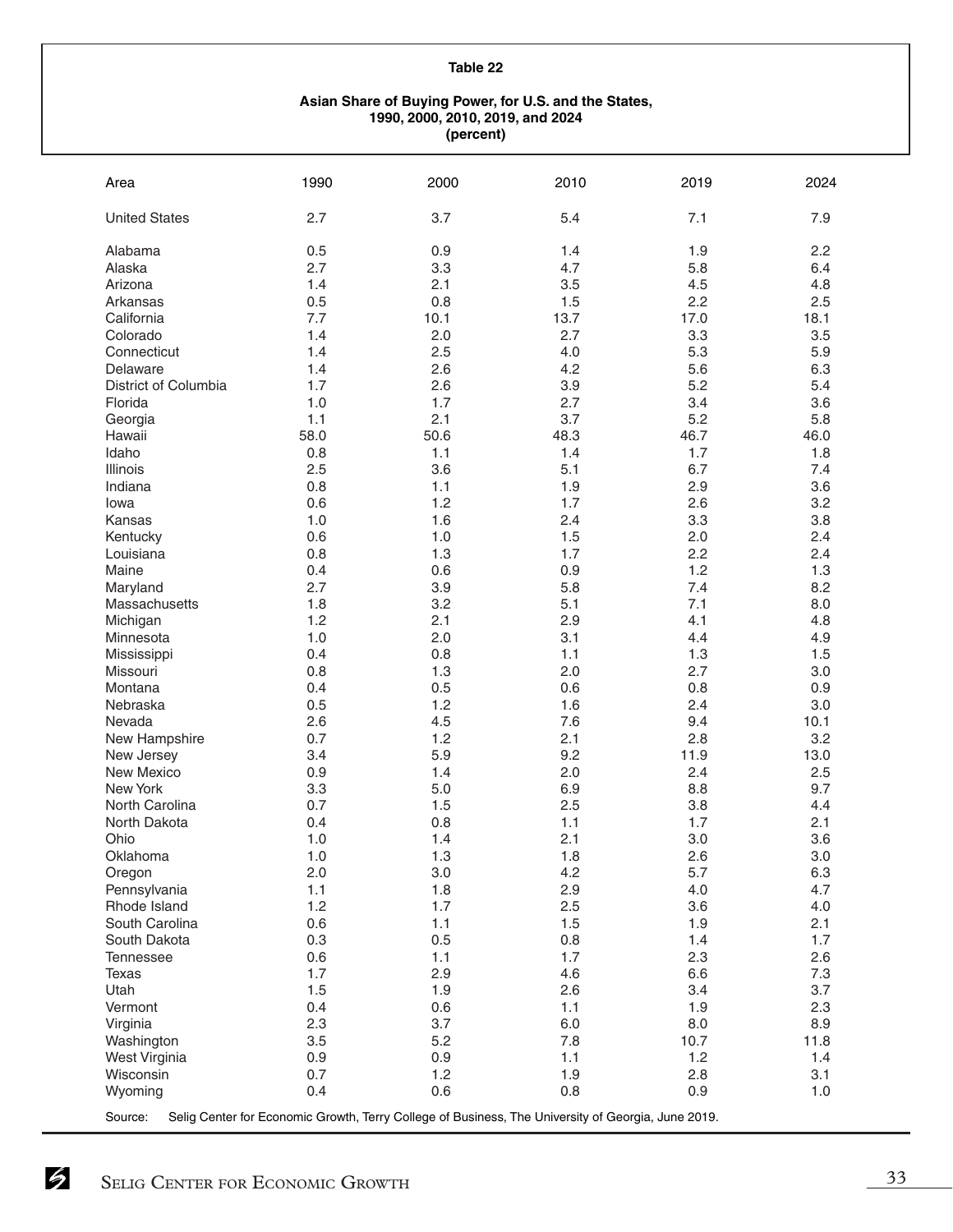#### **Multiracial Share of Buying Power, for U.S. and the States, 2000, 2010, 2019, and 2024 (percent)**

| Area                 | 2000 | 2010                                                                                               | 2019 | 2024 |
|----------------------|------|----------------------------------------------------------------------------------------------------|------|------|
| <b>United States</b> | 0.8  | 1.3                                                                                                | 1.6  | 1.8  |
| Alabama              | 0.6  | 0.8                                                                                                | 1.0  | 1.2  |
| Alaska               | 2.8  | 4.1                                                                                                | 4.5  | 4.8  |
| Arizona              | 0.7  | 1.3                                                                                                | 1.6  | 1.8  |
| Arkansas             | 0.7  | 1.1                                                                                                | 1.3  | 1.5  |
| California           | 1.3  | 2.0                                                                                                | 2.4  | 2.6  |
| Colorado             | 0.9  | 1.5                                                                                                | 1.8  | 2.0  |
| Connecticut          | 0.6  | 0.9                                                                                                | 1.0  | 1.1  |
| Delaware             | 0.6  | 1.0                                                                                                | 1.1  | 1.2  |
| District of Columbia | 1.0  | 1.8                                                                                                | 2.1  | 2.2  |
| Florida              | 0.7  | 1.1                                                                                                | 1.3  | 1.5  |
| Georgia              | 0.6  | 1.0                                                                                                | 1.2  | 1.4  |
| Hawaii               | 12.7 | 15.6                                                                                               | 17.0 | 17.4 |
| Idaho                | 0.8  | 1.2                                                                                                | 1.4  | 1.6  |
| Illinois             | 0.5  | 0.9                                                                                                | 1.1  | 1.2  |
| Indiana              | 0.5  | 0.8                                                                                                | 0.9  | 1.1  |
|                      | 0.4  | 0.6                                                                                                | 0.8  |      |
| lowa                 |      |                                                                                                    |      | 0.9  |
| Kansas               | 0.8  | 1.2                                                                                                | 1.4  | 1.5  |
| Kentucky             | 0.5  | 0.8                                                                                                | 0.9  | 1.1  |
| Louisiana            | 0.6  | 0.8                                                                                                | 1.0  | 1.1  |
| Maine                | 0.5  | 0.8                                                                                                | 0.9  | 1.0  |
| Maryland             | 0.8  | 1.4                                                                                                | 1.6  | 1.8  |
| Massachusetts        | 0.6  | 0.9                                                                                                | 1.2  | 1.4  |
| Michigan             | 0.7  | 1.1                                                                                                | 1.2  | 1.4  |
| Minnesota            | 0.6  | 1.0                                                                                                | 1.2  | 1.4  |
| Mississippi          | 0.4  | 0.6                                                                                                | 0.7  | 0.8  |
| Missouri             | 0.7  | 1.0                                                                                                | 1.2  | 1.4  |
| Montana              | 0.8  | 1.2                                                                                                | 1.5  | 1.7  |
| Nebraska             | 0.5  | 0.8                                                                                                | 1.0  | 1.2  |
| Nevada               | 1.3  | 2.1                                                                                                | 2.7  | 3.1  |
| New Hampshire        | 0.5  | 0.8                                                                                                | 0.9  | 1.0  |
| New Jersey           | 0.6  | 1.0                                                                                                | 1.2  | 1.3  |
| New Mexico           | 0.9  | 1.4                                                                                                | 1.7  | 1.9  |
| New York             | 0.8  | 1.2                                                                                                | 1.5  | 1.7  |
| North Carolina       | 0.5  | 1.0                                                                                                | 1.2  | 1.3  |
| North Dakota         | 0.5  | 0.8                                                                                                | 1.2  | 1.5  |
| Ohio                 | 0.6  | 0.9                                                                                                | 1.1  | 1.2  |
| Oklahoma             | 2.7  | 3.5                                                                                                | 3.9  | 4.2  |
| Oregon               | 1.2  | 1.8                                                                                                | 2.2  | 2.4  |
| Pennsylvania         | 0.4  | 0.8                                                                                                | 1.0  | 1.1  |
| Rhode Island         | 0.7  | 1.1                                                                                                | 1.3  | 1.5  |
| South Carolina       | 0.5  | 0.8                                                                                                | 0.9  | 1.1  |
| South Dakota         | 0.6  | 0.9                                                                                                | 1.1  | 1.3  |
| Tennessee            | 0.6  | 0.9                                                                                                | 1.1  | 1.3  |
| Texas                | 0.6  | 1.0                                                                                                | 1.3  | 1.5  |
| Utah                 | 0.7  | 1.1                                                                                                | 1.4  | 1.6  |
| Vermont              | 0.6  | 0.9                                                                                                | 1.0  | 1.2  |
| Virginia             | 0.8  | 1.5                                                                                                | 1.8  | 2.1  |
| Washington           | 1.5  | 2.3                                                                                                | 2.7  | 2.9  |
| West Virginia        | 0.5  | 0.8                                                                                                | 0.9  | 1.0  |
| Wisconsin            | 0.5  | 0.7                                                                                                | 0.9  | 1.0  |
| Wyoming              | 0.8  | 1.1                                                                                                | 1.3  | 1.5  |
| Source:              |      | Selig Center for Economic Growth, Terry College of Business, The University of Georgia, June 2019. |      |      |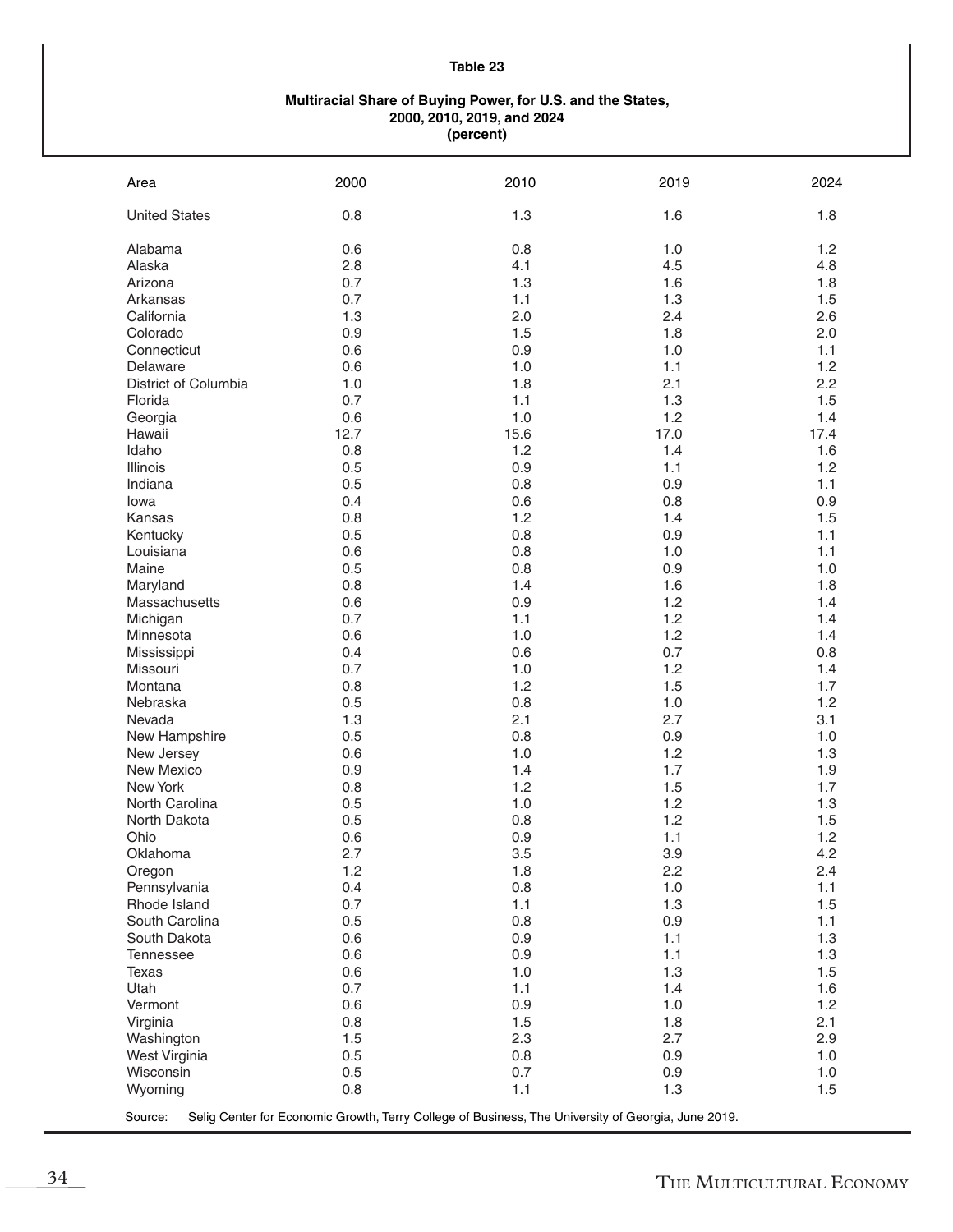#### **Hispanic Share of Buying Power, for U.S. and the States, 1990, 2000, 2010, 2019, and 2024 (percent)**

| Area                       | 1990       | 2000        | 2010       | 2019        | 2024        |
|----------------------------|------------|-------------|------------|-------------|-------------|
| <b>United States</b>       | 4.9        | 6.7         | 9.1        | 10.7        | 11.6        |
| Alabama                    | 0.5        | 1.2         | 2.4        | 2.6         | 2.8         |
| Alaska                     | 2.1        | 2.7         | 3.9        | 5.3         | 6.2         |
| Arizona                    | 9.8        | 12.4        | 15.9       | 18.1        | 18.8        |
| Arkansas                   | 0.5        | 1.8         | 3.6        | 4.4         | 5.0         |
| California                 | 12.3       | 14.8        | 18.4       | 20.1        | 20.6        |
| Colorado                   | 7.0        | 8.9         | 10.9       | 11.5        | 11.8        |
| Connecticut                | 3.1        | 4.2         | 6.3        | 8.2         | 9.4         |
| Delaware                   | 1.5        | 2.6         | 4.5        | 5.4         | 5.9         |
| District of Columbia       | 3.5        | 4.7         | 5.9        | 7.9         | 8.5         |
| Florida                    | 8.7        | 11.7        | 16.0       | 19.0        | 20.7        |
| Georgia                    | 1.3        | 3.1         | 5.1        | 5.7         | 6.1         |
| Hawaii                     | 4.5        | 4.3         | 5.5        | 6.9         | 7.5         |
| Idaho                      | 2.8        | 4.0         | 6.0        | 7.2         | 7.7         |
| Illinois                   | 4.2        | 6.5         | 8.4        | 9.5         | 10.1        |
| Indiana                    | 1.2        | 2.2         | 3.7        | 4.3         | 4.9         |
| lowa                       | 0.7        | 1.6         | 2.7        | 3.4         | 3.9         |
| Kansas                     | 2.2        | 3.8         | 5.7        | 6.6         | 7.2         |
| Kentucky                   | 0.5        | 1.0         | 2.0        | 2.5         | 2.8         |
| Louisiana                  | 2.1        | 2.1         | 3.4        | 4.1         | 4.8         |
| Maine                      | 0.4        | 0.6         | 0.9        | 1.2         | 1.4         |
| Maryland                   | 1.9        | 2.7         | 4.9        | 6.2         | 7.3         |
| Massachusetts              | 2.2        | 3.1         | 4.5        | 5.9         | 6.9         |
| Michigan                   | 1.4        | 2.0         | 2.7        | 3.1         | 3.4         |
| Minnesota                  | 0.7        | 1.5         | 2.4        | 2.7         | 3.0         |
| Mississippi                | 0.5        | 1.1         | 2.0        | 2.2         | 2.5         |
| Missouri                   | 0.9        | 1.4         | 2.3        | 2.8         | 3.2         |
| Montana                    | 0.8        | 1.2         | 1.7        | 2.4         | 2.8         |
| Nebraska                   | 1.3        | 3.0         | 4.8        | 5.8         | 6.5         |
| Nevada                     | 6.2        | 10.7        | 15.0       | 17.1        | 18.2        |
| New Hampshire              | 0.7        | 1.0         | 1.7        | 2.4         | 2.9         |
| New Jersey                 | 5.4        | 7.1         | 9.6        | 11.5        | 12.7        |
| New Mexico                 | 24.4       | 27.1<br>8.0 | 31.8       | 35.5        | 36.9        |
| New York<br>North Carolina | 6.5<br>0.8 | 2.6         | 9.6<br>4.3 | 10.9<br>4.9 | 11.6<br>5.4 |
| North Dakota               | 0.4        | 0.8         | 1.2        | 2.4         | 3.6         |
| Ohio                       | 0.9        | 1.2         | 1.9        | 2.5         | 2.9         |
| Oklahoma                   | 1.6        | 2.9         | 4.9        | 6.1         | $7.0$       |
| Oregon                     | 2.0        | 3.8         | 5.9        | 7.0         | 7.6         |
| Pennsylvania               | 1.0        | 1.7         | 3.0        | 4.1         | 4.9         |
| Rhode Island               | 2.3        | 3.7         | 5.7        | 7.9         | 9.3         |
| South Carolina             | 0.8        | 1.5         | 3.1        | 3.5         | 3.8         |
| South Dakota               | 0.4        | 0.8         | 1.6        | 2.3         | 2.7         |
| <b>Tennessee</b>           | 0.5        | 1.4         | 2.6        | 3.1         | 3.6         |
| Texas                      | 12.4       | 16.5        | 21.1       | 23.6        | 24.3        |
| Utah                       | 3.3        | 5.4         | 7.5        | 8.1         | 8.6         |
| Vermont                    | 0.5        | 0.7         | 1.0        | 1.4         | 1.7         |
| Virginia                   | 2.0        | 3.1         | 5.1        | 6.3         | $7.0\,$     |
| Washington                 | 2.4        | 3.6         | 5.6        | 6.6         | 7.1         |
| West Virginia              | 0.4        | 0.6         | 0.9        | 1.2         | 1.4         |
| Wisconsin                  | 1.0        | 1.9         | 3.1        | 3.6         | 4.0         |
| Wyoming                    | 3.6        | 4.1         | 5.7        | 6.6         | 7.1         |
|                            |            |             |            |             |             |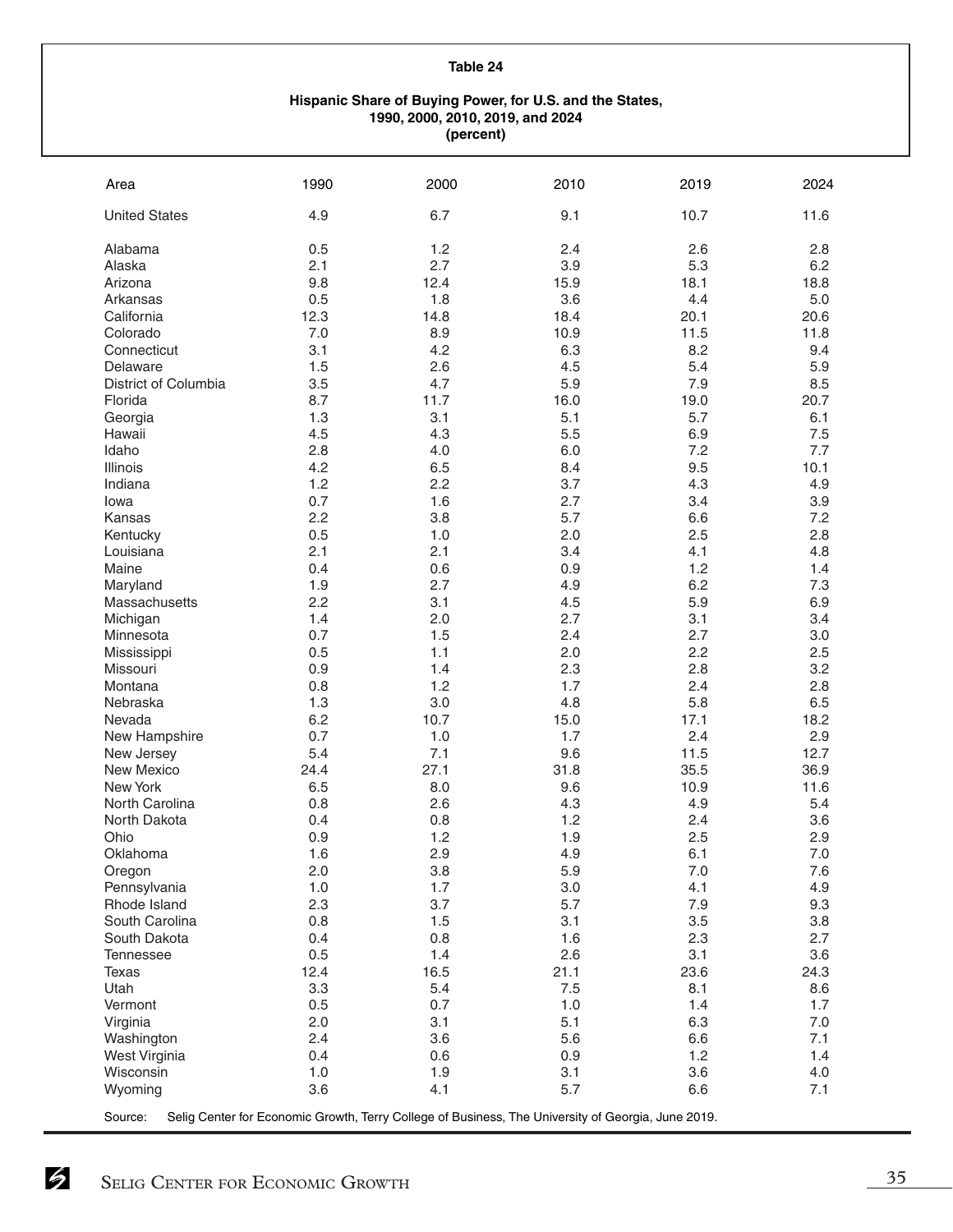#### **Non-Hispanic Share of Buying Power, for U.S. and the States, 1990, 2000, 2010, 2019, and 2024 (percent)**

| Area                 | 1990 | 2000 | 2010 | 2019 | 2024 |
|----------------------|------|------|------|------|------|
| <b>United States</b> | 95.1 | 93.3 | 90.9 | 89.3 | 88.4 |
| Alabama              | 99.5 | 98.8 | 97.6 | 97.4 | 97.2 |
| Alaska               | 97.9 | 97.3 | 96.1 | 94.7 | 93.8 |
| Arizona              | 90.2 | 87.6 | 84.1 | 81.9 | 81.2 |
| Arkansas             | 99.5 | 98.2 | 96.4 | 95.6 | 95.0 |
| California           | 87.7 | 85.2 | 81.6 | 79.9 | 79.4 |
| Colorado             | 93.0 | 91.1 | 89.1 | 88.5 | 88.2 |
| Connecticut          | 96.9 | 95.8 | 93.7 | 91.8 | 90.6 |
| Delaware             | 98.5 | 97.4 | 95.5 | 94.6 | 94.1 |
| District of Columbia | 96.5 | 95.3 | 94.1 | 92.1 | 91.5 |
| Florida              | 91.3 | 88.3 | 84.0 | 81.0 | 79.3 |
| Georgia              | 98.7 | 96.9 | 94.9 | 94.3 | 93.9 |
| Hawaii               | 95.5 | 95.7 | 94.5 | 93.1 | 92.5 |
| Idaho                | 97.2 | 96.0 | 94.0 | 92.8 | 92.3 |
| Illinois             | 95.8 | 93.5 | 91.6 | 90.5 | 89.9 |
|                      | 98.8 |      | 96.3 | 95.7 | 95.1 |
| Indiana              |      | 97.8 |      |      |      |
| lowa                 | 99.3 | 98.4 | 97.3 | 96.6 | 96.1 |
| Kansas               | 97.8 | 96.2 | 94.3 | 93.4 | 92.8 |
| Kentucky             | 99.5 | 99.0 | 98.0 | 97.5 | 97.2 |
| Louisiana            | 97.9 | 97.9 | 96.6 | 95.9 | 95.2 |
| Maine                | 99.6 | 99.4 | 99.1 | 98.8 | 98.6 |
| Maryland             | 98.1 | 97.3 | 95.1 | 93.8 | 92.7 |
| Massachusetts        | 97.8 | 96.9 | 95.5 | 94.1 | 93.1 |
| Michigan             | 98.6 | 98.0 | 97.3 | 96.9 | 96.6 |
| Minnesota            | 99.3 | 98.5 | 97.6 | 97.3 | 97.0 |
| Mississippi          | 99.5 | 98.9 | 98.0 | 97.8 | 97.5 |
| Missouri             | 99.1 | 98.6 | 97.7 | 97.2 | 96.8 |
| Montana              | 99.2 | 98.8 | 98.3 | 97.6 | 97.2 |
| Nebraska             | 98.7 | 97.0 | 95.2 | 94.2 | 93.5 |
| Nevada               | 93.8 | 89.3 | 85.0 | 82.9 | 81.8 |
| New Hampshire        | 99.3 | 99.0 | 98.3 | 97.6 | 97.1 |
| New Jersey           | 94.6 | 92.9 | 90.4 | 88.5 | 87.3 |
| <b>New Mexico</b>    | 75.6 | 72.9 | 68.2 | 64.5 | 63.1 |
| New York             | 93.5 | 92.0 | 90.4 | 89.1 | 88.4 |
| North Carolina       | 99.2 | 97.4 | 95.7 | 95.1 | 94.6 |
| North Dakota         | 99.6 | 99.2 | 98.8 | 97.6 | 96.4 |
| Ohio                 | 99.1 | 98.8 | 98.1 | 97.5 | 97.1 |
| Oklahoma             | 98.4 | 97.1 | 95.1 | 93.9 | 93.0 |
| Oregon               | 98.0 | 96.2 | 94.1 | 93.0 | 92.4 |
| Pennsylvania         | 99.0 | 98.3 | 97.0 | 95.9 | 95.1 |
| Rhode Island         | 97.7 | 96.3 | 94.3 | 92.1 | 90.7 |
| South Carolina       | 99.2 | 98.5 | 96.9 | 96.5 | 96.2 |
| South Dakota         | 99.6 | 99.2 | 98.4 | 97.7 | 97.3 |
| <b>Tennessee</b>     | 99.5 | 98.6 | 97.4 | 96.9 | 96.4 |
| Texas                | 87.6 | 83.5 | 78.9 | 76.4 | 75.7 |
| Utah                 | 96.7 | 94.6 | 92.5 | 91.9 | 91.4 |
| Vermont              | 99.5 | 99.3 | 99.0 | 98.6 | 98.3 |
| Virginia             | 98.0 | 96.9 | 94.9 | 93.7 | 93.0 |
| Washington           | 97.6 | 96.4 | 94.4 | 93.4 | 92.9 |
| West Virginia        | 99.6 | 99.4 | 99.1 | 98.8 | 98.6 |
| Wisconsin            | 99.0 | 98.1 | 96.9 | 96.4 | 96.0 |
| Wyoming              | 96.4 | 95.9 | 94.3 | 93.4 | 92.9 |
|                      |      |      |      |      |      |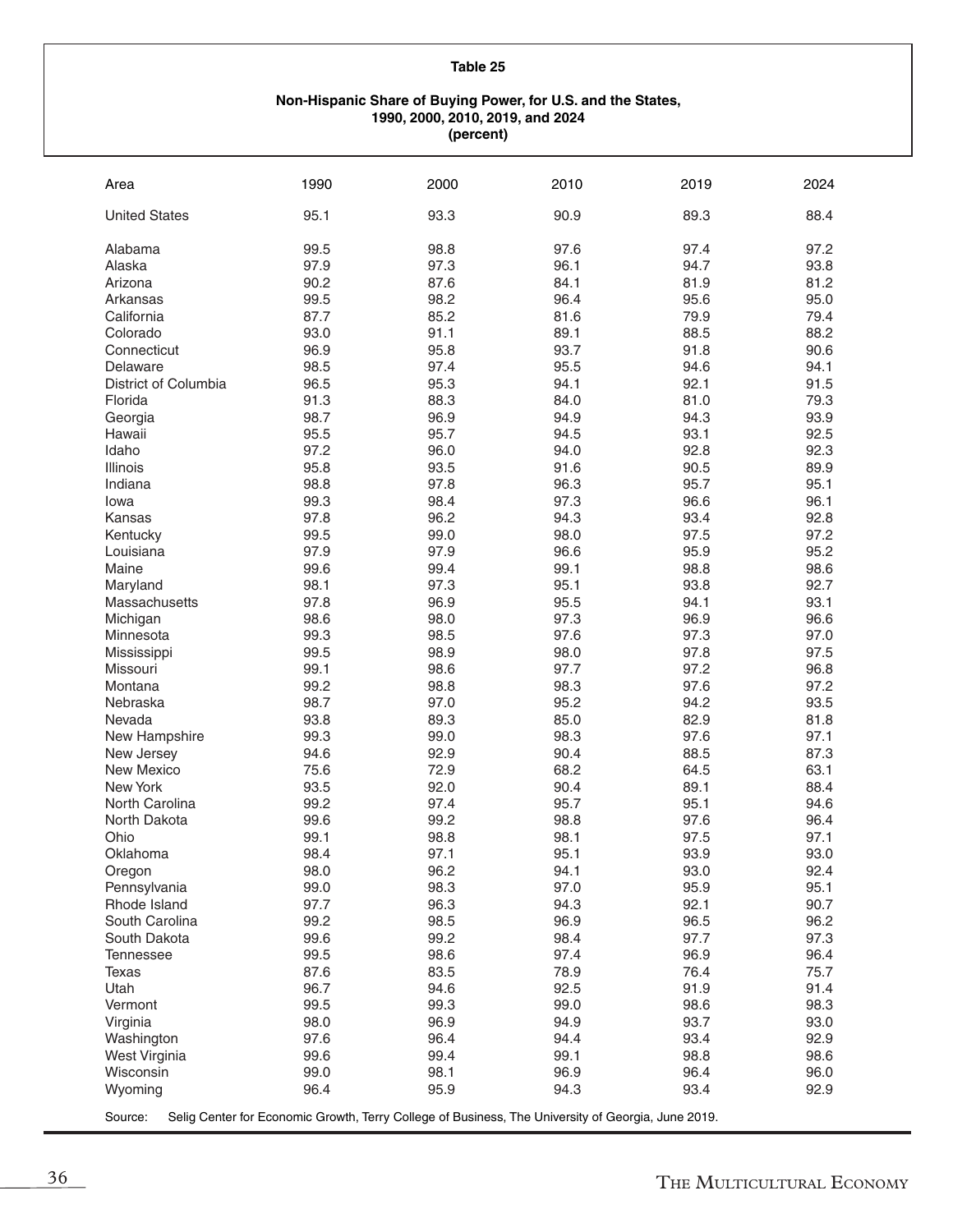#### **Percentage Change in Total, Hispanic, and Non-Hispanic Buying Power for U.S. and the States, 1990-2000**

| Area                 | Total | Hispanic                                                                                           | Non-Hispanic |
|----------------------|-------|----------------------------------------------------------------------------------------------------|--------------|
| <b>United States</b> | 72.3  | 132.7                                                                                              | 69.1         |
| Alabama              | 67.8  | 298.2                                                                                              | 66.7         |
| Alaska               | 57.1  | 104.3                                                                                              | 56.1         |
| Arizona              | 106.9 | 162.2                                                                                              | 100.9        |
| Arkansas             | 75.3  | 496.5                                                                                              | 73.0         |
| California           | 67.7  | 101.7                                                                                              | 62.9         |
| Colorado             | 116.4 | 175.8                                                                                              | 111.9        |
| Connecticut          | 57.7  | 115.5                                                                                              | 55.8         |
| Delaware             | 85.8  | 226.1                                                                                              | 83.7         |
| District of Columbia | 52.4  | 103.6                                                                                              | 50.5         |
| Florida              | 78.3  | 139.8                                                                                              | 72.4         |
| Georgia              | 100.0 | 374.8                                                                                              | 96.4         |
| Hawaii               | 45.0  | 38.0                                                                                               | 45.4         |
| Idaho                | 95.7  | 176.5                                                                                              | 93.3         |
| Illinois             | 68.4  | 158.5                                                                                              | 64.4         |
| Indiana              | 72.8  |                                                                                                    | 71.0         |
|                      |       | 214.3                                                                                              | 63.1         |
| lowa                 | 64.5  | 251.0                                                                                              |              |
| Kansas               | 64.0  | 179.3                                                                                              | 61.4         |
| Kentucky             | 73.6  | 275.7                                                                                              | 72.7         |
| Louisiana            | 63.6  | 70.0                                                                                               | 63.5         |
| Maine                | 57.7  | 113.2                                                                                              | 57.4         |
| Maryland             | 68.0  | 137.2                                                                                              | 66.6         |
| Massachusetts        | 65.6  | 136.1                                                                                              | 64.0         |
| Michigan             | 67.7  | 141.5                                                                                              | 66.6         |
| Minnesota            | 77.7  | 303.3                                                                                              | 76.2         |
| Mississippi          | 78.0  | 286.4                                                                                              | 77.0         |
| Missouri             | 69.0  | 157.1                                                                                              | 68.2         |
| Montana              | 67.6  | 160.2                                                                                              | 66.9         |
| Nebraska             | 67.7  | 276.8                                                                                              | 64.9         |
| Nevada               | 155.7 | 338.6                                                                                              | 143.6        |
| New Hampshire        | 85.5  | 158.2                                                                                              | 85.0         |
| New Jersey           | 66.0  | 116.0                                                                                              | 63.1         |
| New Mexico           | 79.6  | 99.5                                                                                               | 73.2         |
| New York             | 53.3  | 88.6                                                                                               | 50.9         |
| North Carolina       | 86.9  | 475.8                                                                                              | 83.7         |
| North Dakota         | 63.3  | 281.0                                                                                              | 62.5         |
| Ohio                 | 57.9  | 123.5                                                                                              | 57.4         |
| Oklahoma             | 62.7  | 192.3                                                                                              | 60.6         |
| Oregon               | 82.6  | 242.5                                                                                              | 79.3         |
| Pennsylvania         | 58.0  | 157.7                                                                                              | 56.9         |
| Rhode Island         | 52.8  | 150.5                                                                                              | 50.6         |
| South Carolina       | 78.5  | 261.9                                                                                              | 77.1         |
| South Dakota         | 74.5  | 247.8                                                                                              | 73.8         |
| <b>Tennessee</b>     | 89.3  | 377.5                                                                                              | 87.8         |
| <b>Texas</b>         | 94.6  | 158.5                                                                                              | 85.5         |
| Utah                 | 109.4 | 246.8                                                                                              | 104.8        |
| Vermont              | 69.1  | 123.0                                                                                              | 68.8         |
| Virginia             | 74.0  | 170.2                                                                                              | 72.0         |
| Washington           | 89.9  | 190.8                                                                                              | 87.4         |
| West Virginia        | 54.3  | 119.1                                                                                              | 54.1         |
| Wisconsin            | 72.9  | 232.2                                                                                              | 71.3         |
| Wyoming              | 69.9  | 94.6                                                                                               | 69.0         |
| Source:              |       | Selig Center for Economic Growth, Terry College of Business, The University of Georgia, June 2019. |              |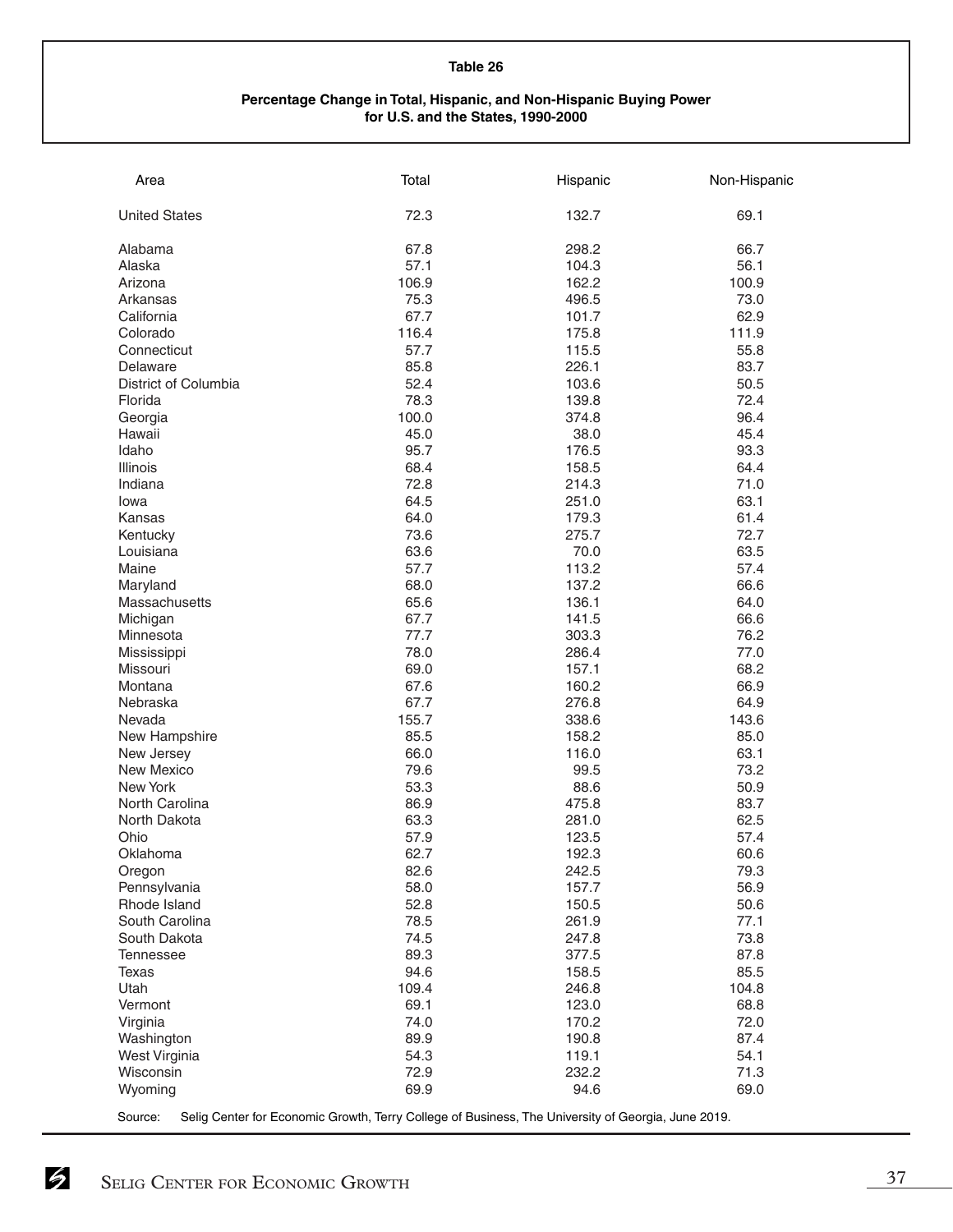#### **Percentage Change in Total, Hispanic, and Non-Hispanic Buying Power for U.S. and the States, 2000-2010**

| <b>United States</b><br>52.5<br>108.2<br>48.5<br>54.4<br>Alabama<br>215.9<br>52.5<br>81.9<br>159.6<br>79.8<br>Alaska<br>67.9<br>114.8<br>61.2<br>Arizona<br>57.3<br>206.2<br>54.5<br>Arkansas<br>54.2<br>91.8<br>47.7<br>California<br>46.3<br>78.0<br>43.2<br>Colorado<br>63.1<br>59.5<br>Connecticut<br>144.4<br>44.0<br>151.2<br>Delaware<br>41.1<br>District of Columbia<br>62.9<br>108.1<br>60.7<br>62.1<br>120.7<br>Florida<br>54.3<br>48.9<br>142.6<br>45.8<br>Georgia<br>Hawaii<br>66.1<br>112.9<br>64.0<br>Idaho<br>61.7<br>144.4<br>58.3<br><b>Illinois</b><br>37.1<br>77.1<br>34.3<br>Indiana<br>39.1<br>128.4<br>37.1<br>48.6<br>156.5<br>46.9<br>Iowa<br>53.8<br>130.2<br>Kansas<br>50.8<br>48.2<br>46.7<br>Kentucky<br>198.1<br>63.9<br>160.3<br>Louisiana<br>61.8<br>Maine<br>50.0<br>139.2<br>49.5<br>59.9<br>189.0<br>56.3<br>Maryland<br>Massachusetts<br>54.3<br>124.6<br>52.1<br>21.9<br>60.0<br>21.1<br>Michigan<br>48.5<br>129.5<br>47.2<br>Minnesota<br>52.3<br>171.7<br>51.0<br>Mississippi<br>46.5<br>140.7<br>45.2<br>Missouri<br>75.7<br>149.9<br>74.8<br>Montana<br>55.7<br>52.9<br>Nebraska<br>148.0<br>65.0<br>131.4<br>57.1<br>Nevada<br>50.3<br>49.3<br>New Hampshire<br>150.9<br>44.2<br>94.7<br>40.4<br>New Jersey<br>69.9<br>99.5<br>59.0<br>New Mexico<br>New York<br>44.4<br>73.6<br>41.9<br>North Carolina<br>61.2<br>174.6<br>58.2<br>76.9<br>165.4<br>North Dakota<br>76.1<br>36.0<br>112.1<br>35.0<br>Ohio<br>72.1<br>68.6<br>Oklahoma<br>190.8<br>48.9<br>130.5<br>45.7<br>Oregon<br>48.5<br>160.7<br>46.5<br>Pennsylvania<br>Rhode Island<br>48.5<br>128.4<br>45.4<br>54.8<br>213.2<br>52.3<br>South Carolina<br>70.1<br>217.2<br>68.8<br>South Dakota<br>51.8<br>49.8<br><b>Tennessee</b><br>195.3<br>71.2<br>61.8<br><b>Texas</b><br>118.7<br>Utah<br>69.3<br>136.1<br>65.5<br>53.6<br>133.5<br>53.0<br>Vermont<br>61.2<br>64.7<br>176.3<br>Virginia<br>57.0<br>141.3<br>53.9<br>Washington<br>52.0<br>140.6<br>51.5<br>West Virginia<br>Wisconsin<br>46.3<br>130.4<br>44.6<br>88.2<br>161.8<br>Wyoming<br>85.0 | Area | Total | Hispanic | Non-Hispanic |
|--------------------------------------------------------------------------------------------------------------------------------------------------------------------------------------------------------------------------------------------------------------------------------------------------------------------------------------------------------------------------------------------------------------------------------------------------------------------------------------------------------------------------------------------------------------------------------------------------------------------------------------------------------------------------------------------------------------------------------------------------------------------------------------------------------------------------------------------------------------------------------------------------------------------------------------------------------------------------------------------------------------------------------------------------------------------------------------------------------------------------------------------------------------------------------------------------------------------------------------------------------------------------------------------------------------------------------------------------------------------------------------------------------------------------------------------------------------------------------------------------------------------------------------------------------------------------------------------------------------------------------------------------------------------------------------------------------------------------------------------------------------------------------------------------------------------------------------------------------------------------------------------------------------------------------------------------------------------------------------------------------------------------------------------------------------|------|-------|----------|--------------|
|                                                                                                                                                                                                                                                                                                                                                                                                                                                                                                                                                                                                                                                                                                                                                                                                                                                                                                                                                                                                                                                                                                                                                                                                                                                                                                                                                                                                                                                                                                                                                                                                                                                                                                                                                                                                                                                                                                                                                                                                                                                              |      |       |          |              |
|                                                                                                                                                                                                                                                                                                                                                                                                                                                                                                                                                                                                                                                                                                                                                                                                                                                                                                                                                                                                                                                                                                                                                                                                                                                                                                                                                                                                                                                                                                                                                                                                                                                                                                                                                                                                                                                                                                                                                                                                                                                              |      |       |          |              |
|                                                                                                                                                                                                                                                                                                                                                                                                                                                                                                                                                                                                                                                                                                                                                                                                                                                                                                                                                                                                                                                                                                                                                                                                                                                                                                                                                                                                                                                                                                                                                                                                                                                                                                                                                                                                                                                                                                                                                                                                                                                              |      |       |          |              |
|                                                                                                                                                                                                                                                                                                                                                                                                                                                                                                                                                                                                                                                                                                                                                                                                                                                                                                                                                                                                                                                                                                                                                                                                                                                                                                                                                                                                                                                                                                                                                                                                                                                                                                                                                                                                                                                                                                                                                                                                                                                              |      |       |          |              |
|                                                                                                                                                                                                                                                                                                                                                                                                                                                                                                                                                                                                                                                                                                                                                                                                                                                                                                                                                                                                                                                                                                                                                                                                                                                                                                                                                                                                                                                                                                                                                                                                                                                                                                                                                                                                                                                                                                                                                                                                                                                              |      |       |          |              |
|                                                                                                                                                                                                                                                                                                                                                                                                                                                                                                                                                                                                                                                                                                                                                                                                                                                                                                                                                                                                                                                                                                                                                                                                                                                                                                                                                                                                                                                                                                                                                                                                                                                                                                                                                                                                                                                                                                                                                                                                                                                              |      |       |          |              |
|                                                                                                                                                                                                                                                                                                                                                                                                                                                                                                                                                                                                                                                                                                                                                                                                                                                                                                                                                                                                                                                                                                                                                                                                                                                                                                                                                                                                                                                                                                                                                                                                                                                                                                                                                                                                                                                                                                                                                                                                                                                              |      |       |          |              |
|                                                                                                                                                                                                                                                                                                                                                                                                                                                                                                                                                                                                                                                                                                                                                                                                                                                                                                                                                                                                                                                                                                                                                                                                                                                                                                                                                                                                                                                                                                                                                                                                                                                                                                                                                                                                                                                                                                                                                                                                                                                              |      |       |          |              |
|                                                                                                                                                                                                                                                                                                                                                                                                                                                                                                                                                                                                                                                                                                                                                                                                                                                                                                                                                                                                                                                                                                                                                                                                                                                                                                                                                                                                                                                                                                                                                                                                                                                                                                                                                                                                                                                                                                                                                                                                                                                              |      |       |          |              |
|                                                                                                                                                                                                                                                                                                                                                                                                                                                                                                                                                                                                                                                                                                                                                                                                                                                                                                                                                                                                                                                                                                                                                                                                                                                                                                                                                                                                                                                                                                                                                                                                                                                                                                                                                                                                                                                                                                                                                                                                                                                              |      |       |          |              |
|                                                                                                                                                                                                                                                                                                                                                                                                                                                                                                                                                                                                                                                                                                                                                                                                                                                                                                                                                                                                                                                                                                                                                                                                                                                                                                                                                                                                                                                                                                                                                                                                                                                                                                                                                                                                                                                                                                                                                                                                                                                              |      |       |          |              |
|                                                                                                                                                                                                                                                                                                                                                                                                                                                                                                                                                                                                                                                                                                                                                                                                                                                                                                                                                                                                                                                                                                                                                                                                                                                                                                                                                                                                                                                                                                                                                                                                                                                                                                                                                                                                                                                                                                                                                                                                                                                              |      |       |          |              |
|                                                                                                                                                                                                                                                                                                                                                                                                                                                                                                                                                                                                                                                                                                                                                                                                                                                                                                                                                                                                                                                                                                                                                                                                                                                                                                                                                                                                                                                                                                                                                                                                                                                                                                                                                                                                                                                                                                                                                                                                                                                              |      |       |          |              |
|                                                                                                                                                                                                                                                                                                                                                                                                                                                                                                                                                                                                                                                                                                                                                                                                                                                                                                                                                                                                                                                                                                                                                                                                                                                                                                                                                                                                                                                                                                                                                                                                                                                                                                                                                                                                                                                                                                                                                                                                                                                              |      |       |          |              |
|                                                                                                                                                                                                                                                                                                                                                                                                                                                                                                                                                                                                                                                                                                                                                                                                                                                                                                                                                                                                                                                                                                                                                                                                                                                                                                                                                                                                                                                                                                                                                                                                                                                                                                                                                                                                                                                                                                                                                                                                                                                              |      |       |          |              |
|                                                                                                                                                                                                                                                                                                                                                                                                                                                                                                                                                                                                                                                                                                                                                                                                                                                                                                                                                                                                                                                                                                                                                                                                                                                                                                                                                                                                                                                                                                                                                                                                                                                                                                                                                                                                                                                                                                                                                                                                                                                              |      |       |          |              |
|                                                                                                                                                                                                                                                                                                                                                                                                                                                                                                                                                                                                                                                                                                                                                                                                                                                                                                                                                                                                                                                                                                                                                                                                                                                                                                                                                                                                                                                                                                                                                                                                                                                                                                                                                                                                                                                                                                                                                                                                                                                              |      |       |          |              |
|                                                                                                                                                                                                                                                                                                                                                                                                                                                                                                                                                                                                                                                                                                                                                                                                                                                                                                                                                                                                                                                                                                                                                                                                                                                                                                                                                                                                                                                                                                                                                                                                                                                                                                                                                                                                                                                                                                                                                                                                                                                              |      |       |          |              |
|                                                                                                                                                                                                                                                                                                                                                                                                                                                                                                                                                                                                                                                                                                                                                                                                                                                                                                                                                                                                                                                                                                                                                                                                                                                                                                                                                                                                                                                                                                                                                                                                                                                                                                                                                                                                                                                                                                                                                                                                                                                              |      |       |          |              |
|                                                                                                                                                                                                                                                                                                                                                                                                                                                                                                                                                                                                                                                                                                                                                                                                                                                                                                                                                                                                                                                                                                                                                                                                                                                                                                                                                                                                                                                                                                                                                                                                                                                                                                                                                                                                                                                                                                                                                                                                                                                              |      |       |          |              |
|                                                                                                                                                                                                                                                                                                                                                                                                                                                                                                                                                                                                                                                                                                                                                                                                                                                                                                                                                                                                                                                                                                                                                                                                                                                                                                                                                                                                                                                                                                                                                                                                                                                                                                                                                                                                                                                                                                                                                                                                                                                              |      |       |          |              |
|                                                                                                                                                                                                                                                                                                                                                                                                                                                                                                                                                                                                                                                                                                                                                                                                                                                                                                                                                                                                                                                                                                                                                                                                                                                                                                                                                                                                                                                                                                                                                                                                                                                                                                                                                                                                                                                                                                                                                                                                                                                              |      |       |          |              |
|                                                                                                                                                                                                                                                                                                                                                                                                                                                                                                                                                                                                                                                                                                                                                                                                                                                                                                                                                                                                                                                                                                                                                                                                                                                                                                                                                                                                                                                                                                                                                                                                                                                                                                                                                                                                                                                                                                                                                                                                                                                              |      |       |          |              |
|                                                                                                                                                                                                                                                                                                                                                                                                                                                                                                                                                                                                                                                                                                                                                                                                                                                                                                                                                                                                                                                                                                                                                                                                                                                                                                                                                                                                                                                                                                                                                                                                                                                                                                                                                                                                                                                                                                                                                                                                                                                              |      |       |          |              |
|                                                                                                                                                                                                                                                                                                                                                                                                                                                                                                                                                                                                                                                                                                                                                                                                                                                                                                                                                                                                                                                                                                                                                                                                                                                                                                                                                                                                                                                                                                                                                                                                                                                                                                                                                                                                                                                                                                                                                                                                                                                              |      |       |          |              |
|                                                                                                                                                                                                                                                                                                                                                                                                                                                                                                                                                                                                                                                                                                                                                                                                                                                                                                                                                                                                                                                                                                                                                                                                                                                                                                                                                                                                                                                                                                                                                                                                                                                                                                                                                                                                                                                                                                                                                                                                                                                              |      |       |          |              |
|                                                                                                                                                                                                                                                                                                                                                                                                                                                                                                                                                                                                                                                                                                                                                                                                                                                                                                                                                                                                                                                                                                                                                                                                                                                                                                                                                                                                                                                                                                                                                                                                                                                                                                                                                                                                                                                                                                                                                                                                                                                              |      |       |          |              |
|                                                                                                                                                                                                                                                                                                                                                                                                                                                                                                                                                                                                                                                                                                                                                                                                                                                                                                                                                                                                                                                                                                                                                                                                                                                                                                                                                                                                                                                                                                                                                                                                                                                                                                                                                                                                                                                                                                                                                                                                                                                              |      |       |          |              |
|                                                                                                                                                                                                                                                                                                                                                                                                                                                                                                                                                                                                                                                                                                                                                                                                                                                                                                                                                                                                                                                                                                                                                                                                                                                                                                                                                                                                                                                                                                                                                                                                                                                                                                                                                                                                                                                                                                                                                                                                                                                              |      |       |          |              |
|                                                                                                                                                                                                                                                                                                                                                                                                                                                                                                                                                                                                                                                                                                                                                                                                                                                                                                                                                                                                                                                                                                                                                                                                                                                                                                                                                                                                                                                                                                                                                                                                                                                                                                                                                                                                                                                                                                                                                                                                                                                              |      |       |          |              |
|                                                                                                                                                                                                                                                                                                                                                                                                                                                                                                                                                                                                                                                                                                                                                                                                                                                                                                                                                                                                                                                                                                                                                                                                                                                                                                                                                                                                                                                                                                                                                                                                                                                                                                                                                                                                                                                                                                                                                                                                                                                              |      |       |          |              |
|                                                                                                                                                                                                                                                                                                                                                                                                                                                                                                                                                                                                                                                                                                                                                                                                                                                                                                                                                                                                                                                                                                                                                                                                                                                                                                                                                                                                                                                                                                                                                                                                                                                                                                                                                                                                                                                                                                                                                                                                                                                              |      |       |          |              |
|                                                                                                                                                                                                                                                                                                                                                                                                                                                                                                                                                                                                                                                                                                                                                                                                                                                                                                                                                                                                                                                                                                                                                                                                                                                                                                                                                                                                                                                                                                                                                                                                                                                                                                                                                                                                                                                                                                                                                                                                                                                              |      |       |          |              |
|                                                                                                                                                                                                                                                                                                                                                                                                                                                                                                                                                                                                                                                                                                                                                                                                                                                                                                                                                                                                                                                                                                                                                                                                                                                                                                                                                                                                                                                                                                                                                                                                                                                                                                                                                                                                                                                                                                                                                                                                                                                              |      |       |          |              |
|                                                                                                                                                                                                                                                                                                                                                                                                                                                                                                                                                                                                                                                                                                                                                                                                                                                                                                                                                                                                                                                                                                                                                                                                                                                                                                                                                                                                                                                                                                                                                                                                                                                                                                                                                                                                                                                                                                                                                                                                                                                              |      |       |          |              |
|                                                                                                                                                                                                                                                                                                                                                                                                                                                                                                                                                                                                                                                                                                                                                                                                                                                                                                                                                                                                                                                                                                                                                                                                                                                                                                                                                                                                                                                                                                                                                                                                                                                                                                                                                                                                                                                                                                                                                                                                                                                              |      |       |          |              |
|                                                                                                                                                                                                                                                                                                                                                                                                                                                                                                                                                                                                                                                                                                                                                                                                                                                                                                                                                                                                                                                                                                                                                                                                                                                                                                                                                                                                                                                                                                                                                                                                                                                                                                                                                                                                                                                                                                                                                                                                                                                              |      |       |          |              |
|                                                                                                                                                                                                                                                                                                                                                                                                                                                                                                                                                                                                                                                                                                                                                                                                                                                                                                                                                                                                                                                                                                                                                                                                                                                                                                                                                                                                                                                                                                                                                                                                                                                                                                                                                                                                                                                                                                                                                                                                                                                              |      |       |          |              |
|                                                                                                                                                                                                                                                                                                                                                                                                                                                                                                                                                                                                                                                                                                                                                                                                                                                                                                                                                                                                                                                                                                                                                                                                                                                                                                                                                                                                                                                                                                                                                                                                                                                                                                                                                                                                                                                                                                                                                                                                                                                              |      |       |          |              |
|                                                                                                                                                                                                                                                                                                                                                                                                                                                                                                                                                                                                                                                                                                                                                                                                                                                                                                                                                                                                                                                                                                                                                                                                                                                                                                                                                                                                                                                                                                                                                                                                                                                                                                                                                                                                                                                                                                                                                                                                                                                              |      |       |          |              |
|                                                                                                                                                                                                                                                                                                                                                                                                                                                                                                                                                                                                                                                                                                                                                                                                                                                                                                                                                                                                                                                                                                                                                                                                                                                                                                                                                                                                                                                                                                                                                                                                                                                                                                                                                                                                                                                                                                                                                                                                                                                              |      |       |          |              |
|                                                                                                                                                                                                                                                                                                                                                                                                                                                                                                                                                                                                                                                                                                                                                                                                                                                                                                                                                                                                                                                                                                                                                                                                                                                                                                                                                                                                                                                                                                                                                                                                                                                                                                                                                                                                                                                                                                                                                                                                                                                              |      |       |          |              |
|                                                                                                                                                                                                                                                                                                                                                                                                                                                                                                                                                                                                                                                                                                                                                                                                                                                                                                                                                                                                                                                                                                                                                                                                                                                                                                                                                                                                                                                                                                                                                                                                                                                                                                                                                                                                                                                                                                                                                                                                                                                              |      |       |          |              |
|                                                                                                                                                                                                                                                                                                                                                                                                                                                                                                                                                                                                                                                                                                                                                                                                                                                                                                                                                                                                                                                                                                                                                                                                                                                                                                                                                                                                                                                                                                                                                                                                                                                                                                                                                                                                                                                                                                                                                                                                                                                              |      |       |          |              |
|                                                                                                                                                                                                                                                                                                                                                                                                                                                                                                                                                                                                                                                                                                                                                                                                                                                                                                                                                                                                                                                                                                                                                                                                                                                                                                                                                                                                                                                                                                                                                                                                                                                                                                                                                                                                                                                                                                                                                                                                                                                              |      |       |          |              |
|                                                                                                                                                                                                                                                                                                                                                                                                                                                                                                                                                                                                                                                                                                                                                                                                                                                                                                                                                                                                                                                                                                                                                                                                                                                                                                                                                                                                                                                                                                                                                                                                                                                                                                                                                                                                                                                                                                                                                                                                                                                              |      |       |          |              |
|                                                                                                                                                                                                                                                                                                                                                                                                                                                                                                                                                                                                                                                                                                                                                                                                                                                                                                                                                                                                                                                                                                                                                                                                                                                                                                                                                                                                                                                                                                                                                                                                                                                                                                                                                                                                                                                                                                                                                                                                                                                              |      |       |          |              |
|                                                                                                                                                                                                                                                                                                                                                                                                                                                                                                                                                                                                                                                                                                                                                                                                                                                                                                                                                                                                                                                                                                                                                                                                                                                                                                                                                                                                                                                                                                                                                                                                                                                                                                                                                                                                                                                                                                                                                                                                                                                              |      |       |          |              |
|                                                                                                                                                                                                                                                                                                                                                                                                                                                                                                                                                                                                                                                                                                                                                                                                                                                                                                                                                                                                                                                                                                                                                                                                                                                                                                                                                                                                                                                                                                                                                                                                                                                                                                                                                                                                                                                                                                                                                                                                                                                              |      |       |          |              |
|                                                                                                                                                                                                                                                                                                                                                                                                                                                                                                                                                                                                                                                                                                                                                                                                                                                                                                                                                                                                                                                                                                                                                                                                                                                                                                                                                                                                                                                                                                                                                                                                                                                                                                                                                                                                                                                                                                                                                                                                                                                              |      |       |          |              |
|                                                                                                                                                                                                                                                                                                                                                                                                                                                                                                                                                                                                                                                                                                                                                                                                                                                                                                                                                                                                                                                                                                                                                                                                                                                                                                                                                                                                                                                                                                                                                                                                                                                                                                                                                                                                                                                                                                                                                                                                                                                              |      |       |          |              |
|                                                                                                                                                                                                                                                                                                                                                                                                                                                                                                                                                                                                                                                                                                                                                                                                                                                                                                                                                                                                                                                                                                                                                                                                                                                                                                                                                                                                                                                                                                                                                                                                                                                                                                                                                                                                                                                                                                                                                                                                                                                              |      |       |          |              |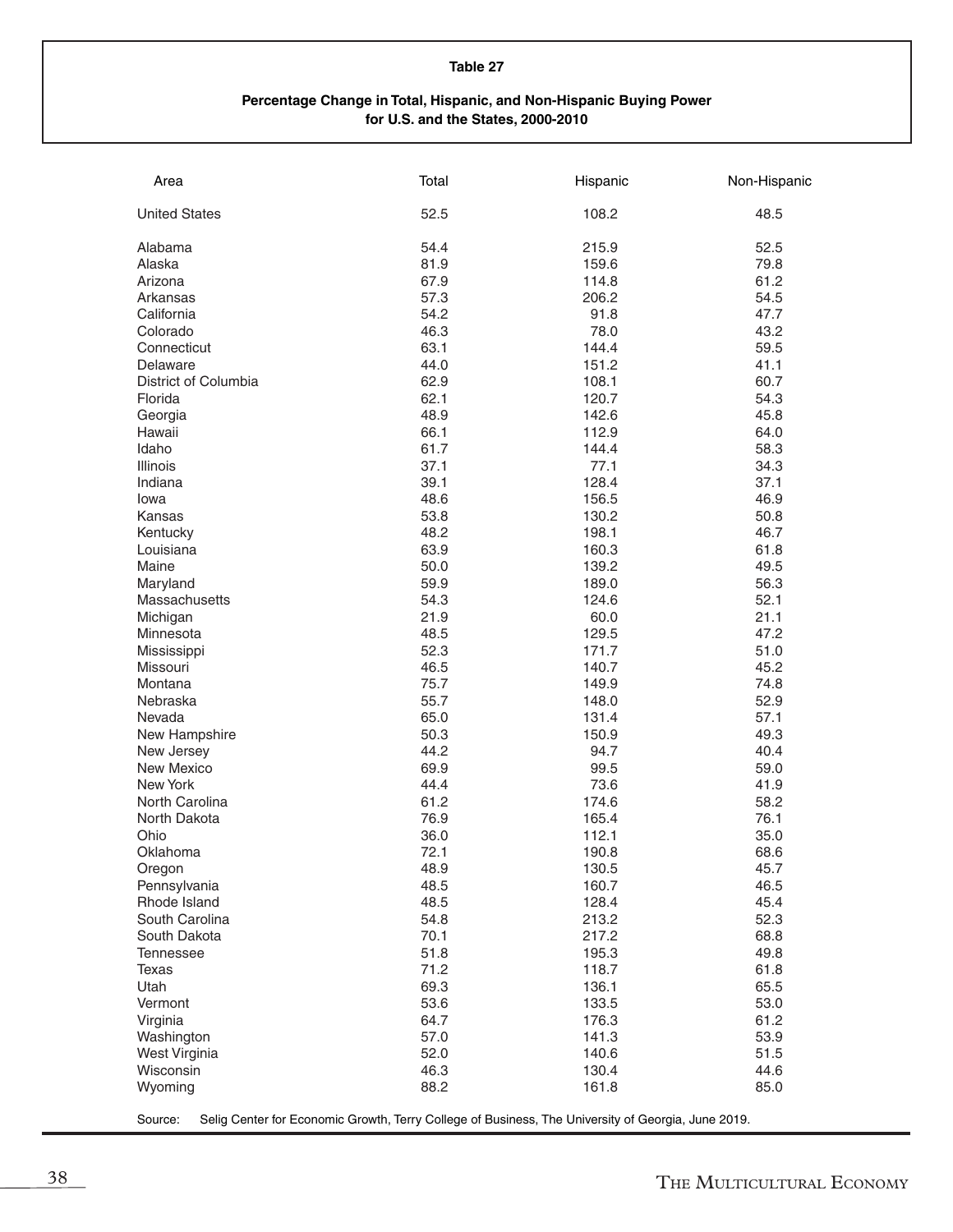#### **Percentage Change in Total, Hispanic, and Non-Hispanic Buying Power for U.S. and the States, 2010-2019**

| Area                 | Total | Hispanic | Non-Hispanic |
|----------------------|-------|----------|--------------|
| <b>United States</b> | 43.4  | 69.1     | 40.9         |
| Alabama              | 30.5  | 40.6     | 30.2         |
| Alaska               | 28.3  | 77.4     | 26.4         |
| Arizona              | 50.3  | 70.9     | 46.4         |
| Arkansas             | 41.3  | 74.7     | 40.1         |
| California           | 55.3  | 69.8     | 52.0         |
| Colorado             | 63.3  | 72.6     | 62.2         |
| Connecticut          | 21.2  | 58.5     | 18.7         |
| Delaware             | 39.0  | 65.2     | 37.7         |
| District of Columbia | 53.3  | 104.8    | 50.0         |
| Florida              | 50.8  | 79.2     | 45.4         |
| Georgia              | 48.8  | 65.3     | 47.9         |
| Hawaii               | 38.1  | 72.0     | 36.1         |
| Idaho                | 55.3  | 86.0     | 53.4         |
| <b>Illinois</b>      | 36.7  | 53.7     | 35.1         |
| Indiana              | 39.3  | 65.3     | 38.3         |
| lowa                 | 33.9  | 68.2     | 32.9         |
| Kansas               | 31.4  | 53.1     | 30.1         |
| Kentucky             | 31.9  | 63.7     | 31.3         |
| Louisiana            | 26.2  | 53.3     | 25.2         |
| Maine                | 31.1  | 71.5     | 30.8         |
| Maryland             | 34.7  | 71.4     | 32.8         |
| Massachusetts        | 41.0  | 87.6     | 38.9         |
| Michigan             | 38.1  | 60.6     | 37.5         |
| Minnesota            | 42.1  | 64.2     | 41.6         |
| Mississippi          | 25.6  | 41.4     | 25.3         |
| Missouri             | 30.9  | 61.8     | 30.2         |
| Montana              | 44.2  | 97.4     | 43.3         |
| Nebraska             | 36.5  | 65.6     | 35.1         |
| Nevada               | 49.1  | 70.5     | 45.3         |
| New Hampshire        | 35.9  | 92.7     | 35.0         |
| New Jersey           | 36.0  | 63.9     | 33.0         |
| New Mexico           | 27.4  | 42.5     | 20.3         |
| New York             | 44.6  | 64.5     | 42.5         |
| North Carolina       | 43.3  | 62.1     | 42.4         |
| North Dakota         | 41.1  | 178.6    | 39.4         |
| Ohio                 | 36.4  | 74.0     | 35.7         |
| Oklahoma             | 33.8  | 68.4     | 32.0         |
| Oregon               | 55.2  | 84.6     | 53.4         |
| Pennsylvania         | 35.5  | 86.5     | 33.9         |
| Rhode Island         | 29.8  | 79.3     | 26.7         |
| South Carolina       | 48.5  | 65.6     | 47.9         |
| South Dakota         | 32.9  | 93.3     | 32.0         |
| <b>Tennessee</b>     | 43.5  | 71.2     | 42.7         |
| Texas                | 50.4  | 68.3     | 45.6         |
| Utah                 | 65.5  | 79.0     | 64.5         |
| Vermont              | 31.8  | 76.9     | 31.4         |
| Virginia             | 35.6  | 66.3     | 34.0         |
| Washington           | 64.2  | 93.8     | 62.5         |
| West Virginia        | 24.0  | 64.6     | 23.6         |
| Wisconsin            | 35.0  | 58.9     | 34.3         |
| Wyoming              | 37.4  | 58.6     | 36.1         |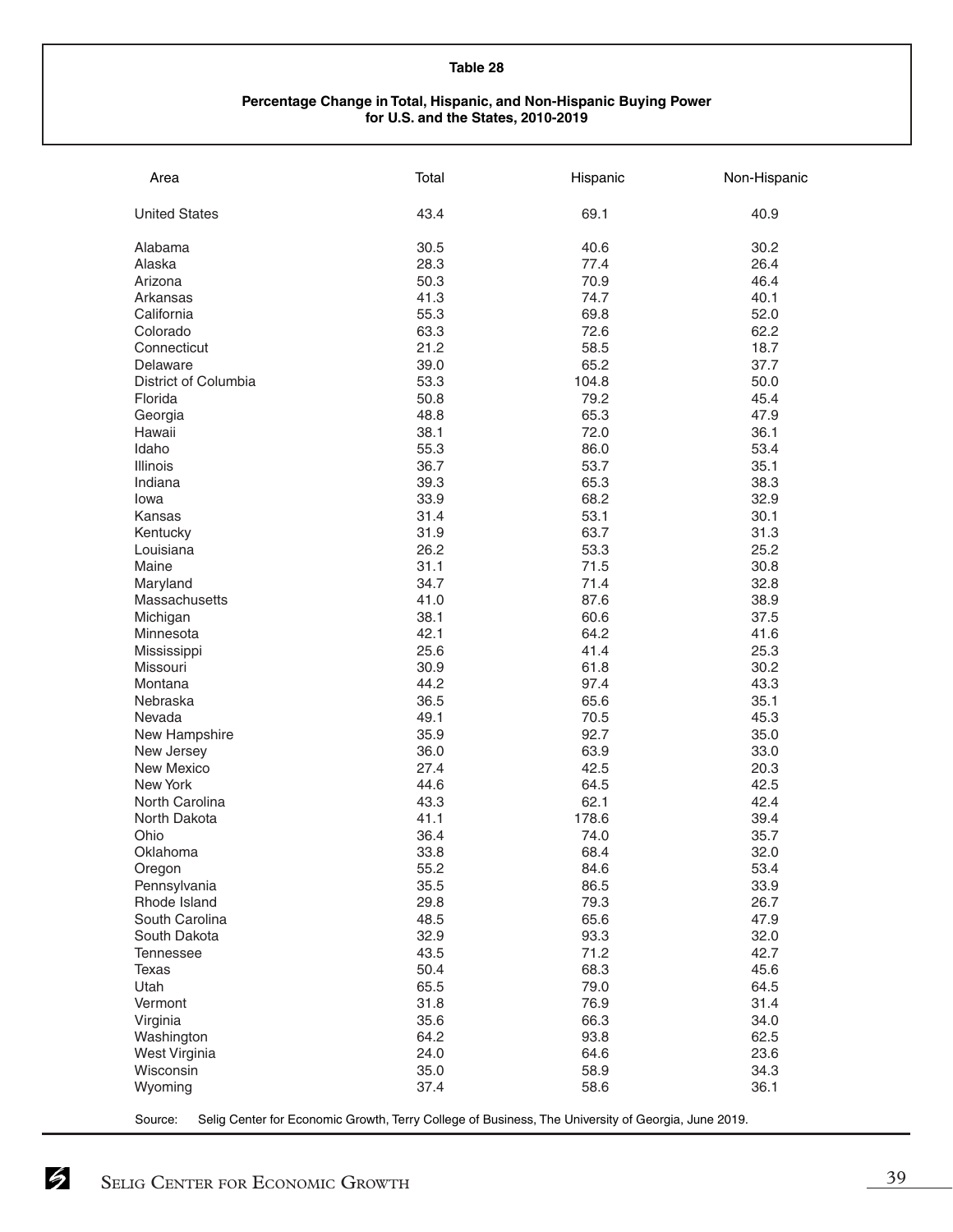#### **Percentage Change in Total, Hispanic, and Non-Hispanic Buying Power for U.S. and the States, 2019-2024**

| Area                 | Total   | Hispanic | Non-Hispanic |
|----------------------|---------|----------|--------------|
| <b>United States</b> | 24.5    | 34.4     | 23.3         |
| Alabama              | 18.7    | 29.8     | 18.4         |
| Alaska               | 15.4    | 33.0     | 14.4         |
| Arizona              | 29.0    | 34.1     | 27.9         |
| Arkansas             | 20.8    | 36.3     | 20.1         |
| California           | 30.7    | 34.3     | 29.9         |
| Colorado             | 29.6    | 32.9     | 29.2         |
| Connecticut          | 18.5    | 35.2     | 17.0         |
| Delaware             | 21.9    | 32.7     | 21.3         |
| District of Columbia | 30.0    | 38.8     | 29.2         |
| Florida              | 33.3    | 45.5     | 30.5         |
| Georgia              | 29.2    | 38.7     | 28.6         |
| Hawaii               | 21.9    | 34.2     | 21.0         |
| Idaho                | 29.1    | 39.0     | 28.3         |
| Illinois             | 20.5    | 28.3     | 19.7         |
| Indiana              | 20.2    | 34.3     | 19.5         |
| lowa                 | 14.7    | 31.1     | 14.1         |
| Kansas               | 10.6    | 20.4     | 9.9          |
| Kentucky             | 18.0    | 35.0     | 17.5         |
| Louisiana            | 13.4    | 31.2     | 12.6         |
| Maine                | 21.0    | 45.4     | 20.7         |
| Maryland             | 21.8    | 42.7     | 20.4         |
| Massachusetts        | 25.8    | 46.1     | 24.5         |
| Michigan             | 21.8    | 33.8     | 21.4         |
| Minnesota            | 22.4    | 35.7     | 22.0         |
| Mississippi          | 12.3    | 26.8     | 11.9         |
| Missouri             | 17.4    | 33.5     | 17.0         |
| Montana              | 23.5    | 45.9     | 23.0         |
| Nebraska             | 16.2    | 31.4     | 15.3         |
| Nevada               | 32.7    | 41.1     | 31.0         |
| New Hampshire        | 21.6    | 48.1     | 20.9         |
| New Jersey           | 22.0    | 34.5     | 20.3         |
| New Mexico           | 18.1    | 22.8     | 15.6         |
| New York             | 25.4    | 33.1     | 24.4         |
| North Carolina       | 26.5    | 38.1     | 25.9         |
| North Dakota         | $8.8\,$ | 59.2     | 7.5          |
| Ohio                 | 18.8    | 37.8     | 18.3         |
| Oklahoma             | 10.3    | 25.5     | 9.3          |
| Oregon               | 32.8    | 43.0     | 32.0         |
| Pennsylvania         | 19.7    | 43.2     | 18.7         |
| Rhode Island         | 18.6    | 38.9     | 16.8         |
| South Carolina       | 27.5    | 38.5     | 27.1         |
| South Dakota         | 16.2    | 38.4     | 15.6         |
| <b>Tennessee</b>     | 23.8    | 40.5     | 23.3         |
| Texas                | 22.8    | 26.3     | 21.8         |
| Utah                 | 33.6    | 40.7     | 32.9         |
| Vermont              | 17.0    | 42.3     | 16.6         |
| Virginia             | 20.5    | 35.3     | 19.6         |
| Washington           | 34.8    | 46.4     | 34.0         |
| West Virginia        | 13.4    | 37.6     | 13.1         |
| Wisconsin            | 19.3    | 32.6     | 18.8         |
| Wyoming              | 14.8    | 22.4     | 14.3         |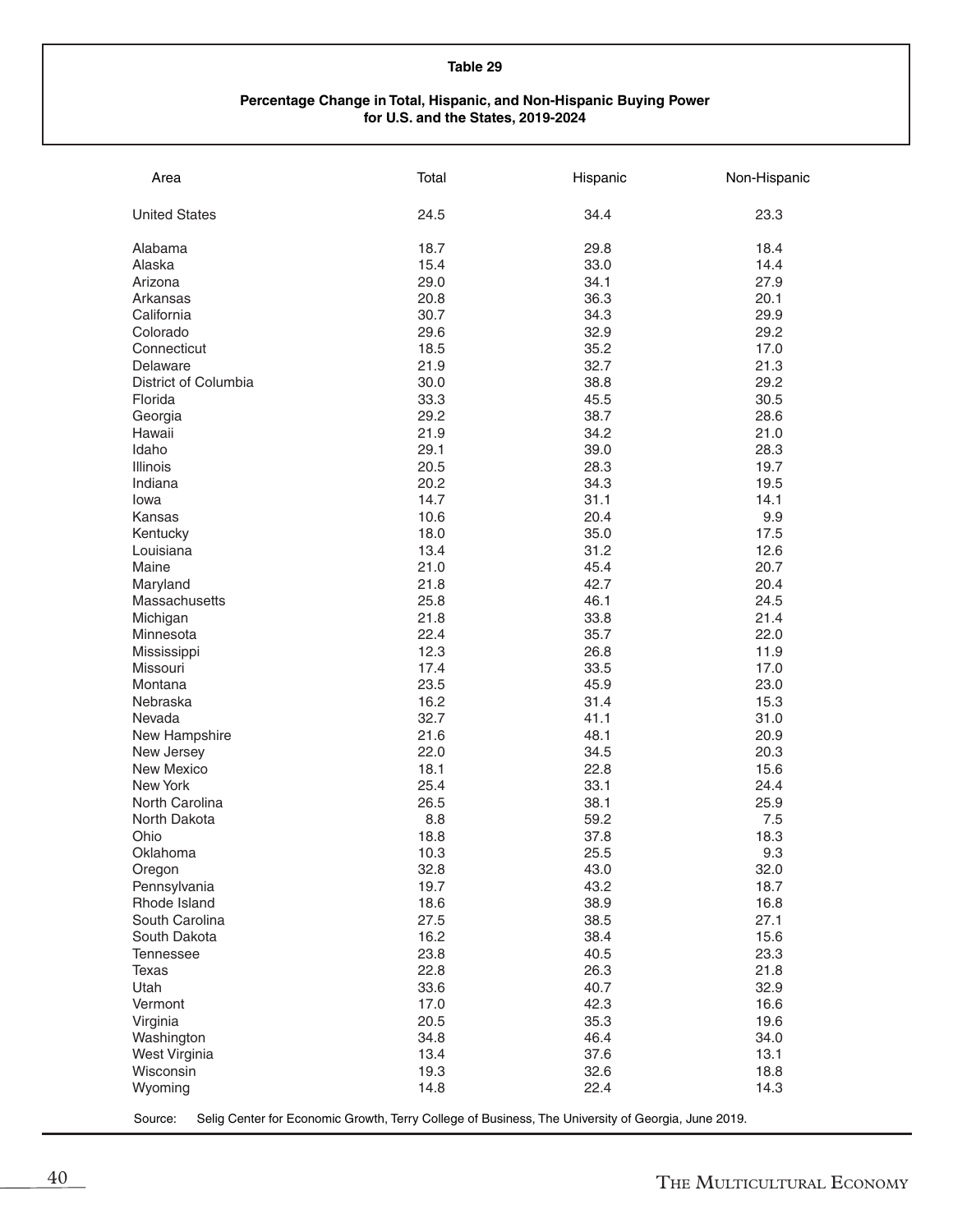#### **Total Population Statistics for the U.S. and States, 1990, 2000, 2010, 2019, and 2024**

| Area                        | 1990                   | 2000                   | 2010                   | 2019                   | 2024                   |
|-----------------------------|------------------------|------------------------|------------------------|------------------------|------------------------|
| <b>United States</b>        | 249,622,814            | 282,162,411            | 309,338,421            | 330,729,343            | 344, 165, 773          |
| Alabama                     | 4,050,055              | 4,452,173              | 4,785,579              | 4,899,478              | 4,964,382              |
| Alaska                      | 553,290                | 627,963                | 714,015                | 742,924                | 751,541                |
| Arizona                     | 3,684,097              | 5,160,586              | 6,407,002              | 7,226,362              | 7,785,686              |
| Arkansas                    | 2,356,586              | 2,678,588              | 2,921,737              | 3,027,461              | 3,088,240              |
| California                  | 29,959,515             | 33,987,977             | 37,327,690             | 40,139,032             | 41,714,878             |
| Colorado                    | 3,307,618              | 4,326,921              | 5,048,029              | 5,796,775              | 6,302,018              |
| Connecticut                 | 3,291,967              | 3,411,777              | 3,580,171              | 3,581,873              | 3,570,821              |
| Delaware                    | 669,567                | 786,373                | 899,712                | 981,081                | 1,031,646              |
| District of Columbia        | 605,321                | 572,046                | 605,040                | 720,722                | 794,309                |
| Florida                     | 13,033,307             | 16,047,515             | 18,846,461             | 21,722,288             | 23,690,693             |
| Georgia                     | 6,512,602              | 8,227,303              | 9,712,696              | 10,648,221             | 11,229,765             |
| Hawaii                      | 1,113,491              | 1,213,519              | 1,363,817              | 1,441,759              | 1,478,657              |
| Idaho                       | 1,012,384              | 1,299,430              | 1,570,912              | 1,772,739              | 1,921,373              |
| Illinois                    | 11,453,316             | 12,434,161             | 12,841,196             | 12,762,307             | 12,673,201             |
| Indiana                     | 5,557,798              | 6,091,866              | 6,490,029              | 6,721,734              | 6,869,759              |
| lowa                        | 2,781,018              | 2,929,067              | 3,050,223              | 3,176,635              | 3,263,456              |
| Kansas                      | 2,481,349              | 2,693,681              | 2,858,403              | 2,923,980              | 2,953,357              |
| Kentucky                    | 3,694,048              | 4,049,021              | 4,347,948              | 4,483,860              | 4,562,571              |
| Louisiana                   | 4,221,532              | 4,471,885              | 4,544,871              | 4,718,238              | 4,806,132              |
| Maine                       | 1,231,719              | 1,277,072              | 1,327,568              | 1,339,170              | 1,348,254              |
| Maryland                    | 4,799,770              | 5,311,034              | 5,788,099              | 6,115,698              | 6,284,464              |
| Massachusetts               | 6,022,639              | 6,361,104              | 6,564,943              | 6,941,792              | 7,166,355              |
| Michigan                    | 9,311,319              | 9,952,450              | 9,876,731              | 9,991,345              | 10,073,149             |
| Minnesota                   | 4,389,857              | 4,933,692              | 5,310,711              | 5,661,775              | 5,893,703              |
| Mississippi                 | 2,578,897              | 2,848,353              | 2,970,437              | 2,983,848              | 2,984,677              |
| Missouri                    | 5,128,880              | 5,607,285              | 5,995,681              | 6,151,176              | 6,250,115              |
| Montana                     | 800,204                | 903,773                | 990,507                | 1,071,418              | 1,126,063              |
| Nebraska                    | 1,581,660              | 1,713,820              | 1,829,956              | 1,948,258              | 2,023,328              |
| Nevada                      | 1,220,695              | 2,018,741              | 2,702,797              | 3,105,592              | 3,398,835              |
| New Hampshire<br>New Jersey | 1,112,384              | 1,239,882<br>8,430,621 | 1,316,700<br>8,803,708 | 1,352,000              | 1,376,483              |
| <b>New Mexico</b>           | 7,762,963<br>1,521,574 | 1,821,204              | 2,064,607              | 9,048,783<br>2,089,361 | 9,168,151<br>2,093,731 |
| New York                    | 18,020,784             | 19,001,780             | 19,405,185             | 19,925,201             | 20,139,433             |
| North Carolina              | 6,664,016              | 8,081,614              | 9,574,247              | 10,497,341             | 11,088,715             |
| North Dakota                | 637,685                | 642,023                | 674,518                | 782,569                | 870,019                |
| Ohio                        | 10,864,162             | 11,363,543             | 11,539,282             | 11,702,361             | 11,826,417             |
| Oklahoma                    | 3,148,825              | 3,454,365              | 3,759,529              | 3,979,484              | 4,106,931              |
| Oregon                      | 2,860,375              | 3,429,708              | 3,837,073              | 4,252,141              | 4,542,577              |
| Pennsylvania                | 11,903,299             | 12,284,173             | 12,711,063             | 12,815,162             | 12,854,732             |
| Rhode Island                | 1,005,995              | 1,050,268              | 1,053,169              | 1,062,161              | 1,070,144              |
| South Carolina              | 3,501,155              | 4,024,223              | 4,635,834              | 5,160,841              | 5,522,282              |
| South Dakota                | 697,101                | 755,844                | 816,227                | 886,229                | 930,889                |
| <b>Tennessee</b>            | 4,894,492              | 5,703,719              | 6,355,882              | 6,831,658              | 7,133,628              |
| <b>Texas</b>                | 17,056,755             | 20,944,499             | 25,241,648             | 29,292,512             | 31,946,102             |
| Utah                        | 1,731,223              | 2,244,502              | 2,775,260              | 3,214,378              | 3,516,018              |
| Vermont                     | 564,798                | 609,618                | 625,842                | 622,681                | 621,030                |
| Virginia                    | 6,216,884              | 7,105,817              | 8,025,206              | 8,585,263              | 8,889,947              |
| Washington                  | 4,903,043              | 5,910,512              | 6,741,386              | 7,626,856              | 8,220,374              |
| West Virginia               | 1,792,548              | 1,807,021              | 1,854,315              | 1,798,692              | 1,757,287              |
| Wisconsin                   | 4,904,562              | 5,373,999              | 5,690,403              | 5,825,693              | 5,905,933              |
| Wyoming                     | 453,690                | 494,300                | 564,376                | 580,439                | 583,521                |
|                             |                        |                        |                        |                        |                        |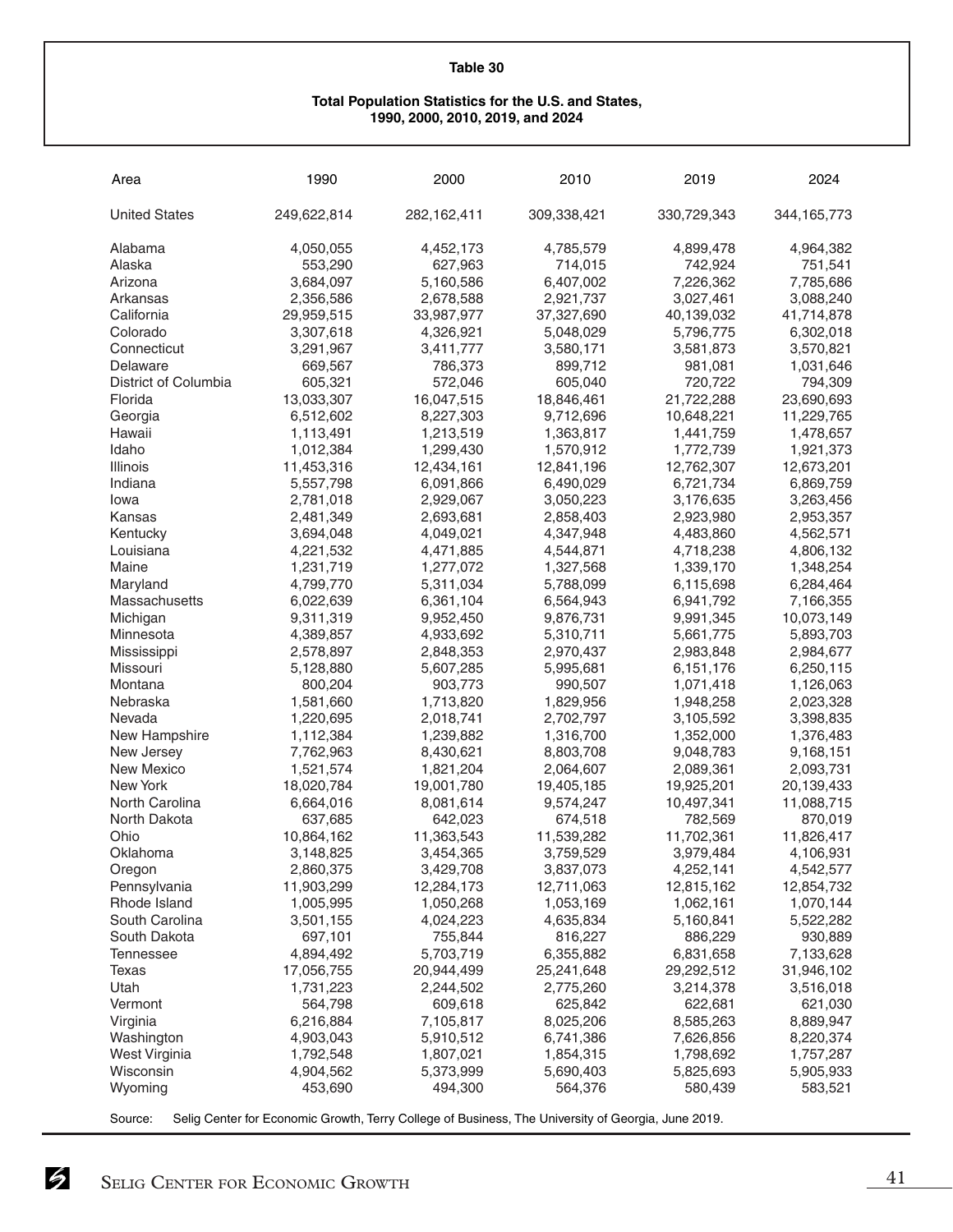#### **White Population Statistics for the U.S. and States, 1990, 2000, 2010, 2019, and 2024**

| Area                 | 1990                 | 2000                                                                                               | 2010                 | 2019                 | 2024                 |
|----------------------|----------------------|----------------------------------------------------------------------------------------------------|----------------------|----------------------|----------------------|
| <b>United States</b> | 209,366,661          | 228,530,479                                                                                        | 242,243,906          | 252,002,713          | 258,254,622          |
| Alabama              | 2,987,764            | 3,196,875                                                                                          | 3,365,673            | 3,375,778            | 3,379,900            |
| Alaska               | 423,276              | 446,506                                                                                            | 485,997              | 484,039              | 477,393              |
| Arizona              | 3,293,186            | 4,542,461                                                                                          | 5,428,232            | 5,972,139            | 6,348,642            |
| Arkansas             | 1,956,611            | 2,186,443                                                                                          | 2,346,175            | 2,391,155            | 2,415,052            |
| California           | 24,354,238           | 26,421,365                                                                                         | 27,674,285           | 28,868,098           | 29,520,582           |
| Colorado             | 3,077,815            | 3,924,356                                                                                          | 4,465,381            | 5,042,672            | 5,433,382            |
| Connecticut          | 2,949,149            | 2,936,355                                                                                          | 2,953,268            | 2,851,125            | 2,780,778            |
| Delaware             | 543,973              | 602,544                                                                                            | 646,382              | 678,128              | 697,547              |
| District of Columbia | 191,834              | 197,141                                                                                            | 253,474              | 332,434              | 385,741              |
| Florida              | 11,042,189           | 13,084,373                                                                                         | 14,833,800           | 16,767,582           | 18, 141, 476         |
| Georgia              | 4,659,378            | 5,556,989                                                                                          | 6,152,808            | 6,400,262            | 6,548,869            |
| Hawaii               | 377,435              | 311,643                                                                                            | 349,544              | 370,197              | 379,484              |
| Idaho                | 985,151              | 1,244,029                                                                                          | 1,478,916            | 1,647,279            | 1,772,193            |
| Illinois             | 9,422,280            | 9,926,774                                                                                          | 10,035,362           | 9,794,606            | 9,620,951            |
| Indiana              | 5,072,268            | 5,435,770                                                                                          | 5,641,364            | 5,706,950            | 5,747,201            |
| Iowa                 | 2,700,752            | 2,793,299                                                                                          | 2,841,632            | 2,871,721            | 2,889,441            |
| Kansas               | 2,282,199            | 2,417,833                                                                                          | 2,504,408            | 2,519,518            | 2,520,372            |
| Kentucky             | 3,407,136            | 3,672,766                                                                                          | 3,869,748            | 3,918,885            | 3,943,798            |
| Louisiana            | 2,859,186            | 2,894,096                                                                                          | 2,908,026            | 2,960,403            | 2,984,035            |
| Maine                | 1,214,008            | 1,242,070                                                                                          | 1,268,687            | 1,264,328            | 1,263,289            |
| Maryland             | 3,439,866            | 3,498,455                                                                                          | 3,545,496            | 3,565,695            | 3,558,244            |
| Massachusetts        | 5,533,629            | 5,610,140                                                                                          | 5,533,570            | 5,585,518            | 5,607,561            |
| Michigan             | 7,844,171            | 8,143,698                                                                                          | 7,941,536            | 7,910,789            | 7,901,724            |
| Minnesota            | 4,163,468            | 4,484,113                                                                                          | 4,625,331            | 4,735,696            | 4,805,102            |
| Mississippi          | 1,640,316            | 1,762,713                                                                                          | 1,790,110            | 1,757,176            | 1,732,976            |
| Missouri             | 4,516,213            | 4,811,076                                                                                          | 5,042,312            | 5,094,459            | 5,129,666            |
| Montana              | 746,412              | 825,459                                                                                            | 892,161              | 952,040              | 993,905              |
| Nebraska             | 1,499,293            | 1,587,253                                                                                          | 1,651,450            | 1,716,266            | 1,755,339            |
| Nevada               | 1,077,497            | 1,697,938                                                                                          | 2,106,203            | 2,287,445            | 2,422,225            |
| New Hampshire        | 1,093,515            | 1,199,618                                                                                          | 1,248,090            | 1,260,870            | 1,271,085            |
| New Jersey           | 6,386,168            | 6,593,966                                                                                          | 6,548,852            | 6,464,030            | 6,401,015            |
| <b>New Mexico</b>    | 1,336,983            | 1,555,012                                                                                          | 1,724,816            | 1,707,999            | 1,689,086            |
| New York             | 14,159,914           | 14,162,802                                                                                         | 13,908,576           | 13,743,458           | 13,585,565           |
| North Carolina       | 5,058,613            | 6,019,940                                                                                          | 6,923,898            | 7,397,346            | 7,707,003            |
| North Dakota         | 605,655              | 596,394                                                                                            | 610,440              | 675,116              | 711,154              |
| Ohio                 | 9,588,185            | 9,752,216                                                                                          | 9,662,231            | 9,558,376            | 9,506,496            |
| Oklahoma             | 2,619,987            | 2,721,397                                                                                          | 2,854,872            | 2,939,143            | 2,984,000            |
| Oregon               | 2,700,987            | 3,132,686                                                                                          | 3,406,695            | 3,683,132            | 3,879,181            |
| Pennsylvania         | 10,636,478           | 10,670,718                                                                                         | 10,663,825           | 10,448,585           | 10,302,052           |
| Rhode Island         | 939,017              | 943,392                                                                                            | 909,957              | 885,776              | 873,138              |
| South Carolina       | 2,423,347            | 2,745,477                                                                                          | 3,170,735            | 3,539,029            | 3,798,864            |
| South Dakota         | 640,530              | 674,595                                                                                            | 707,991              | 748,461              | 773,815              |
| <b>Tennessee</b>     | 4,069,981            | 4,635,849                                                                                          | 5,061,723            | 5,350,982            | 5,541,169            |
| Texas                | 14,596,281           | 17,525,167                                                                                         | 20,457,286           | 23,043,633           | 24,723,430           |
| Utah                 | 1,659,462            | 2,109,989                                                                                          | 2,557,055            | 2,912,894            | 3,157,653            |
| Vermont              | 558,134              | 592,031                                                                                            | 598,504              | 585,980              | 578,097              |
| Virginia             | 4,864,381            | 5,291,975                                                                                          | 5,738,448            | 5,940,020            | 6,029,830            |
| Washington           | 4,441,089            | 5,089,730                                                                                          | 5,543,875            | 6,010,061            | 6,328,923            |
| West Virginia        | 1,727,452            | 1,721,633                                                                                          | 1,747,377            | 1,679,651            | 1,631,598            |
| Wisconsin<br>Wyoming | 4,561,903<br>437,906 | 4,871,484<br>469,875                                                                               | 5,037,641<br>529,688 | 5,068,431<br>537,360 | 5,087,331<br>537,271 |
|                      |                      |                                                                                                    |                      |                      |                      |
| Source:              |                      | Selig Center for Economic Growth, Terry College of Business, The University of Georgia, June 2019. |                      |                      |                      |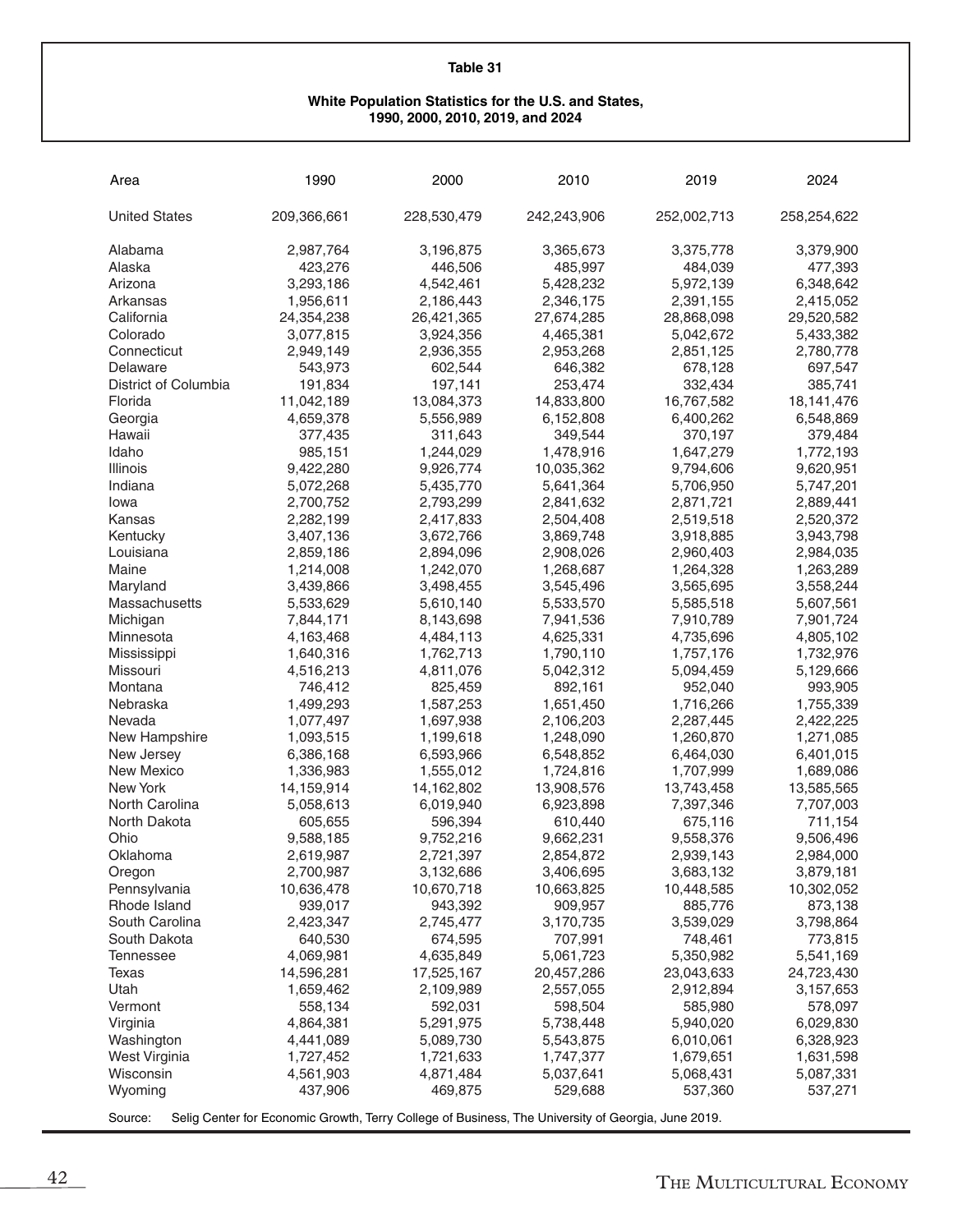#### **Black Population Statistics for the U.S. and States, 1990, 2000, 2010, 2019, and 2024**

| Area                       | 1990             | 2000             | 2010                                                                                               | 2019                 | 2024             |
|----------------------------|------------------|------------------|----------------------------------------------------------------------------------------------------|----------------------|------------------|
| <b>United States</b>       | 30,648,345       | 35,814,706       | 40,357,609                                                                                         | 44,458,185           | 47,023,973       |
| Alabama                    | 1,024,198        | 1,161,454        | 1,261,274                                                                                          | 1,321,542            | 1,355,459        |
| Alaska                     | 22,665           | 22,843           | 24,637                                                                                             | 28,031               | 29,152           |
| Arizona                    | 115,796          | 170,022          | 282,176                                                                                            | 373,490              | 439,522          |
| Arkansas                   | 375,370          | 421,693          | 455,040                                                                                            | 475,974              | 488,264          |
| California                 | 2,322,371        | 2,384,908        | 2,486,482                                                                                          | 2,572,935            | 2,622,176        |
| Colorado                   | 136,626          | 174,461          | 215,964                                                                                            | 266,328              | 300,817          |
| Connecticut                | 283,440          | 335,609          | 393,586                                                                                            | 436,753              | 462,523          |
| Delaware                   | 114,248          | 154,406          | 197,060                                                                                            | 226,314              | 244,818          |
| District of Columbia       | 400,254          | 349,214          | 311,054                                                                                            | 330,555              | 340,112          |
| Florida                    | 1,794,796        | 2,439,447        | 3,091,949                                                                                          | 3,683,969            | 4,048,657        |
| Georgia                    | 1,763,068        | 2,384,774        | 3,006,099                                                                                          | 3,472,463            | 3,764,972        |
| Hawaii                     | 27,844           | 22,938           | 22,726                                                                                             | 33,228               | 39,061           |
| Idaho                      | 3,330            | 5,929            | 10,984                                                                                             | 16,576               | 21,096           |
| Illinois                   | 1,711,998        | 1,904,071        | 1,903,928                                                                                          | 1,861,069            | 1,833,348        |
| Indiana                    | 435,339          | 518,311          | 605,198                                                                                            | 663,680              | 699,656          |
| Iowa                       | 48,262           | 63,677           | 92,437                                                                                             | 130,854              | 161,743          |
| Kansas                     | 144,681          | 157,776          | 173,883                                                                                            | 180,385              | 182,440          |
| Kentucky                   | 264,471          | 299,914          | 344,511                                                                                            | 381,017              | 402,257          |
| Louisiana                  | 1,302,816        | 1,459,999        | 1,467,778                                                                                          | 1,542,920            | 1,580,430        |
| Maine                      | 5,111            | 7,231            | 16,416                                                                                             | 22,567               | 26,720           |
| Maryland                   | 1,203,347        | 1,504,746        | 1,737,551                                                                                          | 1,898,305            | 1,990,682        |
| Massachusetts              | 328,341          | 408,355          | 507,729                                                                                            | 633,169              | 714,077          |
| Michigan                   | 1,302,647        | 1,429,866        | 1,414,726                                                                                          | 1,406,337            | 1,400,684        |
| Minnesota                  | 96,863           | 181,181          | 282,719                                                                                            | 394,687              | 479,165          |
| Mississippi                | 918,137          | 1,037,743        | 1,105,036                                                                                          | 1,131,485            | 1,144,049        |
| Missouri                   | 551,614          | 637,132          | 701,164                                                                                            | 729,460              | 745,790          |
| Montana                    | 2,200            | 2,797            | 4,236                                                                                              | 6,406                | 7,200            |
| Nebraska                   | 57,861           | 70,299           | 86,362                                                                                             | 100,488              | 109,546          |
| Nevada                     | 81,467           | 141,698          | 231,800                                                                                            | 317,540              | 382,767          |
| New Hampshire              | 7,350            | 9,980            | 16,505                                                                                             | 22,764               | 27,072           |
| New Jersey                 | 1,080,360        | 1,214,799        | 1,284,211                                                                                          | 1,364,826            | 1,410,709        |
| <b>New Mexico</b>          | 31,537           | 38,255           | 49,273                                                                                             | 53,653               | 56,320           |
| New York                   | 3,075,556        | 3,352,839        | 3,385,113                                                                                          | 3,540,885            | 3,616,887        |
| North Carolina             | 1,471,373        | 1,761,665        | 2,096,260                                                                                          | 2,334,852            | 2,478,109        |
| North Dakota               | 3,366            | 4,167            | 8,469                                                                                              | 32,037               | 69,275           |
| Ohio                       | 1,163,105        | 1,321,574        | 1,428,486                                                                                          | 1,529,745            | 1,594,774        |
| Oklahoma                   | 236,142          | 264,137          | 285,346                                                                                            | 312,382              | 328,686          |
| Oregon                     | 47,386           | 58,647           | 74,543                                                                                             | 95,890               | 111,960          |
| Pennsylvania               | 1,110,238        | 1,261,602        | 1,435,117                                                                                          | 1,542,369            | 1,599,650        |
| Rhode Island               | 43,674           | 60,320           | 75,453                                                                                             | 91,143               | 101,619          |
| South Carolina             | 1,046,915        | 1,194,520        | 1,305,331                                                                                          | 1,393,618            | 1,447,723        |
| South Dakota               | 3,090            | 4,985            | 10,752                                                                                             | 20,800               | 27,960           |
| <b>Tennessee</b>           | 782,830          | 941,527          | 1,070,512                                                                                          | 1,169,688            | 1,225,135        |
| Texas                      | 2,055,356        | 2,461,903        | 3,082,882                                                                                          | 3,758,735            | 4,207,153        |
| Utah                       | 12,085           | 19,465           | 34,031                                                                                             | 46,411               | 55,425           |
| Vermont                    | 1,890            | 3,251            | 6,511                                                                                              | 9,147                | 11,068           |
| Virginia                   | 1,174,876        | 1,416,671        | 1,583,805                                                                                          | 1,709,846<br>328,350 | 1,784,996        |
| Washington                 | 154,374          | 199,718          | 253,619                                                                                            |                      | 377,822          |
| West Virginia<br>Wisconsin | 56,068           | 57,767           | 63,999                                                                                             | 65,048               | 65,293           |
| Wyoming                    | 248,027<br>3,586 | 310,480<br>3,940 | 367,712<br>5,174                                                                                   | 390,106<br>7,363     | 401,993<br>7,162 |
|                            |                  |                  |                                                                                                    |                      |                  |
| Source:                    |                  |                  | Selig Center for Economic Growth, Terry College of Business, The University of Georgia, June 2019. |                      |                  |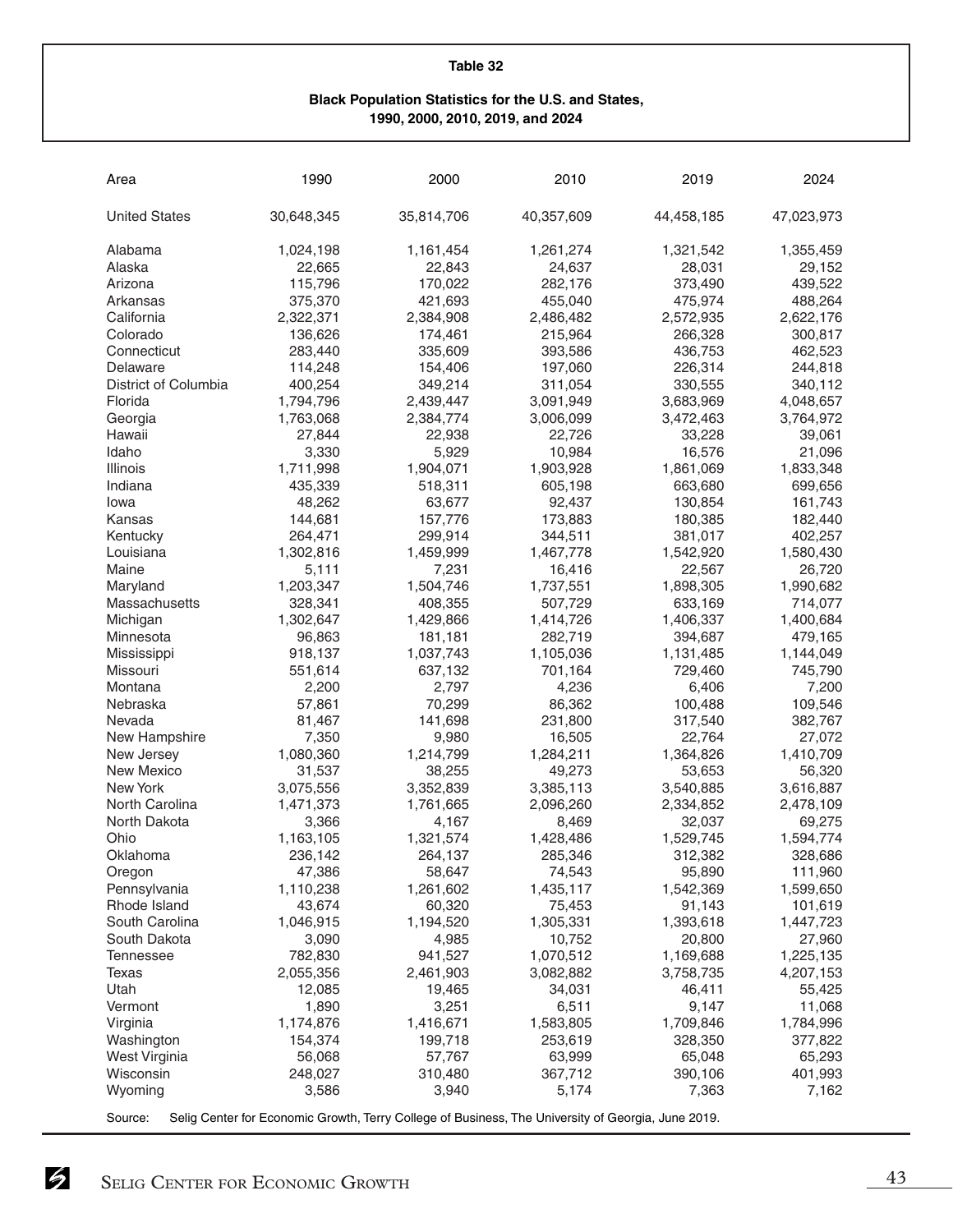#### **American Indian Population Statistics for the U.S. and States, 1990, 2000, 2010, 2019, and 2024**

| Area                                                                                                          | 1990      | 2000      | 2010      | 2019      | 2024      |  |
|---------------------------------------------------------------------------------------------------------------|-----------|-----------|-----------|-----------|-----------|--|
| <b>United States</b>                                                                                          | 2,058,726 | 2,684,491 | 3,752,358 | 4,209,675 | 4,487,447 |  |
| Alabama                                                                                                       | 16,224    | 23,262    | 32,888    | 34,625    | 35,952    |  |
| Alaska                                                                                                        | 87,214    | 98,931    | 106,712   | 114,529   | 118,460   |  |
| Arizona                                                                                                       | 215,940   | 268,184   | 336,625   | 384,312   | 412,644   |  |
| Arkansas                                                                                                      | 12,356    | 18,311    | 26,248    | 30,773    | 33,567    |  |
| California                                                                                                    | 290,666   | 407,152   | 623,224   | 658,590   | 679,910   |  |
| Colorado                                                                                                      | 31,030    | 50,135    | 78,453    | 92,678    | 102,218   |  |
| Connecticut                                                                                                   | 6,996     | 10,891    | 16,843    | 20,199    | 22,116    |  |
| Delaware                                                                                                      | 2,064     | 3,071     | 5,923     | 6,364     | 6,716     |  |
| District of Columbia                                                                                          | 1,547     | 1,974     | 3,278     | 4,422     | 5,215     |  |
| Florida                                                                                                       | 37,187    | 59,690    | 89,349    | 109,307   | 122,283   |  |
| Georgia                                                                                                       | 12,817    | 24,509    | 48,695    | 55,306    | 59,684    |  |
| Hawaii                                                                                                        | 5,407     | 3,684     | 5,034     | 5,707     | 6,055     |  |
| Idaho                                                                                                         | 14,568    | 18,599    | 25,933    | 31,267    | 34,753    |  |
| Illinois                                                                                                      | 23,384    | 37,313    | 73,881    | 76,533    | 78,223    |  |
| Indiana                                                                                                       | 12,202    | 16,850    | 24,523    | 28,167    | 30,530    |  |
| Iowa                                                                                                          | 6,921     | 9,540     | 13,712    | 16,988    | 19,066    |  |
| Kansas                                                                                                        | 22,457    | 26,173    | 33,130    | 35,059    | 36,065    |  |
| Kentucky                                                                                                      | 4,907     | 9,008     | 12,169    | 13,623    | 14,566    |  |
| Louisiana                                                                                                     | 18,276    | 26,224    |           | 37,439    | 39,824    |  |
|                                                                                                               |           |           | 33,171    |           |           |  |
| Maine                                                                                                         | 5,950     | 7,226     | 8,776     | 9,753     | 10,385    |  |
| Maryland<br>Massachusetts                                                                                     | 13,149    | 17,161    | 30,992    | 36,887    | 40,923    |  |
|                                                                                                               | 12,952    | 17,822    | 30,015    | 34,290    | 36,782    |  |
| Michigan                                                                                                      | 57,434    | 60,595    | 68,524    | 74,511    | 78,094    |  |
| Minnesota                                                                                                     | 50,315    | 56,350    | 67,754    | 77,457    | 82,841    |  |
| Mississippi                                                                                                   | 7,898     | 11,964    | 16,835    | 18,597    | 19,686    |  |
| Missouri                                                                                                      | 19,470    | 25,897    | 30,737    | 35,874    | 39,168    |  |
| Montana                                                                                                       | 47,757    | 56,528    | 63,730    | 71,615    | 76,055    |  |
| Nebraska                                                                                                      | 12,211    | 15,767    | 23,675    | 29,285    | 32,863    |  |
| Nevada                                                                                                        | 21,280    | 28,597    | 43,037    | 52,099    | 58,551    |  |
| New Hampshire                                                                                                 | 2,082     | 3,088     | 3,540     | 4,120     | 4,498     |  |
| New Jersey                                                                                                    | 15,899    | 24,509    | 50,040    | 56,074    | 59,708    |  |
| <b>New Mexico</b>                                                                                             | 138,011   | 178,825   | 209,574   | 232,022   | 244,713   |  |
| New York                                                                                                      | 66,723    | 103,311   | 183,407   | 195,680   | 201,944   |  |
| North Carolina                                                                                                | 80,627    | 103,736   | 148,031   | 164,713   | 174,619   |  |
| North Dakota                                                                                                  | 25,507    | 31,455    | 37,150    | 42,749    | 45,795    |  |
| Ohio                                                                                                          | 20,327    | 25,652    | 29,780    | 34,035    | 36,790    |  |
| Oklahoma                                                                                                      | 258,246   | 276,836   | 337,403   | 370,736   | 389,326   |  |
| Oregon                                                                                                        | 40,743    | 47,926    | 67,041    | 77,036    | 83,327    |  |
| Pennsylvania                                                                                                  | 14,940    | 20,164    | 40,085    | 50,392    | 56,958    |  |
| Rhode Island                                                                                                  | 4,207     | 5,994     | 9,273     | 11,431    | 12,734    |  |
| South Carolina                                                                                                | 8,182     | 14,589    | 24,694    | 28,262    | 30,613    |  |
| South Dakota                                                                                                  | 50,595    | 62,763    | 73,017    | 79,803    | 83,273    |  |
| <b>Tennessee</b>                                                                                              | 9,587     | 16,125    | 26,357    | 32,300    | 36,155    |  |
| Texas                                                                                                         | 71,086    | 140,047   | 251,955   | 298,793   | 329,544   |  |
| Utah                                                                                                          | 25,315    | 31,370    | 40,899    | 49,662    | 55,273    |  |
| Vermont                                                                                                       | 1,588     | 2,490     | 2,319     | 2,450     | 2,543     |  |
| Virginia                                                                                                      | 14,835    | 23,233    | 41,680    | 47,230    | 50,758    |  |
| Washington                                                                                                    | 87,942    | 97,315    | 123,388   | 146,831   | 160,956   |  |
| West Virginia                                                                                                 | 1,944     | 3,672     | 3,990     | 4,556     | 4,829     |  |
| Wisconsin                                                                                                     | 40,255    | 48,554    | 60,404    | 68,557    | 73,285    |  |
| Wyoming                                                                                                       | 9,506     | 11,429    | 14,465    | 15,987    | 16,614    |  |
| Selig Center for Economic Growth, Terry College of Business, The University of Georgia, June 2019.<br>Source: |           |           |           |           |           |  |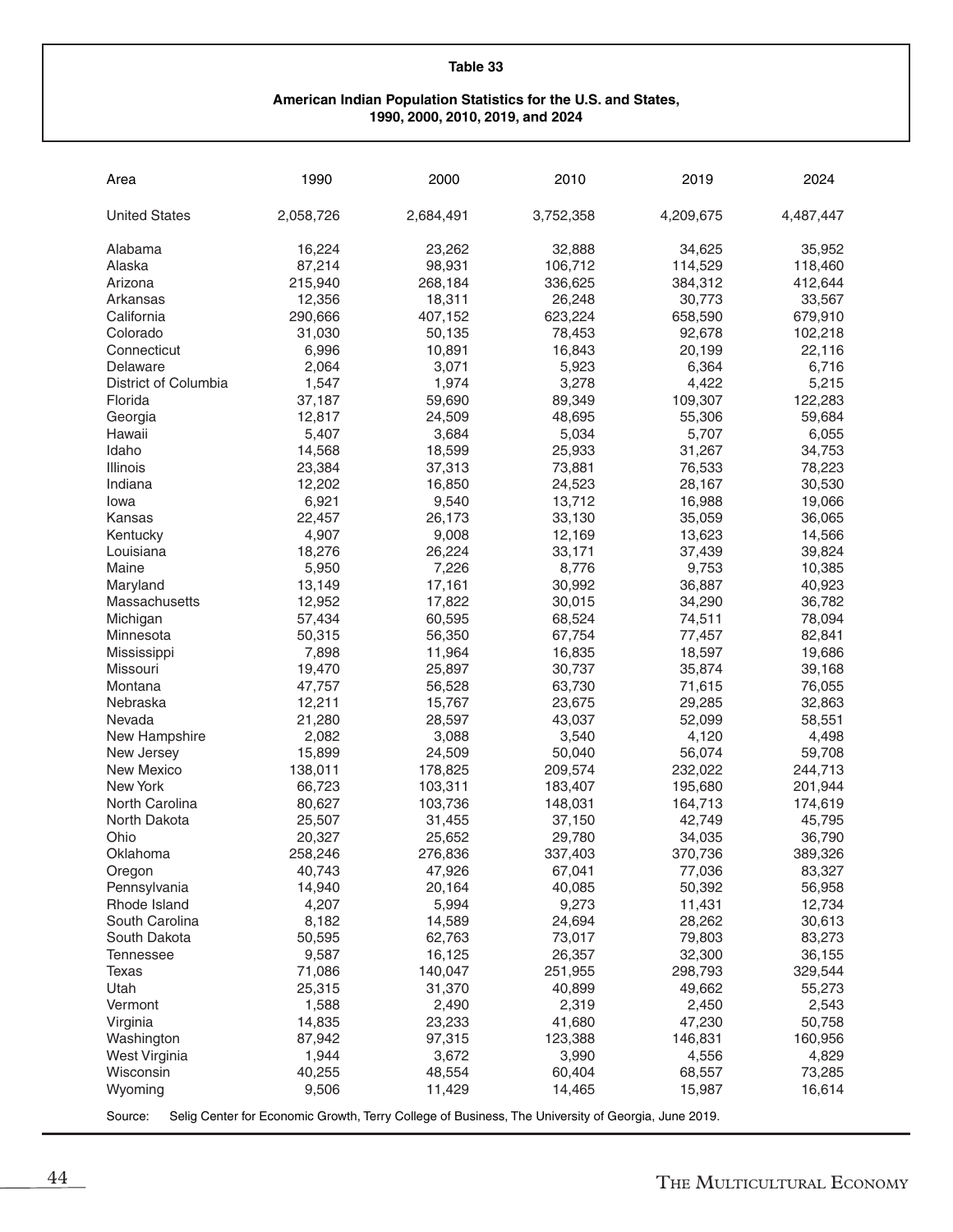#### **Asian Population Statistics for the U.S. and States, 1990, 2000, 2010, 2019, and 2024**

| Area                                                                                                          | 1990             | 2000            | 2010             | 2019             | 2024             |
|---------------------------------------------------------------------------------------------------------------|------------------|-----------------|------------------|------------------|------------------|
| <b>United States</b>                                                                                          | 7,549,082        | 11,173,178      | 15,944,839       | 20,791,586       | 23,599,061       |
| Alabama                                                                                                       | 21,869           | 34,152          | 60,867           | 80,733           | 92,138           |
| Alaska                                                                                                        | 20,135           | 29,497          | 47,102           | 60,201           | 66,541           |
| Arizona                                                                                                       | 59,175           | 108,016         | 206,037          | 283,613          | 330,178          |
| Arkansas                                                                                                      | 12,249           | 23,086          | 44,690           | 62,465           | 72,211           |
| California                                                                                                    | 2,992,240        | 3,994,168       | 5,246,376        | 6,438,713        | 7,097,819        |
| Colorado                                                                                                      | 62,147           | 105,800         | 154,626          | 211,611          | 246,185          |
| Connecticut                                                                                                   | 52,382           | 89,128          | 145,433          | 184,991          | 205,194          |
| Delaware                                                                                                      | 9,282            | 17,257          | 30,290           | 43,425           | 51,232           |
| District of Columbia                                                                                          | 11,686           | 16,317          | 22,719           | 32,866           | 38,900           |
| Florida                                                                                                       | 159,135          | 293,663         | 496,571          | 676,046          | 782,797          |
| Georgia                                                                                                       | 77,339           | 186,698         | 337,292          | 483,610          | 571,693          |
| Hawaii                                                                                                        | 702,805          | 629,428         | 671,056          | 686,884          | 692,035          |
| Idaho                                                                                                         | 9,335            | 14,030          | 22,923           | 32,101           | 37,834           |
| Illinois                                                                                                      | 295,654          | 447,626         | 615,701          | 767,754          | 847,297          |
| Indiana                                                                                                       | 37,989           | 64,124          | 110,463          | 177,038          | 220,661          |
| Iowa                                                                                                          | 25,083           | 39,178          | 57,162           | 94,167           | 117,943          |
| Kansas                                                                                                        | 32,012           | 50,459          | 73,147           | 98,752           | 113,701          |
| Kentucky                                                                                                      | 17,534           | 32,496          | 53,979           | 78,983           | 94,284           |
| Louisiana                                                                                                     | 41,254           | 58,019          | 75,101           | 93,659           | 102,779          |
| Maine                                                                                                         | 6,650            | 9,841           | 14,220           | 17,823           | 19,718           |
| Maryland                                                                                                      | 143,408          | 221,533         | 335,072          | 433,214          | 485,389          |
| Massachusetts                                                                                                 | 147,717          | 253,669         | 369,286          | 509,106          | 589,625          |
| Michigan                                                                                                      | 107,067          | 186,058         | 247,795          | 344,962          | 403,932          |
| Minnesota                                                                                                     | 79,211           | 149,713         | 222,628          | 305,859          | 353,619          |
| Mississippi                                                                                                   | 12,546           | 19,999          | 28,405           | 35,902           | 40,236           |
| Missouri                                                                                                      | 41,583           | 67,319          | 108,307          | 142,608          | 161,857          |
| Montana                                                                                                       | 3,835            | 5,371           | 7,202            | 10,425           | 12,316           |
| Nebraska                                                                                                      | 12,295           | 23,828          | 35,859           | 57,115           | 71,436           |
| Nevada                                                                                                        | 40,451           | 104,907         | 224,114          | 306,268          | 357,683          |
| New Hampshire                                                                                                 | 9,437            | 16,967          | 29,658           | 39,932           | 45,750           |
| New Jersey                                                                                                    | 280,536          | 505,611         | 759,509          | 954,343          | 1,056,422        |
| <b>New Mexico</b>                                                                                             | 15,043           | 23,453          | 34,636           | 40,632           | 43,349           |
| New York                                                                                                      | 718,591          | 1,132,653       | 1,514,950        | 1,913,033        | 2,127,031        |
| North Carolina                                                                                                | 53,403           | 124,685         | 228,968          | 354,479          | 434,542          |
| North Dakota                                                                                                  | 3,157            | 3,985           | 7,469            | 14,483           | 19,758           |
| Ohio                                                                                                          | 92,545           | 140,369         | 203,840          | 300,241          | 363,408          |
| Oklahoma                                                                                                      | 34,450           | 51,250          | 73,196           | 105,615          | 125,064          |
| Oregon                                                                                                        | 71,259           | 113,888         | 160,964          | 225,613          | 265,930          |
| Pennsylvania                                                                                                  | 141,643          | 232,527         | 368,368          | 499,452          | 574,136          |
| Rhode Island                                                                                                  | 19,097           | 26,757          | 33,599           | 42,774           | 47,469           |
| South Carolina                                                                                                | 22,711           | 39,475          | 65,958           | 97,620           | 117,597          |
| South Dakota                                                                                                  | 2,886            | 4,779           | 8,435            | 14,978           | 18,997           |
| <b>Tennessee</b>                                                                                              | 32,094           | 61,548          | 100,180          | 139,764          | 162,239          |
| <b>Texas</b>                                                                                                  | 334,032          | 615,076         | 1,042,842        | 1,576,749        | 1,916,707        |
| Utah                                                                                                          | 34,361           | 55,409          | 84,566           | 119,468          | 140,950          |
| Vermont                                                                                                       | 3,186            | 5,611           | 8,282            | 12,532           | 15,266           |
| Virginia                                                                                                      | 162,792          | 276,219         | 461,917          | 616,012          | 701,773          |
| Washington                                                                                                    | 219,638<br>7,084 | 360,114         | 539,365          | 769,150          | 913,917          |
| West Virginia                                                                                                 |                  | 10,156          | 13,248           | 16,082           | 17,341           |
| Wisconsin<br>Wyoming                                                                                          | 54,377<br>2,692  | 94,007<br>3,259 | 135,279<br>5,187 | 181,039<br>6,701 | 206,836<br>7,345 |
|                                                                                                               |                  |                 |                  |                  |                  |
| Source:<br>Selig Center for Economic Growth, Terry College of Business, The University of Georgia, June 2019. |                  |                 |                  |                  |                  |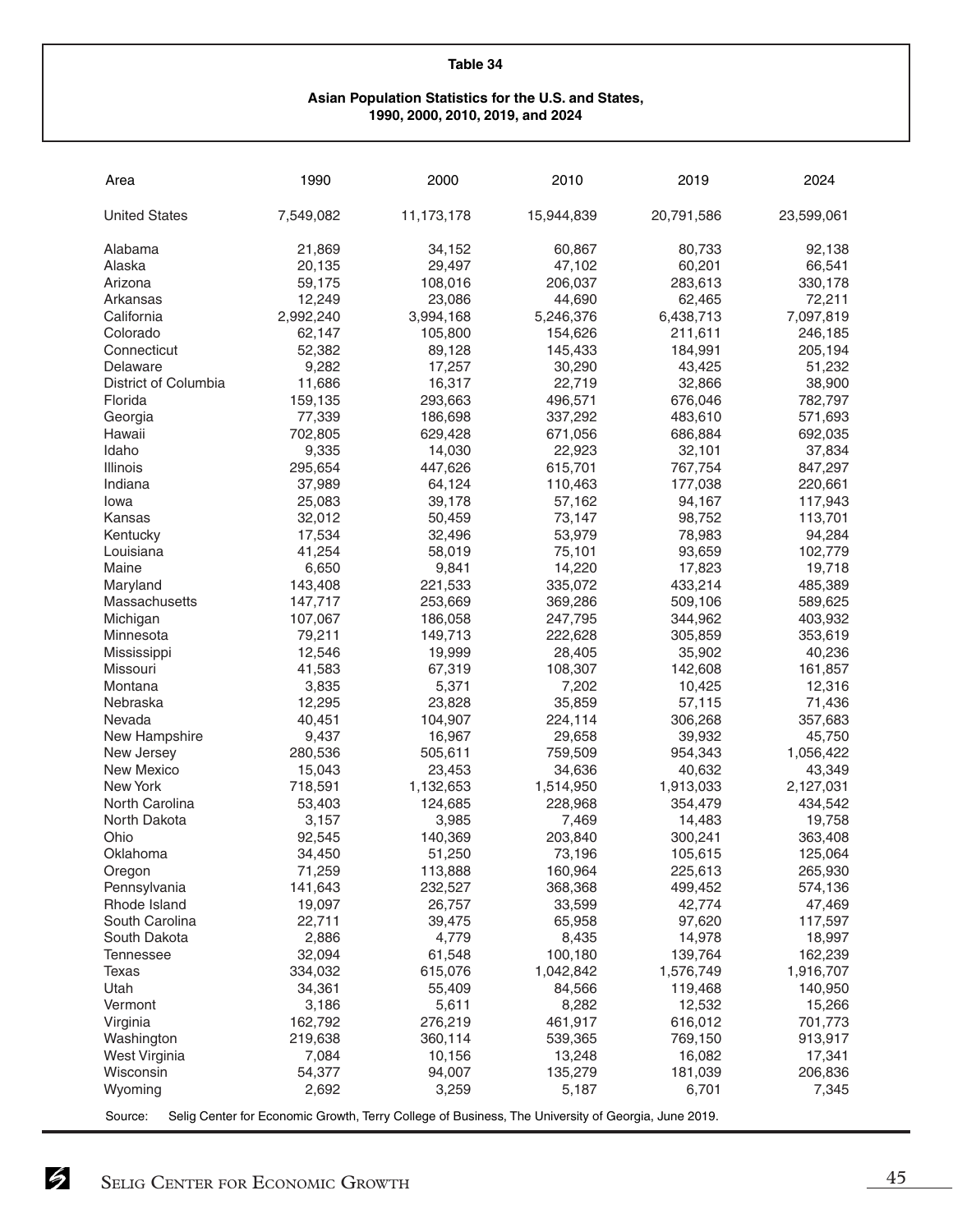#### **Multiracial Population Statistics for the U.S. and States, 2000, 2010, 2019, and 2024**

 $\overline{a}$ 

| Area                 | 2000      | 2010                                                                                               | 2019      | 2024       |
|----------------------|-----------|----------------------------------------------------------------------------------------------------|-----------|------------|
| <b>United States</b> | 3,959,557 | 7,039,709                                                                                          | 9,267,184 | 10,800,670 |
| Alabama              | 36,430    | 64,877                                                                                             | 86,799    | 100,932    |
| Alaska               | 30,186    | 49,567                                                                                             | 56,122    | 59,996     |
| Arizona              | 71,903    | 153,932                                                                                            | 212,807   | 254,700    |
| Arkansas             | 29,055    | 49,584                                                                                             | 67,095    | 79,146     |
| California           | 780,384   | 1,297,323                                                                                          | 1,600,698 | 1,794,391  |
| Colorado             | 72,169    | 133,605                                                                                            | 183,486   | 219,418    |
| Connecticut          | 39,794    | 71,041                                                                                             | 88,806    | 100,211    |
| Delaware             | 9,095     | 20,057                                                                                             | 26,851    | 31,333     |
| District of Columbia | 7,400     | 14,515                                                                                             | 20,446    | 24,341     |
| Florida              | 170,342   | 334,792                                                                                            | 485,383   | 595,480    |
| Georgia              | 74,333    | 167,802                                                                                            | 236,580   | 284,546    |
| Hawaii               | 245,826   | 315,457                                                                                            | 345,742   | 362,022    |
| Idaho                | 16,843    | 32,156                                                                                             | 45,515    | 55,497     |
| Illinois             | 118,377   | 212,324                                                                                            | 262,346   | 293,382    |
| Indiana              | 56,811    | 108,481                                                                                            | 145,899   | 171,712    |
| Iowa                 | 23,373    | 45,280                                                                                             | 62,904    | 75,263     |
| Kansas               | 41,440    | 73,835                                                                                             | 90,267    | 100,780    |
| Kentucky             | 34,837    | 67,541                                                                                             | 91,352    | 107,665    |
| Louisiana            | 33,547    | 60,795                                                                                             | 83,816    | 99,064     |
| Maine                | 10,704    | 19,469                                                                                             | 24,699    | 28,143     |
| Maryland             | 69,139    | 138,988                                                                                            | 181,597   | 209,225    |
| Massachusetts        | 71,118    | 124,343                                                                                            | 179,710   | 218,311    |
| Michigan             | 132,233   | 204,150                                                                                            | 254,746   | 288,716    |
| Minnesota            | 62,335    | 112,279                                                                                            | 148,076   | 172,975    |
| Mississippi          | 15,934    | 30,051                                                                                             | 40,688    | 47,730     |
| Missouri             | 65,861    | 113,161                                                                                            | 148,776   | 173,634    |
| Montana              | 13,618    | 23,178                                                                                             | 30,932    | 36,587     |
| Nebraska             | 16,673    | 32,610                                                                                             | 45,105    | 54,145     |
| Nevada               | 45,601    | 97,643                                                                                             | 142,240   | 177,609    |
| New Hampshire        | 10,229    | 18,907                                                                                             | 24,314    | 28,078     |
| New Jersey           | 91,736    | 161,096                                                                                            | 209,510   | 240,297    |
| <b>New Mexico</b>    | 25,659    | 46,308                                                                                             | 55,054    | 60,264     |
| <b>New York</b>      | 250,175   | 413,139                                                                                            | 532,145   | 608,004    |
| North Carolina       | 71,588    | 177,090                                                                                            | 245,952   | 294,441    |
| North Dakota         | 6,022     | 10,990                                                                                             | 18,184    | 24,037     |
| Ohio                 | 123,732   | 214,945                                                                                            | 279,964   | 324,949    |
| Oklahoma             | 140,745   | 208,712                                                                                            | 251,607   | 279,856    |
| Oregon               | 76,561    | 127,830                                                                                            | 170,470   | 202,180    |
| Pennsylvania         | 99,162    | 203,668                                                                                            | 274,364   | 321,937    |
| Rhode Island         | 13,805    | 24,887                                                                                             | 31,037    | 35,185     |
| South Carolina       | 30,162    | 69,116                                                                                             | 102,312   | 127,485    |
| South Dakota         | 8,722     | 16,032                                                                                             | 22,186    | 26,845     |
| <b>Tennessee</b>     | 48,670    | 97,110                                                                                             | 138,923   | 168,930    |
| <b>Texas</b>         | 202,306   | 406,683                                                                                            | 614,601   | 769,269    |
| Utah                 | 28,269    | 58,709                                                                                             | 85,942    | 106,716    |
| Vermont              | 6,235     | 10,226                                                                                             | 12,573    | 14,055     |
| Virginia             | 97,719    | 199,356                                                                                            | 272,154   | 322,590    |
| Washington           | 163,635   | 281,139                                                                                            | 372,464   | 438,756    |
| West Virginia        | 13,793    | 25,701                                                                                             | 33,355    | 38,226     |
| Wisconsin            | 49,474    | 89,367                                                                                             | 117,560   | 136,488    |
| Wyoming              | 5,797     | 9,862                                                                                              | 13,028    | 15,129     |
|                      |           |                                                                                                    |           |            |
| Source:              |           | Selig Center for Economic Growth, Terry College of Business, The University of Georgia, June 2019. |           |            |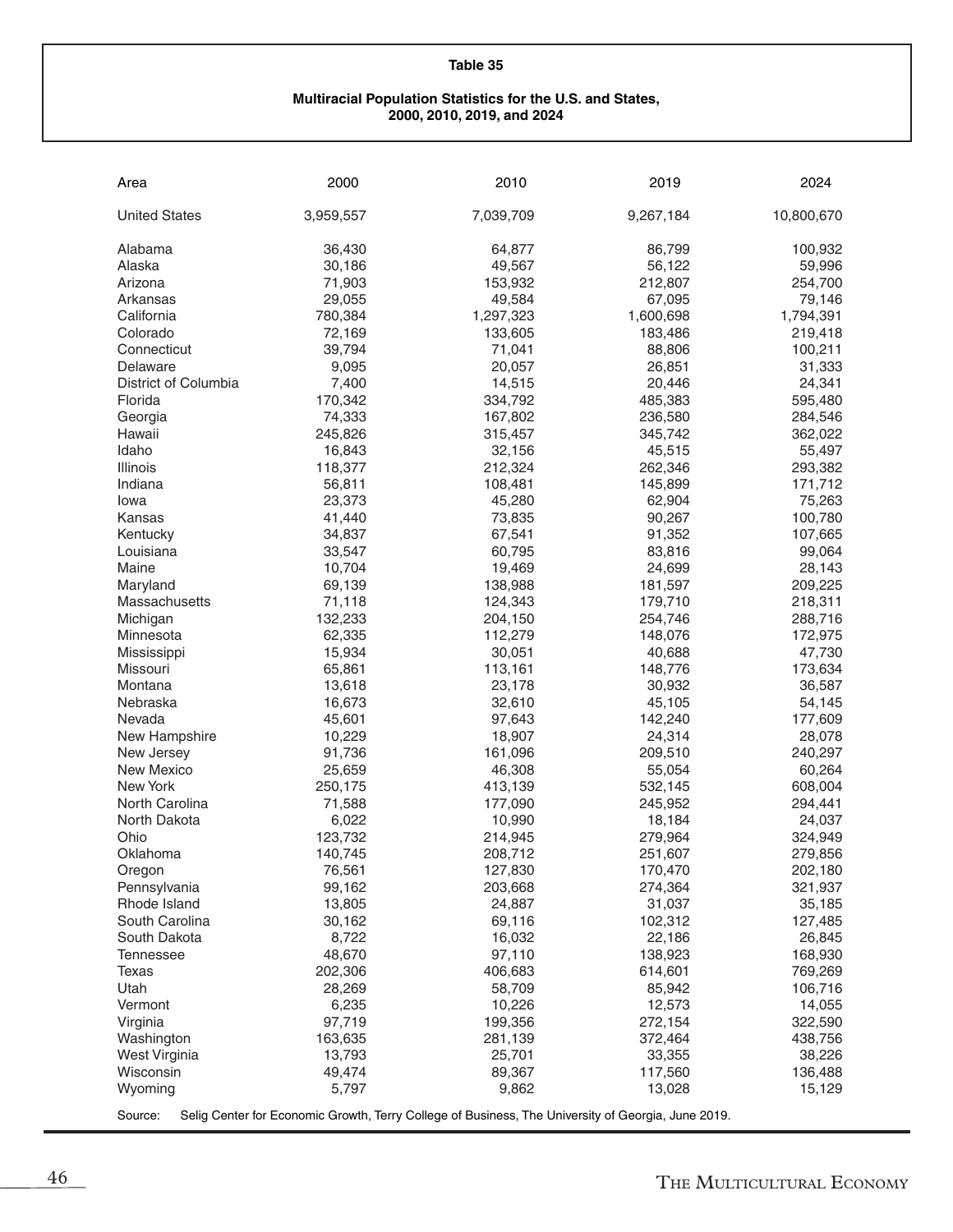#### **Hispanic Population Statistics for the U.S. and States, 1990, 2000, 2010, 2019, and 2023**4

| Area                 | 1990                                                                                               | 2000             | 2010              | 2019              | 2024              |  |
|----------------------|----------------------------------------------------------------------------------------------------|------------------|-------------------|-------------------|-------------------|--|
| <b>United States</b> | 22,572,838                                                                                         | 35,661,885       | 50,752,801        | 61,524,300        | 68,556,173        |  |
| Alabama              | 24,107                                                                                             | 77,016           | 186,409           | 219,674           | 242,784           |  |
| Alaska               | 17,228                                                                                             | 25,963           | 40,045            | 55,361            | 63,971            |  |
| Arizona              | 697,660                                                                                            | 1,309,389        | 1,903,619         | 2,301,466         | 2,569,731         |  |
| Arkansas             | 19,208                                                                                             | 87,804           | 187,376           | 240,588           | 276,174           |  |
| California           | 7,779,607                                                                                          | 11,054,553       | 14,067,534        | 15,879,834        | 16,932,557        |  |
| Colorado             | 429,571                                                                                            | 745,292          | 1,044,740         | 1,258,733         | 1,398,775         |  |
| Connecticut          | 214,806                                                                                            | 323,852          | 482,819           | 607,662           | 686,172           |  |
| Delaware             | 16,031                                                                                             | 37,834           | 73,697            | 94,386            | 107,684           |  |
| District of Columbia | 32,878                                                                                             | 45,266           | 55,850            | 82,551            | 99,771            |  |
| Florida              | 1,597,237                                                                                          | 2,717,081        | 4,252,565         | 5,754,567         | 6,836,418         |  |
| Georgia              | 109,286                                                                                            | 441,576          | 858,266           | 1,054,621         | 1,186,823         |  |
| Hawaii               | 81,378                                                                                             | 87,989           | 122,126           | 157,522           | 177,648           |  |
| Idaho                | 52,914                                                                                             | 103,038          | 177,014           | 228,890           | 266,454           |  |
| Illinois             | 911,704                                                                                            | 1,544,165        | 2,034,983         | 2,258,431         | 2,385,993         |  |
| Indiana              | 98,601                                                                                             | 217,326          | 391,570           | 491,273           | 559,254           |  |
| Iowa                 | 31,923                                                                                             | 83,414           | 152,918           | 201,792           | 235,137           |  |
| Kansas               | 93,332                                                                                             | 190,633          | 302,233           | 360,538           | 395,430           |  |
| Kentucky             | 21,180                                                                                             | 60,730           | 133,931           | 173,608           | 201,729           |  |
| Louisiana            | 92,013                                                                                             |                  |                   |                   |                   |  |
| Maine                | 6,597                                                                                              | 108,997<br>9,421 | 194,193<br>16,995 | 261,506<br>23,757 | 307,378<br>28,651 |  |
|                      |                                                                                                    |                  | 475,209           |                   |                   |  |
| Maryland             | 126,350                                                                                            | 231,155          |                   | 660,228           | 790,807           |  |
| Massachusetts        | 289,315                                                                                            | 433,611          | 633,555           | 872,043           | 1,037,951         |  |
| Michigan             | 202,246                                                                                            | 327,050          | 437,746           | 525,733           | 581,776           |  |
| Minnesota            | 53,704                                                                                             | 145,301          | 251,717           | 317,912           | 363,237           |  |
| Mississippi          | 14,801                                                                                             | 40,032           | 81,926            | 98,926            | 111,257           |  |
| Missouri             | 60,949                                                                                             | 119,859          | 213,905           | 274,310           | 316,192           |  |
| Montana              | 11,520                                                                                             | 18,191           | 28,852            | 43,165            | 53,432            |  |
| Nebraska             | 36,465                                                                                             | 95,505           | 169,141           | 224,398           | 262,009           |  |
| Nevada               | 127,751                                                                                            | 400,260          | 718,997           | 915,751           | 1,057,066         |  |
| New Hampshire        | 11,286                                                                                             | 20,697           | 36,925            | 53,966            | 66,748            |  |
| New Jersey           | 754,012                                                                                            | 1,128,903        | 1,566,182         | 1,921,919         | 2,141,768         |  |
| <b>New Mexico</b>    | 584,566                                                                                            | 769,988          | 957,926           | 1,033,418         | 1,072,075         |  |
| New York             | 2,230,090                                                                                          | 2,894,316        | 3,433,430         | 3,913,195         | 4,178,242         |  |
| North Carolina       | 77,118                                                                                             | 385,209          | 806,775           | 1,028,376         | 1,183,162         |  |
| North Dakota         | 4,174                                                                                              | 7,834            | 13,803            | 33,739            | 53,745            |  |
| Ohio                 | 139,402                                                                                            | 219,498          | 356,665           | 469,176           | 548,101           |  |
| Oklahoma             | 85,463                                                                                             | 181,095          | 333,278           | 444,728           | 520,167           |  |
| Oregon               | 114,212                                                                                            | 278,259          | 452,375           | 571,601           | 656,126           |  |
| Pennsylvania         | 233,727                                                                                            | 398,374          | 726,277           | 1,009,881         | 1,206,128         |  |
| Rhode Island         | 46,250                                                                                             | 91,654           | 131,758           | 174,678           | 204,502           |  |
| South Carolina       | 30,367                                                                                             | 96,470           | 236,678           | 304,322           | 354,243           |  |
| South Dakota         | 4,617                                                                                              | 10,995           | 22,488            | 35,801            | 44,522            |  |
| <b>Tennessee</b>     | 32,411                                                                                             | 125,572          | 291,462           | 391,963           | 463,461           |  |
| <b>Texas</b>         | 4,380,366                                                                                          | 6,739,868        | 9,516,600         | 11,673,654        | 13,073,820        |  |
| Utah                 | 85,534                                                                                             | 204,356          | 360,660           | 459,082           | 527,437           |  |
| Vermont              | 3,512                                                                                              | 5,556            | 9,292             | 13,012            | 15,733            |  |
| Virginia             | 160,703                                                                                            | 334,268          | 638,193           | 843,512           | 977,147           |  |
| Washington           | 217,833                                                                                            | 446,953          | 761,471           | 1,000,531         | 1,167,006         |  |
| West Virginia        | 7,775                                                                                              | 12,347           | 22,382            | 31,091            | 36,798            |  |
| Wisconsin            | 93,534                                                                                             | 195,371          | 337,715           | 417,732           | 469,148           |  |
| Wyoming              | 25,524                                                                                             | 31,999           | 50,535            | 59,700            | 63,833            |  |
| Source:              | Selig Center for Economic Growth, Terry College of Business, The University of Georgia, June 2019. |                  |                   |                   |                   |  |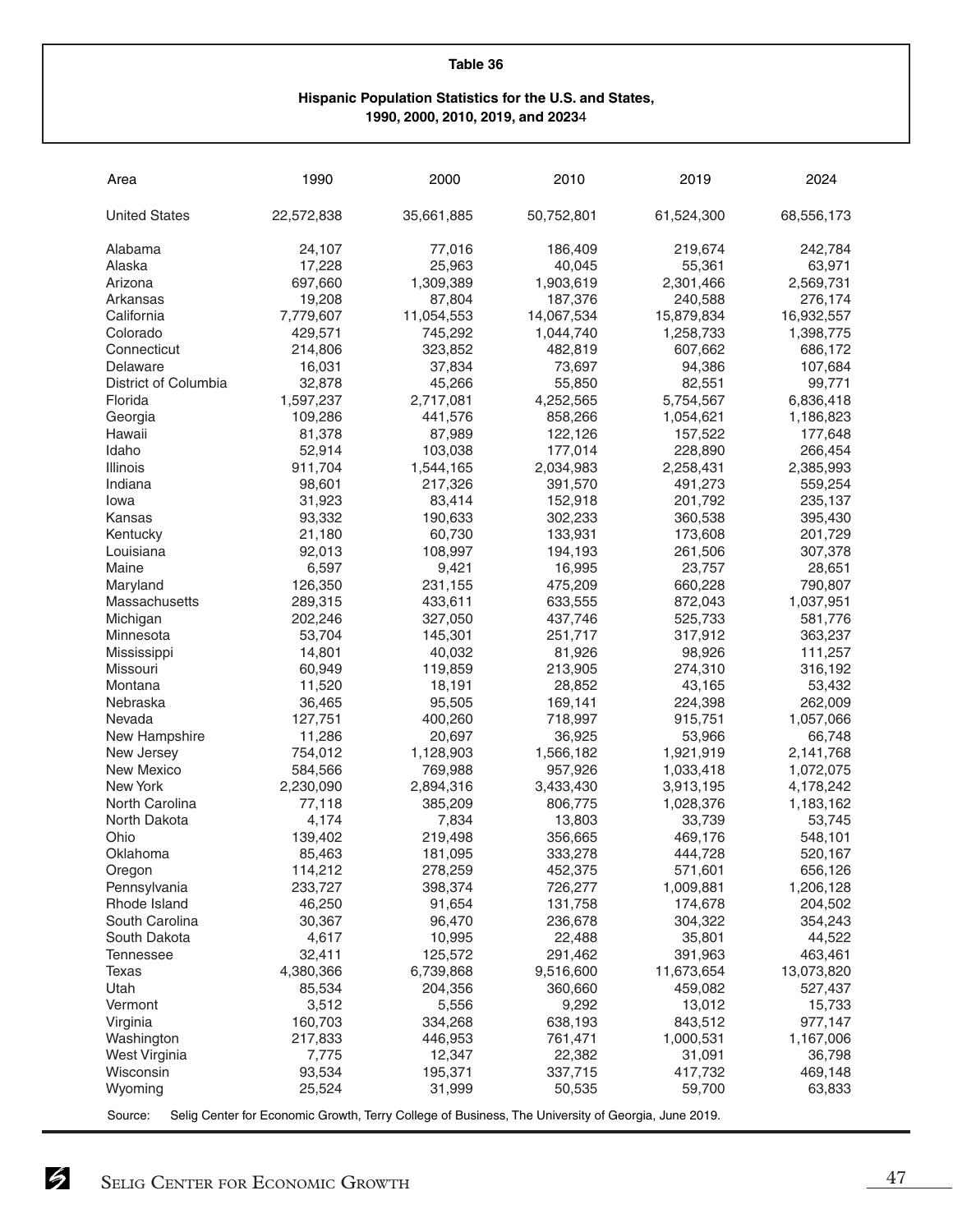#### **Non-Hispanic Population Statistics for the U.S. and States, 1990, 2000, 2010, 2019, and 2024**

| Area                 | 1990                                                                                               | 2000        | 2010        | 2019        | 2024        |  |  |
|----------------------|----------------------------------------------------------------------------------------------------|-------------|-------------|-------------|-------------|--|--|
| <b>United States</b> | 227,049,976                                                                                        | 246,500,526 | 258,585,620 | 269,205,044 | 275,609,600 |  |  |
| Alabama              | 4,025,948                                                                                          | 4,375,157   | 4,599,170   | 4,679,804   | 4,721,598   |  |  |
| Alaska               | 536,062                                                                                            | 602,000     | 673,970     | 687,563     | 687,570     |  |  |
| Arizona              | 2,986,437                                                                                          | 3,851,197   | 4,503,383   | 4,924,896   | 5,215,955   |  |  |
| Arkansas             | 2,337,378                                                                                          | 2,590,784   | 2,734,361   | 2,786,873   | 2,812,066   |  |  |
| California           | 22,179,908                                                                                         | 22,933,424  | 23,260,156  | 24,259,199  | 24,782,321  |  |  |
| Colorado             | 2,878,047                                                                                          | 3,581,629   | 4,003,289   | 4,538,042   | 4,903,243   |  |  |
| Connecticut          | 3,077,161                                                                                          | 3,087,925   | 3,097,352   | 2,974,211   | 2,884,649   |  |  |
| Delaware             | 653,536                                                                                            | 748,539     | 826,015     | 886,695     | 923,962     |  |  |
| District of Columbia | 572,443                                                                                            | 526,780     | 549,190     | 638,171     | 694,538     |  |  |
| Florida              | 11,436,070                                                                                         | 13,330,434  | 14,593,896  | 15,967,721  | 16,854,275  |  |  |
| Georgia              | 6,403,316                                                                                          | 7,785,727   | 8,854,430   | 9,593,600   | 10,042,942  |  |  |
| Hawaii               | 1,032,113                                                                                          | 1,125,530   | 1,241,691   | 1,284,237   | 1,301,009   |  |  |
| Idaho                | 959,470                                                                                            | 1,196,392   | 1,393,898   | 1,543,848   | 1,654,919   |  |  |
| Illinois             | 10,541,612                                                                                         | 10,889,996  | 10,806,213  | 10,503,876  | 10,287,208  |  |  |
| Indiana              | 5,459,197                                                                                          | 5,874,540   | 6,098,459   | 6,230,461   | 6,310,505   |  |  |
| Iowa                 | 2,749,095                                                                                          | 2,845,653   | 2,897,305   | 2,974,843   | 3,028,320   |  |  |
| Kansas               | 2,388,017                                                                                          | 2,503,048   | 2,556,170   | 2,563,442   | 2,557,927   |  |  |
| Kentucky             | 3,672,868                                                                                          | 3,988,291   | 4,214,017   | 4,310,253   | 4,360,841   |  |  |
| Louisiana            | 4,129,519                                                                                          | 4,362,888   | 4,350,678   | 4,456,732   | 4,498,754   |  |  |
| Maine                | 1,225,122                                                                                          | 1,267,651   | 1,310,573   | 1,315,413   | 1,319,603   |  |  |
| Maryland             | 4,673,420                                                                                          | 5,079,879   | 5,312,890   | 5,455,470   | 5,493,657   |  |  |
| Massachusetts        | 5,733,324                                                                                          | 5,927,493   | 5,931,388   | 6,069,749   | 6,128,404   |  |  |
| Michigan             | 9,109,073                                                                                          | 9,625,400   | 9,438,985   | 9,465,612   | 9,491,373   |  |  |
| Minnesota            | 4,336,153                                                                                          | 4,788,391   | 5,058,994   | 5,343,864   | 5,530,466   |  |  |
| Mississippi          | 2,564,096                                                                                          | 2,808,321   | 2,888,511   | 2,884,922   | 2,873,420   |  |  |
| Missouri             | 5,067,931                                                                                          | 5,487,426   | 5,781,776   | 5,876,866   | 5,933,923   |  |  |
| Montana              | 788,684                                                                                            | 885,582     | 961,655     | 1,028,253   | 1,072,631   |  |  |
| Nebraska             | 1,545,195                                                                                          | 1,618,315   | 1,660,815   | 1,723,860   | 1,761,320   |  |  |
| Nevada               | 1,092,944                                                                                          | 1,618,481   | 1,983,800   | 2,189,841   | 2,341,769   |  |  |
| New Hampshire        | 1,101,098                                                                                          | 1,219,185   | 1,279,775   | 1,298,034   | 1,309,735   |  |  |
| New Jersey           | 7,008,951                                                                                          | 7,301,718   | 7,237,526   | 7,126,864   | 7,026,383   |  |  |
| <b>New Mexico</b>    | 937,008                                                                                            | 1,051,216   | 1,106,681   | 1,055,942   | 1,021,657   |  |  |
| New York             | 15,790,694                                                                                         | 16,107,464  | 15,971,755  | 16,012,006  | 15,961,191  |  |  |
| North Carolina       | 6,586,898                                                                                          | 7,696,405   | 8,767,472   | 9,468,965   | 9,905,553   |  |  |
| North Dakota         | 633,511                                                                                            | 634,189     | 660,715     | 748,829     | 816,273     |  |  |
| Ohio                 | 10,724,760                                                                                         | 11,144,045  | 11,182,617  | 11,233,185  | 11,278,316  |  |  |
| Oklahoma             | 3,063,362                                                                                          | 3,273,270   | 3,426,251   | 3,534,756   | 3,586,764   |  |  |
| Oregon               | 2,746,163                                                                                          | 3,151,449   | 3,384,698   | 3,680,540   | 3,886,451   |  |  |
| Pennsylvania         | 11,669,572                                                                                         | 11,885,799  | 11,984,786  | 11,805,281  | 11,648,603  |  |  |
| Rhode Island         | 959,745                                                                                            | 958,614     | 921,411     | 887,483     | 865,642     |  |  |
| South Carolina       | 3,470,788                                                                                          | 3,927,753   | 4,399,156   | 4,856,519   | 5,168,039   |  |  |
| South Dakota         | 692,484                                                                                            | 744,849     | 793,739     | 850,428     | 886,368     |  |  |
| <b>Tennessee</b>     | 4,862,081                                                                                          | 5,578,147   | 6,064,420   | 6,439,695   | 6,670,167   |  |  |
| <b>Texas</b>         | 12,676,389                                                                                         | 14,204,631  | 15,725,048  | 17,618,858  | 18,872,282  |  |  |
| Utah                 | 1,645,689                                                                                          | 2,040,146   | 2,414,600   | 2,755,296   | 2,988,581   |  |  |
| Vermont              | 561,286                                                                                            | 604,062     | 616,550     | 609,669     | 605,296     |  |  |
| Virginia             | 6,056,181                                                                                          | 6,771,549   | 7,387,013   | 7,741,751   | 7,912,799   |  |  |
| Washington           | 4,685,210                                                                                          | 5,463,559   | 5,979,915   | 6,626,324   | 7,053,368   |  |  |
| West Virginia        | 1,784,773                                                                                          | 1,794,674   | 1,831,933   | 1,767,601   | 1,720,490   |  |  |
| Wisconsin            | 4,811,028                                                                                          | 5,178,628   | 5,352,688   | 5,407,960   | 5,436,785   |  |  |
| Wyoming              | 428,166                                                                                            | 462,301     | 513,841     | 520,740     | 519,688     |  |  |
| Source:              | Selig Center for Economic Growth, Terry College of Business, The University of Georgia, June 2019. |             |             |             |             |  |  |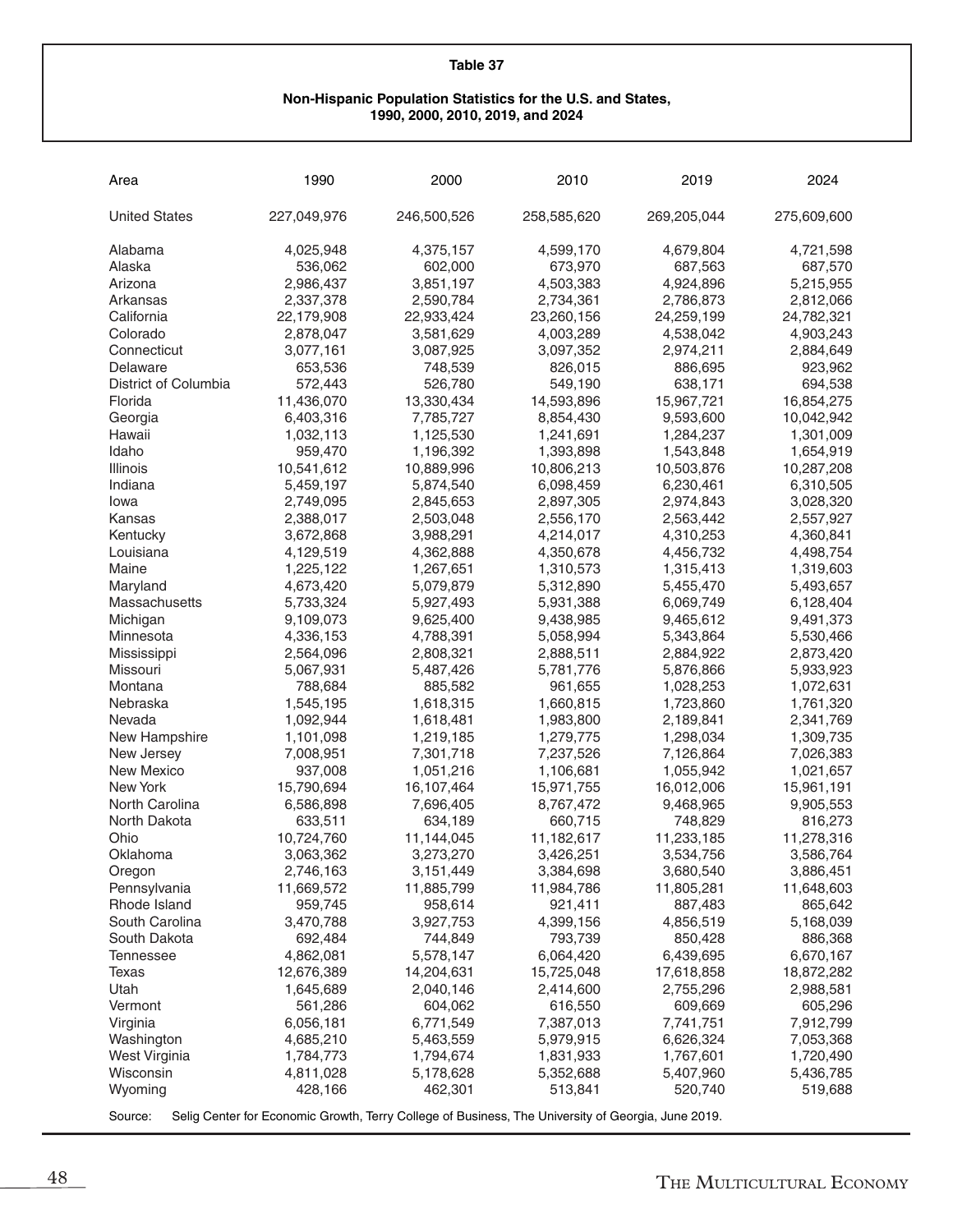#### **The Nation's Largest Consumer Markets in 2019 (billions of dollars)**

| Rank | Total<br><b>Buying Power</b> |         |
|------|------------------------------|---------|
| 1    | California                   | 2,251.0 |
| 2    | Texas                        | 1,337.0 |
| 3    | New York                     | 1,191.0 |
| 4    | Florida                      | 1,006.0 |
| 5    | Illinois                     | 663.0   |
| 6    | Pennsylvania                 | 651.0   |
| 7    | New Jersey                   | 545.0   |
| 8    | Ohio                         | 521.0   |
| 9    | Georgia                      | 453.0   |
| 10   | North Carolina               | 444.0   |

| Rank           | White<br><b>Buying Power</b> |         | <b>Black</b><br><b>Buying Power</b> |       | American Indian<br><b>Buying Power</b> |       |
|----------------|------------------------------|---------|-------------------------------------|-------|----------------------------------------|-------|
| 1              | California                   | 1,686.5 | Texas                               | 133.8 | California                             | 22.7  |
| $\overline{2}$ | Texas                        | 1,090.6 | New York                            | 131.0 | Oklahoma                               | 11.2  |
| 3              | New York                     | 928.2   | Georgia                             | 106.2 | Texas                                  | 10.9  |
| 4              | Florida                      | 849.5   | California                          | 105.9 | Arizona                                | 7.7   |
| 5              | Pennsylvania                 | 568.3   | Florida                             | 105.6 | New York                               | 6.8   |
| 6              | <b>Illinois</b>              | 551.1   | Maryland                            | 81.8  | New Mexico                             | 5.0   |
| 7              | Ohio                         | 455.6   | North Carolina                      | 68.5  | Washington                             | 4.6   |
| 8              | New Jersey                   | 419.5   | Virginia                            | 60.7  | North Carolina                         | 4.3   |
| 9              | Michigan                     | 373.3   | <b>Illinois</b>                     | 58.1  | Florida                                | 4.0   |
| 10             | Massachusetts                | 371.0   | New Jersey                          | 52.1  | Alaska                                 | 3.5   |
|                | Asian                        |         | Multiracial                         |       | Hispanic                               |       |
| Rank           | <b>Buying Power</b>          |         | <b>Buying Power</b>                 |       | <b>Buying Power</b>                    |       |
| 1              | California                   | 382.8   | California                          | 53.5  | California                             | 452.6 |
| $\overline{2}$ | New York                     | 104.7   | New York                            | 17.7  | Texas                                  | 315.5 |
| 3              | Texas                        | 87.8    | Texas                               | 17.2  | Florida                                | 190.7 |
| $\overline{4}$ | New Jersey                   | 64.7    | Florida                             | 13.3  | New York                               | 129.7 |
| 5              | Washington                   | 46.3    | Hawaii                              | 12.3  | Illinois                               | 62.7  |

|    | Washington           | 46.3 | Hawaii          | 12.3 | <b>Illinois</b> | 62.7 |
|----|----------------------|------|-----------------|------|-----------------|------|
| 6  | <b>Illinois</b>      | 44.4 | Washington      | 11.5 | New Jersey      | 62.7 |
|    | Virginia             | 35.4 | Virginia        | 8.0  | Arizona         | 53.6 |
| 8  | Florida              | 34.0 | <b>Illinois</b> | 7.0  | Colorado        | 34.3 |
| 9  | Hawaii               | 33.8 | Oklahoma        | 6.6  | New Mexico      | 29.0 |
| 10 | <b>Massachusetts</b> | 30.6 | New Jersey      | 6.4  | Washington      | 28.4 |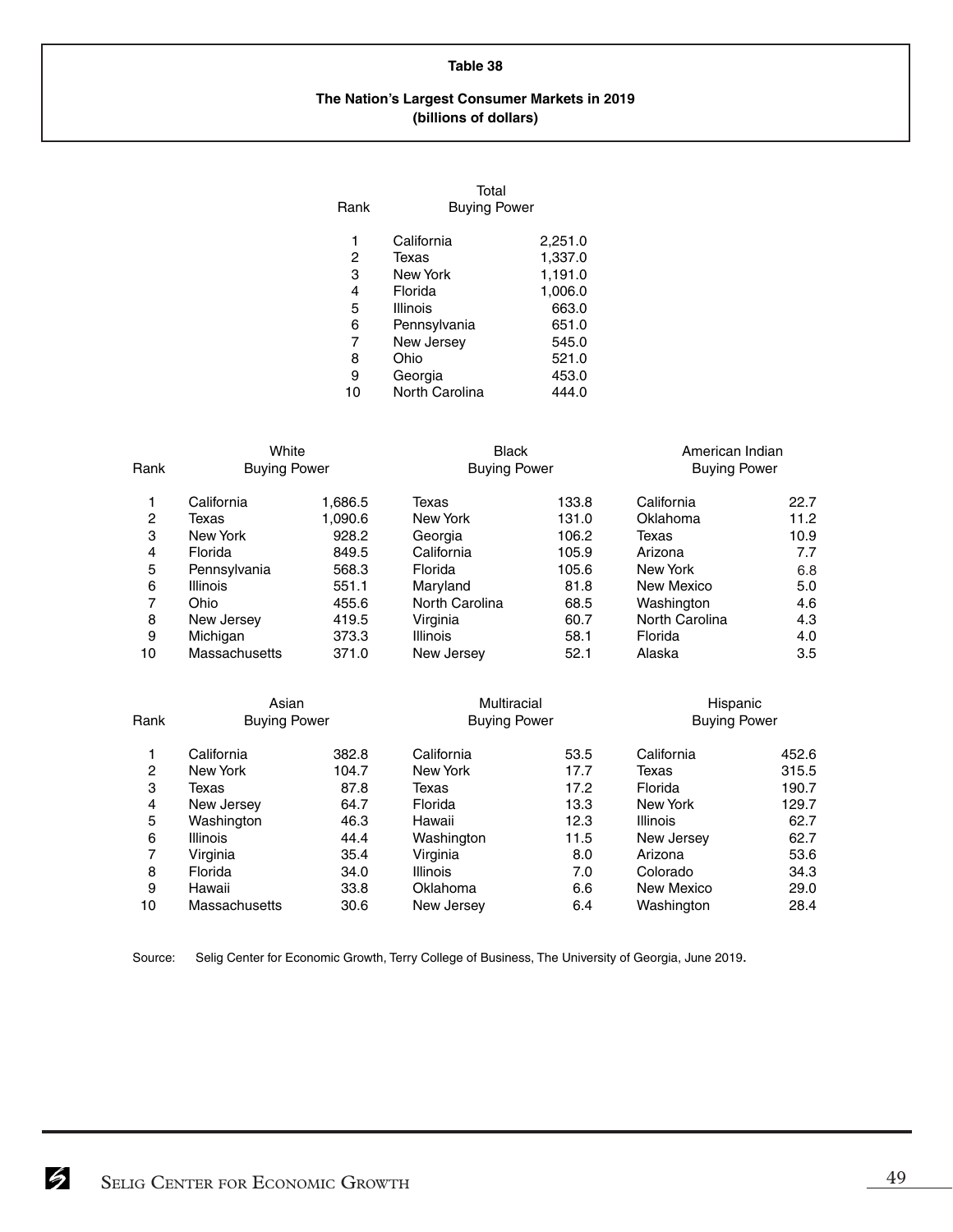#### **The Nation's Fast-Growing Consumer Markets in 2010-2019 (percent)**

| Rank           | Percentage Change<br>in<br><b>Total Buying Power</b> |      | Percentage Change<br>in<br>White Buying Power |       | in                      | Percentage Change<br><b>Black Buying Power</b> |  |  |
|----------------|------------------------------------------------------|------|-----------------------------------------------|-------|-------------------------|------------------------------------------------|--|--|
| 1              | Utah                                                 | 65.5 | Utah                                          | 63.4  | North Dakota            | 331.1                                          |  |  |
| $\overline{c}$ | Washington                                           | 64.2 | Colorado                                      | 61.3  | South Dakota            | 116.5                                          |  |  |
| 3              | Colorado                                             | 63.3 | District of Columbia                          | 59.5  | Idaho                   | 101.9                                          |  |  |
| 4              | Idaho                                                | 55.3 | Washington                                    | 57.2  | Hawaii                  | 101.2                                          |  |  |
| 5              | California                                           | 55.3 | Idaho                                         | 54.1  | Wyoming                 | 98.3                                           |  |  |
| 6              | Oregon                                               | 55.2 | Oregon                                        | 51.7  | Washington              | 84.2                                           |  |  |
| $\overline{7}$ | District of Columbia                                 | 53.3 | California                                    | 48.2  | Utah                    | 78.9                                           |  |  |
| 8              | Florida                                              | 50.8 | South Carolina                                | 48.1  | Arizona                 | 78.6                                           |  |  |
| 9              | Texas                                                | 50.4 | Florida                                       | 48.0  | Nevada                  | 77.5                                           |  |  |
| 10             | Arizona                                              | 50.3 | Arizona                                       | 46.6  | Montana                 | 77.3                                           |  |  |
|                | Percentage Change<br>in                              |      | Percentage Change<br>in                       |       | Percentage Change<br>in |                                                |  |  |
| Rank           | American Indian Buying Power                         |      | Asian Buying Power                            |       | Hispanic Buying Power   |                                                |  |  |
| 1              | Utah                                                 | 81.2 | Vermont                                       | 128.7 | North Dakota            | 178.6                                          |  |  |
| $\overline{c}$ | Washington                                           | 70.1 | Washington                                    | 126.4 | District of Columbia    | 104.8                                          |  |  |
| 3              | Idaho                                                | 68.6 | Indiana                                       | 118.5 | Montana                 | 97.4                                           |  |  |
| 4              | Colorado                                             | 65.3 | South Dakota                                  | 117.6 | Washington              | 93.8                                           |  |  |
| 5              | Tennessee                                            | 63.6 | Utah                                          | 115.6 | South Dakota            | 93.3                                           |  |  |
| 6              | Arizona                                              | 63.6 | North Carolina                                | 115.5 | New Hampshire           | 92.7                                           |  |  |
| 7              | Florida                                              | 63.0 | Texas                                         | 112.6 | Massachusetts           | 87.6                                           |  |  |
| 8              | Oregon                                               | 61.6 | Oregon                                        | 110.2 | Pennsylvania            | 86.5                                           |  |  |
| 9              | Nebraska                                             | 61.6 | Georgia                                       | 110.1 | Idaho                   | 86.0                                           |  |  |
| 10             | Rhode Island                                         | 60.5 | North Dakota                                  | 108.3 | Oregon                  | 84.6                                           |  |  |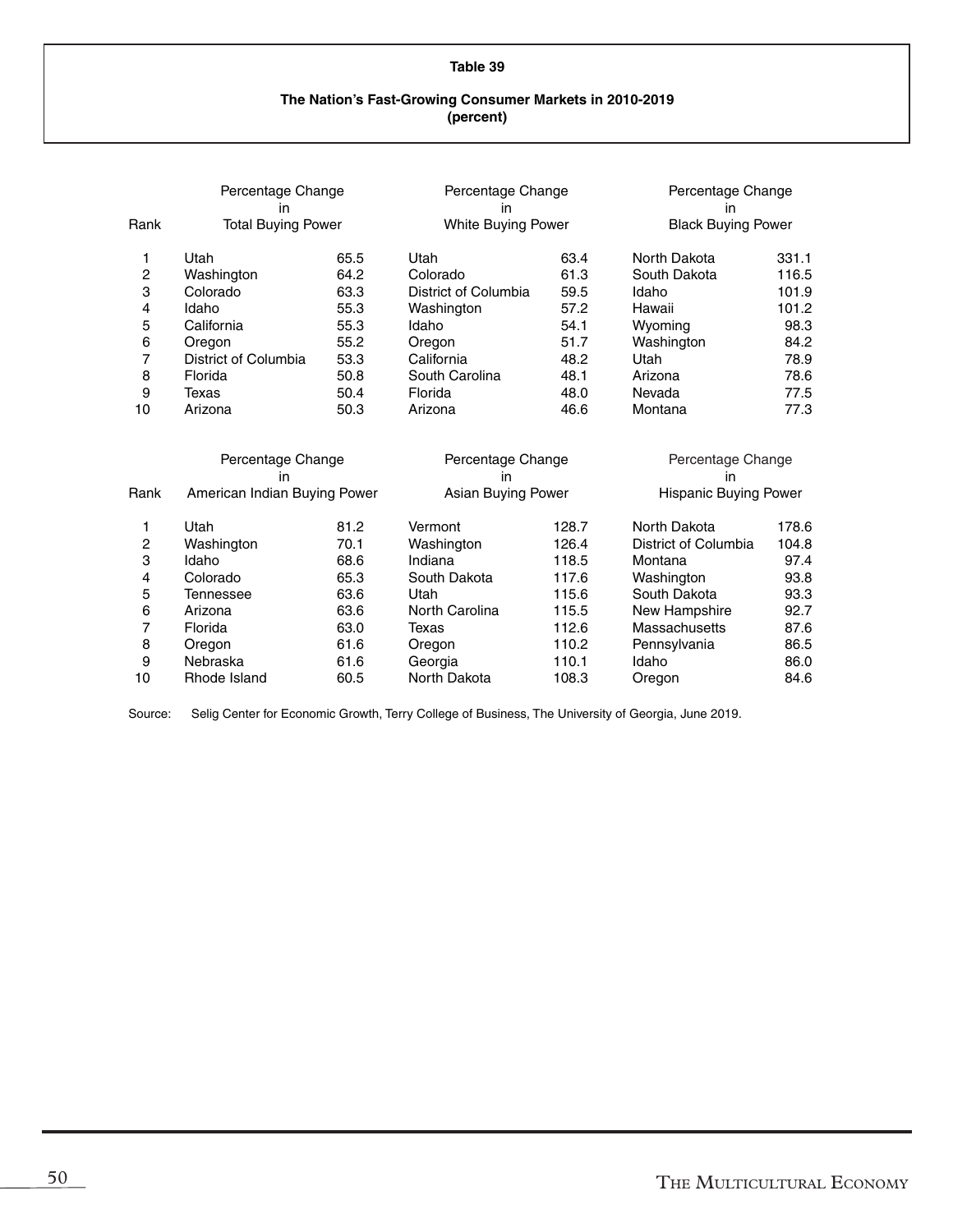#### **The Nation's Most Concentrated Consumer Markets in 2019 (percent)**

| Rank           | White<br>Share of<br><b>Total Buying Power</b> |      | <b>Black</b><br>Share of<br><b>Total Buying Power</b> |                           | American Indian<br>Share of<br><b>Total Buying Power</b> |                           |
|----------------|------------------------------------------------|------|-------------------------------------------------------|---------------------------|----------------------------------------------------------|---------------------------|
| 1              | Maine                                          | 96.7 | Mississippi                                           | 25.5                      | Alaska                                                   | 8.3                       |
| $\overline{c}$ | Vermont                                        | 96.1 | Maryland                                              | 23.7                      | Oklahoma                                                 | 6.6                       |
| 3              | Wyoming                                        | 95.1 | Georgia                                               | 23.5                      | New Mexico                                               | 6.2                       |
| 4              | Idaho                                          | 95.1 | District of Columbia                                  | 23.2                      | South Dakota                                             | 3.2                       |
| 5              | Weat Virginia                                  | 95.0 | Louisiana                                             | 20.6                      | Montana                                                  | 3.2                       |
| 6              | New Hampshire                                  | 95.0 | Alabama                                               | 18.7                      | Arizona                                                  | 2.6                       |
| 7              | Montana                                        | 94.2 | South Carolina                                        | 17.9                      | North Dakota                                             | 2.5                       |
| 8              | lowa                                           | 94.1 | Delaware                                              | 17.3                      | Wyoming                                                  | 1.5                       |
| 9              | Utah                                           | 93.2 | North Carolina                                        | 15.4                      | Nevada                                                   | 1.1                       |
| 10             | South Dakota                                   | 93.0 | Virginia                                              | 13.8                      | Oregon                                                   | 1.1                       |
|                | Asian<br>Share of                              |      | Multiracial<br>Share of                               |                           | Hispanic<br>Share of                                     |                           |
| Rank           | <b>Total Buying Power</b>                      |      |                                                       | <b>Total Buying Power</b> |                                                          | <b>Total Buying Power</b> |
| 1              | Hawaii                                         | 46.7 | Hawaii                                                | 17.0                      | New Mexico                                               | 35.5                      |
| $\overline{c}$ | California                                     | 17.0 | Alaska                                                | 4.5                       | Texas                                                    | 23.6                      |
| 3              | New Jersey                                     | 11.9 | Oklahoma                                              | 3.9                       | California                                               | 20.1                      |
| 4              | Washington                                     | 10.7 | Nevada                                                | 2.7                       | Florida                                                  | 19.0                      |
| 5              | Nevada                                         | 9.4  | Washington                                            | 2.7                       | Arizona                                                  | 18.1                      |
| 6              | New York                                       | 8.8  | California                                            | 2.4                       | Nevada                                                   | 17.1                      |
| 7              | Virginia                                       | 8.0  | Oregon                                                | 2.2                       | New Jersey                                               | 11.5                      |
| 8              | Maryland                                       | 7.4  | District of Columbia                                  | 2.1                       | Colorado                                                 | 11.5                      |
| 9              | Massachusetts                                  | 7.1  | Virginia                                              | 1.8                       | <b>New York</b>                                          | 10.9                      |
| 10             | Illinois                                       | 6.7  | Colorado                                              | 1.8                       | Illinois                                                 | 9.5                       |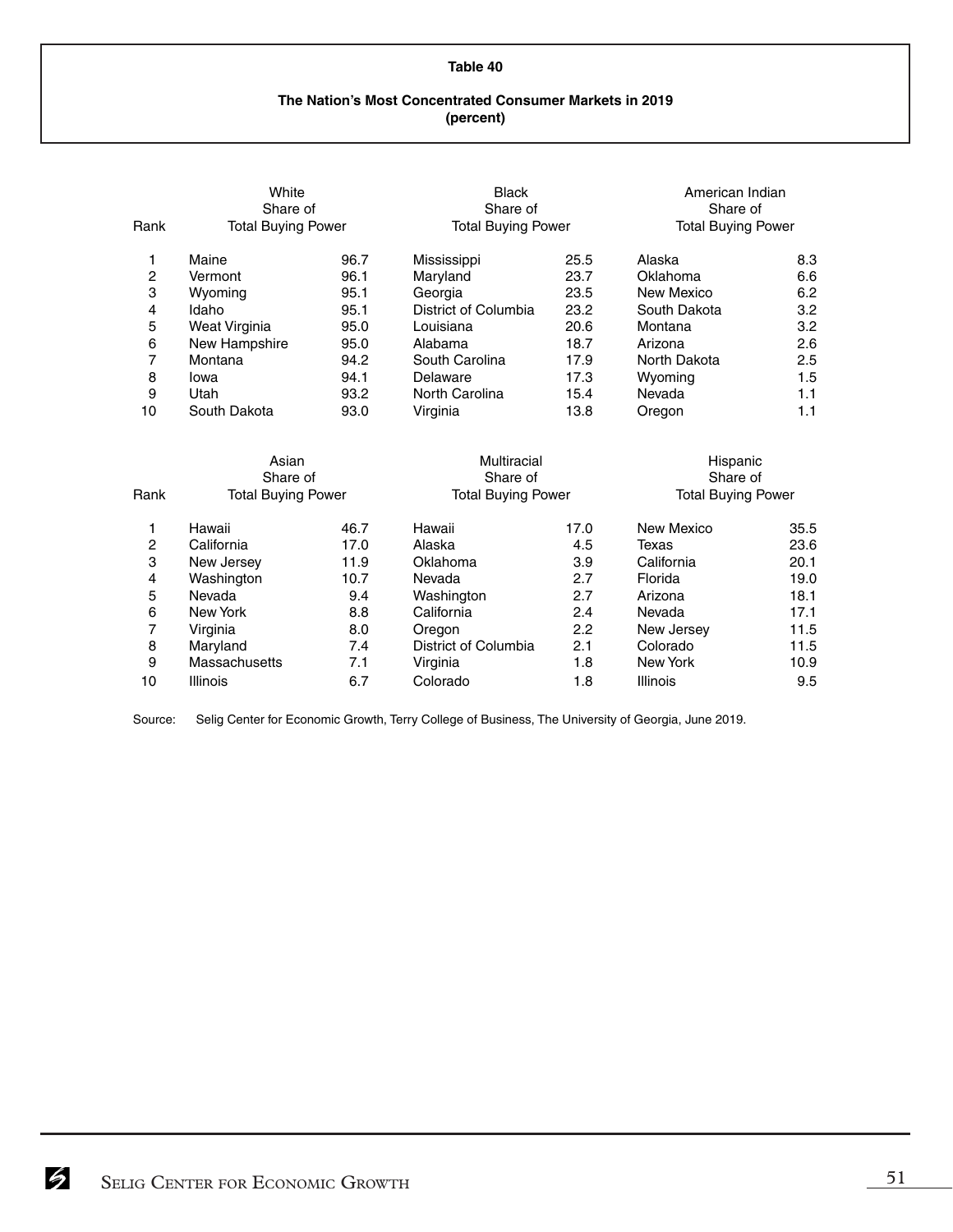#### **States Ranked by the Dollar Value of Buying Power, by Race and Hispanic Origin, in 2019**

|                      |       |       |                | American         |                           |                           |                |
|----------------------|-------|-------|----------------|------------------|---------------------------|---------------------------|----------------|
| Area                 | Total | White | <b>Black</b>   | Indian           | Asian                     | Multiracial               | Hispanic       |
| Alabama              | 26    | 27    | 17             | 27               | 32                        | 28                        | 35             |
| Alaska               | 47    | 48    | 43             | 10               | 38                        | 30                        | 43             |
| Arizona              | 18    | 17    | 26             | 4                | 17                        | 19                        | $\overline{7}$ |
| Arkansas             | 34    | 34    | 24             | 33               | 36                        | 35                        | 33             |
| California           | 1     | 1     | 4              | 1                | 1                         | 1                         | 1              |
| Colorado             | 17    | 15    | 30             | 11               | 22                        | 16                        | 8              |
| Connecticut          | 23    | 23    | 22             | 38               | 20                        | 27                        | 18             |
| Delaware             | 46    | 47    | 33             | 47               | 37                        | 47                        | 41             |
| District of Columbia | 44    | 45    | 25             | 49               | 35                        | 37                        | 40             |
| Florida              | 4     | 4     | 5              | $\boldsymbol{9}$ | 8                         | $\overline{4}$            | 3              |
| Georgia              | 9     | 14    | 3              | 22               | 13                        | 12                        | 13             |
| Hawaii               | 39    | 51    | 41             | 46               | 9                         | 5                         | 36             |
| Idaho                | 40    | 39    | 48             | 37               | 44                        | 39                        | 34             |
| Illinois             | 5     | 6     | 9              | 12               | 6                         | 8                         | 5              |
| Indiana              | 19    | 16    | 21             | 35               | 23                        | 25                        | 22             |
| Iowa                 | 30    | 30    | 35             | 41               | 33                        | 38                        | 37             |
| Kansas               | 33    | 32    | 34             | 31               | 28                        | 33                        | 27             |
| Kentucky             | 28    | 26    | 27             | 43               | 34                        | 34                        | 38             |
| Louisiana            | 25    | 28    | 13             | 28               | 30                        | 29                        | 28             |
| Maine                | 42    | 41    | 47             | 45               | 46                        | 46                        | 50             |
| Maryland             | 15    | 22    | 6              | 20               | 12                        | 13                        | 17             |
| Massachusetts        | 14    | 10    | 19             | 29               | 10                        | 17                        | 14             |
| Michigan             | 12    | 9     | 14             | 13               | 14                        | 15                        | 19             |
| Minnesota            | 20    | 18    | 29             | 15               | 19                        | 22                        | 29             |
| Mississippi          | 35    | 36    | 18             | 42               | 43                        | 43                        | 42             |
| Missouri             | 22    | 21    | 20             | 30               | 26                        | 24                        | 30             |
| Montana              | 45    | 43    | 51             | 23               | 50                        | 44                        | 46             |
| Nebraska             | 36    | 35    | 36             | 39               | 39                        | 40                        | 32             |
| Nevada               | 31    | 33    | 28             | 19               | 18                        | 21                        | 15             |
| New Hampshire        | 38    | 37    | 45             | 48               | 40                        | 42                        | 45             |
| New Jersey           | 7     | 8     | 10             | 18               | 4                         | 10                        | 6              |
| New Mexico           | 37    | 38    | 39             | 6                | 41                        | 36                        | 9              |
| New York             | 3     | 3     | 1              | 5                | $\overline{2}$            | 2                         | 4              |
| North Carolina       | 10    | 12    | $\overline{7}$ | 8                | 15                        | 18                        | 16             |
| North Dakota         | 49    | 46    | 44             | 34               | 47                        | 49                        | 48             |
| Ohio                 | 8     | 7     | 12             | 32               | 16                        | 14                        | 21             |
| Oklahoma             | 29    | 29    | 32             | 2                | 29                        | 9                         | 24             |
| Oregon               | 27    | 24    | 37             | 14               | 21                        | 20                        | 20             |
| Pennsylvania         | 6     | 5     | 11             | 21               | 11                        | 11                        | 12             |
| Rhode Island         | 43    | 42    | 38             | 44               | 42                        | 41                        | 39             |
| South Carolina       | 24    | 25    | 15             | 36               | 31                        | 31                        | 31             |
| South Dakota         | 48    | 44    | 46             | 25               | 49                        | 48                        | 47             |
| Tennessee            | 16    | 19    | 16             | 24               | 25                        | 23                        | 26             |
| <b>Texas</b>         | 2     | 2     | $\mathbf 2$    | 3                | $\ensuremath{\mathsf{3}}$ | $\ensuremath{\mathsf{3}}$ | $\sqrt{2}$     |
| Utah                 | 32    | 31    | 42             | 26               | 27                        | 32                        | 23             |
| Vermont              | 51    | 50    | 50             | 51               | 48                        | 51                        | 51             |
| Virginia             | 11    | 13    | $\, 8$         | 17               | $\overline{7}$            | $\overline{7}$            | 11             |
| Washington           | 13    | 11    | 23             | $\overline{7}$   | 5                         | $\,$ 6 $\,$               | 10             |
| West Virginia        | 41    | 40    | 40             | 50               | 45                        | 45                        | 49             |
| Wisconsin            | 21    | 20    | 31             | 16               | 24                        | 26                        | 25             |
| Wyoming              | 50    | 49    | 49             | 40               | 51                        | 50                        | 44             |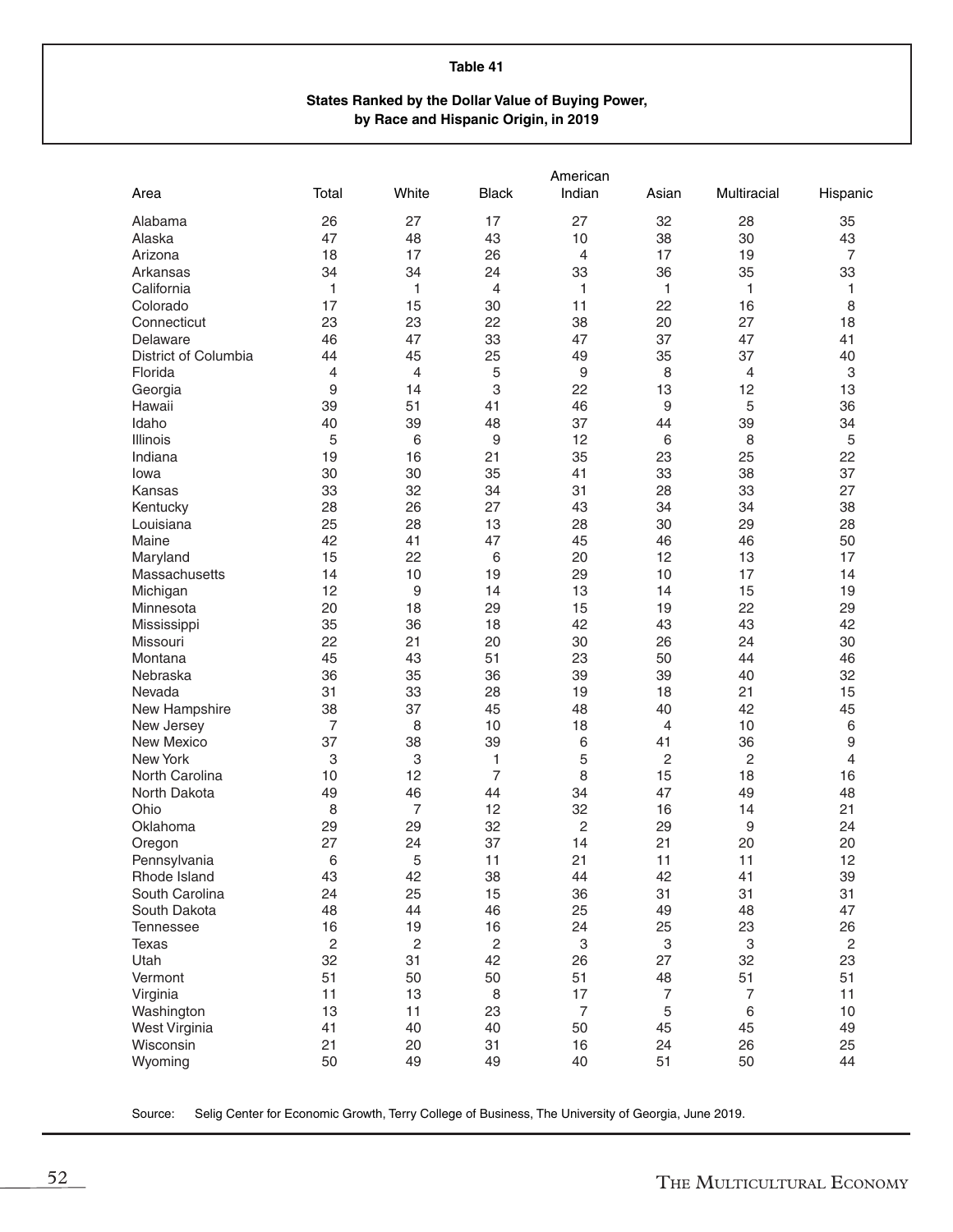#### **States Ranked by Percentage Change in Buying Power, by Race and Hispanic Origin, 2010-2019**

|                      |                  |                  |                | American       |                          |                  |
|----------------------|------------------|------------------|----------------|----------------|--------------------------|------------------|
| Area                 | Total            | White            | <b>Black</b>   | Indian         | Asian                    | Hispanic         |
| Alabama              | 44               | 44               | 41             | 33             | 43                       | 51               |
| Alaska               | 46               | 46               | 32             | 49             | 48                       | 14               |
| Arizona              | 10               | 10               | 8              | 6              | 21                       | 23               |
| Arkansas             | 19               | 18               | 30             | 16             | 15                       | 16               |
| California           | 5                | $\overline{7}$   | 22             | 20             | 24                       | 25               |
| Colorado             | 3                | $\overline{2}$   | 15             | $\overline{4}$ | 14                       | 18               |
| Connecticut          | 51               | 51               | 42             | 46             | 45                       | 45               |
| Delaware             | 23               | 30               | 23             | 38             | 29                       | 34               |
| District of Columbia | 7                | 3                | 51             | 29             | 12                       | $\overline{c}$   |
| Florida              | 8                | $\boldsymbol{9}$ | 20             | $\overline{7}$ | 27                       | 12               |
| Georgia              | 12               | 14               | 19             | 39             | $\boldsymbol{9}$         | 32               |
| Hawaii               | 25               | 23               | $\overline{4}$ | 32             | 51                       | 19               |
| Idaho                | 4                | 5                | 3              | 3              | 34                       | $\boldsymbol{9}$ |
| Illinois             | 27               | 29               | 44             | 35             | 37                       | 46               |
| Indiana              | 22               | 21               | 34             | 22             | 3                        | 33               |
| lowa                 | 36               | 33               | 16             | 13             | 11                       | 28               |
| Kansas               | 41               | 41               | 45             | 44             | 35                       | 48               |
|                      | 39               | 39               | 33             | 40             | 38                       | 39               |
| Kentucky             |                  | 48               |                |                | 44                       |                  |
| Louisiana<br>Maine   | 48               |                  | 49             | 41             |                          | 47               |
|                      | 42               | 38               | 24             | 45             | 40                       | 20               |
| Maryland             | 35               | 43               | 37             | 31             | 42                       | 21               |
| Massachusetts        | 21               | 25               | 17             | 28             | 18                       | $\overline{7}$   |
| Michigan             | 24               | 22               | 47             | 27             | 19                       | 42               |
| Minnesota            | 18               | 19               | 13             | 24             | 16                       | 37               |
| Mississippi          | 49               | 50               | 46             | 50             | 47                       | 50               |
| Missouri             | 43               | 42               | 48             | 21             | 41                       | 41               |
| Montana              | 15               | 12               | 10             | 30             | 23                       | 3                |
| Nebraska             | 28               | 26               | 29             | 9              | 13                       | 30               |
| Nevada               | 11               | 13               | 9              | 11             | 30                       | 24               |
| New Hampshire        | 31               | 28               | 14             | 15             | 33                       | 6                |
| New Jersey           | 30               | 37               | 35             | 43             | 39                       | 38               |
| New Mexico           | 47               | 47               | 25             | 23             | 49                       | 49               |
| <b>New York</b>      | 14               | 16               | 28             | 14             | 31                       | 36               |
| North Carolina       | 17               | 17               | 26             | 36             | 6                        | 40               |
| North Dakota         | 20               | 20               | 1              | 42             | 10                       | 1                |
| Ohio                 | 29               | 27               | 39             | 17             | 17                       | 17               |
| Oklahoma             | 37               | 35               | 40             | 34             | 25                       | 26               |
| Oregon               | 6                | 6                | 11             | 8              | 8                        | 10               |
| Pennsylvania         | 33               | 32               | 36             | 18             | 28                       | 8                |
| Rhode Island         | 45               | 45               | 21             | 10             | 32                       | 11               |
| South Carolina       | 13               | 8                | 31             | 25             | 26                       | 31               |
| South Dakota         | 38               | 34               | $\sqrt{2}$     | 51             | $\overline{4}$           | 5                |
| <b>Tennessee</b>     | 16               | 15               | 27             | 5              | 22                       | 22               |
| <b>Texas</b>         | $\boldsymbol{9}$ | 11               | 18             | 12             | $\overline{\mathcal{I}}$ | 27               |
| Utah                 | 1                | $\mathbf{1}$     | 7              | 1              | 5                        | 13               |
| Vermont              | 40               | 40               | 12             | 47             | 1                        | 15               |
| Virginia             | 32               | 36               | 38             | 37             | 36                       | 29               |
| Washington           | $\sqrt{2}$       | $\overline{4}$   | 6              | $\mathbf 2$    | $\sqrt{2}$               | $\overline{4}$   |
| West Virginia        | 50               | 49               | 50             | 48             | 50                       | 35               |
| Wisconsin            | 34               | 31               | 43             | 26             | 20                       | 43               |
| Wyoming              | 26               | 24               | 5              | 19             | 46                       | 44               |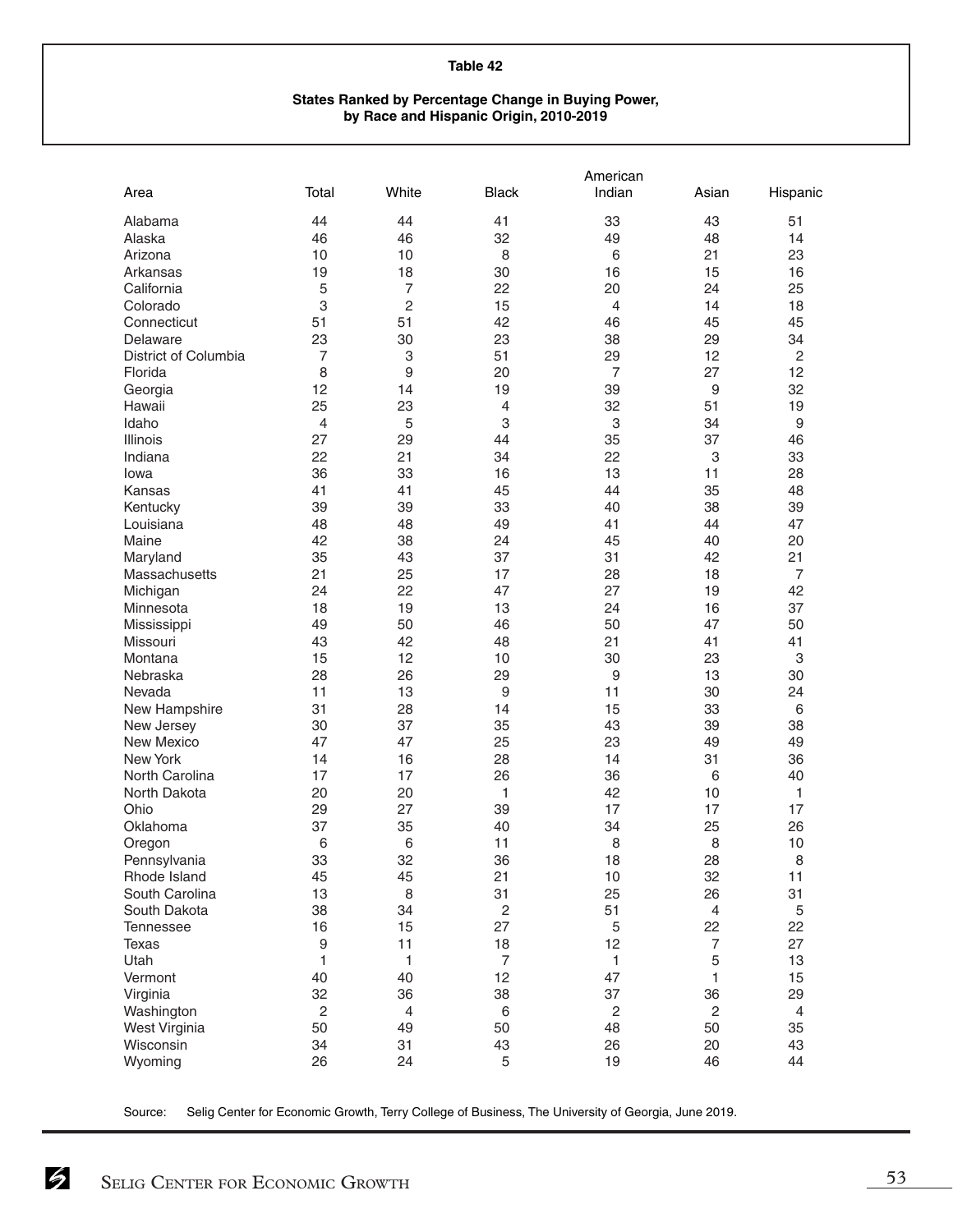#### **States Ranked by Market Share, by Race and Hispanic Origin, in 2019**

|                      |         |                | American       |                  |                |                |
|----------------------|---------|----------------|----------------|------------------|----------------|----------------|
| Area                 | White   | <b>Black</b>   | Indian         | Asian            | Multiracial    | Hispanic       |
| Alabama              | 41      | 6              | 23             | 41               | 38             | 41             |
| Alaska               | 39      | 34             | 1              | 12               | $\overline{c}$ | 28             |
| Arizona              | 23      | 31             | 6              | 18               | 12             | 5              |
| Arkansas             | 28      | 14             | 19             | 38               | 21             | 30             |
| California           | 46      | 29             | 13             | $\overline{c}$   | 6              | 3              |
| Colorado             | 14      | 36             | 15             | 26               | 10             | 8              |
| Connecticut          | 26      | 23             | 44             | 15               | 40             | 11             |
| Delaware             | 45      | 8              | 28             | 14               | 32             | 27             |
| District of Columbia | 49      | 4              | 43             | 16               | 8              | 13             |
| Florida              | 30      | 13             | 36             | 25               | 20             | 4              |
| Georgia              | 48      | 3              | 39             | 17               | 24             | 26             |
| Hawaii               | 51      | 41             | 40             | 1                | 1              | 17             |
| Idaho                | 4       | 50             | 11             | 45               | 16             | 15             |
| <b>Illinois</b>      | 32      | 18             | 33             | 10               | 36             | 10             |
| Indiana              | 20      | 24             | 42             | 29               | 43             | 31             |
| lowa                 | 8       | 42             | 41             | 34               | 50             | 36             |
| Kansas               | 16      | 30             | 17             | 27               | 18             | 19             |
| Kentucky             | 15      | 25             | 48             | 40               | 44             | 42             |
| Louisiana            | 44      | 5              | 24             | 39               | 41             | 32             |
| Maine                | 1       | 48             | 35             | 49               | 46             | 51             |
| Maryland             | 50      | $\sqrt{2}$     | 29             | 8                | 13             | 22             |
| Massachusetts        | 27      | 27             | 45             | $\boldsymbol{9}$ | 29             | 24             |
| Michigan             | 29      | 17             | 26             | 20               | 25             | 38             |
| Minnesota            | 17      | 32             | 22             | 19               | 27             | 40             |
| Mississippi          | 47      | 1              | 37             | 47               | 51             | 48             |
| Missouri             | 21      | 20             | 30             | 32               | 26             | 39             |
| Montana              | 7       | 51             | 5              | 51               | 14             | 46             |
| Nebraska             | 11      | 35             | 20             | 35               | 39             | 25             |
| Nevada               | 36      | 22             | 9              | 5                | 4              | 6              |
| New Hampshire        | $\,6\,$ | 46             | 49             | 30               | 45             | 45             |
| New Jersey           | 42      | 16             | 38             | 3                | 30             | $\overline{7}$ |
| New Mexico           | 25      | 39             | 3              | 36               | 11             | 1              |
| New York             | 40      | 12             | 25             | 6                | 15             | 9              |
| North Carolina       | 38      | 9              | 14             | 22               | 31             | 29             |
| North Dakota         | 12      | 40             | 7              | 44               | 28             | 44             |
| Ohio                 | 22      | 19             | 50             | 28               | 35             | 43             |
| Oklahoma             | 35      | 26             | 2              | 33               | 3              | 23             |
| Oregon               | 18      | 43             | 10             | 13               | 7              | 16             |
| Pennsylvania         | 24      | 21             | 47             | 21               | 42             | 33             |
| Rhode Island         | 19      | 28             | 27             | 23               | 19             | 14             |
| South Carolina       | 37      | $\overline{7}$ | 34             | 43               | 47             | 35             |
| South Dakota         | 10      | 44             | $\overline{4}$ | 46               | 33             | 47             |
| <b>Tennessee</b>     | 31      | 11             | 31             | 37               | 34             | 37             |
| Texas                | 34      | 15             | 18             | 11               | 22             | $\sqrt{2}$     |
| Utah                 | 9       | 47             | 16             | 24               | 17             | 12             |
| Vermont              | 2       | 49             | 46             | 42               | 37             | 49             |
| Virginia             | 43      | 10             | 32             | $\overline{7}$   | 9              | 21             |
| Washington           | 33      | 37             | 12             | 4                | 5              | 20             |
| West Virginia        | 5       | 38             | 51             | 48               | 48             | 50             |
| Wisconsin            | 13      | 33             | 21             | 31               | 49             | 34             |
| Wyoming              | 3       | 45             | 8              | 50               | 23             | 18             |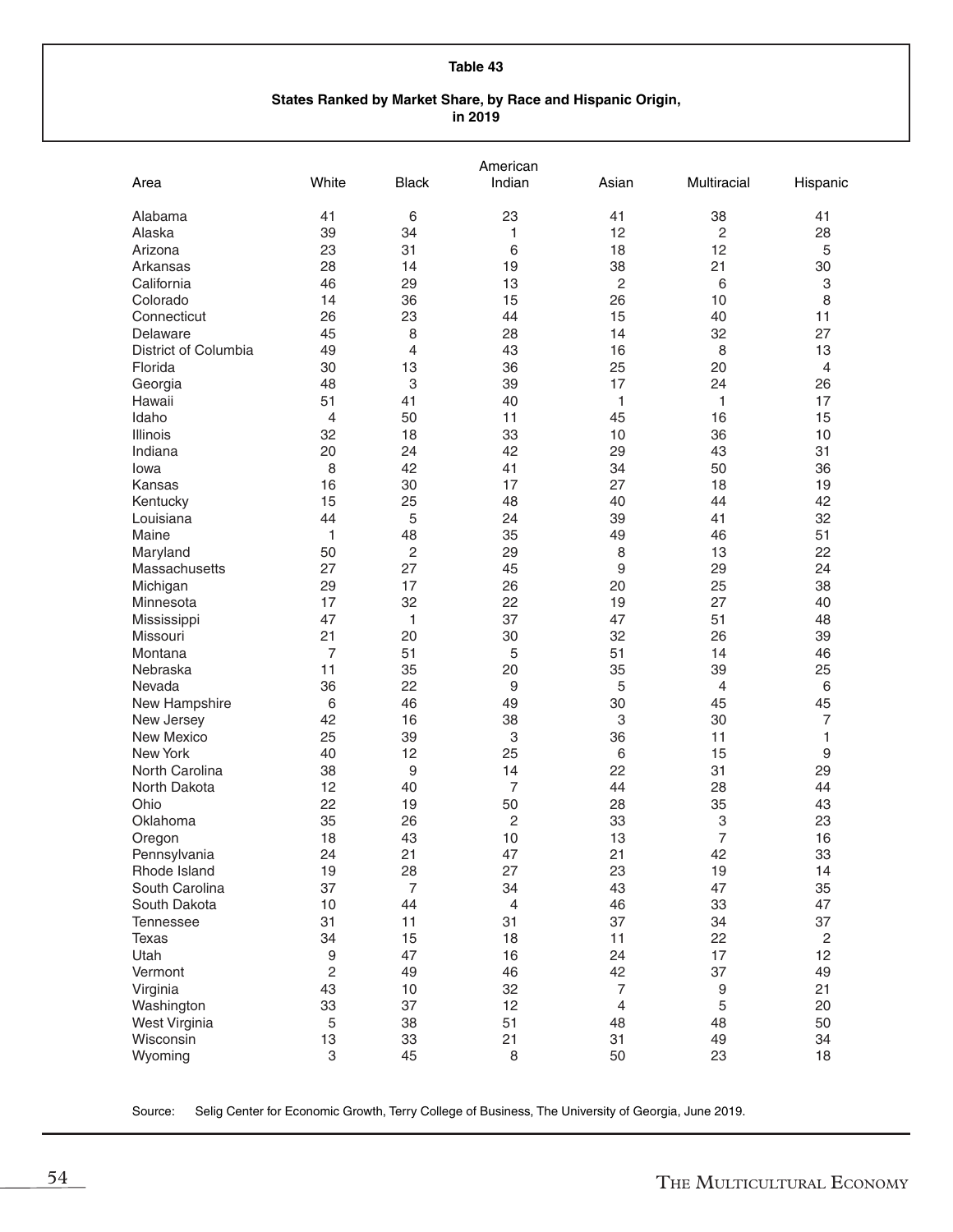#### **Average Annual Spending Per Household and Item Share for All Consumers, 2017-2018**

|                                                                        | Average Spending<br>per Household,<br>All Consumers | Item Share  |
|------------------------------------------------------------------------|-----------------------------------------------------|-------------|
| Item                                                                   | (dollars)                                           | (percent)   |
| <b>AVERAGE ANNUAL EXPENDITURES</b>                                     | 60,815                                              | 100.0       |
| <b>FOOD AT HOME</b>                                                    | 4,445                                               | 7.3         |
| <b>FOOD AWAY FROM HOME</b>                                             | 3,424                                               | 5.6         |
| <b>ALCOHOLIC BEVERAGES</b>                                             | 574                                                 | 0.9         |
| <b>HOUSING</b>                                                         | 20,001                                              | 32.9        |
| <b>Shelter</b>                                                         | 11,807                                              | 19.4        |
| Utilities, fuels, and public services                                  | 3,956                                               | 6.5         |
| Natural gas                                                            | 406                                                 | 0.7         |
| Electricity                                                            | 1,462                                               | 2.4         |
| Fuel oil and other fuels                                               | 112                                                 | 0.2         |
| Telephone services, VOIP, phone cards<br>Cellular phone services       | 231                                                 | 0.4         |
| Water and other public services                                        | 1,151<br>594                                        | 1.9<br>1.0  |
| <b>Household operations</b>                                            | 1,490                                               | 2.5         |
| <b>Housekeeping supplies</b>                                           | 750                                                 | 1.2         |
| Household furnishings and equipment                                    | 1.998                                               | 3.3         |
| Household textiles                                                     | 107                                                 | 0.2         |
| Furniture                                                              | 518                                                 | 0.9         |
| Floor coverings                                                        | 30                                                  | 0.0         |
| Major appliances                                                       | 289                                                 | 0.5         |
| Small appliances & misc. housewares                                    | 121                                                 | 0.2         |
| Miscellaneous household equipment                                      | 933                                                 | 1.5         |
| <b>APPAREL &amp; SERVICES</b>                                          | 1,850                                               | 3.0         |
| Men and bovs                                                           | 442                                                 | 0.7         |
| Women and girls                                                        | 698                                                 | 1.1         |
| Children under 2                                                       | 81                                                  | 0.1         |
| Footwear                                                               | 387                                                 | 0.6         |
| Other apparel products and services                                    | 244                                                 | 0.4         |
| <b>TRANSPORTATION</b>                                                  | 9,735                                               | 16.0        |
| Vehicle purchases (net outlay)                                         | 4,134                                               | 6.8         |
| Cars and trucks, new                                                   | 1,985                                               | 3.3         |
| Cars and trucks, used                                                  | 2,068                                               | 3.4         |
| Other vehicles<br>Gasoline and motor oil                               | 81                                                  | 0.1         |
| Other vehicle expenses                                                 | 2,055                                               | 3.4         |
| Finance charges                                                        | 2,771<br>218                                        | 4.6<br>0.4  |
| Maintenance, repairs                                                   | 892                                                 | 1.5         |
| Insurance                                                              | 925                                                 | 1.5         |
| Rental, leases, licenses, other                                        | 735                                                 | 1.2         |
| <b>Public transportation</b>                                           | 776                                                 | 1.3         |
| <b>HEALTH CARE</b>                                                     | 4,924                                               | 8.1         |
| Health insurance                                                       | 3,395                                               | 5.6         |
| <b>Medical services</b>                                                | 873                                                 | 1.4         |
| Drugs                                                                  | 489                                                 | 0.8         |
| <b>Medical supplies</b>                                                | 167                                                 | 0.3         |
| <b>ENTERTAINMENT</b>                                                   | 3,379                                               | 5.6         |
| Fees and admissions                                                    | 753                                                 | 1.2         |
| Television, radios, sound equipment                                    | 1,055                                               | 1.7         |
| Pets, toys, hobbies, playground equipment                              | 845                                                 | 1.4         |
| Other                                                                  | 725                                                 | 1.2         |
| <b>PERSONAL CARE PRODUCTS &amp; SERVICES</b>                           | 764                                                 | 1.3         |
| <b>READING</b>                                                         | 108                                                 | 0.2         |
| <b>EDUCATION</b>                                                       | 1,505                                               | 2.5         |
| <b>TOBACCO PRODUCTS &amp; SMOKING SUPPLIES</b><br><b>MISCELLANEOUS</b> | 336                                                 | 0.6         |
| <b>CASH CONTRIBUTIONS</b>                                              | 1,027                                               | 1.7         |
| <b>PERSONAL INSURANCE &amp; PENSIONS</b>                               | 1,840                                               | 3.0         |
| Life and other personal insurance                                      | 6,904<br>429                                        | 11.4<br>0.7 |
| <b>Pensions and Social Security</b>                                    | 6,474                                               | 10.6        |
|                                                                        |                                                     |             |

Source: Shares were calculated by the Selig Center for Economic Growth, based on data obtained from the U.S. Department of Labor, Bureau of Labor Statistics, Consumer Expenditure Survey, 2019.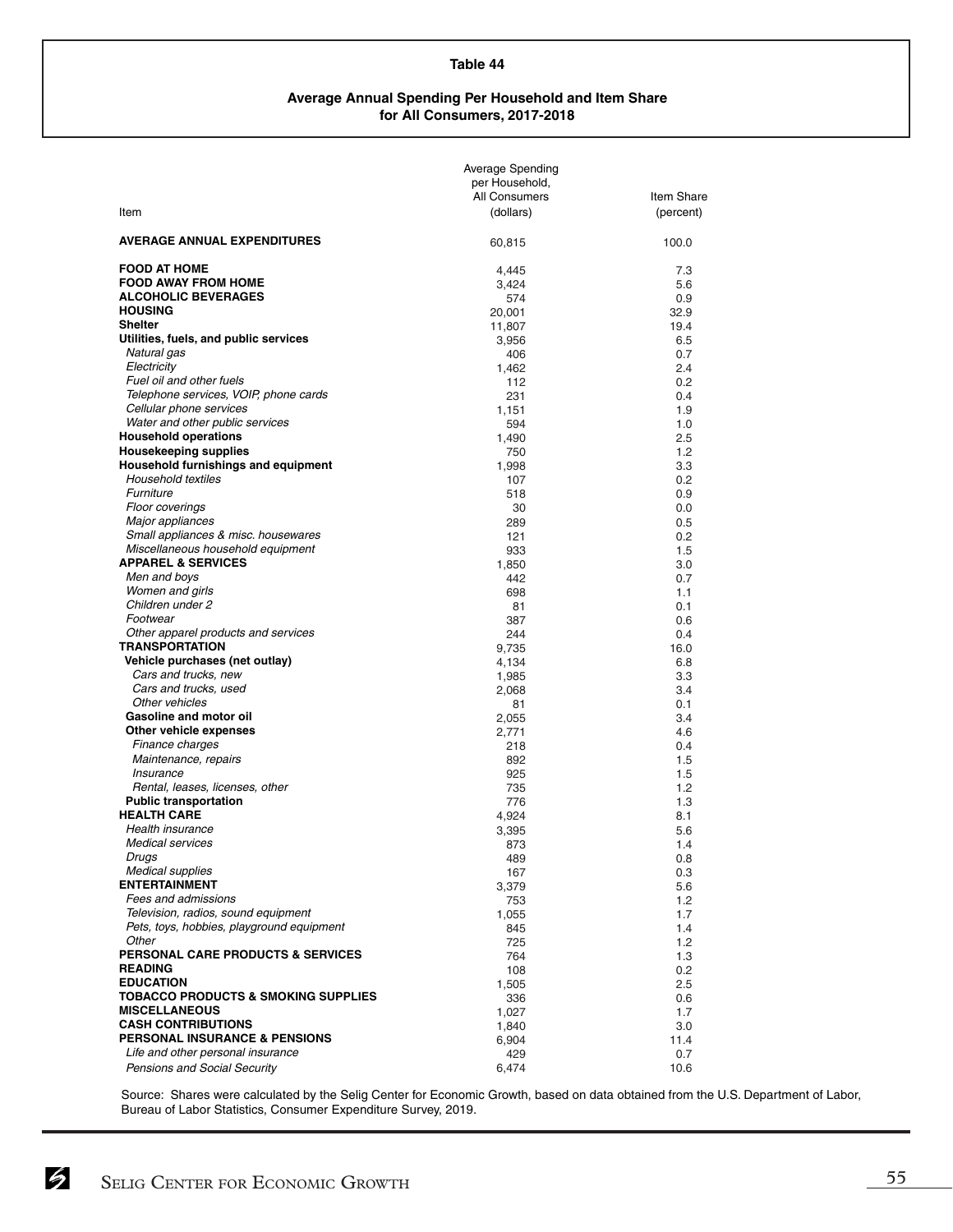#### **Average Annual Spending Per Household and Shares for Black and Non-Black Consumers, 2017-2018**

|                                                                 |                                                   | <b>Black Consumers</b>      |                                                   | Non-Black Consumers         |                                     |
|-----------------------------------------------------------------|---------------------------------------------------|-----------------------------|---------------------------------------------------|-----------------------------|-------------------------------------|
| Item                                                            | Average<br>Spending Per<br>Household<br>(dollars) | Share of Total<br>(percent) | Average<br>Spending Per<br>Household<br>(dollars) | Share of Total<br>(percent) | Difference<br>in Share<br>(percent) |
| <b>AVERAGE ANNUAL EXPENDITURES</b>                              | 44,258                                            | 100.0                       | 63,325                                            | 100.0                       | 0.0                                 |
| <b>FOOD AT HOME</b>                                             | 3,286                                             | 7.4                         | 4,616                                             | 7.3                         | 0.1                                 |
| <b>FOOD AWAY FROM HOME</b>                                      | 2,228                                             | 5.0                         | 3,601                                             | 5.7                         | $-0.7$                              |
| <b>ALCOHOLIC BEVERAGES</b>                                      | 256                                               | 0.6                         | 621                                               | 1.0                         | $-0.4$                              |
| <b>HOUSING</b><br><b>Shelter</b>                                | 16,202                                            | 36.6                        | 20,579                                            | 32.5                        | 4.1                                 |
| Utilities, fuels, and public services                           | 9,777                                             | 22.1                        | 12,119                                            | 19.1                        | 3.0                                 |
| Natural gas                                                     | 3,668                                             | 8.3                         | 4,001                                             | 6.3                         | 2.0                                 |
| Electricity                                                     | 425                                               | 1.0                         | 404                                               | 0.6                         | 0.3                                 |
| Fuel oil and other fuels                                        | 1,427                                             | 3.2                         | 1,467                                             | 2.3                         | 0.9                                 |
| Telephone services, VOIP, phone cards                           | 38<br>231                                         | 0.1                         | 124<br>231                                        | 0.2<br>0.4                  | -0.1<br>0.2                         |
| Cellular phone services                                         | 1,059                                             | 0.5<br>2.4                  |                                                   | 1.8                         | 0.6                                 |
| Water and other public services                                 | 488                                               | 1.1                         | 1,165<br>610                                      | 1.0                         | 0.1                                 |
| <b>Household operations</b>                                     | 1,072                                             | 2.4                         | 1,554                                             | 2.5                         | $-0.0$                              |
| <b>Housekeeping supplies</b>                                    | 556                                               | 1.3                         | 778                                               | 1.2                         | 0.0                                 |
| Household furnishings and equipment                             | 1,129                                             | 2.6                         | 2,128                                             | 3.4                         | $-0.8$                              |
| Household textiles                                              | 49                                                | 0.1                         | 116                                               | 0.2                         | $-0.1$                              |
| Furniture                                                       | 361                                               | 0.8                         | 542                                               | 0.9                         | $-0.0$                              |
| Floor coverings                                                 | 13                                                | 0.0                         | 33                                                | 0.1                         | $-0.0$                              |
| Major appliances                                                | 189                                               | 0.4                         | 305                                               | 0.5                         | $-0.1$                              |
| Small appliances & misc. housewares                             | 67                                                | 0.2                         | 128                                               | 0.2                         | $-0.1$                              |
| Miscellaneous household equipment                               | 450                                               | 1.0                         | 1,004                                             | 1.6                         | $-0.6$                              |
| <b>APPAREL &amp; SERVICES</b>                                   | 1,610                                             | 3.6                         | 1,885                                             | 3.0                         | 0.7                                 |
| Men and boys                                                    | 352                                               | 0.8                         | 455                                               | 0.7                         | 0.1                                 |
| Women and girls                                                 | 539                                               | 1.2                         | 721                                               | 1.1                         | 0.1                                 |
| Children under 2                                                | 55                                                | 0.1                         | 85                                                | 0.1                         | $-0.0$                              |
| Footwear                                                        | 406                                               | 0.9                         | 384                                               | 0.6                         | 0.3                                 |
| Other apparel products and services                             | 258                                               | 0.6                         | 241                                               | 0.4                         | 0.2                                 |
| <b>TRANSPORTATION</b>                                           | 6,967                                             | 15.7                        | 10,158                                            | 16.0                        | $-0.3$                              |
| Vehicle purchases (net outlay)                                  | 2,592                                             | 5.9                         | 4,370                                             | 6.9                         | $-1.0$                              |
| Cars and trucks, new                                            | 914                                               | 2.1                         | 2,149                                             | 3.4                         | $-1.3$                              |
| Cars and trucks, used                                           | 1,622                                             | 3.7                         | 2,136                                             | 3.4                         | 0.3                                 |
| Other vehicles                                                  | 56                                                | 0.1                         | 85                                                | 0.1                         | $-0.0$                              |
| Gasoline and motor oil                                          | 1,693                                             | 3.8                         | 2,110                                             | 3.3                         | 0.5                                 |
| Other vehicle expenses                                          | 2,122                                             | 4.8                         | 2,869                                             | 4.5                         | 0.3                                 |
| Finance charges                                                 | 197                                               | 0.4                         | 222                                               | 0.4                         | 0.1                                 |
| Maintenance, repairs                                            | 638                                               | 1.4                         | 931                                               | 1.5                         | $-0.0$                              |
| Insurance                                                       | 723                                               | 1.6                         | 955                                               | 1.5                         | 0.1                                 |
| Rental, leases, licenses, other<br><b>Public transportation</b> | 563                                               | 1.3                         | 762                                               | 1.2                         | 0.1                                 |
| <b>HEALTH CARE</b>                                              | 560                                               | 1.3                         | 809                                               | 1.3                         | $-0.0$                              |
| Health insurance                                                | 3,069                                             | 6.9                         | 5,207                                             | 8.2                         | $-1.3$                              |
| <b>Medical services</b>                                         | 2,427                                             | 5.5                         | 3,544                                             | 5.6                         | $-0.1$                              |
| Drugs                                                           | 339                                               | 0.8                         | 955                                               | 1.5                         | $-0.7$                              |
| <b>Medical supplies</b>                                         | 227<br>76                                         | 0.5                         | 528                                               | 0.8                         | $-0.3$                              |
| <b>ENTERTAINMENT</b>                                            | 1,667                                             | 0.2<br>3.8                  | 181<br>3,637                                      | 0.3<br>5.7                  | $-0.1$<br>$-2.0$                    |
| Fees and admissions                                             | 307                                               | 0.7                         | 821                                               | 1.3                         | $-0.6$                              |
| Television, radios, sound equipment                             | 929                                               | 2.1                         | 1,074                                             | 1.7                         | 0.4                                 |
| Pets, toys, and playground equipment                            | 323                                               | 0.8                         | 924                                               | 1.5                         | $-0.7$                              |
| Other                                                           | 108                                               | 0.2                         | 819                                               | 1.3                         | $-1.0$                              |
| <b>PERSONAL CARE PRODUCTS &amp; SERVICES</b>                    | 705                                               | 1.6                         | 772                                               | 1.2                         | 0.4                                 |
| <b>READING</b>                                                  | 50                                                | 0.1                         | 116                                               | 0.2                         | $-0.1$                              |
| <b>EDUCATION</b>                                                | 997                                               | 2.3                         | 1,582                                             | 2.5                         | $-0.2$                              |
| <b>TOBACCO PRODUCTS &amp; SMOKING SUPPLIES</b>                  | 280                                               | 0.6                         | 345                                               | 0.5                         | 0.1                                 |
| <b>MISCELLANEOUS</b>                                            | 735                                               | 1.7                         | 1,071                                             | 1.7                         | $-0.0$                              |
| <b>CASH CONTRIBUTIONS</b>                                       | 1,391                                             | 3.1                         | 1,909                                             | 3.0                         | 0.1                                 |
| <b>PERSONAL INSURANCE &amp; PENSIONS</b>                        | 4,816                                             | 10.9                        | 7,224                                             | 11.4                        | $-0.5$                              |
| Life and other personal insurance                               | 362                                               | 0.8                         | 440                                               | 0.7                         | 0.1                                 |
| <b>Pensions and Social Security</b>                             | 4,454                                             | 10.1                        | 6,784                                             | 10.7                        | $-0.6$                              |
|                                                                 |                                                   |                             |                                                   |                             |                                     |

Source: Selig Center for Economic Growth, based on data from the Consumer Expenditure Survey, 2019.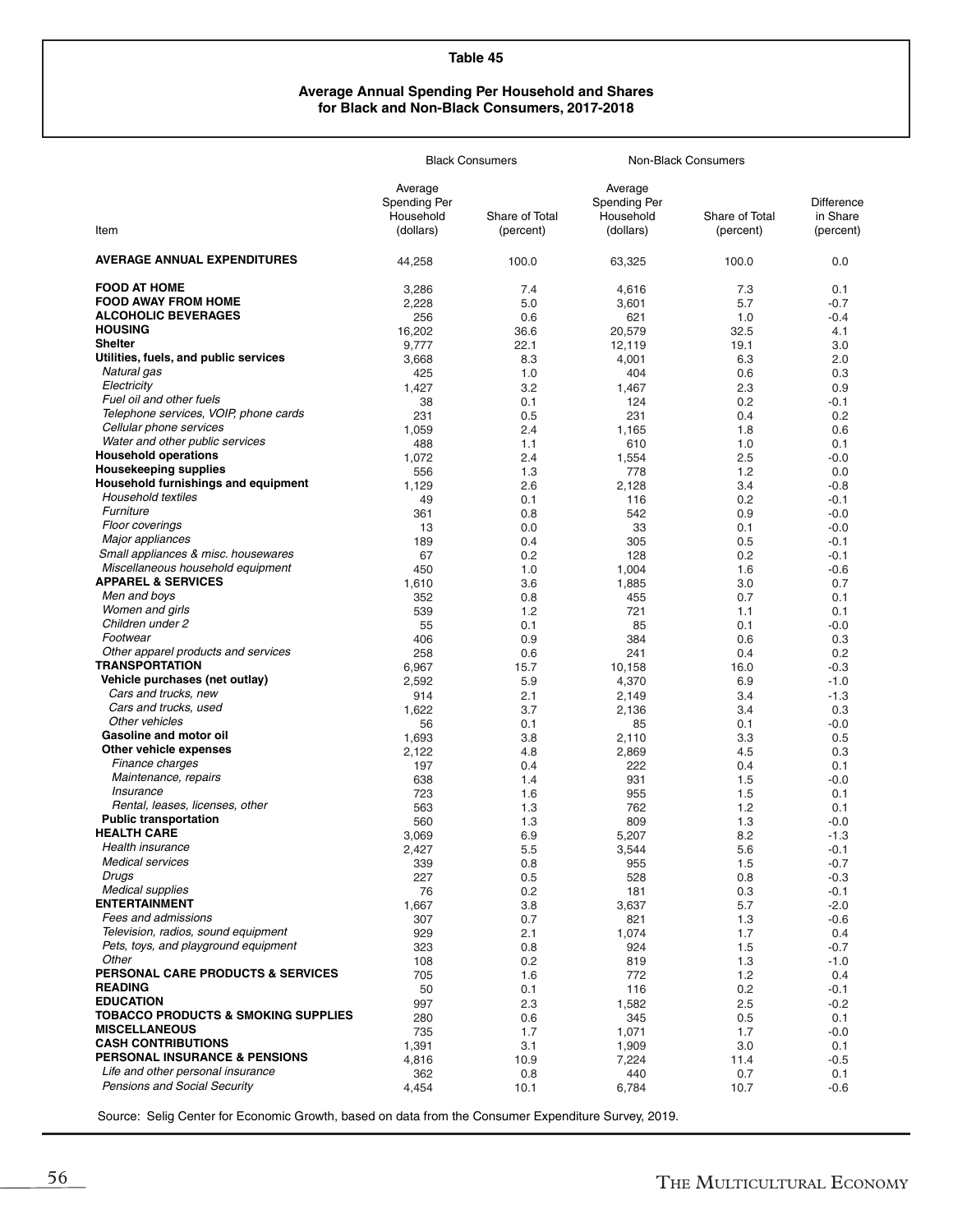#### **Average Annual Spending Per Household and Shares for Asian and All Consumers, 2017-2018**

|                                                |                                                   | <b>Asian Consumers</b>      |                                                   | <b>All Consumers</b>        |                                            |
|------------------------------------------------|---------------------------------------------------|-----------------------------|---------------------------------------------------|-----------------------------|--------------------------------------------|
| Item                                           | Average<br>Spending Per<br>Household<br>(dollars) | Share of Total<br>(percent) | Average<br>Spending Per<br>Household<br>(dollars) | Share of Total<br>(percent) | <b>Difference</b><br>in Share<br>(percent) |
| <b>AVERAGE ANNUAL EXPENDITURES</b>             | 75,103                                            | 100.0                       | 60,815                                            | 100.0                       | 0.0                                        |
| <b>FOOD AT HOME</b>                            | 5,257                                             | 7.0                         | 4,445                                             | 7.3                         | $-0.3$                                     |
| <b>FOOD AWAY FROM HOME</b>                     | 4,472                                             | 6.0                         | 3,424                                             | 5.6                         | 0.3                                        |
| <b>ALCOHOLIC BEVERAGES</b>                     | 405                                               | 0.5                         | 574                                               | 0.9                         | $-0.4$                                     |
| <b>HOUSING</b>                                 | 26,414                                            | 35.2                        | 20,001                                            | 32.9                        | 2.3                                        |
| <b>Shelter</b>                                 | 17,789                                            | 23.7                        | 11,807                                            | 19.4                        | 4.3                                        |
| Utilities, fuels, and public services          | 3,824                                             | 5.1                         | 3,956                                             | 6.5                         | $-1.4$                                     |
| Natural gas                                    | 452                                               | 0.6                         | 406                                               | 0.7                         | $-0.1$                                     |
| Electricity                                    | 1,253                                             | 1.7                         | 1,462                                             | 2.4                         | $-0.7$                                     |
| Fuel oil and other fuels                       | 79                                                | 0.1                         | 112                                               | 0.2                         | $-0.1$                                     |
| Telephone services, VOIP, phone cards          | 166                                               | 0.2                         | 231                                               | 0.4                         | $-0.2$                                     |
| Cellular phone services                        | 1,181                                             | 1.6                         | 1,151                                             | 1.9                         | $-0.3$                                     |
| Water and other public services                | 692                                               | 0.9                         | 594                                               | 1.0                         | $-0.1$                                     |
| <b>Household operations</b>                    | 2,060                                             | 2.7                         | 1,490                                             | 2.5                         | 0.3                                        |
| <b>Housekeeping supplies</b>                   | 522                                               | 0.7                         | 750                                               | 1.2                         | $-0.5$                                     |
| Household furnishings and equipment            | 2,218                                             | 3.0                         | 1,998                                             | 3.3                         | $-0.3$                                     |
| Household textiles                             | 100                                               | 0.1                         | 107                                               | 0.2                         | $-0.0$                                     |
| Furniture                                      | 651                                               | 0.9                         | 518                                               | 0.9                         | 0.0                                        |
| Floor coverings                                | 8                                                 | 0.0                         | 30                                                | 0.0                         | $-0.0$                                     |
| Major appliances                               | 312                                               | 0.4                         | 289                                               | 0.5                         | $-0.1$                                     |
| Small appliances & misc. housewares            | 118                                               | 0.2                         | 121                                               | 0.2                         | $-0.0$                                     |
| Miscellaneous household equipment              | 1,029                                             | 1.4                         | 933                                               | 1.5                         | $-0.2$                                     |
| <b>APPAREL &amp; SERVICES</b>                  | 2,663                                             | 3.5                         | 1,850                                             | 3.0                         | 0.5                                        |
| Men and boys                                   | 678                                               | 0.9                         | 442                                               | 0.7                         | 0.2                                        |
| Women and girls                                | 943                                               | 1.3                         | 698                                               | 1.1                         | 0.1                                        |
| Children under 2                               | 154                                               | 0.2                         | 81                                                | 0.1                         | 0.1                                        |
| Footwear                                       | 521                                               | 0.7                         | 387                                               | 0.6                         | 0.1                                        |
| Other apparel products and services            | 367                                               | 0.5                         | 244                                               | 0.4                         | 0.1                                        |
| <b>TRANSPORTATION</b>                          | 11,666                                            | 15.5                        | 9,735                                             | 16.0                        | $-0.5$                                     |
| Vehicle purchases (net outlay)                 | 5,044                                             | 6.7                         | 4,134                                             | 6.8                         | $-0.1$                                     |
| Cars and trucks, new                           | 3,794                                             | 5.1                         | 1,985                                             | 3.3                         | 1.8                                        |
| Cars and trucks, used                          | 1,123                                             | 1.5                         | 2,068                                             | 3.4                         | $-1.9$                                     |
| Other vehicles                                 | 127                                               | 0.2                         | 81                                                | 0.1                         | 0.0                                        |
| Gasoline and motor oil                         | 2,121                                             | 2.8                         | 2,055                                             | 3.4                         | $-0.6$                                     |
| Other vehicle expenses                         | 2,733                                             | 3.6                         | 2,771                                             | 4.6                         | $-0.9$                                     |
| Finance charges                                | 167                                               | 0.2                         | 218                                               | 0.4                         | $-0.1$                                     |
| Maintenance, repairs                           | 778                                               | 1.0                         | 892                                               | 1.5                         | $-0.4$                                     |
| Insurance                                      | 686                                               | 0.9                         | 925                                               | 1.5                         | $-0.6$                                     |
| Rental, leases, licenses, other                | 1,102                                             | 1.5                         | 735                                               | 1.2                         | 0.3                                        |
| <b>Public transportation</b>                   | 1,768                                             | 2.4                         | 776                                               | 1.3                         | 1.1                                        |
| <b>HEALTH CARE</b>                             | 4,343                                             | 5.8                         | 4,924                                             | 8.1                         | $-2.3$                                     |
| Health insurance                               | 3,259                                             | 4.3                         | 3,395                                             | 5.6                         | $-1.2$                                     |
| <b>Medical services</b>                        | 685                                               | 0.9                         | 873                                               | 1.4                         | $-0.5$                                     |
| Drugs                                          | 265                                               | 0.4                         | 489                                               | 0.8                         | $-0.5$                                     |
| <b>Medical supplies</b>                        | 135                                               | 0.2                         | 167                                               | 0.3                         | $-0.1$                                     |
| <b>ENTERTAINMENT</b>                           | 2,937                                             | 3.9                         | 3,379                                             | 5.6                         | $-1.6$                                     |
| Fees and admissions                            | 1,349                                             | 1.8                         | 753                                               | 1.2                         | 0.6                                        |
| Television, radios, sound equipment            | 857                                               | 1.1                         | 1,055                                             | 1.7                         | $-0.6$                                     |
| Pets, toys, and playground equipment           | 421                                               | 0.6                         | 845                                               | 1.4                         | $-0.8$                                     |
| Other                                          | 310                                               | 0.4                         | 725                                               | $1.2$                       | $-0.8$                                     |
| <b>PERSONAL CARE PRODUCTS &amp; SERVICES</b>   | 746                                               | 1.0                         | 764                                               | 1.3                         | $-0.3$                                     |
| <b>READING</b>                                 | 94                                                | 0.1                         | 108                                               | 0.2                         | $-0.1$                                     |
| <b>EDUCATION</b>                               | 3,776                                             | 5.0                         | 1,505                                             | 2.5                         | 2.6                                        |
| <b>TOBACCO PRODUCTS &amp; SMOKING SUPPLIES</b> | 126                                               | 0.2                         | 336                                               | 0.6                         | $-0.4$                                     |
| <b>MISCELLANEOUS</b>                           | 957                                               | 1.3                         | 1,027                                             | 1.7                         | $-0.4$                                     |
| <b>CASH CONTRIBUTIONS</b>                      | 1,538                                             | 2.0                         | 1,840                                             | 3.0                         | $-1.0$                                     |
| <b>PERSONAL INSURANCE &amp; PENSIONS</b>       | 9,708                                             | 12.9                        | 6,904                                             | 11.4                        | 1.6                                        |
| Life and other personal insurance              | 482                                               | 0.6                         | 429                                               | 0.7                         | $-0.1$                                     |
| <b>Pensions and Social Security</b>            | 9,227                                             | 12.3                        | 6,474                                             | 10.6                        | 1.6                                        |

Source: Selig Center for Economic Growth, based on data from the Consumer Expenditure Survey, 2019.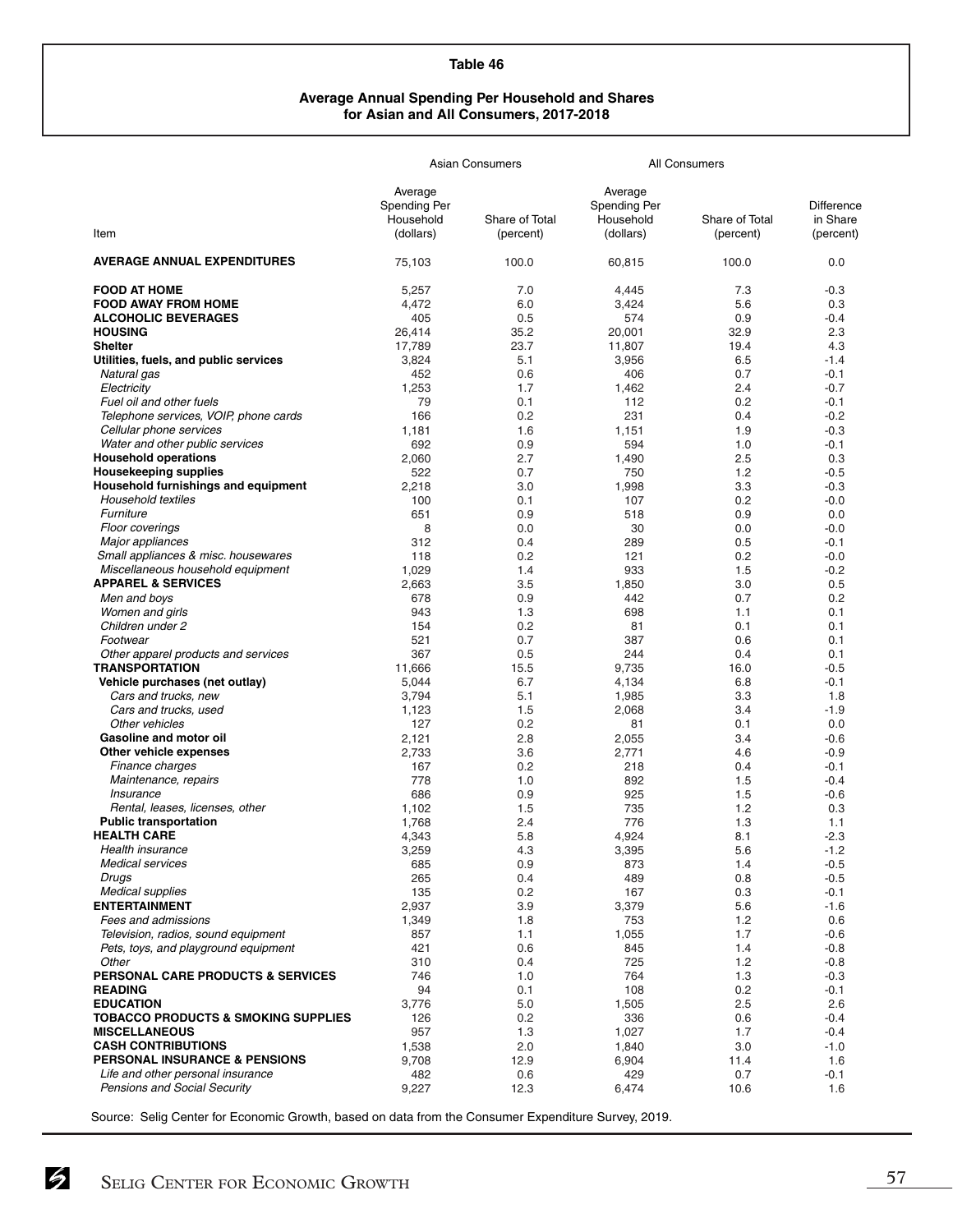#### **Average Annual Spending Per Household and Shares for Hispanic and Non-Hispanic Consumers, 2017-2018**

|                                                                       | <b>Hispanic Consumers</b>           |                |                                     | Non-Hispanic Consumers |                        |
|-----------------------------------------------------------------------|-------------------------------------|----------------|-------------------------------------|------------------------|------------------------|
|                                                                       | Average<br>Spending Per<br>Consumer | Share of Total | Average<br>Spending Per<br>Consumer | Share of Total         | Difference<br>in Share |
| Item                                                                  | (dollars)                           | (percent)      | (dollars)                           | (percent)              | (percent)              |
| <b>AVERAGE ANNUAL EXPENDITURES</b>                                    | 50,891                              | 100.0          | 62,365                              | 100.0                  | 0.0                    |
| <b>FOOD AT HOME</b>                                                   | 4,300                               | 8.4            | 4,468                               | 7.2                    | 1.3                    |
| <b>FOOD AWAY FROM HOME</b>                                            | 3,272                               | 6.4            | 3,447                               | 5.5                    | 0.9                    |
| <b>ALCOHOLIC BEVERAGES</b><br><b>HOUSING</b>                          | 343<br>18,695                       | 0.7<br>36.7    | 610<br>20,205                       | 1.0<br>32.4            | $-0.3$<br>4.3          |
| <b>Shelter</b>                                                        | 11,545                              | 22.7           | 11,848                              | 19.0                   | 3.7                    |
| Utilities, fuels, and public services                                 | 3,751                               | 7.4            | 3,989                               | 6.4                    | 1.0                    |
| Natural gas                                                           | 331                                 | 0.7            | 418                                 | 0.7                    | $-0.0$                 |
| Electricity                                                           | 1,337                               | 2.6            | 1,481                               | 2.4                    | 0.3                    |
| Fuel oil and other fuels                                              | 47                                  | 0.1            | 123                                 | 0.2                    | $-0.1$                 |
| Telephone services, VOIP, phone cards                                 | 133                                 | 0.3            | 246                                 | 0.4                    | $-0.1$                 |
| Cellular phone services                                               | 1,313                               | 2.6            | 1,125                               | 1.8                    | 0.8                    |
| Water and other public services                                       | 589<br>1,053                        | 1.2<br>2.1     | 595<br>1,558                        | 1.0<br>2.5             | 0.2<br>$-0.4$          |
| <b>Household operations</b><br><b>Housekeeping supplies</b>           | 628                                 | 1.2            | 769                                 | 1.2                    | 0.0                    |
| Household furnishings and equipment                                   | 1,717                               | 3.4            | 2,041                               | 3.3                    | 0.1                    |
| Household textiles                                                    | 101                                 | 0.2            | 108                                 | 0.2                    | 0.0                    |
| Furniture                                                             | 612                                 | 1.2            | 503                                 | 0.8                    | 0.4                    |
| Floor coverings                                                       | 12                                  | 0.0            | 33                                  | 0.1                    | $-0.0$                 |
| Major appliances                                                      | 315                                 | 0.6            | 285                                 | 0.5                    | 0.2                    |
| Small appliances & misc. housewares                                   | 81                                  | 0.2            | 127                                 | 0.2                    | $-0.0$                 |
| Miscellaneous household equipment                                     | 597                                 | 1.2            | 985                                 | 1.6                    | $-0.4$                 |
| <b>APPAREL &amp; SERVICES</b>                                         | 2,097<br>554                        | 4.1<br>1.1     | 1,812<br>424                        | 2.9<br>0.7             | 1.2<br>0.4             |
| Men and boys                                                          | 641                                 | 1.3            | 706                                 | 1.1                    | 0.1                    |
| Women and girls<br>Children under 2                                   | 125                                 | 0.2            | 74                                  | 0.1                    | 0.1                    |
| Footwear                                                              | 532                                 | 1.0            | 364                                 | 0.6                    | 0.5                    |
| Other apparel products and services                                   | 245                                 | 0.5            | 243                                 | 0.4                    | 0.1                    |
| <b>TRANSPORTATION</b>                                                 | 8,210                               | 16.1           | 9,973                               | 16.0                   | 0.1                    |
| Vehicle purchases (net outlay)                                        | 2,994                               | 5.9            | 4,312                               | 6.9                    | $-1.0$                 |
| Cars and trucks, new                                                  | 864                                 | 1.7            | 2,160                               | 3.5                    | $-1.8$                 |
| Cars and trucks, used                                                 | 2,061                               | 4.0            | 2,069                               | 3.3                    | 0.7                    |
| Other vehicles                                                        | 68                                  | 0.1            | 83                                  | 0.1                    | 0.0                    |
| Gasoline and motor oil                                                | 2,258<br>2,283                      | 4.4<br>4.5     | 2,023<br>2,847                      | 3.2<br>4.6             | 1.2<br>$-0.1$          |
| Other vehicle expenses<br>Finance charges                             | 205                                 | 0.4            | 221                                 | 0.4                    | 0.0                    |
| Maintenance, repairs                                                  | 734                                 | 1.4            | 917                                 | 1.5                    | $-0.0$                 |
| Insurance                                                             | 775                                 | 1.5            | 949                                 | 1.5                    | 0.0                    |
| Rental, leases, licenses, other                                       | 568                                 | 1.1            | 761                                 | 1.2                    | $-0.1$                 |
| <b>Public transportation</b>                                          | 675                                 | 1.3            | 791                                 | 1.3                    | 0.1                    |
| <b>HEALTH CARE</b>                                                    | 3,059                               | 6.0            | 5,215                               | 8.4                    | $-2.4$                 |
| Health insurance                                                      | 2,197                               | 4.3            | 3,583                               | 5.7                    | $-1.4$                 |
| <b>Medical services</b>                                               | 538                                 | 1.1            | 925                                 | 1.5                    | $-0.4$<br>$-0.4$       |
| Drugs<br><b>Medical supplies</b>                                      | 237<br>87                           | 0.5<br>0.2     | 528<br>180                          | 0.8<br>0.3             | $-0.1$                 |
| <b>ENTERTAINMENT</b>                                                  | 2,134                               | 4.2            | 3,573                               | 5.7                    | $-1.5$                 |
| Fees and admissions                                                   | 447                                 | 0.9            | 801                                 | 1.3                    | $-0.4$                 |
| Television, radios, sound equipment                                   | 914                                 | 1.8            | 1,077                               | 1.7                    | 0.1                    |
| Pets, toys, and playground equipment                                  | 460                                 | 0.9            | 905                                 | 1.5                    | $-0.5$                 |
| Other                                                                 | 313                                 | 0.6            | 790                                 | 1.3                    | $-0.7$                 |
| <b>PERSONAL CARE PRODUCTS &amp; SERVICES</b>                          | 695                                 | 1.4            | 774                                 | 1.2                    | 0.1                    |
| <b>READING</b>                                                        | 54                                  | 0.1            | 116                                 | 0.2                    | $-0.1$                 |
| <b>EDUCATION</b>                                                      | 884                                 | 1.7            | 1,602                               | 2.6                    | $-0.8$                 |
| <b>TOBACCO PRODUCTS &amp; SMOKING SUPPLIES</b>                        | 142                                 | 0.3            | 367                                 | 0.6                    | $-0.3$                 |
| <b>MISCELLANEOUS</b>                                                  | 644<br>942                          | 1.3<br>1.9     | 1,087<br>1,980                      | 1.7<br>3.2             | $-0.5$<br>$-1.3$       |
| <b>CASH CONTRIBUTIONS</b><br><b>PERSONAL INSURANCE &amp; PENSIONS</b> | 5,420                               | 10.7           | 7,136                               | 11.4                   | $-0.8$                 |
| Life and other personal insurance                                     | 231                                 | 0.5            | 480                                 | 0.8                    | $-0.3$                 |
| <b>Pensions and Social Security</b>                                   | 5,189                               | 10.2           | 6,675                               | 10.7                   | $-0.5$                 |

Source: Selig Center for Economic Growth, based on data from the Consumer Expenditure Survey, 2019.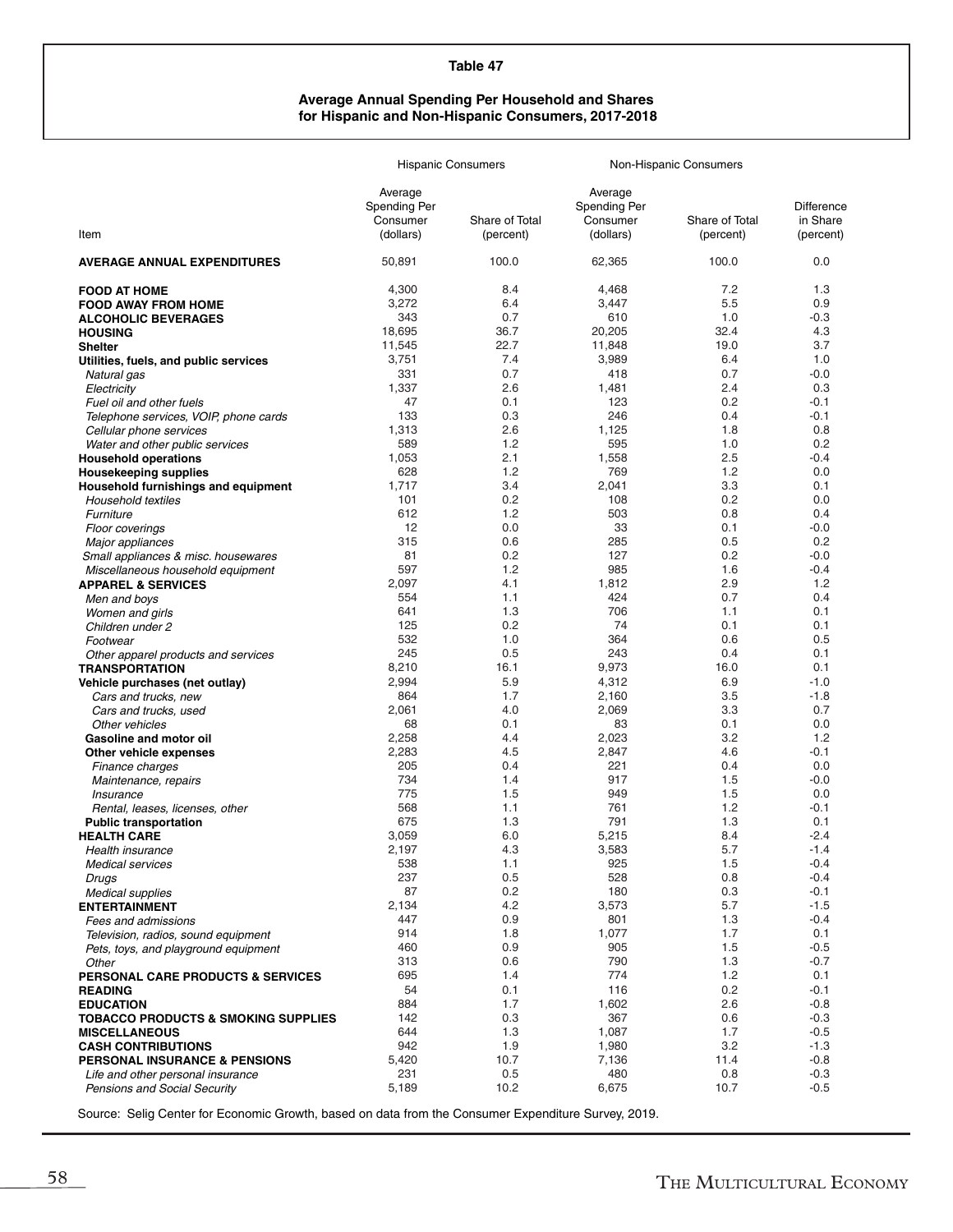

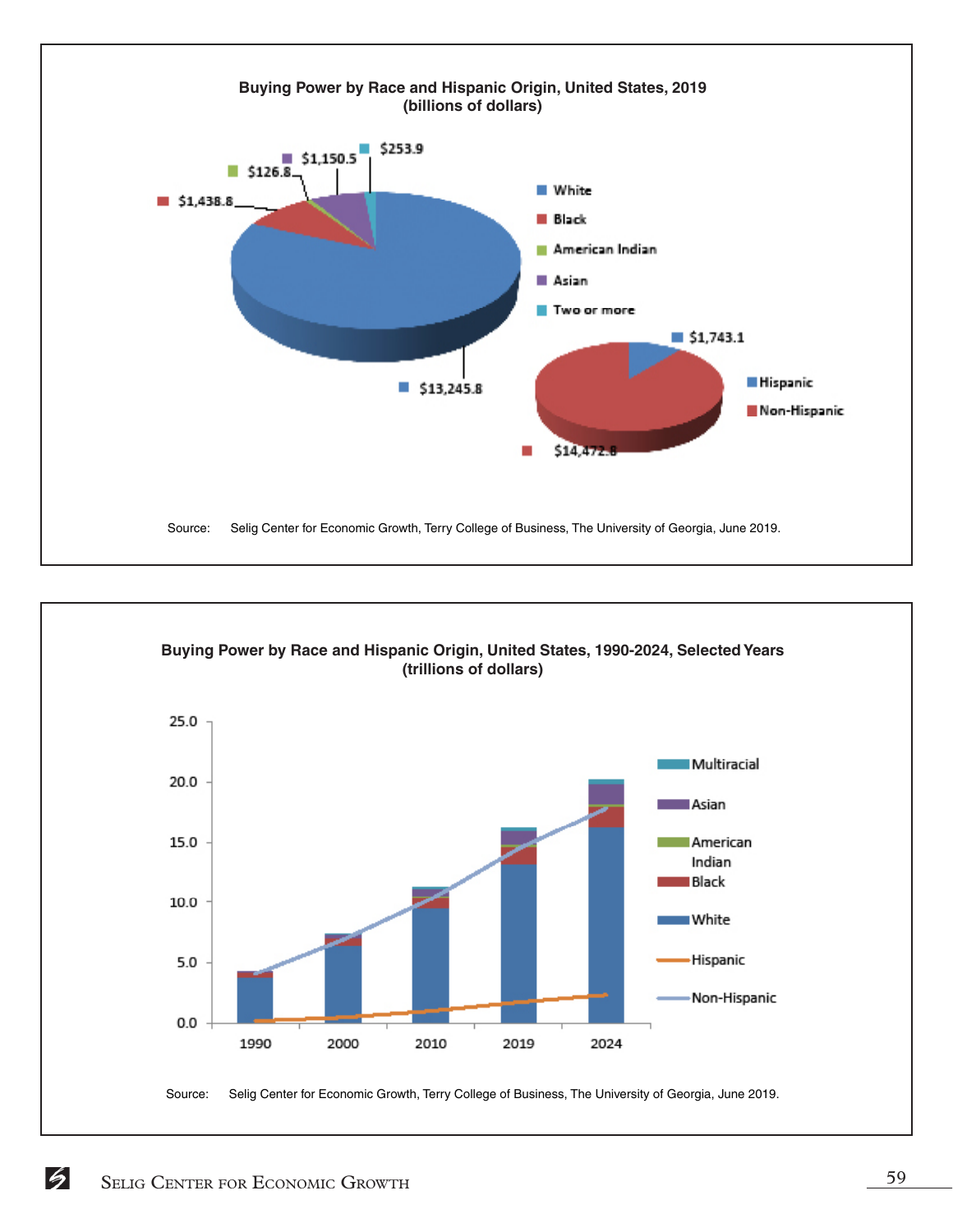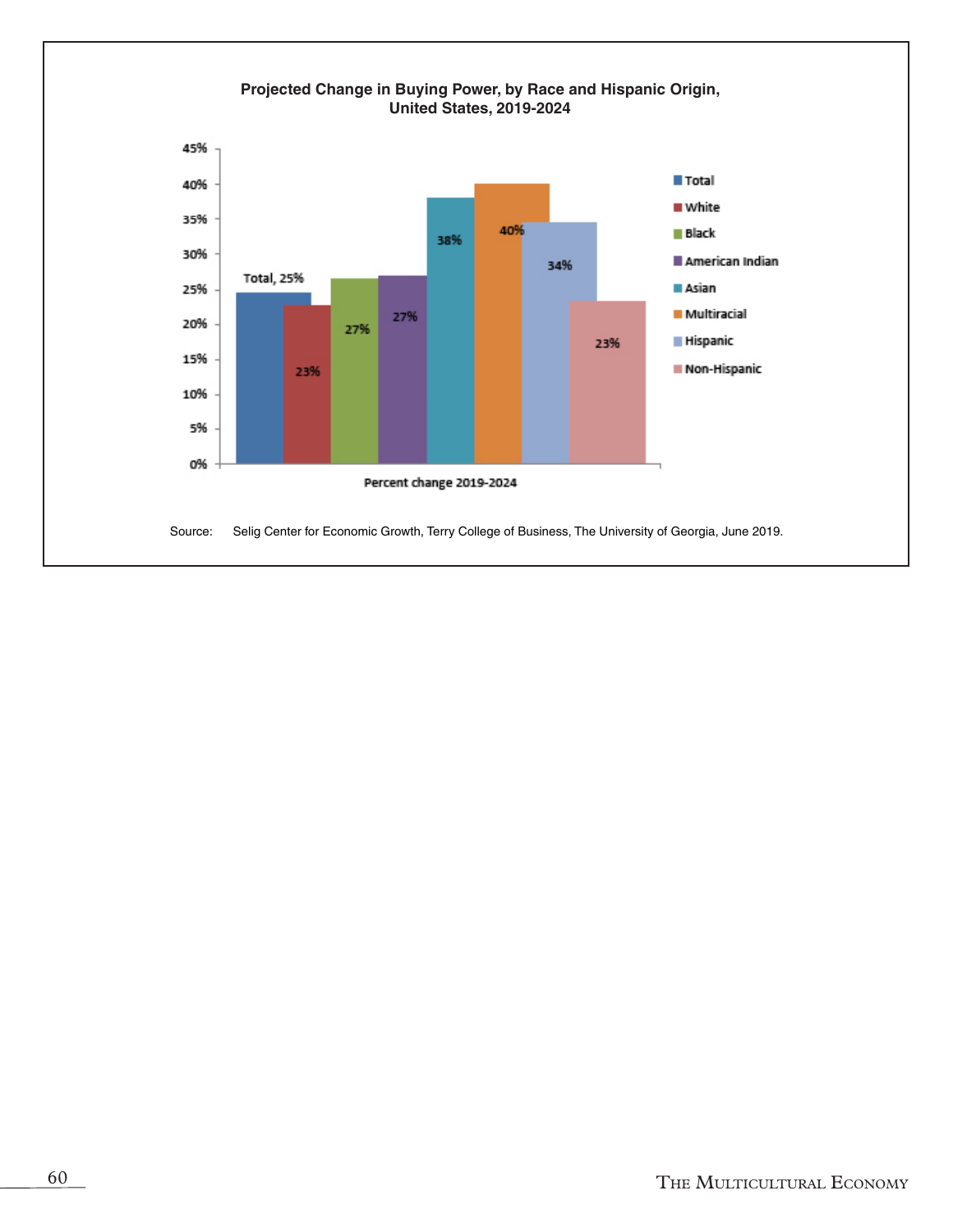# Part 2 **ECONOMY** MULTICULTURAL State Statistics

The Multicultural Economy<br>Copyright 2019 by the Selig Center for Economic Growth.<br>All rights reserved.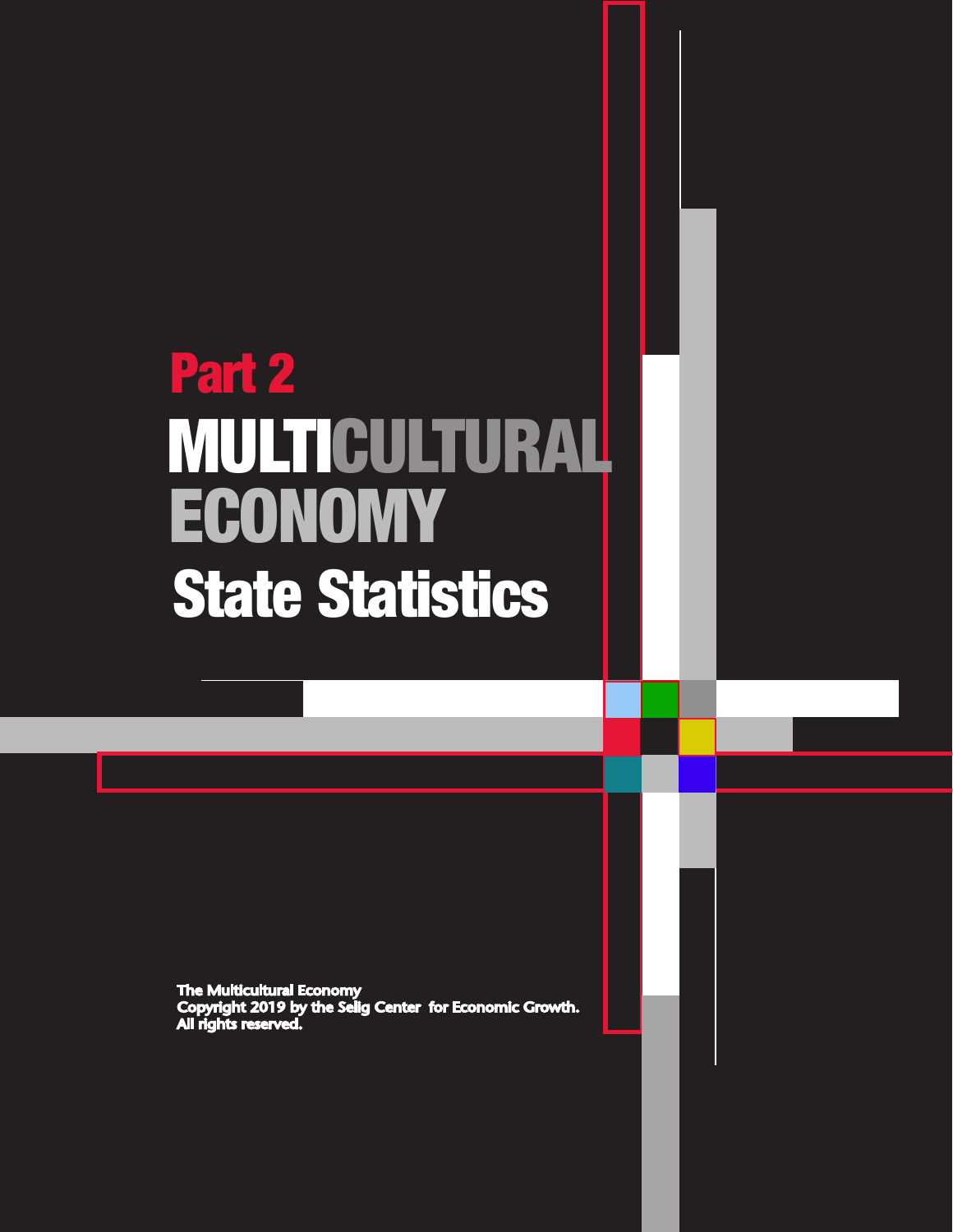### **ALABAMA**

#### **Alabama**

#### Table 1

#### Buying Power for 2019 (thousands of dollars)

| U.S.           | Alabama     | <b>State Rank</b> |
|----------------|-------------|-------------------|
| 16,215,910,296 | 194,085,303 | 26                |
| 13,245,784,818 | 150,882,181 | 27                |
| 1,438,827,491  | 36,264,071  | 17                |
| 126,833,693    | 1,267,695   | 27                |
| 1,150,521,472  | 3,702,404   | 32                |
| 253,942,822    | 1,968,951   | 28                |
| 1,743,098,296  | 4,970,325   | 35                |
| 14,472,812,000 | 189,114,977 | 26                |
|                |             |                   |

Source: Selig Center for Economic Growth, Terry College of Business, The University of Georgia, June 2019.

#### **Alabama**

#### Table 2

#### Buying Power for 2010 (thousands of dollars)

| Race             | U.S.           | Alabama     | <b>State Rank</b> |
|------------------|----------------|-------------|-------------------|
| Total            | 11,305,990,700 | 148,758,800 | 25                |
| White            | 9,497,487,101  | 118,211,841 | 26                |
| <b>Black</b>     | 971,493,505    | 26,281,938  | 15                |
| American Indian  | 83,557,368     | 882,225     | 26                |
| Asian            | 607,201,613    | 2,149,675   | 31                |
| Multiracial      | 146,251,114    | 1,233,120   | 30                |
| Hispanic/ Latino | 1,031,018,949  | 3,534,557   | 32                |
| Non Hispanic     | 10.274.971.751 | 145,224,243 | 25                |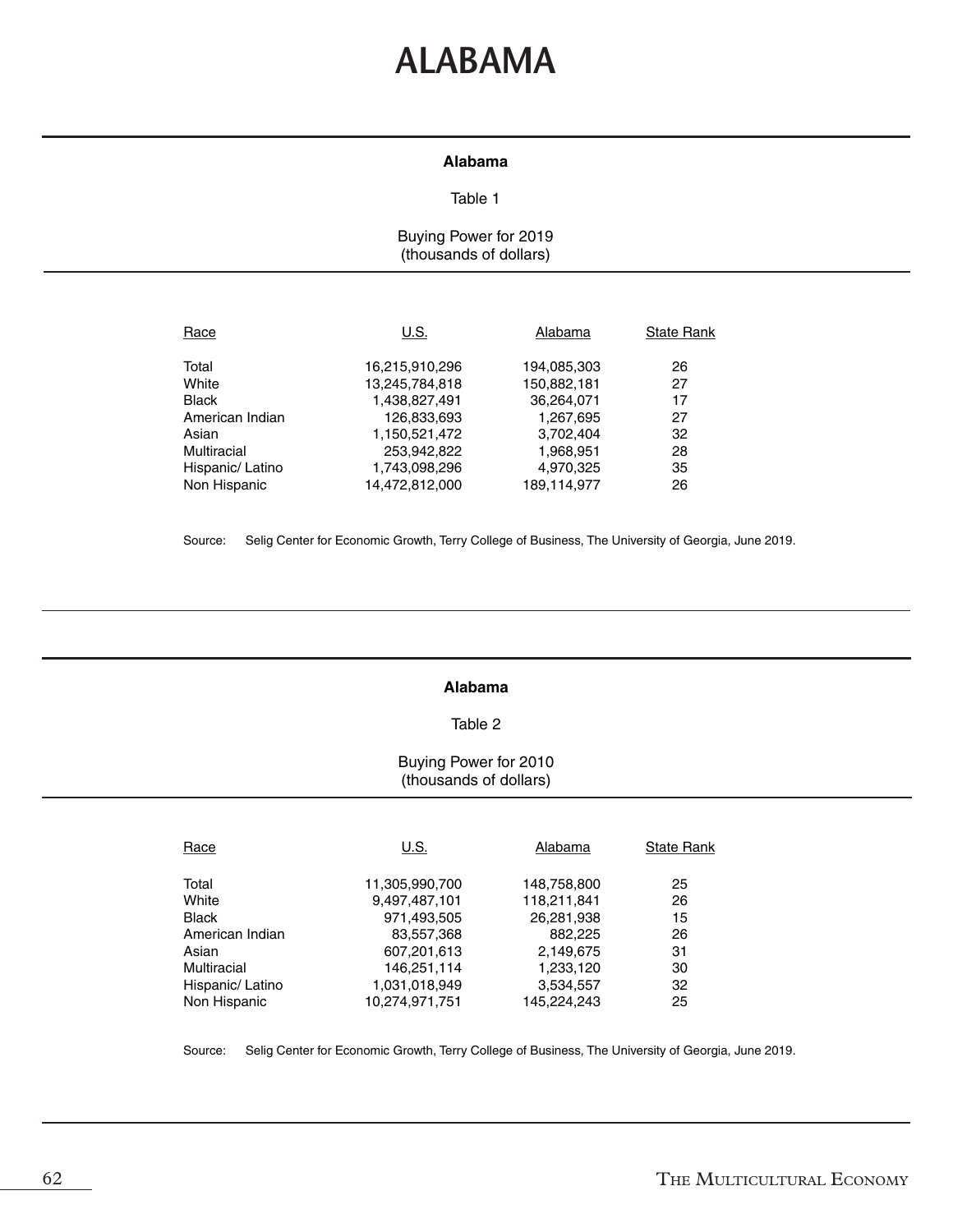#### **Alabama**

#### Table 3

#### Percentage Change in Buying Power, 2010-2019, and State Rank

| Race             | U.S.<br>2010-2019 | Alabama<br>2010-2019 | <b>State Rank</b> |
|------------------|-------------------|----------------------|-------------------|
| Total            | 43.4              | 30.5                 | 44                |
| White            | 39.5              | 27.6                 | 44                |
| <b>Black</b>     | 48.1              | 38.0                 | 41                |
| American Indian  | 51.8              | 43.7                 | 33                |
| Asian            | 89.5              | 72.2                 | 43                |
| Multiracial      | 73.6              | 59.7                 | 34                |
| Hispanic/ Latino | 69.1              | 40.6                 | 51                |
| Non Hispanic     | 40.9              | 30.2                 | 42                |

Source: Selig Center for Economic Growth, Terry College of Business, The University of Georgia, June 2019.

#### **Alabama**

#### Table 4

#### Market Share in Buying Power, 2010 and 2019 (percentage)

|                  |       | U.S.  | Alabama |       |
|------------------|-------|-------|---------|-------|
| Race             | 2010  | 2019  | 2010    | 2019  |
|                  |       |       |         |       |
| Total            | 100.0 | 100.0 | 100.0   | 100.0 |
| White            | 84.0  | 81.7  | 79.5    | 77.7  |
| <b>Black</b>     | 8.6   | 8.9   | 17.7    | 18.7  |
| American Indian  | 0.7   | 0.8   | 0.6     | 0.7   |
| Asian            | 5.4   | 7.1   | 1.4     | 1.9   |
| Multiracial      | 1.3   | 1.6   | 0.8     | 1.0   |
| Hispanic/ Latino | 9.1   | 10.7  | 2.4     | 2.6   |
| Non Hispanic     | 90.9  | 89.3  | 97.6    | 97.4  |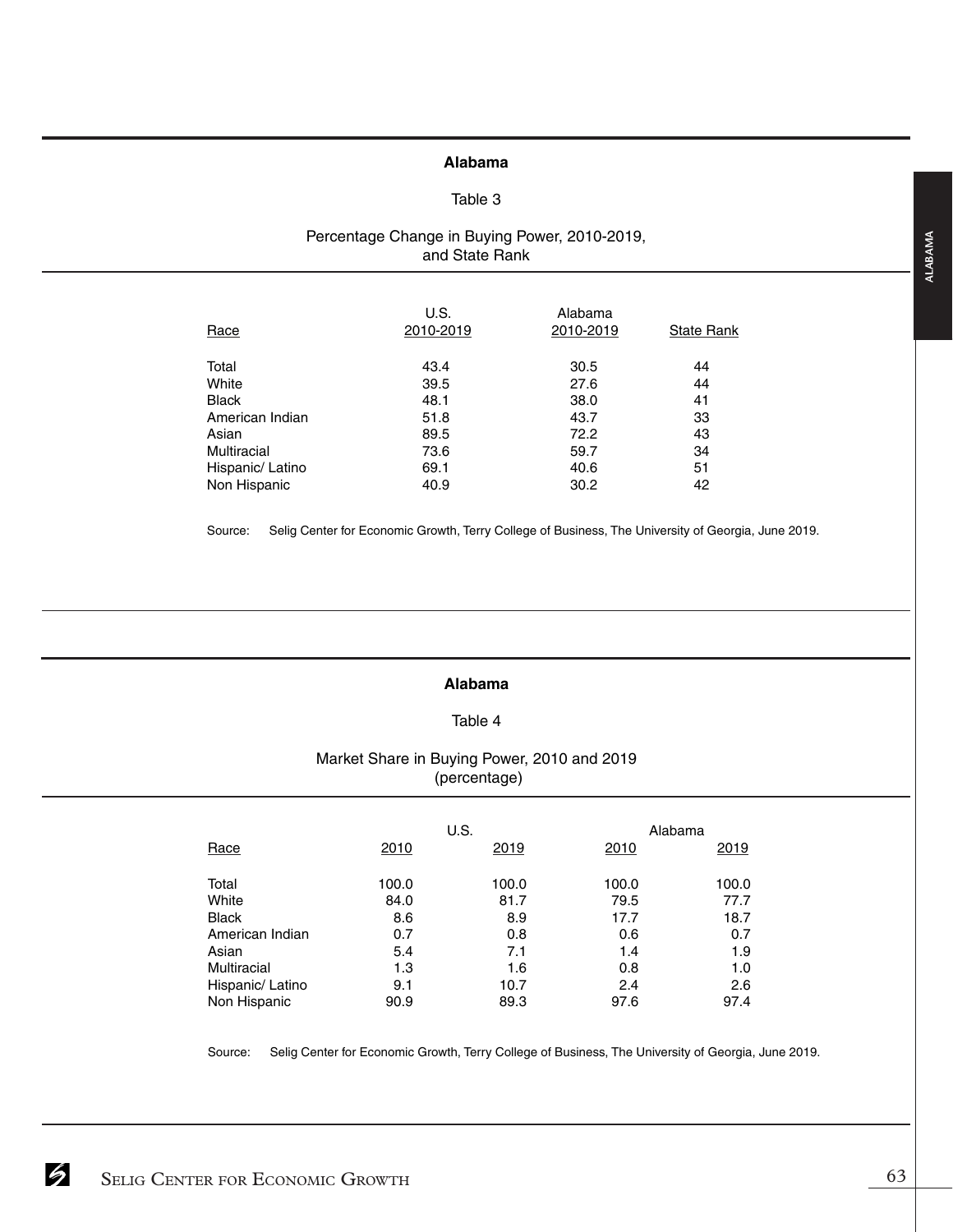### **ALASKA**

#### **Alaska**

#### Table 1

#### Buying Power for 2019 (thousands of dollars)

| Race             | U.S.           | Alaska     | <b>State Rank</b> |
|------------------|----------------|------------|-------------------|
| Total            | 16,215,910,296 | 41,697,744 | 47                |
| White            | 13,245,784,818 | 32,570,160 | 48                |
| <b>Black</b>     | 1,438,827,491  | 1,370,149  | 43                |
| American Indian  | 126,833,693    | 3,453,417  | 10                |
| Asian            | 1,150,521,472  | 2,415,853  | 38                |
| Multiracial      | 253,942,822    | 1,888,165  | 30                |
| Hispanic/ Latino | 1,743,098,296  | 2,226,527  | 43                |
| Non Hispanic     | 14.472.812.000 | 39.471.217 | 48                |

Source: Selig Center for Economic Growth, Terry College of Business, The University of Georgia, June 2019.

#### **Alaska**

#### Table 2

#### Buying Power for 2010 (thousands of dollars)

| Race             | U.S.           | Alaska     | <b>State Rank</b> |
|------------------|----------------|------------|-------------------|
| Total            | 11,305,990,700 | 32.492.400 | 47                |
| White            | 9,497,487,101  | 26,047,652 | 45                |
| <b>Black</b>     | 971,493,505    | 945,887    | 41                |
| American Indian  | 83,557,368     | 2,638,696  | 9                 |
| Asian            | 607,201,613    | 1,526,648  | 35                |
| Multiracial      | 146,251,114    | 1,333,518  | 28                |
| Hispanic/ Latino | 1,031,018,949  | 1,255,096  | 44                |
| Non Hispanic     | 10.274.971.751 | 31.237.304 | 47                |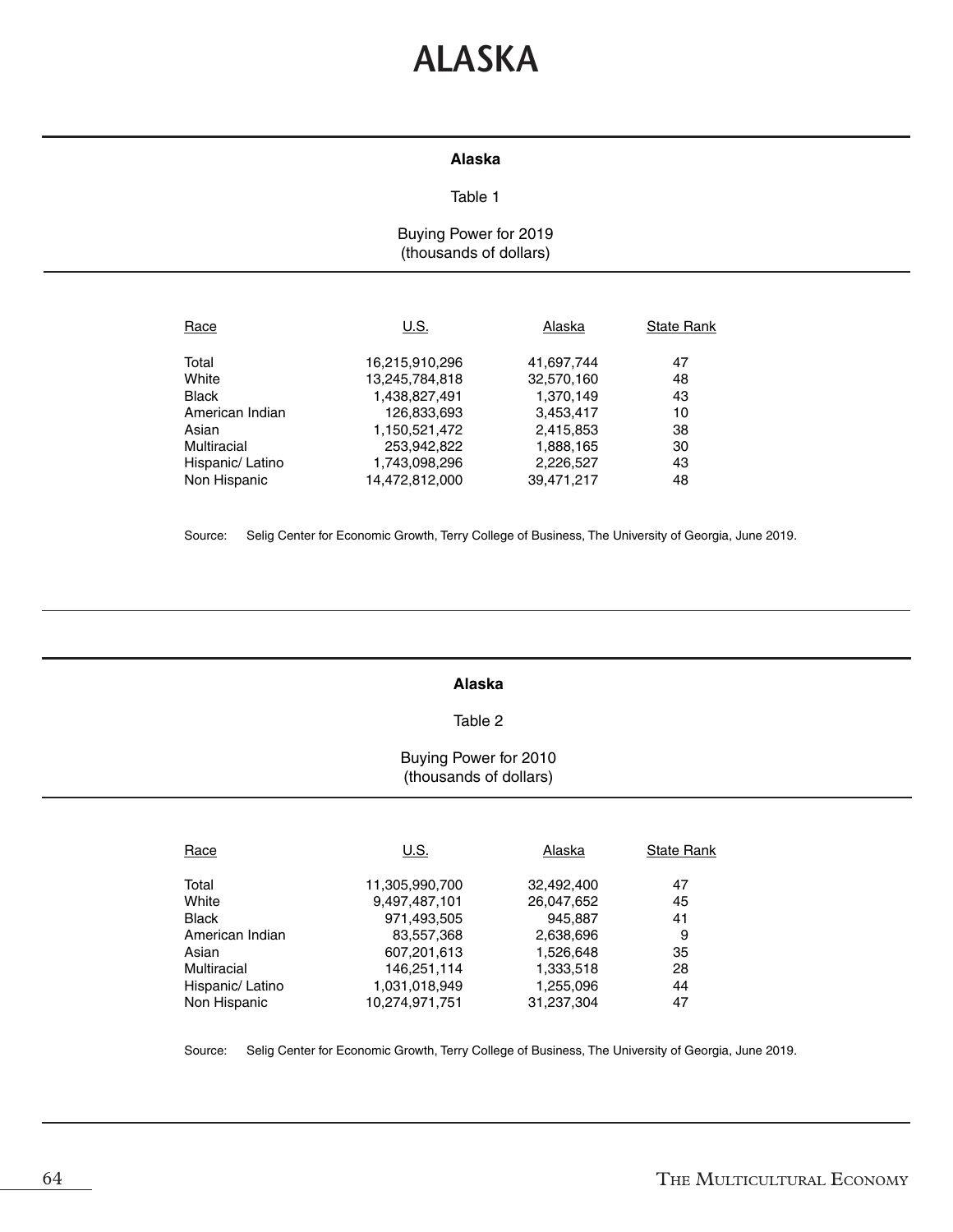#### **Alaska**

#### Table 3

#### Percentage Change in Buying Power, 2010-2019, and State Rank

| 2010-2019 | <b>State Rank</b> |
|-----------|-------------------|
| 28.3      | 46                |
| 25.0      | 46                |
| 44.9      | 32                |
| 30.9      | 49                |
| 58.2      | 48                |
| 41.6      | 49                |
| 77.4      | 14                |
| 26.4      | 46                |
|           | Alaska            |

Source: Selig Center for Economic Growth, Terry College of Business, The University of Georgia, June 2019.

#### **Alaska**

#### Table 4

#### Market Share in Buying Power, 2010 and 2019 (percentage)

|                  |       | U.S.  | Alaska |       |
|------------------|-------|-------|--------|-------|
| Race             | 2010  | 2019  | 2010   | 2019  |
| Total            | 100.0 | 100.0 | 100.0  | 100.0 |
| White            | 84.0  | 81.7  | 80.2   | 78.1  |
| <b>Black</b>     | 8.6   | 8.9   | 2.9    | 3.3   |
| American Indian  | 0.7   | 0.8   | 8.1    | 8.3   |
| Asian            | 5.4   | 7.1   | 4.7    | 5.8   |
| Multiracial      | 1.3   | 1.6   | 4.1    | 4.5   |
| Hispanic/ Latino | 9.1   | 10.7  | 3.9    | 5.3   |
| Non Hispanic     | 90.9  | 89.3  | 96.1   | 94.7  |

Source: Selig Center for Economic Growth, Terry College of Business, The University of Georgia, June 2019.

ALASKA **ALASKA**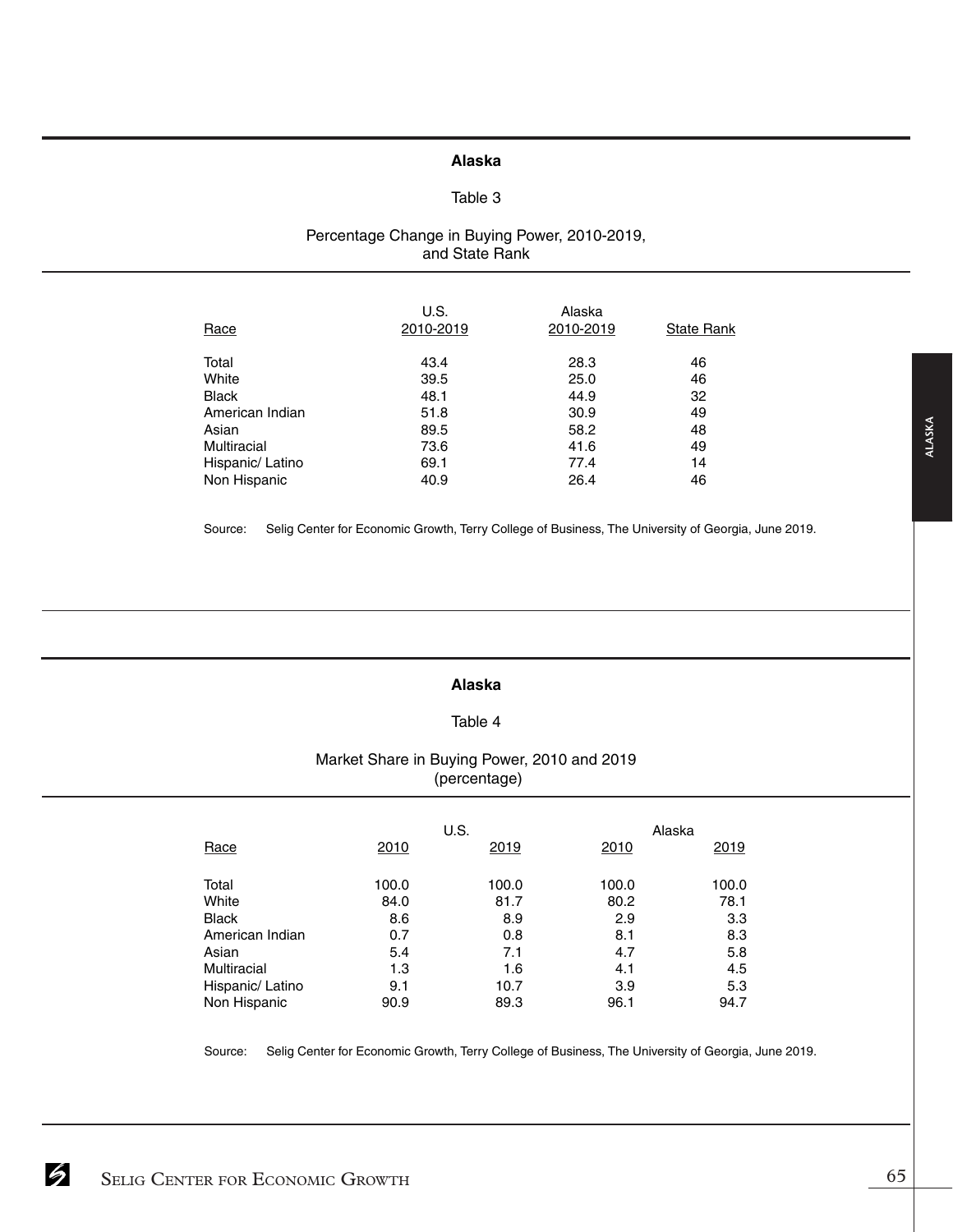### **ARIZONA**

#### **Arizona**

#### Table 1

#### Buying Power for 2019 (thousands of dollars)

| Race             | U.S.           | Arizona     | <b>State Rank</b> |
|------------------|----------------|-------------|-------------------|
| Total            | 16,215,910,296 | 296,922,902 | 18                |
| White            | 13,245,784,818 | 259,453,049 | 17                |
| <b>Black</b>     | 1,438,827,491  | 11,650,128  | 26                |
| American Indian  | 126,833,693    | 7,698,051   | 4                 |
| Asian            | 1,150,521,472  | 13,279,523  | 17                |
| Multiracial      | 253,942,822    | 4,842,151   | 19                |
| Hispanic/ Latino | 1,743,098,296  | 53,612,705  |                   |
| Non Hispanic     | 14.472.812.000 | 243.310.197 | 22                |

Source: Selig Center for Economic Growth, Terry College of Business, The University of Georgia, June 2019.

#### **Arizona**

#### Table 2

#### Buying Power for 2010 (thousands of dollars)

| Race               | U.S.           | Arizona     | <b>State Rank</b> |
|--------------------|----------------|-------------|-------------------|
|                    |                |             |                   |
| Total              | 11,305,990,700 | 197,603,900 | 21                |
| White              | 9,497,487,101  | 176,989,033 | 21                |
| <b>Black</b>       | 971,493,505    | 6,524,492   | 29                |
| American Indian    | 83,557,368     | 4,705,314   | 4                 |
| Asian              | 607,201,613    | 6,830,827   | 19                |
| <b>Multiracial</b> | 146,251,114    | 2,554,233   | 19                |
| Hispanic/ Latino   | 1,031,018,949  | 31,365,118  | 7                 |
| Non Hispanic       | 10.274.971.751 | 166.238.782 | 22                |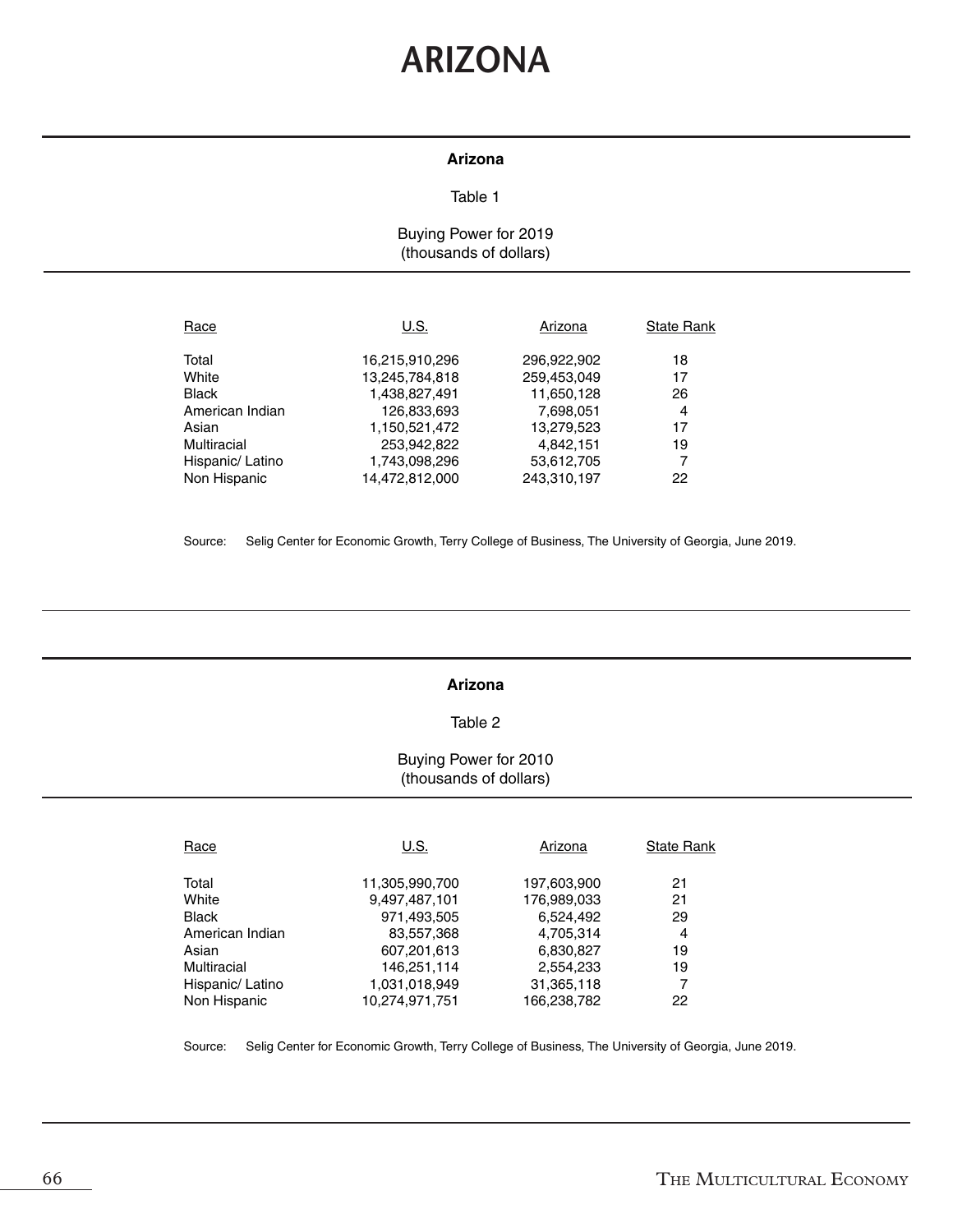#### **Arizona**

#### Table 3

#### Percentage Change in Buying Power, 2010-2019, and State Rank

| Race             | U.S.<br>2010-2019 | Arizona<br>2010-2019 | <b>State Rank</b> |
|------------------|-------------------|----------------------|-------------------|
| Total            | 43.4              | 50.3                 | 10                |
| White            | 39.5              | 46.6                 | 10                |
| <b>Black</b>     | 48.1              | 78.6                 | 8                 |
| American Indian  | 51.8              | 63.6                 | 6                 |
| Asian            | 89.5              | 94.4                 | 21                |
| Multiracial      | 73.6              | 89.6                 | 8                 |
| Hispanic/ Latino | 69.1              | 70.9                 | 23                |
| Non Hispanic     | 40.9              | 46.4                 | 10                |

Source: Selig Center for Economic Growth, Terry College of Business, The University of Georgia, June 2019.

#### **Arizona**

### Table 4

#### Market Share in Buying Power, 2010 and 2019 (percentage)

|                  |       | U.S.  | Arizona |       |
|------------------|-------|-------|---------|-------|
| Race             | 2010  | 2019  | 2010    | 2019  |
| Total            | 100.0 | 100.0 | 100.0   | 100.0 |
| White            | 84.0  | 81.7  | 89.6    | 87.4  |
| <b>Black</b>     | 8.6   | 8.9   | 3.3     | 3.9   |
| American Indian  | 0.7   | 0.8   | 2.4     | 2.6   |
| Asian            | 5.4   | 7.1   | 3.5     | 4.5   |
| Multiracial      | 1.3   | 1.6   | 1.3     | 1.6   |
| Hispanic/ Latino | 9.1   | 10.7  | 15.9    | 18.1  |
| Non Hispanic     | 90.9  | 89.3  | 84.1    | 81.9  |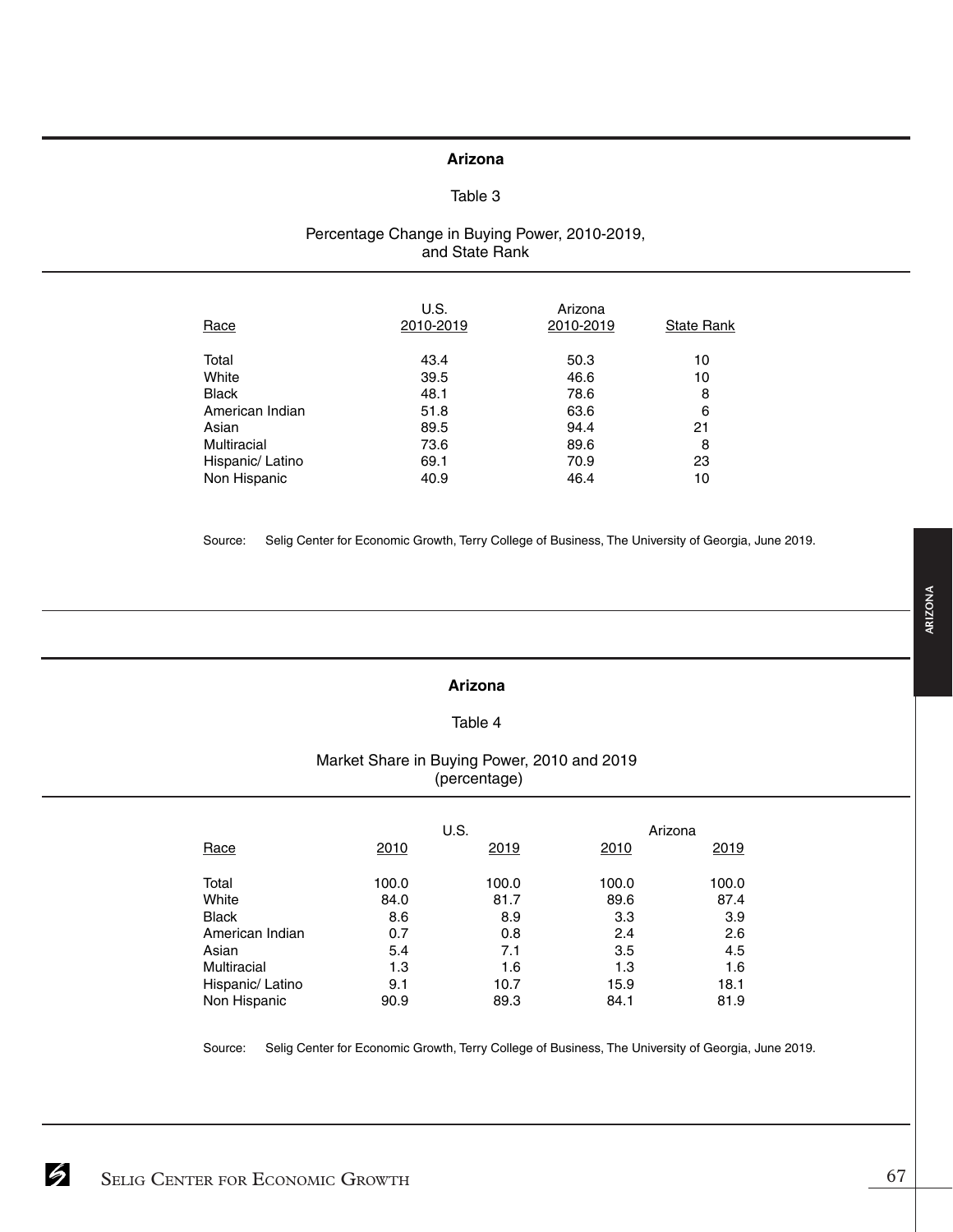### **ARKANSAS**

#### **Arkansas**

#### Table 1

#### Buying Power for 2019 (thousands of dollars)

| Race             | U.S.           | Arkansas    | <b>State Rank</b> |
|------------------|----------------|-------------|-------------------|
| Total            | 16,215,910,296 | 120,636,874 | 34                |
| White            | 13,245,784,818 | 102,885,092 | 34                |
| <b>Black</b>     | 1,438,827,491  | 12,547,455  | 24                |
| American Indian  | 126,833,693    | 977.262     | 33                |
| Asian            | 1,150,521,472  | 2,658,249   | 36                |
| Multiracial      | 253,942,822    | 1,568,817   | 35                |
| Hispanic/ Latino | 1,743,098,296  | 5,306,658   | 33                |
| Non Hispanic     | 14.472.812.000 | 115.330.216 | 33                |

Source: Selig Center for Economic Growth, Terry College of Business, The University of Georgia, June 2019.

#### **Arkansas**

#### Table 2

#### Buying Power for 2010 (thousands of dollars)

| Race             | U.S.           | Arkansas   | State Rank |
|------------------|----------------|------------|------------|
| Total            | 11,305,990,700 | 85,363,200 | 33         |
| White            | 9,497,487,101  | 73,946,596 | 34         |
| <b>Black</b>     | 971,493,505    | 8,569,703  | 24         |
| American Indian  | 83,557,368     | 627,068    | 34         |
| Asian            | 607,201,613    | 1,320,224  | 37         |
| Multiracial      | 146,251,114    | 899,609    | 36         |
| Hispanic/ Latino | 1,031,018,949  | 3,037,176  | 34         |
| Non Hispanic     | 10.274.971.751 | 82,326,024 | 33         |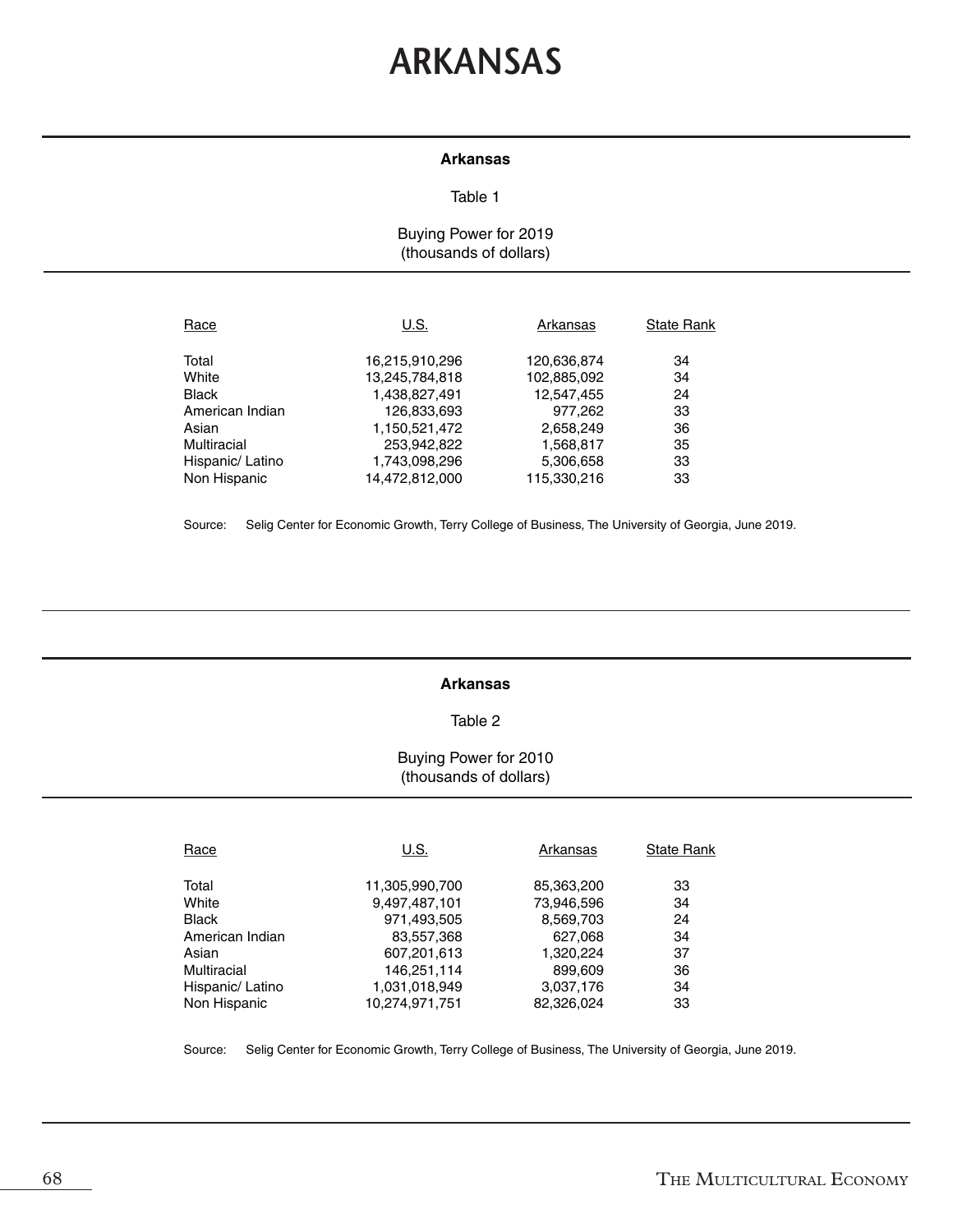#### **Arkansas**

#### Table 3

#### Percentage Change in Buying Power, 2010-2019, and State Rank

| Race             | U.S.<br>2010-2019 | Arkansas<br>2010-2019 | <b>State Rank</b> |
|------------------|-------------------|-----------------------|-------------------|
| Total            | 43.4              | 41.3                  | 19                |
| White            | 39.5              | 39.1                  | 18                |
| <b>Black</b>     | 48.1              | 46.4                  | 30                |
| American Indian  | 51.8              | 55.8                  | 16                |
| Asian            | 89.5              | 101.3                 | 15                |
| Multiracial      | 73.6              | 74.4                  | 19                |
| Hispanic/ Latino | 69.1              | 74.7                  | 16                |
| Non Hispanic     | 40.9              | 40.1                  | 19                |

Source: Selig Center for Economic Growth, Terry College of Business, The University of Georgia, June 2019.

#### **Arkansas**

#### Table 4

#### Market Share in Buying Power, 2010 and 2019 (percentage)

|                  |       | U.S.  |       | Akansas |
|------------------|-------|-------|-------|---------|
| Race             | 2010  | 2019  | 2010  | 2019    |
| Total            | 100.0 | 100.0 | 100.0 | 100.0   |
| White            | 84.0  | 81.7  | 86.6  | 85.3    |
| <b>Black</b>     | 8.6   | 8.9   | 10.0  | 10.4    |
| American Indian  | 0.7   | 0.8   | 0.7   | 0.8     |
| Asian            | 5.4   | 7.1   | 1.5   | 2.2     |
| Multiracial      | 1.3   | 1.6   | 1.1   | 1.3     |
| Hispanic/ Latino | 9.1   | 10.7  | 3.6   | 4.4     |
| Non Hispanic     | 90.9  | 89.3  | 96.4  | 95.6    |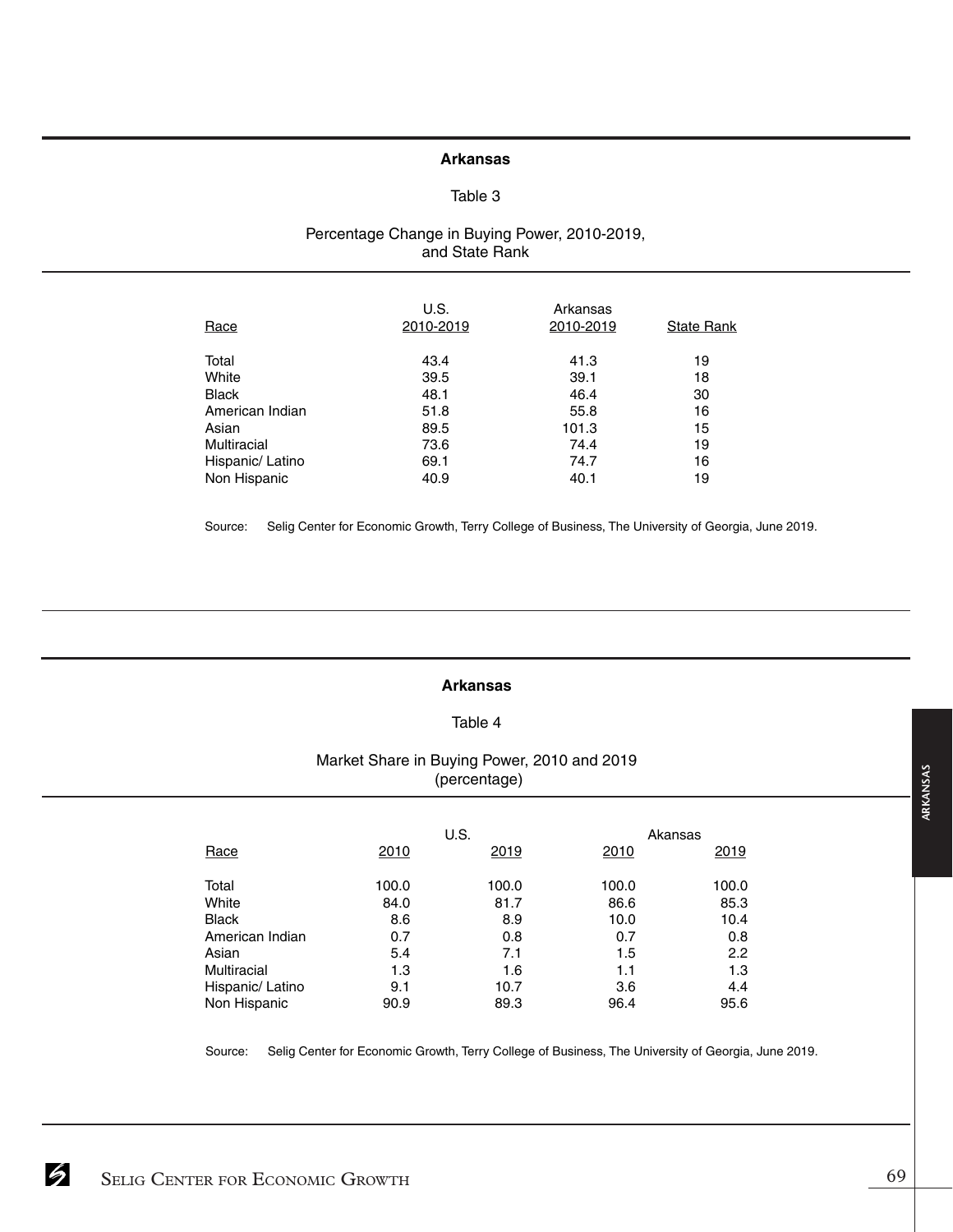## **CALIFORNIA**

#### **California**

#### Table 1

#### Buying Power for 2019 (thousands of dollars)

| Race            | U.S.           | California    | <b>State Rank</b> |
|-----------------|----------------|---------------|-------------------|
|                 |                |               |                   |
| Total           | 16,215,910,296 | 2,251,397,918 |                   |
| White           | 13,245,784,818 | 1,686,461,414 |                   |
| <b>Black</b>    | 1,438,827,491  | 105,917,580   | 4                 |
| American Indian | 126,833,693    | 22,676,677    |                   |
| Asian           | 1,150,521,472  | 382,822,220   |                   |
| Multiracial     | 253,942,822    | 53,520,026    |                   |
| Hispanic/Latino | 1,743,098,296  | 452,643,912   |                   |
| Non Hispanic    | 14.472.812.000 | 1.798.754.006 |                   |

Source: Selig Center for Economic Growth, Terry College of Business, The University of Georgia, June 2019.

#### **California**

#### Table 2

#### Buying Power for 2010 (thousands of dollars)

| Race             | U.S.           | California    | <b>State Rank</b> |
|------------------|----------------|---------------|-------------------|
| Total            | 11,305,990,700 | 1,449,667,200 |                   |
| White            | 9,497,487,101  | 1,137,698,708 |                   |
| <b>Black</b>     | 971,493,505    | 68,947,745    | 3                 |
| American Indian  | 83,557,368     | 14,695,190    |                   |
| Asian            | 607,201,613    | 198,787,654   |                   |
| Multiracial      | 146,251,114    | 29,537,903    |                   |
| Hispanic/ Latino | 1,031,018,949  | 266,526,515   |                   |
| Non Hispanic     | 10.274.971.751 | 1.183.140.685 |                   |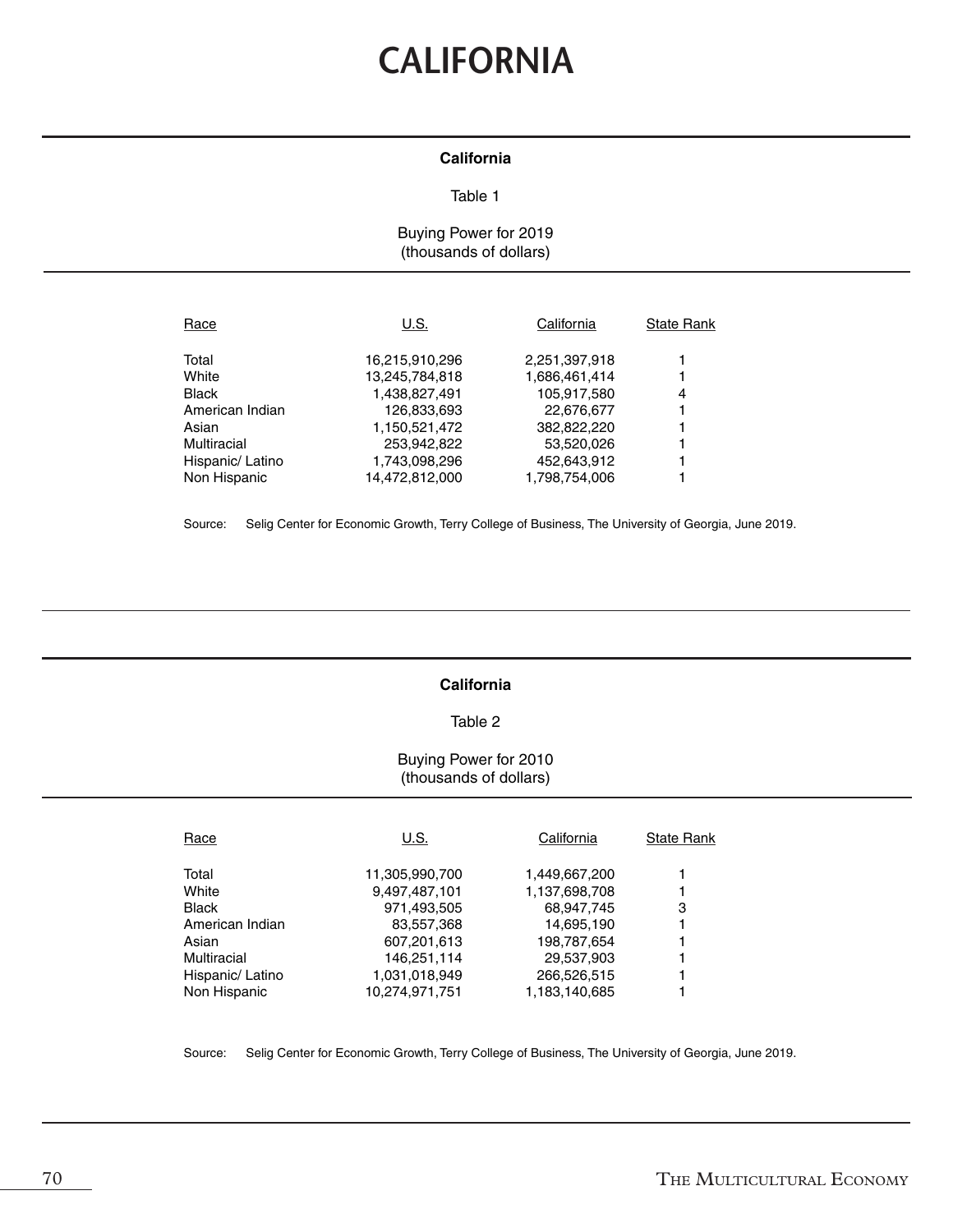#### **California**

#### Table 3

#### Percentage Change in Buying Power, 2010-2019, and State Rank

| Race             | U.S.<br>2010-2019 | California<br>2010-2019 | <b>State Rank</b> |
|------------------|-------------------|-------------------------|-------------------|
| Total            | 43.4              | 55.3                    | 5                 |
| White            | 39.5              | 48.2                    | 7                 |
| <b>Black</b>     | 48.1              | 53.6                    | 22                |
| American Indian  | 51.8              | 54.3                    | 20                |
| Asian            | 89.5              | 92.6                    | 24                |
| Multiracial      | 73.6              | 81.2                    | 11                |
| Hispanic/ Latino | 69.1              | 69.8                    | 25                |
| Non Hispanic     | 40.9              | 52.0                    | 6                 |

Source: Selig Center for Economic Growth, Terry College of Business, The University of Georgia, June 2019.

#### **California**

#### Table 4

#### Market Share in Buying Power, 2010 and 2019 (percentage)

|                    |       | U.S.  |       | California |
|--------------------|-------|-------|-------|------------|
| Race               | 2010  | 2019  | 2010  | 2019       |
| Total              | 100.0 | 100.0 | 100.0 | 100.0      |
| White              | 84.0  | 81.7  | 78.5  | 74.9       |
| <b>Black</b>       | 8.6   | 8.9   | 4.8   | 4.7        |
| American Indian    | 0.7   | 0.8   | 1.0   | 1.0        |
| Asian              | 5.4   | 7.1   | 13.7  | 17.0       |
| <b>Multiracial</b> | 1.3   | 1.6   | 2.0   | 2.4        |
| Hispanic/ Latino   | 9.1   | 10.7  | 18.4  | 20.1       |
| Non Hispanic       | 90.9  | 89.3  | 81.6  | 79.9       |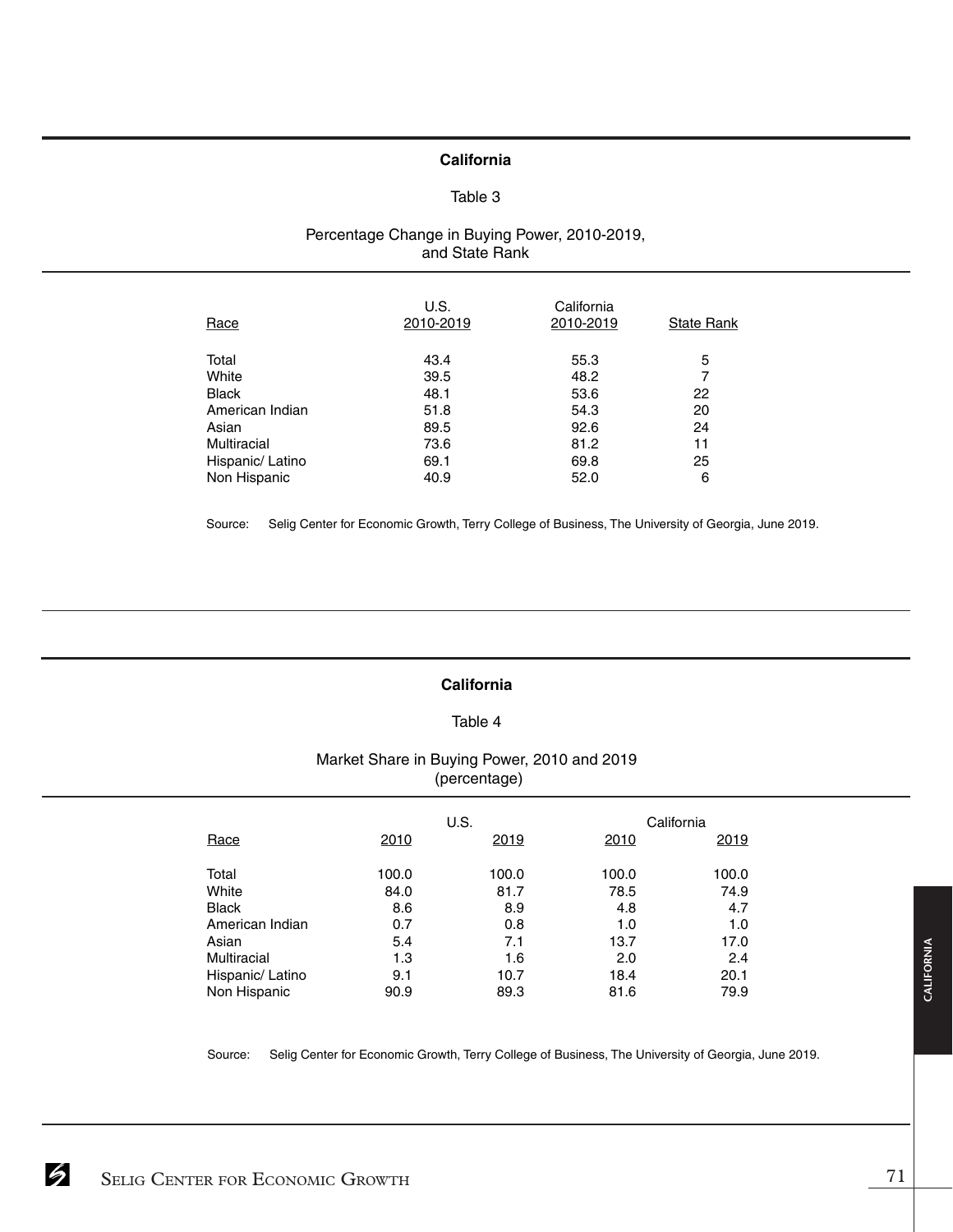### **COLORADO**

#### **Colorado**

#### Table 1

#### Buying Power for 2019 (thousands of dollars)

| Race             | U.S.           | Colorado    | <b>State Rank</b> |
|------------------|----------------|-------------|-------------------|
| Total            | 16,215,910,296 | 298,757,975 | 17                |
| White            | 13,245,784,818 | 271,303,050 | 15                |
| <b>Black</b>     | 1,438,827,491  | 9,380,953   | 30                |
| American Indian  | 126,833,693    | 2,855,737   | 11                |
| Asian            | 1,150,521,472  | 9,856,771   | 22                |
| Multiracial      | 253,942,822    | 5,361,465   | 16                |
| Hispanic/ Latino | 1,743,098,296  | 34,274,820  | 8                 |
| Non Hispanic     | 14,472,812,000 | 264,483,156 | 19                |

Source: Selig Center for Economic Growth, Terry College of Business, The University of Georgia, June 2019.

#### **Colorado**

#### Table 2

#### Buying Power for 2010 (thousands of dollars)

| Race             | U.S.           | Colorado    | <b>State Rank</b> |
|------------------|----------------|-------------|-------------------|
| Total            | 11,305,990,700 | 182,961,700 | 23                |
| White            | 9,497,487,101  | 168,243,451 | 23                |
| <b>Black</b>     | 971,493,505    | 5,427,923   | 32                |
| American Indian  | 83,557,368     | 1,727,825   | 12                |
| Asian            | 607,201,613    | 4,888,616   | 22                |
| Multiracial      | 146,251,114    | 2,673,886   | 18                |
| Hispanic/ Latino | 1,031,018,949  | 19,860,521  | 9                 |
| Non Hispanic     | 10.274.971.751 | 163.101.179 | 23                |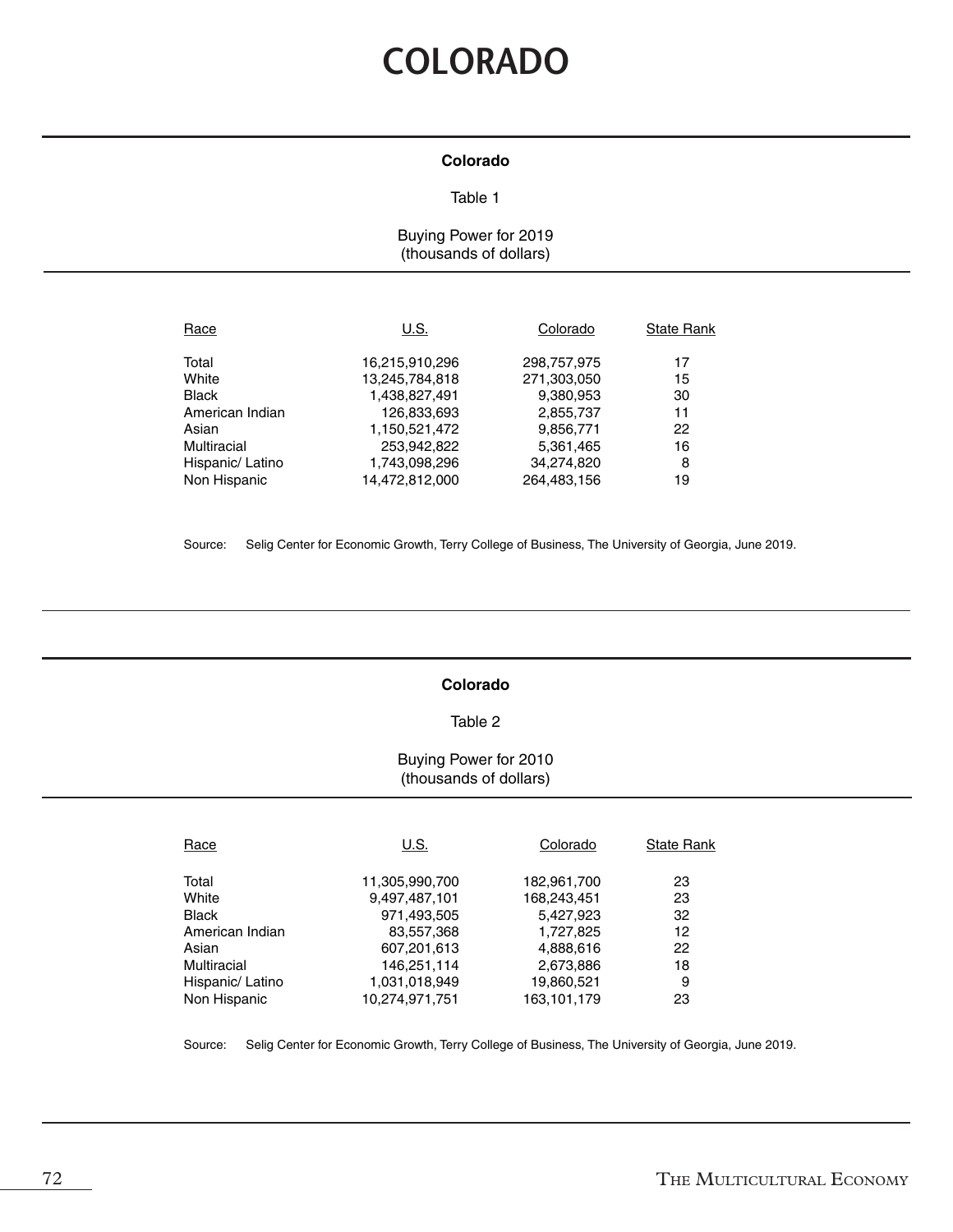#### **Colorado**

#### Table 3

### Percentage Change in Buying Power, 2010-2019, and State Rank

| Race             | U.S.<br>2010-2019 | Colorado<br>2010-2019 | <b>State Rank</b> |
|------------------|-------------------|-----------------------|-------------------|
| Total            | 43.4              | 63.3                  | 3                 |
| White            | 39.5              | 61.3                  | 2                 |
| <b>Black</b>     | 48.1              | 72.8                  | 15                |
| American Indian  | 51.8              | 65.3                  | 4                 |
| Asian            | 89.5              | 101.6                 | 14                |
| Multiracial      | 73.6              | 100.5                 | 2                 |
| Hispanic/ Latino | 69.1              | 72.6                  | 18                |
| Non Hispanic     | 40.9              | 62.2                  | 3                 |

Source: Selig Center for Economic Growth, Terry College of Business, The University of Georgia, June 2019.

#### **Colorado**

#### Table 4

# Market Share in Buying Power, 2010 and 2019 (percentage)

|                  |       | U.S.  |       | Colorado |
|------------------|-------|-------|-------|----------|
| Race             | 2010  | 2019  | 2010  | 2019     |
| Total            | 100.0 | 100.0 | 100.0 | 100.0    |
| White            | 84.0  | 81.7  | 92.0  | 90.8     |
| <b>Black</b>     | 8.6   | 8.9   | 3.0   | 3.1      |
| American Indian  | 0.7   | 0.8   | 0.9   | 1.0      |
| Asian            | 5.4   | 7.1   | 2.7   | 3.3      |
| Multiracial      | 1.3   | 1.6   | 1.5   | 1.8      |
| Hispanic/ Latino | 9.1   | 10.7  | 10.9  | 11.5     |
| Non Hispanic     | 90.9  | 89.3  | 89.1  | 88.5     |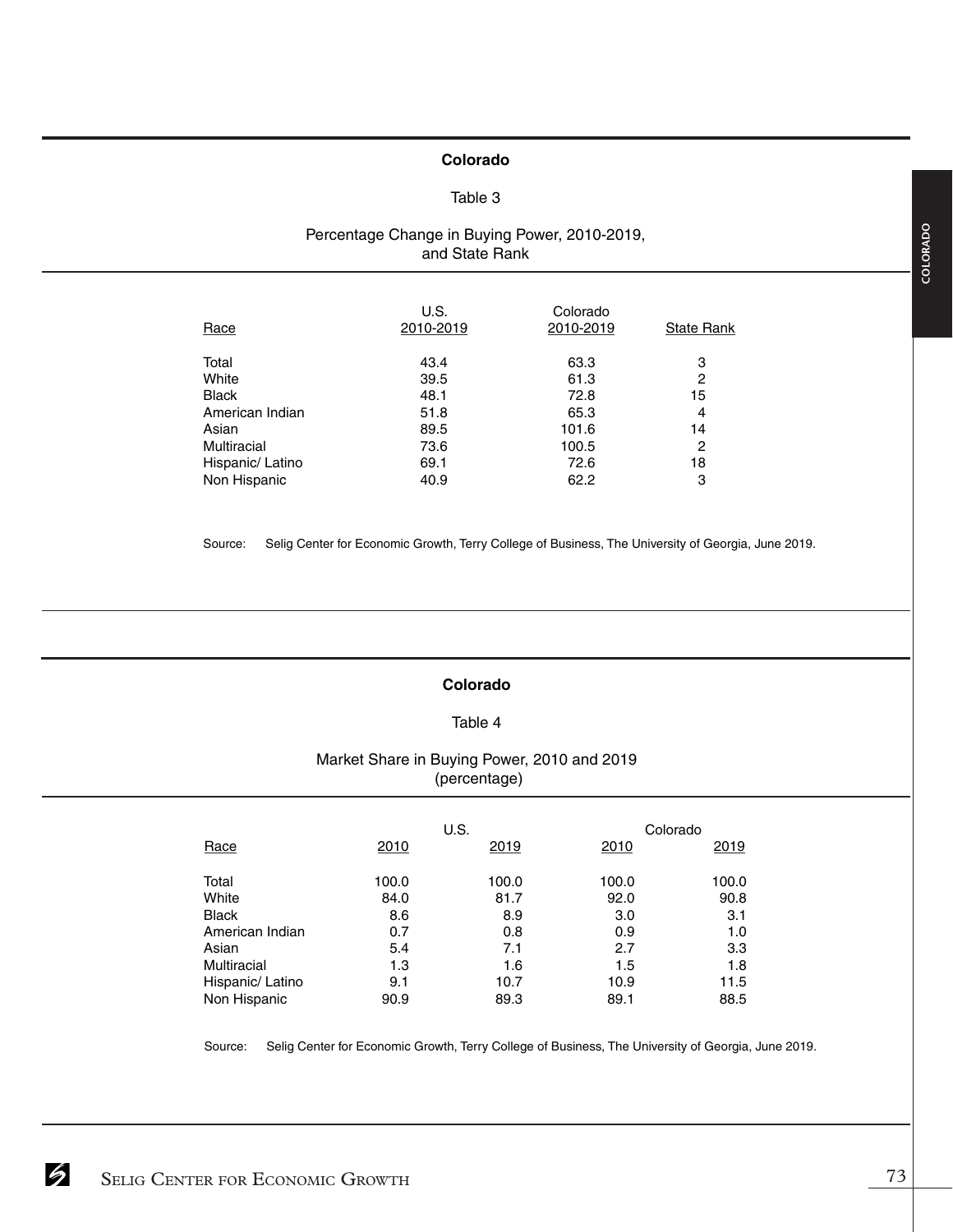# **CONNECTICUT**

#### **Connecticut**

#### Table 1

Buying Power for 2019 (thousands of dollars)

| U.S.           | Connecticut   | <b>State Rank</b> |
|----------------|---------------|-------------------|
| 16,215,910,296 | 236, 157, 876 | 23                |
| 13,245,784,818 | 204,190,790   | 23                |
| 1,438,827,491  | 16.407.454    | 22                |
| 126,833,693    | 691,508       | 38                |
| 1,150,521,472  | 12,517,737    | 20                |
| 253,942,822    | 2,350,387     | 27                |
| 1,743,098,296  | 19,472,459    | 18                |
| 14,472,812,000 | 216,685,417   | 23                |
|                |               |                   |

Source: Selig Center for Economic Growth, Terry College of Business, The University of Georgia, June 2019.

#### **Connecticut**

### Table 2

# Buying Power for 2010 (thousands of dollars)

| Race             | U.S.           | Connecticut | <b>State Rank</b> |
|------------------|----------------|-------------|-------------------|
| Total            | 11,305,990,700 | 194,778,700 | 22                |
| White            | 9,497,487,101  | 172,639,556 | 22                |
| <b>Black</b>     | 971,493,505    | 12,113,817  | 22                |
| American Indian  | 83,557,368     | 506,472     | 37                |
| Asian            | 607,201,613    | 7,820,899   | 16                |
| Multiracial      | 146.251.114    | 1,697,956   | 25                |
| Hispanic/ Latino | 1,031,018,949  | 12,282,085  | 18                |
| Non Hispanic     | 10.274.971.751 | 182.496.615 | 21                |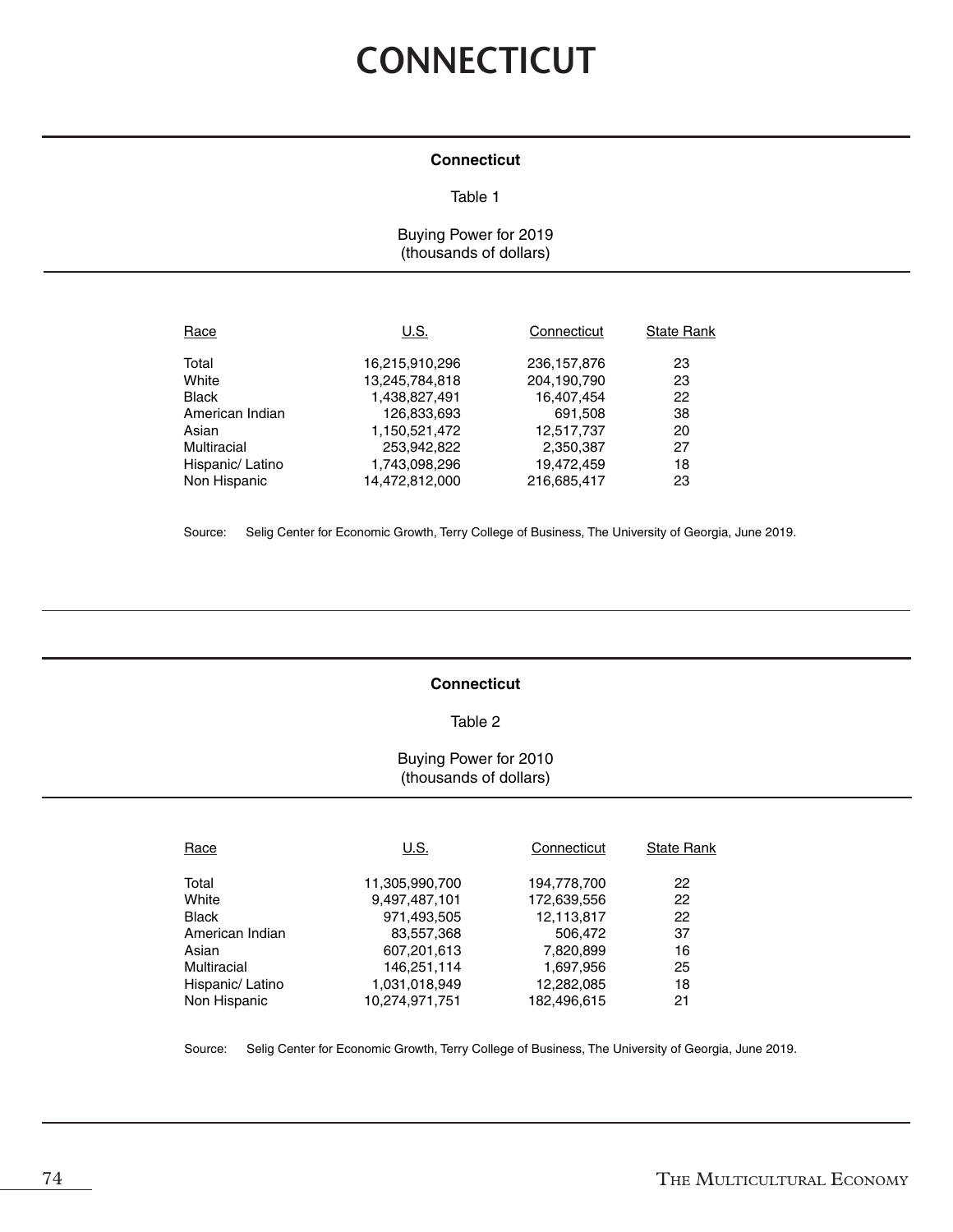# **Connecticut**

### Table 3

### Percentage Change in Buying Power, 2010-2019, and State Rank

| Race             | U.S.<br>2010-2019 | Connecticut<br>2010-2019 | <b>State Rank</b> |
|------------------|-------------------|--------------------------|-------------------|
| Total            | 43.4              | 21.2                     | 51                |
| White            | 39.5              | 18.3                     | 51                |
| <b>Black</b>     | 48.1              | 35.4                     | 42                |
| American Indian  | 51.8              | 36.5                     | 46                |
| Asian            | 89.5              | 60.1                     | 45                |
| Multiracial      | 73.6              | 38.4                     | 51                |
| Hispanic/ Latino | 69.1              | 58.5                     | 45                |
| Non Hispanic     | 40.9              | 18.7                     | 51                |

Source: Selig Center for Economic Growth, Terry College of Business, The University of Georgia, June 2019.

### **Connecticut**

# Table 4

# Market Share in Buying Power, 2010 and 2019 (percentage)

|                    |       | U.S.  |       | Connecticut |
|--------------------|-------|-------|-------|-------------|
| Race               | 2010  | 2019  | 2010  | 2019        |
|                    |       |       |       |             |
| Total              | 100.0 | 100.0 | 100.0 | 100.0       |
| White              | 84.0  | 81.7  | 88.6  | 86.5        |
| <b>Black</b>       | 8.6   | 8.9   | 6.2   | 6.9         |
| American Indian    | 0.7   | 0.8   | 0.3   | 0.3         |
| Asian              | 5.4   | 7.1   | 4.0   | 5.3         |
| <b>Multiracial</b> | 1.3   | 1.6   | 0.9   | 1.0         |
| Hispanic/ Latino   | 9.1   | 10.7  | 6.3   | 8.2         |
| Non Hispanic       | 90.9  | 89.3  | 93.7  | 91.8        |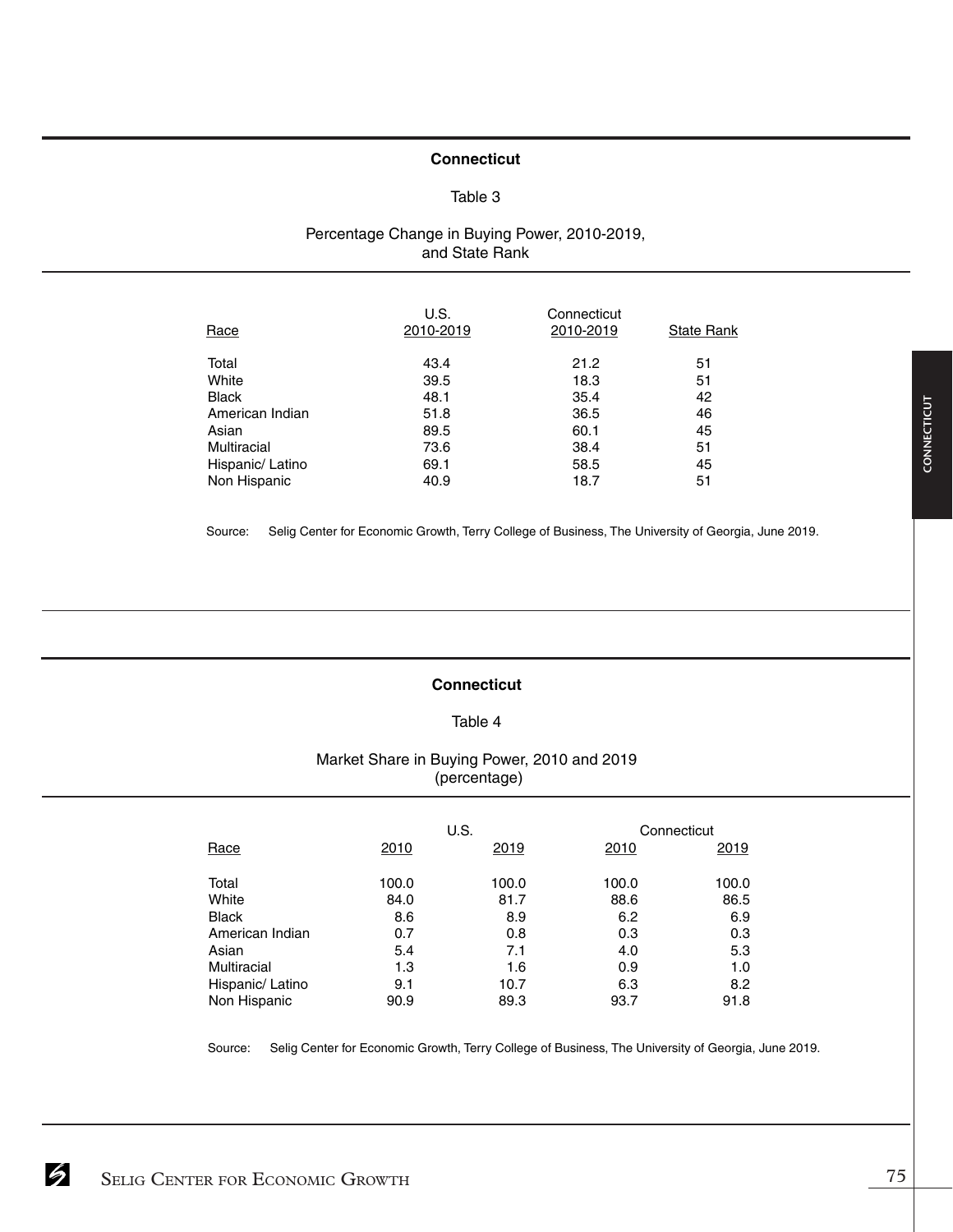# **DELAWARE**

#### **Delaware**

#### Table 1

### Buying Power for 2019 (thousands of dollars)

| Race             | U.S.           | Delaware   | <b>State Rank</b> |
|------------------|----------------|------------|-------------------|
| Total            | 16,215,910,296 | 46,073,411 | 46                |
| White            | 13,245,784,818 | 34,781,481 | 47                |
| <b>Black</b>     | 1,438,827,491  | 7,965,731  | 33                |
| American Indian  | 126,833,693    | 234,857    | 47                |
| Asian            | 1,150,521,472  | 2,578,875  | 37                |
| Multiracial      | 253,942,822    | 512,468    | 47                |
| Hispanic/ Latino | 1,743,098,296  | 2,491,131  | 41                |
| Non Hispanic     | 14,472,812,000 | 43.582.280 | 46                |

Source: Selig Center for Economic Growth, Terry College of Business, The University of Georgia, June 2019.

#### **Delaware**

#### Table 2

#### Buying Power for 2010 (thousands of dollars)

| Race             | U.S.           | Delaware   | <b>State Rank</b> |
|------------------|----------------|------------|-------------------|
| Total            | 11,305,990,700 | 33,148,500 | 45                |
| White            | 9,497,487,101  | 25,999,627 | 46                |
| <b>Black</b>     | 971,493,505    | 5,267,286  | 33                |
| American Indian  | 83,557,368     | 164.940    | 47                |
| Asian            | 607,201,613    | 1,383,826  | 36                |
| Multiracial      | 146,251,114    | 332,821    | 47                |
| Hispanic/ Latino | 1,031,018,949  | 1,507,993  | 42                |
| Non Hispanic     | 10.274.971.751 | 31.640.507 | 46                |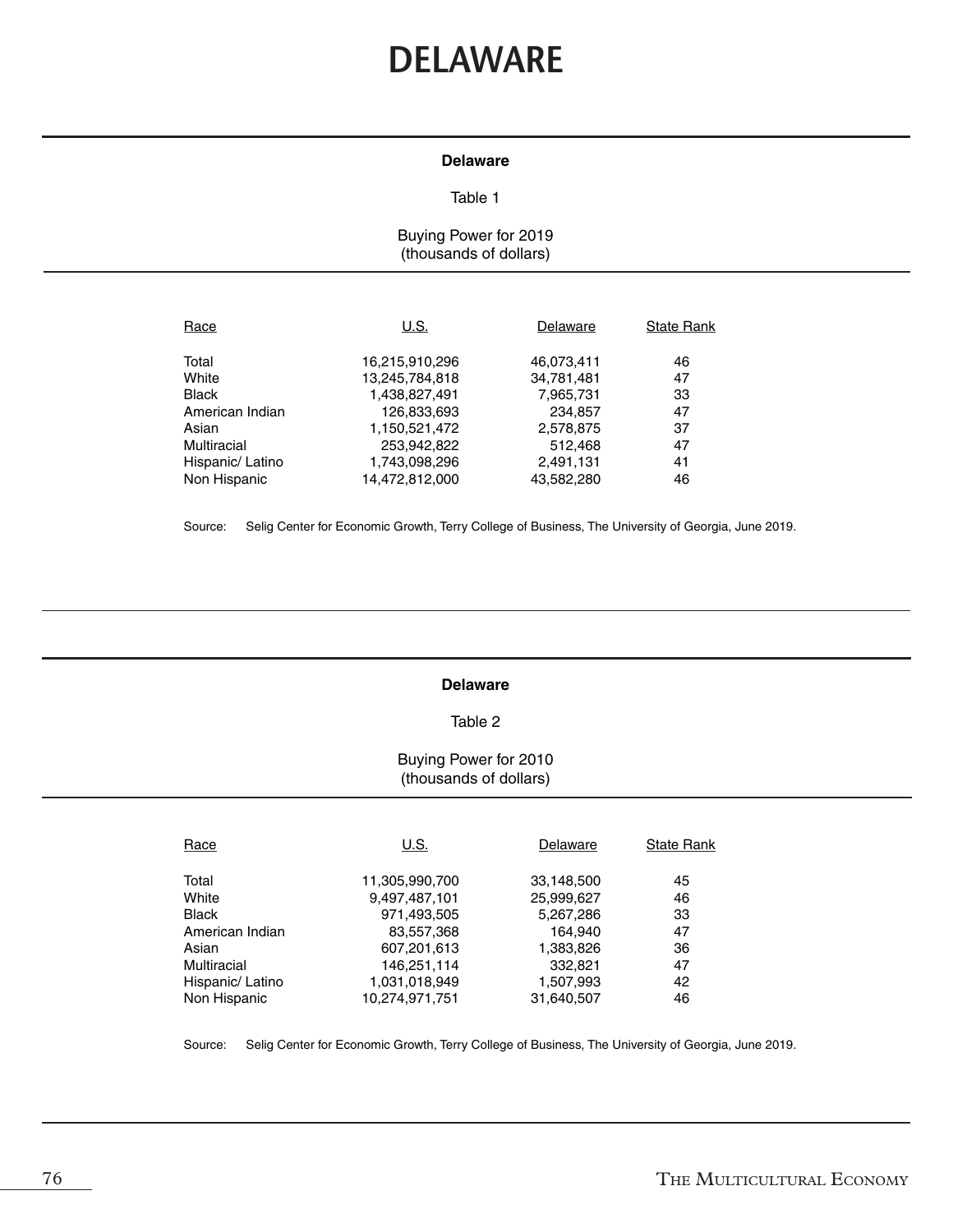# **Delaware**

# Table 3

### Percentage Change in Buying Power, 2010-2019, and State Rank

| Race             | U.S.<br>2010-2019 | Delaware<br>2010-2019 | <b>State Rank</b> |
|------------------|-------------------|-----------------------|-------------------|
| Total            | 43.4              | 39.0                  | 23                |
| White            | 39.5              | 33.8                  | 30                |
| <b>Black</b>     | 48.1              | 51.2                  | 23                |
| American Indian  | 51.8              | 42.4                  | 38                |
| Asian            | 89.5              | 86.4                  | 29                |
| Multiracial      | 73.6              | 54.0                  | 39                |
| Hispanic/ Latino | 69.1              | 65.2                  | 34                |
| Non Hispanic     | 40.9              | 37.7                  | 23                |

Source: Selig Center for Economic Growth, Terry College of Business, The University of Georgia, June 2019.

# **Delaware**

#### Table 4

# Market Share in Buying Power, 2010 and 2019 (percentage)

|                    |       | U.S.  |       | Delaware |
|--------------------|-------|-------|-------|----------|
| Race               | 2010  | 2019  | 2010  | 2019     |
| Total              | 100.0 | 100.0 | 100.0 | 100.0    |
| White              | 84.0  | 81.7  | 78.4  | 75.5     |
| <b>Black</b>       | 8.6   | 8.9   | 15.9  | 17.3     |
| American Indian    | 0.7   | 0.8   | 0.5   | 0.5      |
| Asian              | 5.4   | 7.1   | 4.2   | 5.6      |
| <b>Multiracial</b> | 1.3   | 1.6   | 1.0   | 1.1      |
| Hispanic/ Latino   | 9.1   | 10.7  | 4.5   | 5.4      |
| Non Hispanic       | 90.9  | 89.3  | 95.5  | 94.6     |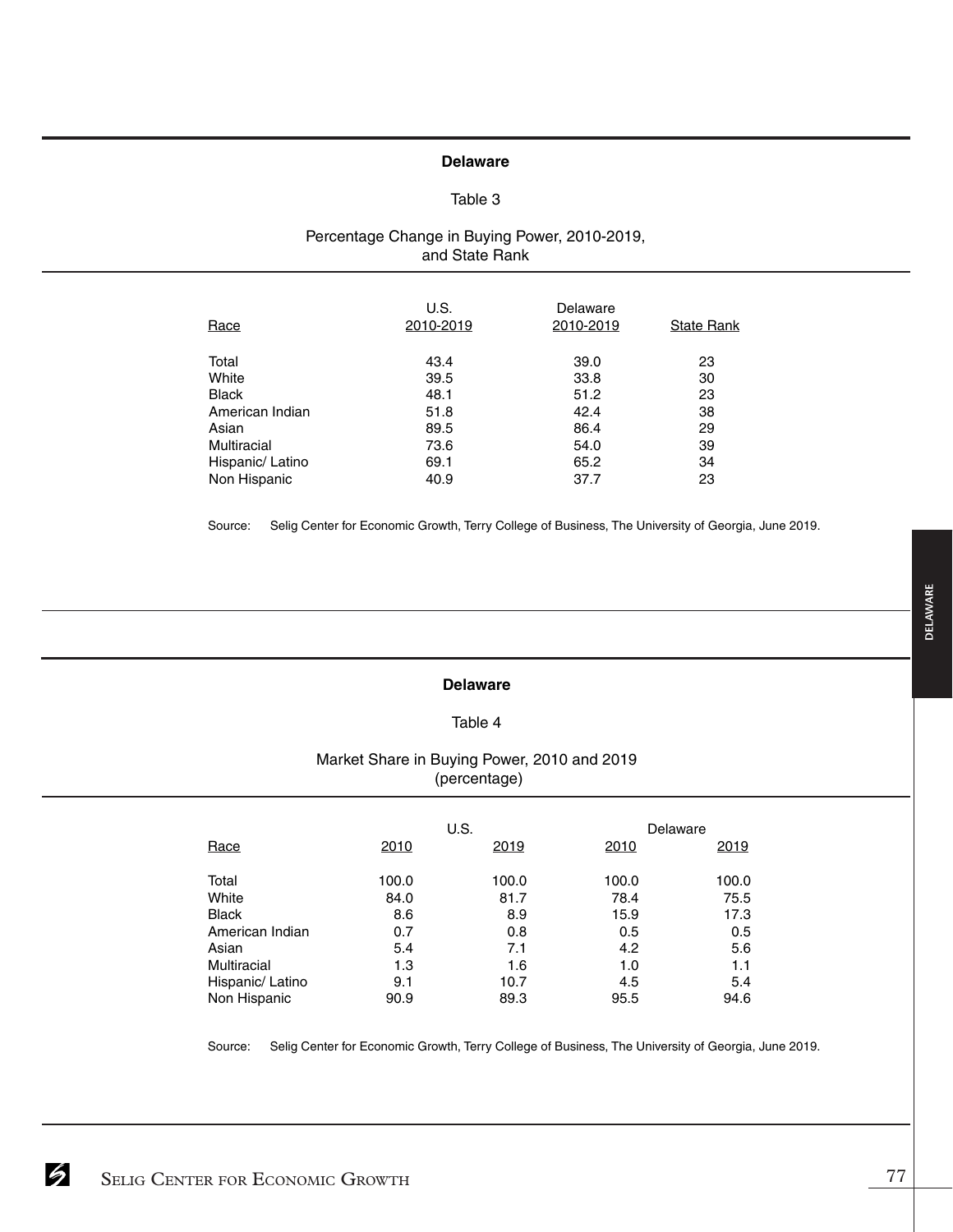# **DISTRICT OF COLUMBIA**

# **District of Columbia**

#### Table 1

Buying Power for 2019 (thousands of dollars)

| Race             | U.S.           | District of Columbia | <b>State Rank</b> |
|------------------|----------------|----------------------|-------------------|
| Total            | 16,215,910,296 | 51,854,825           | 44                |
| White            | 13,245,784,818 | 35,859,947           | 45                |
| <b>Black</b>     | 1,438,827,491  | 12,041,246           | 25                |
| American Indian  | 126,833,693    | 163.015              | 49                |
| Asian            | 1,150,521,472  | 2,682,407            | 35                |
| Multiracial      | 253,942,822    | 1,108,210            | 37                |
| Hispanic/ Latino | 1,743,098,296  | 4,116,416            | 40                |
| Non Hispanic     | 14,472,812,000 | 47,738,409           | 44                |

Source: Selig Center for Economic Growth, Terry College of Business, The University of Georgia, June 2019.

### **District of Columbia**

Table 2

#### Buying Power for 2010 (thousands of dollars)

| Race             | U.S.           | District of Columbia | <b>State Rank</b> |
|------------------|----------------|----------------------|-------------------|
| Total            | 11,305,990,700 | 33,829,600           | 44                |
| White            | 9,497,487,101  | 22,482,564           | 50                |
| <b>Black</b>     | 971,493,505    | 9,314,356            | 23                |
| American Indian  | 83,557,368     | 111,672              | 48                |
| Asian            | 607,201,613    | 1,308,786            | 38                |
| Multiracial      | 146,251,114    | 612,222              | 38                |
| Hispanic/ Latino | 1,031,018,949  | 2,010,124            | 40                |
| Non Hispanic     | 10,274,971,751 | 31,819,476           | 45                |

Source: Selig Center for Economic Growth, Terry College of Business, The University of Georgia, June 2019.

.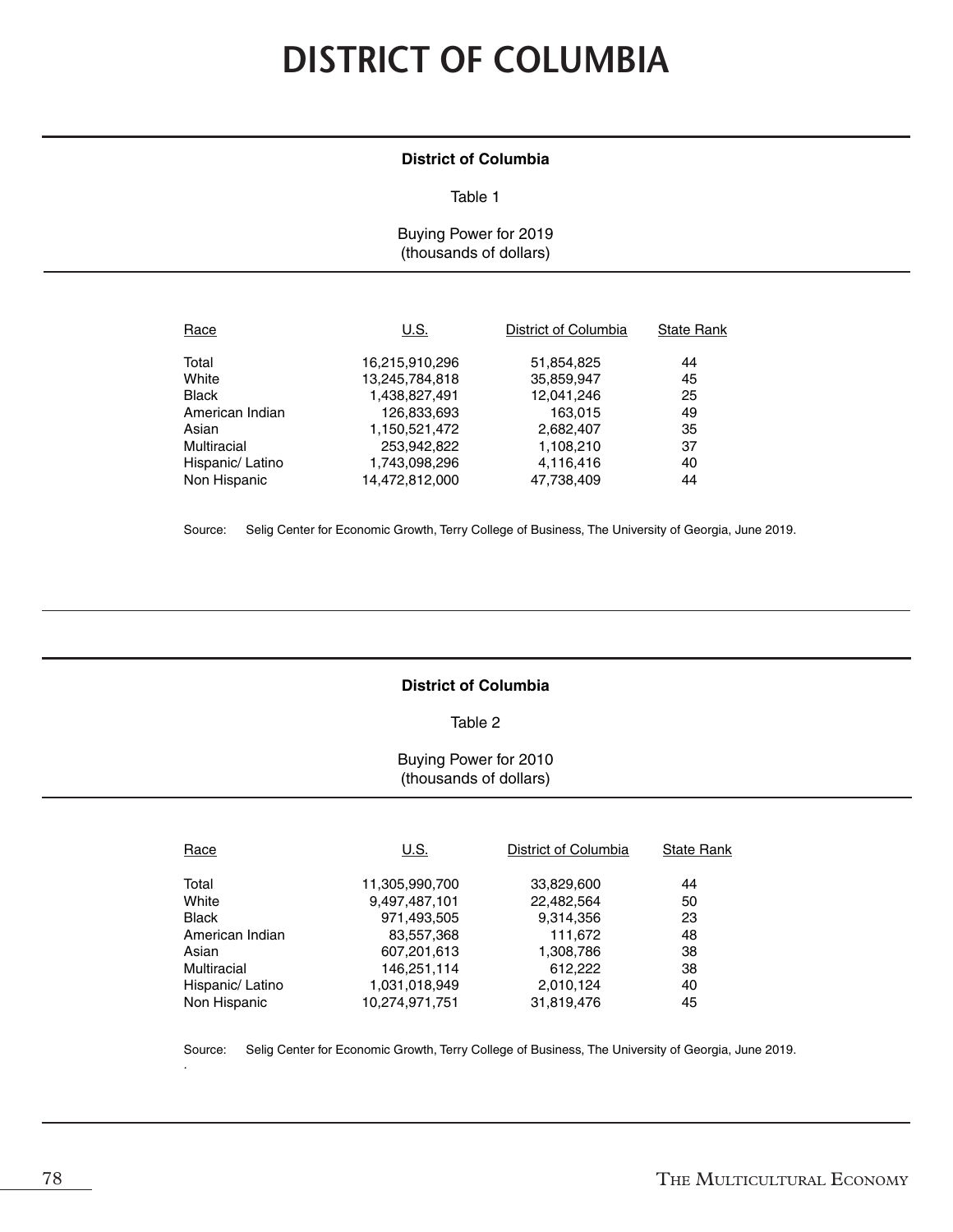#### **District of Columbia**

#### Table 3

# Percentage Change in Buying Power, 2010-2019, and State Rank

| Race             | U.S.<br>2010-2019 | District of Columbia<br>2010-2019 | <b>State Rank</b> |
|------------------|-------------------|-----------------------------------|-------------------|
| Total            | 43.4              | 53.3                              |                   |
| White            | 39.5              | 59.5                              | З                 |
| <b>Black</b>     | 48.1              | 29.3                              | 51                |
| American Indian  | 51.8              | 46.0                              | 29                |
| Asian            | 89.5              | 105.0                             | $12 \overline{ }$ |
| Multiracial      | 73.6              | 81.0                              | 12                |
| Hispanic/ Latino | 69.1              | 104.8                             | 2                 |
| Non Hispanic     | 40.9              | 50.0                              |                   |

Source: Selig Center for Economic Growth, Terry College of Business, The University of Georgia, June 2019.

# **District of Columbia**

#### Table 4

# Market Share in Buying Power, 2010 and 2019 (percentage)

|                  |       | U.S.  |             | District of Columbia |
|------------------|-------|-------|-------------|----------------------|
| Race             | 2010  | 2019  | <b>2010</b> | 2019                 |
| Total            | 100.0 | 100.0 | 100.0       | 100.0                |
| White            | 84.0  | 81.7  | 66.5        | 69.2                 |
| <b>Black</b>     | 8.6   | 8.9   | 27.5        | 23.2                 |
| American Indian  | 0.7   | 0.8   | 0.3         | 0.3                  |
| Asian            | 5.4   | 7.1   | 3.9         | 5.2                  |
| Multiracial      | 1.3   | 1.6   | 1.8         | 2.1                  |
| Hispanic/ Latino | 9.1   | 10.7  | 5.9         | 7.9                  |
| Non Hispanic     | 90.9  | 89.3  | 94.1        | 92.1                 |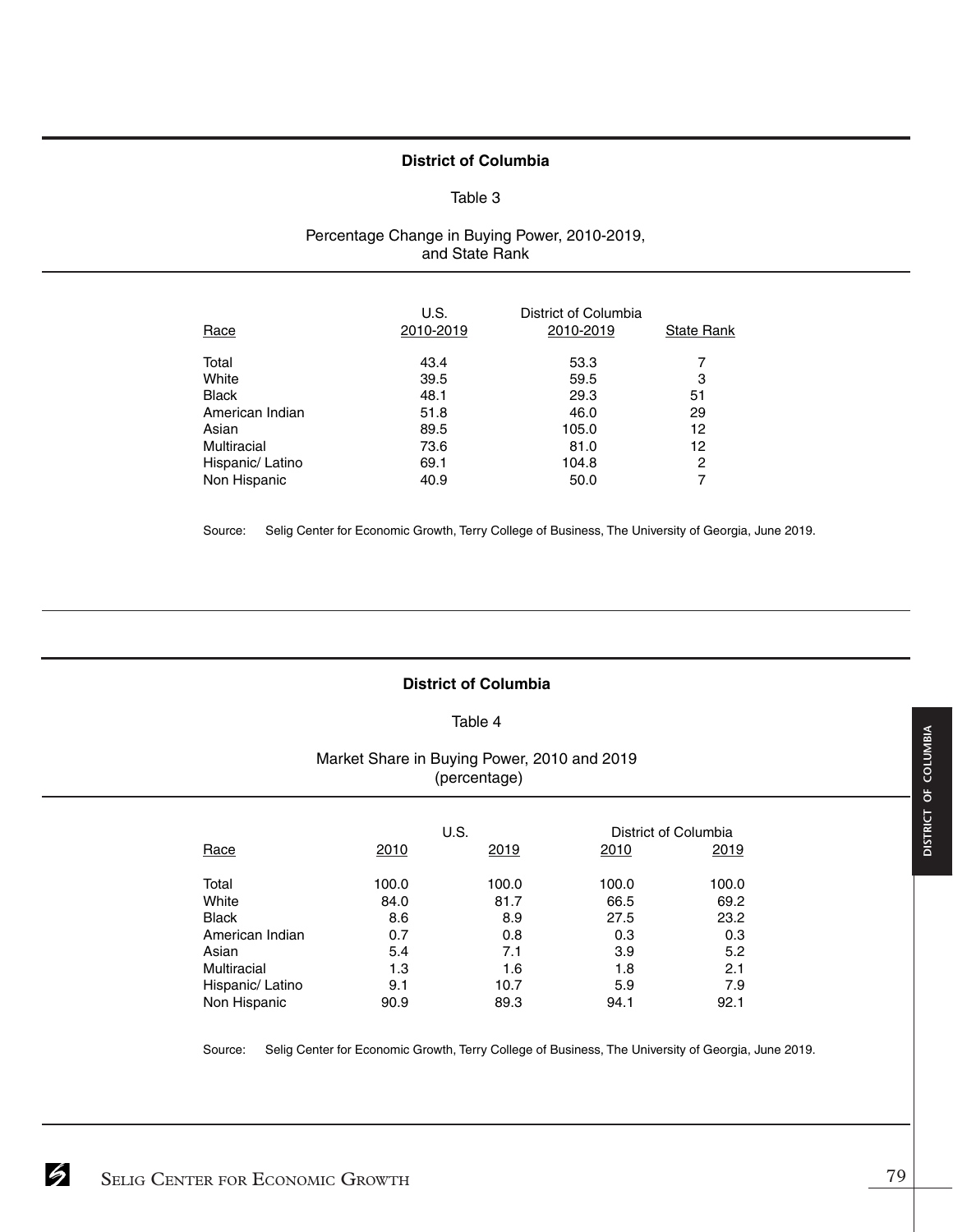# **FLORIDA**

#### **Florida**

#### Table 1

# Buying Power for 2019 (thousands of dollars)

| Race             | U.S.                             | Florida                      | <b>State Rank</b>   |
|------------------|----------------------------------|------------------------------|---------------------|
| Total<br>White   | 16,215,910,296<br>13,245,784,818 | 1,006,364,918<br>849,459,120 | $\overline{4}$<br>4 |
| <b>Black</b>     | 1,438,827,491                    | 105,601,594                  | 5                   |
| American Indian  | 126,833,693                      | 4,018,336                    | 9                   |
| Asian            | 1,150,521,472                    | 33,978,921                   | 8                   |
| Multiracial      | 253,942,822                      | 13,306,946                   | 4                   |
| Hispanic/ Latino | 1,743,098,296                    | 190,729,128                  | 3                   |
| Non Hispanic     | 14,472,812,000                   | 815,635,790                  | 4                   |

Source: Selig Center for Economic Growth, Terry College of Business, The University of Georgia, June 2019.

#### **Florida**

#### Table 2

# Buying Power for 2010 (thousands of dollars)

| Race             | U.S.           | Florida     | <b>State Rank</b> |
|------------------|----------------|-------------|-------------------|
| Total            | 11,305,990,700 | 667,272,800 | 4                 |
| White            | 9,497,487,101  | 573,947,129 | 4                 |
| <b>Black</b>     | 971,493,505    | 65,804,583  | 5                 |
| American Indian  | 83,557,368     | 2,465,387   | 10                |
| Asian            | 607,201,613    | 17,927,237  | 9                 |
| Multiracial      | 146,251,114    | 7,128,463   | 5                 |
| Hispanic/ Latino | 1,031,018,949  | 106,431,008 | 3                 |
| Non Hispanic     | 10.274.971.751 | 560.841.792 | 4                 |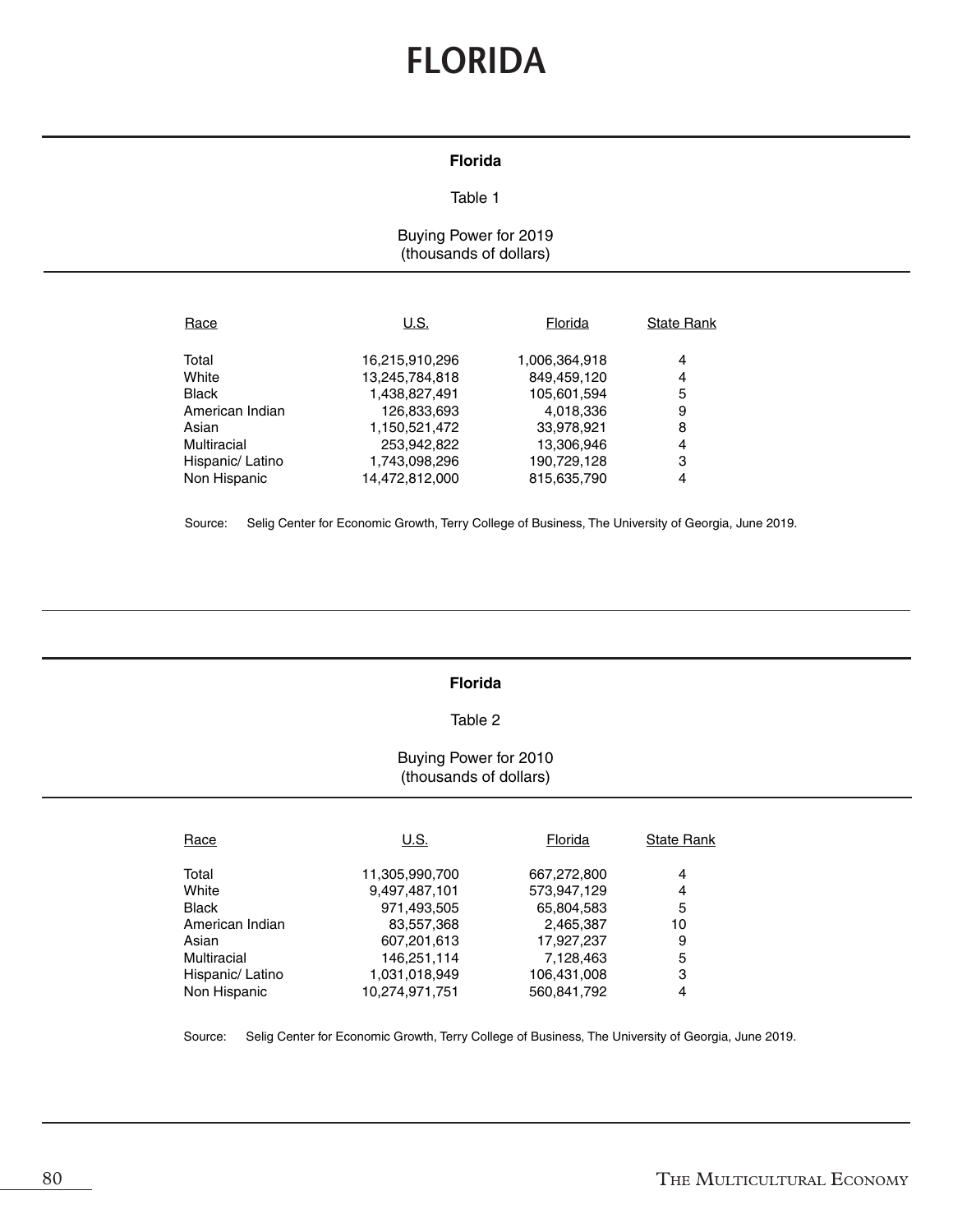#### **Florida**

#### Table 3

### Percentage Change in Buying Power, 2010-2019, and State Rank

| Race             | U.S.<br>2010-2019 | Florida<br>2010-2019 | <b>State Rank</b> |
|------------------|-------------------|----------------------|-------------------|
| Total            | 43.4              | 50.8                 | 8                 |
| White            | 39.5              | 48.0                 | 9                 |
| <b>Black</b>     | 48.1              | 60.5                 | 20                |
| American Indian  | 51.8              | 63.0                 |                   |
| Asian            | 89.5              | 89.5                 | 27                |
| Multiracial      | 73.6              | 86.7                 | 9                 |
| Hispanic/ Latino | 69.1              | 79.2                 | 12                |
| Non Hispanic     | 40.9              | 45.4                 | 12                |

Source: Selig Center for Economic Growth, Terry College of Business, The University of Georgia, June 2019.

#### **Florida**

### Table 4

#### Market Share in Buying Power, 2010 and 2019 (percentage)

|                  |       | U.S.  |       | Florida |
|------------------|-------|-------|-------|---------|
| Race             | 2010  | 2019  | 2010  | 2019    |
| Total            | 100.0 | 100.0 | 100.0 | 100.0   |
| White            | 84.0  | 81.7  | 86.0  | 84.4    |
| <b>Black</b>     | 8.6   | 8.9   | 9.9   | 10.5    |
| American Indian  | 0.7   | 0.8   | 0.4   | 0.4     |
| Asian            | 5.4   | 7.1   | 2.7   | 3.4     |
| Multiracial      | 1.3   | 1.6   | 1.1   | 1.3     |
| Hispanic/ Latino | 9.1   | 10.7  | 16.0  | 19.0    |
| Non Hispanic     | 90.9  | 89.3  | 84.0  | 81.0    |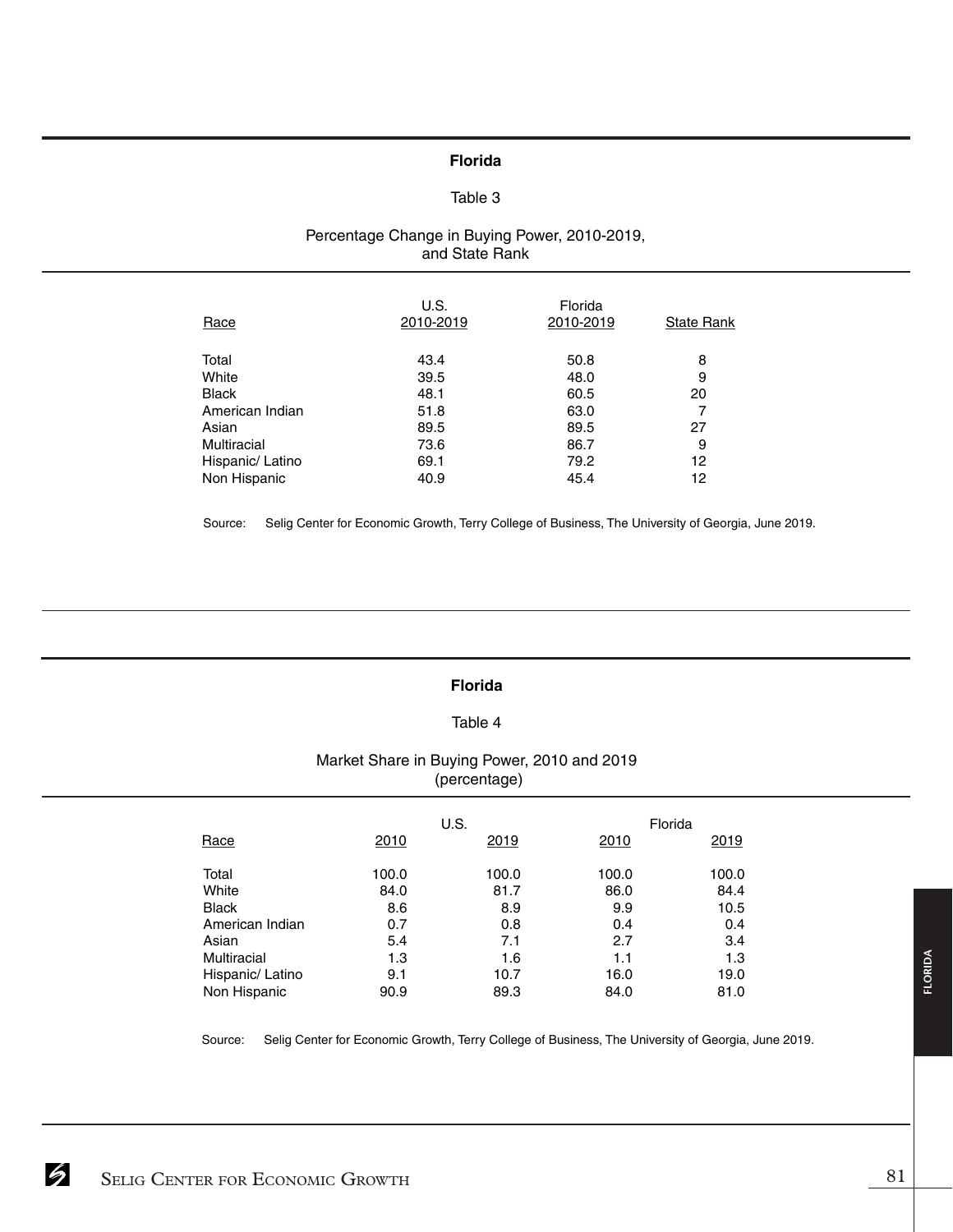# **GEORGIA**

# **Georgia**

#### Table 1

# Buying Power for 2019 (thousands of dollars)

| Race             | U.S.           | Georgia     | <b>State Rank</b> |
|------------------|----------------|-------------|-------------------|
| Total            | 16,215,910,296 | 452,540,194 | 9                 |
| White            | 13,245,784,818 | 315,826,773 | 14                |
| <b>Black</b>     | 1,438,827,491  | 106,169,126 | 3                 |
| American Indian  | 126,833,693    | 1.512.074   | 22                |
| Asian            | 1,150,521,472  | 23,375,727  | 13                |
| Multiracial      | 253,942,822    | 5,656,495   | 12                |
| Hispanic/ Latino | 1,743,098,296  | 25,658,554  | 13                |
| Non Hispanic     | 14,472,812,000 | 426,881,640 | 9                 |

Source: Selig Center for Economic Growth, Terry College of Business, The University of Georgia, June 2019.

#### **Georgia**

#### Table 2

### Buying Power for 2010 (thousands of dollars)

| Race             | U.S.           | Georgia     | <b>State Rank</b> |
|------------------|----------------|-------------|-------------------|
| Total            | 11,305,990,700 | 304,195,500 | 13                |
| White            | 9,497,487,101  | 223,009,786 | 14                |
| <b>Black</b>     | 971,493,505    | 65.852.925  | 4                 |
| American Indian  | 83,557,368     | 1,071,790   | 20                |
| Asian            | 607,201,613    | 11,124,733  | 13                |
| Multiracial      | 146,251,114    | 3,136,266   | 15                |
| Hispanic/ Latino | 1,031,018,949  | 15,524,671  | 11                |
| Non Hispanic     | 10.274.971.751 | 288.670.829 | 13                |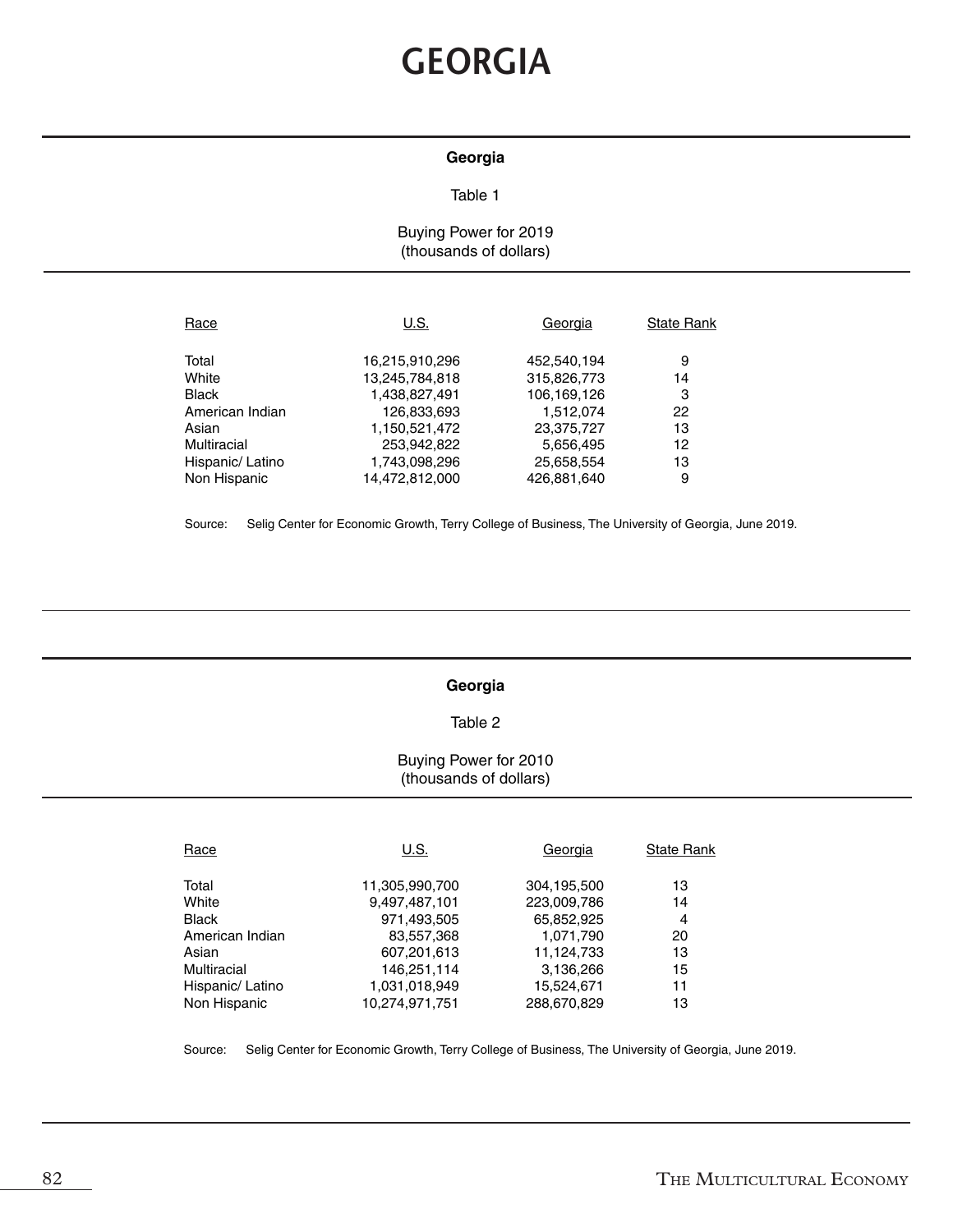# **Georgia**

### Table 3

# Percentage Change in Buying Power, 2010-2019, and State Rank

| Race               | U.S.<br>2010-2019 | Georgia<br>2010-2019 | <b>State Rank</b> |
|--------------------|-------------------|----------------------|-------------------|
| Total              | 43.4              | 48.8                 | 12                |
| White              | 39.5              | 41.6                 | 14                |
| <b>Black</b>       | 48.1              | 61.2                 | 19                |
| American Indian    | 51.8              | 41.1                 | 39                |
| Asian              | 89.5              | 110.1                | 9                 |
| <b>Multiracial</b> | 73.6              | 80.4                 | 14                |
| Hispanic/ Latino   | 69.1              | 65.3                 | 32                |
| Non Hispanic       | 40.9              | 47.9                 | 9                 |

Source: Selig Center for Economic Growth, Terry College of Business, The University of Georgia, June 2019.

#### **Georgia**

#### Table 4

# Market Share in Buying Power, 2010 and 2019 (percentage)

|                    |       | U.S.  |       | Georgia |
|--------------------|-------|-------|-------|---------|
| Race               | 2010  | 2019  | 2010  | 2019    |
| Total              | 100.0 | 100.0 | 100.0 | 100.0   |
| White              | 84.0  | 81.7  | 73.3  | 69.8    |
| <b>Black</b>       | 8.6   | 8.9   | 21.6  | 23.5    |
| American Indian    | 0.7   | 0.8   | 0.4   | 0.3     |
| Asian              | 5.4   | 7.1   | 3.7   | 5.2     |
| <b>Multiracial</b> | 1.3   | 1.6   | 1.0   | 1.2     |
| Hispanic/ Latino   | 9.1   | 10.7  | 5.1   | 5.7     |
| Non Hispanic       | 90.9  | 89.3  | 94.9  | 94.3    |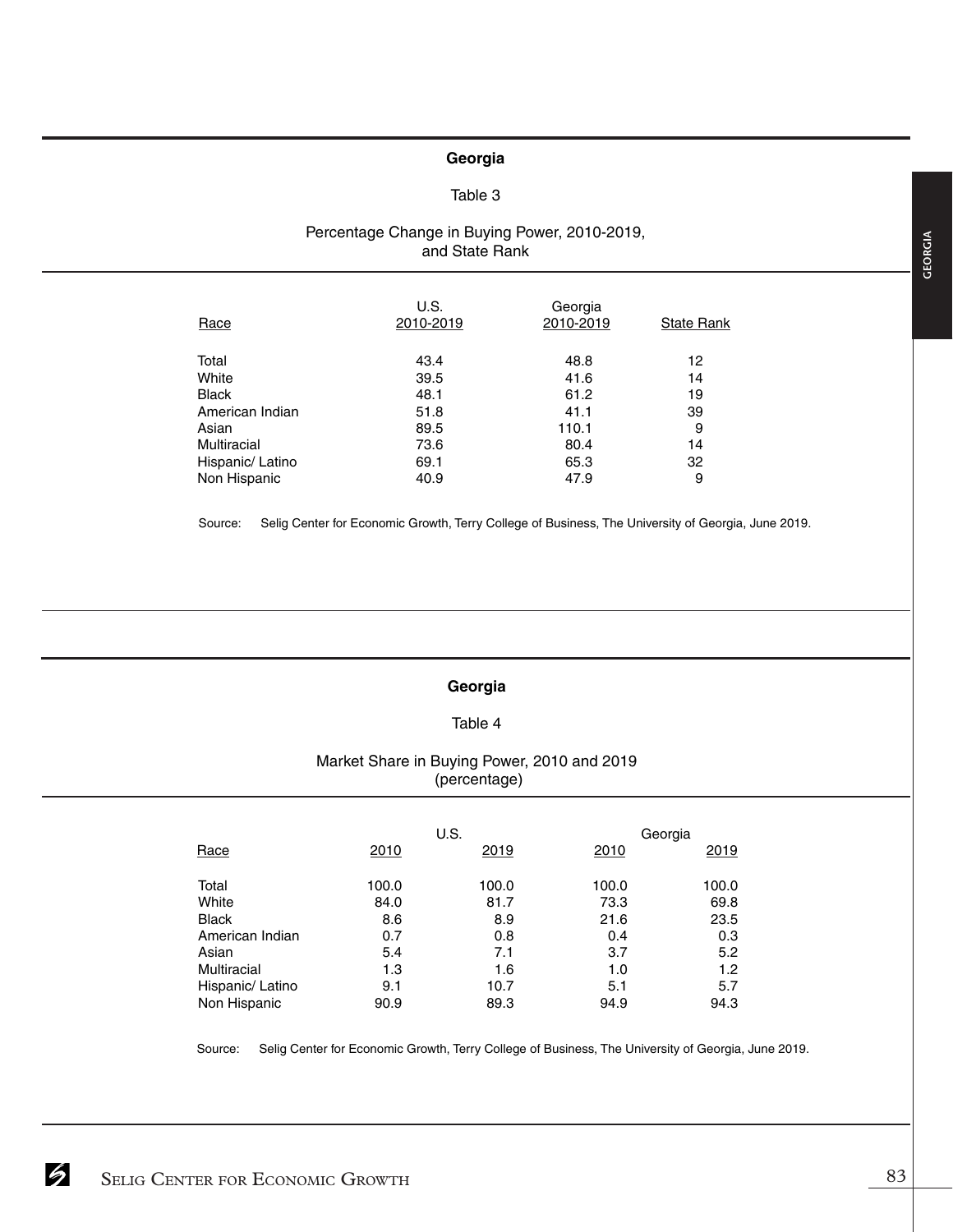# **HAWAII**

### **Hawaii**

#### Table 1

### Buying Power for 2019 (thousands of dollars)

| Race             | U.S.           | Hawaii     | <b>State Rank</b> |
|------------------|----------------|------------|-------------------|
| Total            | 16,215,910,296 | 72,275,622 | 39                |
| White            | 13,245,784,818 | 24,290,740 | 51                |
| <b>Black</b>     | 1,438,827,491  | 1,682,952  | 41                |
| American Indian  | 126,833,693    | 241,240    | 46                |
| Asian            | 1,150,521,472  | 33,788,800 | 9                 |
| Multiracial      | 253,942,822    | 12,271,890 | 5                 |
| Hispanic/ Latino | 1,743,098,296  | 4,954,905  | 36                |
| Non Hispanic     | 14,472,812,000 | 67,320,717 | 39                |

Source: Selig Center for Economic Growth, Terry College of Business, The University of Georgia, June 2019.

#### **Hawaii**

# Table 2

# Buying Power for 2010 (thousands of dollars)

| Race             | U.S.           | Hawaii     | <b>State Rank</b> |
|------------------|----------------|------------|-------------------|
|                  |                |            |                   |
| Total            | 11,305,990,700 | 52,331,500 | 40                |
| White            | 9,497,487,101  | 17,840,209 | 51                |
| <b>Black</b>     | 971,493,505    | 836,558    | 42                |
| American Indian  | 83,557,368     | 167,735    | 46                |
| Asian            | 607,201,613    | 25,298,937 | 5                 |
| Multiracial      | 146,251,114    | 8,188,062  | 4                 |
| Hispanic/ Latino | 1,031,018,949  | 2,881,218  | 35                |
| Non Hispanic     | 10.274.971.751 | 49.450.282 | 39                |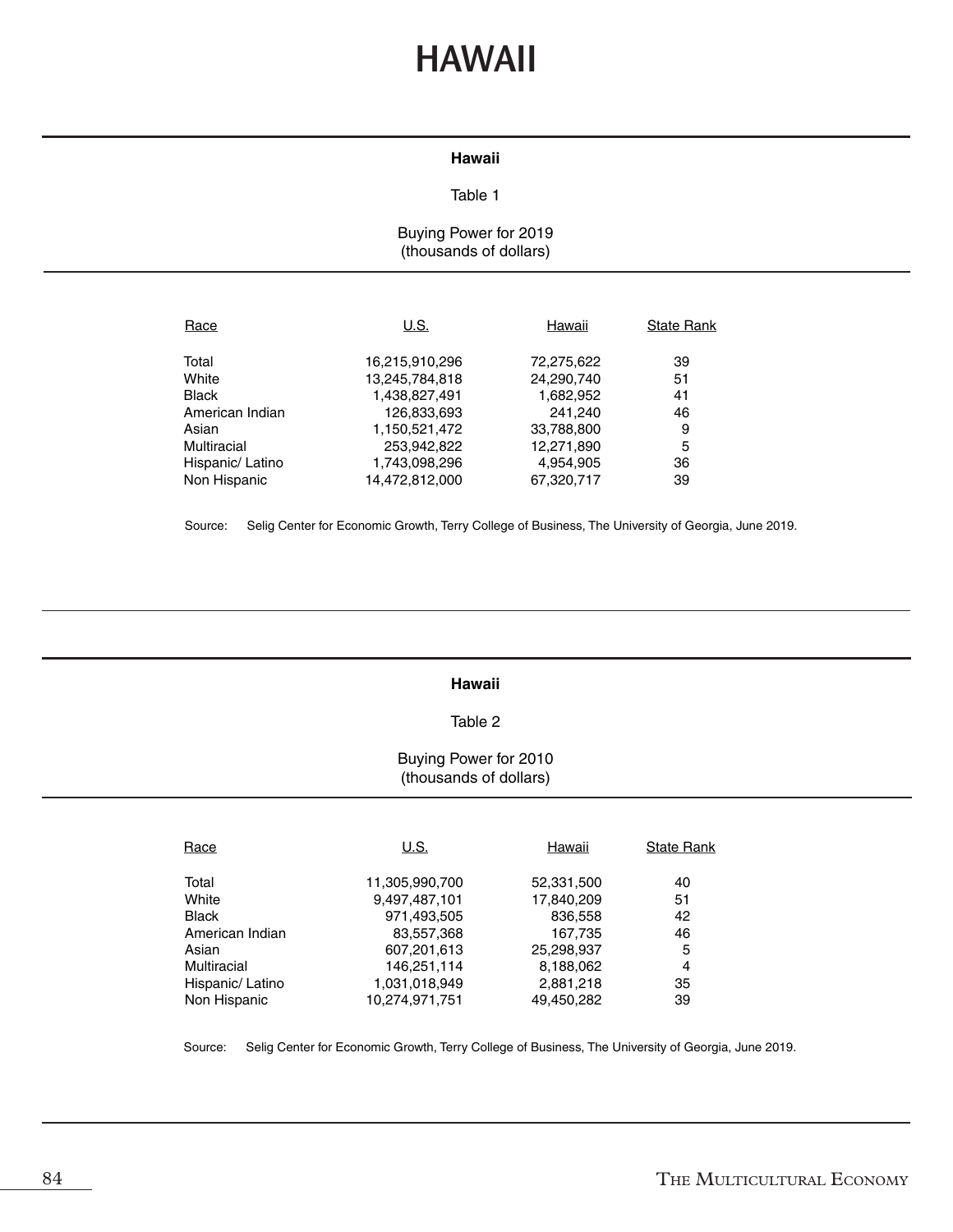### **Hawaii**

# Table 3

### Percentage Change in Buying Power, 2010-2019, and State Rank

| Race             | U.S.<br>2010-2019 | Hawaii<br>2010-2019 | <b>State Rank</b> |
|------------------|-------------------|---------------------|-------------------|
| Total            | 43.4              | 38.1                | 25                |
| White            | 39.5              | 36.2                | 23                |
| <b>Black</b>     | 48.1              | 101.2               | 4                 |
| American Indian  | 51.8              | 43.8                | 32                |
| Asian            | 89.5              | 33.6                | 51                |
| Multiracial      | 73.6              | 49.9                | 43                |
| Hispanic/ Latino | 69.1              | 72.0                | 19                |
| Non Hispanic     | 40.9              | 36.1                | 25                |

Source: Selig Center for Economic Growth, Terry College of Business, The University of Georgia, June 2019.

#### **Hawaii**

### Table 4

### Market Share in Buying Power, 2010 and 2019 (percentage)

|                  |       | U.S.  |       | Hawaii |
|------------------|-------|-------|-------|--------|
| Race             | 2010  | 2019  | 2010  | 2019   |
| Total            | 100.0 | 100.0 | 100.0 | 100.0  |
| White            | 84.0  | 81.7  | 34.1  | 33.6   |
| <b>Black</b>     | 8.6   | 8.9   | 1.6   | 2.3    |
| American Indian  | 0.7   | 0.8   | 0.3   | 0.3    |
| Asian            | 5.4   | 7.1   | 48.3  | 46.7   |
| Multiracial      | 1.3   | 1.6   | 15.6  | 17.0   |
| Hispanic/ Latino | 9.1   | 10.7  | 5.5   | 6.9    |
| Non Hispanic     | 90.9  | 89.3  | 94.5  | 93.1   |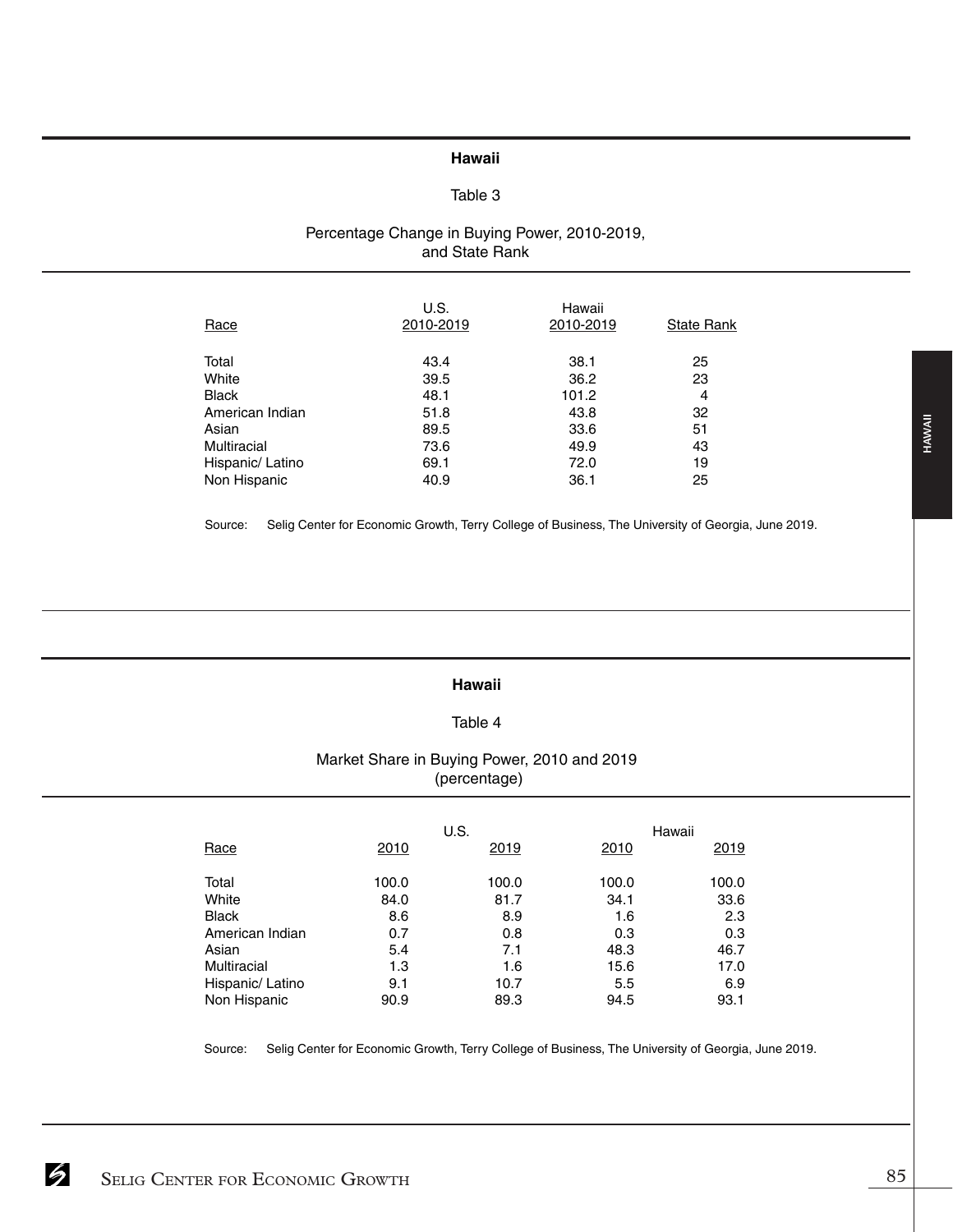# **IDAHO**

### **Idaho**

# Table 1

# Buying Power for 2019 (thousands of dollars)

| Race             | U.S.                             | Idaho                    | <b>State Rank</b> |
|------------------|----------------------------------|--------------------------|-------------------|
| Total<br>White   | 16,215,910,296<br>13,245,784,818 | 71,679,180<br>68,161,658 | 40<br>39          |
| <b>Black</b>     | 1,438,827,491                    | 479,507                  | 48                |
| American Indian  | 126,833,693                      | 813,063                  | 37                |
| Asian            | 1,150,521,472                    | 1,200,815                | 44                |
| Multiracial      | 253,942,822                      | 1,024,136                | 39                |
| Hispanic/ Latino | 1,743,098,296                    | 5,147,431                | 34                |
| Non Hispanic     | 14,472,812,000                   | 66,531,749               | 40                |

Source: Selig Center for Economic Growth, Terry College of Business, The University of Georgia, June 2019.

#### **Idaho**

#### Table 2

# Buying Power for 2010 (thousands of dollars)

| Race             | U.S.           | Idaho      | <b>State Rank</b> |
|------------------|----------------|------------|-------------------|
| Total            | 11,305,990,700 | 46,146,000 | 41                |
| White            | 9,497,487,101  | 44,235,302 | 41                |
| <b>Black</b>     | 971,493,505    | 237.465    | 47                |
| American Indian  | 83,557,368     | 482,276    | 38                |
| Asian            | 607,201,613    | 656,592    | 44                |
| Multiracial      | 146,251,114    | 534,365    | 40                |
| Hispanic/ Latino | 1,031,018,949  | 2,767,895  | 37                |
| Non Hispanic     | 10.274.971.751 | 43.378.105 | 42                |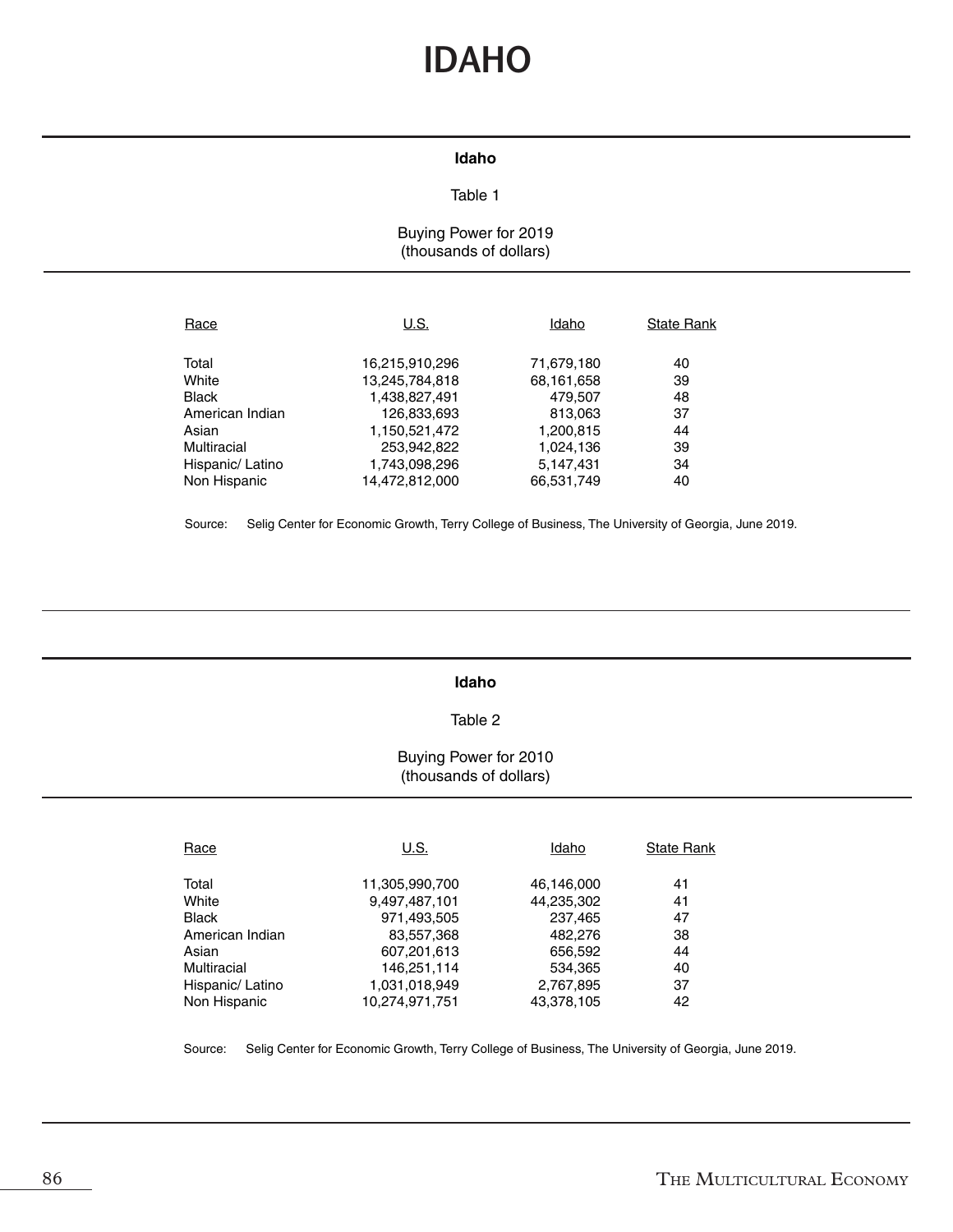# **Idaho**

# Table 3

# Percentage Change in Buying Power, 2010-2019, and State Rank

| Race             | U.S.<br>2010-2019 | Idaho<br>2010-2019 | <b>State Rank</b> |
|------------------|-------------------|--------------------|-------------------|
| Total            | 43.4              | 55.3               | 4                 |
| White            | 39.5              | 54.1               | 5                 |
| <b>Black</b>     | 48.1              | 101.9              | 3                 |
| American Indian  | 51.8              | 68.6               | 3                 |
| Asian            | 89.5              | 82.9               | 34                |
| Multiracial      | 73.6              | 91.7               | 6                 |
| Hispanic/ Latino | 69.1              | 86.0               | 9                 |
| Non Hispanic     | 40.9              | 53.4               | 4                 |

Source: Selig Center for Economic Growth, Terry College of Business, The University of Georgia, June 2019.

#### **Idaho**

### Table 4

# Market Share in Buying Power, 2010 and 2019 (percentage)

|                  |       | U.S.  |       | Idaho |
|------------------|-------|-------|-------|-------|
| Race             | 2010  | 2019  | 2010  | 2019  |
| Total            | 100.0 | 100.0 | 100.0 | 100.0 |
| White            | 84.0  | 81.7  | 95.9  | 95.1  |
| <b>Black</b>     | 8.6   | 8.9   | 0.5   | 0.7   |
| American Indian  | 0.7   | 0.8   | 1.0   | 1.1   |
| Asian            | 5.4   | 7.1   | 1.4   | 1.7   |
| Multiracial      | 1.3   | 1.6   | 1.2   | 1.4   |
| Hispanic/ Latino | 9.1   | 10.7  | 6.0   | 7.2   |
| Non Hispanic     | 90.9  | 89.3  | 94.0  | 92.8  |

Source: Selig Center for Economic Growth, Terry College of Business, The University of Georgia, June 2019.

**IDAHO**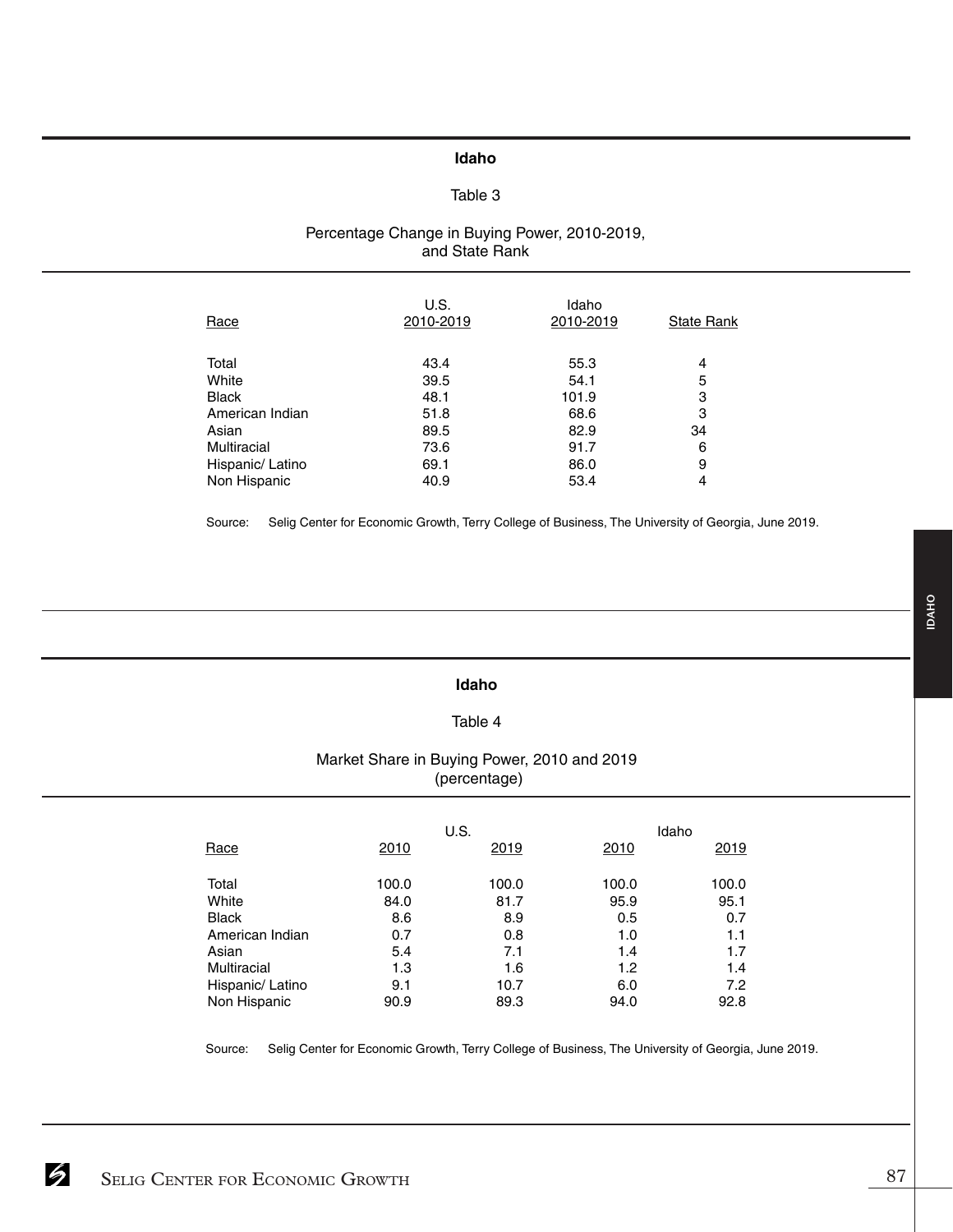# **ILLINOIS**

# **Illinois**

#### Table 1

# Buying Power for 2019 (thousands of dollars)

| Race             | U.S.           | Illinois    | <b>State Rank</b> |
|------------------|----------------|-------------|-------------------|
| Total            | 16,215,910,296 | 663,323,165 | 5                 |
| White            | 13,245,784,818 | 551,081,088 | 6                 |
| <b>Black</b>     | 1,438,827,491  | 58,061,419  | 9                 |
| American Indian  | 126,833,693    | 2,778,198   | 12                |
| Asian            | 1,150,521,472  | 44,428,550  | 6                 |
| Multiracial      | 253,942,822    | 6,973,910   | 8                 |
| Hispanic/ Latino | 1,743,098,296  | 62,738,013  | 5                 |
| Non Hispanic     | 14,472,812,000 | 600,585,152 | 6                 |

Source: Selig Center for Economic Growth, Terry College of Business, The University of Georgia, June 2019.

#### **Illinois**

### Table 2

### Buying Power for 2010 (thousands of dollars)

| Race             | U.S.           | <b>Illinois</b> | <b>State Rank</b> |
|------------------|----------------|-----------------|-------------------|
| Total            | 11,305,990,700 | 485,350,800     | 5                 |
| White            | 9,497,487,101  | 410,630,367     | 6                 |
| <b>Black</b>     | 971,493,505    | 43,611,539      | 8                 |
| American Indian  | 83,557,368     | 1,936,069       | 11                |
| Asian            | 607,201,613    | 24,880,280      | 6                 |
| Multiracial      | 146,251,114    | 4,292,545       | 9                 |
| Hispanic/ Latino | 1,031,018,949  | 40,824,639      | 5                 |
| Non Hispanic     | 10.274.971.751 | 444.526.161     | 6                 |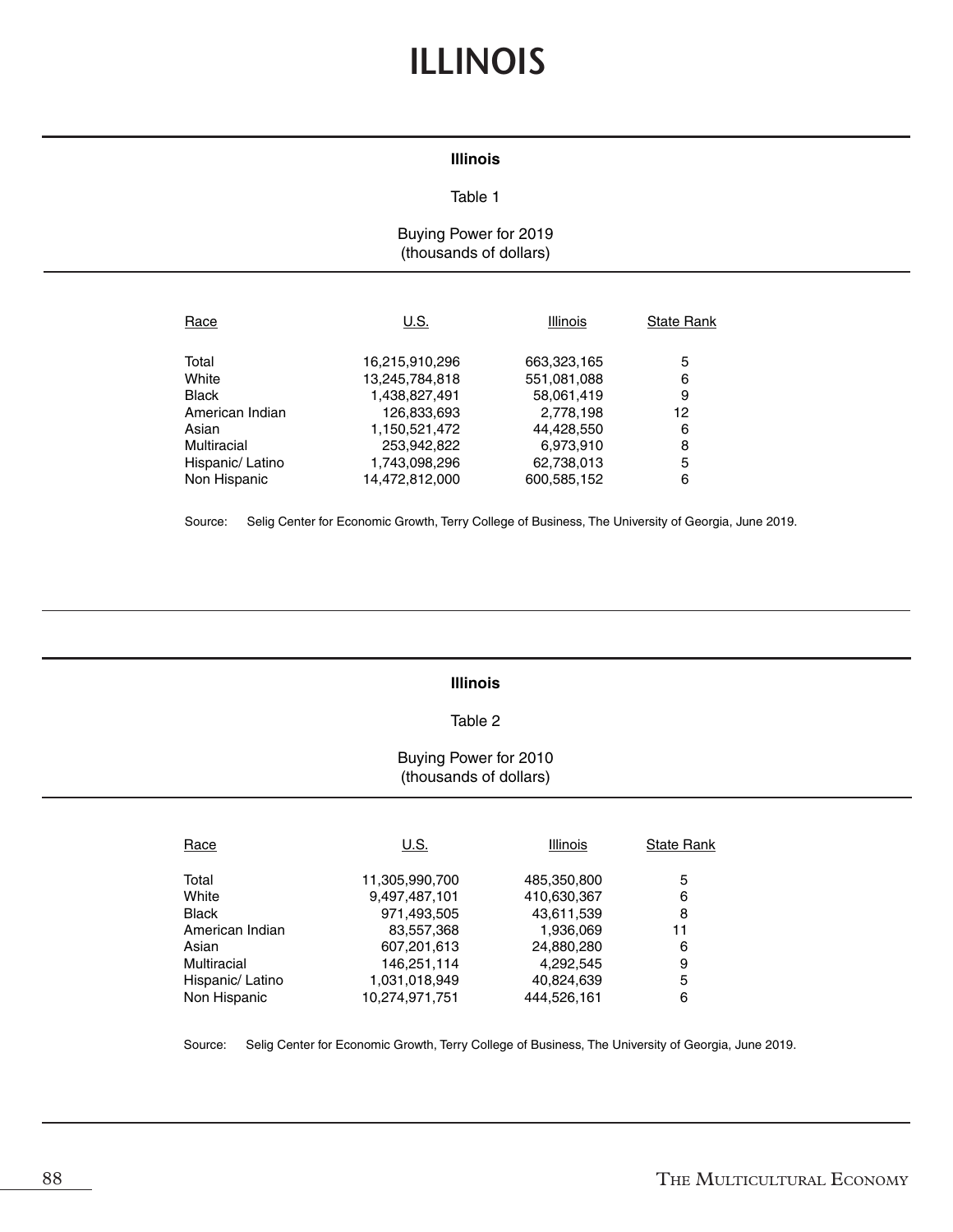# **Illinois**

# Table 3

# Percentage Change in Buying Power, 2010-2019, and State Rank

| Race             | U.S.<br>2010-2019 | <b>Illinois</b><br>2010-2019 | <b>State Rank</b> |
|------------------|-------------------|------------------------------|-------------------|
| Total            | 43.4              | 36.7                         | 27                |
| White            | 39.5              | 34.2                         | 29                |
| <b>Black</b>     | 48.1              | 33.1                         | 44                |
| American Indian  | 51.8              | 43.5                         | 35                |
| Asian            | 89.5              | 78.6                         | 37                |
| Multiracial      | 73.6              | 62.5                         | 30                |
| Hispanic/ Latino | 69.1              | 53.7                         | 46                |
| Non Hispanic     | 40.9              | 35.1                         | 28                |

Source: Selig Center for Economic Growth, Terry College of Business, The University of Georgia, June 2019.

#### **Illinois**

#### Table 4

# Market Share in Buying Power, 2010 and 2019 (percentage)

|                  |       | U.S.  |       | <b>Illinois</b> |
|------------------|-------|-------|-------|-----------------|
| Race             | 2010  | 2019  | 2010  | 2019            |
| Total            | 100.0 | 100.0 | 100.0 | 100.0           |
| White            | 84.0  | 81.7  | 84.6  | 83.1            |
| <b>Black</b>     | 8.6   | 8.9   | 9.0   | 8.8             |
| American Indian  | 0.7   | 0.8   | 0.4   | 0.4             |
| Asian            | 5.4   | 7.1   | 5.1   | 6.7             |
| Multiracial      | 1.3   | 1.6   | 0.9   | 1.1             |
| Hispanic/ Latino | 9.1   | 10.7  | 8.4   | 9.5             |
| Non Hispanic     | 90.9  | 89.3  | 91.6  | 90.5            |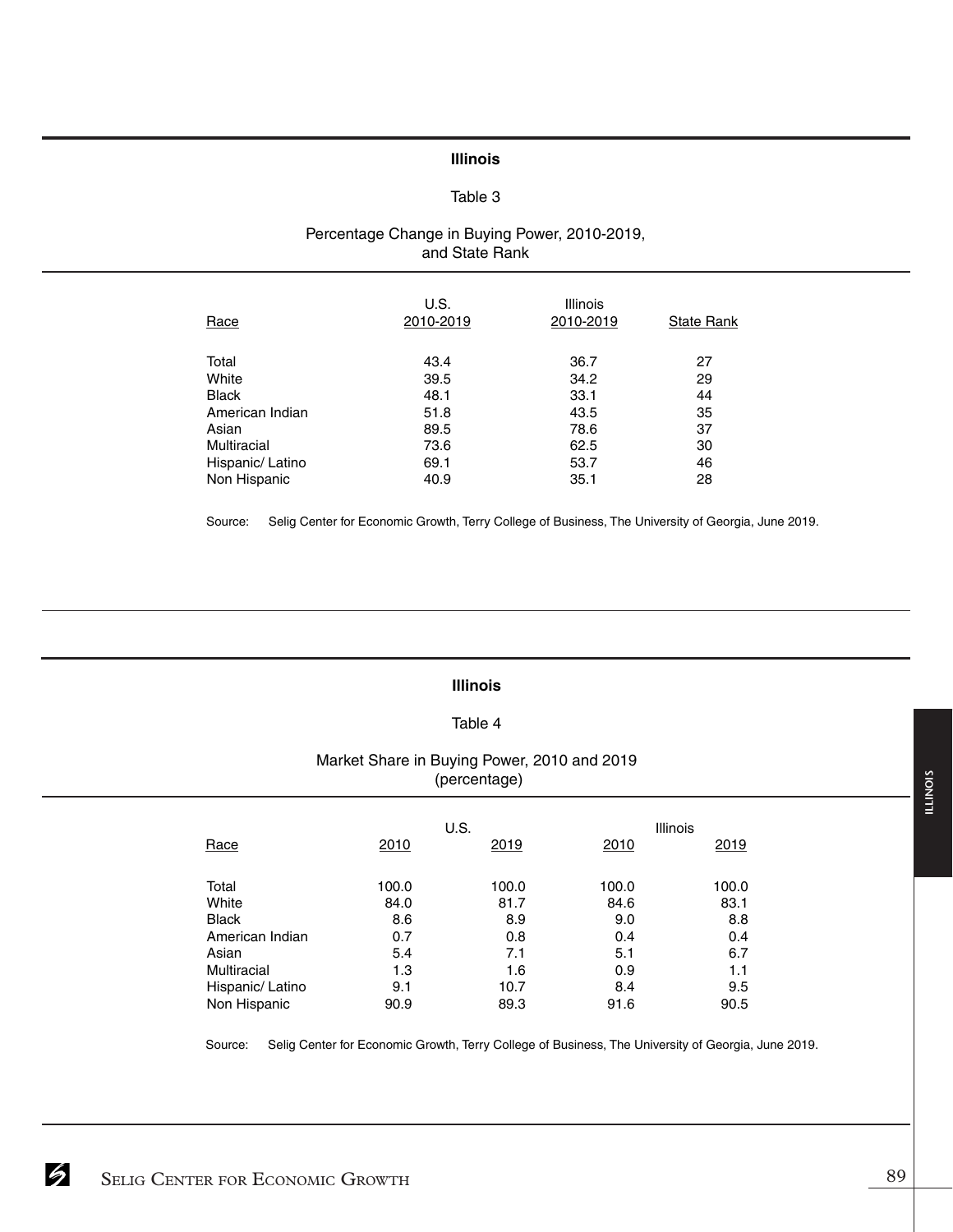# **INDIANA**

# **Indiana**

#### Table 1

# Buying Power for 2019 (thousands of dollars)

| Race             | U.S.           | Indiana     | <b>State Rank</b> |
|------------------|----------------|-------------|-------------------|
| Total            | 16,215,910,296 | 290,989,020 | 19                |
| White            | 13,245,784,818 | 259,822,758 | 16                |
| <b>Black</b>     | 1,438,827,491  | 18,962,156  | 21                |
| American Indian  | 126,833,693    | 932,259     | 35                |
| Asian            | 1,150,521,472  | 8,551,416   | 23                |
| Multiracial      | 253,942,822    | 2,720,431   | 25                |
| Hispanic/ Latino | 1,743,098,296  | 12,649,039  | 22                |
| Non Hispanic     | 14.472.812.000 | 278.339.981 | 17                |

Source: Selig Center for Economic Growth, Terry College of Business, The University of Georgia, June 2019.

#### **Indiana**

#### Table 2

# Buying Power for 2010 (thousands of dollars)

| Race             | U.S.           | Indiana     | <b>State Rank</b> |
|------------------|----------------|-------------|-------------------|
|                  |                |             |                   |
| Total            | 11,305,990,700 | 208,947,900 | 17                |
| White            | 9,497,487,101  | 189,385,944 | 15                |
| Black            | 971,493,505    | 13,376,567  | 21                |
| American Indian  | 83,557,368     | 615,732     | 35                |
| Asian            | 607,201,613    | 3,914,185   | 24                |
| Multiracial      | 146.251.114    | 1,655,472   | 26                |
| Hispanic/ Latino | 1,031,018,949  | 7,654,011   | 20                |
| Non Hispanic     | 10.274.971.751 | 201,293,889 | 17                |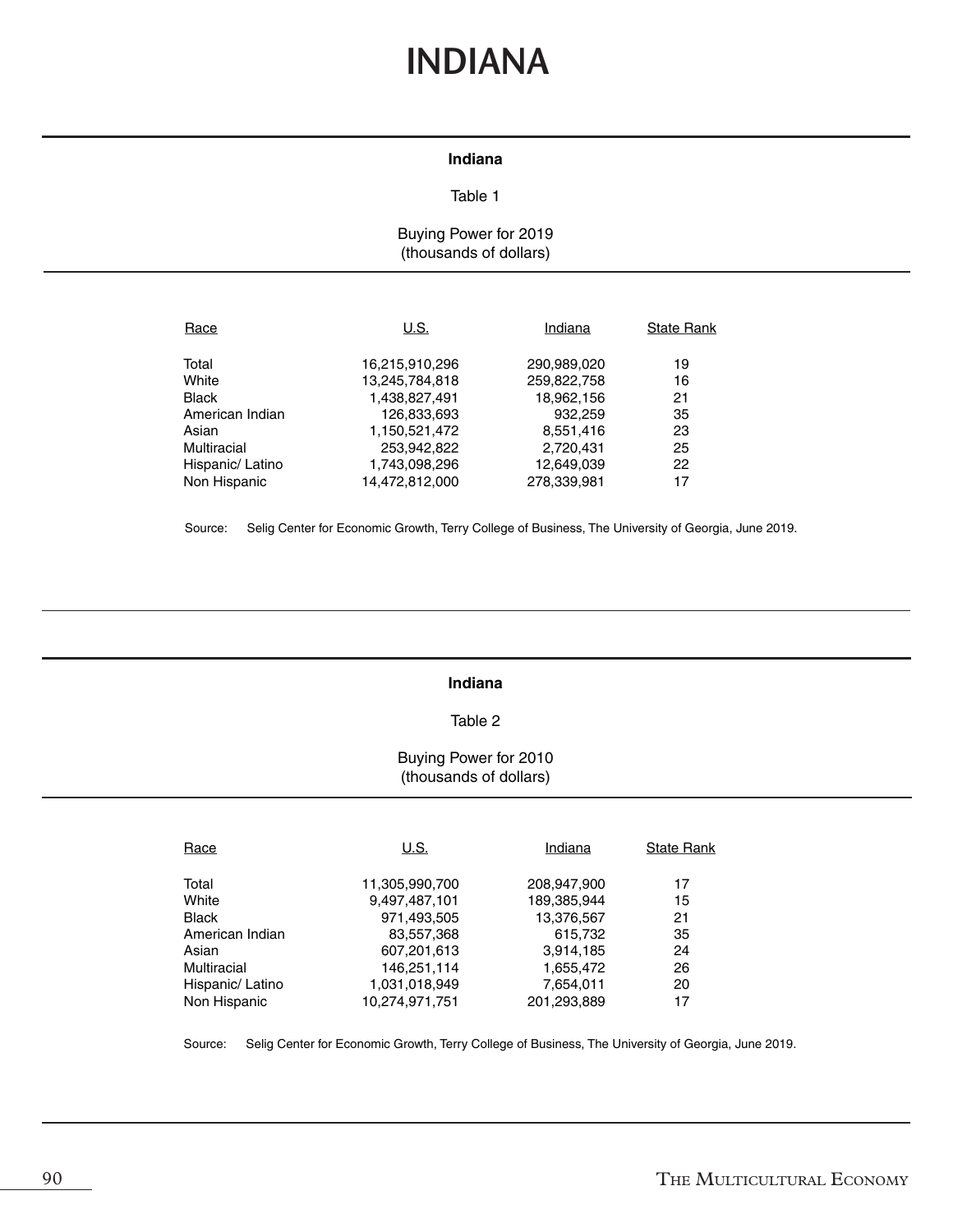# **Indiana**

#### Table 3

### Percentage Change in Buying Power, 2010-2019, and State Rank

| Race             | U.S.<br>2010-2019 | Indiana<br>2010-2019 | <b>State Rank</b> |
|------------------|-------------------|----------------------|-------------------|
| Total            | 43.4              | 39.3                 | 22                |
| White            | 39.5              | 37.2                 | 21                |
| <b>Black</b>     | 48.1              | 41.8                 | 34                |
| American Indian  | 51.8              | 51.4                 | 22                |
| Asian            | 89.5              | 118.5                | 3                 |
| Multiracial      | 73.6              | 64.3                 | 27                |
| Hispanic/ Latino | 69.1              | 65.3                 | 33                |
| Non Hispanic     | 40.9              | 38.3                 | 22                |

Source: Selig Center for Economic Growth, Terry College of Business, The University of Georgia, June 2019.

#### **Indiana**

#### Table 4

# Market Share in Buying Power, 2010 and 2019 (percentage)

|                    |       | U.S.  |       | Indiana |
|--------------------|-------|-------|-------|---------|
| Race               | 2010  | 2019  | 2010  | 2019    |
| Total              | 100.0 | 100.0 | 100.0 | 100.0   |
| White              | 84.0  | 81.7  | 90.6  | 89.3    |
| <b>Black</b>       | 8.6   | 8.9   | 6.4   | 6.5     |
| American Indian    | 0.7   | 0.8   | 0.3   | 0.3     |
| Asian              | 5.4   | 7.1   | 1.9   | 2.9     |
| <b>Multiracial</b> | 1.3   | 1.6   | 0.8   | 0.9     |
| Hispanic/ Latino   | 9.1   | 10.7  | 3.7   | 4.3     |
| Non Hispanic       | 90.9  | 89.3  | 96.3  | 95.7    |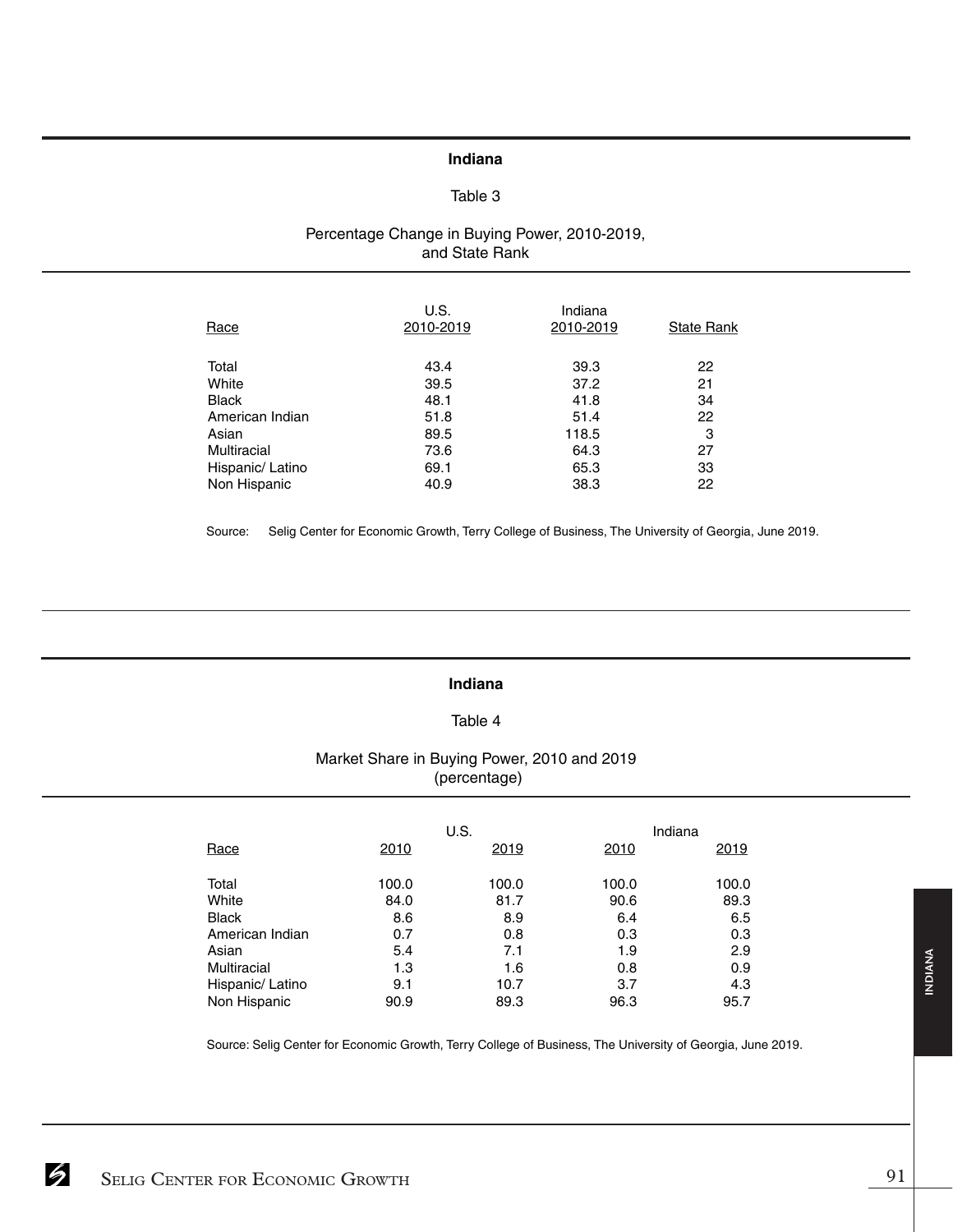# **IOWA**

#### **Iowa**

# Table 1

# Buying Power for 2019 (thousands of dollars)

| Race             | U.S.           | Iowa          | <b>State Rank</b> |
|------------------|----------------|---------------|-------------------|
| Total            | 16,215,910,296 | 141,982,350   | 30                |
| White            | 13,245,784,818 | 133,664,493   | 30                |
| <b>Black</b>     | 1,438,827,491  | 3,112,433     | 35                |
| American Indian  | 126,833,693    | 462.411       | 41                |
| Asian            | 1,150,521,472  | 3,650,471     | 33                |
| Multiracial      | 253,942,822    | 1,092,541     | 38                |
| Hispanic/ Latino | 1,743,098,296  | 4,784,767     | 37                |
| Non Hispanic     | 14,472,812,000 | 137, 197, 584 | 30                |

Source: Selig Center for Economic Growth, Terry College of Business, The University of Georgia, June 2019.

#### **Iowa**

### Table 2

# Buying Power for 2010 (thousands of dollars)

| Race             | U.S.           | Iowa        | <b>State Rank</b> |
|------------------|----------------|-------------|-------------------|
| Total            | 11,305,990,700 | 106,041,900 | 30                |
| White            | 9,497,487,101  | 101,519,745 | 30                |
| <b>Black</b>     | 971,493,505    | 1,814,635   | 36                |
| American Indian  | 83,557,368     | 296,203     | 42                |
| Asian            | 607,201,613    | 1,762,008   | 34                |
| Multiracial      | 146,251,114    | 649.309     | 37                |
| Hispanic/ Latino | 1,031,018,949  | 2,844,386   | 36                |
| Non Hispanic     | 10.274.971.751 | 103.197.514 | 30                |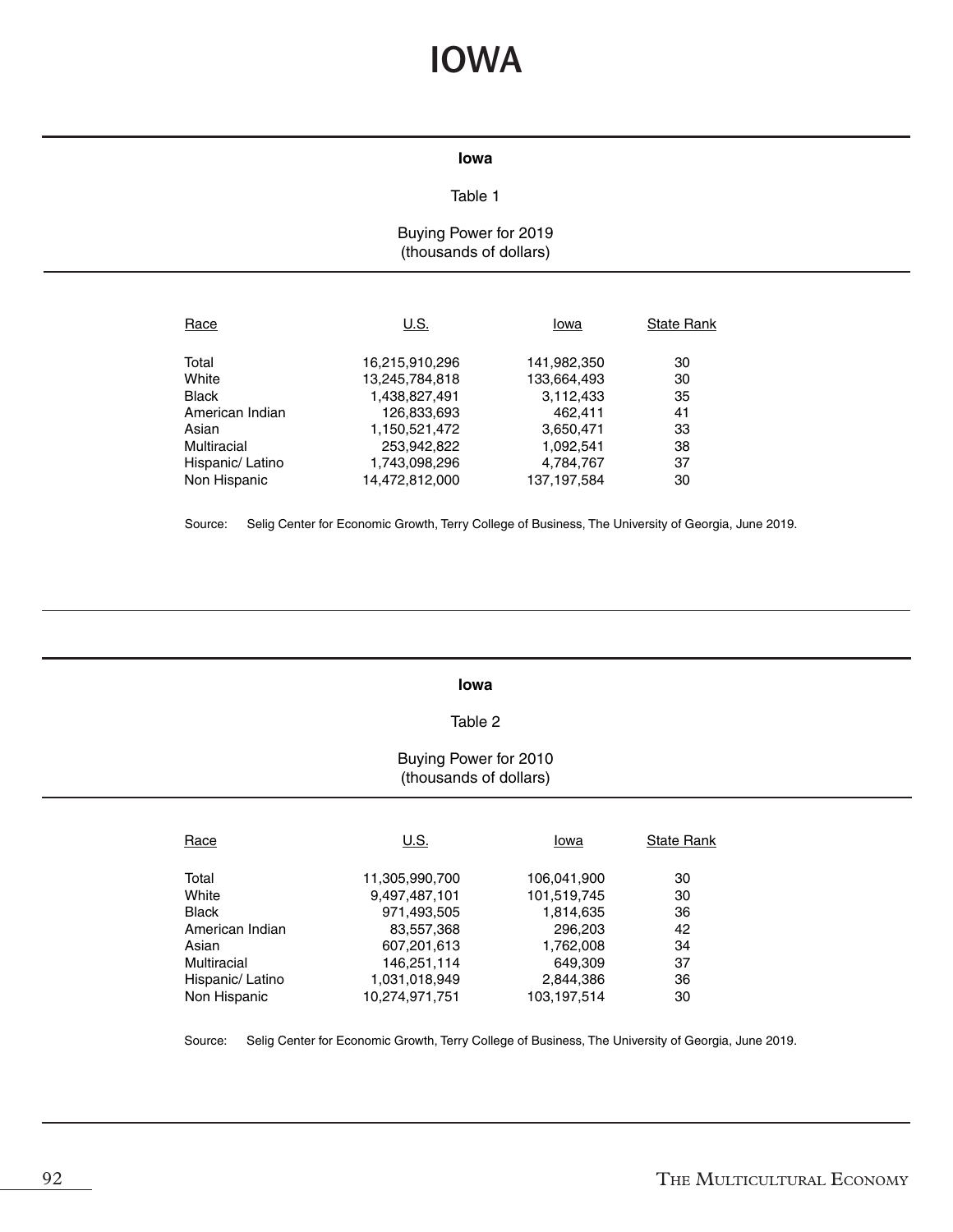#### **Iowa**

# Table 3

### Percentage Change in Buying Power, 2010-2019, and State Rank

| Race             | U.S.<br>2010-2019 | Iowa<br>2010-2019 | <b>State Rank</b> |
|------------------|-------------------|-------------------|-------------------|
| Total            | 43.4              | 33.9              | 36                |
| White            | 39.5              | 31.7              | 33                |
| <b>Black</b>     | 48.1              | 71.5              | 16                |
| American Indian  | 51.8              | 56.1              | 13                |
| Asian            | 89.5              | 107.2             | 11                |
| Multiracial      | 73.6              | 68.3              | 24                |
| Hispanic/ Latino | 69.1              | 68.2              | 28                |
| Non Hispanic     | 40.9              | 32.9              | 35                |

Source: Selig Center for Economic Growth, Terry College of Business, The University of Georgia, June 2019.

#### **Iowa**

#### Table 4

#### Market Share in Buying Power, 2010 and 2019 (percentage)

|                  |       | U.S.  | Iowa  |       |
|------------------|-------|-------|-------|-------|
| Race             | 2010  | 2019  | 2010  | 2019  |
| Total            | 100.0 | 100.0 | 100.0 | 100.0 |
| White            | 84.0  | 81.7  | 95.7  | 94.1  |
| <b>Black</b>     | 8.6   | 8.9   | 1.7   | 2.2   |
| American Indian  | 0.7   | 0.8   | 0.3   | 0.3   |
| Asian            | 5.4   | 7.1   | 1.7   | 2.6   |
| Multiracial      | 1.3   | 1.6   | 0.6   | 0.8   |
| Hispanic/ Latino | 9.1   | 10.7  | 2.7   | 3.4   |
| Non Hispanic     | 90.9  | 89.3  | 97.3  | 96.6  |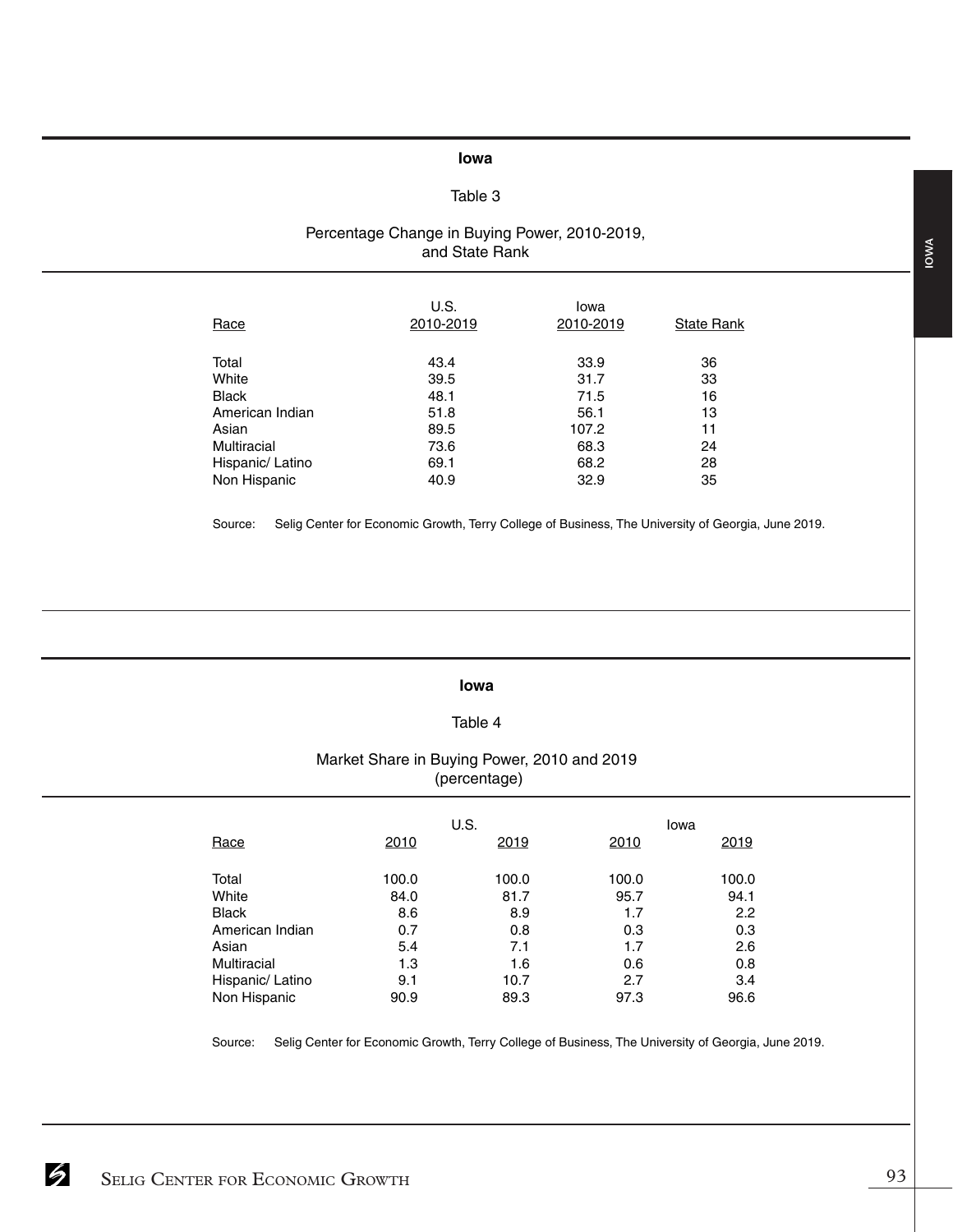# **KANSAS**

#### **Kansas**

#### Table 1

# Buying Power for 2019 (thousands of dollars)

| Race             | U.S.           | Kansas      | <b>State Rank</b> |
|------------------|----------------|-------------|-------------------|
| Total            | 16,215,910,296 | 134,196,486 | 33                |
| White            | 13,245,784,818 | 121,267,356 | 32                |
| <b>Black</b>     | 1,438,827,491  | 5,543,690   | 34                |
| American Indian  | 126,833,693    | 1,125,922   | 31                |
| Asian            | 1,150,521,472  | 4,420,799   | 28                |
| Multiracial      | 253,942,822    | 1,838,718   | 33                |
| Hispanic/ Latino | 1,743,098,296  | 8,838,813   | 27                |
| Non Hispanic     | 14,472,812,000 | 125.357.672 | 31                |

Source: Selig Center for Economic Growth, Terry College of Business, The University of Georgia, June 2019.

#### **Kansas**

#### Table 2

# Buying Power for 2010 (thousands of dollars)

| Race             | U.S.           | Kansas      | <b>State Rank</b> |
|------------------|----------------|-------------|-------------------|
| Total            | 11,305,990,700 | 102,143,300 | 31                |
| White            | 9,497,487,101  | 93,479,178  | 31                |
| <b>Black</b>     | 971,493,505    | 4,185,511   | 34                |
| American Indian  | 83,557,368     | 811,345     | 28                |
| Asian            | 607,201,613    | 2,437,600   | 28                |
| Multiracial      | 146,251,114    | 1,229,666   | 31                |
| Hispanic/ Latino | 1,031,018,949  | 5,772,279   | 26                |
| Non Hispanic     | 10.274.971.751 | 96.371.021  | 31                |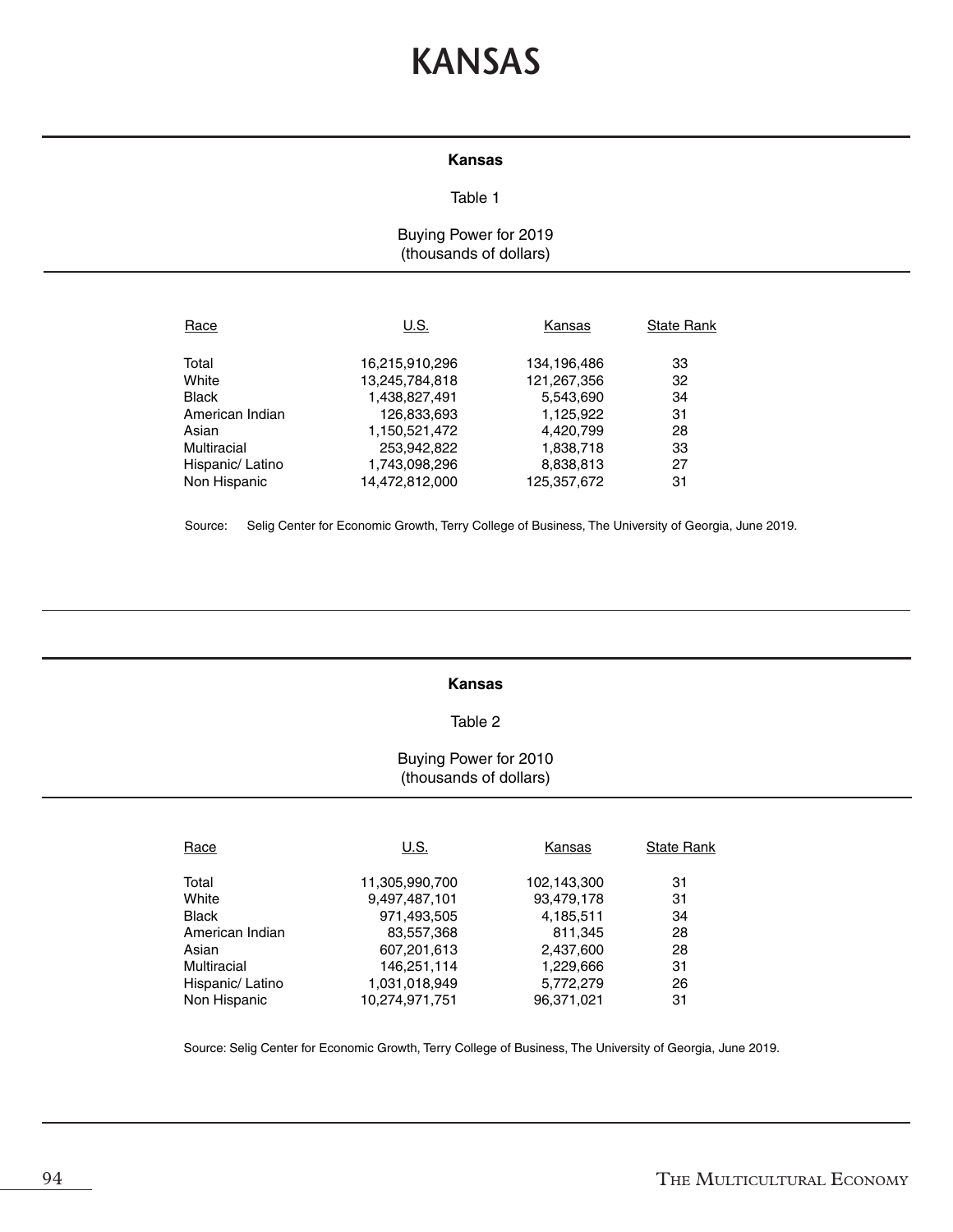#### **Kansas**

# Table 3

### Percentage Change in Buying Power, 2010-2019, and State Rank

| Race             | U.S.<br>2010-2019 | Kansas<br>2010-2019 | State Rank |
|------------------|-------------------|---------------------|------------|
| Total            | 43.4              | 31.4                | 41         |
| White            | 39.5              | 29.7                | 41         |
| <b>Black</b>     | 48.1              | 32.4                | 45         |
| American Indian  | 51.8              | 38.8                | 44         |
| Asian            | 89.5              | 81.4                | 35         |
| Multiracial      | 73.6              | 49.5                | 44         |
| Hispanic/ Latino | 69.1              | 53.1                | 48         |
| Non Hispanic     | 40.9              | 30.1                | 44         |

Source: Selig Center for Economic Growth, Terry College of Business, The University of Georgia, June 2019.

#### **Kansas**

#### Table 4

# Market Share in Buying Power, 2010 and 2019 (percentage)

|                  |       | U.S.  |       | Kansas |
|------------------|-------|-------|-------|--------|
| Race             | 2010  | 2019  | 2010  | 2019   |
| Total            | 100.0 | 100.0 | 100.0 | 100.0  |
| White            | 84.0  | 81.7  | 91.5  | 90.4   |
| Black            | 8.6   | 8.9   | 4.1   | 4.1    |
| American Indian  | 0.7   | 0.8   | 0.8   | 0.8    |
| Asian            | 5.4   | 7.1   | 2.4   | 3.3    |
| Multiracial      | 1.3   | 1.6   | 1.2   | 1.4    |
| Hispanic/ Latino | 9.1   | 10.7  | 5.7   | 6.6    |
| Non Hispanic     | 90.9  | 89.3  | 94.3  | 93.4   |

Source: Selig Center for Economic Growth, Terry College of Business, The University of Georgia, June 2019.

SELIG CENTER FOR ECONOMIC GROWTH 95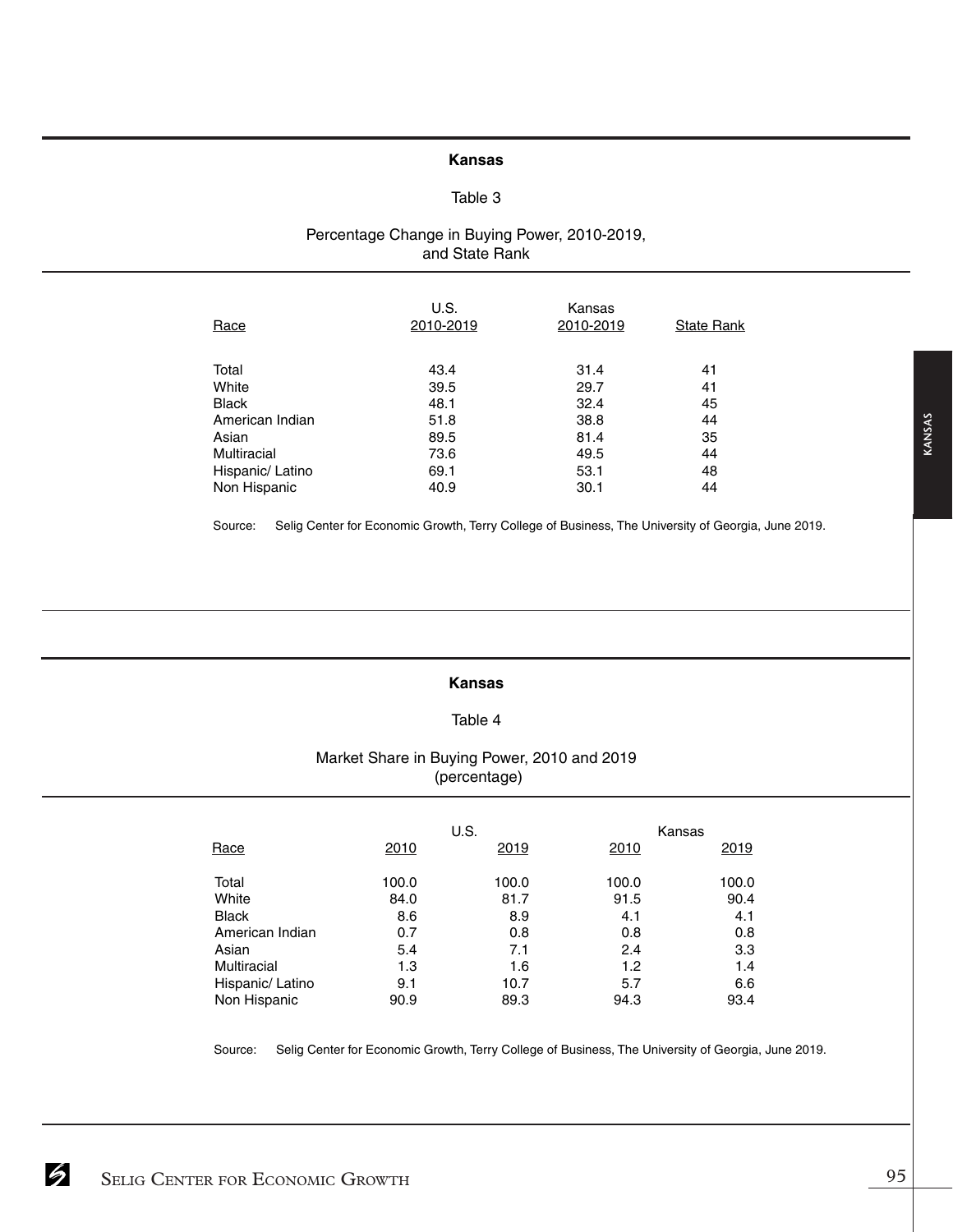# **KENTUCKY**

### **Kentucky**

#### Table 1

# Buying Power for 2019 (thousands of dollars)

| Race             | U.S.           | Kentucky    | <b>State Rank</b> |
|------------------|----------------|-------------|-------------------|
| Total            | 16,215,910,296 | 172,919,932 | 28                |
| White            | 13,245,784,818 | 156,611,883 | 26                |
| <b>Black</b>     | 1,438,827,491  | 10,797,817  | 27                |
| American Indian  | 126,833,693    | 392,696     | 43                |
| Asian            | 1,150,521,472  | 3,503,586   | 34                |
| Multiracial      | 253,942,822    | 1,613,949   | 34                |
| Hispanic/ Latino | 1,743,098,296  | 4,253,273   | 38                |
| Non Hispanic     | 14.472.812.000 | 168,666,659 | 28                |

Source: Selig Center for Economic Growth, Terry College of Business, The University of Georgia, June 2019.

### **Kentucky**

# Table 2

# Buying Power for 2010 (thousands of dollars)

| Race             | U.S.           | Kentucky      | <b>State Rank</b> |
|------------------|----------------|---------------|-------------------|
| Total            | 11,305,990,700 | 131,051,000   | 27                |
| White            | 9,497,487,101  | 120, 165, 543 | 25                |
| <b>Black</b>     | 971,493,505    | 7,598,906     | 25                |
| American Indian  | 83,557,368     | 278.897       | 43                |
| Asian            | 607,201,613    | 1,967,109     | 33                |
| Multiracial      | 146,251,114    | 1.040.545     | 33                |
| Hispanic/ Latino | 1,031,018,949  | 2,598,390     | 38                |
| Non Hispanic     | 10.274.971.751 | 128.452.610   | 27                |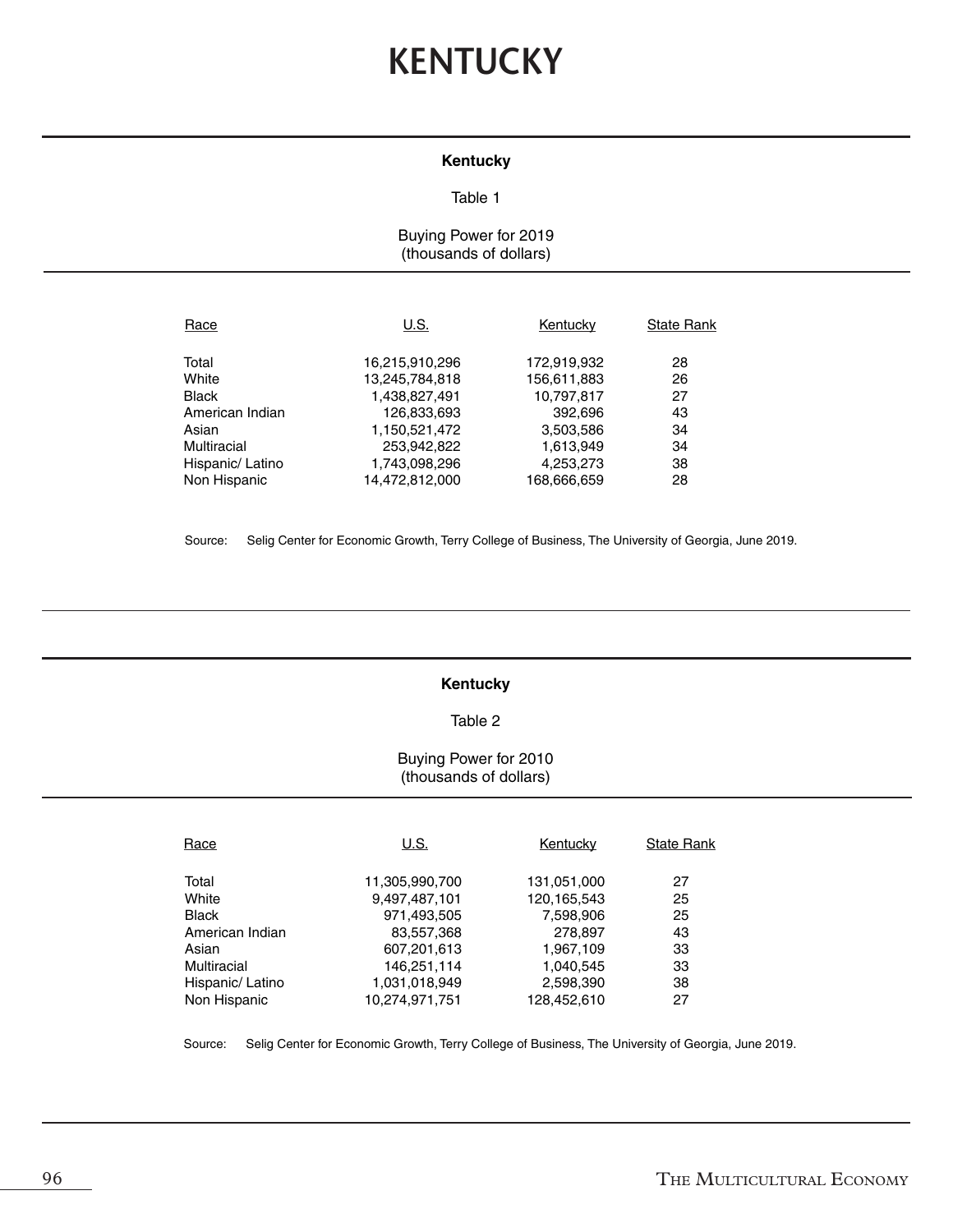# **Kentucky**

#### Table 3

# Percentage Change in Buying Power, 2010-2019, and State Rank

| Race             | U.S.<br>2010-2019 | Kentucky<br>2010-2019 | <b>State Rank</b> |
|------------------|-------------------|-----------------------|-------------------|
| Total            | 43.4              | 31.9                  | 39                |
| White            | 39.5              | 30.3                  | 39                |
| <b>Black</b>     | 48.1              | 42.1                  | 33                |
| American Indian  | 51.8              | 40.8                  | 40                |
| Asian            | 89.5              | 78.1                  | 38                |
| Multiracial      | 73.6              | 55.1                  | 38                |
| Hispanic/ Latino | 69.1              | 63.7                  | 39                |
| Non Hispanic     | 40.9              | 31.3                  | 40                |

Source: Selig Center for Economic Growth, Terry College of Business, The University of Georgia, June 2019.

# Table 4

**Kentucky**

# Market Share in Buying Power, 2010 and 2019 (percentage)

|                  |       | U.S.  |       | Kentucky |
|------------------|-------|-------|-------|----------|
| Race             | 2010  | 2019  | 2010  | 2019     |
| Total            | 100.0 | 100.0 | 100.0 | 100.0    |
| White            | 84.0  | 81.7  | 91.7  | 90.6     |
| <b>Black</b>     | 8.6   | 8.9   | 5.8   | 6.2      |
| American Indian  | 0.7   | 0.8   | 0.2   | 0.2      |
| Asian            | 5.4   | 7.1   | 1.5   | 2.0      |
| Multiracial      | 1.3   | 1.6   | 0.8   | 0.9      |
| Hispanic/ Latino | 9.1   | 10.7  | 2.0   | 2.5      |
| Non Hispanic     | 90.9  | 89.3  | 98.0  | 97.5     |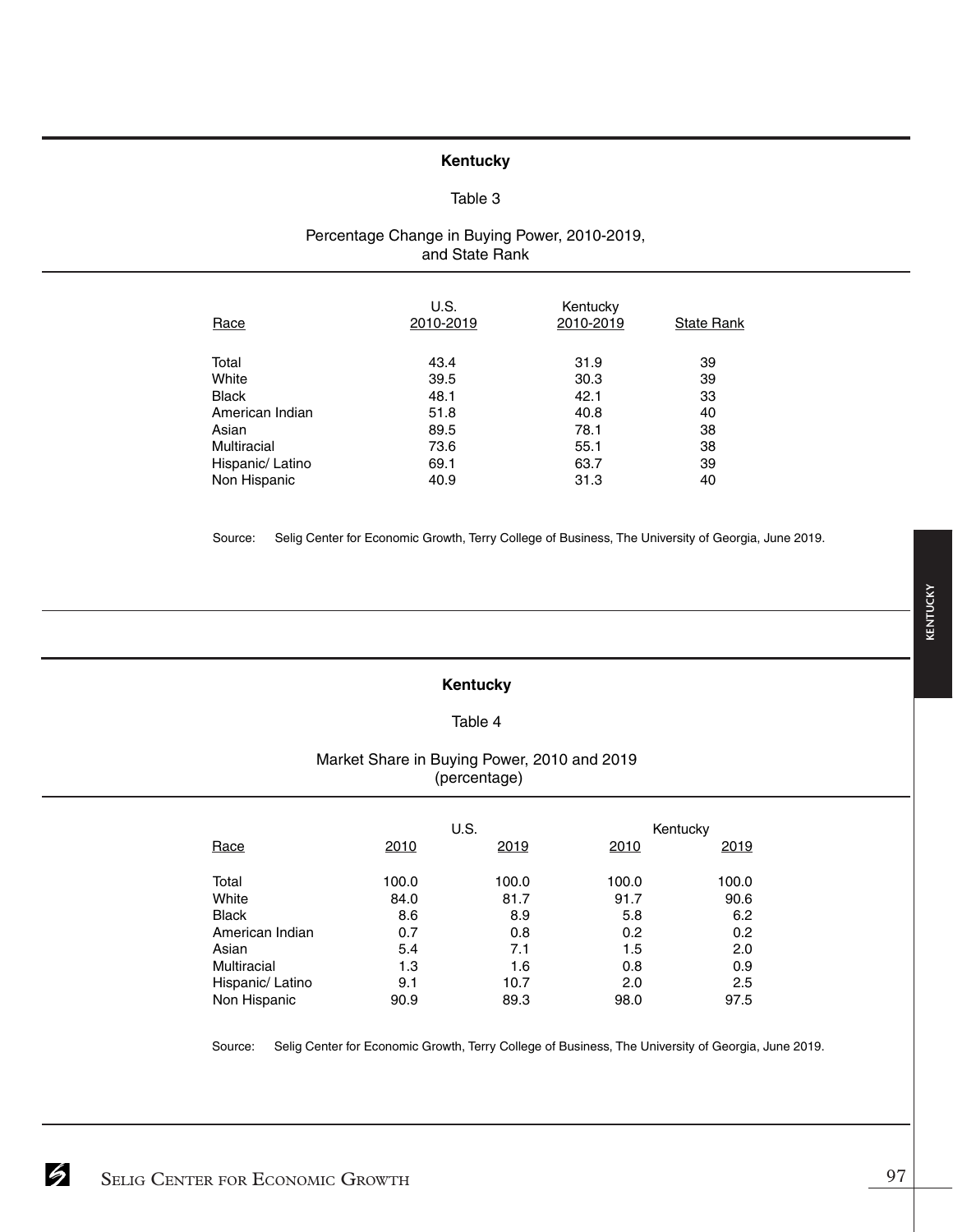# **LOUISIANA**

# **Louisiana**

#### Table 1

Buying Power for 2019 (thousands of dollars)

| Race             | U.S.           | Louisiana   | <b>State Rank</b> |
|------------------|----------------|-------------|-------------------|
| Total            | 16,215,910,296 | 198,240,993 | 25                |
| White            | 13,245,784,818 | 149,937,815 | 28                |
| <b>Black</b>     | 1,438,827,491  | 40,784,355  | 13                |
| American Indian  | 126,833,693    | 1,254,783   | 28                |
| Asian            | 1,150,521,472  | 4,334,757   | 30                |
| Multiracial      | 253,942,822    | 1,929,283   | 29                |
| Hispanic/ Latino | 1,743,098,296  | 8,217,712   | 28                |
| Non Hispanic     | 14.472.812.000 | 190.023.281 | 25                |

Source: Selig Center for Economic Growth, Terry College of Business, The University of Georgia, June 2019.

### **Louisiana**

# Table 2

# Buying Power for 2010 (thousands of dollars)

| Race             | U.S.           | Louisiana   | <b>State Rank</b> |
|------------------|----------------|-------------|-------------------|
| Total            | 11,305,990,700 | 157,085,700 | 24                |
| White            | 9,497,487,101  | 120,948,248 | 24                |
| <b>Black</b>     | 971,493,505    | 31,240,613  | 12                |
| American Indian  | 83,557,368     | 895.671     | 25                |
| Asian            | 607,201,613    | 2.702.961   | 27                |
| Multiracial      | 146,251,114    | 1,298,207   | 29                |
| Hispanic/ Latino | 1,031,018,949  | 5,358,908   | 28                |
| Non Hispanic     | 10.274.971.751 | 151,726,792 | 24                |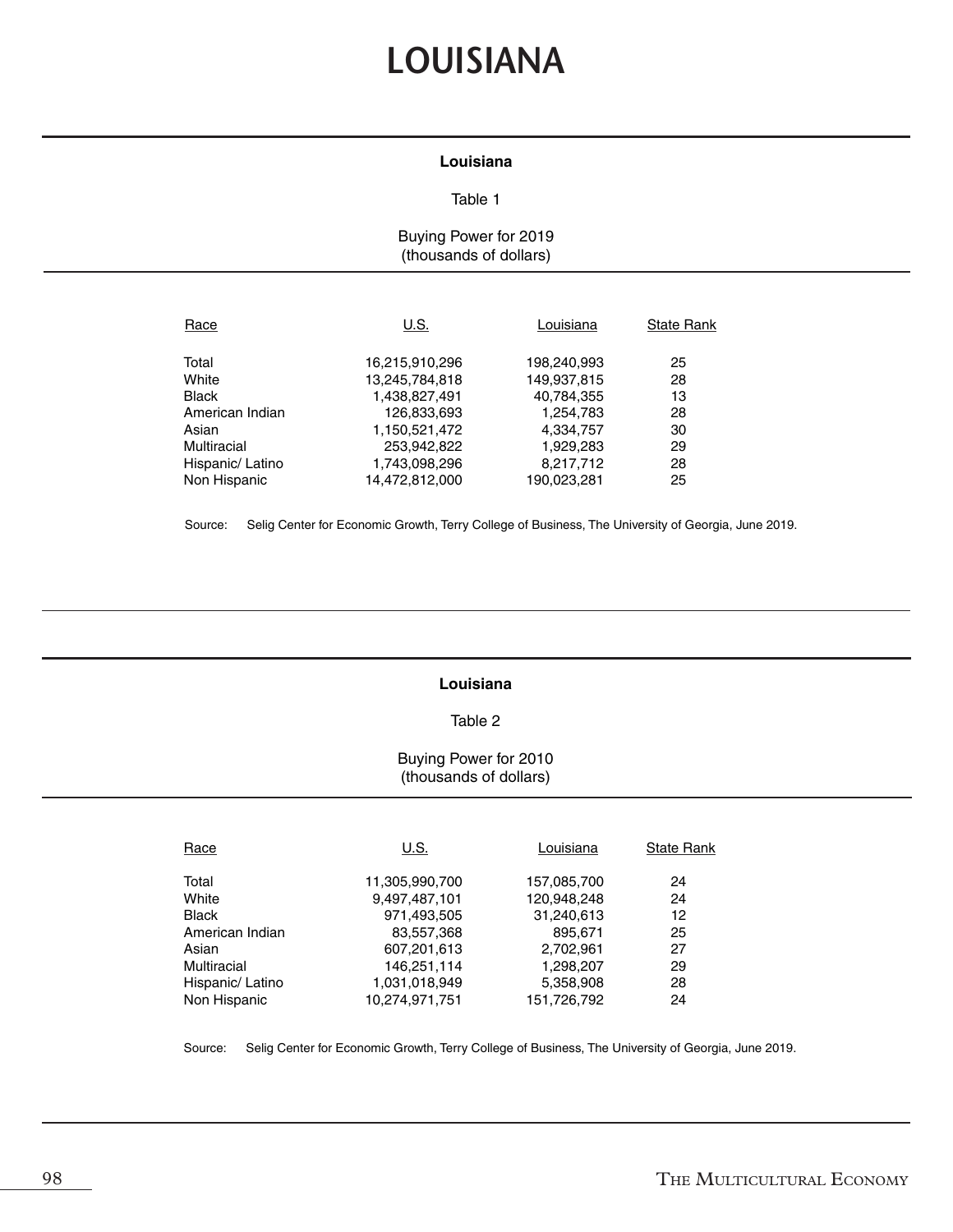### **Louisiana**

#### Table 3

# Percentage Change in Buying Power, 2010-2019, and State Rank

| Race             | U.S.<br>2010-2019 | Louisiana<br>2010-2019 | <b>State Rank</b> |
|------------------|-------------------|------------------------|-------------------|
| Total            | 43.4              | 26.2                   | 48                |
| White            | 39.5              | 24.0                   | 48                |
| <b>Black</b>     | 48.1              | 30.5                   | 49                |
| American Indian  | 51.8              | 40.1                   | 41                |
| Asian            | 89.5              | 60.4                   | 44                |
| Multiracial      | 73.6              | 48.6                   | 46                |
| Hispanic/ Latino | 69.1              | 53.3                   | 47                |
| Non Hispanic     | 40.9              | 25.2                   | 48                |

Source: Selig Center for Economic Growth, Terry College of Business, The University of Georgia, June 2019.

#### **Louisiana**

#### Table 4

# Market Share in Buying Power, 2010 and 2019 (percentage)

|                  |       | U.S.  | Louisiana |       |
|------------------|-------|-------|-----------|-------|
| Race             | 2010  | 2019  | 2010      | 2019  |
| Total            | 100.0 | 100.0 | 100.0     | 100.0 |
| White            | 84.0  | 81.7  | 77.0      | 75.6  |
| <b>Black</b>     | 8.6   | 8.9   | 19.9      | 20.6  |
| American Indian  | 0.7   | 0.8   | 0.6       | 0.6   |
| Asian            | 5.4   | 7.1   | 1.7       | 2.2   |
| Multiracial      | 1.3   | 1.6   | 0.8       | 1.0   |
| Hispanic/ Latino | 9.1   | 10.7  | 3.4       | 4.1   |
| Non Hispanic     | 90.9  | 89.3  | 96.6      | 95.9  |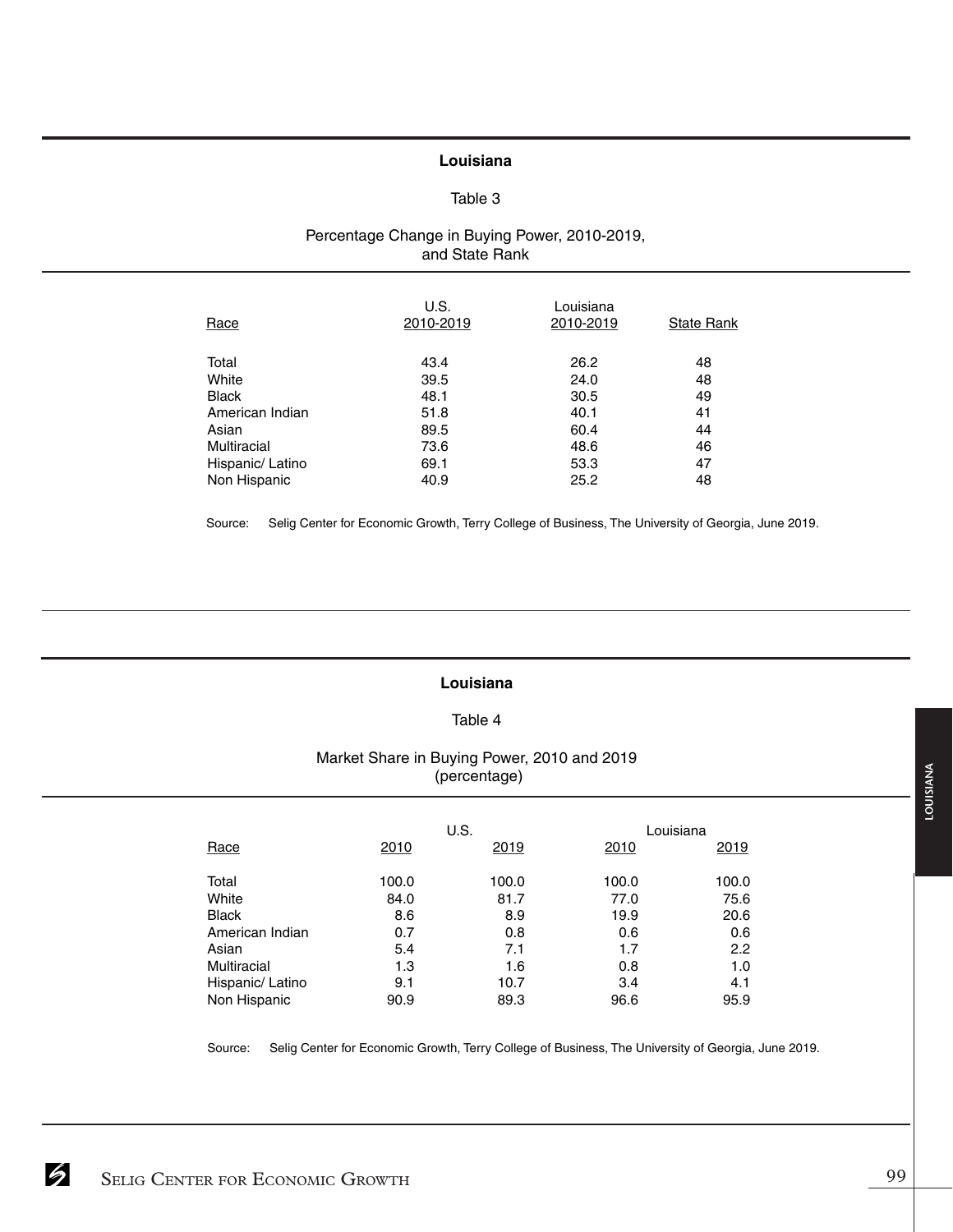# **MAINE**

#### **Maine**

### Table 1

# Buying Power for 2019 (thousands of dollars)

| Race             | U.S.           | Maine      | <b>State Rank</b> |
|------------------|----------------|------------|-------------------|
| Total            | 16,215,910,296 | 60,188,184 | 42                |
| White            | 13,245,784,818 | 58,182,127 | 41                |
| <b>Black</b>     | 1,438,827,491  | 489.901    | 47                |
| American Indian  | 126,833,693    | 250,207    | 45                |
| Asian            | 1,150,521,472  | 716,971    | 46                |
| Multiracial      | 253,942,822    | 548,979    | 46                |
| Hispanic/ Latino | 1,743,098,296  | 696,185    | 50                |
| Non Hispanic     | 14,472,812,000 | 59.491.999 | 41                |

Source: Selig Center for Economic Growth, Terry College of Business, The University of Georgia, June 2019.

#### **Maine**

# Table 2

# Buying Power for 2010 (thousands of dollars)

| Race             | U.S.           | Maine      | <b>State Rank</b> |
|------------------|----------------|------------|-------------------|
| Total            | 11,305,990,700 | 45,893,400 | 42                |
| White            | 9,497,487,101  | 44,607,246 | 40                |
| Black            | 971,493,505    | 325,727    | 45                |
| American Indian  | 83,557,368     | 181,924    | 44                |
| Asian            | 607,201,613    | 410,348    | 46                |
| Multiracial      | 146,251,114    | 368,155    | 46                |
| Hispanic/ Latino | 1,031,018,949  | 406,016    | 49                |
| Non Hispanic     | 10.274.971.751 | 45.487.384 | 40                |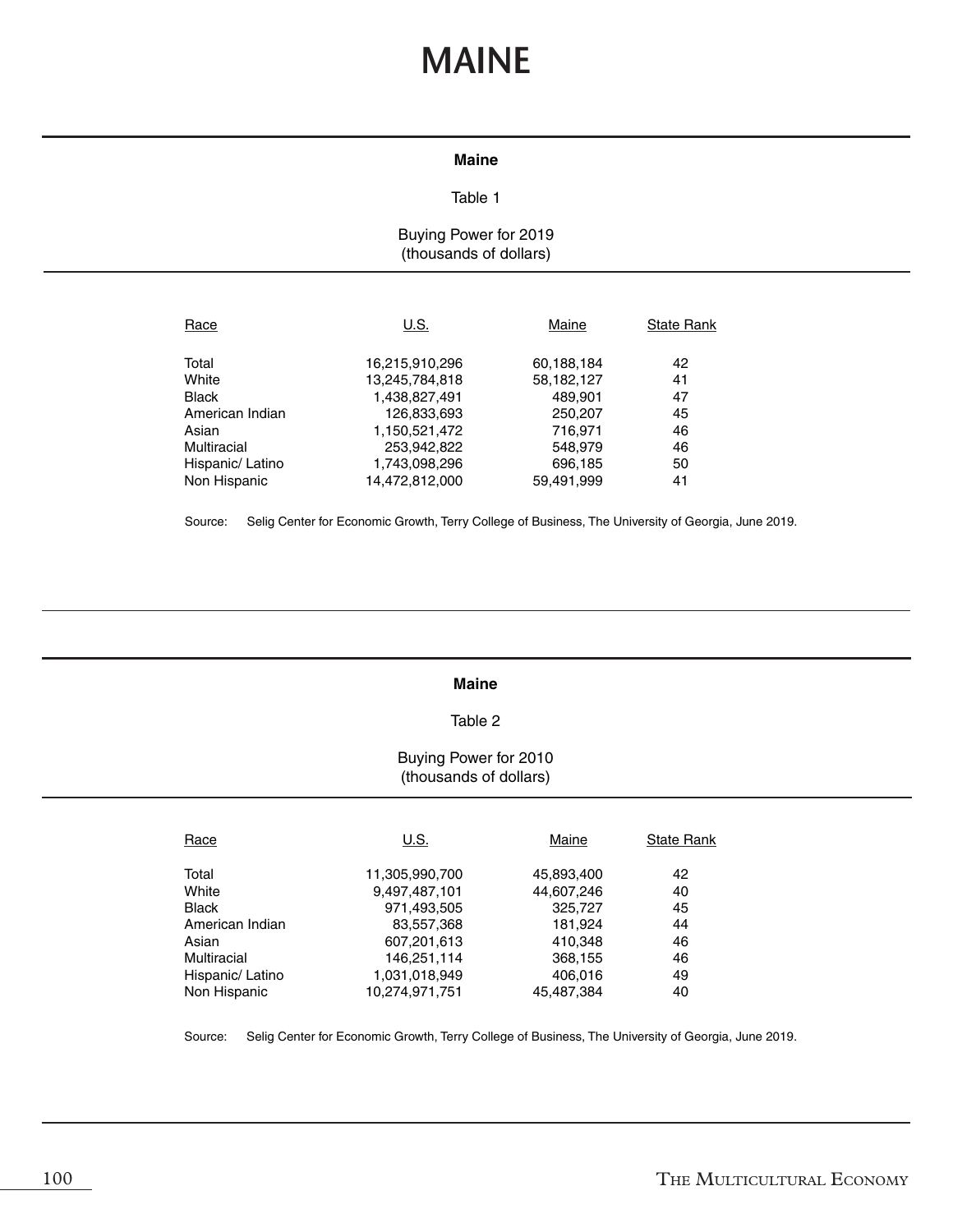# **Maine**

# Table 3

# Percentage Change in Buying Power, 2010-2019, and State Rank

| Race             | U.S.<br>2010-2019 | Maine<br>2010-2019 | <b>State Rank</b> |
|------------------|-------------------|--------------------|-------------------|
| Total            | 43.4              | 31.1               | 42                |
| White            | 39.5              | 30.4               | 38                |
| <b>Black</b>     | 48.1              | 50.4               | 24                |
| American Indian  | 51.8              | 37.5               | 45                |
| Asian            | 89.5              | 74.7               | 40                |
| Multiracial      | 73.6              | 49.1               | 45                |
| Hispanic/ Latino | 69.1              | 71.5               | 20                |
| Non Hispanic     | 40.9              | 30.8               | 41                |

Source: Selig Center for Economic Growth, Terry College of Business, The University of Georgia, June 2019.

#### **Maine**

# Table 4

# Market Share in Buying Power, 2010 and 2019 (percentage)

|                  |       | U.S.  |       | Maine |
|------------------|-------|-------|-------|-------|
| Race             | 2010  | 2019  | 2010  | 2019  |
| Total            | 100.0 | 100.0 | 100.0 | 100.0 |
| White            | 84.0  | 81.7  | 97.2  | 96.7  |
| <b>Black</b>     | 8.6   | 8.9   | 0.7   | 0.8   |
| American Indian  | 0.7   | 0.8   | 0.4   | 0.4   |
| Asian            | 5.4   | 7.1   | 0.9   | 1.2   |
| Multiracial      | 1.3   | 1.6   | 0.8   | 0.9   |
| Hispanic/ Latino | 9.1   | 10.7  | 0.9   | 1.2   |
| Non Hispanic     | 90.9  | 89.3  | 99.1  | 98.8  |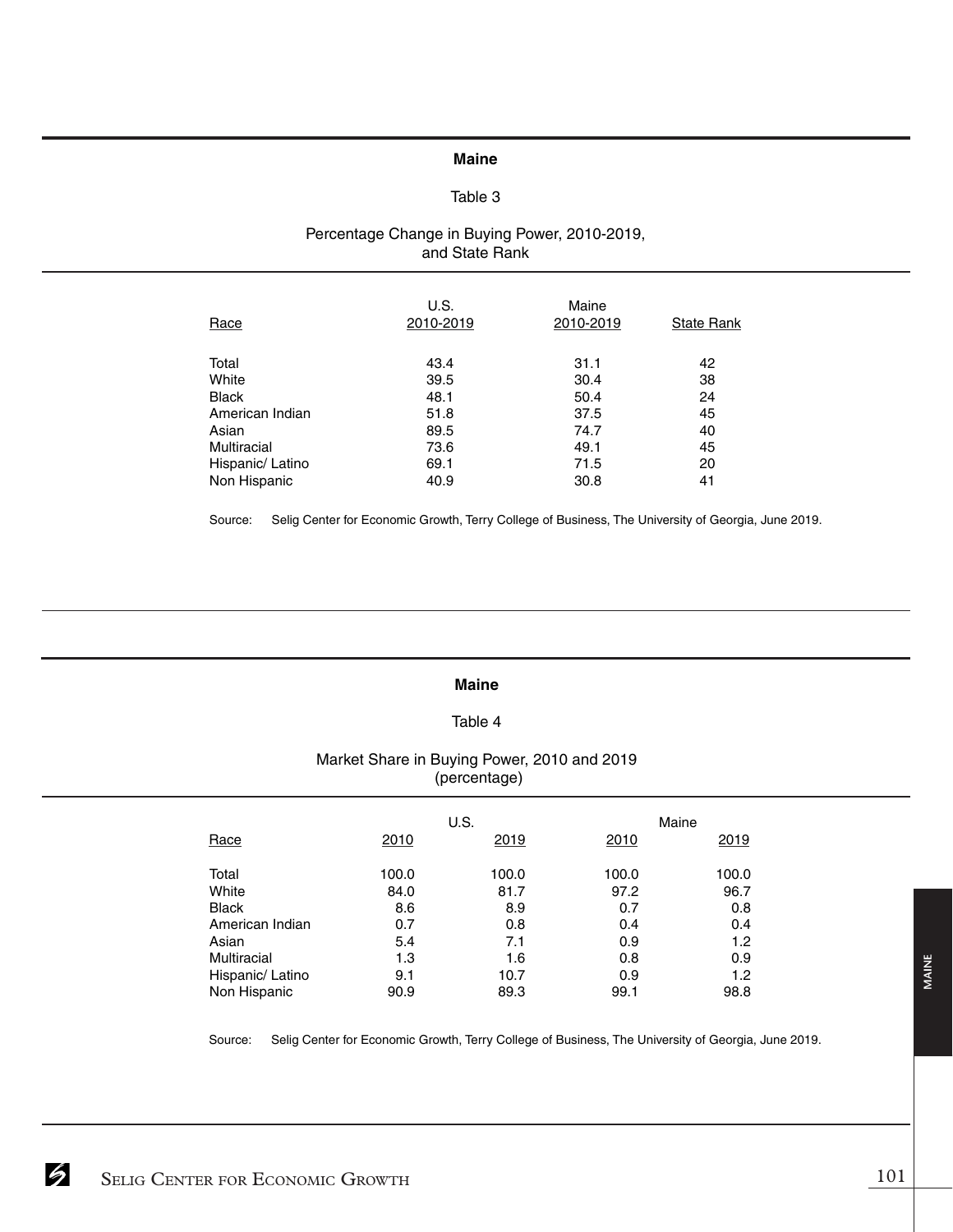# **MARYLAND**

# **Maryland**

#### Table 1

# Buying Power for 2019 (thousands of dollars)

| Race             | U.S.           | Maryland    | <b>State Rank</b> |
|------------------|----------------|-------------|-------------------|
| Total            | 16,215,910,296 | 344,337,062 | 15                |
| White            | 13,245,784,818 | 229,860,727 | 22                |
| <b>Black</b>     | 1,438,827,491  | 81,775,135  | 6                 |
| American Indian  | 126,833,693    | 1.577.961   | 20                |
| Asian            | 1,150,521,472  | 25,624,680  | 12                |
| Multiracial      | 253,942,822    | 5,498,559   | 13                |
| Hispanic/ Latino | 1,743,098,296  | 21,411,310  | 17                |
| Non Hispanic     | 14,472,812,000 | 322.925.753 | 15                |

Source: Selig Center for Economic Growth, Terry College of Business, The University of Georgia, June 2019.

#### **Maryland**

#### Table 2

### Buying Power for 2010 (thousands of dollars)

| Race             | U.S.           | Maryland    | <b>State Rank</b> |
|------------------|----------------|-------------|-------------------|
| Total            | 11,305,990,700 | 255,693,900 | 15                |
| White            | 9,497,487,101  | 178,400,341 | 19                |
| <b>Black</b>     | 971,493,505    | 57,911,753  | 6                 |
| American Indian  | 83,557,368     | 1,095,757   | 19                |
| Asian            | 607,201,613    | 14,813,542  | 11                |
| Multiracial      | 146,251,114    | 3,472,507   | 12                |
| Hispanic/ Latino | 1,031,018,949  | 12,493,081  | 17                |
| Non Hispanic     | 10.274.971.751 | 243.200.819 | 15                |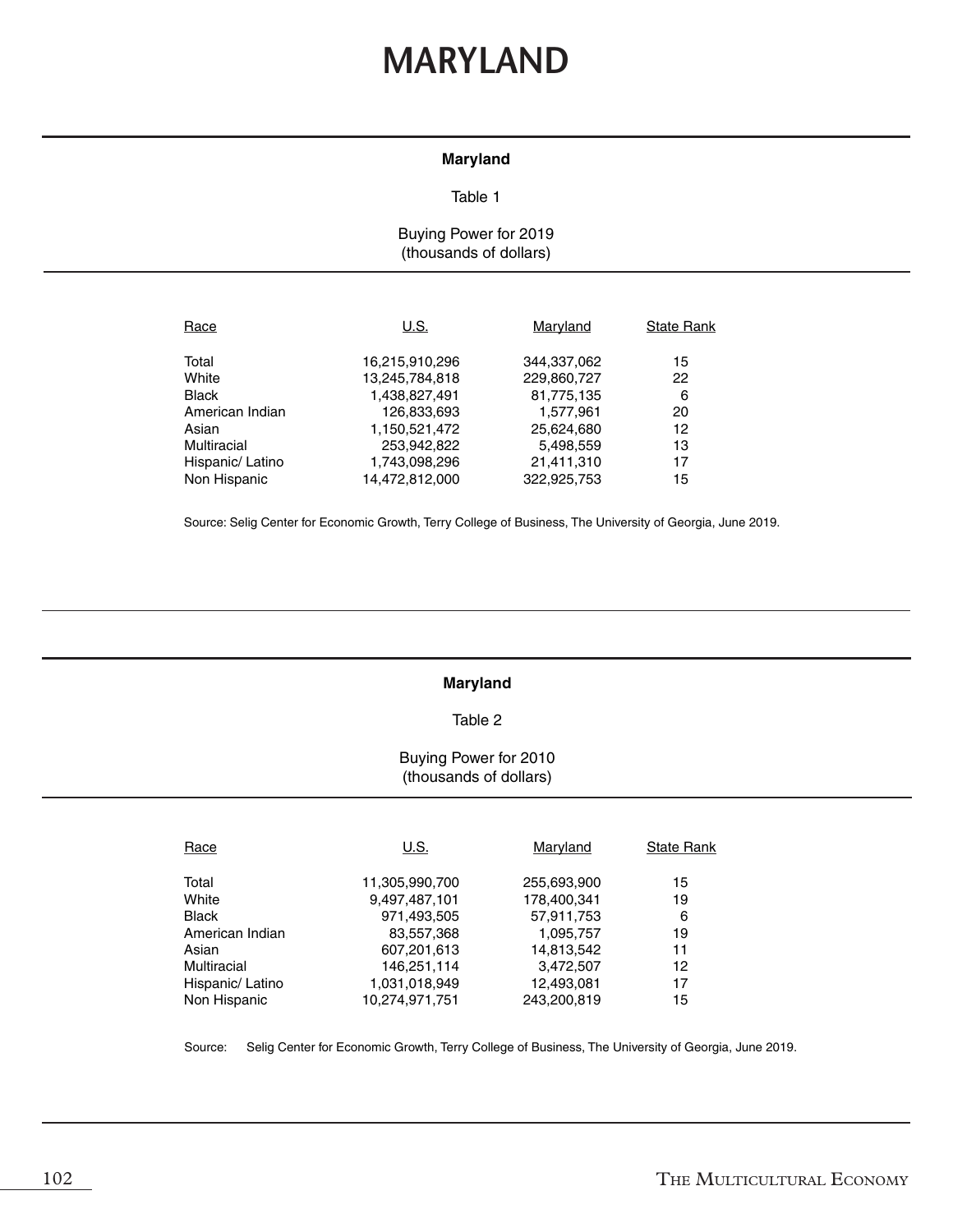#### **Maryland**

#### Table 3

# Percentage Change in Buying Power, 2010-2019, and State Rank

| Race             | U.S.<br>2010-2019 | Maryland<br>2010-2019 | <b>State Rank</b> |
|------------------|-------------------|-----------------------|-------------------|
| Total            | 43.4              | 34.7                  | 35                |
| White            | 39.5              | 28.8                  | 43                |
| <b>Black</b>     | 48.1              | 41.2                  | 37                |
| American Indian  | 51.8              | 44.0                  | 31                |
| Asian            | 89.5              | 73.0                  | 42                |
| Multiracial      | 73.6              | 58.3                  | 35                |
| Hispanic/ Latino | 69.1              | 71.4                  | 21                |
| Non Hispanic     | 40.9              | 32.8                  | 36                |

Source: Selig Center for Economic Growth, Terry College of Business, The University of Georgia, June 2019.

### **Maryland**

#### Table 4

# Market Share in Buying Power, 2010 and 2019 (percentage)

|                    |       | U.S.  |       | Maryland |
|--------------------|-------|-------|-------|----------|
| Race               | 2010  | 2019  | 2010  | 2019     |
| Total              | 100.0 | 100.0 | 100.0 | 100.0    |
| White              | 84.0  | 81.7  | 69.8  | 66.8     |
| <b>Black</b>       | 8.6   | 8.9   | 22.6  | 23.7     |
| American Indian    | 0.7   | 0.8   | 0.4   | 0.5      |
| Asian              | 5.4   | 7.1   | 5.8   | 7.4      |
| <b>Multiracial</b> | 1.3   | 1.6   | 1.4   | 1.6      |
| Hispanic/ Latino   | 9.1   | 10.7  | 4.9   | 6.2      |
| Non Hispanic       | 90.9  | 89.3  | 95.1  | 93.8     |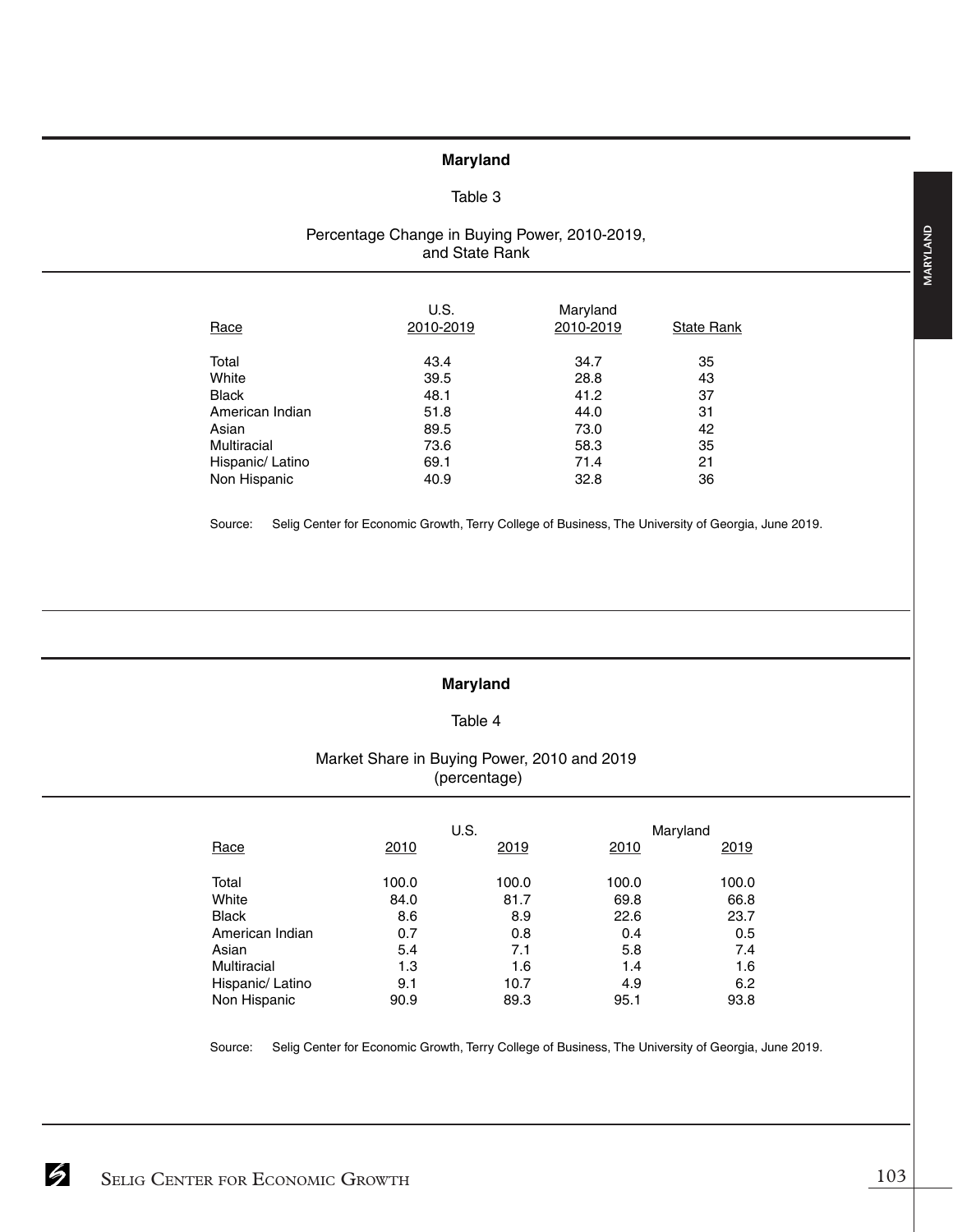# **MASSACHUSETTS**

#### **Massachusetts**

#### Table 1

Buying Power for 2019 (thousands of dollars)

| Race             | U.S.           | <b>Massachusetts</b> | <b>State Rank</b> |
|------------------|----------------|----------------------|-------------------|
| Total            | 16,215,910,296 | 431,251,788          | 14                |
| White            | 13,245,784,818 | 370,959,210          | 10                |
| <b>Black</b>     | 1,438,827,491  | 23,359,134           | 19                |
| American Indian  | 126,833,693    | 1,186,612            | 29                |
| Asian            | 1,150,521,472  | 30,586,212           | 10                |
| Multiracial      | 253,942,822    | 5,160,620            | 17                |
| Hispanic/ Latino | 1,743,098,296  | 25,608,764           | 14                |
| Non Hispanic     | 14,472,812,000 | 405.643.024          | 13                |

Source: Selig Center for Economic Growth, Terry College of Business, The University of Georgia, June 2019.

#### **Massachusetts**

#### Table 2

### Buying Power for 2010 (thousands of dollars)

| Race             | U.S.           | Massachusetts | <b>State Rank</b> |
|------------------|----------------|---------------|-------------------|
| Total            | 11,305,990,700 | 305,747,900   | 12                |
| White            | 9,497,487,101  | 272,550,125   | 10                |
| <b>Black</b>     | 971,493,505    | 14,086,535    | 20                |
| American Indian  | 83,557,368     | 798,423       | 29                |
| Asian            | 607,201,613    | 15,452,445    | 10                |
| Multiracial      | 146,251,114    | 2,860,373     | 17                |
| Hispanic/ Latino | 1,031,018,949  | 13,651,446    | 15                |
| Non Hispanic     | 10.274.971.751 | 292.096.454   | 12                |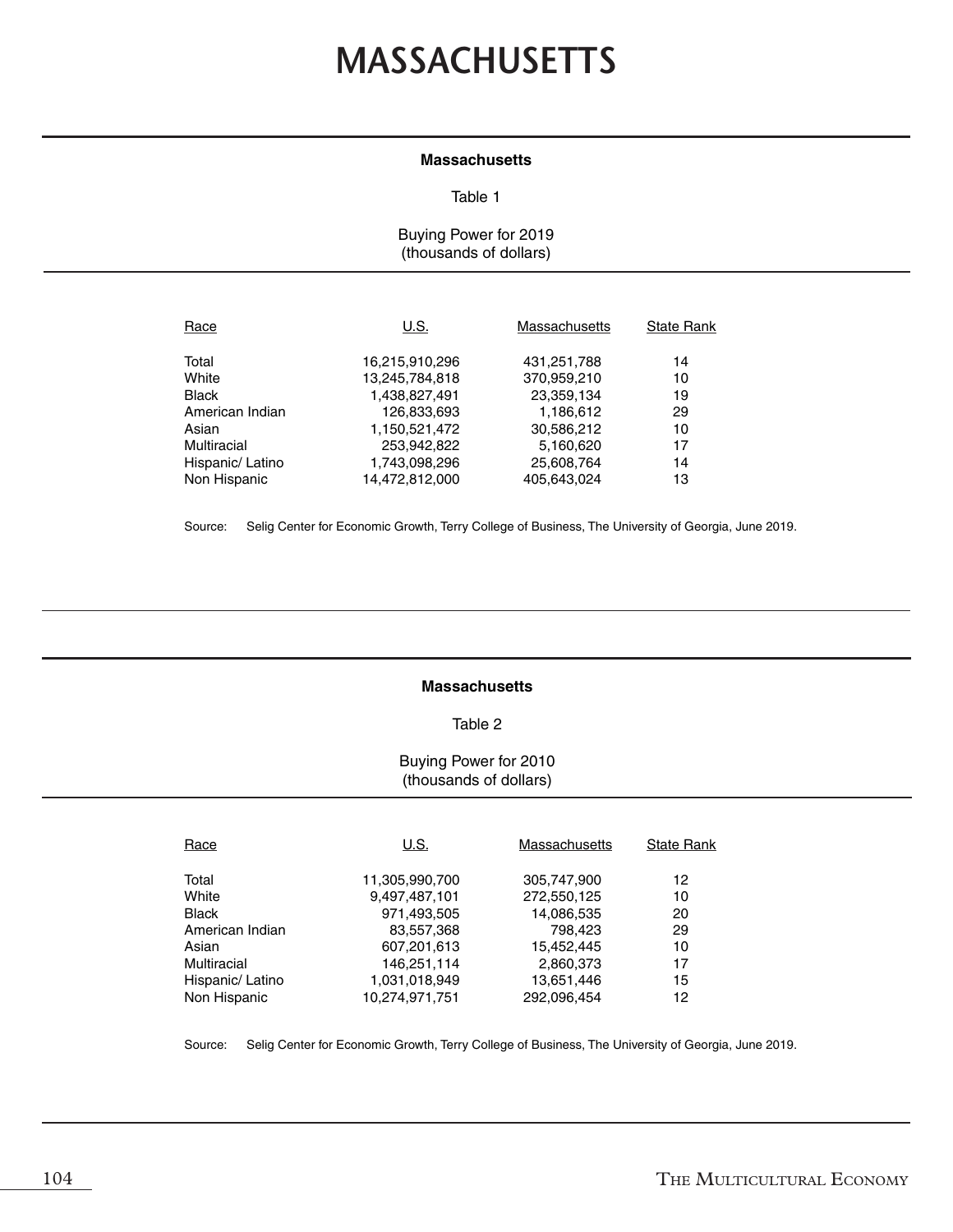#### **Massachusetts**

#### Table 3

# Percentage Change in Buying Power, 2010-2019, and State Rank

| Race             | U.S.<br>2010-2019 | Massachusetts<br>2010-2019 | <b>State Rank</b> |
|------------------|-------------------|----------------------------|-------------------|
| Total            | 43.4              | 41.0                       | 21                |
| White            | 39.5              | 36.1                       | 25                |
| <b>Black</b>     | 48.1              | 65.8                       | 17                |
| American Indian  | 51.8              | 48.6                       | 28                |
| Asian            | 89.5              | 97.9                       | 18                |
| Multiracial      | 73.6              | 80.4                       | 13                |
| Hispanic/ Latino | 69.1              | 87.6                       | 7                 |
| Non Hispanic     | 40.9              | 38.9                       | 21                |

Source: Selig Center for Economic Growth, Terry College of Business, The University of Georgia, June 2019.

#### **Massachusetts**

### Table 4

# Market Share in Buying Power, 2010 and 2019 (percentage)

|                  |       | U.S.  | Massachusetts |       |
|------------------|-------|-------|---------------|-------|
| Race             | 2010  | 2019  | 2010          | 2019  |
| Total            | 100.0 | 100.0 | 100.0         | 100.0 |
| White            | 84.0  | 81.7  | 89.1          | 86.0  |
| <b>Black</b>     | 8.6   | 8.9   | 4.6           | 5.4   |
| American Indian  | 0.7   | 0.8   | 0.3           | 0.3   |
| Asian            | 5.4   | 7.1   | 5.1           | 7.1   |
| Multiracial      | 1.3   | 1.6   | 0.9           | 1.2   |
| Hispanic/ Latino | 9.1   | 10.7  | 4.5           | 5.9   |
| Non Hispanic     | 90.9  | 89.3  | 95.5          | 94.1  |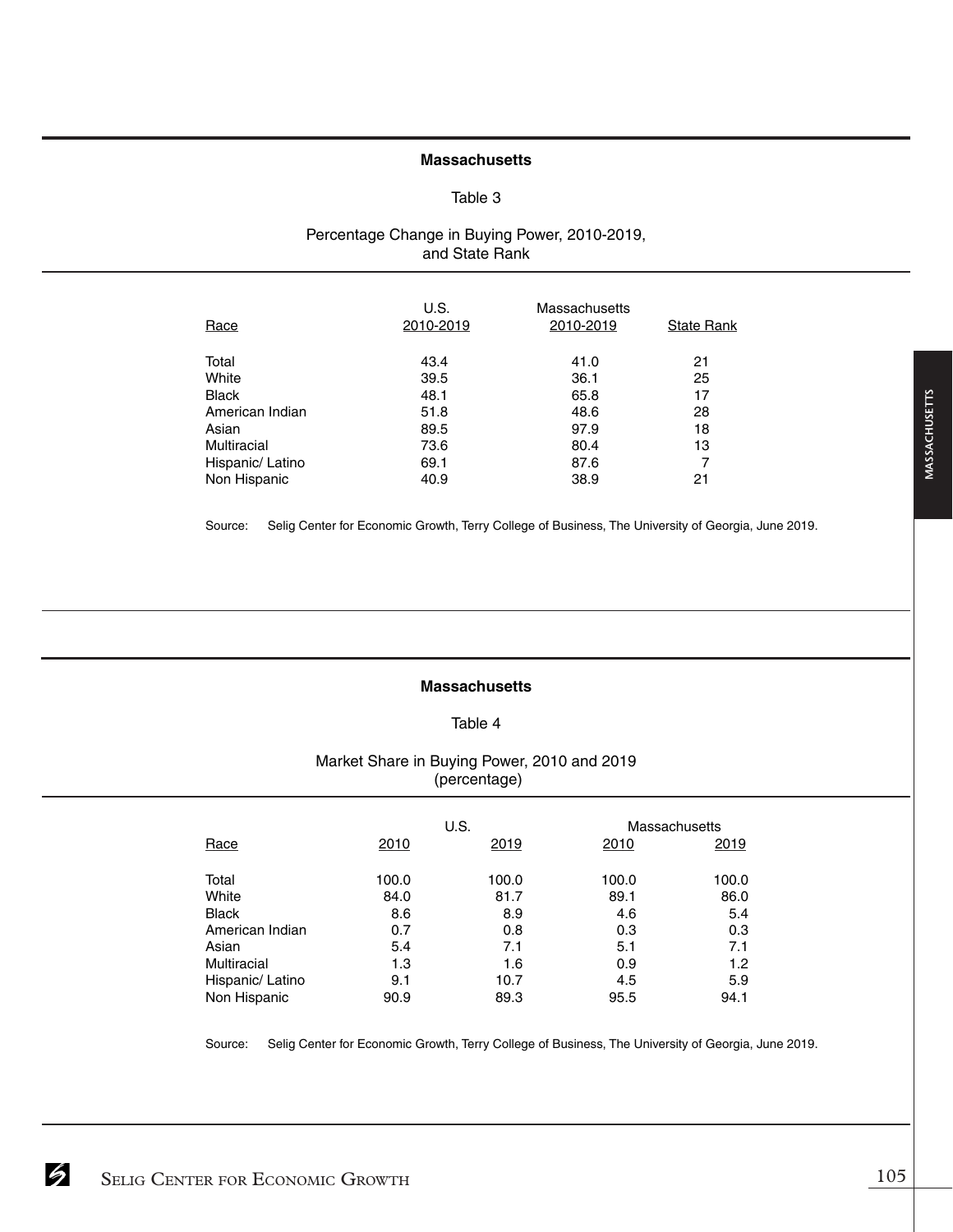# **MICHIGAN**

#### **Michigan**

#### Table 1

# Buying Power for 2019 (thousands of dollars)

| Race             | U.S.           | Michigan    | <b>State Rank</b> |
|------------------|----------------|-------------|-------------------|
| Total            | 16,215,910,296 | 438,817,839 | 12                |
| White            | 13,245,784,818 | 373,280,687 | 9                 |
| <b>Black</b>     | 1,438,827,491  | 39,646,187  | 14                |
| American Indian  | 126,833,693    | 2,332,434   | 13                |
| Asian            | 1,150,521,472  | 18,163,680  | 14                |
| Multiracial      | 253,942,822    | 5,394,851   | 15                |
| Hispanic/ Latino | 1,743,098,296  | 13,619,303  | 19                |
| Non Hispanic     | 14,472,812,000 | 425.198.536 | 10                |

Source: Selig Center for Economic Growth, Terry College of Business, The University of Georgia, June 2019.

#### **Michigan**

#### Table 2

#### Buying Power for 2010 (thousands of dollars)

| Race             | U.S.           | Michigan    | <b>State Rank</b> |
|------------------|----------------|-------------|-------------------|
| Total            | 11,305,990,700 | 317,679,300 | 10                |
| White            | 9,497,487,101  | 273,230,633 | 9                 |
| <b>Black</b>     | 971,493,505    | 30,283,702  | 14                |
| American Indian  | 83,557,368     | 1,565,004   | 13                |
| Asian            | 607,201,613    | 9,228,981   | 14                |
| Multiracial      | 146,251,114    | 3,370,980   | 14                |
| Hispanic/ Latino | 1,031,018,949  | 8,481,391   | 19                |
| Non Hispanic     | 10.274.971.751 | 309.197.909 | 9                 |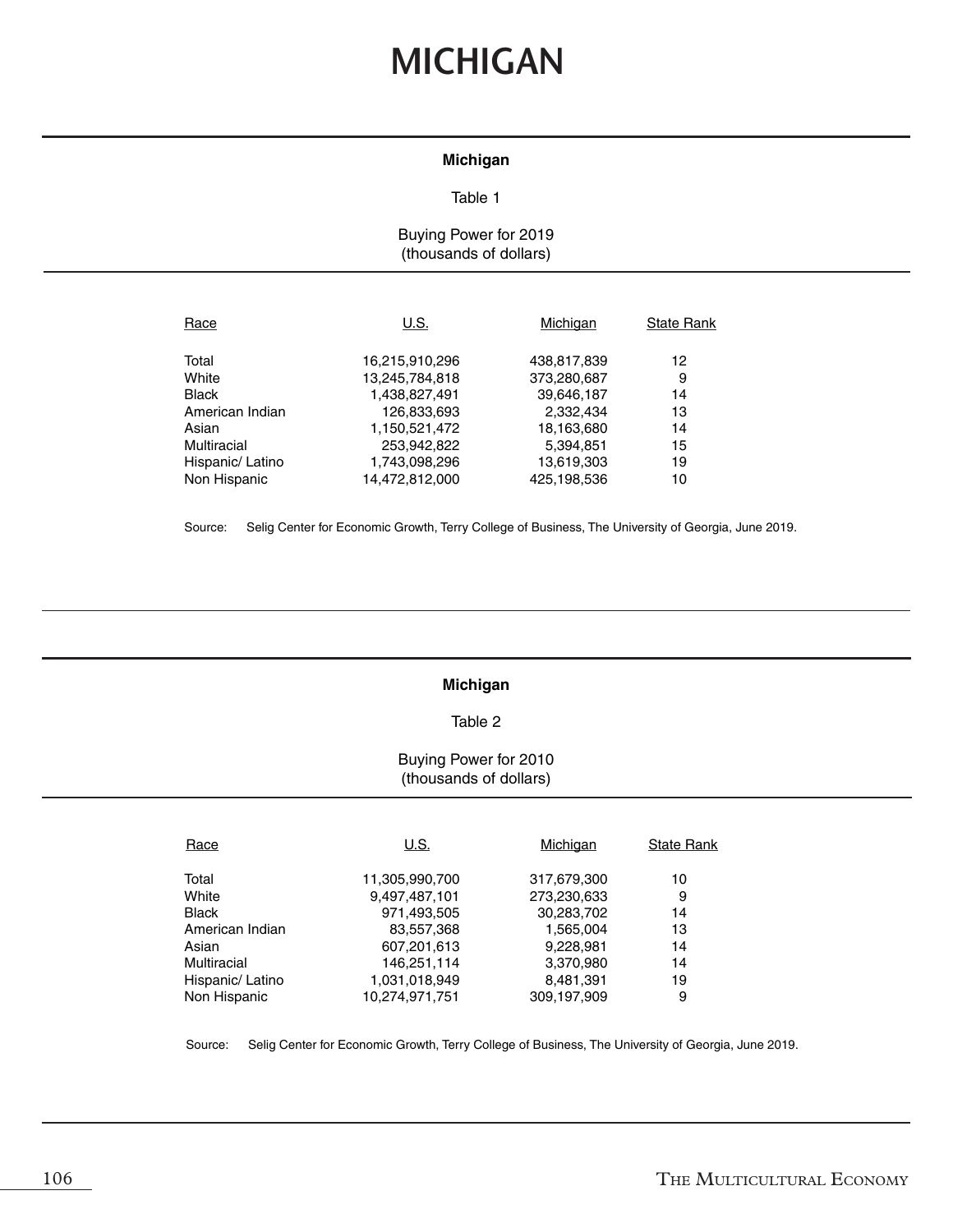# **Michigan**

#### Table 3

### Percentage Change in Buying Power, 2010-2019, and State Rank

| <b>State Rank</b> |
|-------------------|
| 24                |
| 22                |
| 47                |
| 27                |
| 19                |
| 33                |
| 42                |
| 24                |
|                   |

Source: Selig Center for Economic Growth, Terry College of Business, The University of Georgia, June 2019.

# **Michigan**

# Table 4

# Market Share in Buying Power, 2010 and 2019 (percentage)

|                  |       | U.S.  |       | Michigan |
|------------------|-------|-------|-------|----------|
| Race             | 2010  | 2019  | 2010  | 2019     |
| Total            | 100.0 | 100.0 | 100.0 | 100.0    |
| White            | 84.0  | 81.7  | 86.0  | 85.1     |
| <b>Black</b>     | 8.6   | 8.9   | 9.5   | 9.0      |
| American Indian  | 0.7   | 0.8   | 0.5   | 0.5      |
| Asian            | 5.4   | 7.1   | 2.9   | 4.1      |
| Multiracial      | 1.3   | 1.6   | 1.1   | 1.2      |
| Hispanic/ Latino | 9.1   | 10.7  | 2.7   | 3.1      |
| Non Hispanic     | 90.9  | 89.3  | 97.3  | 96.9     |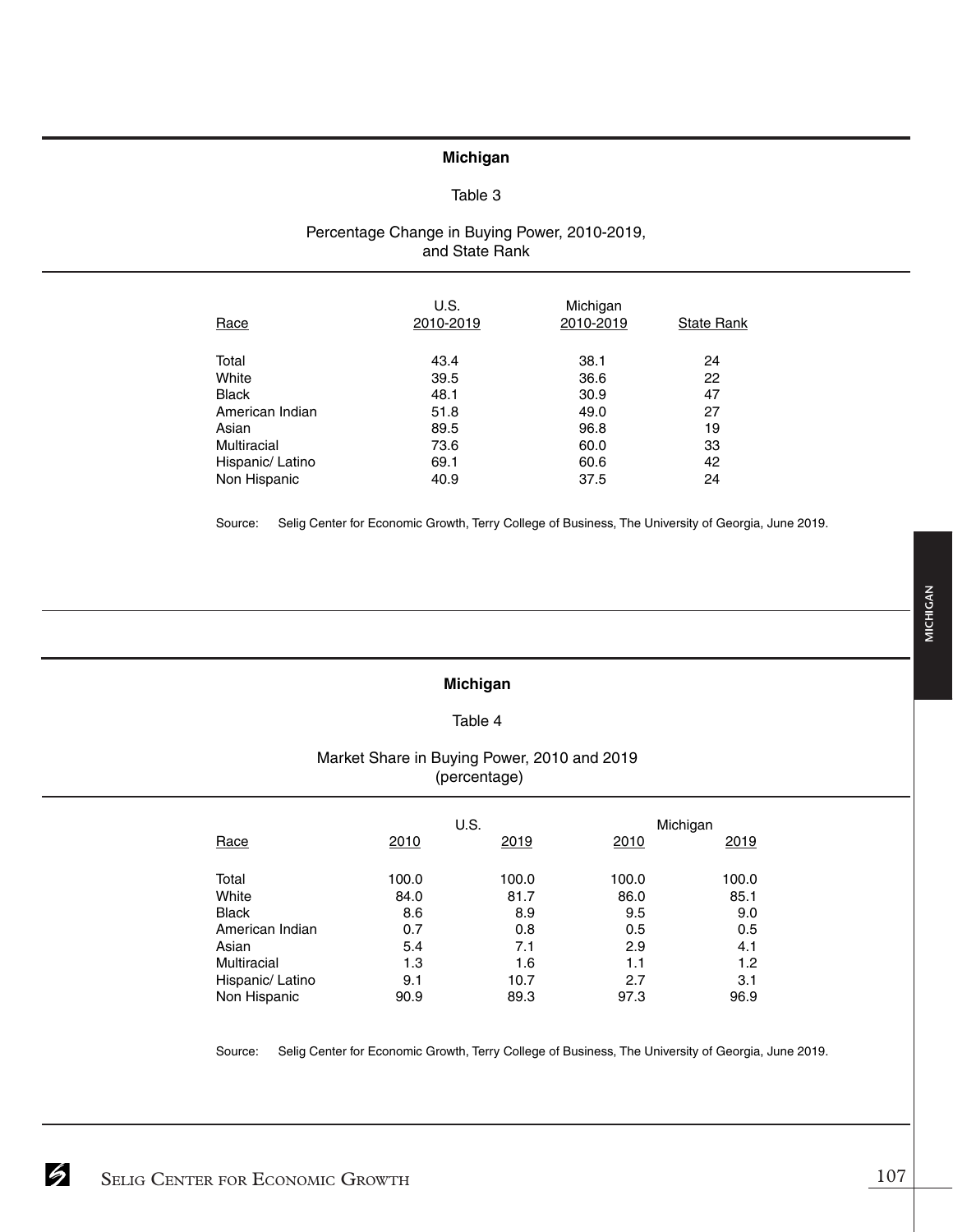# **MINNESOTA**

#### **Minnesota**

#### Table 1

# Buying Power for 2019 (thousands of dollars)

| Race             | U.S.           | Minnesota   | <b>State Rank</b> |
|------------------|----------------|-------------|-------------------|
| Total            | 16,215,910,296 | 285,446,239 | 20                |
| White            | 13,245,784,818 | 257,495,064 | 18                |
| <b>Black</b>     | 1,438,827,491  | 9,890,214   | 29                |
| American Indian  | 126,833,693    | 2,061,805   | 15                |
| Asian            | 1,150,521,472  | 12,524,889  | 19                |
| Multiracial      | 253,942,822    | 3,474,267   | 22                |
| Hispanic/ Latino | 1,743,098,296  | 7,796,509   | 29                |
| Non Hispanic     | 14,472,812,000 | 277,649,730 | 18                |

Source: Selig Center for Economic Growth, Terry College of Business, The University of Georgia, June 2019.

#### **Minnesota**

#### Table 2

# Buying Power for 2010 (thousands of dollars)

| Race             | U.S.           | Minnesota   | <b>State Rank</b> |
|------------------|----------------|-------------|-------------------|
| Total            | 11,305,990,700 | 200,875,900 | 19                |
| White            | 9,497,487,101  | 185,564,032 | 17                |
| <b>Black</b>     | 971,493,505    | 5,655,485   | 31                |
| American Indian  | 83,557,368     | 1,377,971   | 15                |
| Asian            | 607,201,613    | 6,286,515   | 20                |
| Multiracial      | 146,251,114    | 1,991,897   | 22                |
| Hispanic/ Latino | 1,031,018,949  | 4,747,077   | 29                |
| Non Hispanic     | 10.274.971.751 | 196,128,823 | 19                |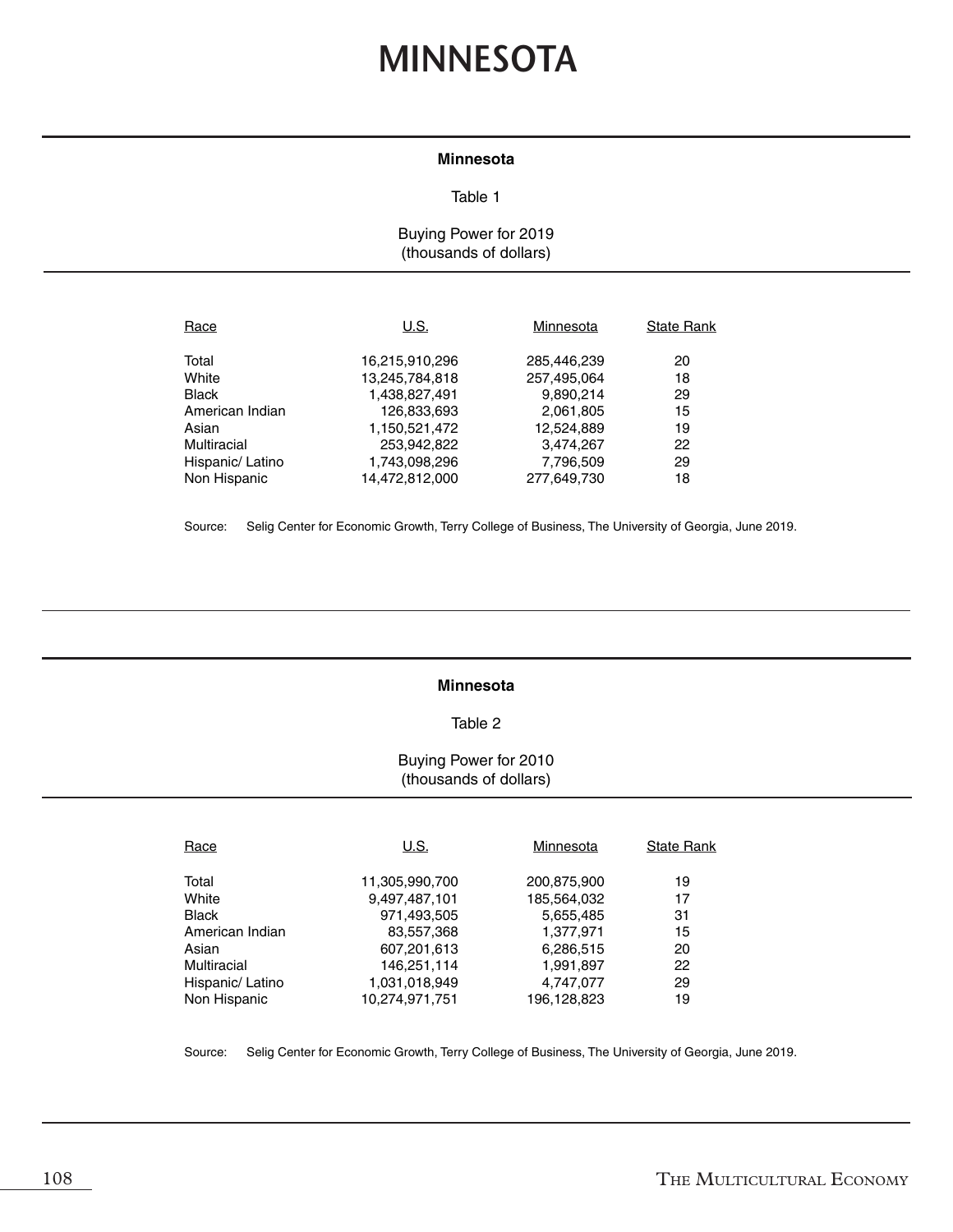# **Minnesota**

## Table 3

## Percentage Change in Buying Power, 2010-2019, and State Rank

| Race             | U.S.<br>2010-2019 | Minnesota<br>2010-2019 | <b>State Rank</b> |
|------------------|-------------------|------------------------|-------------------|
| Total            | 43.4              | 42.1                   | 18                |
| White            | 39.5              | 38.8                   | 19                |
| <b>Black</b>     | 48.1              | 74.9                   | 13                |
| American Indian  | 51.8              | 49.6                   | 24                |
| Asian            | 89.5              | 99.2                   | 16                |
| Multiracial      | 73.6              | 74.4                   | 16                |
| Hispanic/ Latino | 69.1              | 64.2                   | 37                |
| Non Hispanic     | 40.9              | 41.6                   | 18                |

Source: Selig Center for Economic Growth, Terry College of Business, The University of Georgia, June 2019.

## **Minnesota**

# Table 4

## Market Share in Buying Power, 2010 and 2019 (percentage)

|                  |       | U.S.  | Minnesota |       |
|------------------|-------|-------|-----------|-------|
| Race             | 2010  | 2019  | 2010      | 2019  |
| Total            | 100.0 | 100.0 | 100.0     | 100.0 |
| White            | 84.0  | 81.7  | 92.4      | 90.2  |
| <b>Black</b>     | 8.6   | 8.9   | 2.8       | 3.5   |
| American Indian  | 0.7   | 0.8   | 0.7       | 0.7   |
| Asian            | 5.4   | 7.1   | 3.1       | 4.4   |
| Multiracial      | 1.3   | 1.6   | 1.0       | 1.2   |
| Hispanic/ Latino | 9.1   | 10.7  | 2.4       | 2.7   |
| Non Hispanic     | 90.9  | 89.3  | 97.6      | 97.3  |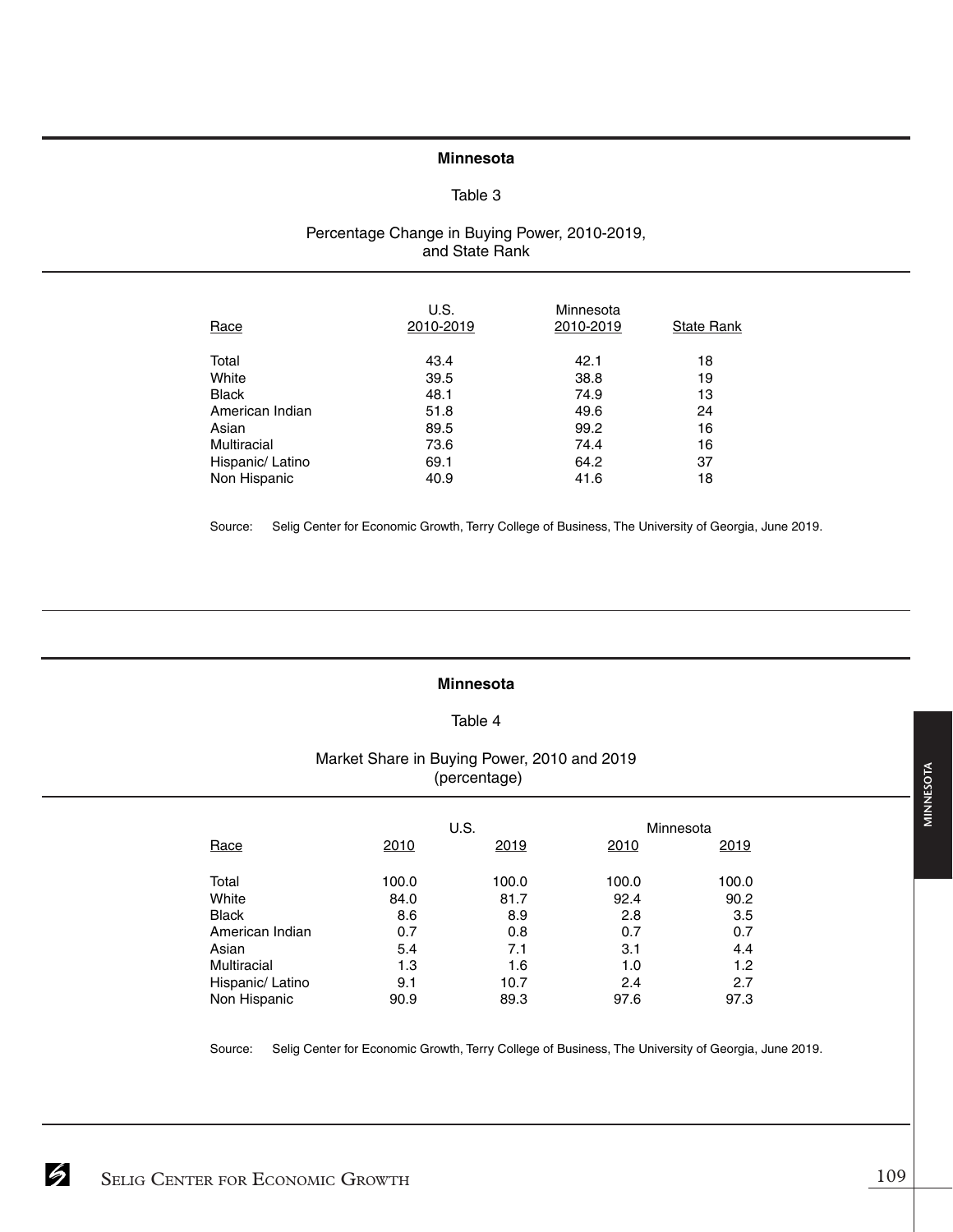# **MISSISSIPPI**

### **Mississippi**

#### Table 1

## Buying Power for 2019 (thousands of dollars)

| Race             | U.S.           | Mississippi | <b>State Rank</b> |
|------------------|----------------|-------------|-------------------|
| Total            | 16,215,910,296 | 106,819,994 | 35                |
| White            | 13,245,784,818 | 77,029,883  | 36                |
| <b>Black</b>     | 1,438,827,491  | 27,229,360  | 18                |
| American Indian  | 126,833,693    | 424.460     | 42                |
| Asian            | 1,150,521,472  | 1,435,891   | 43                |
| Multiracial      | 253,942,822    | 700.400     | 43                |
| Hispanic/ Latino | 1,743,098,296  | 2,356,409   | 42                |
| Non Hispanic     | 14.472.812.000 | 104.463.584 | 35                |

Source: Selig Center for Economic Growth, Terry College of Business, The University of Georgia, June 2019.

#### **Mississippi**

## Table 2

## Buying Power for 2010 (thousands of dollars)

| Race               | U.S.           | Mississippi | <b>State Rank</b> |
|--------------------|----------------|-------------|-------------------|
|                    |                |             |                   |
| Total              | 11,305,990,700 | 85,063,300  | 34                |
| White              | 9,497,487,101  | 62,597,127  | 36                |
| <b>Black</b>       | 971,493,505    | 20,738,730  | 18                |
| American Indian    | 83,557,368     | 324,898     | 40                |
| Asian              | 607,201,613    | 904,123     | 43                |
| <b>Multiracial</b> | 146,251,114    | 498,423     | 41                |
| Hispanic/ Latino   | 1,031,018,949  | 1,666,286   | 41                |
| Non Hispanic       | 10.274.971.751 | 83.397.014  | 32                |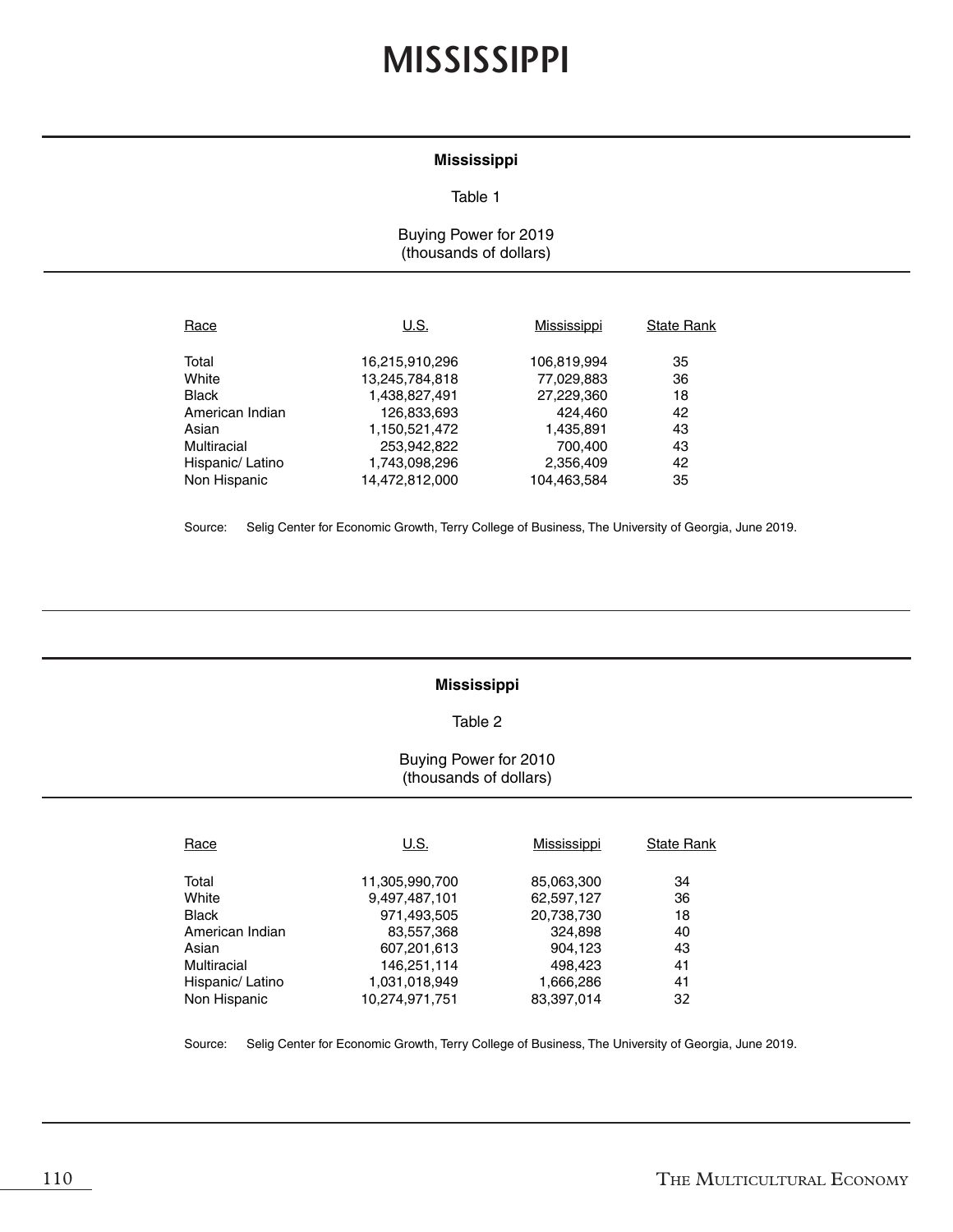# **Mississippi**

## Table 3

## Percentage Change in Buying Power, 2010-2019, and State Rank

| Race             | U.S.<br>2010-2019 | Mississippi<br>2010-2019 | <b>State Rank</b> |
|------------------|-------------------|--------------------------|-------------------|
| Total            | 43.4              | 25.6                     | 49                |
| White            | 39.5              | 23.1                     | 50                |
| <b>Black</b>     | 48.1              | 31.3                     | 46                |
| American Indian  | 51.8              | 30.6                     | 50                |
| Asian            | 89.5              | 58.8                     | 47                |
| Multiracial      | 73.6              | 40.5                     | 50                |
| Hispanic/ Latino | 69.1              | 41.4                     | 50                |
| Non Hispanic     | 40.9              | 25.3                     | 47                |

Source: Selig Center for Economic Growth, Terry College of Business, The University of Georgia, June 2019.

#### **Mississippi**

## Table 4

# Market Share in Buying Power, 2010 and 2019 (percentage)

|                  |       | U.S.  | Mississippi |       |
|------------------|-------|-------|-------------|-------|
| Race             | 2010  | 2019  | 2010        | 2019  |
| Total            | 100.0 | 100.0 | 100.0       | 100.0 |
| White            | 84.0  | 81.7  | 73.6        | 72.1  |
| <b>Black</b>     | 8.6   | 8.9   | 24.4        | 25.5  |
| American Indian  | 0.7   | 0.8   | 0.4         | 0.4   |
| Asian            | 5.4   | 7.1   | 1.1         | 1.3   |
| Multiracial      | 1.3   | 1.6   | 0.6         | 0.7   |
| Hispanic/ Latino | 9.1   | 10.7  | 2.0         | 2.2   |
| Non Hispanic     | 90.9  | 89.3  | 98.0        | 97.8  |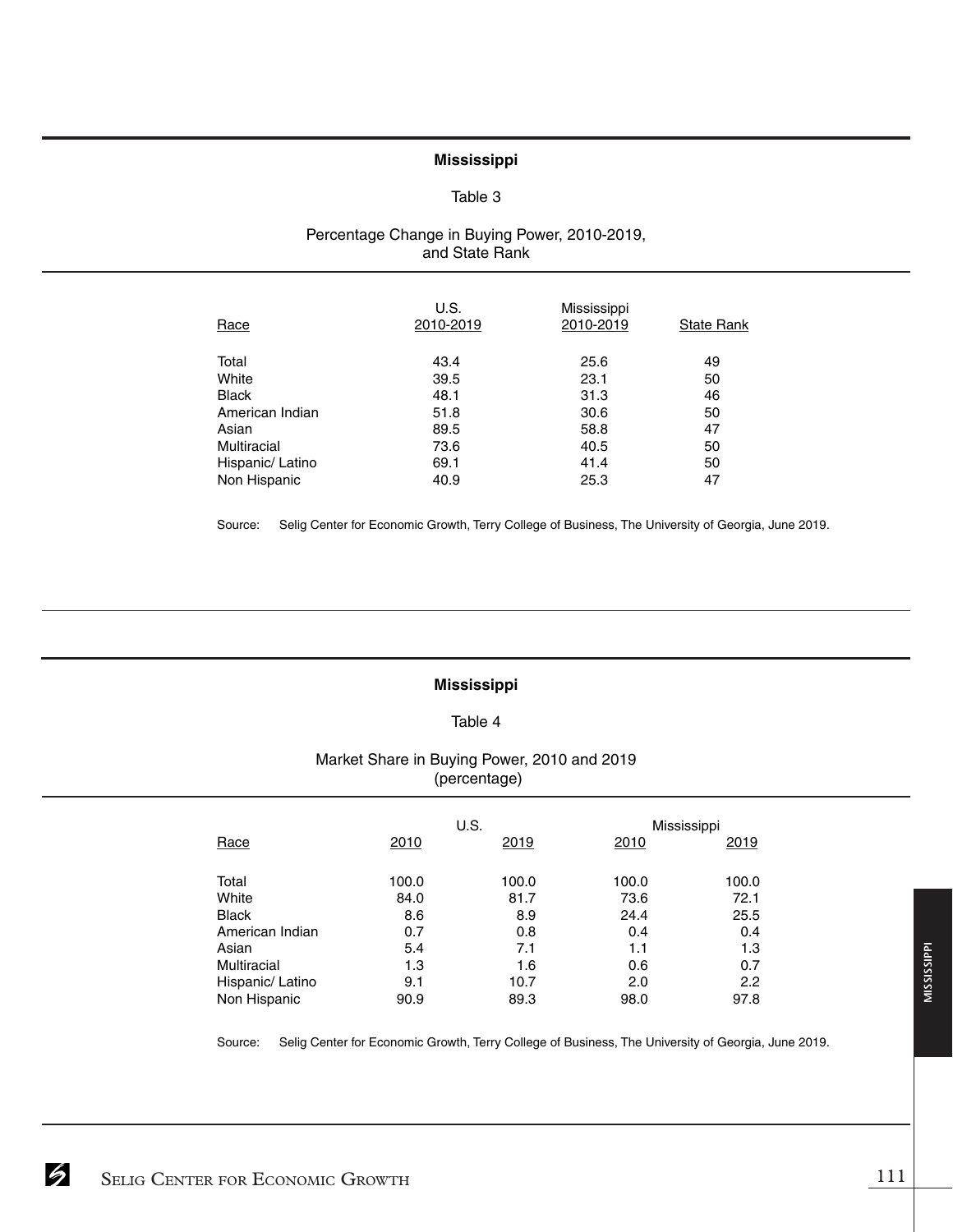# **MISSOURI**

# **Missouri**

#### Table 1

# Buying Power for 2019 (thousands of dollars)

| Race             | U.S.           | Missouri    | <b>State Rank</b> |
|------------------|----------------|-------------|-------------------|
| Total            | 16,215,910,296 | 263,111,708 | 22                |
| White            | 13,245,784,818 | 230,771,040 | 21                |
| <b>Black</b>     | 1.438.827.491  | 20,953,136  | 20                |
| American Indian  | 126,833,693    | 1.182.747   | 30                |
| Asian            | 1,150,521,472  | 6,978,488   | 26                |
| Multiracial      | 253,942,822    | 3,226,297   | 24                |
| Hispanic/ Latino | 1,743,098,296  | 7.424.439   | 30                |
| Non Hispanic     | 14.472.812.000 | 255.687.269 | 21                |

Source: Selig Center for Economic Growth, Terry College of Business, The University of Georgia, June 2019.

#### **Missouri**

## Table 2

## Buying Power for 2010 (thousands of dollars)

| Race             | U.S.           | Missouri    | <b>State Rank</b> |
|------------------|----------------|-------------|-------------------|
|                  |                |             |                   |
| Total            | 11,305,990,700 | 200,974,000 | 18                |
| White            | 9,497,487,101  | 178,089,631 | 20                |
| <b>Black</b>     | 971,493,505    | 16,034,236  | 19                |
| American Indian  | 83,557,368     | 774.104     | 30                |
| Asian            | 607,201,613    | 4,008,838   | 23                |
| Multiracial      | 146,251,114    | 2,067,191   | 21                |
| Hispanic/ Latino | 1,031,018,949  | 4,587,322   | 30                |
| Non Hispanic     | 10.274.971.751 | 196,386,678 | 18                |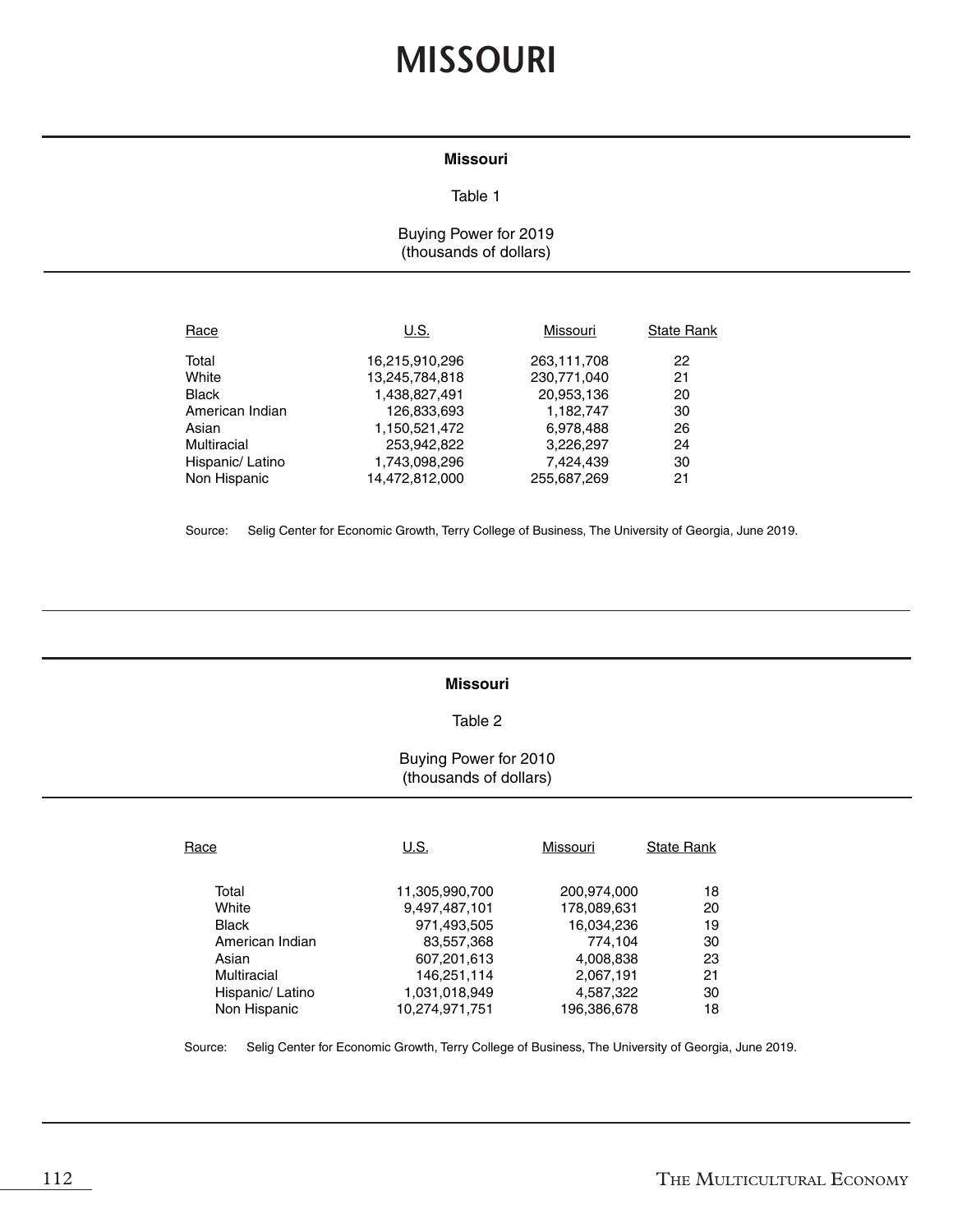# **Missouri**

## Table 3

## Percentage Change in Buying Power, 2010-2019, and State Rank

| Race             | U.S.<br>2010-2019 | Missouri<br>2010-2019 | <b>State Rank</b> |
|------------------|-------------------|-----------------------|-------------------|
| Total            | 43.4              | 30.9                  | 43                |
| White            | 39.5              | 29.6                  | 42                |
| <b>Black</b>     | 48.1              | 30.7                  | 48                |
| American Indian  | 51.8              | 52.8                  | 21                |
| Asian            | 89.5              | 74.1                  | 41                |
| Multiracial      | 73.6              | 56.1                  | 37                |
| Hispanic/ Latino | 69.1              | 61.8                  | 41                |
| Non Hispanic     | 40.9              | 30.2                  | 43                |

Source: Selig Center for Economic Growth, Terry College of Business, The University of Georgia, June 2019.

#### **Missouri**

## Table 4

# Market Share in Buying Power, 2010 and 2019 (percentage)

|                  |       | U.S.  | Missouri |       |
|------------------|-------|-------|----------|-------|
| Race             | 2010  | 2019  | 2010     | 2019  |
| Total            | 100.0 | 100.0 | 100.0    | 100.0 |
| White            | 84.0  | 81.7  | 88.6     | 87.7  |
| <b>Black</b>     | 8.6   | 8.9   | 8.0      | 8.0   |
| American Indian  | 0.7   | 0.8   | 0.4      | 0.4   |
| Asian            | 5.4   | 7.1   | 2.0      | 2.7   |
| Multiracial      | 1.3   | 1.6   | 1.0      | 1.2   |
| Hispanic/ Latino | 9.1   | 10.7  | 2.3      | 2.8   |
| Non Hispanic     | 90.9  | 89.3  | 97.7     | 97.2  |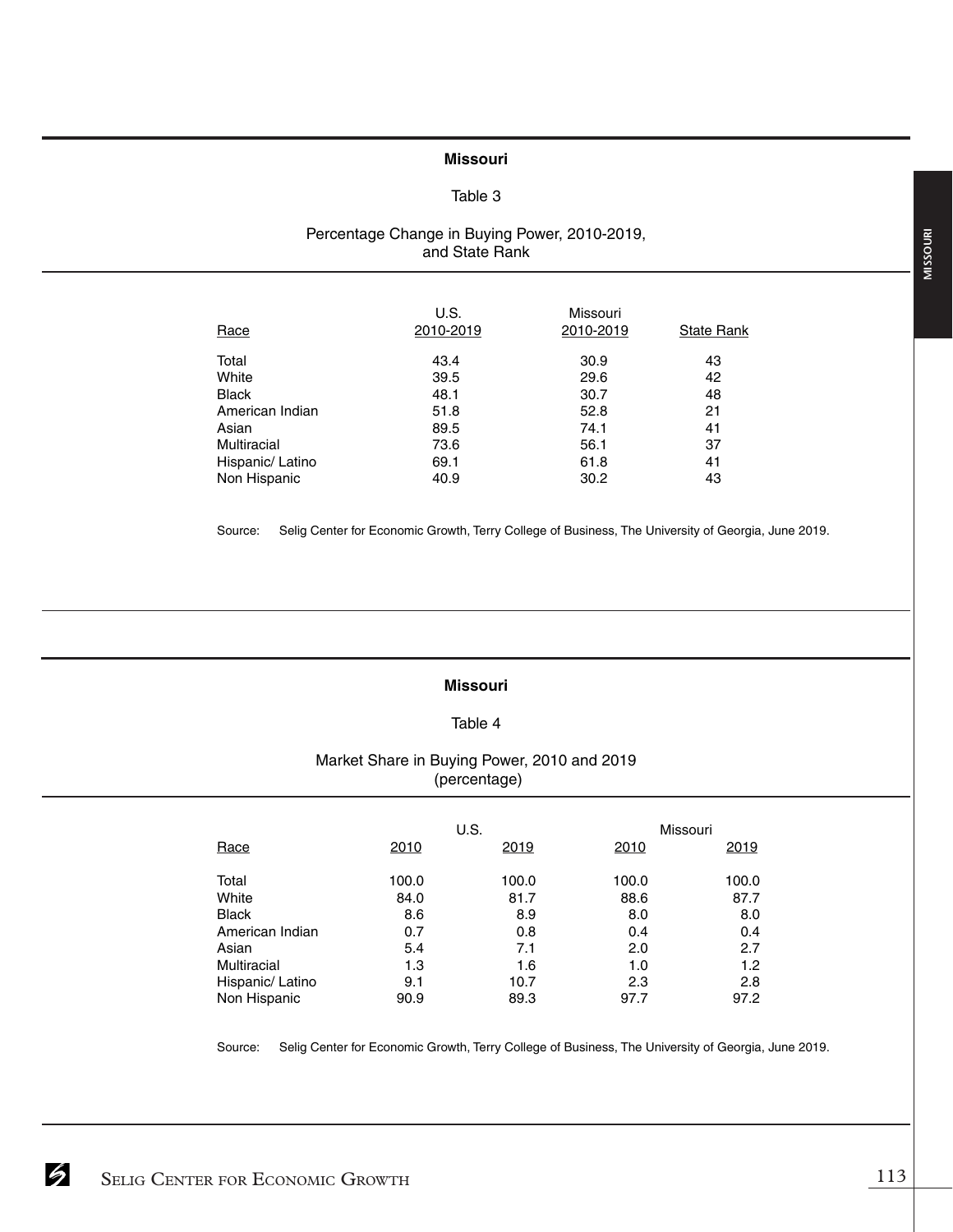# **MONTANA**

#### **Montana**

#### Table 1

Buying Power for 2019 (thousands of dollars)

| Race             | U.S.           | Montana    | <b>State Rank</b> |
|------------------|----------------|------------|-------------------|
| Total            | 16,215,910,296 | 46,921,249 | 45                |
| White            | 13,245,784,818 | 44,183,520 | 43                |
| <b>Black</b>     | 1,438,827,491  | 178,335    | 51                |
| American Indian  | 126,833,693    | 1,485,056  | 23                |
| Asian            | 1,150,521,472  | 376,843    | 50                |
| Multiracial      | 253,942,822    | 697,495    | 44                |
| Hispanic/ Latino | 1,743,098,296  | 1,105,973  | 46                |
| Non Hispanic     | 14,472,812,000 | 45,815,276 | 45                |

Source: Selig Center for Economic Growth, Terry College of Business, The University of Georgia, June 2019.

#### **Montana**

## Table 2

## Buying Power for 2010 (thousands of dollars)

| Race             | U.S.           | Montana    | <b>State Rank</b> |
|------------------|----------------|------------|-------------------|
| Total            | 11,305,990,700 | 32,533,000 | 46                |
| White            | 9,497,487,101  | 30,814,494 | 43                |
| Black            | 971,493,505    | 100,587    | 51                |
| American Indian  | 83,557,368     | 1,023,069  | 22                |
| Asian            | 607,201,613    | 194.903    | 50                |
| Multiracial      | 146,251,114    | 399,947    | 45                |
| Hispanic/ Latino | 1,031,018,949  | 560,223    | 46                |
| Non Hispanic     | 10.274.971.751 | 31.972.777 | 44                |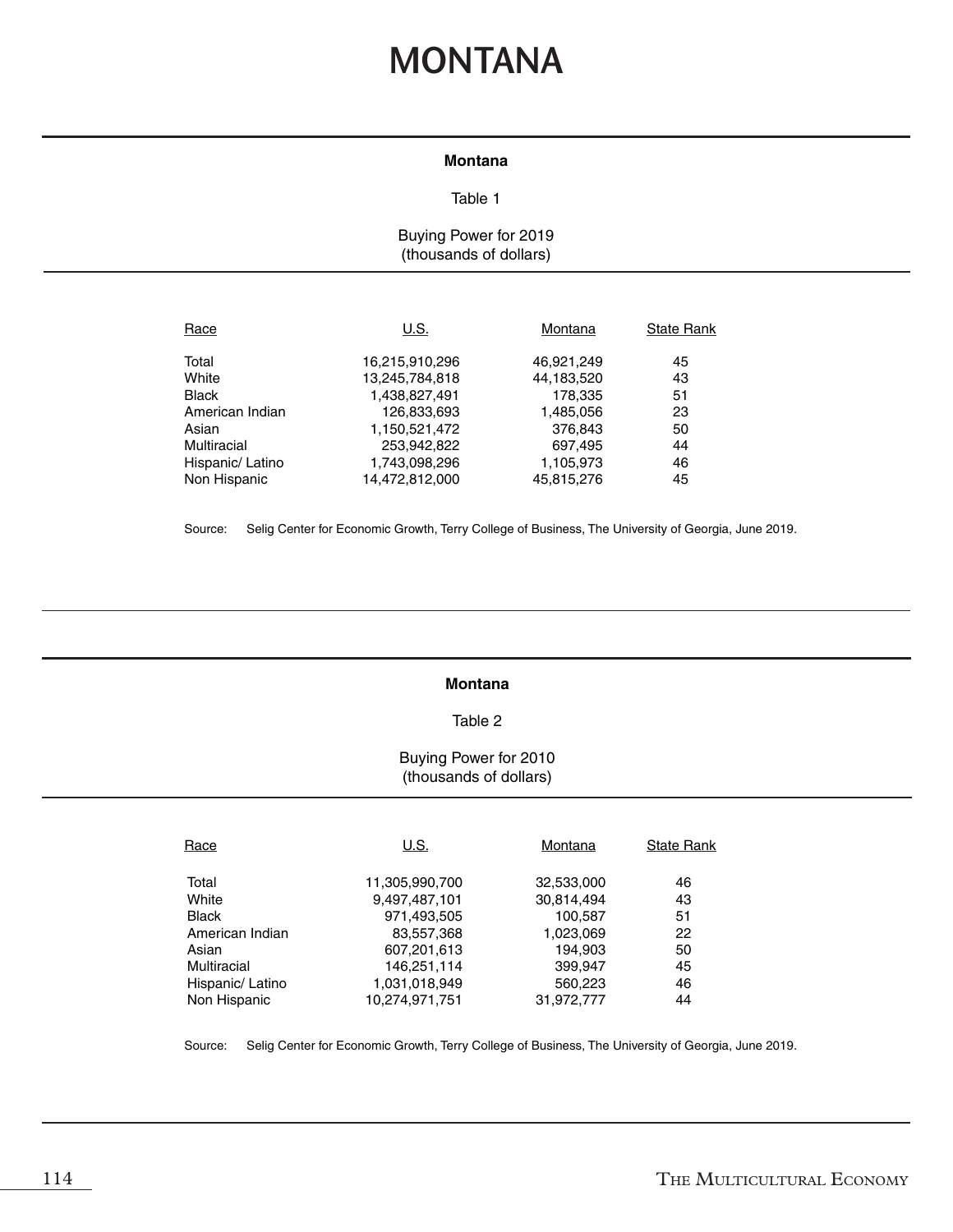#### **Montana**

## Table 3

## Percentage Change in Buying Power, 2010-2019, and State Rank

| <b>Race</b>      | U.S.<br>2010-2019 | Montana<br>2010-2019 | <b>State Rank</b> |
|------------------|-------------------|----------------------|-------------------|
| Total            | 43.4              | 44.2                 | 15                |
| White            | 39.5              | 43.4                 | 12                |
| <b>Black</b>     | 48.1              | 77.3                 | 10                |
| American Indian  | 51.8              | 45.2                 | 30                |
| Asian            | 89.5              | 93.3                 | 23                |
| Multiracial      | 73.6              | 74.4                 | 18                |
| Hispanic/ Latino | 69.1              | 97.4                 | 3                 |
| Non Hispanic     | 40.9              | 43.3                 | 14                |

Source: Selig Center for Economic Growth, Terry College of Business, The University of Georgia, June 2019.

## **Montana**

# Table 4

## Market Share in Buying Power, 2010 and 2019 (percentage)

|                  |       | U.S.  |       | Montana |
|------------------|-------|-------|-------|---------|
| Race             | 2010  | 2019  | 2010  | 2019    |
| Total            | 100.0 | 100.0 | 100.0 | 100.0   |
| White            | 84.0  | 81.7  | 94.7  | 94.2    |
| <b>Black</b>     | 8.6   | 8.9   | 0.3   | 0.4     |
| American Indian  | 0.7   | 0.8   | 3.1   | 3.2     |
| Asian            | 5.4   | 7.1   | 0.6   | 0.8     |
| Multiracial      | 1.3   | 1.6   | 1.2   | 1.5     |
| Hispanic/ Latino | 9.1   | 10.7  | 1.7   | 2.4     |
| Non Hispanic     | 90.9  | 89.3  | 98.3  | 97.6    |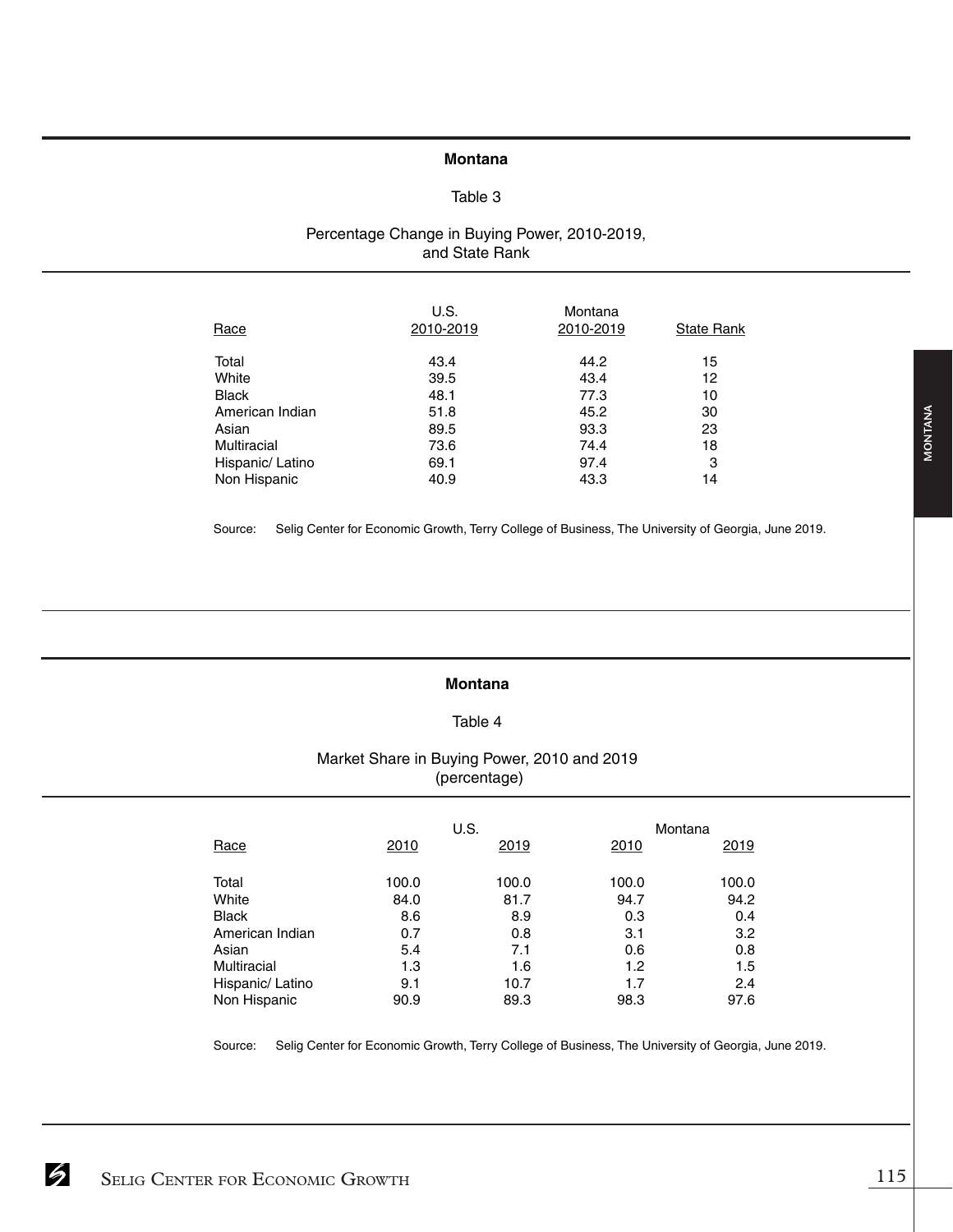# **NEBRASKA**

## **Nebraska**

#### Table 1

# Buying Power for 2019 (thousands of dollars)

| Race             | U.S.           | Nebraska   | <b>State Rank</b> |
|------------------|----------------|------------|-------------------|
| Total            | 16,215,910,296 | 93,201,239 | 36                |
| White            | 13,245,784,818 | 86,281,633 | 35                |
| <b>Black</b>     | 1,438,827,491  | 3,018,125  | 36                |
| American Indian  | 126,833,693    | 688,190    | 39                |
| Asian            | 1,150,521,472  | 2,274,178  | 39                |
| Multiracial      | 253,942,822    | 939,112    | 40                |
| Hispanic/ Latino | 1,743,098,296  | 5,380,301  | 32                |
| Non Hispanic     | 14,472,812,000 | 87,820,938 | 36                |

Source: Selig Center for Economic Growth, Terry College of Business, The University of Georgia, June 2019.

#### **Nebraska**

#### Table 2

## Buying Power for 2010 (thousands of dollars)

| Race             | U.S.           | Nebraska   | <b>State Rank</b> |
|------------------|----------------|------------|-------------------|
| Total            | 11,305,990,700 | 68,261,800 | 36                |
| White            | 9,497,487,101  | 64,119,949 | 35                |
| <b>Black</b>     | 971,493,505    | 2,053,450  | 35                |
| American Indian  | 83,557,368     | 425,982    | 39                |
| Asian            | 607,201,613    | 1,112,842  | 41                |
| Multiracial      | 146,251,114    | 549,577    | 39                |
| Hispanic/ Latino | 1,031,018,949  | 3,249,703  | 33                |
| Non Hispanic     | 10.274.971.751 | 65,012,097 | 36                |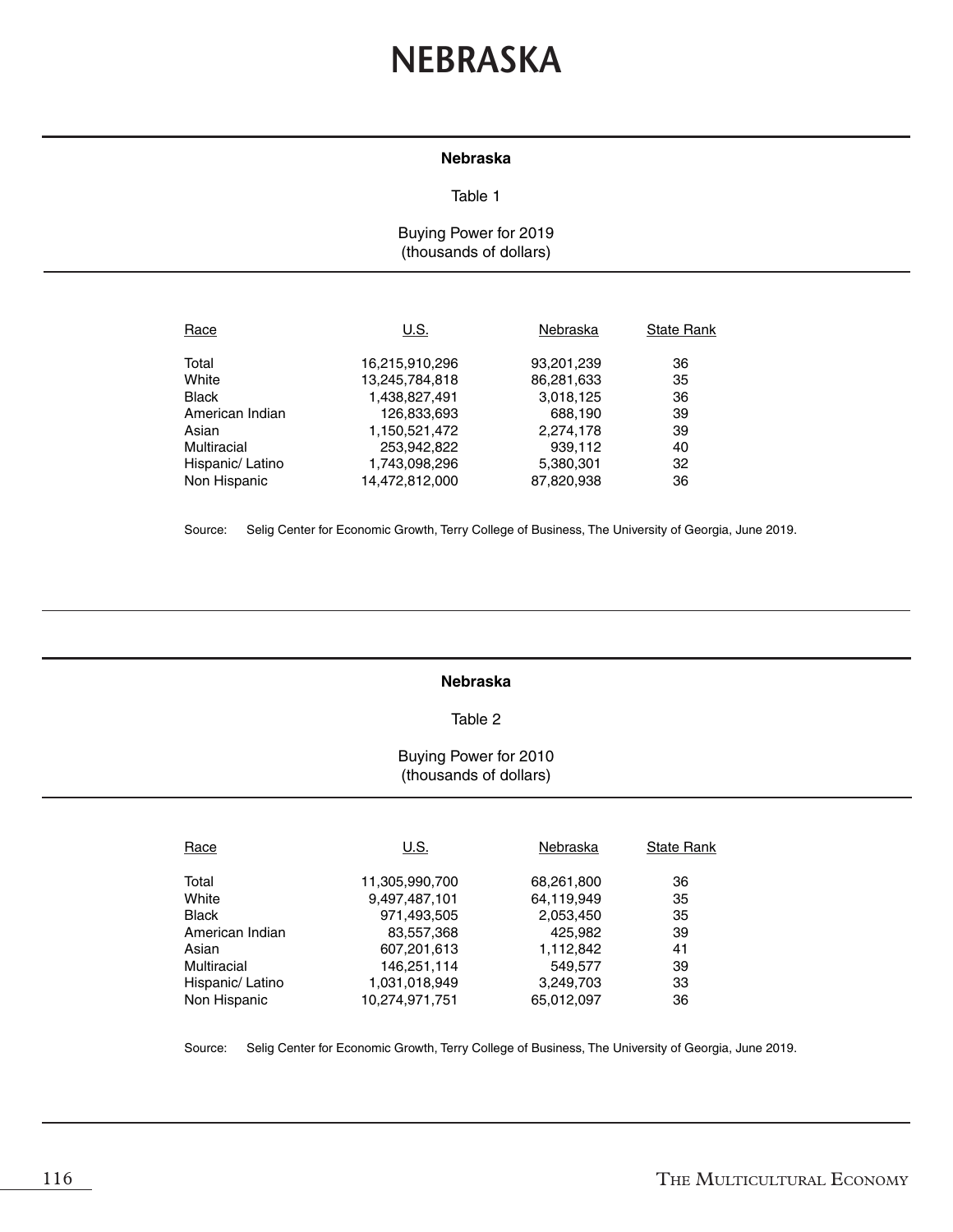# **Nebraska**

## Table 3

## Percentage Change in Buying Power, 2010-2019, and State Rank

| Race             | U.S.<br>2010-2019 | Nebraska<br>2010-2019 | State Rank |
|------------------|-------------------|-----------------------|------------|
| Total            | 43.4              | 36.5                  | 28         |
| White            | 39.5              | 34.6                  | 26         |
| <b>Black</b>     | 48.1              | 47.0                  | 29         |
| American Indian  | 51.8              | 61.6                  | 9          |
| Asian            | 89.5              | 104.4                 | 13         |
| Multiracial      | 73.6              | 70.9                  | 22         |
| Hispanic/ Latino | 69.1              | 65.6                  | 30         |
| Non Hispanic     | 40.9              | 35.1                  | 29         |

Source: Selig Center for Economic Growth, Terry College of Business, The University of Georgia, June 2019.

#### **Nebraska**

## Table 4

# Market Share in Buying Power, 2010 and 2019 (percentage)

|                  |       | U.S.  |       | Nebraska |
|------------------|-------|-------|-------|----------|
| Race             | 2010  | 2019  | 2010  | 2019     |
| Total            | 100.0 | 100.0 | 100.0 | 100.0    |
| White            | 84.0  | 81.7  | 93.9  | 92.6     |
| <b>Black</b>     | 8.6   | 8.9   | 3.0   | 3.2      |
| American Indian  | 0.7   | 0.8   | 0.6   | 0.7      |
| Asian            | 5.4   | 7.1   | 1.6   | 2.4      |
| Multiracial      | 1.3   | 1.6   | 0.8   | 1.0      |
| Hispanic/ Latino | 9.1   | 10.7  | 4.8   | 5.8      |
| Non Hispanic     | 90.9  | 89.3  | 95.2  | 94.2     |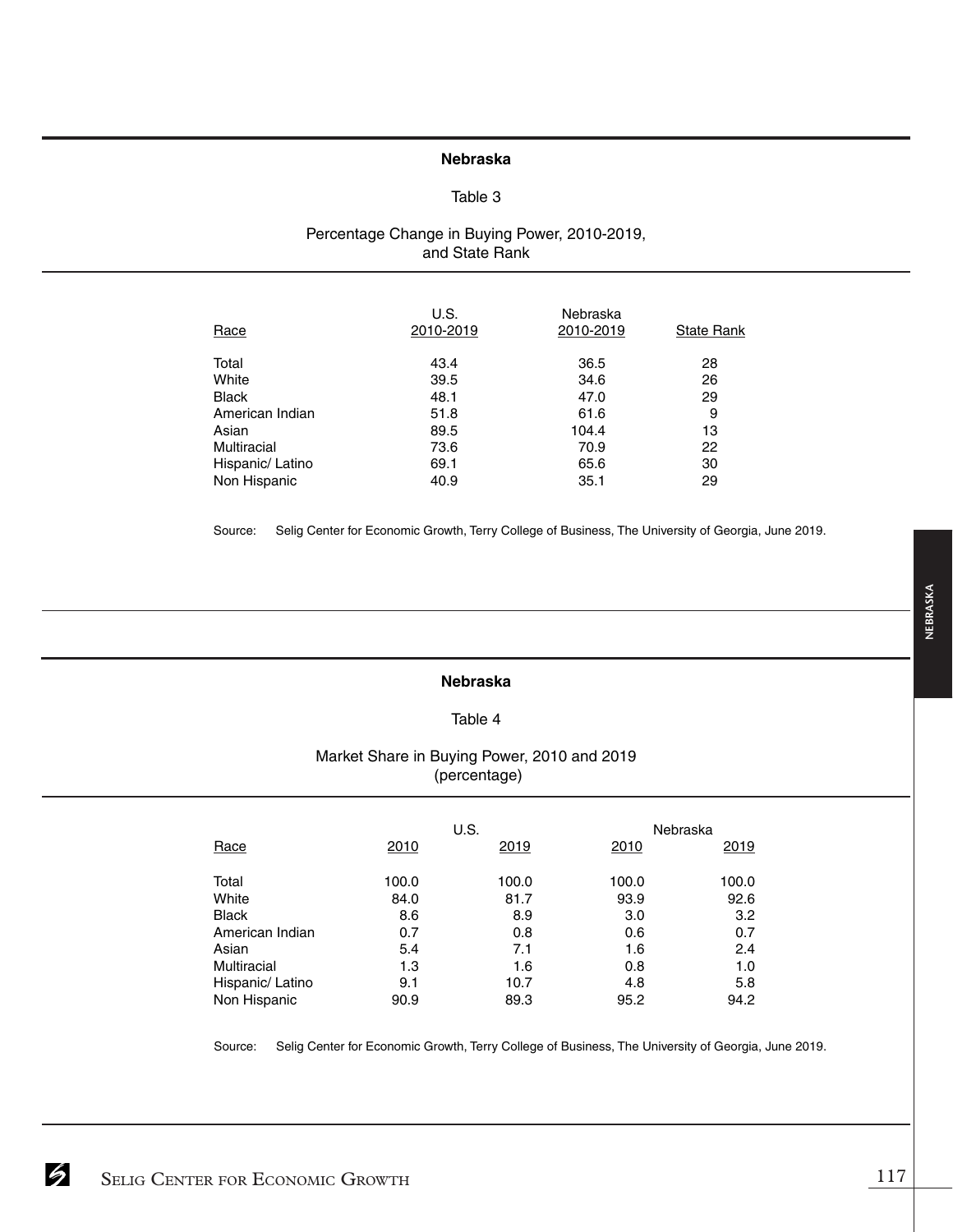# **NEVADA**

#### **Nevada**

## Table 1

# Buying Power for 2019 (thousands of dollars)

| Race             | U.S.           | Nevada      | <b>State Rank</b> |
|------------------|----------------|-------------|-------------------|
| Total            | 16,215,910,296 | 138,411,108 | 31                |
| White            | 13,245,784,818 | 109,872,703 | 33                |
| <b>Black</b>     | 1,438,827,491  | 10,184,837  | 28                |
| American Indian  | 126,833,693    | 1,584,835   | 19                |
| Asian            | 1,150,521,472  | 13,001,763  | 18                |
| Multiracial      | 253,942,822    | 3,766,969   | 21                |
| Hispanic/ Latino | 1,743,098,296  | 23,679,705  | 15                |
| Non Hispanic     | 14,472,812,000 | 114.731.403 | 34                |

Source: Selig Center for Economic Growth, Terry College of Business, The University of Georgia, June 2019.

#### **Nevada**

#### Table 2

# Buying Power for 2010 (thousands of dollars)

| Race             | U.S.           | Nevada     | <b>State Rank</b> |
|------------------|----------------|------------|-------------------|
| Total            | 11,305,990,700 | 92,844,200 | 32                |
| White            | 9,497,487,101  | 77,085,613 | 32                |
| Black            | 971,493,505    | 5,736,712  | 30                |
| American Indian  | 83,557,368     | 998,532    | 23                |
| Asian            | 607,201,613    | 7,045,599  | 18                |
| Multiracial      | 146,251,114    | 1,977,744  | 23                |
| Hispanic/ Latino | 1,031,018,949  | 13,890,819 | 14                |
| Non Hispanic     | 10,274,971,751 | 78.953.381 | 34                |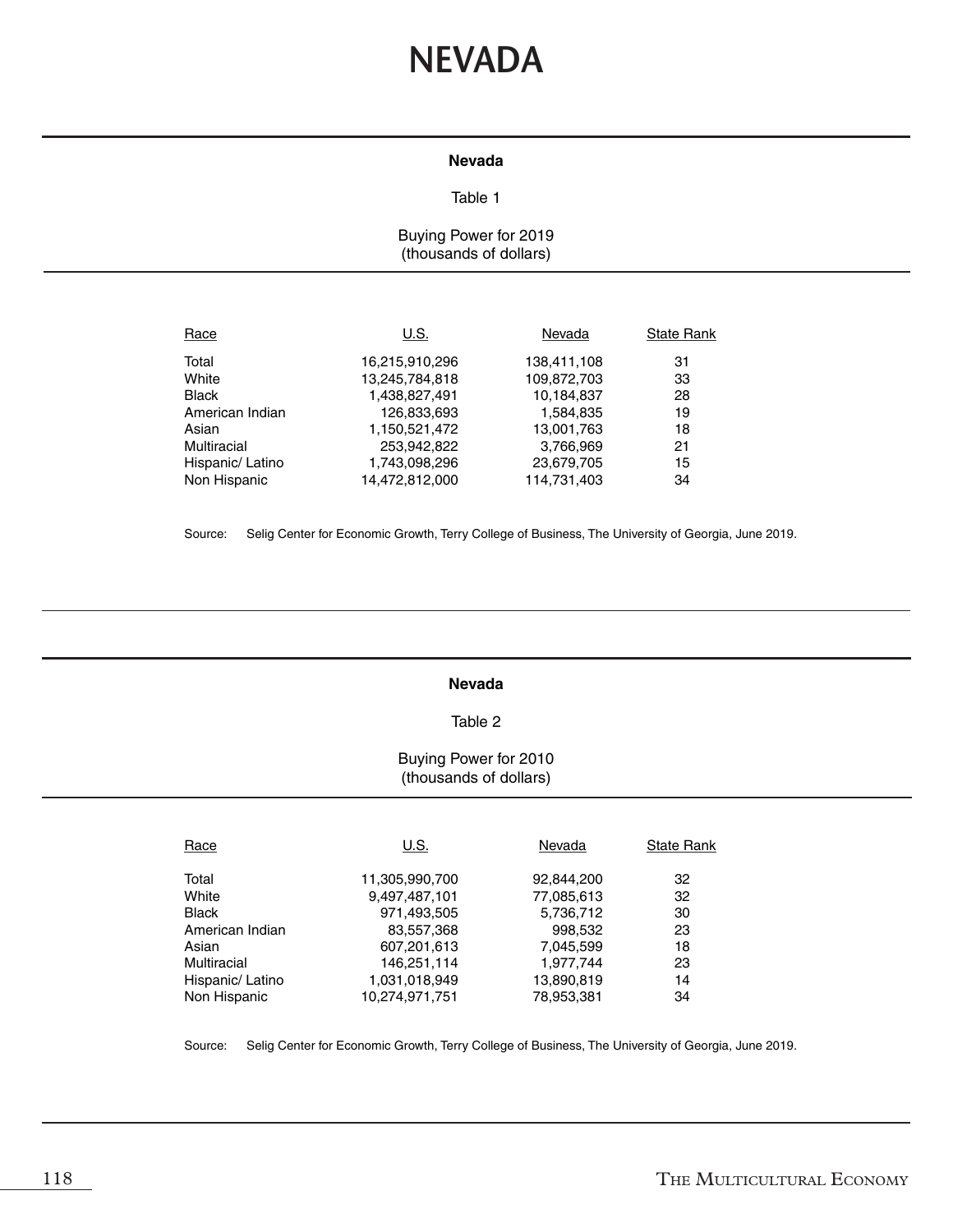# **Nevada**

# Table 3

## Percentage Change in Buying Power, 2010-2019, and State Rank

| Race             | U.S.<br>2010-2019 | Nevada<br>2010-2019 | <b>State Rank</b> |
|------------------|-------------------|---------------------|-------------------|
| Total            | 43.4              | 49.1                | 11                |
| White            | 39.5              | 42.5                | 13                |
| Black            | 48.1              | 77.5                | 9                 |
| American Indian  | 51.8              | 58.7                | 11                |
| Asian            | 89.5              | 84.5                | 30                |
| Multiracial      | 73.6              | 90.5                |                   |
| Hispanic/ Latino | 69.1              | 70.5                | 24                |
| Non Hispanic     | 40.9              | 45.3                | 13                |

Source: Selig Center for Economic Growth, Terry College of Business, The University of Georgia, June 2019.

#### **Nevada**

## Table 4

# Market Share in Buying Power, 2010 and 2019 (percentage)

|                  |       | U.S.  | Nevada |       |
|------------------|-------|-------|--------|-------|
| Race             | 2010  | 2019  | 2010   | 2019  |
| Total            | 100.0 | 100.0 | 100.0  | 100.0 |
| White            | 84.0  | 81.7  | 83.0   | 79.4  |
| <b>Black</b>     | 8.6   | 8.9   | 6.2    | 7.4   |
| American Indian  | 0.7   | 0.8   | 1.1    | 1.1   |
| Asian            | 5.4   | 7.1   | 7.6    | 9.4   |
| Multiracial      | 1.3   | 1.6   | 2.1    | 2.7   |
| Hispanic/ Latino | 9.1   | 10.7  | 15.0   | 17.1  |
| Non Hispanic     | 90.9  | 89.3  | 85.0   | 82.9  |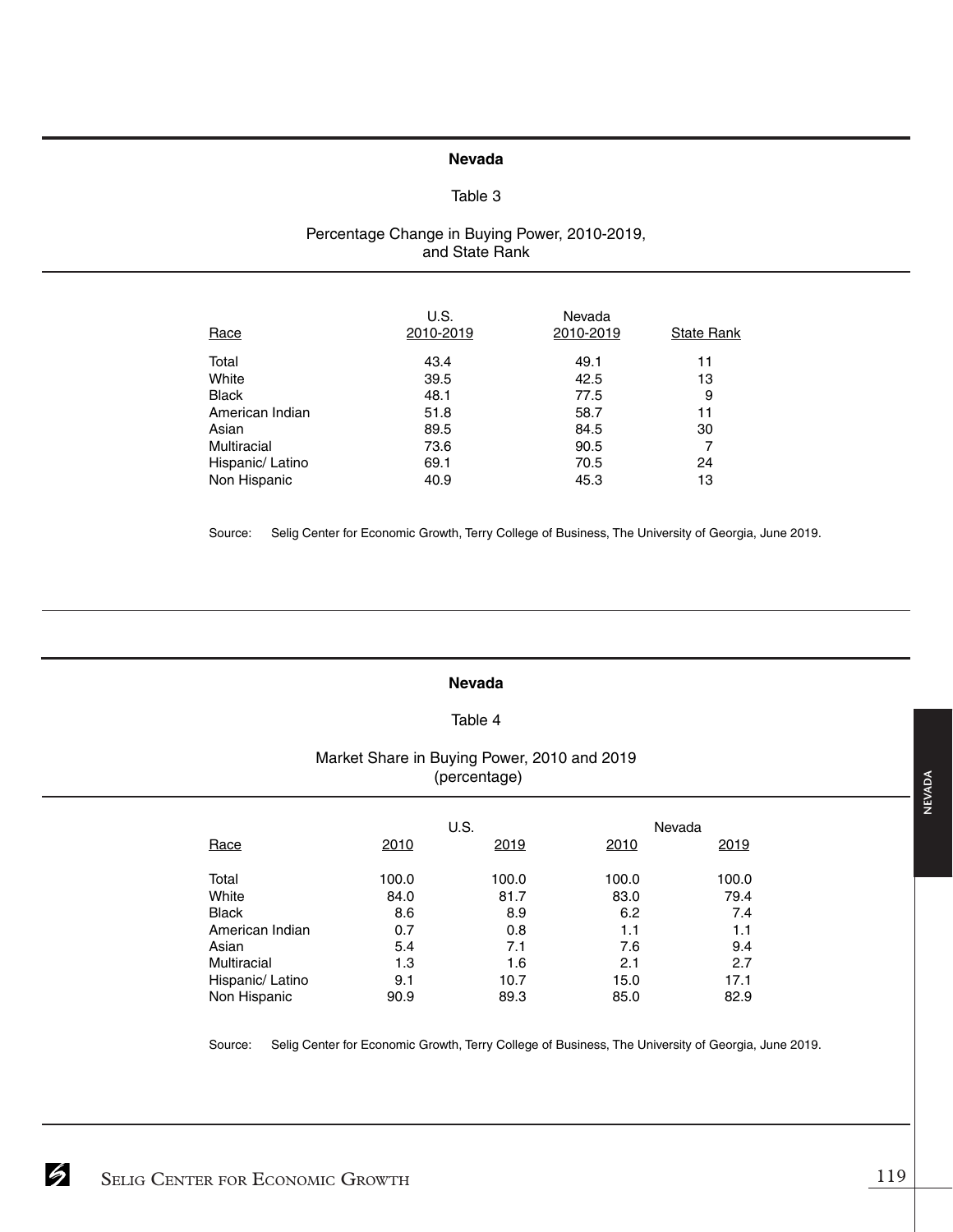# **NEW HAMPSHIRE**

#### **New Hampshire**

#### Table 1

Buying Power for 2019 (thousands of dollars)

| U.S.           | New Hampshire | <b>State Rank</b> |
|----------------|---------------|-------------------|
| 16,215,910,296 | 77,807,963    | 38                |
| 13,245,784,818 | 73,898,127    | 37                |
| 1,438,827,491  | 826,051       | 45                |
| 126,833,693    | 170,909       | 48                |
| 1,150,521,472  | 2,201,409     | 40                |
| 253,942,822    | 711.467       | 42                |
| 1,743,098,296  | 1,857,754     | 45                |
| 14,472,812,000 | 75,950,209    | 37                |
|                |               |                   |

Source: Selig Center for Economic Growth, Terry College of Business, The University of Georgia, June 2019.

## **New Hampshire**

Table 2

## Buying Power for 2010 (thousands of dollars)

| Race             | U.S.           | New Hampshire | <b>State Rank</b> |
|------------------|----------------|---------------|-------------------|
| Total            | 11,305,990,700 | 57,243,600    | 38                |
| White            | 9,497,487,101  | 55,008,135    | 38                |
| <b>Black</b>     | 971,493,505    | 474.118       | 44                |
| American Indian  | 83,557,368     | 109.649       | 49                |
| Asian            | 607,201,613    | 1,200,710     | 40                |
| Multiracial      | 146,251,114    | 450.989       | 43                |
| Hispanic/ Latino | 1,031,018,949  | 963,938       | 45                |
| Non Hispanic     | 10.274.971.751 | 56.279.662    | 37                |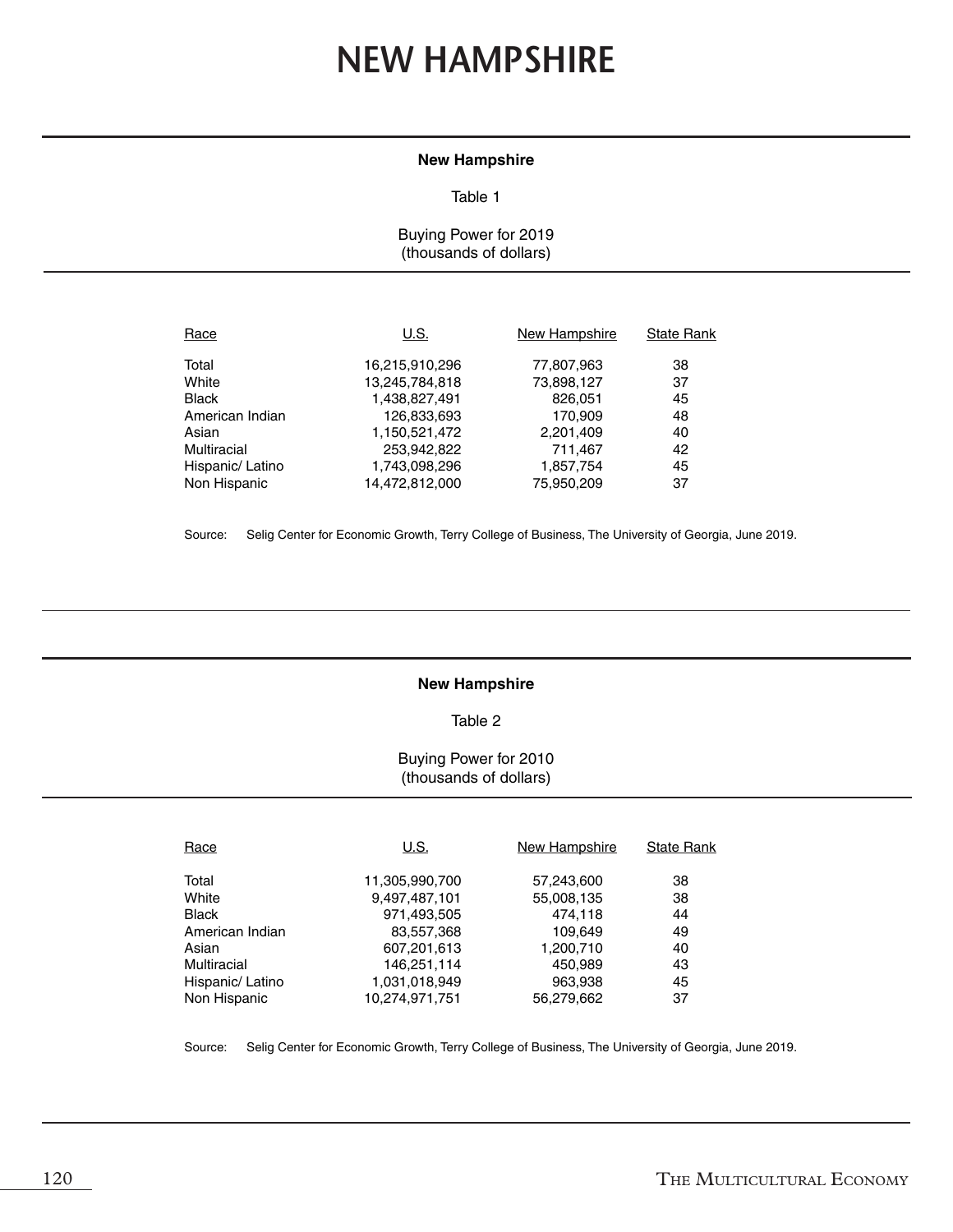#### **New Hampshire**

#### Table 3

## Percentage Change in Buying Power, 2010-2019, and State Rank

| Race             | U.S.<br>2010-2019 | New Hampshire<br>2010-2019 | <b>State Rank</b> |
|------------------|-------------------|----------------------------|-------------------|
| Total            | 43.4              | 35.9                       | 31                |
| White            | 39.5              | 34.3                       | 28                |
| <b>Black</b>     | 48.1              | 74.2                       | 14                |
| American Indian  | 51.8              | 55.9                       | 15                |
| Asian            | 89.5              | 83.3                       | 33                |
| Multiracial      | 73.6              | 57.8                       | 36                |
| Hispanic/ Latino | 69.1              | 92.7                       | 6                 |
| Non Hispanic     | 40.9              | 35.0                       | 30                |

Source: Selig Center for Economic Growth, Terry College of Business, The University of Georgia, June 2019.

## **New Hampshire**

## Table 4

# Market Share in Buying Power, 2010 and 2019 (percentage)

|                  | U.S.  |       |       | New Hampshire |  |
|------------------|-------|-------|-------|---------------|--|
| Race             | 2010  | 2019  | 2010  | 2019          |  |
| Total            | 100.0 | 100.0 | 100.0 | 100.0         |  |
| White            | 84.0  | 81.7  | 96.1  | 95.0          |  |
| <b>Black</b>     | 8.6   | 8.9   | 0.8   | 1.1           |  |
| American Indian  | 0.7   | 0.8   | 0.2   | 0.2           |  |
| Asian            | 5.4   | 7.1   | 2.1   | 2.8           |  |
| Multiracial      | 1.3   | 1.6   | 0.8   | 0.9           |  |
| Hispanic/ Latino | 9.1   | 10.7  | 1.7   | 2.4           |  |
| Non Hispanic     | 90.9  | 89.3  | 98.3  | 97.6          |  |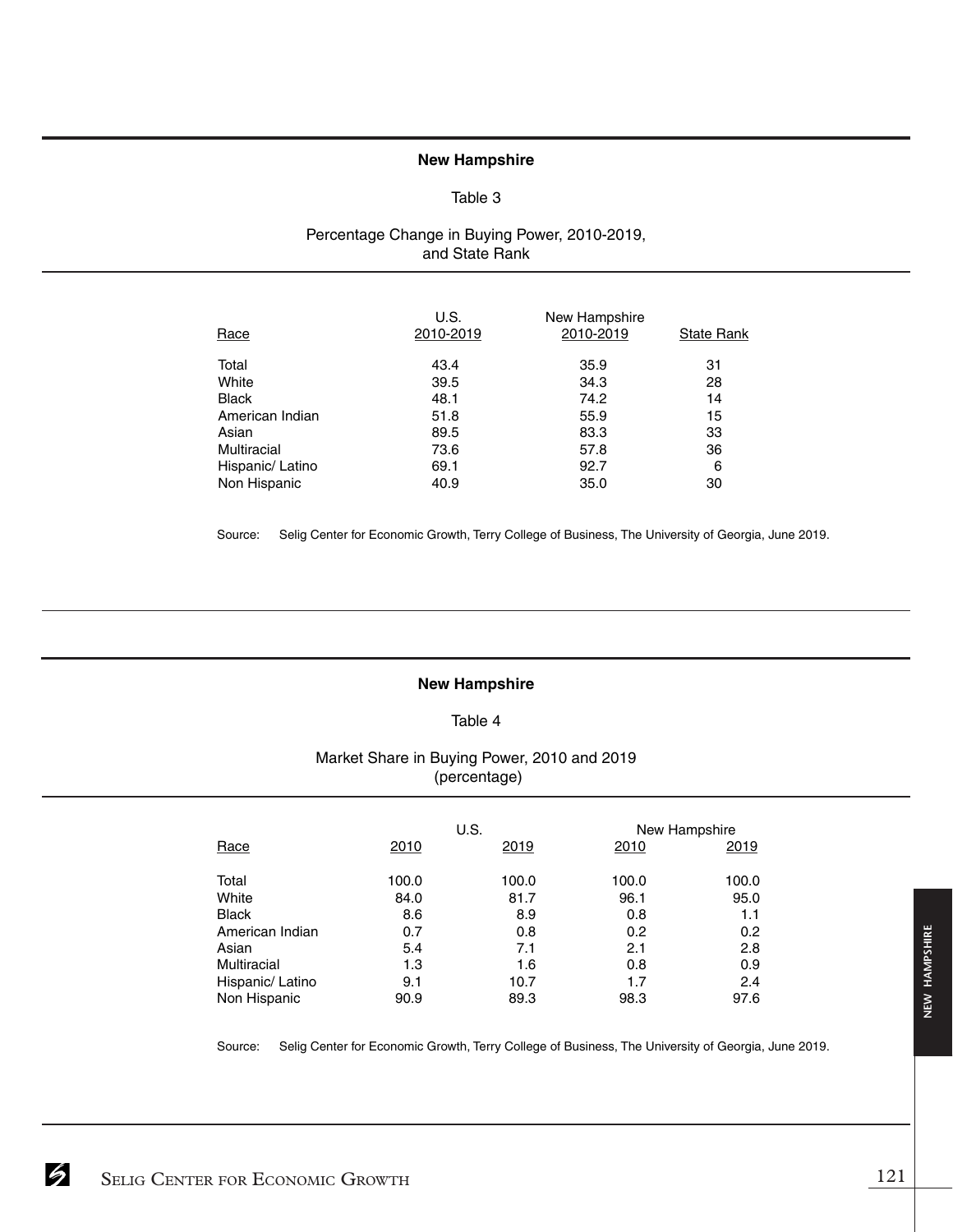# **NEW JERSEY**

#### **New Jersey**

#### Table 1

## Buying Power for 2019 (thousands of dollars)

| Race             | U.S.           | New Jersey  | <b>State Rank</b> |
|------------------|----------------|-------------|-------------------|
| Total            | 16,215,910,296 | 544,668,122 |                   |
| White            | 13,245,784,818 | 419.544.419 | 8                 |
| <b>Black</b>     | 1,438,827,491  | 52,072,875  | 10                |
| American Indian  | 126,833,693    | 1,910,225   | 18                |
| Asian            | 1,150,521,472  | 64,712,999  | 4                 |
| Multiracial      | 253,942,822    | 6,427,605   | 10                |
| Hispanic/ Latino | 1,743,098,296  | 62,723,907  | 6                 |
| Non Hispanic     | 14,472,812,000 | 481.944.216 | 8                 |

Source: Selig Center for Economic Growth, Terry College of Business, The University of Georgia, June 2019.

#### **New Jersey**

#### Table 2

## Buying Power for 2010 (thousands of dollars)

| Race             | U.S.           | New Jersey  | <b>State Rank</b> |
|------------------|----------------|-------------|-------------------|
|                  |                |             |                   |
| Total            | 11,305,990,700 | 400,626,500 |                   |
| White            | 9,497,487,101  | 321,647,925 | 8                 |
| <b>Black</b>     | 971,493,505    | 36,773,985  | 10                |
| American Indian  | 83,557,368     | 1,374,629   | 16                |
| Asian            | 607,201,613    | 36.950.145  | 4                 |
| Multiracial      | 146,251,114    | 3,879,816   | 10                |
| Hispanic/ Latino | 1,031,018,949  | 38,275,011  | 6                 |
| Non Hispanic     | 10.274.971.751 | 362.351.489 | 8                 |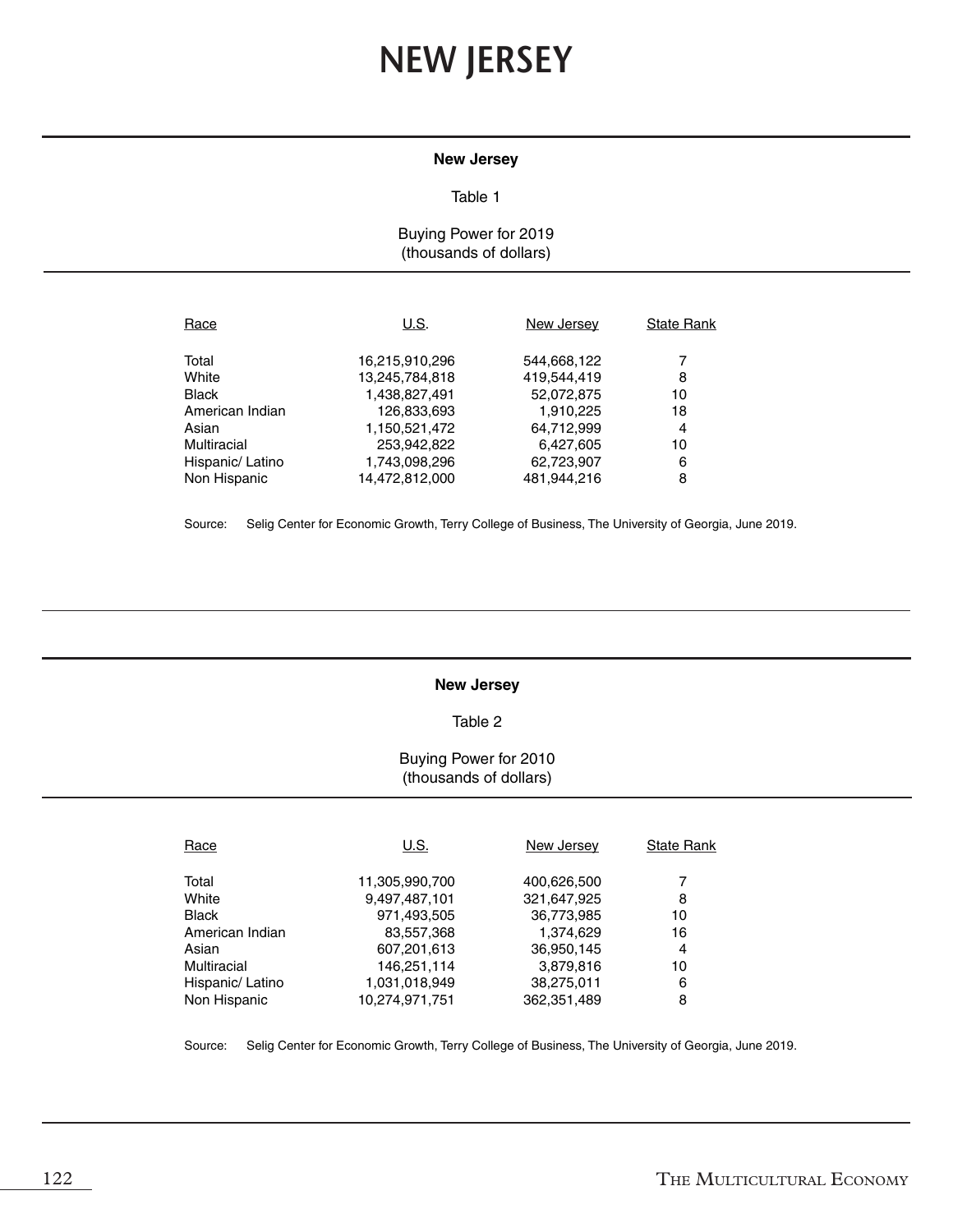## **New Jersey**

## Table 3

# Percentage Change in Buying Power, 2010-2019, and State Rank

| Race             | U.S.<br>2010-2019 | New Jersey<br>2010-2019 | <b>State Rank</b> |
|------------------|-------------------|-------------------------|-------------------|
| Total            | 43.4              | 36.0                    | 30                |
| White            | 39.5              | 30.4                    | 37                |
| <b>Black</b>     | 48.1              | 41.6                    | 35                |
| American Indian  | 51.8              | 39.0                    | 43                |
| Asian            | 89.5              | 75.1                    | 39                |
| Multiracial      | 73.6              | 65.7                    | 26                |
| Hispanic/ Latino | 69.1              | 63.9                    | 38                |
| Non Hispanic     | 40.9              | 33.0                    | 34                |

Source: Selig Center for Economic Growth, Terry College of Business, The University of Georgia, June 2019.

#### **New Jersey**

## Table 4

# Market Share in Buying Power, 2010 and 2019 (percentage)

|                  |       | U.S.  |       | New Jersey |
|------------------|-------|-------|-------|------------|
| Race             | 2010  | 2019  | 2010  | 2019       |
| Total            | 100.0 | 100.0 | 100.0 | 100.0      |
| White            | 84.0  | 81.7  | 80.3  | 77.0       |
| <b>Black</b>     | 8.6   | 8.9   | 9.2   | 9.6        |
| American Indian  | 0.7   | 0.8   | 0.3   | 0.4        |
| Asian            | 5.4   | 7.1   | 9.2   | 11.9       |
| Multiracial      | 1.3   | 1.6   | 1.0   | 1.2        |
| Hispanic/ Latino | 9.1   | 10.7  | 9.6   | 11.5       |
| Non Hispanic     | 90.9  | 89.3  | 90.4  | 88.5       |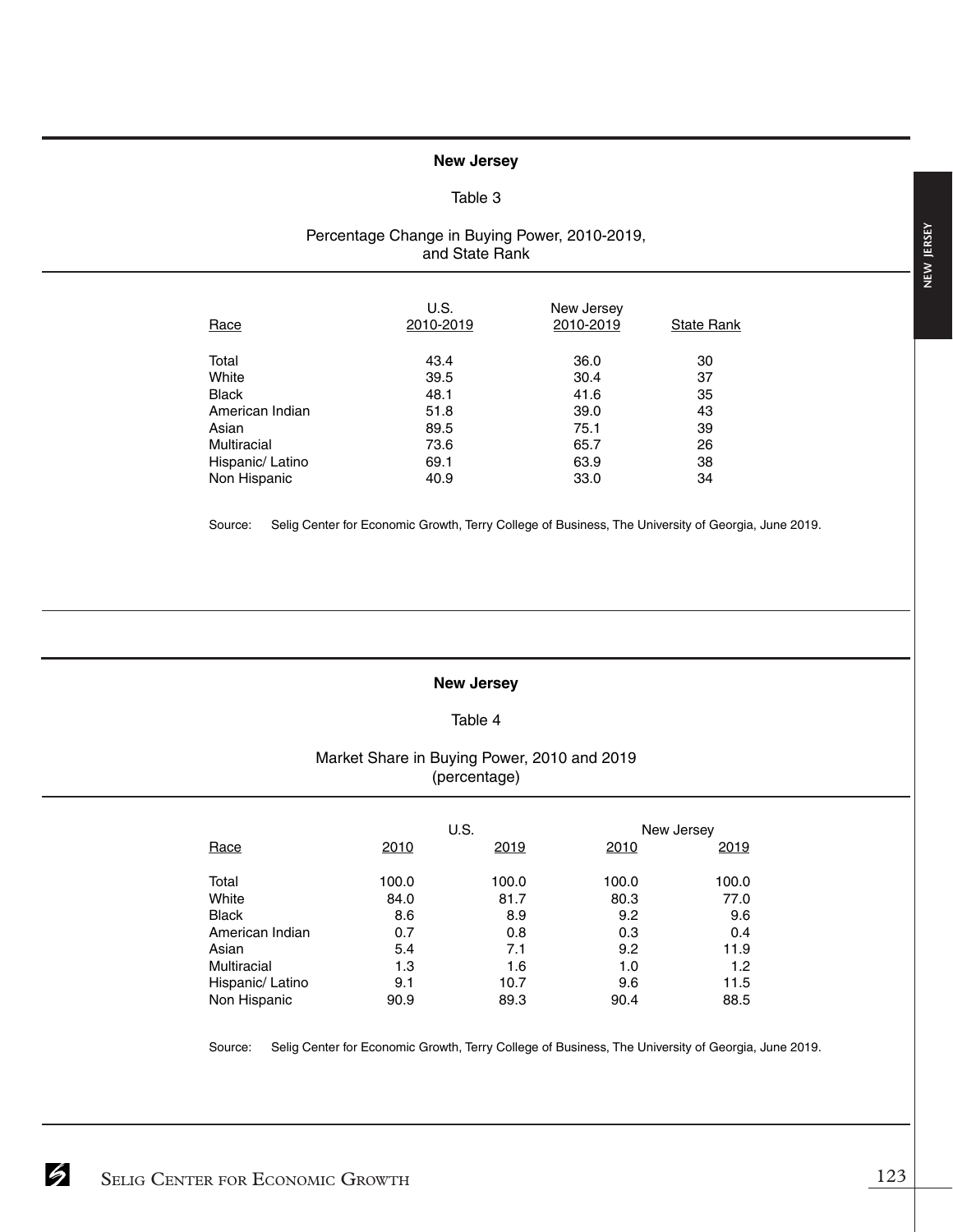# **NEW MEXICO**

#### **New Mexico**

#### Table 1

# Buying Power for 2019 (thousands of dollars)

| Race             | U.S.           | New Mexico | <b>State Rank</b> |
|------------------|----------------|------------|-------------------|
| Total            | 16,215,910,296 | 81,578,747 | 37                |
| White            | 13,245,784,818 | 71,154,929 | 38                |
| <b>Black</b>     | 1,438,827,491  | 2,022,208  | 39                |
| American Indian  | 126,833,693    | 5,047,758  | 6                 |
| Asian            | 1,150,521,472  | 1,927,127  | 41                |
| Multiracial      | 253,942,822    | 1,426,725  | 36                |
| Hispanic/ Latino | 1,743,098,296  | 28,986,813 | 9                 |
| Non Hispanic     | 14,472,812,000 | 52.591.934 | 42                |

Source: Selig Center for Economic Growth, Terry College of Business, The University of Georgia, June 2019.

#### **New Mexico**

#### Table 2

# Buying Power for 2010 (thousands of dollars)

| Race             | U.S.           | <b>New Mexico</b> | <b>State Rank</b> |
|------------------|----------------|-------------------|-------------------|
| Total            | 11,305,990,700 | 64,048,100        | 37                |
| White            | 9,497,487,101  | 57,146,493        | 37                |
| Black            | 971,493,505    | 1,359,601         | 40                |
| American Indian  | 83,557,368     | 3,354,222         | 6                 |
| Asian            | 607,201,613    | 1,260,731         | 39                |
| Multiracial      | 146,251,114    | 927,053           | 34                |
| Hispanic/ Latino | 1,031,018,949  | 20,341,310        | 8                 |
| Non Hispanic     | 10.274.971.751 | 43.706.790        | 41                |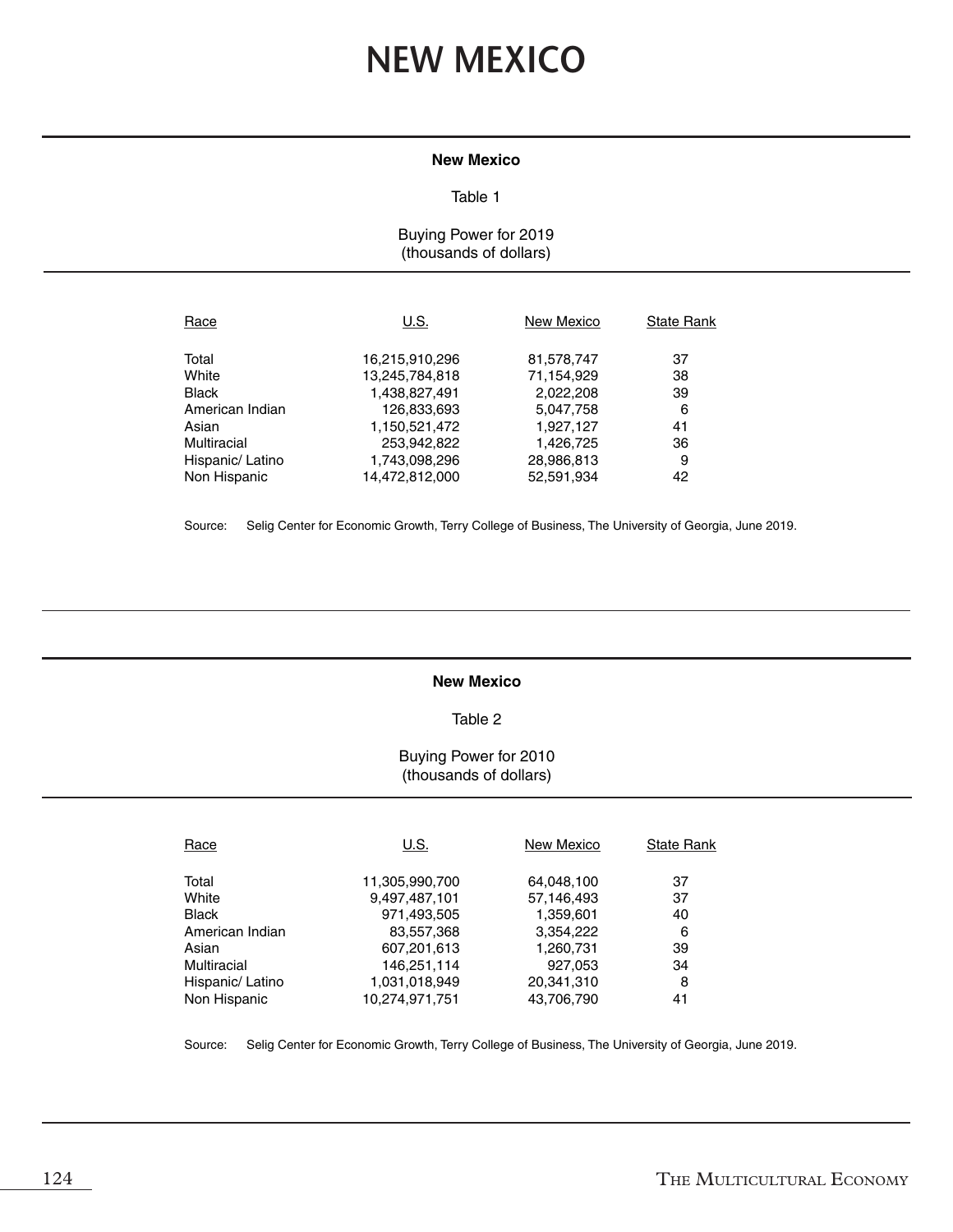## **New Mexico**

# Table 3

# Percentage Change in Buying Power, 2010-2019, and State Rank

| Race             | U.S.<br>2010-2019 | New Mexico<br>2010-2019 | <b>State Rank</b> |
|------------------|-------------------|-------------------------|-------------------|
| Total            | 43.4              | 27.4                    | 47                |
| White            | 39.5              | 24.5                    | 47                |
| <b>Black</b>     | 48.1              | 48.7                    | 25                |
| American Indian  | 51.8              | 50.5                    | 23                |
| Asian            | 89.5              | 52.9                    | 49                |
| Multiracial      | 73.6              | 53.9                    | 40                |
| Hispanic/ Latino | 69.1              | 42.5                    | 49                |
| Non Hispanic     | 40.9              | 20.3                    | 50                |

Source: Selig Center for Economic Growth, Terry College of Business, The University of Georgia, June 2019.

# **New Mexico**

## Table 4

# Market Share in Buying Power, 2010 and 2019 (percentage)

|                    | U.S.  |       |       | New Mexico |
|--------------------|-------|-------|-------|------------|
| Race               | 2010  | 2019  | 2010  | 2019       |
| Total              | 100.0 | 100.0 | 100.0 | 100.0      |
| White              | 84.0  | 81.7  | 89.2  | 87.2       |
| <b>Black</b>       | 8.6   | 8.9   | 2.1   | 2.5        |
| American Indian    | 0.7   | 0.8   | 5.2   | 6.2        |
| Asian              | 5.4   | 7.1   | 2.0   | 2.4        |
| <b>Multiracial</b> | 1.3   | 1.6   | 1.4   | 1.7        |
| Hispanic/ Latino   | 9.1   | 10.7  | 31.8  | 35.5       |
| Non Hispanic       | 90.9  | 89.3  | 68.2  | 64.5       |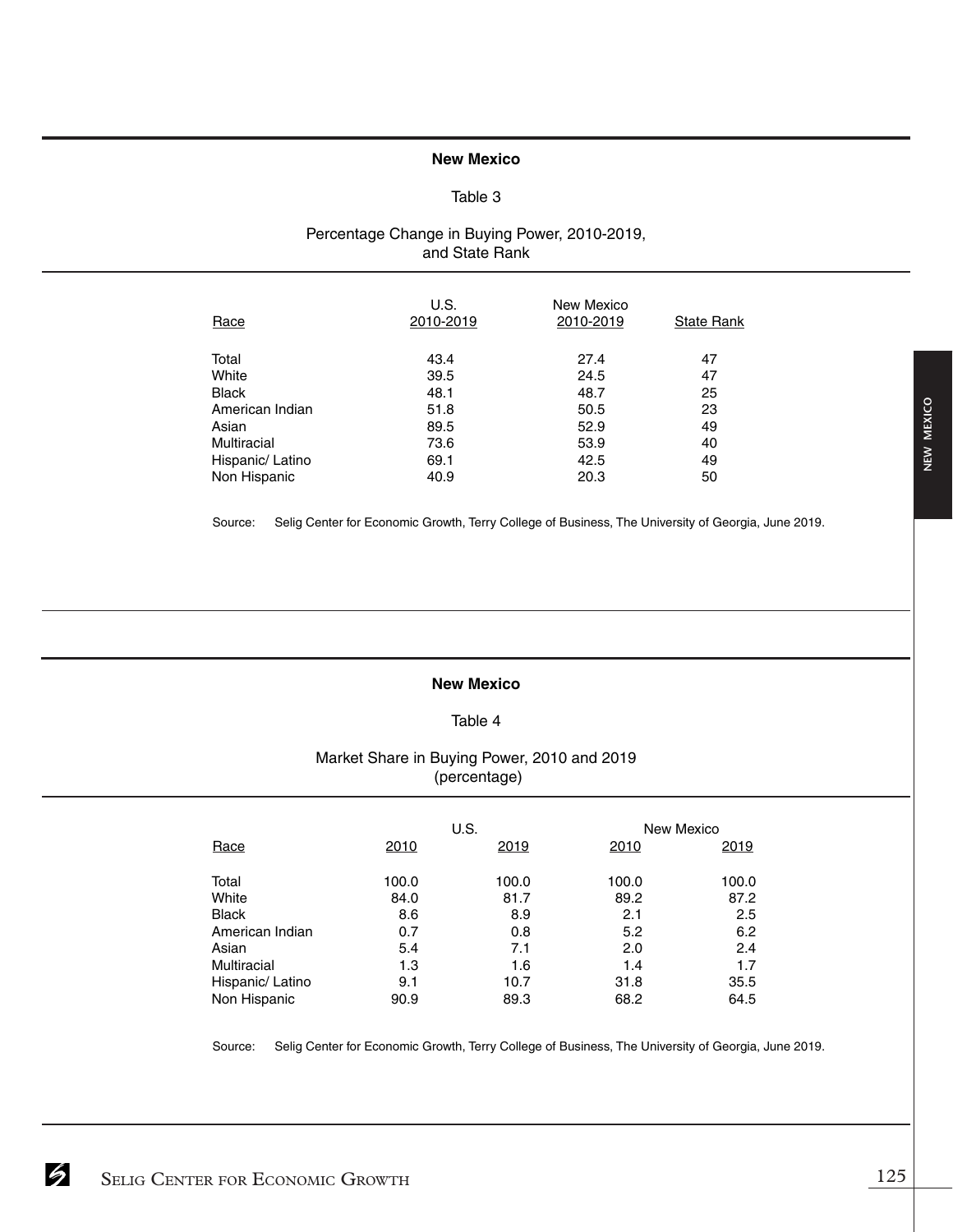# **NEW YORK**

# **New York**

#### Table 1

# Buying Power for 2019 (thousands of dollars)

| Race             | U.S.           | New York      | <b>State Rank</b> |
|------------------|----------------|---------------|-------------------|
| Total            | 16,215,910,296 | 1,191,103,692 | 3                 |
| White            | 13,245,784,818 | 928,169,157   | 3                 |
| <b>Black</b>     | 1,438,827,491  | 133,825,259   |                   |
| American Indian  | 126,833,693    | 6,777,440     | 5                 |
| Asian            | 1,150,521,472  | 104.671.084   | 2                 |
| Multiracial      | 253,942,822    | 17,660,753    | 2                 |
| Hispanic/ Latino | 1,743,098,296  | 129,659,382   | 4                 |
| Non Hispanic     | 14.472.812.000 | 1.061.444.311 | 2                 |

Source: Selig Center for Economic Growth, Terry College of Business, The University of Georgia, June 2019.

#### **New York**

#### Table 2

# Buying Power for 2010 (thousands of dollars)

| Race             | U.S.           | New York    | <b>State Rank</b> |
|------------------|----------------|-------------|-------------------|
| Total            | 11,305,990,700 | 823,954,600 | З                 |
| White            | 9,497,487,101  | 662.108.494 | 3                 |
| <b>Black</b>     | 971,493,505    | 90.756.904  |                   |
| American Indian  | 83,557,368     | 4,346,926   | 5                 |
| Asian            | 607,201,613    | 56,835,295  | 2                 |
| Multiracial      | 146,251,114    | 9,906,980   | 2                 |
| Hispanic/ Latino | 1,031,018,949  | 78,824,069  | 4                 |
| Non Hispanic     | 10.274.971.751 | 745,130,531 | 2                 |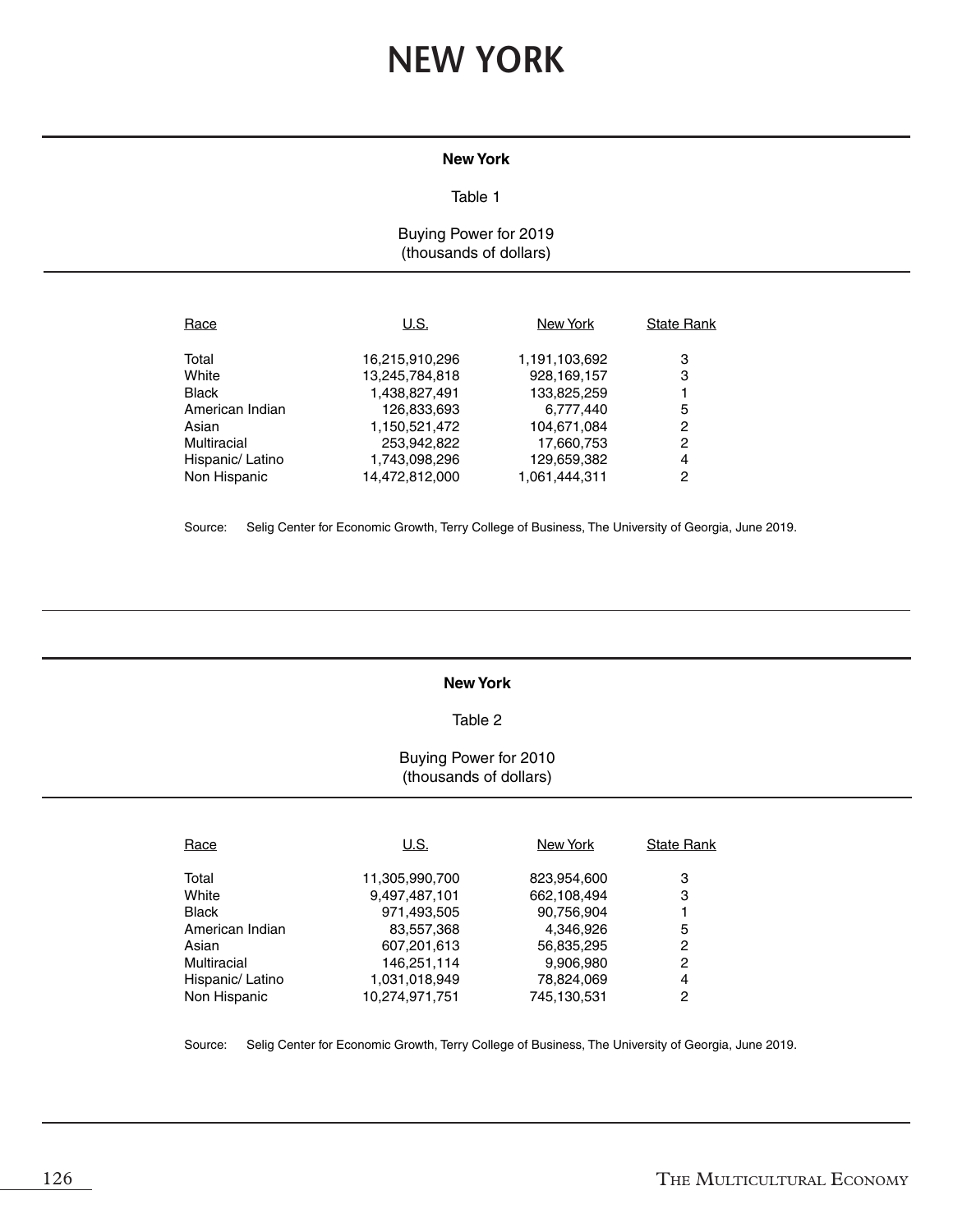# **New York**

## Table 3

# Percentage Change in Buying Power, 2010-2019, and State Rank

| Race               | U.S.<br>2010-2019 | New York<br>2010-2019 | <b>State Rank</b> |
|--------------------|-------------------|-----------------------|-------------------|
| Total              | 43.4              | 44.6                  | 14                |
| White              | 39.5              | 40.2                  | 16                |
| <b>Black</b>       | 48.1              | 47.5                  | 28                |
| American Indian    | 51.8              | 55.9                  | 14                |
| Asian              | 89.5              | 84.2                  | 31                |
| <b>Multiracial</b> | 73.6              | 78.3                  | 15                |
| Hispanic/ Latino   | 69.1              | 64.5                  | 36                |
| Non Hispanic       | 40.9              | 42.5                  | 16                |

Source: Selig Center for Economic Growth, Terry College of Business, The University of Georgia, June 2019.

#### **New York**

## Table 4

# Market Share in Buying Power, 2010 and 2019 (percentage)

|                  |       | U.S.  |       | New York |
|------------------|-------|-------|-------|----------|
| Race             | 2010  | 2019  | 2010  | 2019     |
| Total            | 100.0 | 100.0 | 100.0 | 100.0    |
| White            | 84.0  | 81.7  | 80.4  | 77.9     |
| <b>Black</b>     | 8.6   | 8.9   | 11.0  | 11.2     |
| American Indian  | 0.7   | 0.8   | 0.5   | 0.6      |
| Asian            | 5.4   | 7.1   | 6.9   | 8.8      |
| Multiracial      | 1.3   | 1.6   | 1.2   | 1.5      |
| Hispanic/ Latino | 9.1   | 10.7  | 9.6   | 10.9     |
| Non Hispanic     | 90.9  | 89.3  | 90.4  | 89.1     |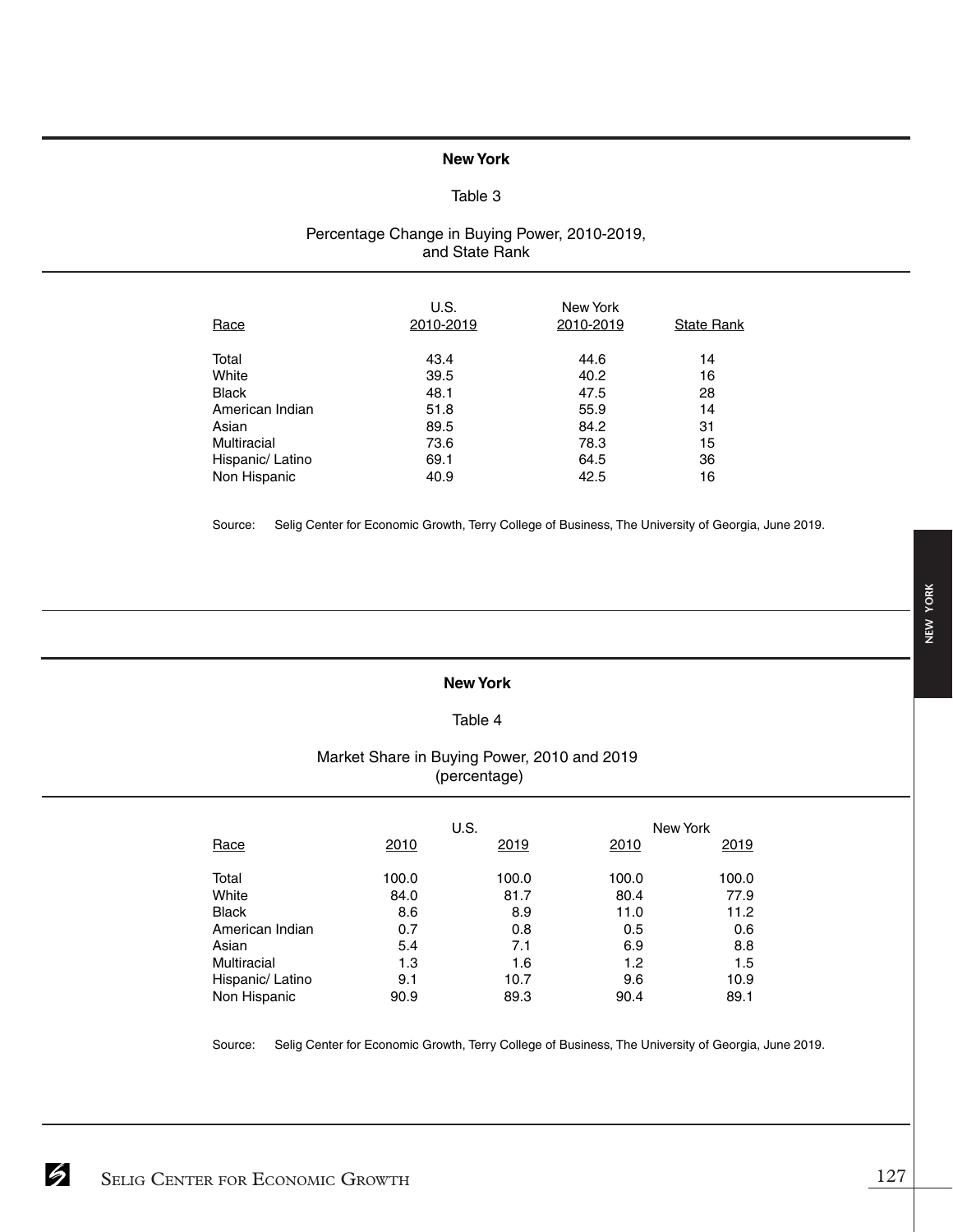# **NORTH CAROLINA**

# **North Carolina**

#### Table 1

## Buying Power for 2019 (thousands of dollars)

| Race             | U.S.           | North Carolina | <b>State Rank</b> |
|------------------|----------------|----------------|-------------------|
| Total            | 16,215,910,296 | 443,818,427    | 10                |
| White            | 13,245,784,818 | 349,060,175    | 12                |
| <b>Black</b>     | 1,438,827,491  | 68,517,025     |                   |
| American Indian  | 126,833,693    | 4.329.135      | 8                 |
| Asian            | 1,150,521,472  | 16,804,276     | 15                |
| Multiracial      | 253,942,822    | 5,107,816      | 18                |
| Hispanic/ Latino | 1,743,098,296  | 21,830,704     | 16                |
| Non Hispanic     | 14,472,812,000 | 421.987.724    | 11                |

Source: Selig Center for Economic Growth, Terry College of Business, The University of Georgia, June 2019.

## **North Carolina**

## Table 2

## Buying Power for 2010 (thousands of dollars)

| Race             | U.S.           | North Carolina | <b>State Rank</b> |
|------------------|----------------|----------------|-------------------|
| Total            | 11,305,990,700 | 309,769,500    | 11                |
| White            | 9,497,487,101  | 249,873,547    | 12                |
| <b>Black</b>     | 971,493,505    | 46.097.052     | 7                 |
| American Indian  | 83,557,368     | 3,033,827      | 7                 |
| Asian            | 607,201,613    | 7,798,707      | 17                |
| Multiracial      | 146,251,114    | 2,966,367      | 16                |
| Hispanic/ Latino | 1,031,018,949  | 13,469,116     | 16                |
| Non Hispanic     | 10,274,971,751 | 296.300.384    | 11                |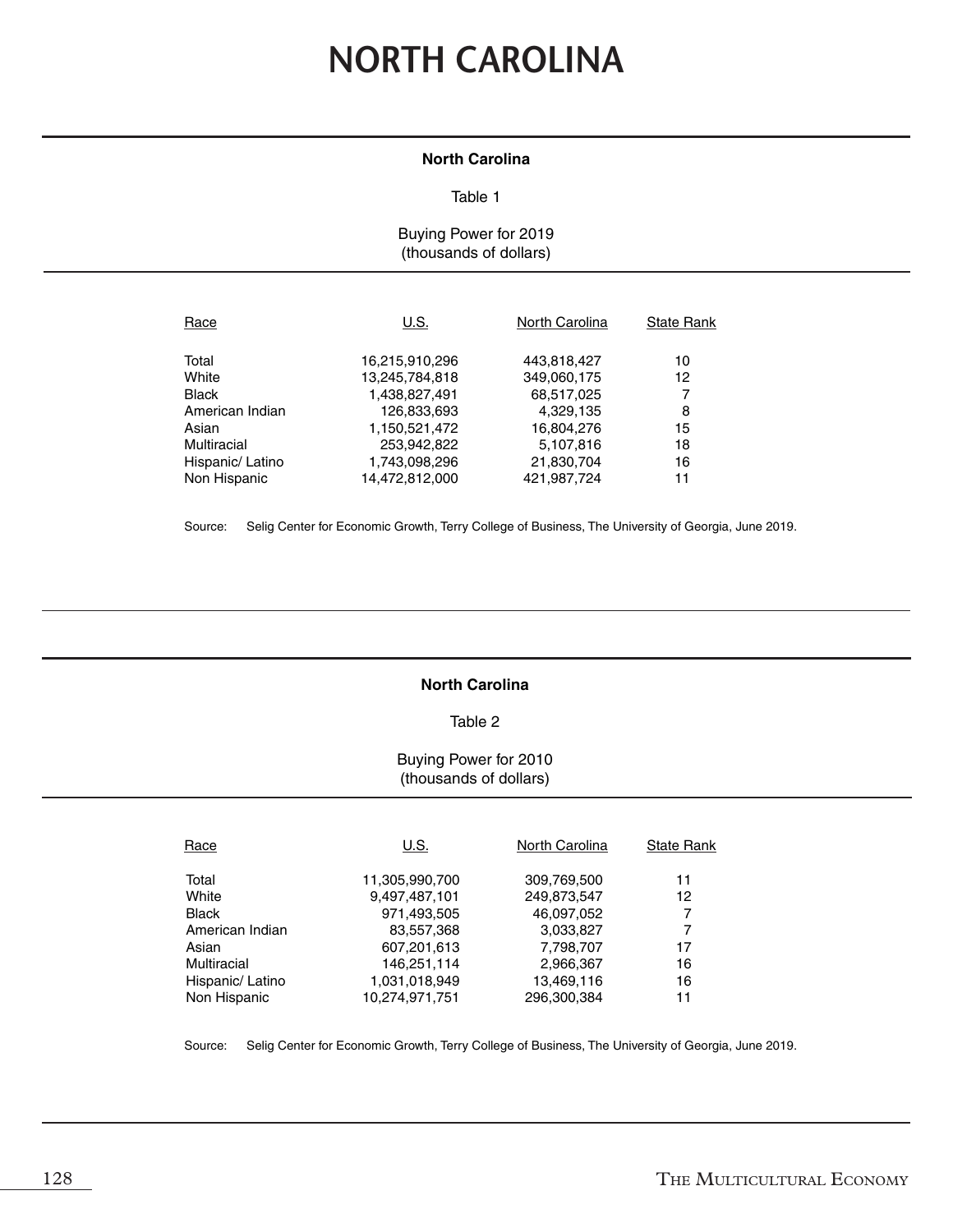## **North Carolina**

## Table 3

# Percentage Change in Buying Power, 2010-2019, and State Rank

| Race             | U.S.<br>2010-2019 | North Carolina<br>2010-2019 | <b>State Rank</b> |
|------------------|-------------------|-----------------------------|-------------------|
| Total            | 43.4              | 43.3                        | 17                |
| White            | 39.5              | 39.7                        | 17                |
| <b>Black</b>     | 48.1              | 48.6                        | 26                |
| American Indian  | 51.8              | 42.7                        | 36                |
| Asian            | 89.5              | 115.5                       | 6                 |
| Multiracial      | 73.6              | 72.2                        | 21                |
| Hispanic/ Latino | 69.1              | 62.1                        | 40                |
| Non Hispanic     | 40.9              | 42.4                        | 17                |

Source: Selig Center for Economic Growth, Terry College of Business, The University of Georgia, June 2019.

# **North Carolina**

## Table 4

# Market Share in Buying Power, 2010 and 2019 (percentage)

|                  |       | U.S.  |       | North Carolina |
|------------------|-------|-------|-------|----------------|
| Race             | 2010  | 2019  | 2010  | 2019           |
| Total            | 100.0 | 100.0 | 100.0 | 100.0          |
| White            | 84.0  | 81.7  | 80.7  | 78.6           |
| <b>Black</b>     | 8.6   | 8.9   | 14.9  | 15.4           |
| American Indian  | 0.7   | 0.8   | 1.0   | 1.0            |
| Asian            | 5.4   | 7.1   | 2.5   | 3.8            |
| Multiracial      | 1.3   | 1.6   | 1.0   | 1.2            |
| Hispanic/ Latino | 9.1   | 10.7  | 4.3   | 4.9            |
| Non Hispanic     | 90.9  | 89.3  | 95.7  | 95.1           |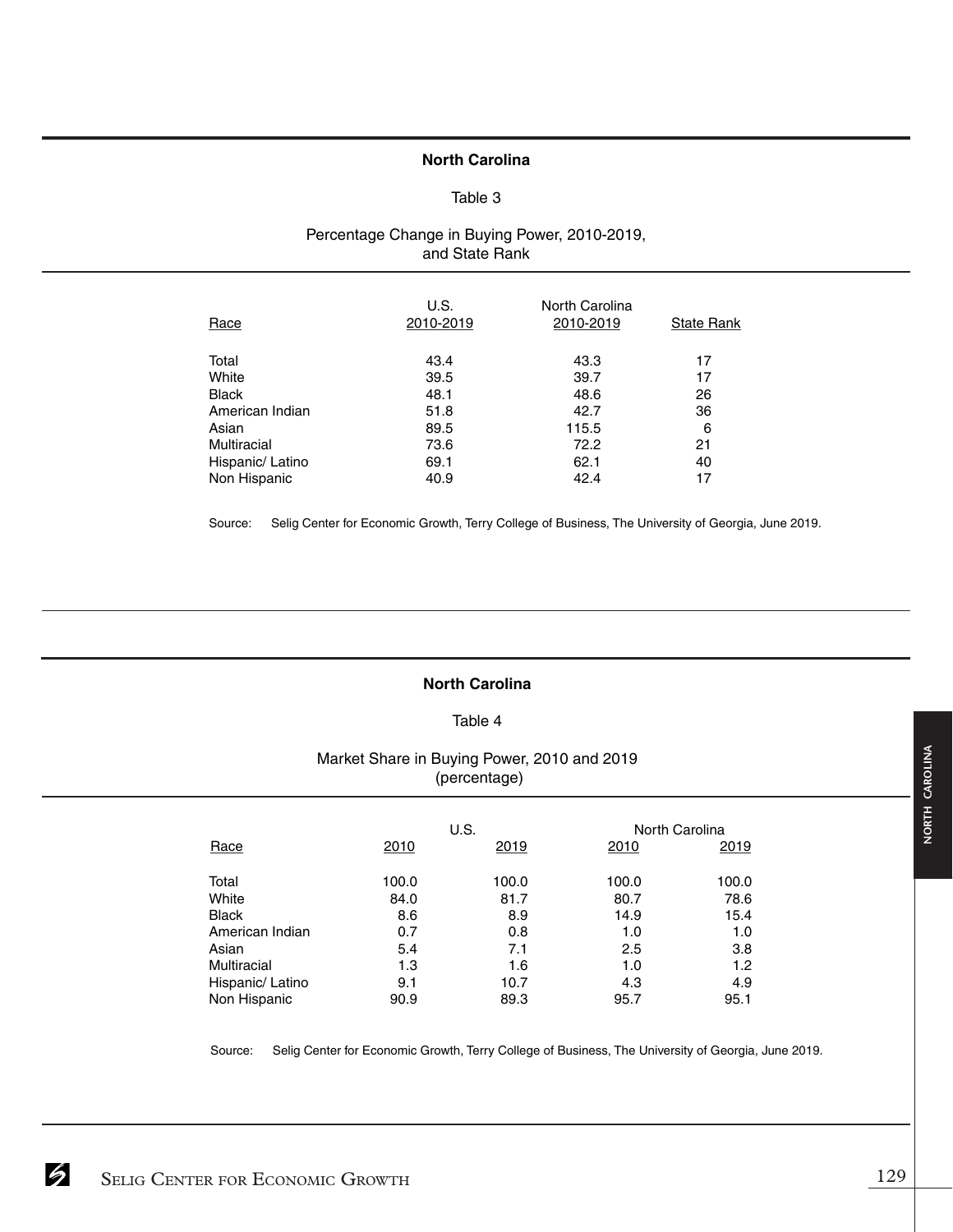# **NORTH DAKOTA**

# **North Dakota**

### Table 1

# Buying Power for 2019 (thousands of dollars)

| Race             | U.S.           | North Dakota | <b>State Rank</b> |
|------------------|----------------|--------------|-------------------|
| Total            | 16,215,910,296 | 37,919,336   | 49                |
| White            | 13,245,784,818 | 34,982,115   | 46                |
| <b>Black</b>     | 1,438,827,491  | 899,507      | 44                |
| American Indian  | 126,833,693    | 945.901      | 34                |
| Asian            | 1,150,521,472  | 637,652      | 47                |
| Multiracial      | 253,942,822    | 454,162      | 49                |
| Hispanic/ Latino | 1,743,098,296  | 923,620      | 48                |
| Non Hispanic     | 14.472.812.000 | 36.995.717   | 49                |

Source: Selig Center for Economic Growth, Terry College of Business, The University of Georgia, June 2019.

## **North Dakota**

#### Table 2

## Buying Power for 2010 (thousands of dollars)

| Race             | U.S.           | North Dakota | <b>State Rank</b> |
|------------------|----------------|--------------|-------------------|
|                  |                |              |                   |
| Total            | 11,305,990,700 | 26,866,800   | 49                |
| White            | 9,497,487,101  | 25,445,318   | 47                |
| <b>Black</b>     | 971,493,505    | 208,657      | 48                |
| American Indian  | 83,557,368     | 678,906      | 33                |
| Asian            | 607,201,613    | 306,063      | 47                |
| Multiracial      | 146,251,114    | 227,856      | 50                |
| Hispanic/ Latino | 1,031,018,949  | 331,569      | 50                |
| Non Hispanic     | 10.274.971.751 | 26.535.231   | 49                |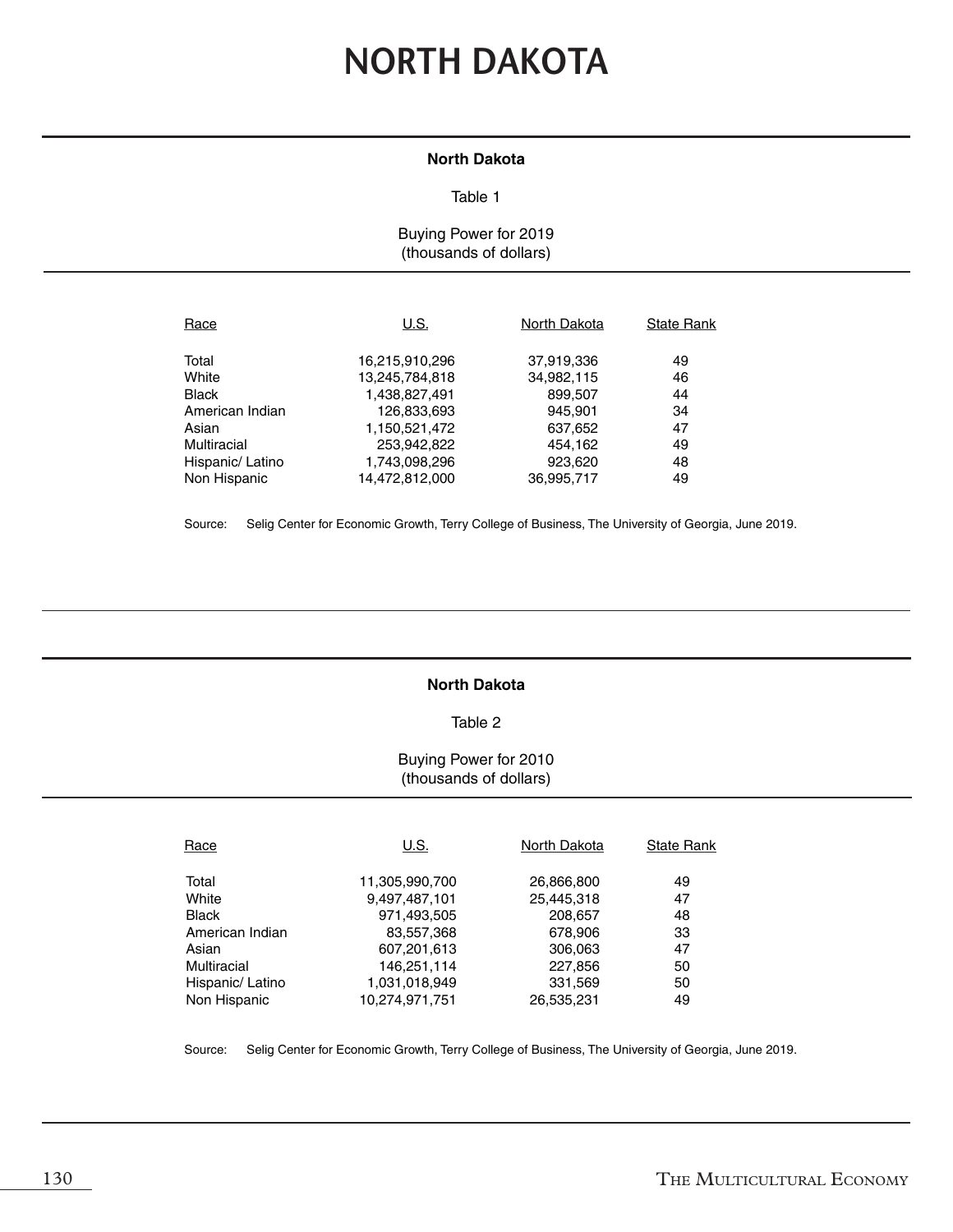# **North Dakota**

## Table 3

# Percentage Change in Buying Power, 2010-2019, and State Rank

| Race             | U.S.<br>2010-2019 | North Dakota<br>2010-2019 | <b>State Rank</b> |
|------------------|-------------------|---------------------------|-------------------|
| Total            | 43.4              | 41.1                      | 20                |
| White            | 39.5              | 37.5                      | 20                |
| <b>Black</b>     | 48.1              | 331.1                     |                   |
| American Indian  | 51.8              | 39.3                      | 42                |
| Asian            | 89.5              | 108.3                     | 10                |
| Multiracial      | 73.6              | 99.3                      | 3                 |
| Hispanic/ Latino | 69.1              | 178.6                     |                   |
| Non Hispanic     | 40.9              | 39.4                      | 20                |

Source: Selig Center for Economic Growth, Terry College of Business, The University of Georgia, June 2019.

## **North Dakota**

# Table 4

# Market Share in Buying Power, 2010 and 2019 (percentage)

|                  |       | U.S.  |       | North Dakota |
|------------------|-------|-------|-------|--------------|
| Race             | 2010  | 2019  | 2010  | 2019         |
| Total            | 100.0 | 100.0 | 100.0 | 100.0        |
| White            | 84.0  | 81.7  | 94.7  | 92.3         |
| <b>Black</b>     | 8.6   | 8.9   | 0.8   | 2.4          |
| American Indian  | 0.7   | 0.8   | 2.5   | 2.5          |
| Asian            | 5.4   | 7.1   | 1.1   | 1.7          |
| Multiracial      | 1.3   | 1.6   | 0.8   | 1.2          |
| Hispanic/ Latino | 9.1   | 10.7  | 1.2   | 2.4          |
| Non Hispanic     | 90.9  | 89.3  | 98.8  | 97.6         |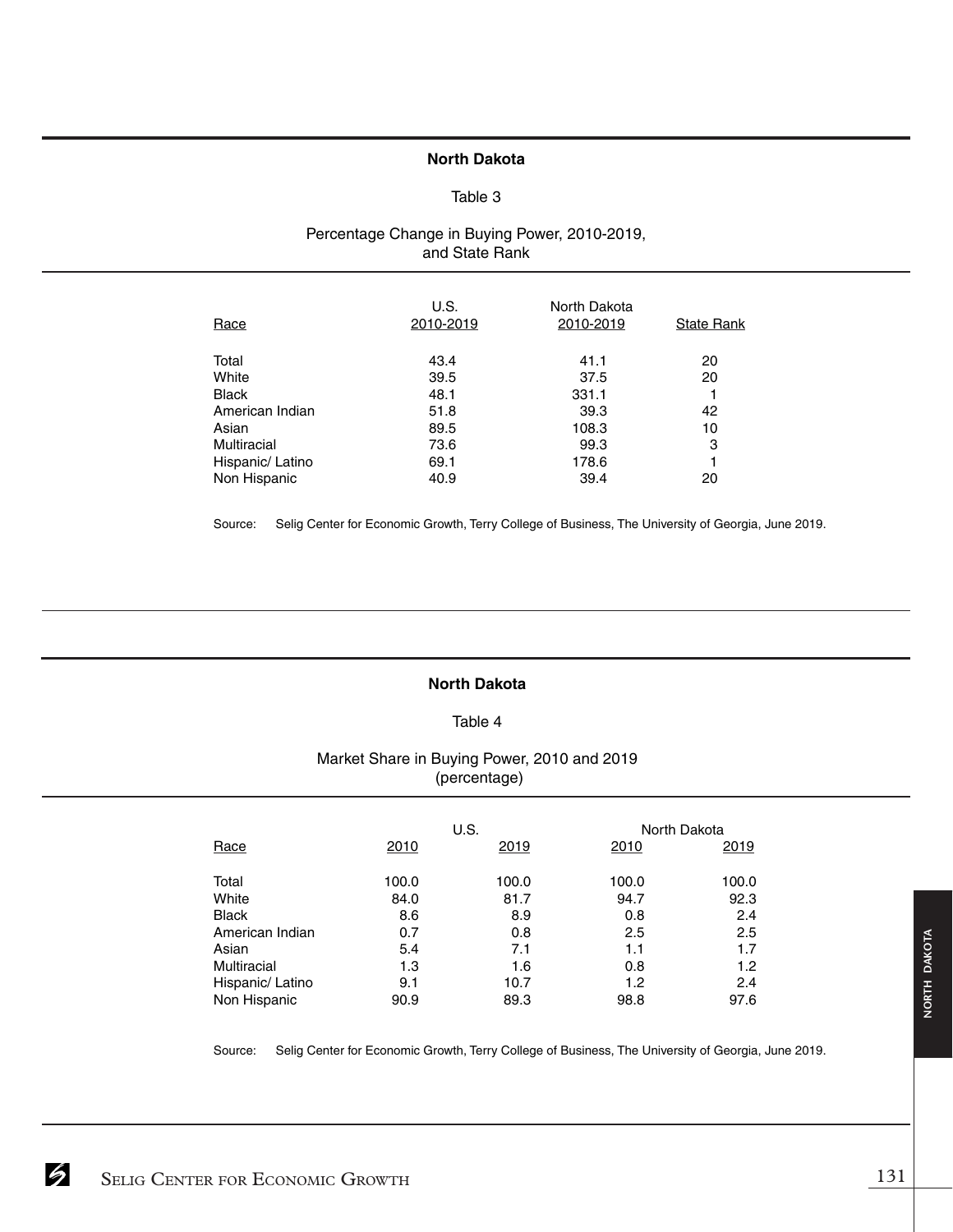# **OHIO**

## **Ohio**

# Table 1

# Buying Power for 2019 (thousands of dollars)

| Race             | U.S.           | Ohio        | <b>State Rank</b> |
|------------------|----------------|-------------|-------------------|
| Total            | 16,215,910,296 | 521,378,771 | 8                 |
| White            | 13,245,784,818 | 455,626,440 |                   |
| <b>Black</b>     | 1,438,827,491  | 43,509,788  | 12                |
| American Indian  | 126,833,693    | 1,117,503   | 32                |
| Asian            | 1,150,521,472  | 15,643,111  | 16                |
| Multiracial      | 253,942,822    | 5,481,930   | 14                |
| Hispanic/ Latino | 1,743,098,296  | 12,811,166  | 21                |
| Non Hispanic     | 14.472.812.000 | 508.567.605 |                   |

Source: Selig Center for Economic Growth, Terry College of Business, The University of Georgia, June 2019.

## **Ohio**

## Table 2

## Buying Power for 2010 (thousands of dollars)

| Race             | U.S.           | Ohio        | <b>State Rank</b> |
|------------------|----------------|-------------|-------------------|
| Total            | 11,305,990,700 | 382,224,200 | 8                 |
| White            | 9,497,487,101  | 339,150,848 |                   |
| Black            | 971,493,505    | 31,048,595  | 13                |
| American Indian  | 83,557,368     | 718,059     | 31                |
| Asian            | 607,201,613    | 7,886,138   | 15                |
| Multiracial      | 146,251,114    | 3,420,559   | 13                |
| Hispanic/ Latino | 1,031,018,949  | 7,363,643   | 21                |
| Non Hispanic     | 10.274.971.751 | 374,860,557 |                   |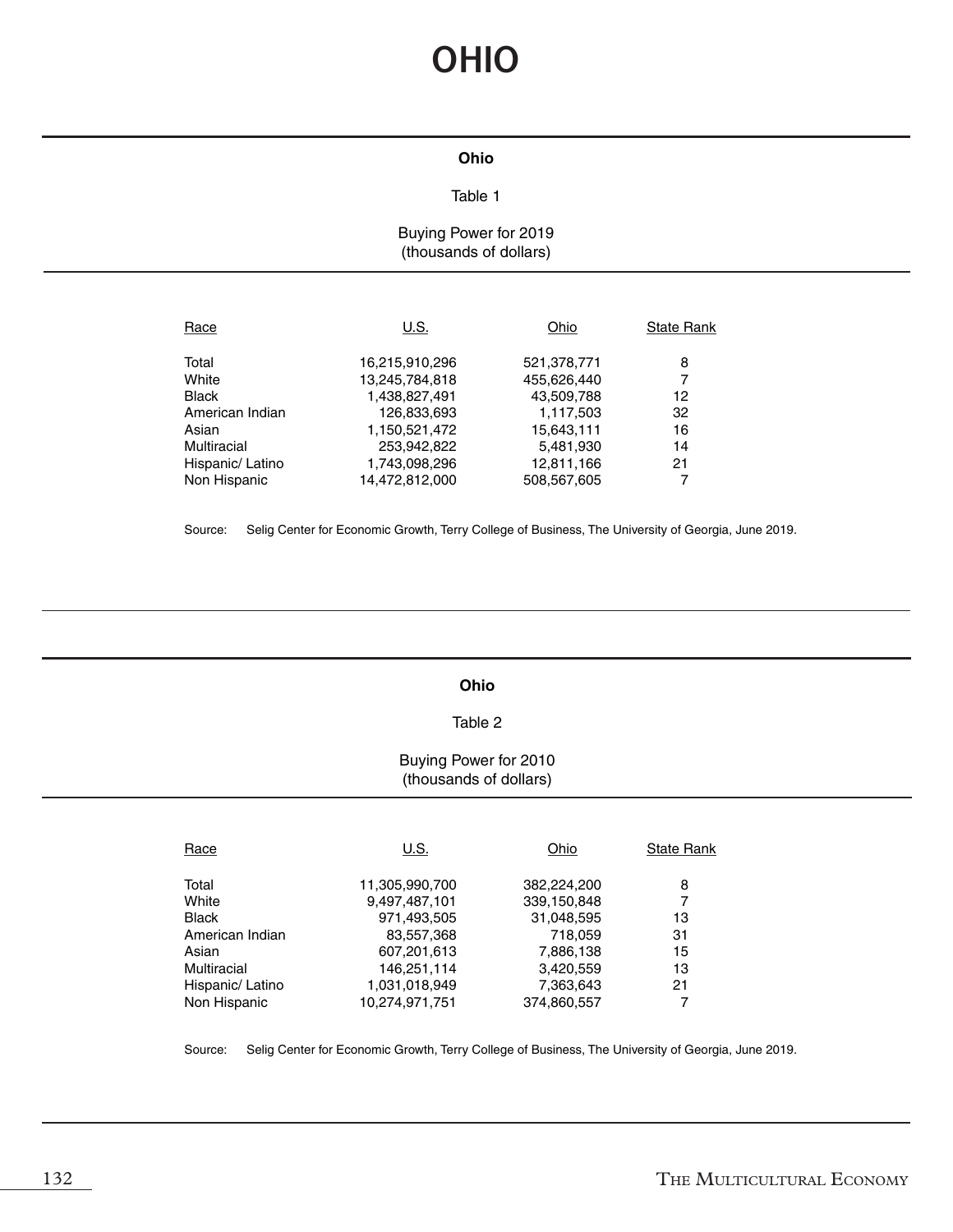## **Ohio**

# Table 3

## Percentage Change in Buying Power, 2010-2019, and State Rank

| Race             | U.S.<br>2010-2019 | Ohio<br>2010-2019 | <b>State Rank</b> |
|------------------|-------------------|-------------------|-------------------|
| Total            | 43.4              | 36.4              | 29                |
| White            | 39.5              | 34.3              | 27                |
| <b>Black</b>     | 48.1              | 40.1              | 39                |
| American Indian  | 51.8              | 55.6              | 17                |
| Asian            | 89.5              | 98.4              | 17                |
| Multiracial      | 73.6              | 60.3              | 32                |
| Hispanic/ Latino | 69.1              | 74.0              | 17                |
| Non Hispanic     | 40.9              | 35.7              | 27                |

Source: Selig Center for Economic Growth, Terry College of Business, The University of Georgia, June 2019.

#### **Ohio**

# Table 4

# Market Share in Buying Power, 2010 and 2019 (percentage)

|                  |       | U.S.  | Ohio  |       |
|------------------|-------|-------|-------|-------|
| Race             | 2010  | 2019  | 2010  | 2019  |
|                  |       |       |       |       |
| Total            | 100.0 | 100.0 | 100.0 | 100.0 |
| White            | 84.0  | 81.7  | 88.7  | 87.4  |
| <b>Black</b>     | 8.6   | 8.9   | 8.1   | 8.3   |
| American Indian  | 0.7   | 0.8   | 0.2   | 0.2   |
| Asian            | 5.4   | 7.1   | 2.1   | 3.0   |
| Multiracial      | 1.3   | 1.6   | 0.9   | 1.1   |
| Hispanic/ Latino | 9.1   | 10.7  | 1.9   | 2.5   |
| Non Hispanic     | 90.9  | 89.3  | 98.1  | 97.5  |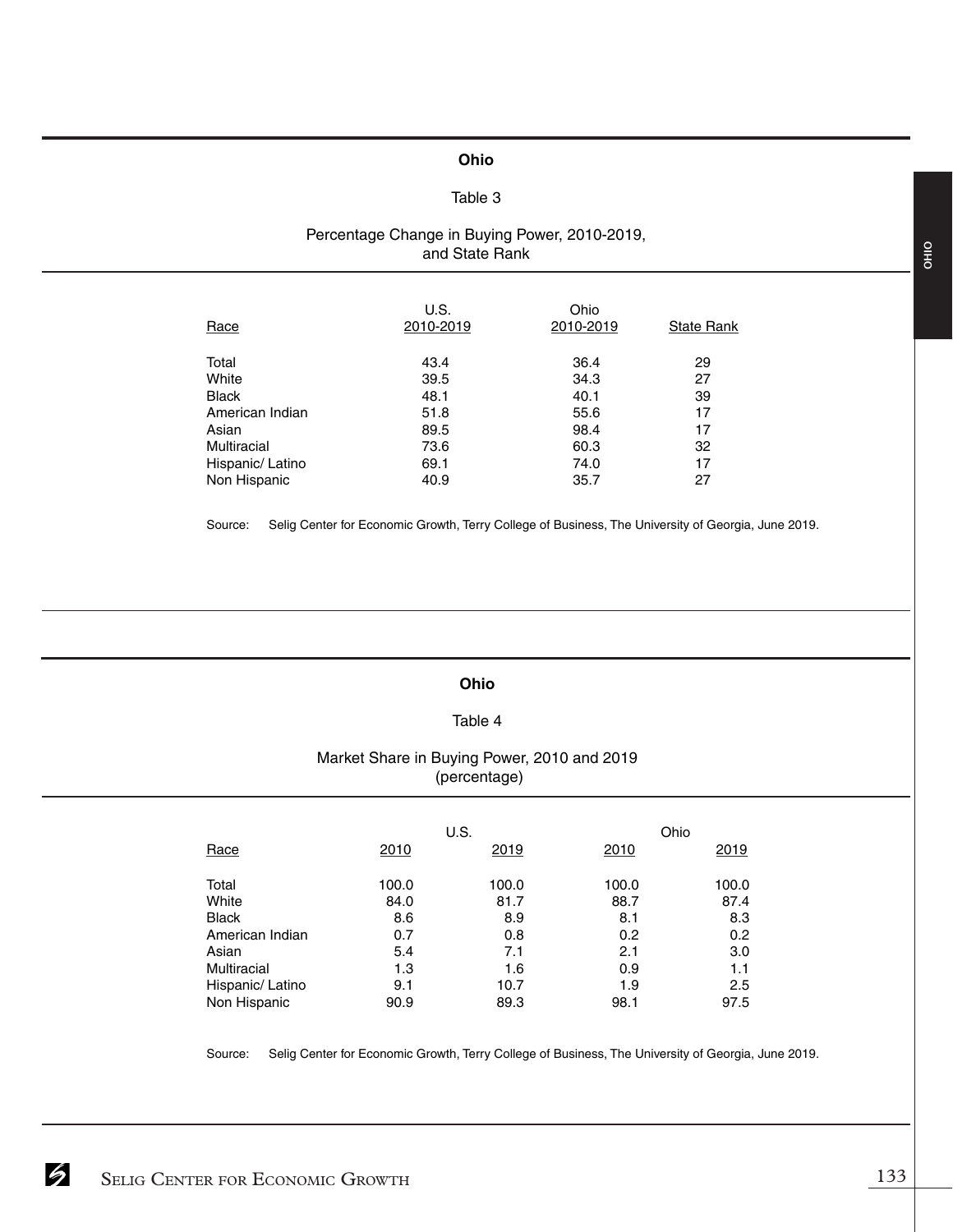# **OKLAHOMA**

#### **Oklahoma**

#### Table 1

# Buying Power for 2019 (thousands of dollars)

| Race             | U.S.           | Oklahoma    | <b>State Rank</b> |
|------------------|----------------|-------------|-------------------|
| Total            | 16,215,910,296 | 168,922,904 | 29                |
| White            | 13,245,784,818 | 137,521,862 | 29                |
| <b>Black</b>     | 1,438,827,491  | 9,296,075   | 32                |
| American Indian  | 126,833,693    | 11,182,962  | 2                 |
| Asian            | 1,150,521,472  | 4.345.433   | 29                |
| Multiracial      | 253,942,822    | 6,576,571   | 9                 |
| Hispanic/ Latino | 1,743,098,296  | 10,360,397  | 24                |
| Non Hispanic     | 14.472.812.000 | 158.562.507 | 29                |

Source: Selig Center for Economic Growth, Terry College of Business, The University of Georgia, June 2019.

## **Oklahoma**

#### Table 2

# Buying Power for 2010 (thousands of dollars)

| Race             | U.S.           | Oklahoma    | <b>State Rank</b> |
|------------------|----------------|-------------|-------------------|
| Total            | 11,305,990,700 | 126,250,000 | 28                |
| White            | 9,497,487,101  | 105,036,390 | 29                |
| <b>Black</b>     | 971,493,505    | 6,696,880   | 28                |
| American Indian  | 83,557,368     | 7,788,373   | 2                 |
| Asian            | 607,201,613    | 2,280,696   | 29                |
| Multiracial      | 146,251,114    | 4,447,662   | 8                 |
| Hispanic/ Latino | 1,031,018,949  | 6,152,651   | 23                |
| Non Hispanic     | 10,274,971,751 | 120.097.349 | 28                |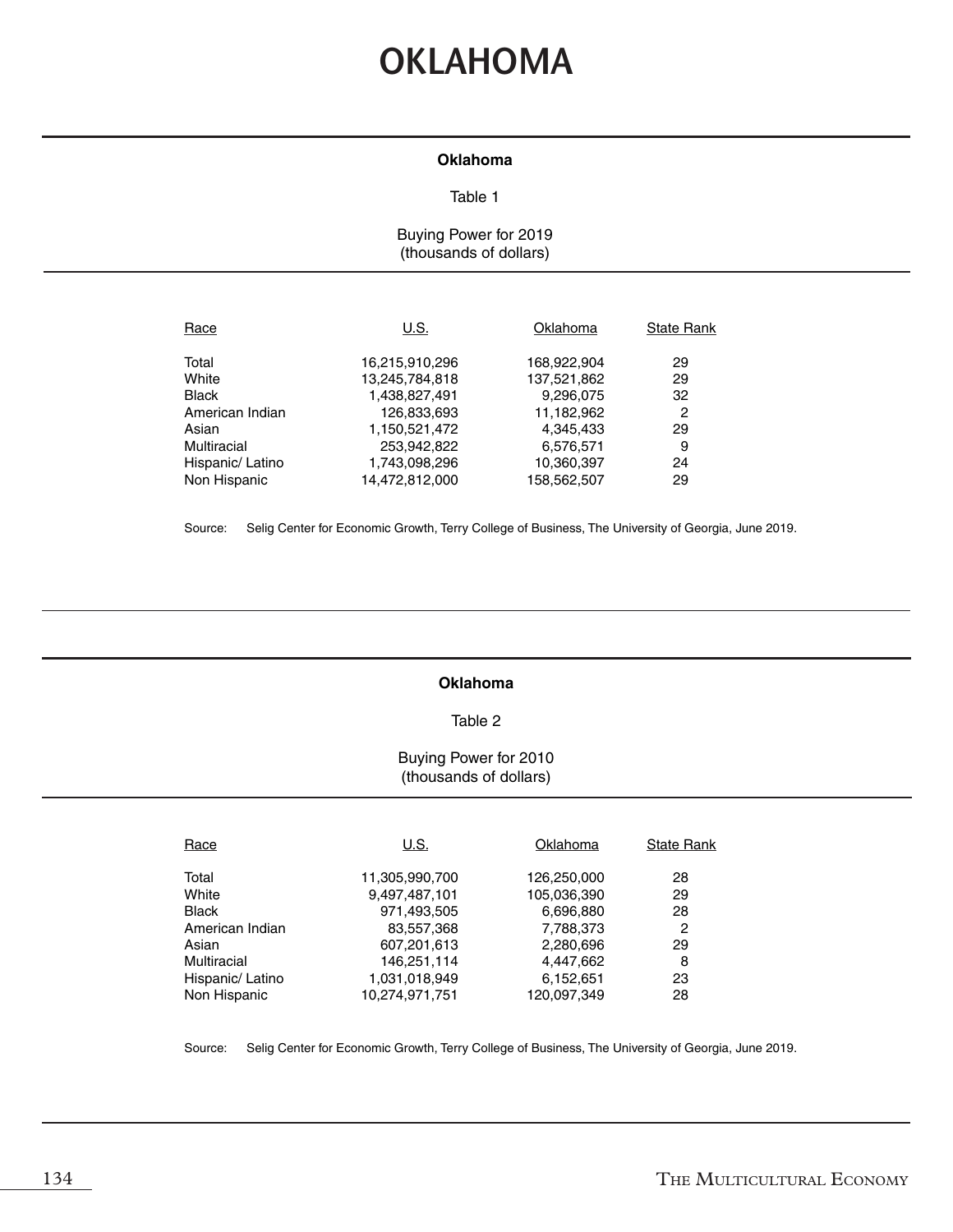## **Oklahoma**

## Table 3

# Percentage Change in Buying Power, 2010-2019, and State Rank

| Race             | U.S.<br>2010-2019 | Oklahoma<br>2010-2019 | <b>State Rank</b> |
|------------------|-------------------|-----------------------|-------------------|
| Total            | 43.4              | 33.8                  | 37                |
| White            | 39.5              | 30.9                  | 35                |
| <b>Black</b>     | 48.1              | 38.8                  | 40                |
| American Indian  | 51.8              | 43.6                  | 34                |
| Asian            | 89.5              | 90.5                  | 25                |
| Multiracial      | 73.6              | 47.9                  | 47                |
| Hispanic/ Latino | 69.1              | 68.4                  | 26                |
| Non Hispanic     | 40.9              | 32.0                  | 37                |

Source: Selig Center for Economic Growth, Terry College of Business, The University of Georgia, June 2019.

## **Oklahoma**

## Table 4

# Market Share in Buying Power, 2010 and 2019 (percentage)

|                  |       | U.S.  | Oklahoma |       |
|------------------|-------|-------|----------|-------|
| Race             | 2010  | 2019  | 2010     | 2019  |
| Total            | 100.0 | 100.0 | 100.0    | 100.0 |
| White            | 84.0  | 81.7  | 83.2     | 81.4  |
| <b>Black</b>     | 8.6   | 8.9   | 5.3      | 5.5   |
| American Indian  | 0.7   | 0.8   | 6.2      | 6.6   |
| Asian            | 5.4   | 7.1   | 1.8      | 2.6   |
| Multiracial      | 1.3   | 1.6   | 3.5      | 3.9   |
| Hispanic/ Latino | 9.1   | 10.7  | 4.9      | 6.1   |
| Non Hispanic     | 90.9  | 89.3  | 95.1     | 93.9  |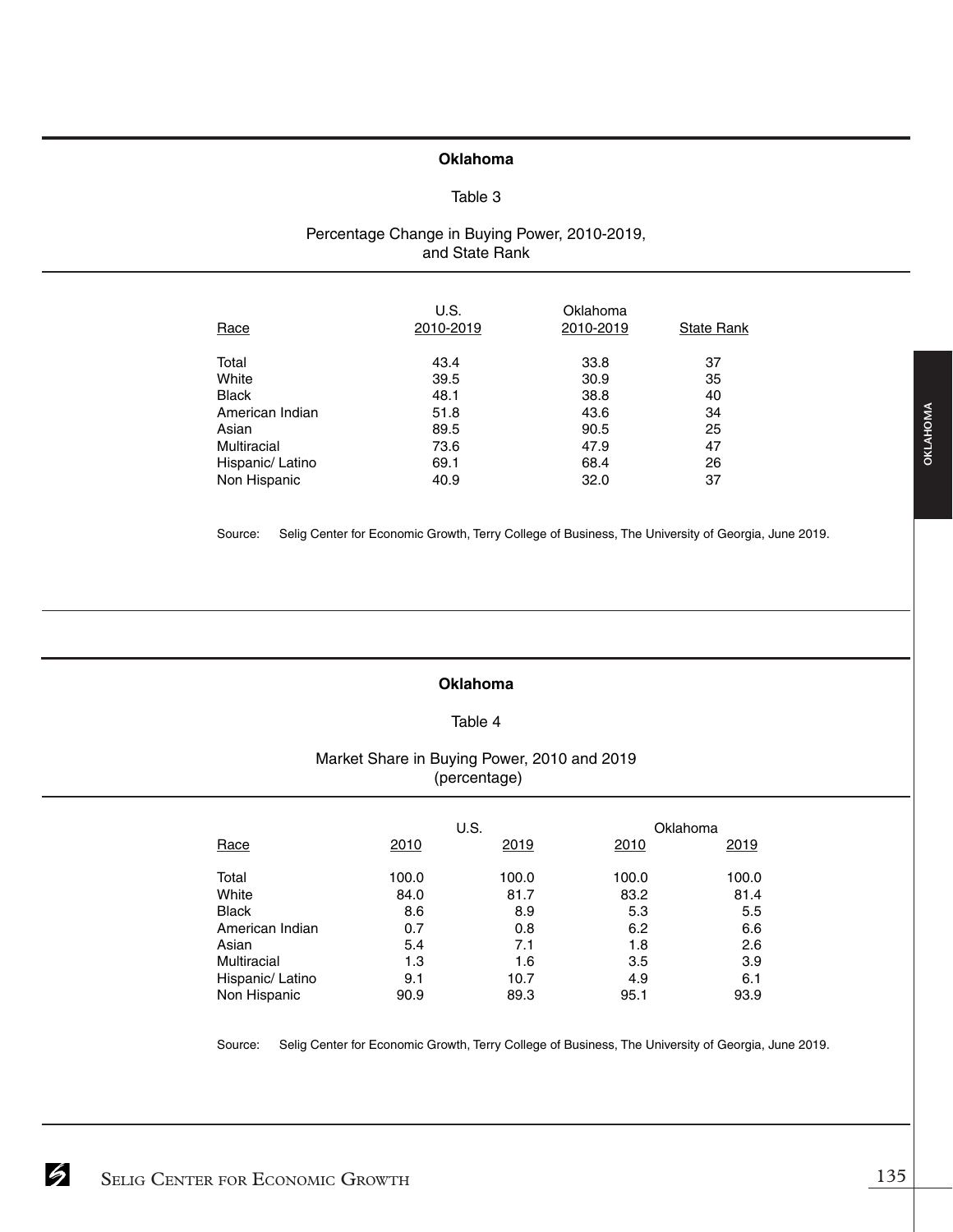# **OREGON**

#### **Oregon**

### Table 1

# Buying Power for 2019 (thousands of dollars)

| Race             | U.S.           | Oregon      | <b>State Rank</b> |
|------------------|----------------|-------------|-------------------|
| Total            | 16,215,910,296 | 192,747,951 | 27                |
| White            | 13,245,784,818 | 172,503,272 | 24                |
| <b>Black</b>     | 1,438,827,491  | 2.825.425   | 37                |
| American Indian  | 126,833,693    | 2,203,409   | 14                |
| Asian            | 1,150,521,472  | 11,032,624  | 21                |
| Multiracial      | 253,942,822    | 4,183,221   | 20                |
| Hispanic/ Latino | 1,743,098,296  | 13,585,325  | 20                |
| Non Hispanic     | 14,472,812,000 | 179.162.625 | 27                |

Source: Selig Center for Economic Growth, Terry College of Business, The University of Georgia, June 2019.

#### **Oregon**

#### Table 2

## Buying Power for 2010 (thousands of dollars)

| Race             | U.S.           | Oregon      | <b>State Rank</b> |
|------------------|----------------|-------------|-------------------|
| Total            | 11,305,990,700 | 124,171,500 | 29                |
| White            | 9,497,487,101  | 113,686,988 | 27                |
| <b>Black</b>     | 971,493,505    | 1.606.143   | 38                |
| American Indian  | 83,557,368     | 1,363,745   | 17                |
| Asian            | 607,201,613    | 5,249,156   | 21                |
| Multiracial      | 146,251,114    | 2,265,468   | 20                |
| Hispanic/ Latino | 1,031,018,949  | 7,357,341   | 22                |
| Non Hispanic     | 10.274.971.751 | 116.814.159 | 29                |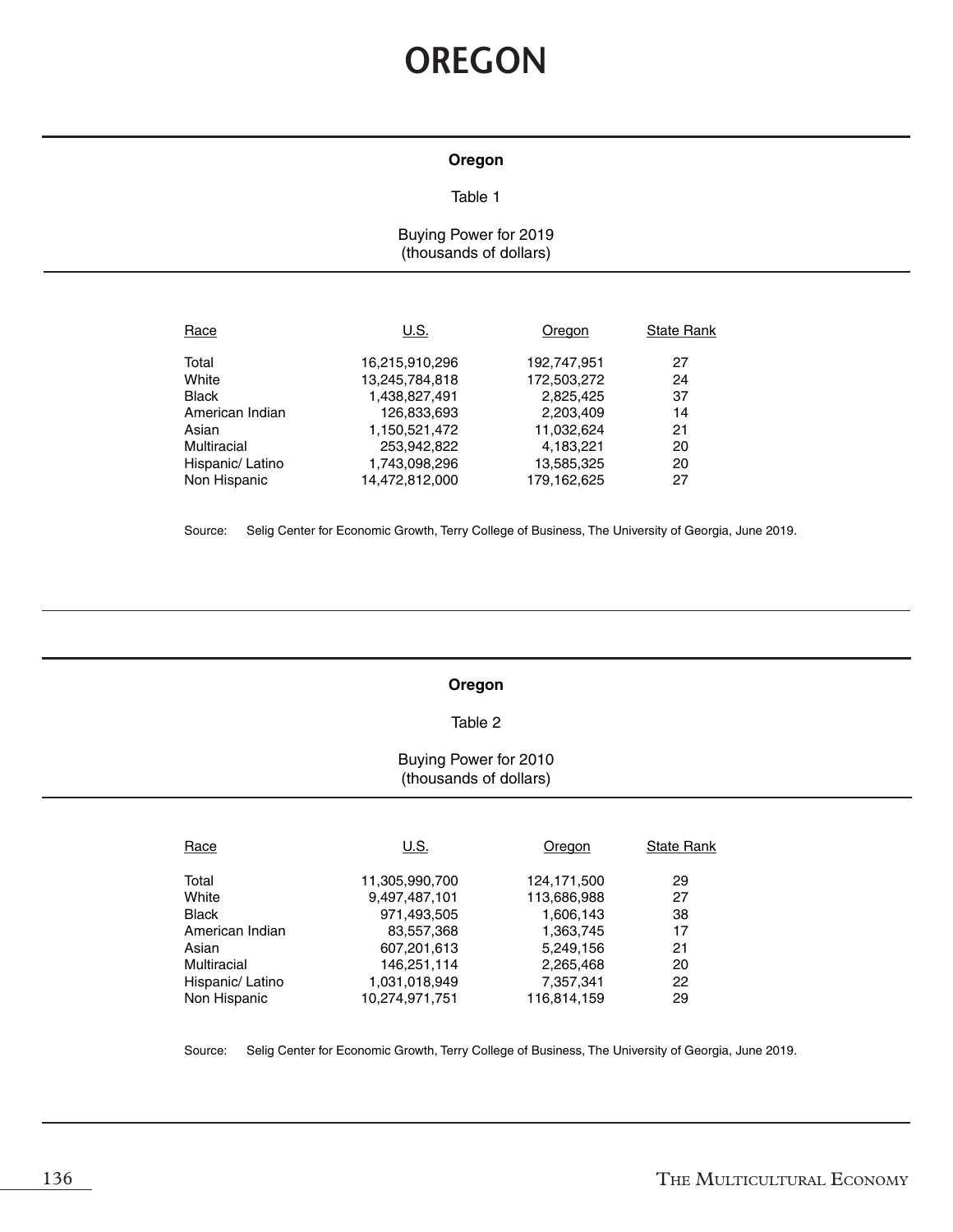## **Oregon**

## Table 3

## Percentage Change in Buying Power, 2010-2019, and State Rank

| Race             | U.S.<br>2010-2019 | Oregon<br>2010-2019 | State Rank |
|------------------|-------------------|---------------------|------------|
| Total            | 43.4              | 55.2                | 6          |
| White            | 39.5              | 51.7                | 6          |
| <b>Black</b>     | 48.1              | 75.9                | 11         |
| American Indian  | 51.8              | 61.6                | 8          |
| Asian            | 89.5              | 110.2               | 8          |
| Multiracial      | 73.6              | 84.7                | 10         |
| Hispanic/ Latino | 69.1              | 84.6                | 10         |
| Non Hispanic     | 40.9              | 53.4                | 5          |

Source: Selig Center for Economic Growth, Terry College of Business, The University of Georgia, June 2019.

# **Oregon**

## Table 4

# Market Share in Buying Power, 2010 and 2019 (percentage)

|                  |       | U.S.  | Oregon |       |
|------------------|-------|-------|--------|-------|
| Race             | 2010  | 2019  | 2010   | 2019  |
| Total            | 100.0 | 100.0 | 100.0  | 100.0 |
| White            | 84.0  | 81.7  | 91.6   | 89.5  |
| <b>Black</b>     | 8.6   | 8.9   | 1.3    | 1.5   |
| American Indian  | 0.7   | 0.8   | 1.1    | 1.1   |
| Asian            | 5.4   | 7.1   | 4.2    | 5.7   |
| Multiracial      | 1.3   | 1.6   | 1.8    | 2.2   |
| Hispanic/ Latino | 9.1   | 10.7  | 5.9    | 7.0   |
| Non Hispanic     | 90.9  | 89.3  | 94.1   | 93.0  |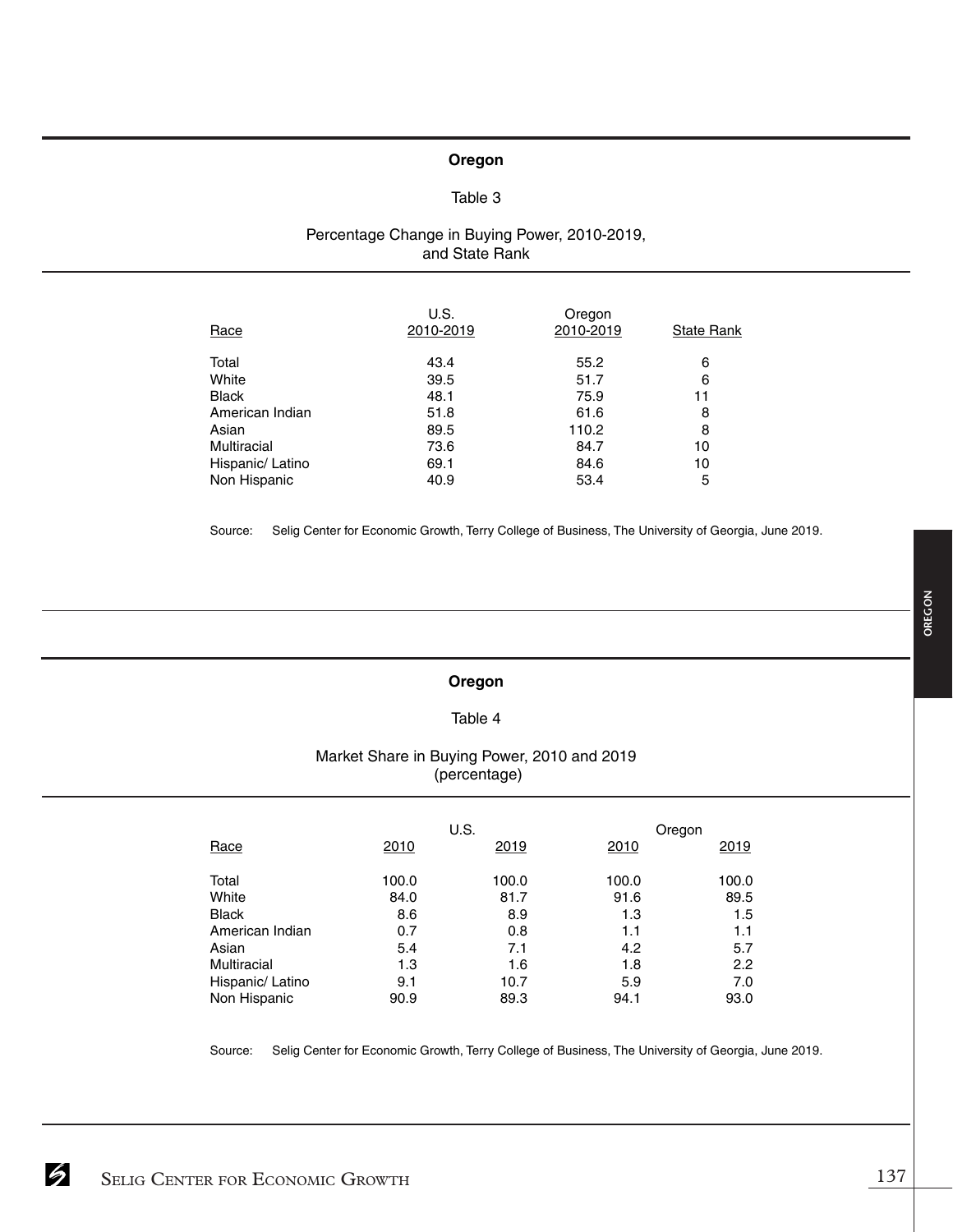# **PENNSYLVANIA**

#### **Pennsylvania**

#### Table 1

# Buying Power for 2019 (thousands of dollars)

| Race             | U.S.           | Pennsylvania  | <b>State Rank</b> |
|------------------|----------------|---------------|-------------------|
| Total            | 16,215,910,296 | 651, 102, 778 | 6                 |
| White            | 13,245,784,818 | 568,254,828   | 5                 |
| <b>Black</b>     | 1,438,827,491  | 48,709,546    | 11                |
| American Indian  | 126,833,693    | 1,517,368     | 21                |
| Asian            | 1,150,521,472  | 26,368,799    | 11                |
| Multiracial      | 253,942,822    | 6,252,237     | 11                |
| Hispanic/ Latino | 1,743,098,296  | 26,628,062    | 12                |
| Non Hispanic     | 14.472.812.000 | 624.474.716   | 5                 |

Source: Selig Center for Economic Growth, Terry College of Business, The University of Georgia, June 2019.

## **Pennsylvania**

## Table 2

## Buying Power for 2010 (thousands of dollars)

| Race             | U.S.           | Pennsylvania | <b>State Rank</b> |
|------------------|----------------|--------------|-------------------|
| Total            | 11,305,990,700 | 480,638,000  | 6                 |
| White            | 9,497,487,101  | 427,483,748  | 5                 |
| Black            | 971,493,505    | 34,488,190   | 11                |
| American Indian  | 83,557,368     | 975,217      | 24                |
| Asian            | 607,201,613    | 13,964,886   | 12                |
| Multiracial      | 146.251.114    | 3,725,959    | 11                |
| Hispanic/ Latino | 1,031,018,949  | 14,278,537   | 13                |
| Non Hispanic     | 10,274,971,751 | 466.359.463  | 5                 |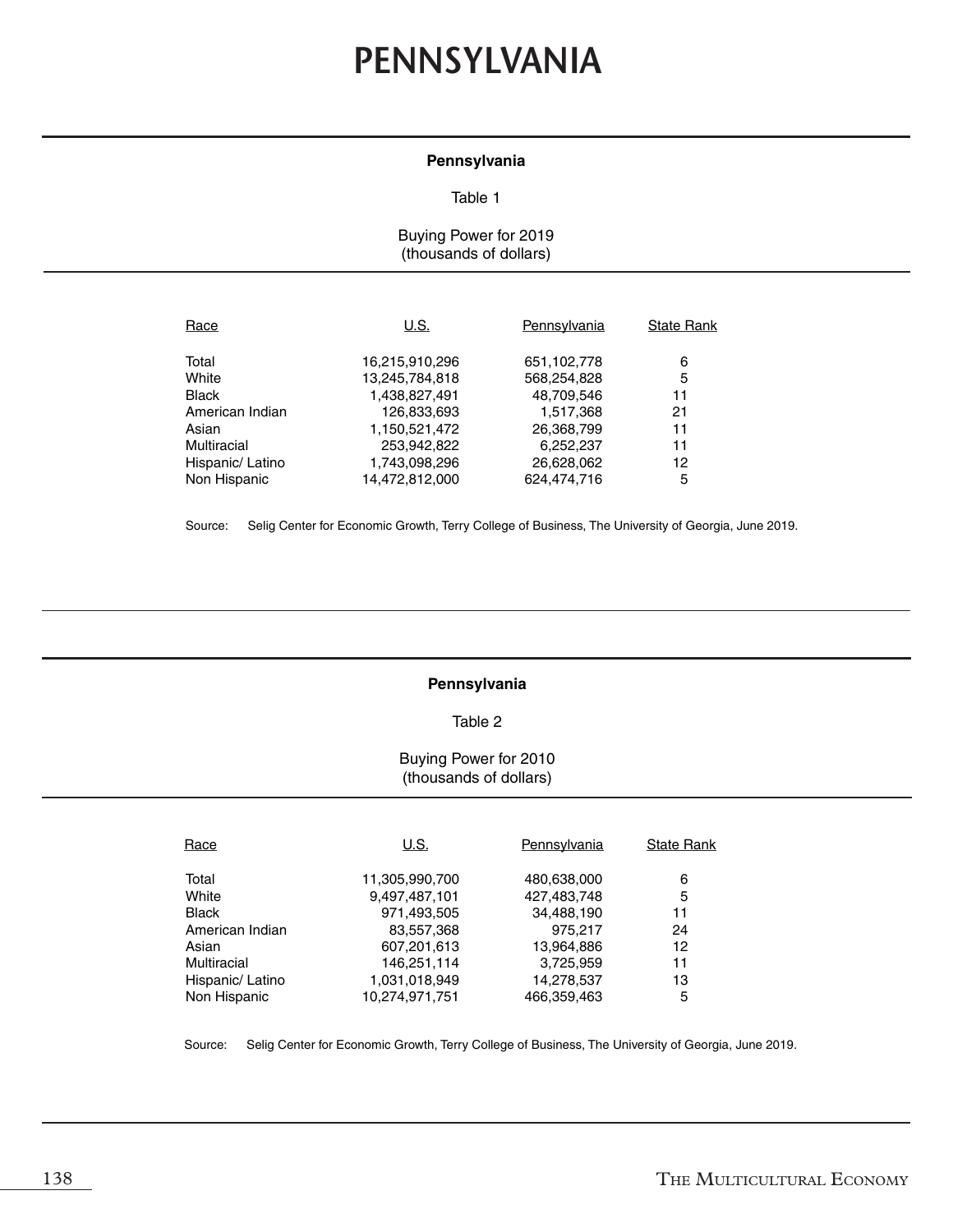### **Pennsylvania**

## Table 3

# Percentage Change in Buying Power, 2010-2019, and State Rank

| Race             | U.S.<br>2010-2019 | Pennsylvania<br>2010-2019 | <b>State Rank</b> |
|------------------|-------------------|---------------------------|-------------------|
| Total            | 43.4              | 35.5                      | 33                |
| White            | 39.5              | 32.9                      | 32                |
| <b>Black</b>     | 48.1              | 41.2                      | 36                |
| American Indian  | 51.8              | 55.6                      | 18                |
| Asian            | 89.5              | 88.8                      | 28                |
| Multiracial      | 73.6              | 67.8                      | 25                |
| Hispanic/ Latino | 69.1              | 86.5                      | 8                 |
| Non Hispanic     | 40.9              | 33.9                      | 33                |

Source: Selig Center for Economic Growth, Terry College of Business, The University of Georgia, June 2019.

#### **Pennsylvania**

## Table 4

# Market Share in Buying Power, 2010 and 2019 (percentage)

|                  | U.S.  |       |       | Pennsylvania |
|------------------|-------|-------|-------|--------------|
| Race             | 2010  | 2019  | 2010  | 2019         |
| Total            | 100.0 | 100.0 | 100.0 | 100.0        |
| White            | 84.0  | 81.7  | 88.9  | 87.3         |
| <b>Black</b>     | 8.6   | 8.9   | 7.2   | 7.5          |
| American Indian  | 0.7   | 0.8   | 0.2   | 0.2          |
| Asian            | 5.4   | 7.1   | 2.9   | 4.0          |
| Multiracial      | 1.3   | 1.6   | 0.8   | 1.0          |
| Hispanic/ Latino | 9.1   | 10.7  | 3.0   | 4.1          |
| Non Hispanic     | 90.9  | 89.3  | 97.0  | 95.9         |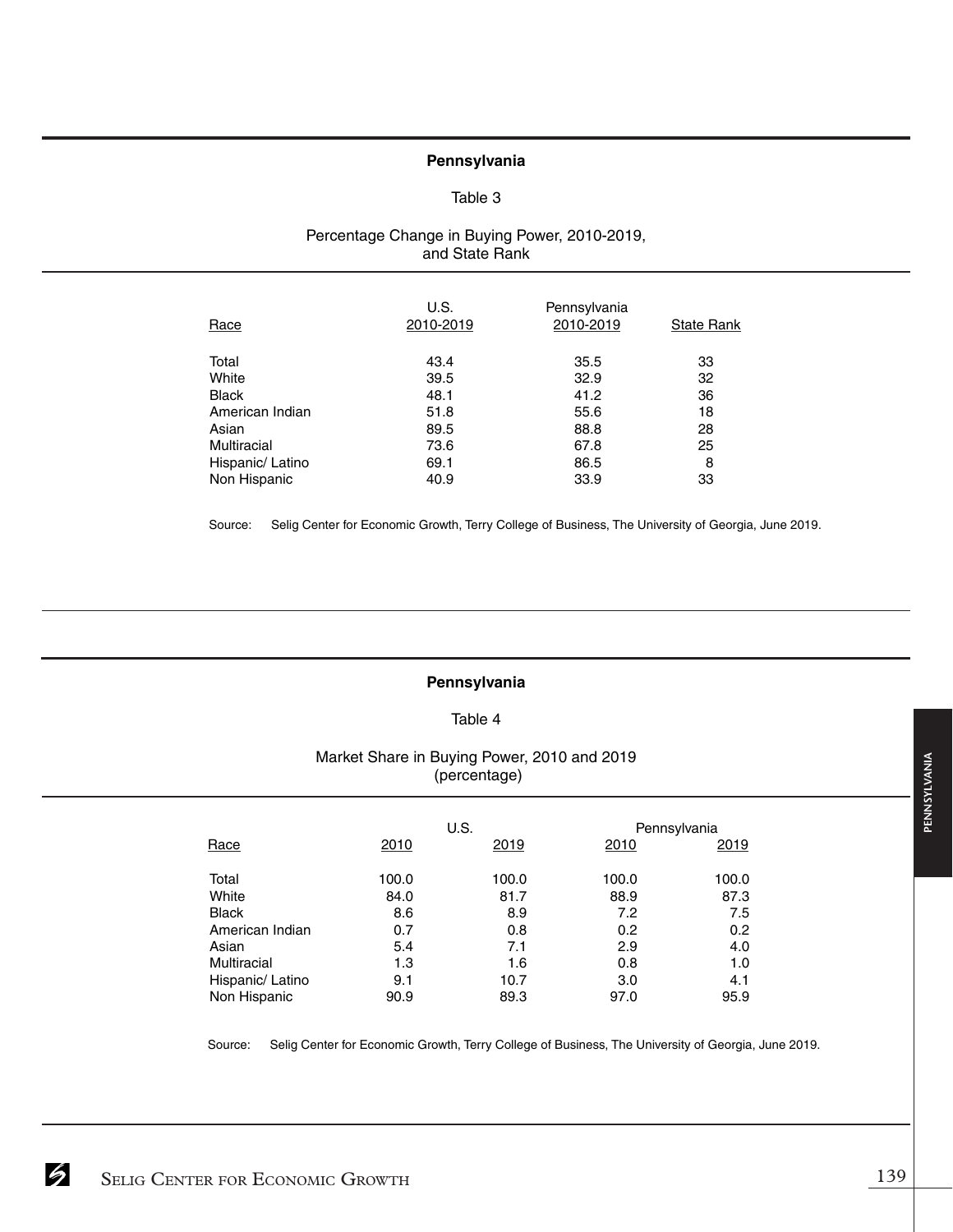# **RHODE ISLAND**

#### **Rhode Island**

#### Table 1

Buying Power for 2019 (thousands of dollars)

| Race             | U.S.           | Rhode Island | State Rank |
|------------------|----------------|--------------|------------|
| Total            | 16,215,910,296 | 53,140,394   | 43         |
| White            | 13,245,784,818 | 47,546,492   | 42         |
| <b>Black</b>     | 1,438,827,491  | 2,690,090    | 38         |
| American Indian  | 126,833,693    | 280,346      | 44         |
| Asian            | 1,150,521,472  | 1,909,638    | 42         |
| Multiracial      | 253,942,822    | 713,829      | 41         |
| Hispanic/ Latino | 1,743,098,296  | 4,204,752    | 39         |
| Non Hispanic     | 14,472,812,000 | 48,935,641   | 43         |

Source: Selig Center for Economic Growth, Terry College of Business, The University of Georgia, June 2019.

## **Rhode Island**

#### Table 2

## Buying Power for 2010 (thousands of dollars)

| Race             | U.S.           | Rhode Island | <b>State Rank</b> |
|------------------|----------------|--------------|-------------------|
| Total            | 11,305,990,700 | 40,955,800   | 43                |
| White            | 9,497,487,101  | 37,571,773   | 42                |
| Black            | 971,493,505    | 1,699,582    | 37                |
| American Indian  | 83,557,368     | 174,653      | 45                |
| Asian            | 607,201,613    | 1,039,017    | 42                |
| Multiracial      | 146,251,114    | 470.775      | 42                |
| Hispanic/ Latino | 1,031,018,949  | 2,344,752    | 39                |
| Non Hispanic     | 10,274,971,751 | 38.611.048   | 43                |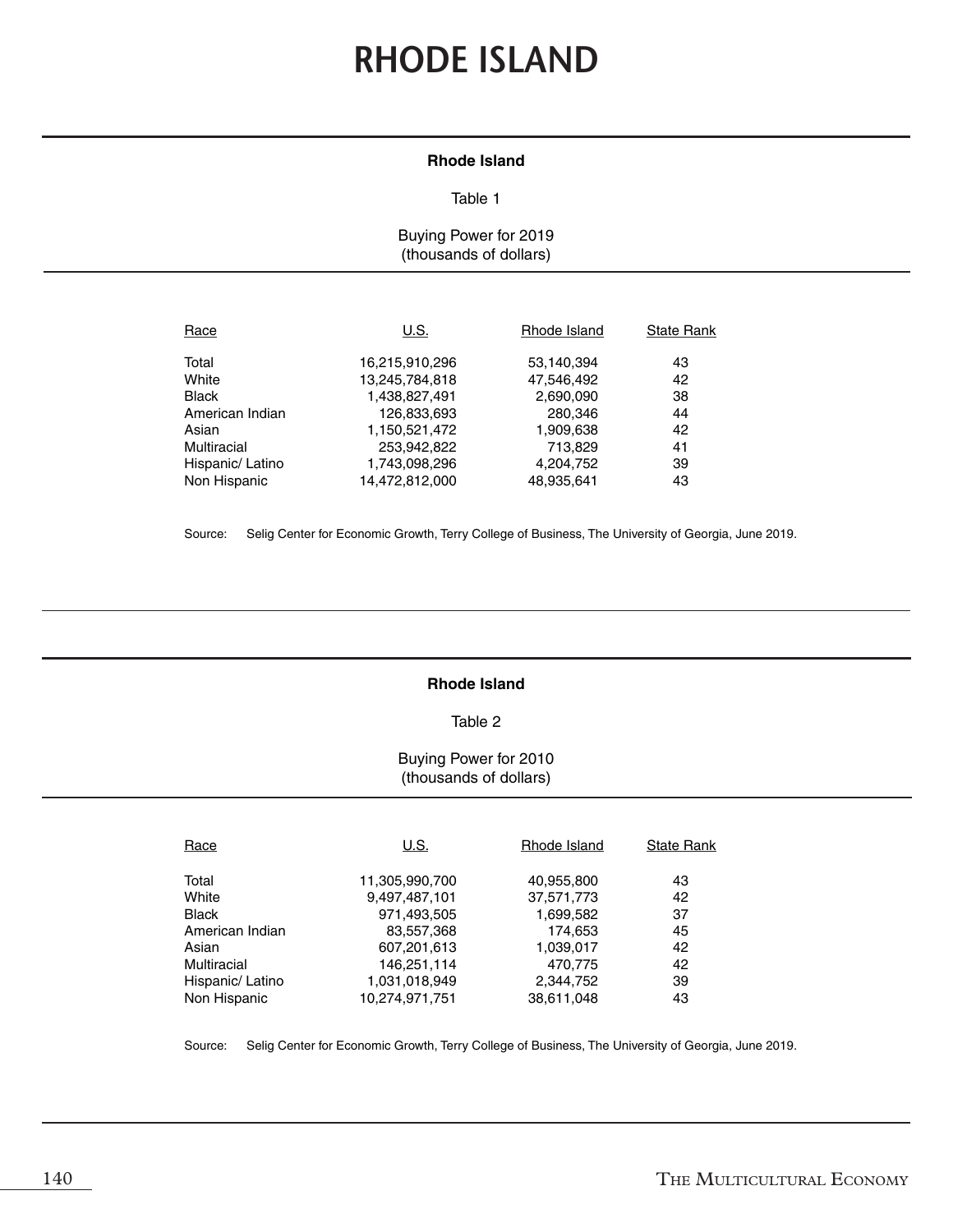#### **Rhode Island**

## Table 3

## Percentage Change in Buying Power, 2010-2019, and State Rank

| Race             | U.S.<br>2010-2019 | Rhode Island<br>2010-2019 | <b>State Rank</b> |
|------------------|-------------------|---------------------------|-------------------|
| Total            | 43.4              | 29.8                      | 45                |
| White            | 39.5              | 26.5                      | 45                |
| <b>Black</b>     | 48.1              | 58.3                      | 21                |
| American Indian  | 51.8              | 60.5                      | 10                |
| Asian            | 89.5              | 83.8                      | 32                |
| Multiracial      | 73.6              | 51.6                      | 42                |
| Hispanic/ Latino | 69.1              | 79.3                      | 11                |
| Non Hispanic     | 40.9              | 26.7                      | 45                |

Source: Selig Center for Economic Growth, Terry College of Business, The University of Georgia, June 2019.

## **Rhode Island**

## Table 4

# Market Share in Buying Power, 2010 and 2019 (percentage)

|                  | U.S.  |       |       | Rhode Island |
|------------------|-------|-------|-------|--------------|
| Race             | 2010  | 2019  | 2010  | 2019         |
| Total            | 100.0 | 100.0 | 100.0 | 100.0        |
| White            | 84.0  | 81.7  | 91.7  | 89.5         |
| <b>Black</b>     | 8.6   | 8.9   | 4.1   | 5.1          |
| American Indian  | 0.7   | 0.8   | 0.4   | 0.5          |
| Asian            | 5.4   | 7.1   | 2.5   | 3.6          |
| Multiracial      | 1.3   | 1.6   | 1.1   | 1.3          |
| Hispanic/ Latino | 9.1   | 10.7  | 5.7   | 7.9          |
| Non Hispanic     | 90.9  | 89.3  | 94.3  | 92.1         |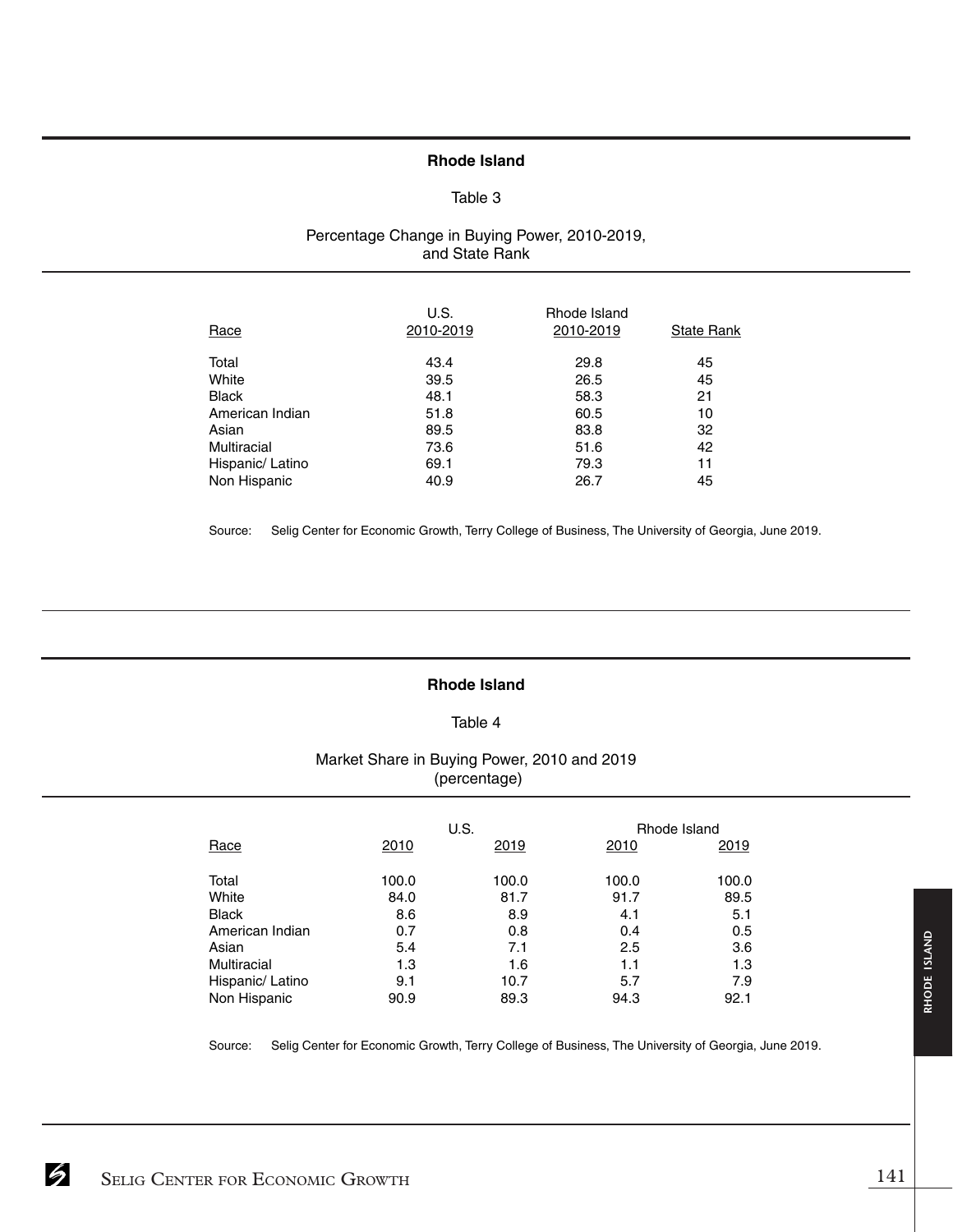# **SOUTH CAROLINA**

#### **South Carolina**

#### Table 1

Buying Power for 2019 (thousands of dollars)

| Race                 | U.S.                         | South Carolina         | <b>State Rank</b> |
|----------------------|------------------------------|------------------------|-------------------|
| Total                | 16,215,910,296               | 205,407,334            | 24                |
| White                | 13,245,784,818               | 162, 187, 824          | 25                |
| <b>Black</b>         | 1,438,827,491                | 36,692,658             | 15                |
| American Indian      | 126.833.693                  | 858,752                | 36                |
| Asian<br>Multiracial | 1,150,521,472<br>253,942,822 | 3,809,171<br>1,858,930 | 31<br>31<br>31    |
| Hispanic/ Latino     | 1,743,098,296                | 7,094,739              | 24                |
| Non Hispanic         | 14,472,812,000               | 198,312,596            |                   |

Source: Selig Center for Economic Growth, Terry College of Business, The University of Georgia, June 2019.

## **South Carolina**

#### Table 2

## Buying Power for 2010 (thousands of dollars)

| Race             | U.S.           | South Carolina | <b>State Rank</b> |
|------------------|----------------|----------------|-------------------|
| Total            | 11,305,990,700 | 138,326,100    | 26                |
| White            | 9,497,487,101  | 109,516,210    | 28                |
| Black            | 971,493,505    | 25, 157, 271   | 16                |
| American Indian  | 83,557,368     | 575,511        | 36                |
| Asian            | 607,201,613    | 2,008,987      | 32                |
| Multiracial      | 146,251,114    | 1,068,122      | 32                |
| Hispanic/ Latino | 1,031,018,949  | 4,285,463      | 31                |
| Non Hispanic     | 10.274.971.751 | 134.040.637    | 26                |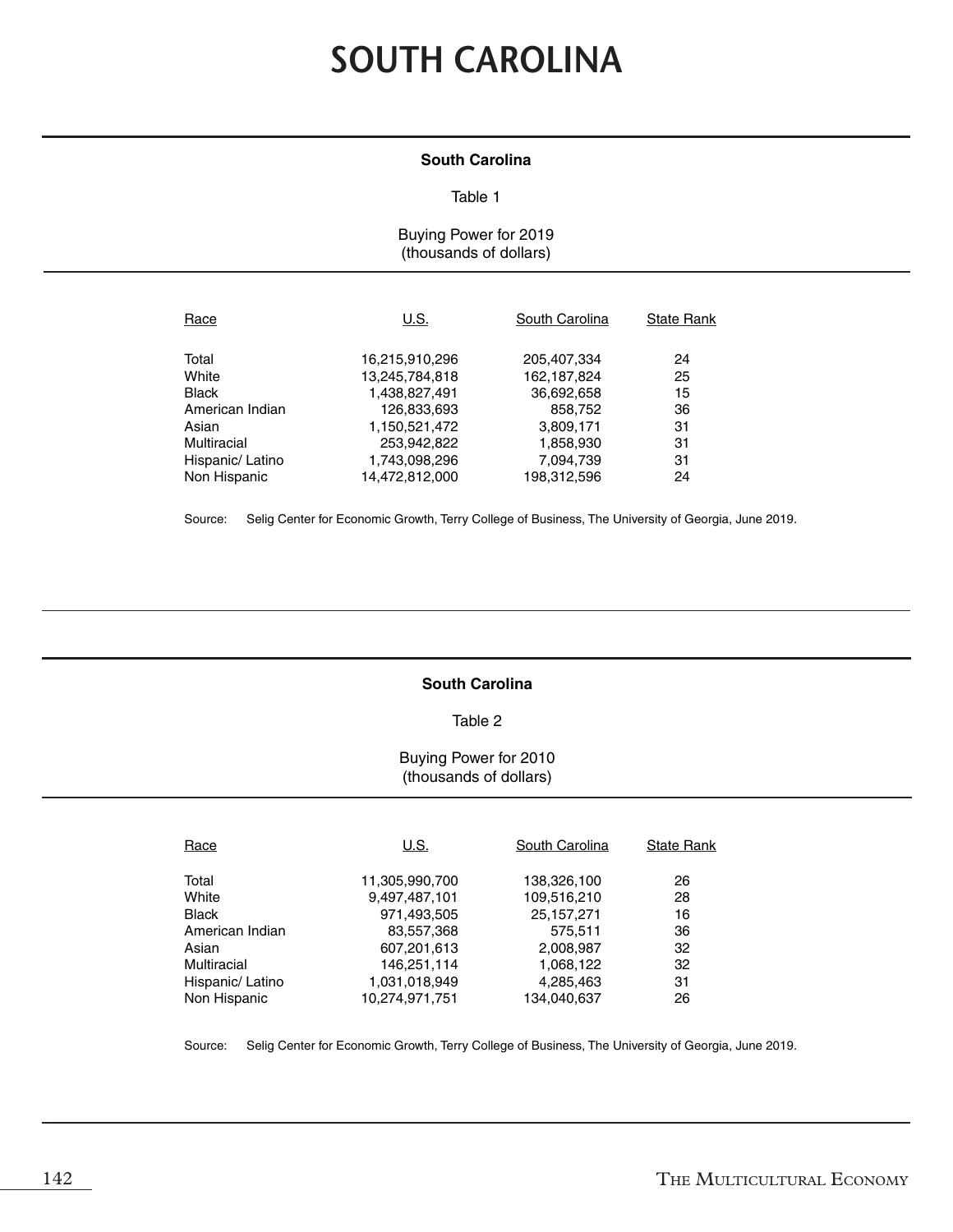### **South Carolina**

#### Table 3

# Percentage Change in Buying Power, 2010-2019, and State Rank

| Race             | U.S.<br>2010-2019 | South Carolina<br>2010-2019 | <b>State Rank</b> |
|------------------|-------------------|-----------------------------|-------------------|
| Total            | 43.4              | 48.5                        | 13                |
| White            | 39.5              | 48.1                        | 8                 |
| <b>Black</b>     | 48.1              | 45.9                        | 31                |
| American Indian  | 51.8              | 49.2                        | 25                |
| Asian            | 89.5              | 89.6                        | 26                |
| Multiracial      | 73.6              | 74.0                        | 20                |
| Hispanic/ Latino | 69.1              | 65.6                        | 31                |
| Non Hispanic     | 40.9              | 47.9                        | 8                 |

Source: Selig Center for Economic Growth, Terry College of Business, The University of Georgia, June 2019.

## **South Carolina**

## Table 4

# Market Share in Buying Power, 2010 and 2019 (percentage)

|                  | U.S.  |       | South Carolina |       |
|------------------|-------|-------|----------------|-------|
| Race             | 2010  | 2019  | 2010           | 2019  |
| Total            | 100.0 | 100.0 | 100.0          | 100.0 |
| White            | 84.0  | 81.7  | 79.2           | 79.0  |
| <b>Black</b>     | 8.6   | 8.9   | 18.2           | 17.9  |
| American Indian  | 0.7   | 0.8   | 0.4            | 0.4   |
| Asian            | 5.4   | 7.1   | 1.5            | 1.9   |
| Multiracial      | 1.3   | 1.6   | 0.8            | 0.9   |
| Hispanic/ Latino | 9.1   | 10.7  | 3.1            | 3.5   |
| Non Hispanic     | 90.9  | 89.3  | 96.9           | 96.5  |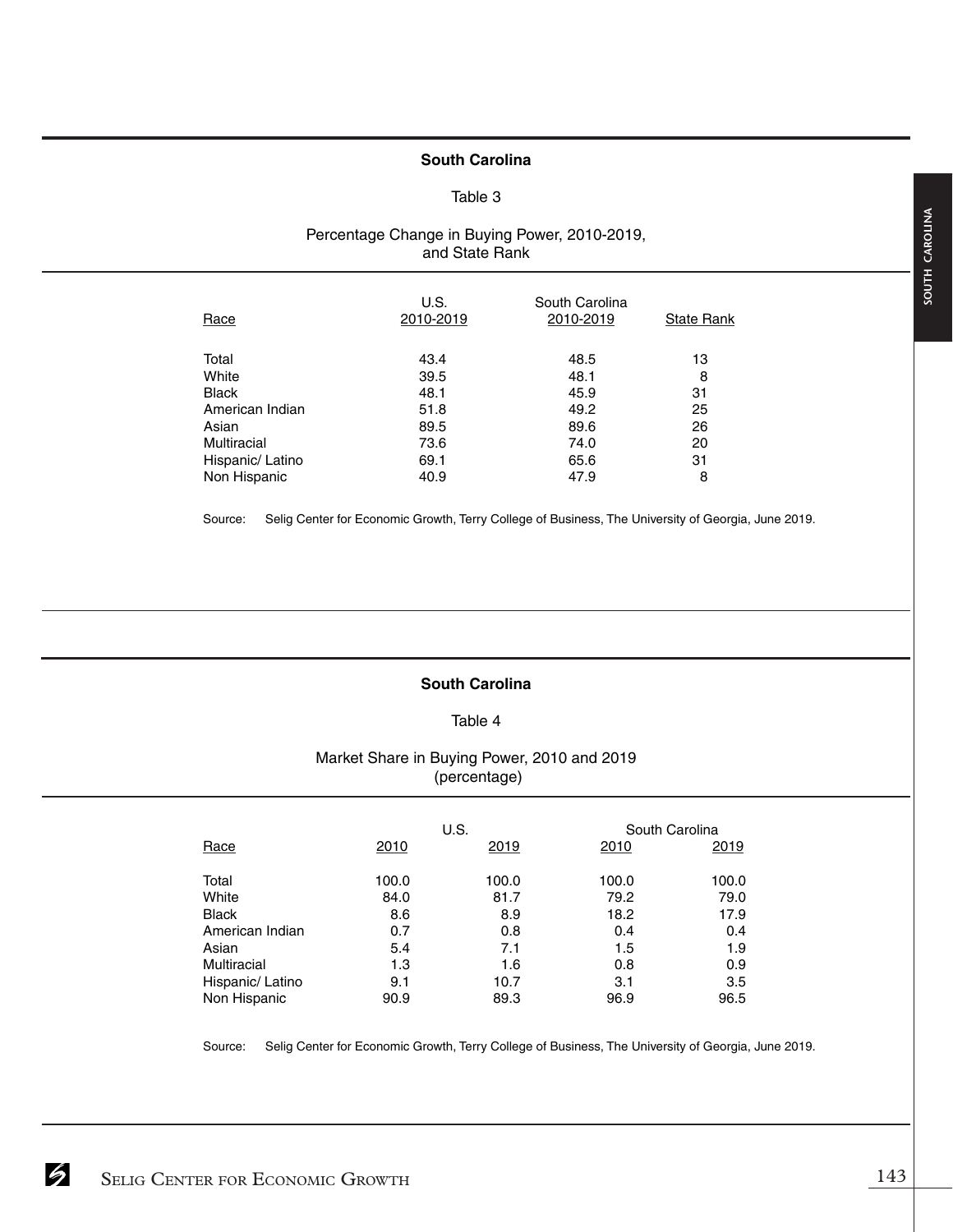# **SOUTH DAKOTA**

#### **South Dakota**

#### Table 1

## Buying Power for 2019 (thousands of dollars)

| Race                            | U.S.                             | South Dakota             | <b>State Rank</b> |
|---------------------------------|----------------------------------|--------------------------|-------------------|
| Total<br>White                  | 16,215,910,296<br>13,245,784,818 | 41,571,991<br>38,654,697 | 48<br>44          |
| <b>Black</b><br>American Indian | 1,438,827,491                    | 547,263                  | 46<br>25          |
| Asian                           | 126,833,693<br>1,150,521,472     | 1,342,771<br>571,219     | 49                |
| Multiracial<br>Hispanic/ Latino | 253,942,822<br>1,743,098,296     | 456,042<br>950,961       | 48<br>47          |
| Non Hispanic                    | 14,472,812,000                   | 40,621,030               | 47                |

Source: Selig Center for Economic Growth, Terry College of Business, The University of Georgia, June 2019.

## **South Dakota**

#### Table 2

# Buying Power for 2010 (thousands of dollars)

| Race             | U.S.           | South Dakota | <b>State Rank</b> |
|------------------|----------------|--------------|-------------------|
| Total            | 11,305,990,700 | 31,275,300   | 48                |
| White            | 9,497,487,101  | 29,448,044   | 44                |
| Black            | 971,493,505    | 252.784      | 46                |
| American Indian  | 83,557,368     | 1,030,679    | 21                |
| Asian            | 607,201,613    | 262,481      | 48                |
| Multiracial      | 146,251,114    | 281,312      | 48                |
| Hispanic/ Latino | 1,031,018,949  | 492,069      | 48                |
| Non Hispanic     | 10.274.971.751 | 30,783,231   | 48                |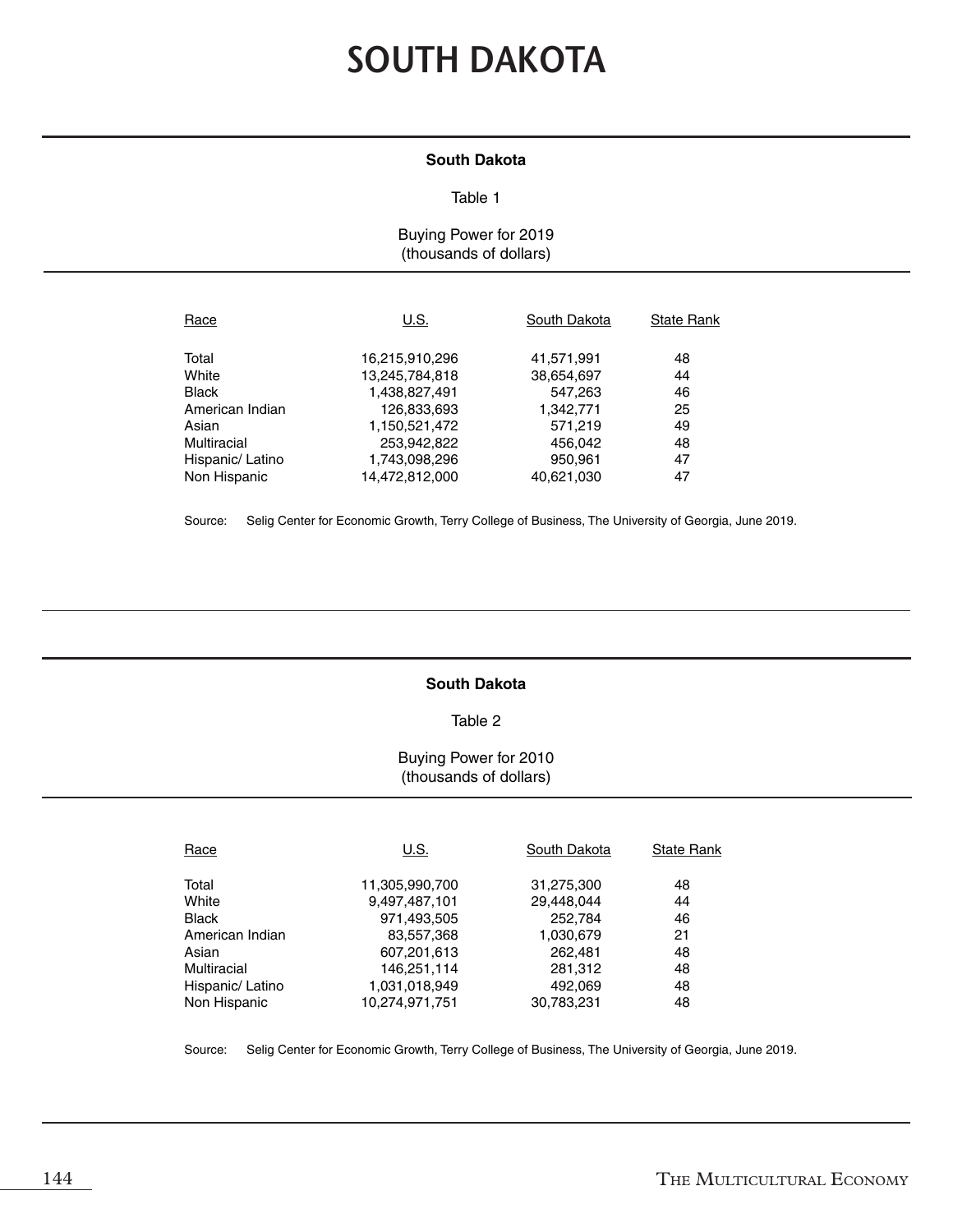#### **South Dakota**

#### Table 3

## Percentage Change in Buying Power, 2010-2019, and State Rank

| Race             | U.S.<br>2010-2019 | South Dakota<br>2010-2019 | <b>State Rank</b> |
|------------------|-------------------|---------------------------|-------------------|
| Total            | 43.4              | 32.9                      | 38                |
| White            | 39.5              | 31.3                      | 34                |
| <b>Black</b>     | 48.1              | 116.5                     | 2                 |
| American Indian  | 51.8              | 30.3                      | 51                |
| Asian            | 89.5              | 117.6                     | 4                 |
| Multiracial      | 73.6              | 62.1                      | 31                |
| Hispanic/ Latino | 69.1              | 93.3                      | 5                 |
| Non Hispanic     | 40.9              | 32.0                      | 38                |

Source: Selig Center for Economic Growth, Terry College of Business, The University of Georgia, June 2019.

## **South Dakota**

#### Table 4

## Market Share in Buying Power, 2010 and 2019 (percentage)

|                    | U.S.  |       |       | South Dakota |
|--------------------|-------|-------|-------|--------------|
| Race               | 2010  | 2019  | 2010  | 2019         |
|                    |       |       |       |              |
| Total              | 100.0 | 100.0 | 100.0 | 100.0        |
| White              | 84.0  | 81.7  | 94.2  | 93.0         |
| <b>Black</b>       | 8.6   | 8.9   | 0.8   | 1.3          |
| American Indian    | 0.7   | 0.8   | 3.3   | 3.2          |
| Asian              | 5.4   | 7.1   | 0.8   | 1.4          |
| <b>Multiracial</b> | 1.3   | 1.6   | 0.9   | 1.1          |
| Hispanic/ Latino   | 9.1   | 10.7  | 1.6   | 2.3          |
| Non Hispanic       | 90.9  | 89.3  | 98.4  | 97.7         |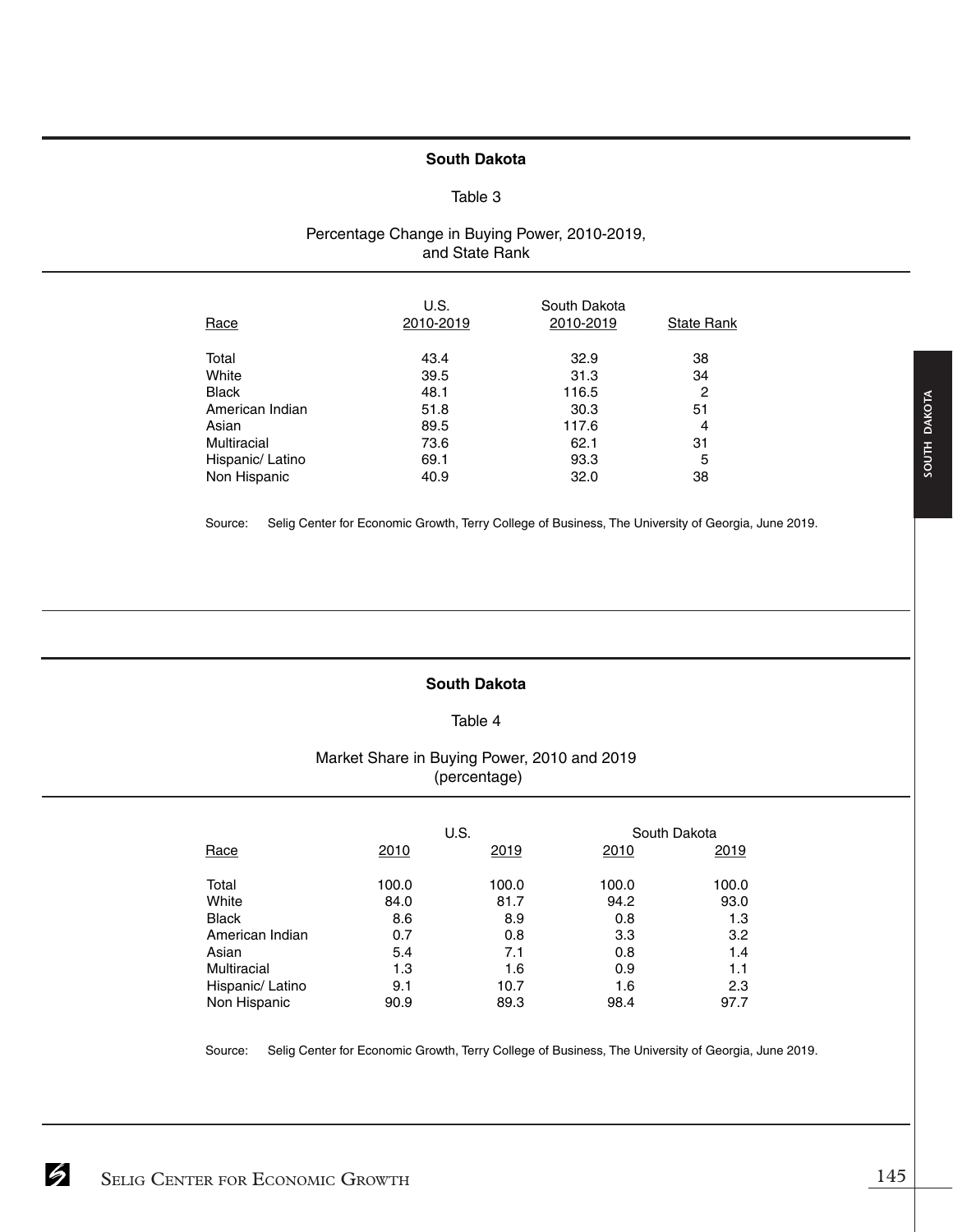# **TENNESSEE**

#### **Tennessee**

#### Table 1

## Buying Power for 2019 (thousands of dollars)

| Race             | U.S.           | Tennessee   | <b>State Rank</b> |
|------------------|----------------|-------------|-------------------|
| Total            | 16,215,910,296 | 305,360,650 | 16                |
| White            | 13,245,784,818 | 256,859,710 | 19                |
| <b>Black</b>     | 1,438,827,491  | 36,688,027  | 16                |
| American Indian  | 126,833,693    | 1,370,701   | 24                |
| Asian            | 1,150,521,472  | 7,103,547   | 25                |
| Multiracial      | 253,942,822    | 3,338,666   | 23                |
| Hispanic/ Latino | 1,743,098,296  | 9,597,958   | 26                |
| Non Hispanic     | 14,472,812,000 | 295,762,692 | 16                |

Source: Selig Center for Economic Growth, Terry College of Business, The University of Georgia, June 2019.

#### **Tennessee**

#### Table 2

### Buying Power for 2010 (thousands of dollars)

| Race             | U.S.           | Tennessee   | <b>State Rank</b> |
|------------------|----------------|-------------|-------------------|
| Total            | 11,305,990,700 | 212,807,300 | 16                |
| White            | 9,497,487,101  | 181,522,082 | 18                |
| <b>Black</b>     | 971,493,505    | 24,861,737  | 17                |
| American Indian  | 83,557,368     | 837,656     | 27                |
| Asian            | 607,201,613    | 3,671,665   | 26                |
| Multiracial      | 146,251,114    | 1,914,160   | 24                |
| Hispanic/ Latino | 1,031,018,949  | 5,605,800   | 27                |
| Non Hispanic     | 10,274,971,751 | 207,201,500 | 16                |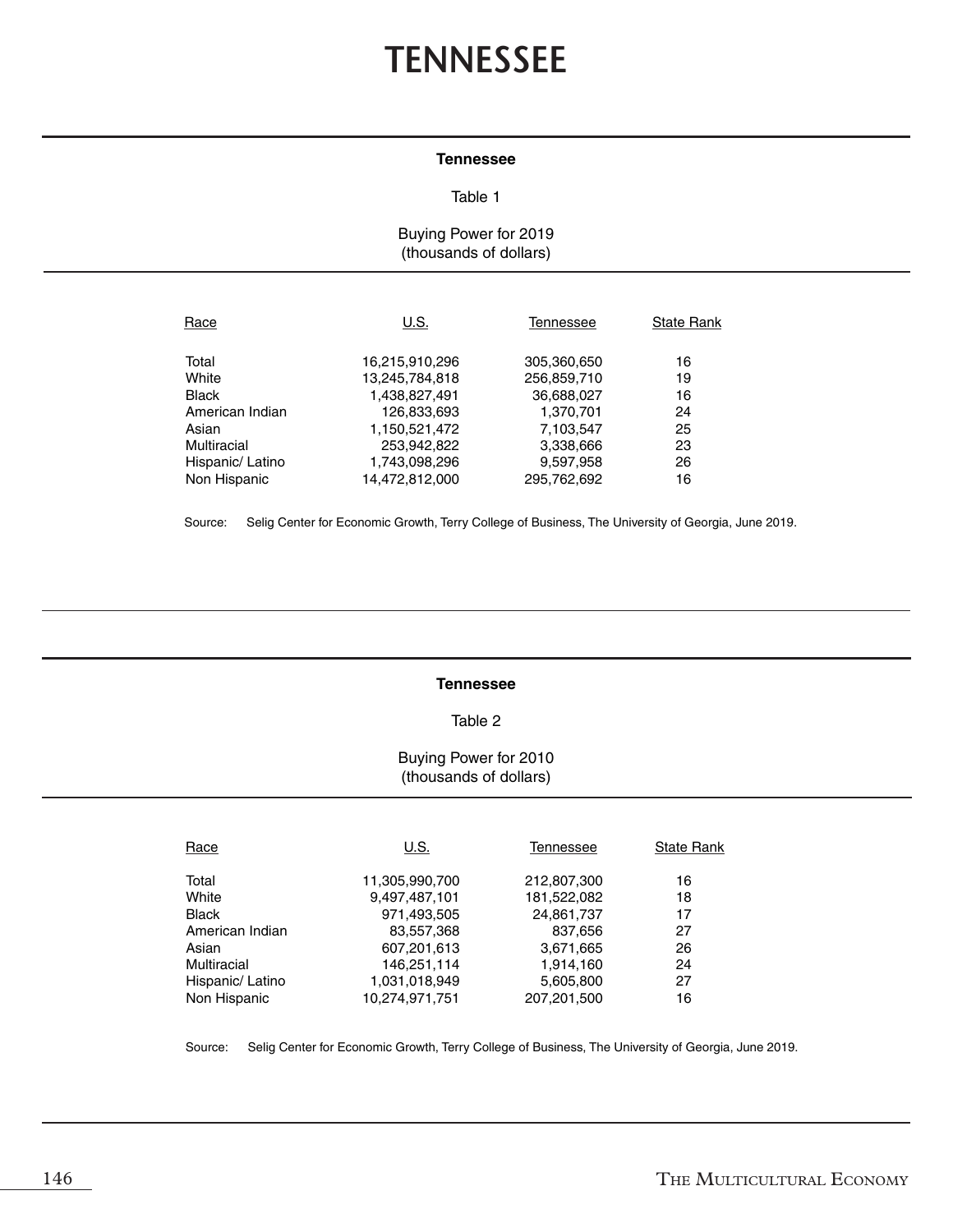#### **Tennessee**

#### Table 3

## Percentage Change in Buying Power, 2010-2019, and State Rank

| Race             | U.S.<br>2010-2019 | Tennessee<br>2010-2019 | <b>State Rank</b> |
|------------------|-------------------|------------------------|-------------------|
| Total            | 43.4              | 43.5                   | 16                |
| White            | 39.5              | 41.5                   | 15                |
| <b>Black</b>     | 48.1              | 47.6                   | 27                |
| American Indian  | 51.8              | 63.6                   | 5                 |
| Asian            | 89.5              | 93.5                   | 22                |
| Multiracial      | 73.6              | 74.4                   | 17                |
| Hispanic/ Latino | 69.1              | 71.2                   | 22                |
| Non Hispanic     | 40.9              | 42.7                   | 15                |

Source: Selig Center for Economic Growth, Terry College of Business, The University of Georgia, June 2019.

## **Tennessee**

## Table 4

# Market Share in Buying Power, 2010 and 2019 (percentage)

|                  |       | U.S.  | Tennessee |       |
|------------------|-------|-------|-----------|-------|
| Race             | 2010  | 2019  | 2010      | 2019  |
| Total            | 100.0 | 100.0 | 100.0     | 100.0 |
| White            | 84.0  | 81.7  | 85.3      | 84.1  |
| <b>Black</b>     | 8.6   | 8.9   | 11.7      | 12.0  |
| American Indian  | 0.7   | 0.8   | 0.4       | 0.4   |
| Asian            | 5.4   | 7.1   | 1.7       | 2.3   |
| Multiracial      | 1.3   | 1.6   | 0.9       | 1.1   |
| Hispanic/ Latino | 9.1   | 10.7  | 2.6       | 3.1   |
| Non Hispanic     | 90.9  | 89.3  | 97.4      | 96.9  |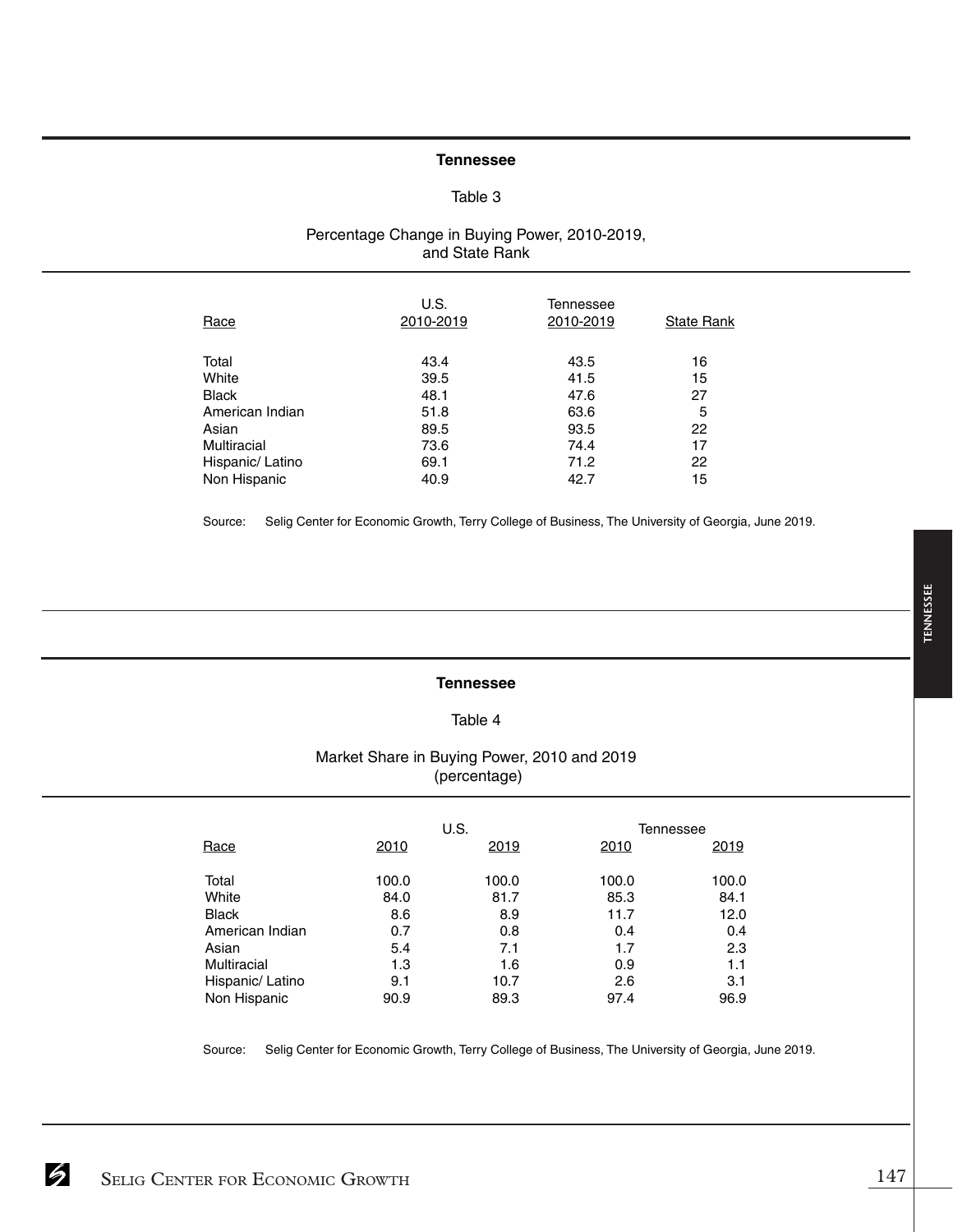# **TEXAS**

#### **Texas**

## Table 1

## Buying Power for 2019 (thousands of dollars)

| Race             | U.S.           | Texas         | <b>State Rank</b> |
|------------------|----------------|---------------|-------------------|
| Total            | 16,215,910,296 | 1,337,437,020 | 2                 |
| White            | 13,245,784,818 | 1,090,601,936 | 2                 |
| <b>Black</b>     | 1,438,827,491  | 130,968,606   | 2                 |
| American Indian  | 126,833,693    | 10,871,950    | 3                 |
| Asian            | 1,150,521,472  | 87,759,532    | 3                 |
| Multiracial      | 253,942,822    | 17,234,996    | 3<br>2            |
| Hispanic/ Latino | 1,743,098,296  | 315,519,409   | 3                 |
| Non Hispanic     | 14,472,812,000 | 1,021,917,610 |                   |

Source: Selig Center for Economic Growth, Terry College of Business, The University of Georgia, June 2019.

#### **Texas**

### Table 2

## Buying Power for 2010 (thousands of dollars)

| Race             | U.S.           | Texas       | <b>State Rank</b> |
|------------------|----------------|-------------|-------------------|
| Total            | 11,305,990,700 | 889,144,600 | 2                 |
| White            | 9,497,487,101  | 753,094,158 | 2                 |
| <b>Black</b>     | 971,493,505    | 79,108,577  | 2                 |
| American Indian  | 83,557,368     | 6,926,971   | 3                 |
| Asian            | 607,201,613    | 41,277,020  | 3                 |
| Multiracial      | 146,251,114    | 8,737,875   | 3                 |
| Hispanic/ Latino | 1,031,018,949  | 187,505,923 | 2                 |
| Non Hispanic     | 10.274.971.751 | 701.638.677 | 3                 |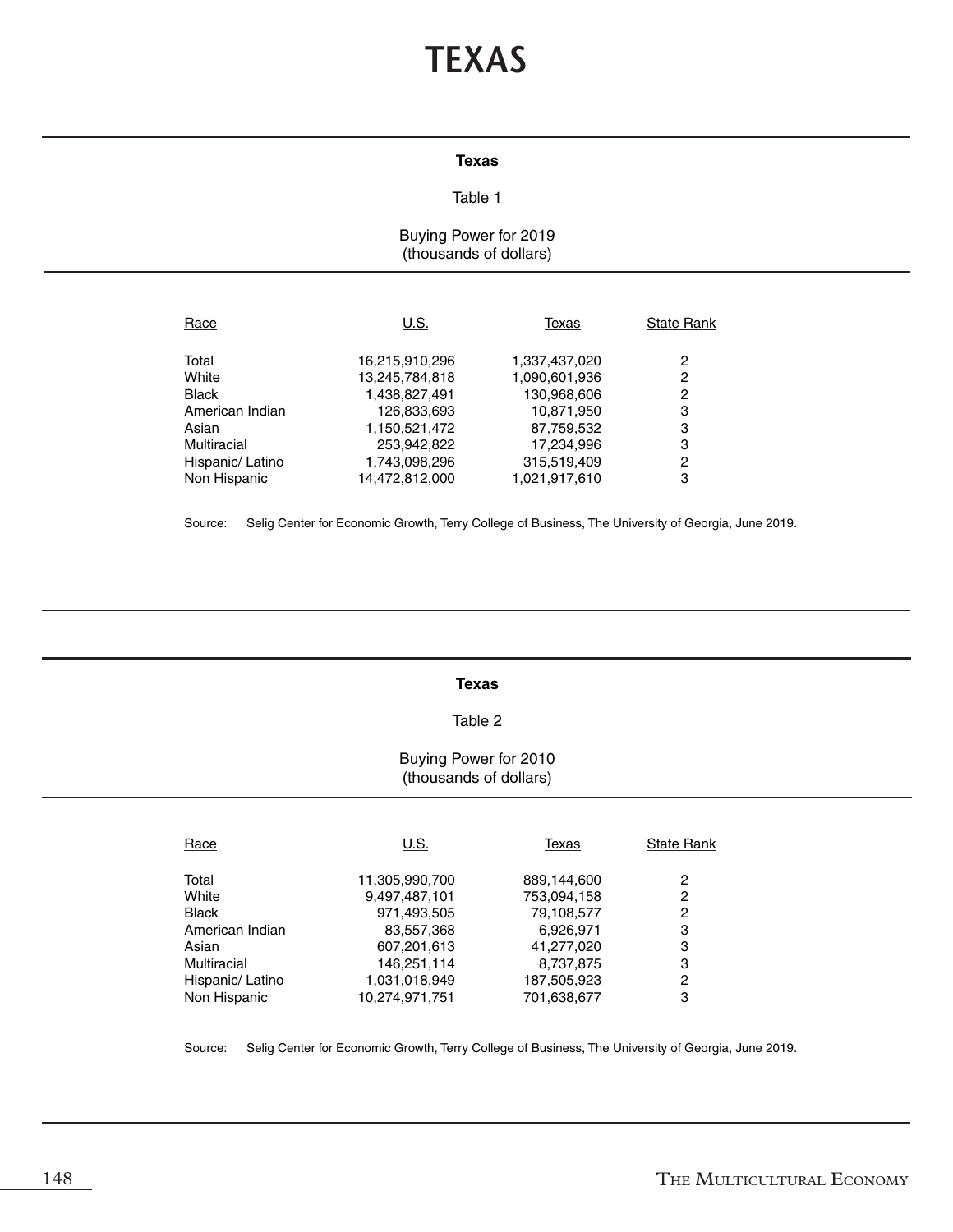#### **Texas**

## Table 3

#### Percentage Change in Buying Power, 2010-2019, and State Rank

| Race             | U.S.<br>2010-2019 | Texas<br>2010-2019 | <b>State Rank</b> |
|------------------|-------------------|--------------------|-------------------|
| Total            | 43.4              | 50.4               | 9                 |
| White            | 39.5              | 44.8               | 11                |
| <b>Black</b>     | 48.1              | 65.6               | 18                |
| American Indian  | 51.8              | 57.0               | 12                |
| Asian            | 89.5              | 112.6              |                   |
| Multiracial      | 73.6              | 97.2               | 4                 |
| Hispanic/ Latino | 69.1              | 68.3               | 27                |
| Non Hispanic     | 40.9              | 45.6               | 11                |

Source: Selig Center for Economic Growth, Terry College of Business, The University of Georgia, June 2019.

#### **Texas**

### Table 4

#### Market Share in Buying Power, 2010 and 2019 (percentage)

|                  |       | U.S.  |       | Texas |
|------------------|-------|-------|-------|-------|
| Race             | 2010  | 2019  | 2010  | 2019  |
| Total            | 100.0 | 100.0 | 100.0 | 100.0 |
| White            | 84.0  | 81.7  | 84.7  | 81.5  |
| <b>Black</b>     | 8.6   | 8.9   | 8.9   | 9.8   |
| American Indian  | 0.7   | 0.8   | 0.8   | 0.8   |
| Asian            | 5.4   | 7.1   | 4.6   | 6.6   |
| Multiracial      | 1.3   | 1.6   | 1.0   | 1.3   |
| Hispanic/ Latino | 9.1   | 10.7  | 21.1  | 23.6  |
| Non Hispanic     | 90.9  | 89.3  | 78.9  | 76.4  |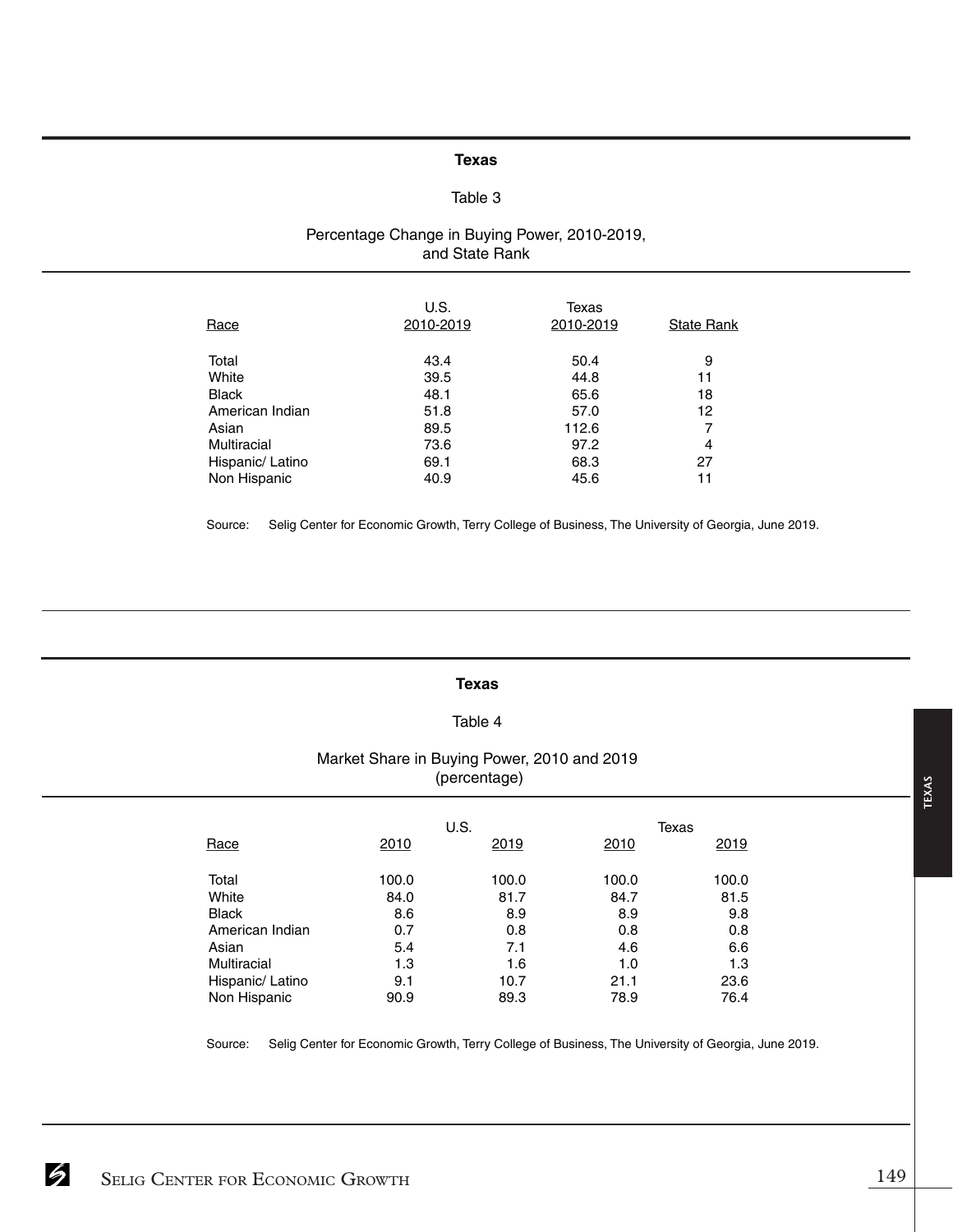# **UTAH**

#### **Utah**

## Table 1

## Buying Power for 2019 (thousands of dollars)

| Race             | U.S.           | Utah        | <b>State Rank</b> |
|------------------|----------------|-------------|-------------------|
| Total            | 16,215,910,296 | 134,954,122 | 32                |
| White            | 13,245,784,818 | 125,791,554 | 31                |
| <b>Black</b>     | 1,438,827,491  | 1,385,990   | 42                |
| American Indian  | 126,833,693    | 1.284.019   | 26                |
| Asian            | 1,150,521,472  | 4,640,917   | 27                |
| Multiracial      | 253,942,822    | 1,851,642   | 32                |
| Hispanic/ Latino | 1,743,098,296  | 10,958,556  | 23                |
| Non Hispanic     | 14,472,812,000 | 123,995,567 | 32                |

Source: Selig Center for Economic Growth, Terry College of Business, The University of Georgia, June 2019.

#### **Utah**

### Table 2

### Buying Power for 2010 (thousands of dollars)

| Race             | U.S.           | Utah       | <b>State Rank</b> |
|------------------|----------------|------------|-------------------|
| Total            | 11,305,990,700 | 81,522,200 | 35                |
| White            | 9,497,487,101  | 76,985,875 | 33                |
| <b>Black</b>     | 971,493,505    | 774.816    | 43                |
| American Indian  | 83,557,368     | 708,619    | 32                |
| Asian            | 607,201,613    | 2,152,588  | 30                |
| Multiracial      | 146,251,114    | 900,302    | 35                |
| Hispanic/ Latino | 1,031,018,949  | 6,122,508  | 24                |
| Non Hispanic     | 10,274,971,751 | 75.399.692 | 35                |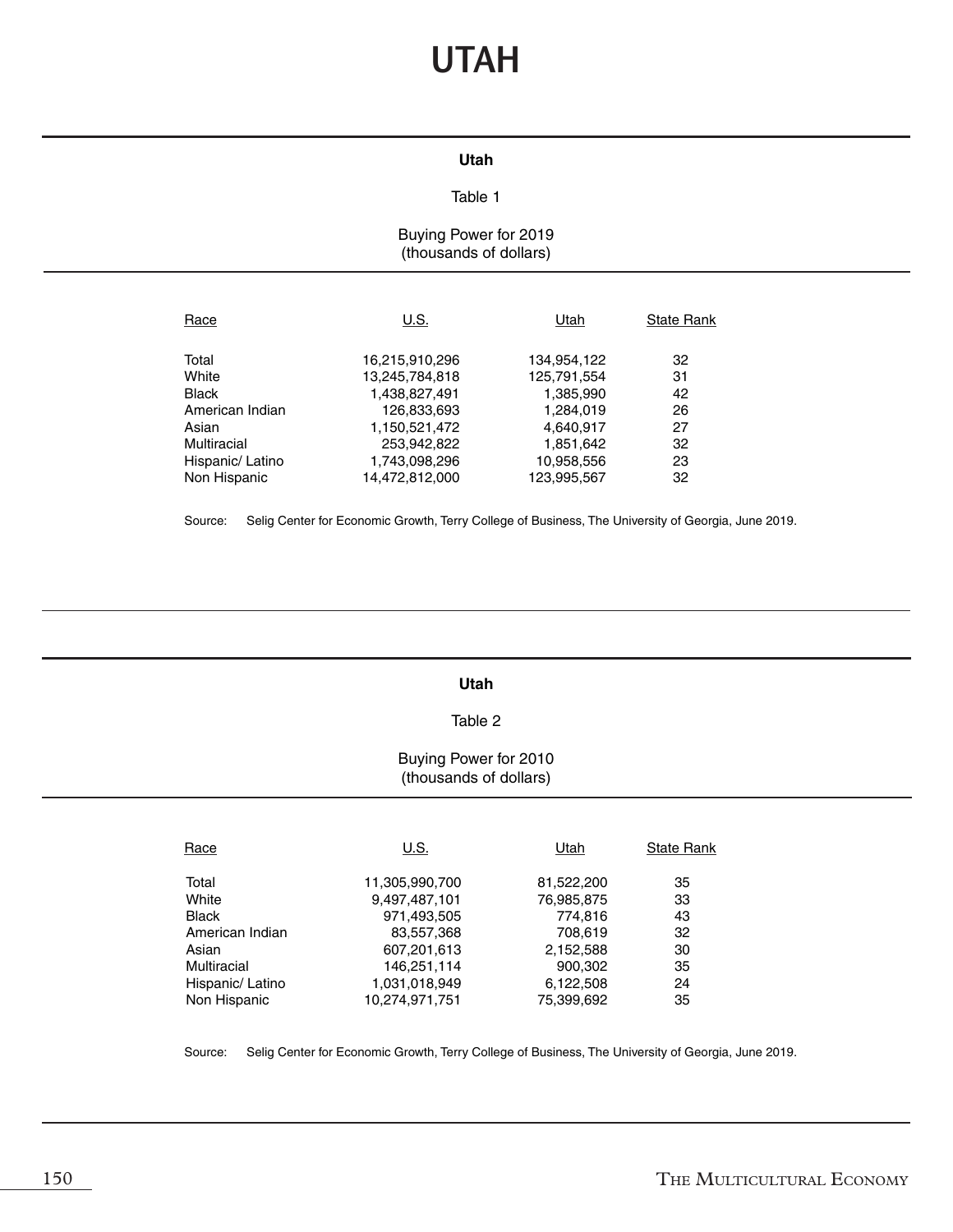## **Utah**

## Table 3

## Percentage Change in Buying Power, 2010-2019, and State Rank

| Race             | U.S.<br>2010-2019 | Utah<br>2010-2019 | <b>State Rank</b> |
|------------------|-------------------|-------------------|-------------------|
| Total            | 43.4              | 65.5              |                   |
| White            | 39.5              | 63.4              |                   |
| <b>Black</b>     | 48.1              | 78.9              | 7                 |
| American Indian  | 51.8              | 81.2              |                   |
| Asian            | 89.5              | 115.6             | 5                 |
| Multiracial      | 73.6              | 105.7             |                   |
| Hispanic/ Latino | 69.1              | 79.0              | 13                |
| Non Hispanic     | 40.9              | 64.5              |                   |

Source: Selig Center for Economic Growth, Terry College of Business, The University of Georgia, June 2019.

#### **Utah**

### Table 4

## Market Share in Buying Power, 2010 and 2019 (percentage)

|                  |       | U.S.  |       | Utah  |
|------------------|-------|-------|-------|-------|
| Race             | 2010  | 2019  | 2010  | 2019  |
| Total            | 100.0 | 100.0 | 100.0 | 100.0 |
| White            | 84.0  | 81.7  | 94.4  | 93.2  |
| <b>Black</b>     | 8.6   | 8.9   | 1.0   | 1.0   |
| American Indian  | 0.7   | 0.8   | 0.9   | 1.0   |
| Asian            | 5.4   | 7.1   | 2.6   | 3.4   |
| Multiracial      | 1.3   | 1.6   | 1.1   | 1.4   |
| Hispanic/ Latino | 9.1   | 10.7  | 7.5   | 8.1   |
| Non Hispanic     | 90.9  | 89.3  | 92.5  | 91.9  |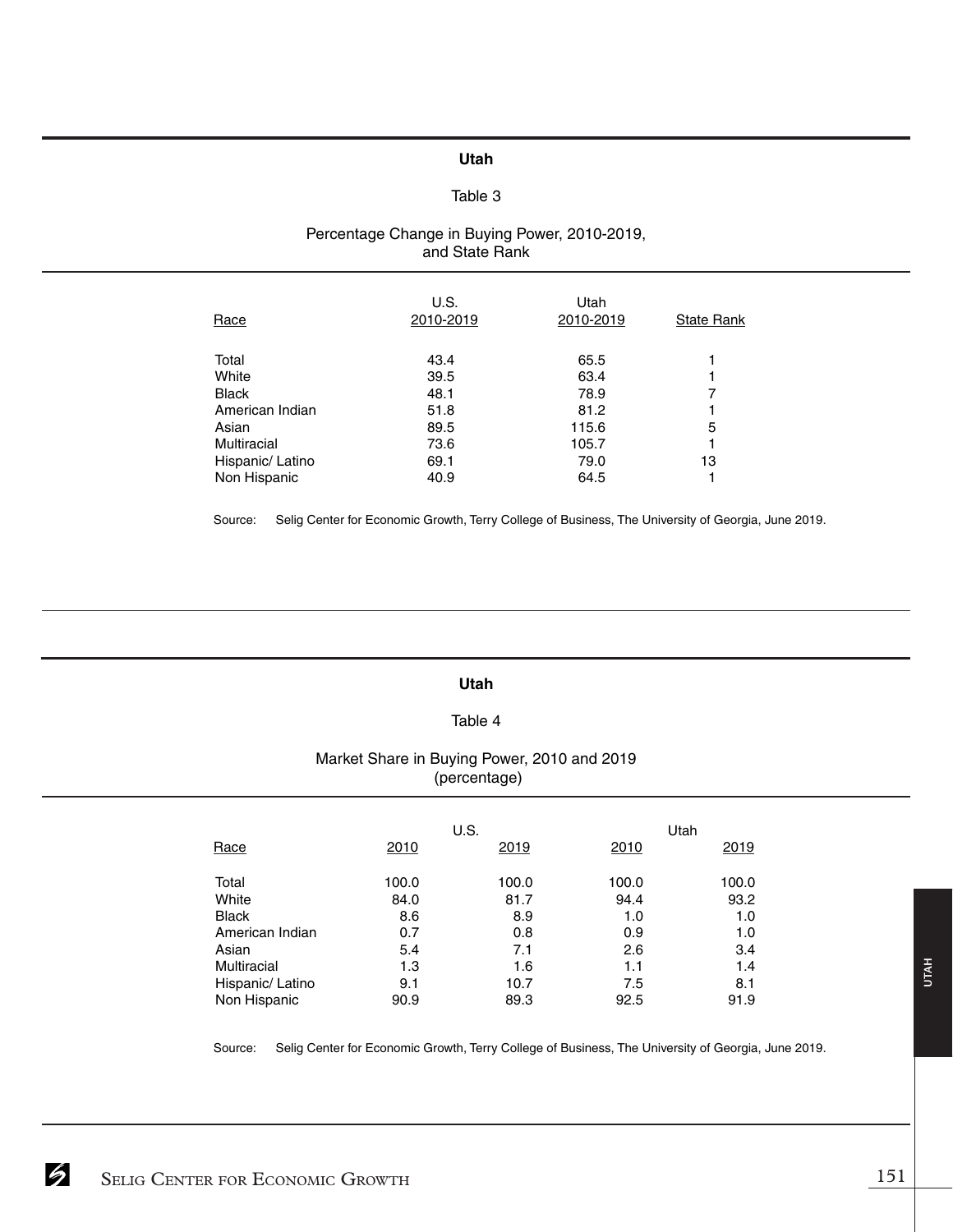# **VERMONT**

## **Vermont**

#### Table 1

## Buying Power for 2019 (thousands of dollars)

| Race             | U.S.           | Vermont    | <b>State Rank</b> |
|------------------|----------------|------------|-------------------|
| Total            | 16,215,910,296 | 31,152,064 | 51                |
| White            | 13,245,784,818 | 29,931,131 | 50                |
| <b>Black</b>     | 1,438,827,491  | 244,107    | 50                |
| American Indian  | 126,833,693    | 76.913     | 51                |
| Asian            | 1,150,521,472  | 579,572    | 48                |
| Multiracial      | 253,942,822    | 320,340    | 51                |
| Hispanic/ Latino | 1,743,098,296  | 437,162    | 51                |
| Non Hispanic     | 14,472,812,000 | 30.714.902 | 50                |

Source: Selig Center for Economic Growth, Terry College of Business, The University of Georgia, June 2019.

#### **Vermont**

#### Table 2

## Buying Power for 2010 (thousands of dollars)

| Race             | U.S.           | Vermont    | <b>State Rank</b> |
|------------------|----------------|------------|-------------------|
| Total            | 11,305,990,700 | 23,626,900 | 51                |
| White            | 9,497,487,101  | 22,967,949 | 48                |
| <b>Black</b>     | 971,493,505    | 139,236    | 50                |
| American Indian  | 83,557,368     | 56.517     | 51                |
| Asian            | 607,201,613    | 253,461    | 49                |
| Multiracial      | 146,251,114    | 209,737    | 51                |
| Hispanic/ Latino | 1,031,018,949  | 247,137    | 51                |
| Non Hispanic     | 10.274.971.751 | 23,379,763 | 50                |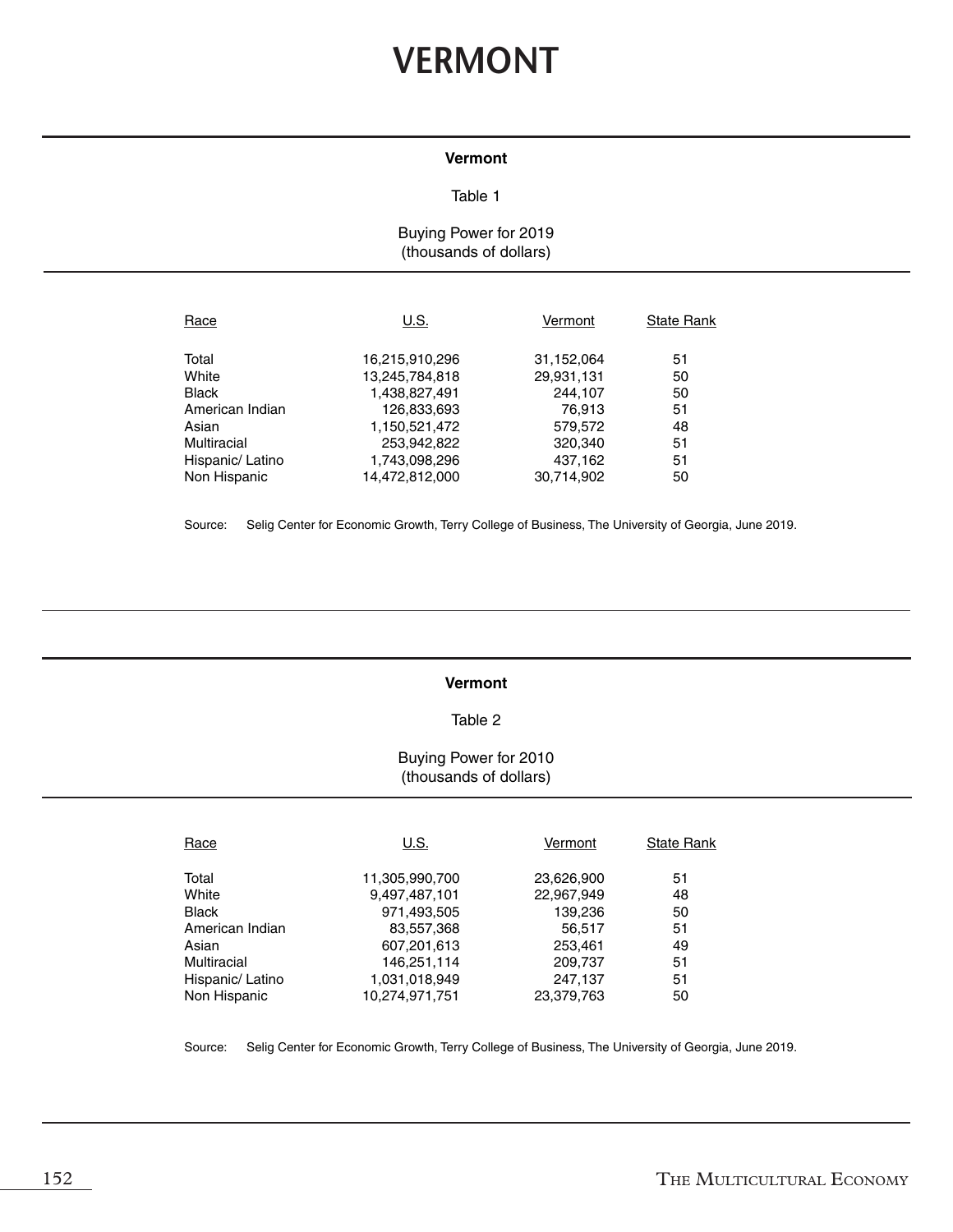## **Vermont**

## Table 3

## Percentage Change in Buying Power, 2010-2019, and State Rank

| Race             | U.S.<br>2010-2019 | Vermont<br>2010-2019 | <b>State Rank</b> |
|------------------|-------------------|----------------------|-------------------|
| Total            | 43.4              | 31.8                 | 40                |
| White            | 39.5              | 30.3                 | 40                |
| <b>Black</b>     | 48.1              | 75.3                 | 12                |
| American Indian  | 51.8              | 36.1                 | 47                |
| Asian            | 89.5              | 128.7                |                   |
| Multiracial      | 73.6              | 52.7                 | 41                |
| Hispanic/ Latino | 69.1              | 76.9                 | 15                |
| Non Hispanic     | 40.9              | 31.4                 | 39                |

Source: Selig Center for Economic Growth, Terry College of Business, The University of Georgia, June 2019.

#### **Vermont**

## Table 4

## Market Share in Buying Power, 2010 and 2019 (percentage)

|                  |       | U.S.  |       | Vermont |
|------------------|-------|-------|-------|---------|
| Race             | 2010  | 2019  | 2010  | 2019    |
| Total            | 100.0 | 100.0 | 100.0 | 100.0   |
| White            | 84.0  | 81.7  | 97.2  | 96.1    |
| <b>Black</b>     | 8.6   | 8.9   | 0.6   | 0.8     |
| American Indian  | 0.7   | 0.8   | 0.2   | 0.2     |
| Asian            | 5.4   | 7.1   | 1.1   | 1.9     |
| Multiracial      | 1.3   | 1.6   | 0.9   | 1.0     |
| Hispanic/ Latino | 9.1   | 10.7  | 1.0   | 1.4     |
| Non Hispanic     | 90.9  | 89.3  | 99.0  | 98.6    |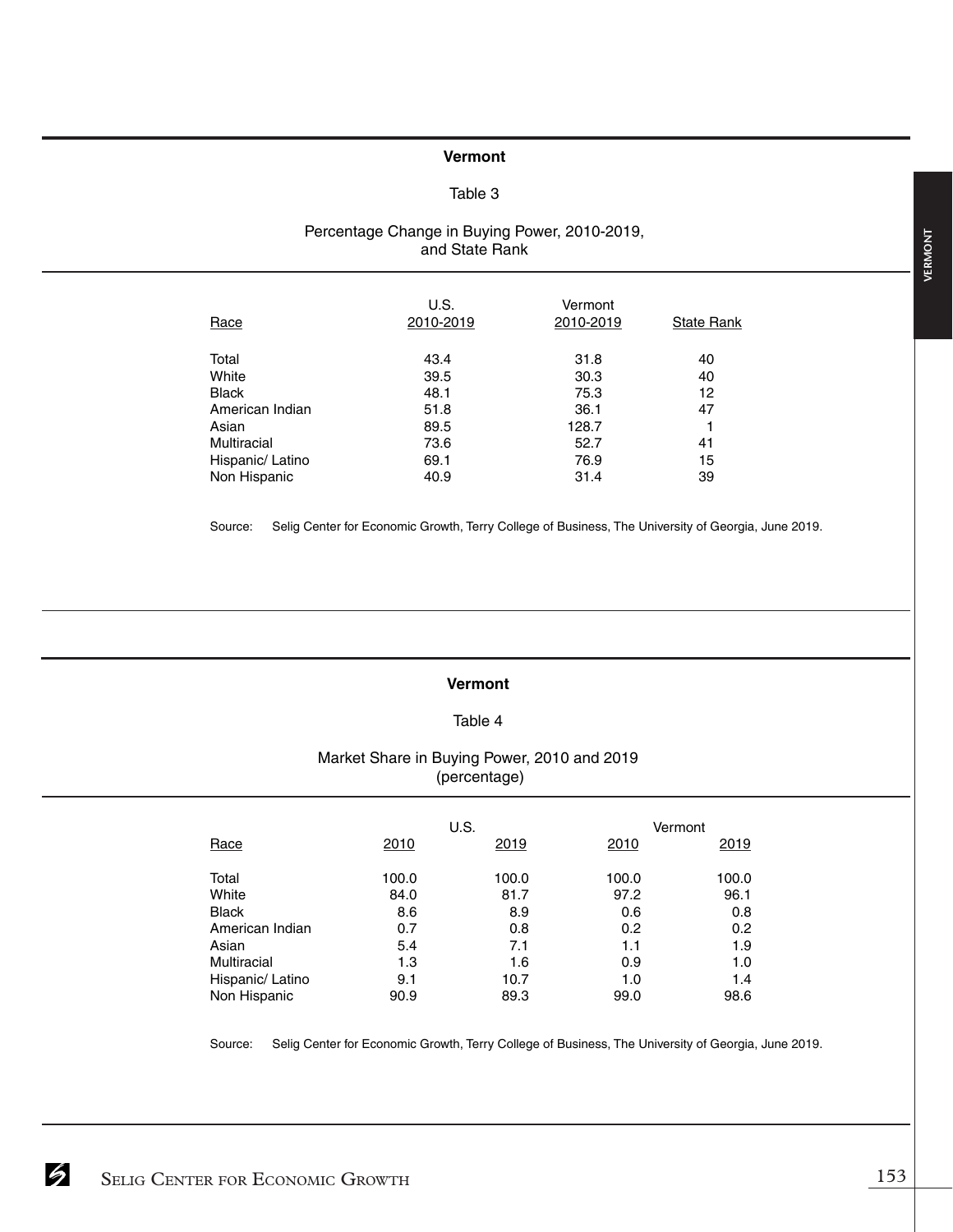# **VIRGINIA**

## **Virginia**

#### Table 1

## Buying Power for 2019 (thousands of dollars)

| Race             | U.S.           | Virginia    | <b>State Rank</b> |
|------------------|----------------|-------------|-------------------|
| Total            | 16,215,910,296 | 441,094,774 | 11                |
| White            | 13,245,784,818 | 334,916,669 | 13                |
| <b>Black</b>     | 1,438,827,491  | 60,727,367  | 8                 |
| American Indian  | 126,833,693    | 1,968,535   | 17                |
| Asian            | 1,150,521,472  | 35,432,823  | 7                 |
| Multiracial      | 253,942,822    | 8,049,380   | 7                 |
| Hispanic/ Latino | 1,743,098,296  | 27,697,301  | 11                |
| Non Hispanic     | 14,472,812,000 | 413,397,473 | 12                |

Source: Selig Center for Economic Growth, Terry College of Business, The University of Georgia, June 2019.

### **Virginia**

#### Table 2

#### Buying Power for 2010 (thousands of dollars)

| Race             | U.S.           | Virginia    | <b>State Rank</b> |
|------------------|----------------|-------------|-------------------|
| Total            | 11,305,990,700 | 325,201,000 | 9                 |
| White            | 9,497,487,101  | 256,149,948 | 11                |
| <b>Black</b>     | 971,493,505    | 43,314,760  | 9                 |
| American Indian  | 83,557,368     | 1,381,612   | 14                |
| Asian            | 607,201,613    | 19,577,381  | 8                 |
| Multiracial      | 146,251,114    | 4,777,299   |                   |
| Hispanic/ Latino | 1,031,018,949  | 16,652,405  | 10                |
| Non Hispanic     | 10.274.971.751 | 308.548.595 | 10                |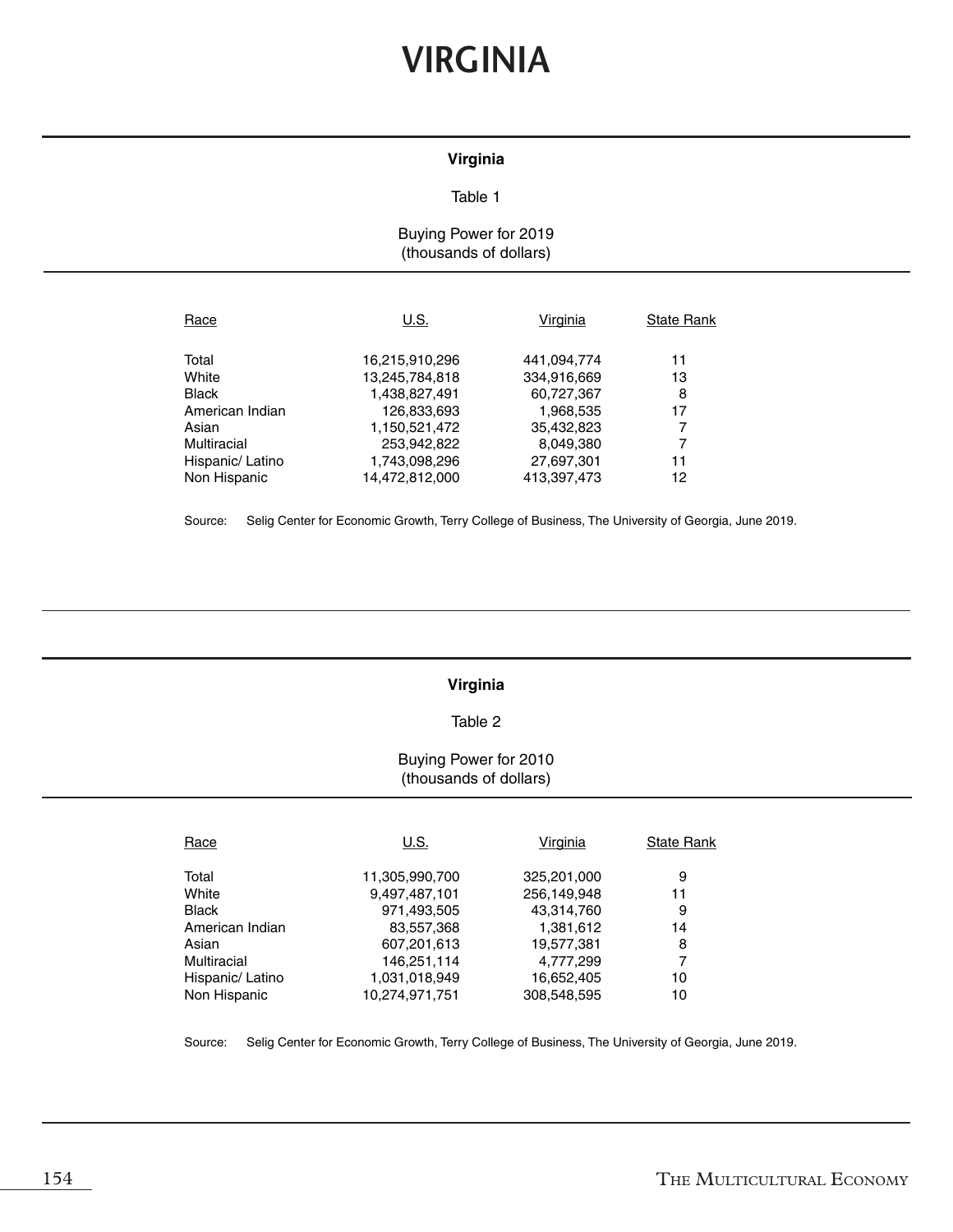#### **Virginia**

## Table 3

## Percentage Change in Buying Power, 2010-2019, and State Rank

| Race             | U.S.<br>2010-2019 | Virginia<br>2010-2019 | <b>State Rank</b> |
|------------------|-------------------|-----------------------|-------------------|
| Total            | 43.4              | 35.6                  | 32                |
| White            | 39.5              | 30.8                  | 36                |
| <b>Black</b>     | 48.1              | 40.2                  | 38                |
| American Indian  | 51.8              | 42.5                  | 37                |
| Asian            | 89.5              | 81.0                  | 36                |
| Multiracial      | 73.6              | 68.5                  | 23                |
| Hispanic/ Latino | 69.1              | 66.3                  | 29                |
| Non Hispanic     | 40.9              | 34.0                  | 32                |

Source: Selig Center for Economic Growth, Terry College of Business, The University of Georgia, June 2019.

### **Virginia**

### Table 4

### Market Share in Buying Power, 2010 and 2019 (percentage)

|                  |       | U.S.  |       | Virginia |
|------------------|-------|-------|-------|----------|
| Race             | 2010  | 2019  | 2010  | 2019     |
| Total            | 100.0 | 100.0 | 100.0 | 100.0    |
| White            | 84.0  | 81.7  | 78.8  | 75.9     |
| <b>Black</b>     | 8.6   | 8.9   | 13.3  | 13.8     |
| American Indian  | 0.7   | 0.8   | 0.4   | 0.4      |
| Asian            | 5.4   | 7.1   | 6.0   | 8.0      |
| Multiracial      | 1.3   | 1.6   | 1.5   | 1.8      |
| Hispanic/ Latino | 9.1   | 10.7  | 5.1   | 6.3      |
| Non Hispanic     | 90.9  | 89.3  | 94.9  | 93.7     |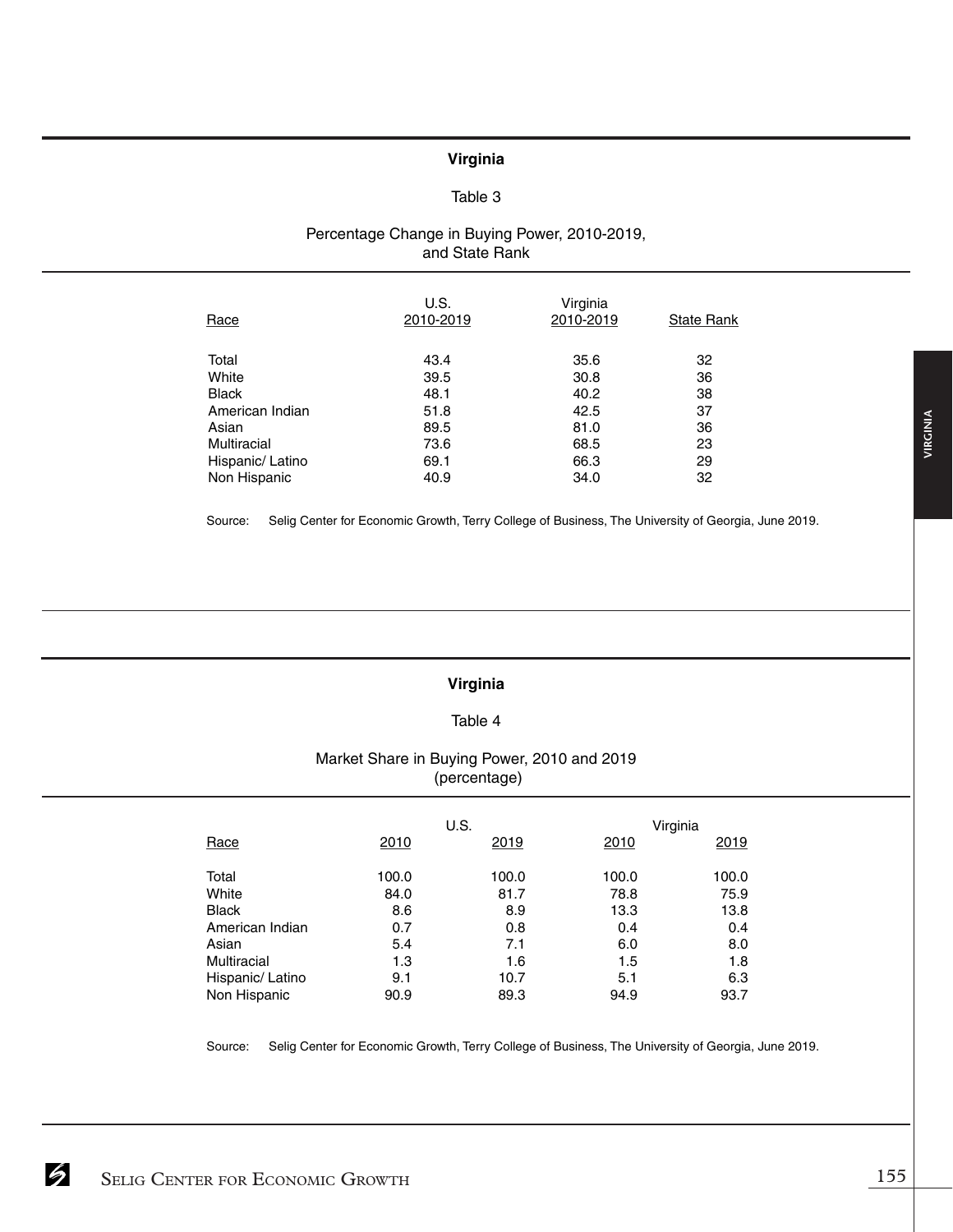# **WASHINGTON**

#### **Washington**

#### Table 1

## Buying Power for 2019 (thousands of dollars)

| Race             | U.S.           | Washington  | <b>State Rank</b> |
|------------------|----------------|-------------|-------------------|
| Total            | 16,215,910,296 | 432,797,892 | 13                |
| White            | 13,245,784,818 | 357,050,114 | 11                |
| <b>Black</b>     | 1,438,827,491  | 13,366,479  | 23                |
| American Indian  | 126,833,693    | 4,643,120   |                   |
| Asian            | 1,150,521,472  | 46,266,322  | 5                 |
| Multiracial      | 253,942,822    | 11,471,858  | 6                 |
| Hispanic/ Latino | 1,743,098,296  | 28,413,331  | 10                |
| Non Hispanic     | 14,472,812,000 | 404.384.561 | 14                |

Source: Selig Center for Economic Growth, Terry College of Business, The University of Georgia, June 2019.

### **Washington**

#### Table 2

#### Buying Power for 2010 (thousands of dollars)

| Race             | U.S.           | Washington  | <b>State Rank</b> |
|------------------|----------------|-------------|-------------------|
| Total            | 11,305,990,700 | 263,529,900 | 14                |
| White            | 9,497,487,101  | 227,159,041 | 13                |
| <b>Black</b>     | 971,493,505    | 7,256,481   | 26                |
| American Indian  | 83,557,368     | 2,729,596   | 8                 |
| Asian            | 607,201,613    | 20,437,323  | 7                 |
| Multiracial      | 146,251,114    | 5,947,459   | 6                 |
| Hispanic/ Latino | 1,031,018,949  | 14,664,671  | 12                |
| Non Hispanic     | 10.274.971.751 | 248.865.229 | 14                |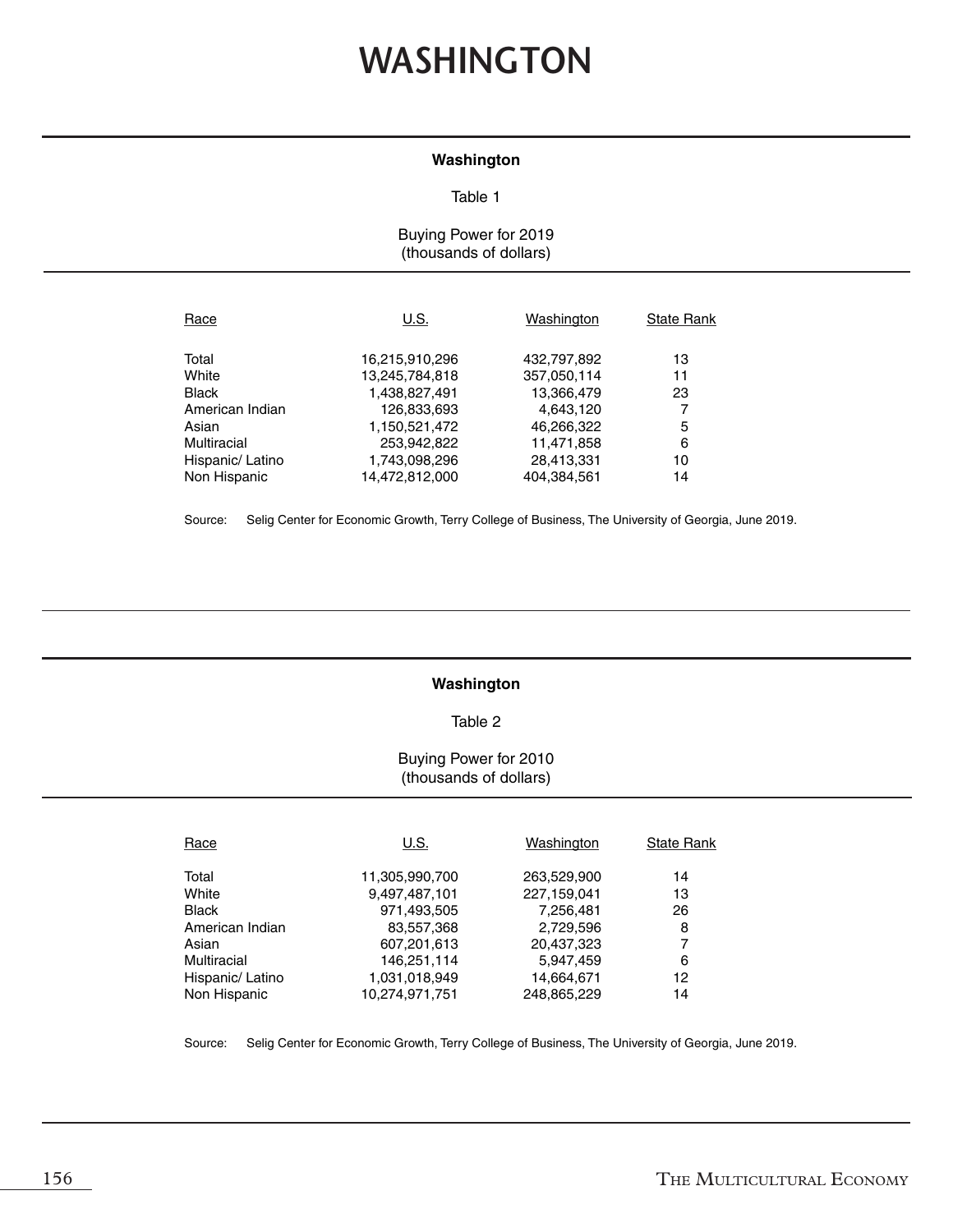## **Washington**

#### Table 3

## Percentage Change in Buying Power, 2010-2019, and State Rank

| Race             | U.S.<br>2010-2019 | Washington<br>2010-2019 | <b>State Rank</b> |
|------------------|-------------------|-------------------------|-------------------|
| Total            | 43.4              | 64.2                    | 2                 |
| White            | 39.5              | 57.2                    | 4                 |
| Black            | 48.1              | 84.2                    | 6                 |
| American Indian  | 51.8              | 70.1                    | 2                 |
| Asian            | 89.5              | 126.4                   | 2                 |
| Multiracial      | 73.6              | 92.9                    | 5                 |
| Hispanic/ Latino | 69.1              | 93.8                    | 4                 |
| Non Hispanic     | 40.9              | 62.5                    | 2                 |

Source: Selig Center for Economic Growth, Terry College of Business, The University of Georgia, June 2019.

## **Washington**

## Table 4

## Market Share in Buying Power, 2010 and 2019 (percentage)

|                  |       | U.S.  |       | Washington |
|------------------|-------|-------|-------|------------|
| Race             | 2010  | 2019  | 2010  | 2019       |
| Total            | 100.0 | 100.0 | 100.0 | 100.0      |
| White            | 84.0  | 81.7  | 86.2  | 82.5       |
| <b>Black</b>     | 8.6   | 8.9   | 2.8   | 3.1        |
| American Indian  | 0.7   | 0.8   | 1.0   | 1.1        |
| Asian            | 5.4   | 7.1   | 7.8   | 10.7       |
| Multiracial      | 1.3   | 1.6   | 2.3   | 2.7        |
| Hispanic/ Latino | 9.1   | 10.7  | 5.6   | 6.6        |
| Non Hispanic     | 90.9  | 89.3  | 94.4  | 93.4       |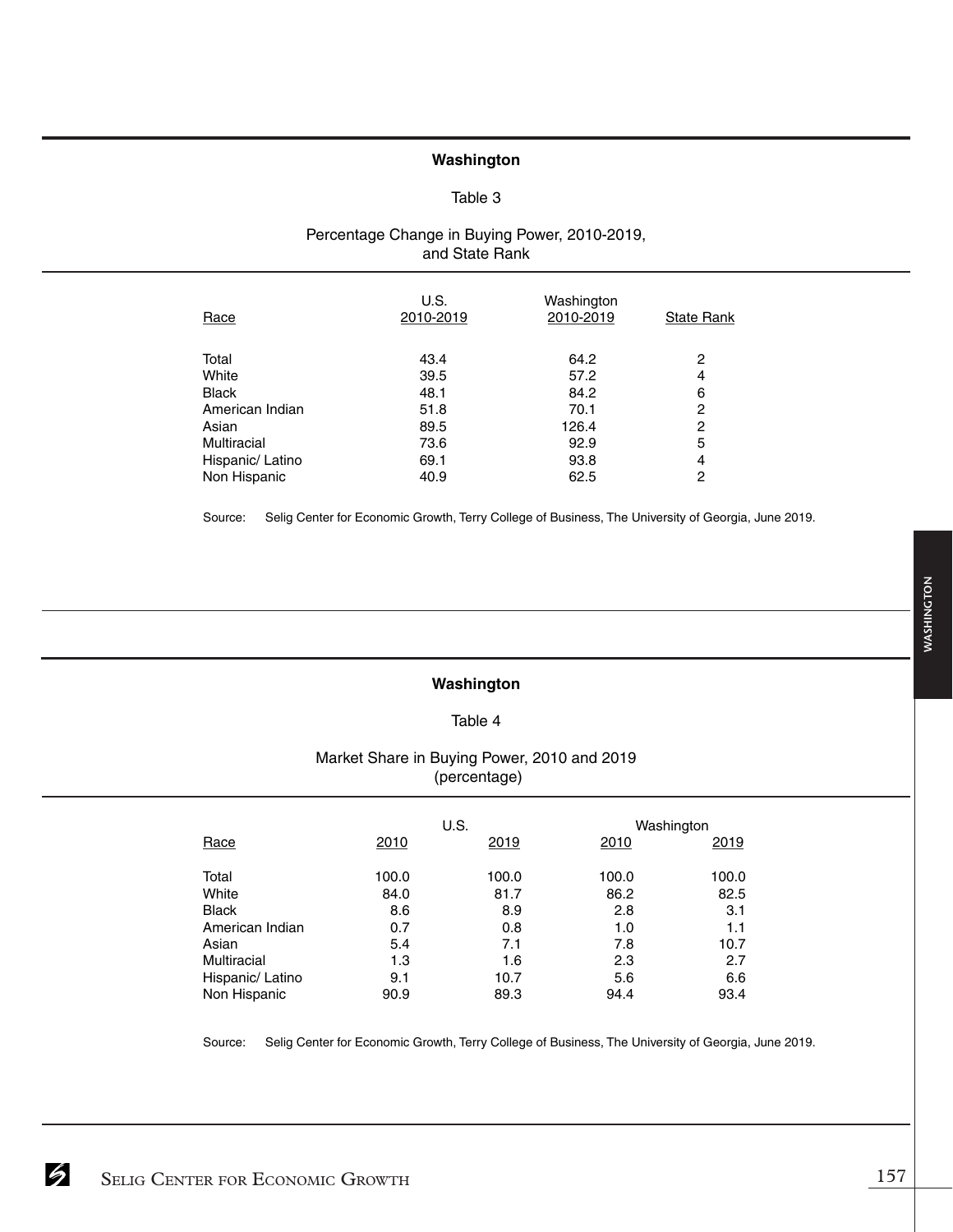# **WEST VIRGINIA**

## **West Virginia**

#### Table 1

## Buying Power for 2019 (thousands of dollars)

| Race             | U.S.                             | <b>West Virginia</b>     | <b>State Rank</b> |
|------------------|----------------------------------|--------------------------|-------------------|
| Total<br>White   | 16,215,910,296<br>13,245,784,818 | 68,154,156<br>64,737,714 | 41<br>40          |
| <b>Black</b>     | 1,438,827,491                    | 1,838,976                | 40                |
| American Indian  | 126,833,693                      | 123,848                  | 50                |
| Asian            | 1,150,521,472                    | 848,345                  | 45                |
| Multiracial      | 253,942,822                      | 605,273                  | 45                |
| Hispanic/ Latino | 1,743,098,296                    | 813,155                  | 49                |
| Non Hispanic     | 14,472,812,000                   | 67,341,000               | 38                |

Source: Selig Center for Economic Growth, Terry College of Business, The University of Georgia, June 2019.

#### **West Virginia**

#### Table 2

### Buying Power for 2010 (thousands of dollars)

| Race             | U.S.           | West Virginia | <b>State Rank</b> |
|------------------|----------------|---------------|-------------------|
| Total            | 11,305,990,700 | 54,959,600    | 39                |
| White            | 9,497,487,101  | 52,439,747    | 39                |
| <b>Black</b>     | 971,493,505    | 1,418,158     | 39                |
| American Indian  | 83,557,368     | 91.464        | 50                |
| Asian            | 607,201,613    | 588,878       | 45                |
| Multiracial      | 146,251,114    | 421,352       | 44                |
| Hispanic/ Latino | 1,031,018,949  | 493,936       | 47                |
| Non Hispanic     | 10,274,971,751 | 54,465,664    | 38                |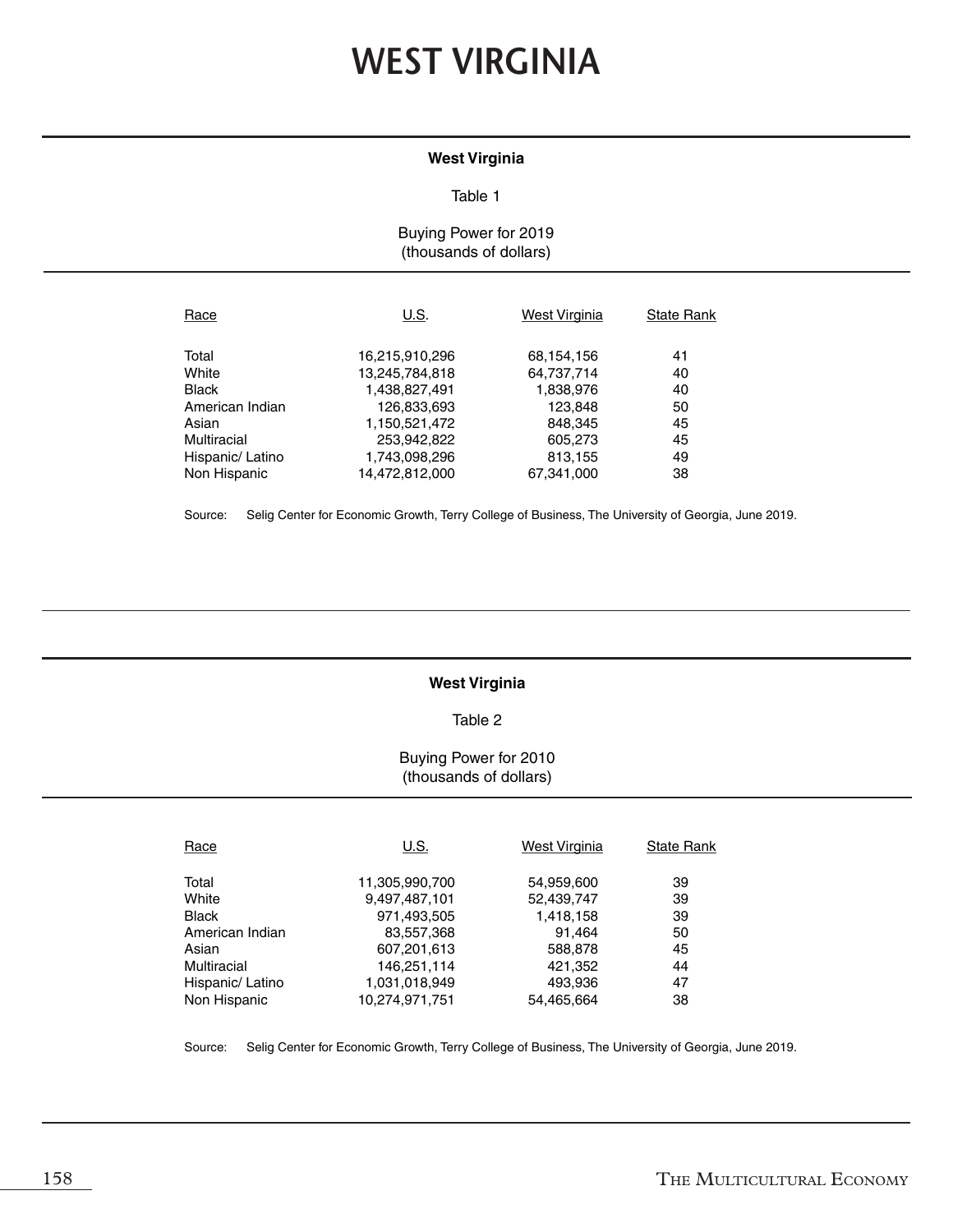## **West Virginia**

#### Table 3

## Percentage Change in Buying Power, 2010-2019, and State Rank

| Race             | U.S.<br>2010-2019 | West Virginia<br>2010-2019 | <b>State Rank</b> |
|------------------|-------------------|----------------------------|-------------------|
| Total            | 43.4              | 24.0                       | 50                |
| White            | 39.5              | 23.5                       | 49                |
| <b>Black</b>     | 48.1              | 29.7                       | 50                |
| American Indian  | 51.8              | 35.4                       | 48                |
| Asian            | 89.5              | 44.1                       | 50                |
| Multiracial      | 73.6              | 43.7                       | 48                |
| Hispanic/ Latino | 69.1              | 64.6                       | 35                |
| Non Hispanic     | 40.9              | 23.6                       | 49                |

Source: Selig Center for Economic Growth, Terry College of Business, The University of Georgia, June 2019.

#### **West Virginia**

#### Table 4

## Market Share in Buying Power, 2010 and 2019 (percentage)

|                  | U.S.  |       |       | West Virginia |
|------------------|-------|-------|-------|---------------|
| Race             | 2010  | 2019  | 2010  | 2019          |
| Total            | 100.0 | 100.0 | 100.0 | 100.0         |
| White            | 84.0  | 81.7  | 95.4  | 95.0          |
| <b>Black</b>     | 8.6   | 8.9   | 2.6   | 2.7           |
| American Indian  | 0.7   | 0.8   | 0.2   | 0.2           |
| Asian            | 5.4   | 7.1   | 1.1   | 1.2           |
| Multiracial      | 1.3   | 1.6   | 0.8   | 0.9           |
| Hispanic/ Latino | 9.1   | 10.7  | 0.9   | 1.2           |
| Non Hispanic     | 90.9  | 89.3  | 99.1  | 98.8          |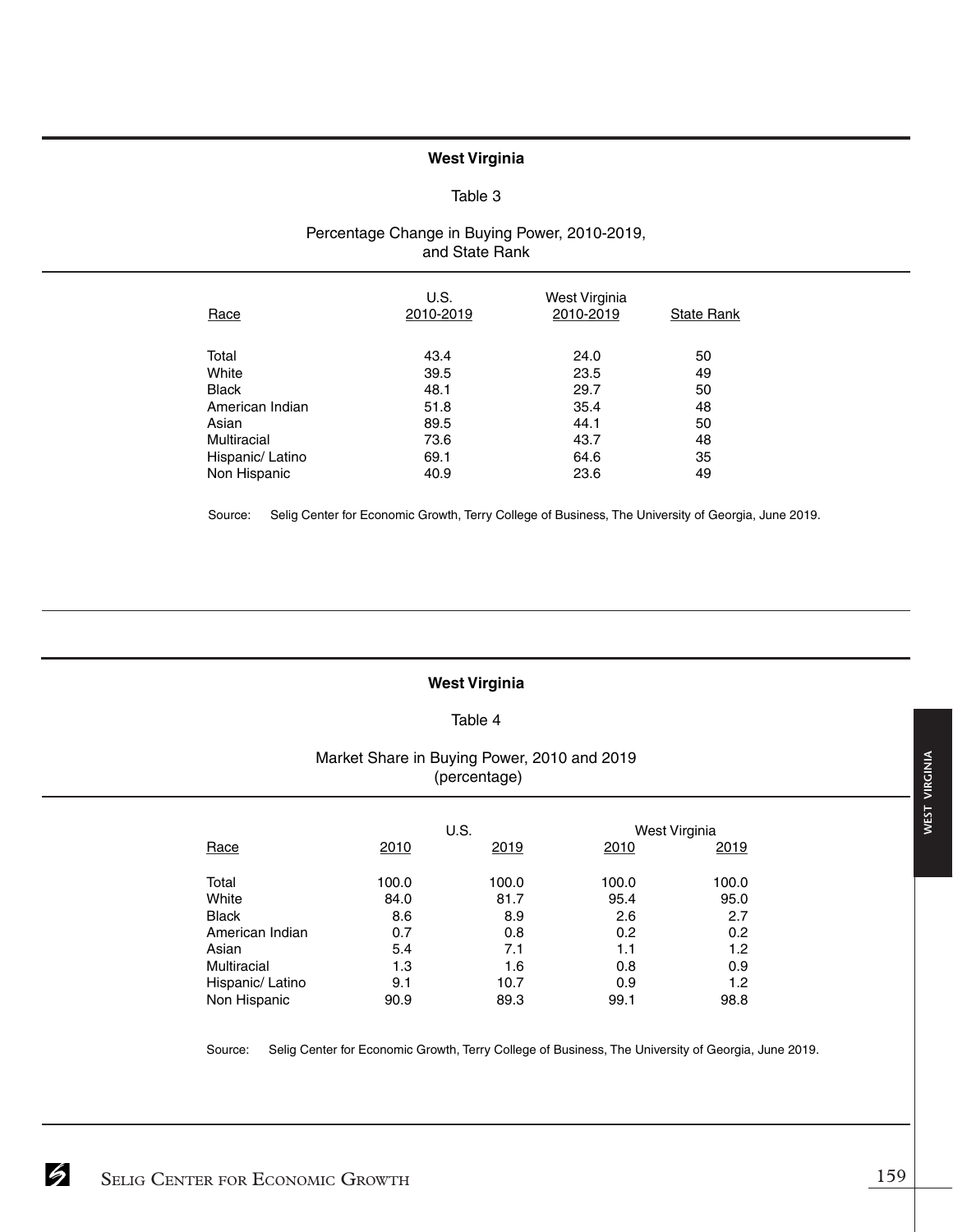# **WISCONSIN**

#### **Wisconsin**

#### Table 1

## Buying Power for 2019 (thousands of dollars)

| Race                            | U.S.                             | Wisconsin                  | <b>State Rank</b> |
|---------------------------------|----------------------------------|----------------------------|-------------------|
| Total<br>White                  | 16,215,910,296<br>13,245,784,818 | 270,724,398<br>249,479,094 | 21<br>20          |
| <b>Black</b><br>American Indian | 1,438,827,491<br>126,833,693     | 9,326,770<br>1,989,240     | 31<br>16          |
| Asian                           | 1,150,521,472                    | 7,540,846                  | 24                |
| Multiracial                     | 253,942,822                      | 2,388,448                  | 26                |
| Hispanic/ Latino                | 1,743,098,296                    | 9,725,816                  | 25                |
| Non Hispanic                    | 14,472,812,000                   | 260,998,582                | 20                |

Source: Selig Center for Economic Growth, Terry College of Business, The University of Georgia, June 2019.

#### **Wisconsin**

### Table 2

### Buying Power for 2010 (thousands of dollars)

| Race             | U.S.           | Wisconsin   | <b>State Rank</b> |
|------------------|----------------|-------------|-------------------|
| Total            | 11,305,990,700 | 200,482,200 | 20                |
| White            | 9,497,487,101  | 186,878,850 | 16                |
| <b>Black</b>     | 971,493,505    | 6,927,359   | 27                |
| American Indian  | 83,557,368     | 1.334.427   | 18                |
| Asian            | 607,201,613    | 3,875,378   | 25                |
| Multiracial      | 146,251,114    | 1,466,185   | 27                |
| Hispanic/ Latino | 1,031,018,949  | 6,120,257   | 25                |
| Non Hispanic     | 10.274.971.751 | 194.361.943 | 20                |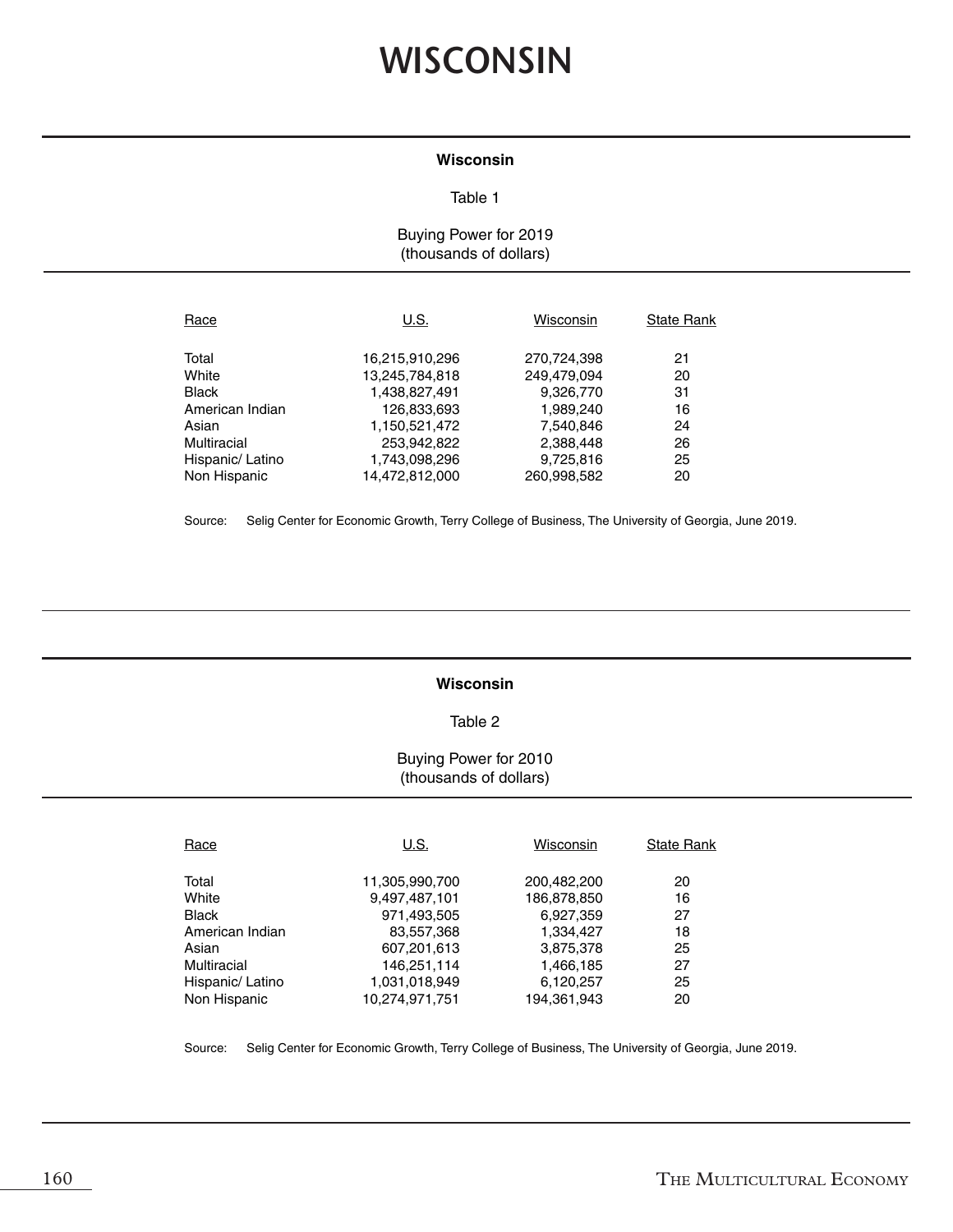## **Wisconsin**

#### Table 3

#### Percentage Change in Buying Power, 2010-2019, and State Rank

| Race             | U.S.<br>2010-2019 | Wisconsin<br>2010-2019 | <b>State Rank</b> |
|------------------|-------------------|------------------------|-------------------|
| Total            | 43.4              | 35.0                   | 34                |
| White            | 39.5              | 33.5                   | 31                |
| <b>Black</b>     | 48.1              | 34.6                   | 43                |
| American Indian  | 51.8              | 49.1                   | 26                |
| Asian            | 89.5              | 94.6                   | 20                |
| Multiracial      | 73.6              | 62.9                   | 29                |
| Hispanic/ Latino | 69.1              | 58.9                   | 43                |
| Non Hispanic     | 40.9              | 34.3                   | 31                |

Source: Selig Center for Economic Growth, Terry College of Business, The University of Georgia, June 2019.

#### **Wisconsin**

### Table 4

## Market Share in Buying Power, 2010 and 2019 (percentage)

|                  |       | U.S.  | Wisconsin |       |
|------------------|-------|-------|-----------|-------|
| Race             | 2010  | 2019  | 2010      | 2019  |
| Total            | 100.0 | 100.0 | 100.0     | 100.0 |
| White            | 84.0  | 81.7  | 93.2      | 92.2  |
| <b>Black</b>     | 8.6   | 8.9   | 3.5       | 3.4   |
| American Indian  | 0.7   | 0.8   | 0.7       | 0.7   |
| Asian            | 5.4   | 7.1   | 1.9       | 2.8   |
| Multiracial      | 1.3   | 1.6   | 0.7       | 0.9   |
| Hispanic/ Latino | 9.1   | 10.7  | 3.1       | 3.6   |
| Non Hispanic     | 90.9  | 89.3  | 96.9      | 96.4  |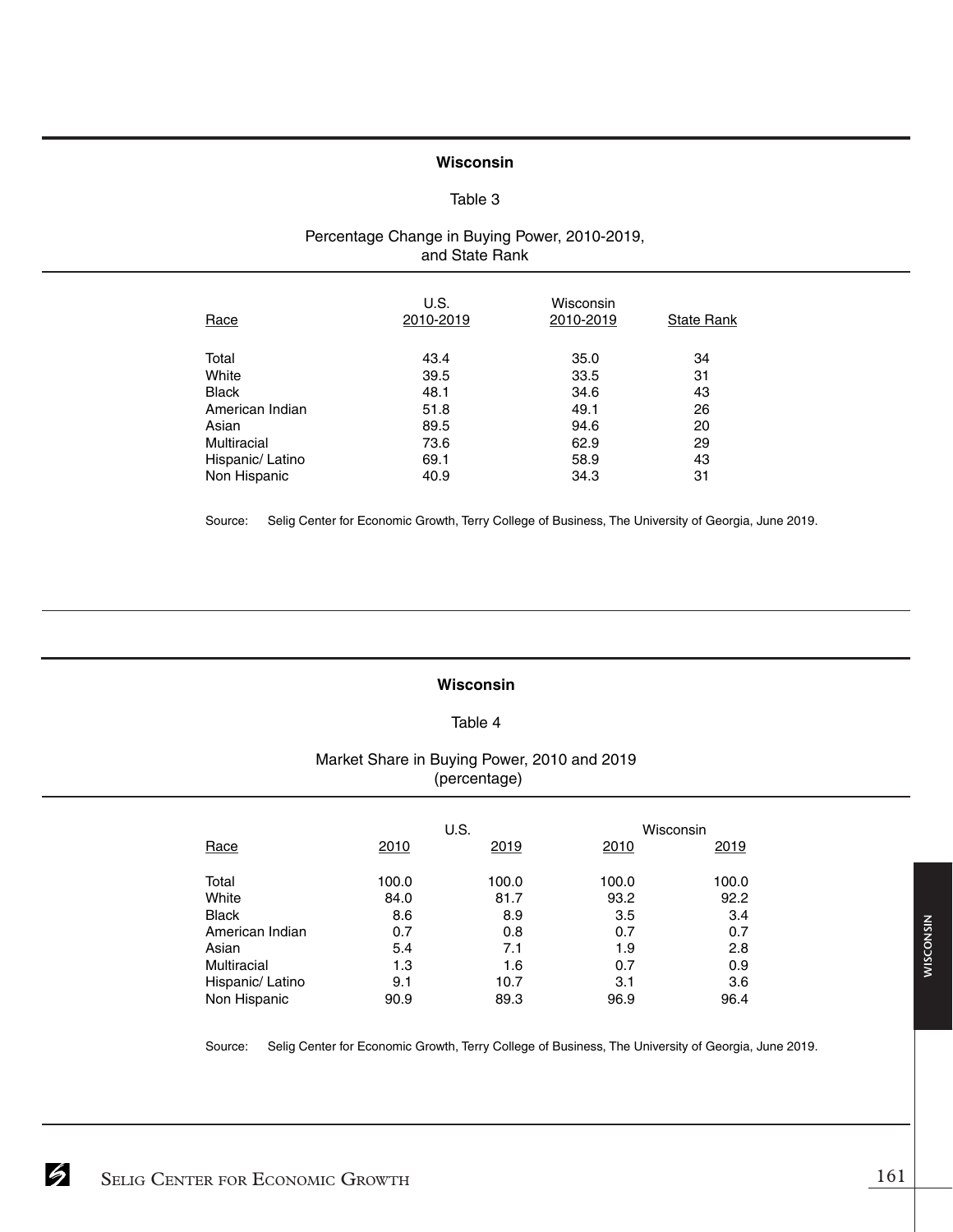# **WYOMING**

## **Wyoming**

#### Table 1

## Buying Power for 2019 (thousands of dollars)

| Race             | U.S.           | Wyoming    | <b>State Rank</b> |
|------------------|----------------|------------|-------------------|
| Total            | 16,215,910,296 | 32,463,713 | 50                |
| White            | 13,245,784,818 | 30,885,119 | 49                |
| <b>Black</b>     | 1,438,827,491  | 383,220    | 49                |
| American Indian  | 126,833,693    | 497,383    | 40                |
| Asian            | 1,150,521,472  | 283,552    | 51                |
| Multiracial      | 253,942,822    | 414.440    | 50                |
| Hispanic/ Latino | 1,743,098,296  | 2,152,542  | 44                |
| Non Hispanic     | 14.472.812.000 | 30.311.171 | 51                |

Source: Selig Center for Economic Growth, Terry College of Business, The University of Georgia, June 2019.

#### **Wyoming**

#### Table 2

## Buying Power for 2010 (thousands of dollars)

| Race             | <u>U.S.</u>    | Wyoming    | <b>State Rank</b> |
|------------------|----------------|------------|-------------------|
| Total            | 11,305,990,700 | 23,629,900 | 50                |
| White            | 9,497,487,101  | 22,685,867 | 49                |
| Black            | 971,493,505    | 193.254    | 49                |
| American Indian  | 83,557,368     | 319.940    | 41                |
| Asian            | 607,201,613    | 177,977    | 51                |
| Multiracial      | 146,251,114    | 252,862    | 49                |
| Hispanic/ Latino | 1,031,018,949  | 1,356,891  | 43                |
| Non Hispanic     | 10.274.971.751 | 22.273.009 | 51                |